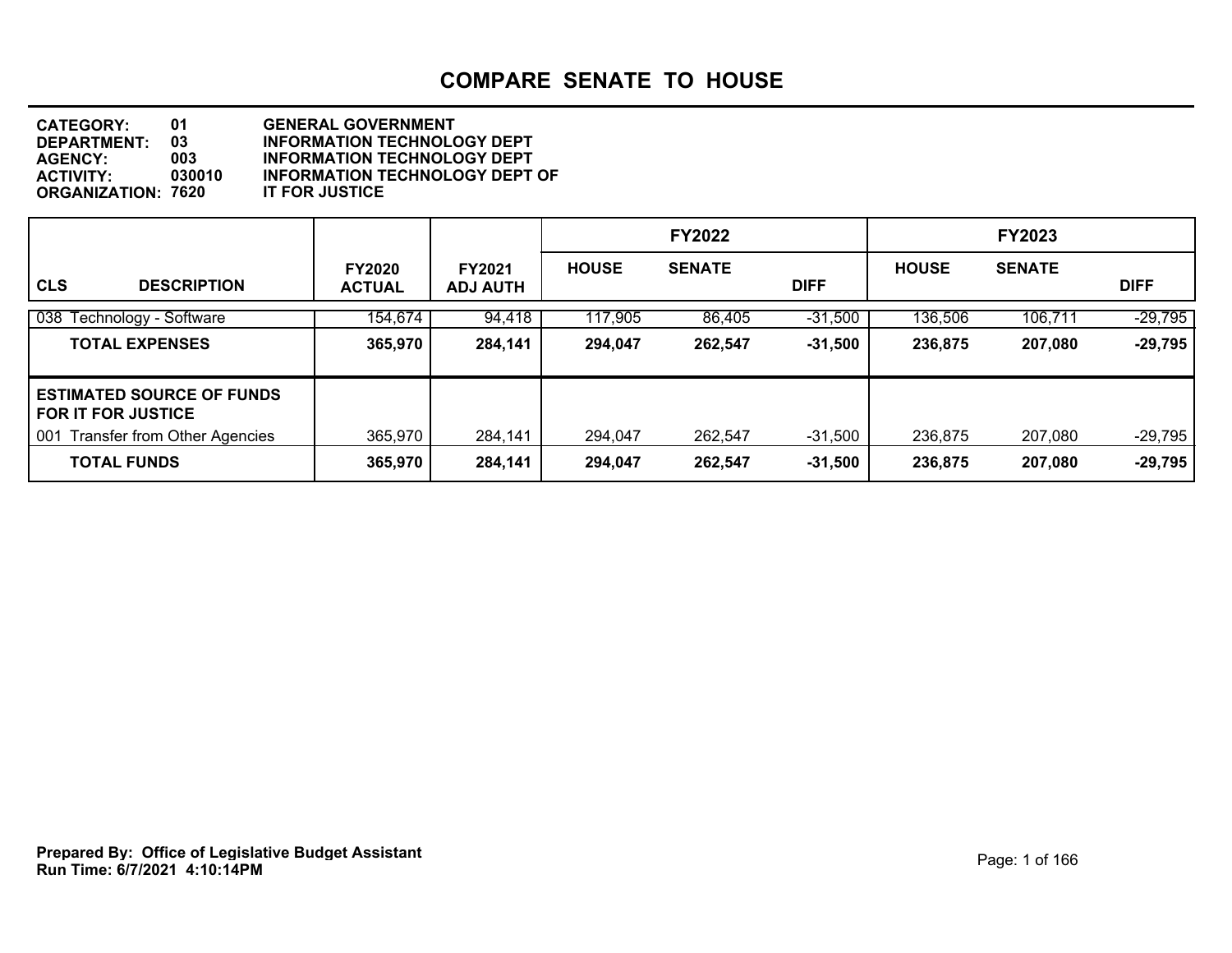| <b>CATEGORY:</b>          | 01     | <b>GENERAL GOVERNMENT</b>                |
|---------------------------|--------|------------------------------------------|
| DEPARTMENT:               | 03     | <b>INFORMATION TECHNOLOGY DEPT</b>       |
| <b>AGENCY:</b>            | 003    | <b>INFORMATION TECHNOLOGY DEPT</b>       |
| <b>ACTIVITY</b>           | 030010 | <b>INFORMATION TECHNOLOGY DEPT OF</b>    |
| <b>ORGANIZATION: 7635</b> |        | <b>IT FOR NATURAL&amp;CULTURAL RESCS</b> |

|                                                                                                                                |                                |                           |              | <b>FY2022</b> |             |              | <b>FY2023</b> |             |
|--------------------------------------------------------------------------------------------------------------------------------|--------------------------------|---------------------------|--------------|---------------|-------------|--------------|---------------|-------------|
| <b>CLS</b><br><b>DESCRIPTION</b>                                                                                               | <b>FY2020</b><br><b>ACTUAL</b> | FY2021<br><b>ADJ AUTH</b> | <b>HOUSE</b> | <b>SENATE</b> | <b>DIFF</b> | <b>HOUSE</b> | <b>SENATE</b> | <b>DIFF</b> |
| 038 Technology - Software                                                                                                      | 71,761                         | 93,978                    | 119,465      | 99,465        | $-20,000$   | 88,001       | 88,001        | 0           |
| <b>TOTAL EXPENSES</b>                                                                                                          | 246,589                        | 168,156                   | 190,944      | 170,944       | $-20,000$   | 156,953      | 156,953       | $\mathbf 0$ |
| <b>ESTIMATED SOURCE OF FUNDS</b><br><b>FOR IT FOR NATURAL&amp;CULTURAL</b><br><b>RESCS</b><br>001 Transfer from Other Agencies | 246,589                        | 168,156                   | 190,944      | 170,944       | $-20,000$   | 156,953      | 156,953       | $\mathbf 0$ |
| <b>TOTAL FUNDS</b>                                                                                                             | 246,589                        | 168,156                   | 190,944      | 170,944       | $-20,000$   | 156,953      | 156,953       | $\mathbf 0$ |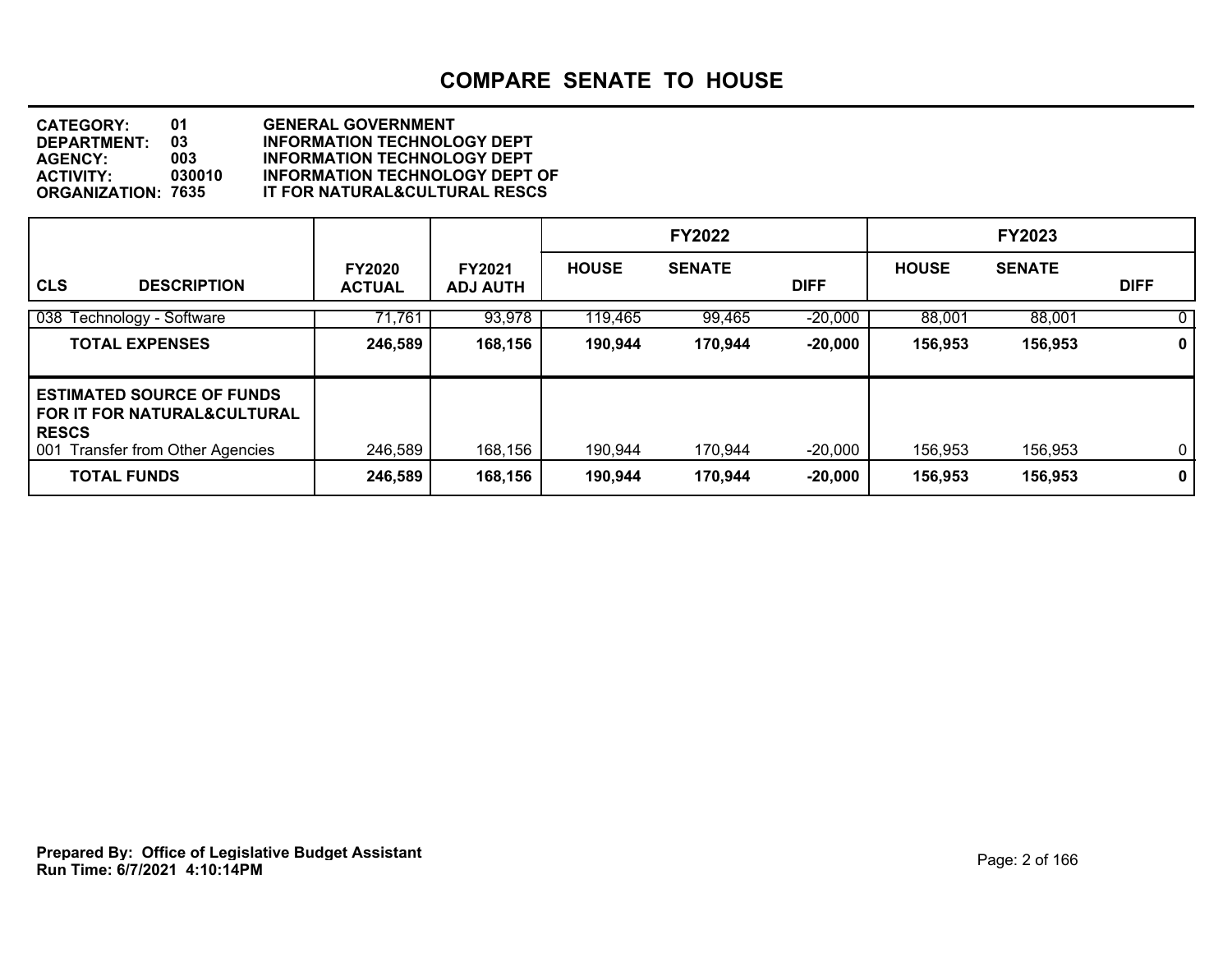| <b>CATEGORY:</b>          | 01     | <b>GENERAL GOVERNMENT</b>             |
|---------------------------|--------|---------------------------------------|
| DEPARTMENT:               | 03     | <b>INFORMATION TECHNOLOGY DEPT</b>    |
| <b>AGENCY:</b>            | 003    | <b>INFORMATION TECHNOLOGY DEPT</b>    |
| <b>ACTIVITY:</b>          | 030010 | <b>INFORMATION TECHNOLOGY DEPT OF</b> |
| <b>ORGANIZATION: 7646</b> |        | <b>IT FOR CORRECTIONS</b>             |

|                                                                                                                 |                                |                                  |                    | <b>FY2022</b>      |              |                    | <b>FY2023</b>      |             |
|-----------------------------------------------------------------------------------------------------------------|--------------------------------|----------------------------------|--------------------|--------------------|--------------|--------------------|--------------------|-------------|
| <b>CLS</b><br><b>DESCRIPTION</b>                                                                                | <b>FY2020</b><br><b>ACTUAL</b> | <b>FY2021</b><br><b>ADJ AUTH</b> | <b>HOUSE</b>       | <b>SENATE</b>      | <b>DIFF</b>  | <b>HOUSE</b>       | <b>SENATE</b>      | <b>DIFF</b> |
| 037<br>Technology - Hardware<br>038<br>Technology - Software                                                    | 489,029<br>794,804             | 422,314<br>979,952               | 519,989<br>992,484 | 529,852<br>992,656 | 9,863<br>172 | 562,376<br>997,232 | 562,376<br>997,268 | 0<br>36     |
| <b>TOTAL EXPENSES</b>                                                                                           | 1,293,199                      | 1,560,296                        | 1,650,929          | 1,660,964          | 10,035       | 1,698,467          | 1,698,503          | 36          |
| <b>ESTIMATED SOURCE OF FUNDS</b><br><b>FOR IT FOR CORRECTIONS</b><br><b>Transfer from Other Agencies</b><br>001 | 1,293,199                      | 1,560,296                        | 1,650,929          | 1,660,964          | 10,035       | 1,698,467          | 1,698,503          | 36          |
| <b>TOTAL FUNDS</b>                                                                                              | 1,293,199                      | 1,560,296                        | 1,650,929          | 1,660,964          | 10,035       | 1,698,467          | 1,698,503          | 36          |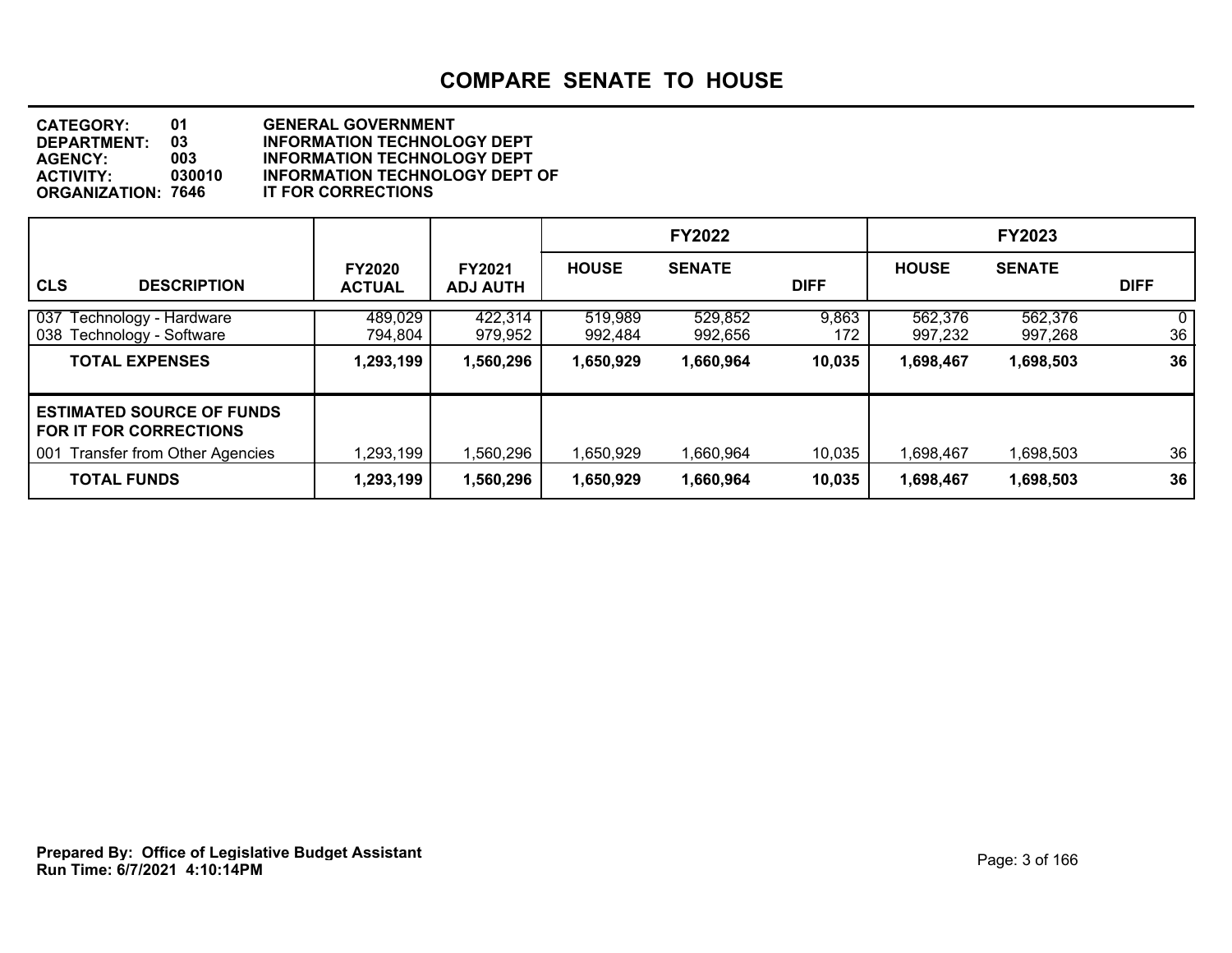**DEPARTMENT: 03** INFORMATION TECHNOLOGY DEPT<br>AGENCY: 003 INFORMATION TECHNOLOGY DEPT **CATEGORY: 01 GENERAL GOVERNMENT AGENCY: 003 INFORMATION TECHNOLOGY DEPT INFORMATION TECHNOLOGY DEPT OF<br>IT FOR PUC ORGANIZATION: 7655** 

|                                                                                        |                                |                                  |              | <b>FY2022</b>             |                           |              | <b>FY2023</b>             |                           |
|----------------------------------------------------------------------------------------|--------------------------------|----------------------------------|--------------|---------------------------|---------------------------|--------------|---------------------------|---------------------------|
| <b>CLS</b><br><b>DESCRIPTION</b>                                                       | <b>FY2020</b><br><b>ACTUAL</b> | <b>FY2021</b><br><b>ADJ AUTH</b> | <b>HOUSE</b> | <b>SENATE</b>             | <b>DIFF</b>               | <b>HOUSE</b> | <b>SENATE</b>             | <b>DIFF</b>               |
| 037<br>Technology - Hardware<br>038 Technology - Software<br>046 Consultants           |                                |                                  |              | 11,090<br>4,436<br>30,000 | 11,090<br>4,436<br>30,000 |              | 1,700<br>4,010<br>180,000 | 1,700<br>4,010<br>180,000 |
| <b>TOTAL EXPENSES</b>                                                                  | 0                              | 0                                | 0            | 45,526                    | 45,526                    | 0            | 185,710                   | 185,710                   |
| <b>ESTIMATED SOURCE OF FUNDS</b><br>FOR IT FOR PUC<br>001 Transfer from Other Agencies |                                | 0                                | 0            | 45,526                    | 45,526                    | $\Omega$     | 185,710                   | 185,710                   |
| <b>TOTAL FUNDS</b>                                                                     | 0                              | 0                                | 0            | 45,526                    | 45,526                    | 0            | 185,710                   | 185,710                   |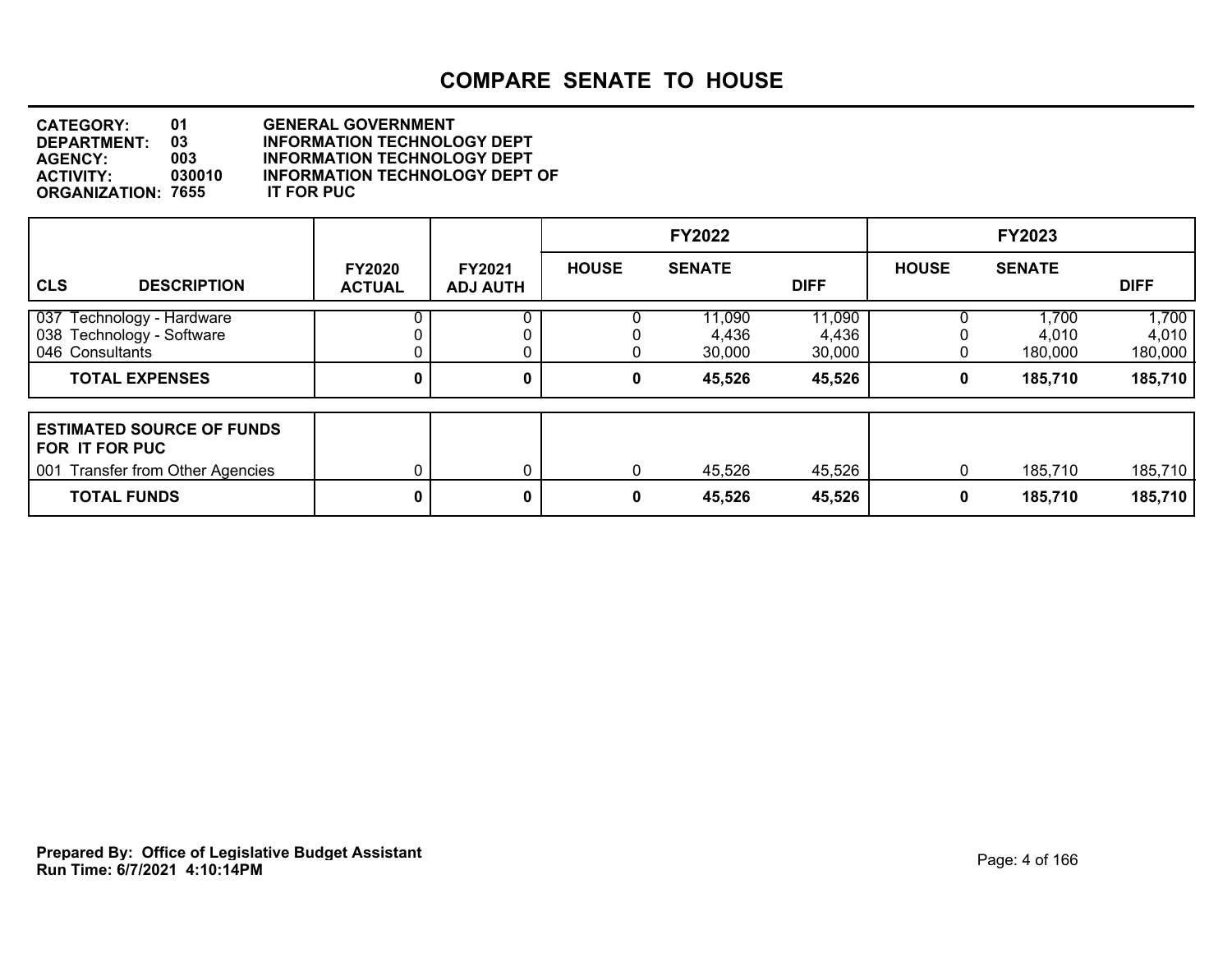**DEPARTMENT: 03** INFORMATION TECHNOLOGY DEPT<br>AGENCY: 003 INFORMATION TECHNOLOGY DEPT **CATEGORY: 01 GENERAL GOVERNMENT AGENCY: 003 INFORMATION TECHNOLOGY DEPT ACTIVITY: 030010 INFORMATION TECHNOLOGY DEPT OF IT FOR NH HOUSING APPEALS BD** 

|                                                                                                                       |                                |                                  |              | <b>FY2022</b> |              |              | <b>FY2023</b> |              |
|-----------------------------------------------------------------------------------------------------------------------|--------------------------------|----------------------------------|--------------|---------------|--------------|--------------|---------------|--------------|
| <b>CLS</b><br><b>DESCRIPTION</b>                                                                                      | <b>FY2020</b><br><b>ACTUAL</b> | <b>FY2021</b><br><b>ADJ AUTH</b> | <b>HOUSE</b> | <b>SENATE</b> | <b>DIFF</b>  | <b>HOUSE</b> | <b>SENATE</b> | <b>DIFF</b>  |
| $\sqrt{037}$<br>Technology - Hardware<br>038 Technology - Software                                                    |                                | 0                                |              | 900<br>2,303  | 900<br>2,303 |              | 950<br>1,915  | 950<br>1,915 |
| <b>TOTAL EXPENSES</b>                                                                                                 |                                | 0                                | 0            | 3,203         | 3,203        | 0            | 2,865         | 2,865        |
| <b>ESTIMATED SOURCE OF FUNDS</b><br>FOR IT FOR NH HOUSING APPEALS<br>BD<br>001<br><b>Transfer from Other Agencies</b> |                                | 0                                | 0            | 3,203         | 3,203        | 0            | 2,865         | 2,865        |
| <b>TOTAL FUNDS</b>                                                                                                    | 0                              | 0                                | 0            | 3,203         | 3,203        | 0            | 2,865         | 2,865        |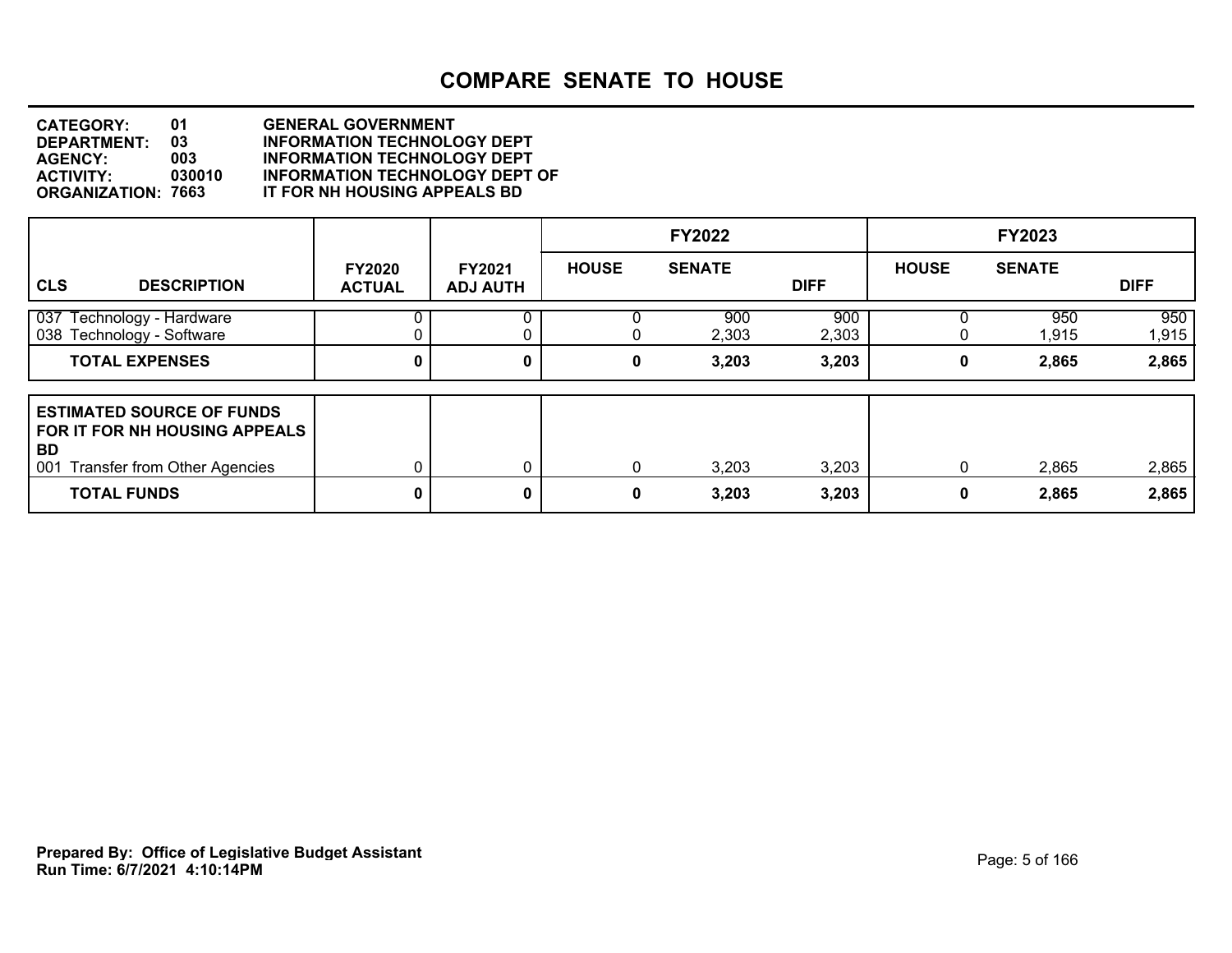| <b>CATEGORY:</b>          | 01     | <b>GENERAL GOVERNMENT</b>             |
|---------------------------|--------|---------------------------------------|
| <b>DEPARTMENT:</b>        | 03     | <b>INFORMATION TECHNOLOGY DEPT</b>    |
| <b>AGENCY:</b>            | 003    | <b>INFORMATION TECHNOLOGY DEPT</b>    |
| <b>ACTIVITY:</b>          | 030010 | <b>INFORMATION TECHNOLOGY DEPT OF</b> |
| <b>ORGANIZATION: 7681</b> |        | IT FOR PUBLIC UTILITIES COMM          |

|                                                                                                                    |                                    |                                    |                                     | <b>FY2022</b> |                                               |                                   | <b>FY2023</b> |                                               |
|--------------------------------------------------------------------------------------------------------------------|------------------------------------|------------------------------------|-------------------------------------|---------------|-----------------------------------------------|-----------------------------------|---------------|-----------------------------------------------|
| <b>CLS</b><br><b>DESCRIPTION</b>                                                                                   | <b>FY2020</b><br><b>ACTUAL</b>     | <b>FY2021</b><br><b>ADJ AUTH</b>   | <b>HOUSE</b>                        | <b>SENATE</b> | <b>DIFF</b>                                   | <b>HOUSE</b>                      | <b>SENATE</b> | <b>DIFF</b>                                   |
| 020 Current Expenses<br>037 Technology - Hardware<br>038 Technology - Software<br>046 Consultants                  | 551<br>54,628<br>51,171<br>115,634 | 900<br>39,175<br>66,456<br>300,000 | 200<br>43,741<br>138,904<br>130,000 |               | -200<br>$-43,741$<br>$-138,904$<br>$-130,000$ | 200<br>28,859<br>30,140<br>90,000 |               | $-200$<br>$-28,859$<br>$-30,140$<br>$-90,000$ |
| <b>TOTAL EXPENSES</b>                                                                                              | 221,984                            | 406,531                            | 312,845                             | 0             | $-312,845$                                    | 149,199                           | 0             | $-149,199$                                    |
| <b>ESTIMATED SOURCE OF FUNDS</b><br>FOR IT FOR PUBLIC UTILITIES<br><b>COMM</b><br>001 Transfer from Other Agencies | 221,984                            | 406,531                            | 312,845                             | 0             | -312,845                                      | 149,199                           | 0             | $-149,199$                                    |
| <b>TOTAL FUNDS</b>                                                                                                 | 221,984                            | 406,531                            | 312,845                             | 0             | $-312,845$                                    | 149,199                           | 0             | $-149,199$                                    |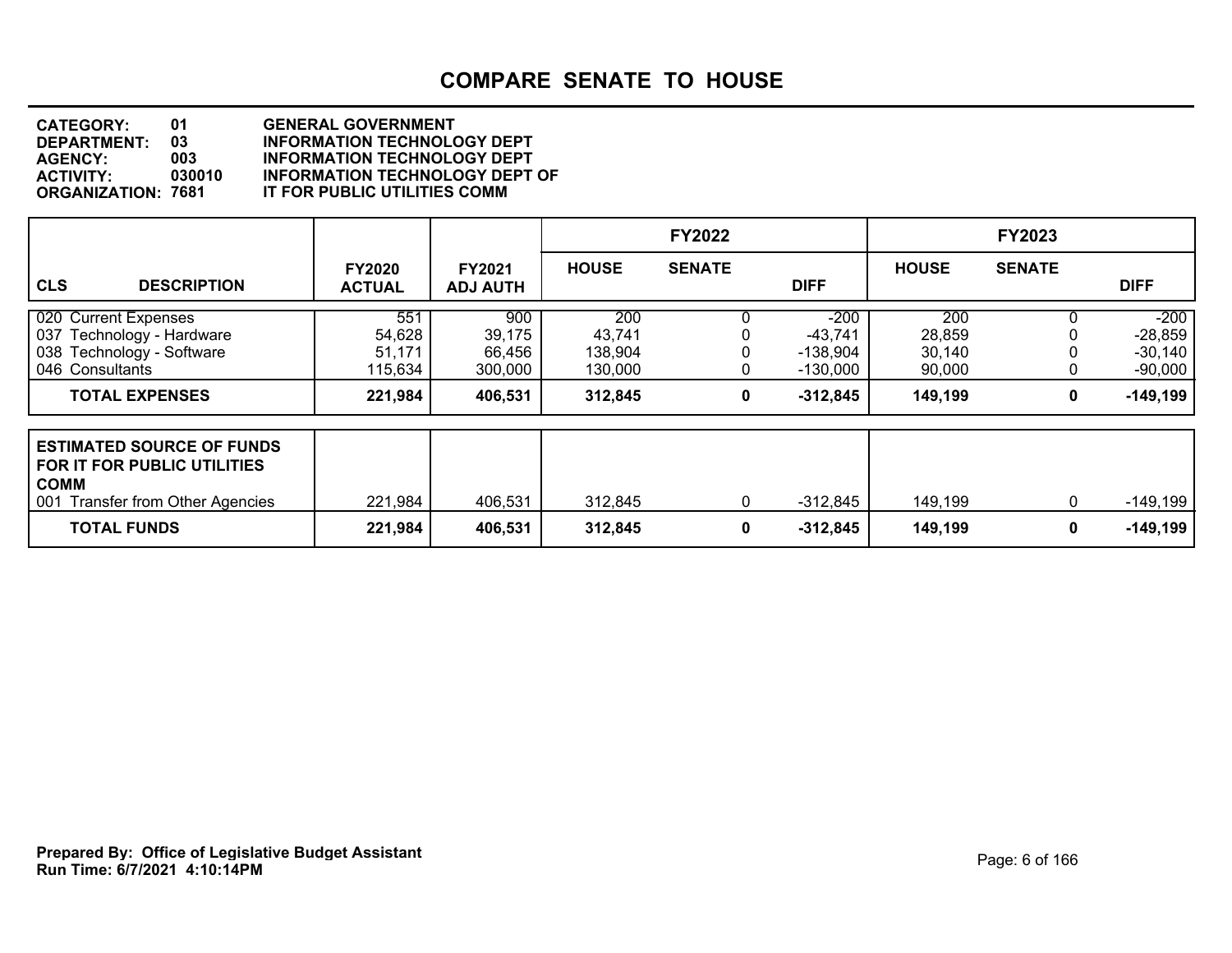| <b>CATEGORY:</b>          | 01     | <b>GENERAL GOVERNMENT</b>             |
|---------------------------|--------|---------------------------------------|
| <b>DEPARTMENT:</b>        | 03     | <b>INFORMATION TECHNOLOGY DEPT</b>    |
| <b>AGENCY:</b>            | 003    | <b>INFORMATION TECHNOLOGY DEPT</b>    |
| <b>ACTIVITY:</b>          | 030010 | <b>INFORMATION TECHNOLOGY DEPT OF</b> |
| <b>ORGANIZATION: 7702</b> |        | IT FOR EXECUTIVE BRANCH               |

|                                                                                                            |                                |                                  |                         | <b>FY2022</b>                     |                                 |                         | <b>FY2023</b>         |                                        |
|------------------------------------------------------------------------------------------------------------|--------------------------------|----------------------------------|-------------------------|-----------------------------------|---------------------------------|-------------------------|-----------------------|----------------------------------------|
| <b>CLS</b><br><b>DESCRIPTION</b>                                                                           | <b>FY2020</b><br><b>ACTUAL</b> | <b>FY2021</b><br><b>ADJ AUTH</b> | <b>HOUSE</b>            | <b>SENATE</b>                     | <b>DIFF</b>                     | <b>HOUSE</b>            | <b>SENATE</b>         | <b>DIFF</b>                            |
| 020 Current Expenses<br>Technology - Hardware<br>037<br>038 Technology - Software<br>046 Consultants       | 12,538<br>7,964                | 520<br>7,654<br>12,001           | 560<br>20,897<br>13,396 | 450<br>6,602<br>5,707<br>$\Omega$ | $-110$<br>$-14,295$<br>$-7,689$ | 560<br>11,779<br>11,935 | 450<br>5,399<br>4,773 | $-110$<br>$-6,380$<br>$-7,162$<br>$-1$ |
| <b>TOTAL EXPENSES</b>                                                                                      | 20,502                         | 20,176                           | 34,854                  | 12,759                            | $-22,095$                       | 24,275                  | 10,622                | $-13,653$                              |
| <b>ESTIMATED SOURCE OF FUNDS</b><br><b>FOR IT FOR EXECUTIVE BRANCH</b><br>001 Transfer from Other Agencies | 20,502                         | 20,176                           | 34,854                  | 12,759                            | $-22,095$                       | 24,275                  | 10,622                | $-13,653$                              |
| <b>TOTAL FUNDS</b>                                                                                         | 20,502                         | 20,176                           | 34,854                  | 12,759                            | $-22,095$                       | 24,275                  | 10,622                | $-13,653$                              |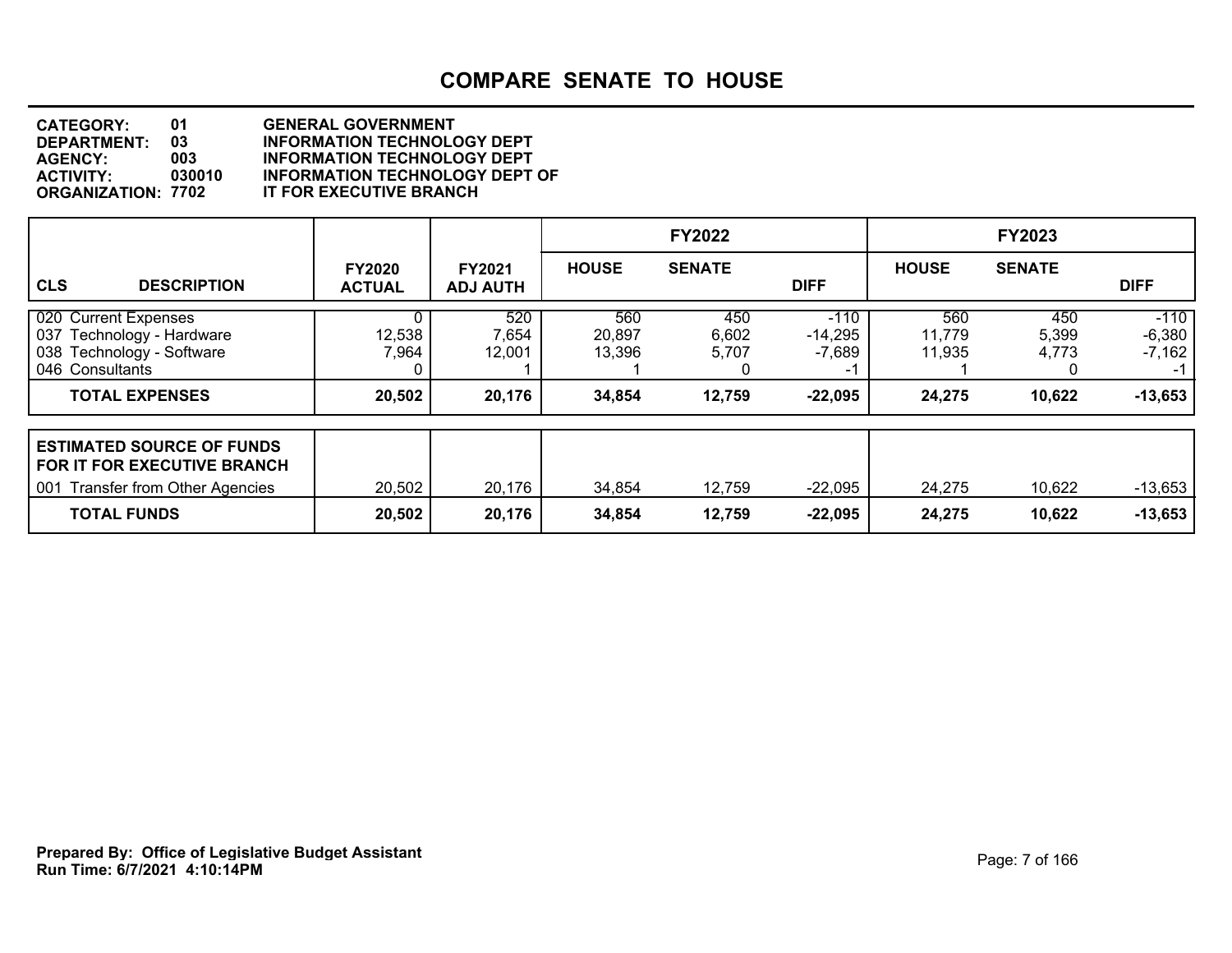| <b>CATEGORY:</b>          | 01     | <b>GENERAL GOVERNMENT</b>             |
|---------------------------|--------|---------------------------------------|
| <b>DEPARTMENT:</b>        | 03     | <b>INFORMATION TECHNOLOGY DEPT</b>    |
| <b>AGENCY:</b>            | 003    | <b>INFORMATION TECHNOLOGY DEPT</b>    |
| <b>ACTIVITY</b>           | 030010 | <b>INFORMATION TECHNOLOGY DEPT OF</b> |
| <b>ORGANIZATION: 7703</b> |        | <b>CENTRAL IT SERVICES &amp; OPS</b>  |

|                                                                   |                                |                           |                      | <b>FY2022</b>        |                      |                      | FY2023               |                       |
|-------------------------------------------------------------------|--------------------------------|---------------------------|----------------------|----------------------|----------------------|----------------------|----------------------|-----------------------|
| <b>CLS</b><br><b>DESCRIPTION</b>                                  | <b>FY2020</b><br><b>ACTUAL</b> | FY2021<br><b>ADJ AUTH</b> | <b>HOUSE</b>         | <b>SENATE</b>        | <b>DIFF</b>          | <b>HOUSE</b>         | <b>SENATE</b>        | <b>DIFF</b>           |
| 038 Technology - Software<br>049 Transfer to Other State Agenci   | 3,288,168<br>10,763            | 2,809,225<br>11,500       | 8,292,568<br>318,222 | 8,277,184<br>436,300 | $-15,384$<br>118,078 | 8,234,797<br>410,239 | 8,218,644<br>563,740 | $-16, 153$<br>153,501 |
| <b>TOTAL EXPENSES</b>                                             | 8,164,444                      | 7,462,430                 | 12,335,212           | 12,437,906           | 102,694              | 12,318,900           | 12,456,248           | 137,348               |
| <b>ESTIMATED SOURCE OF FUNDS</b><br>FOR CENTRAL IT SERVICES & OPS |                                |                           |                      |                      |                      |                      |                      |                       |
| 001 Transfer from Other Agencies                                  | 8,156,251                      | 7,462,430                 | 12,335,212           | 12,437,906           | 102,694              | 12,318,900           | 12,456,248           | 137,348               |
| <b>TOTAL FUNDS</b>                                                | 8,164,444                      | 7,462,430                 | 12,335,212           | 12,437,906           | 102,694              | 12,318,900           | 12,456,248           | 137,348               |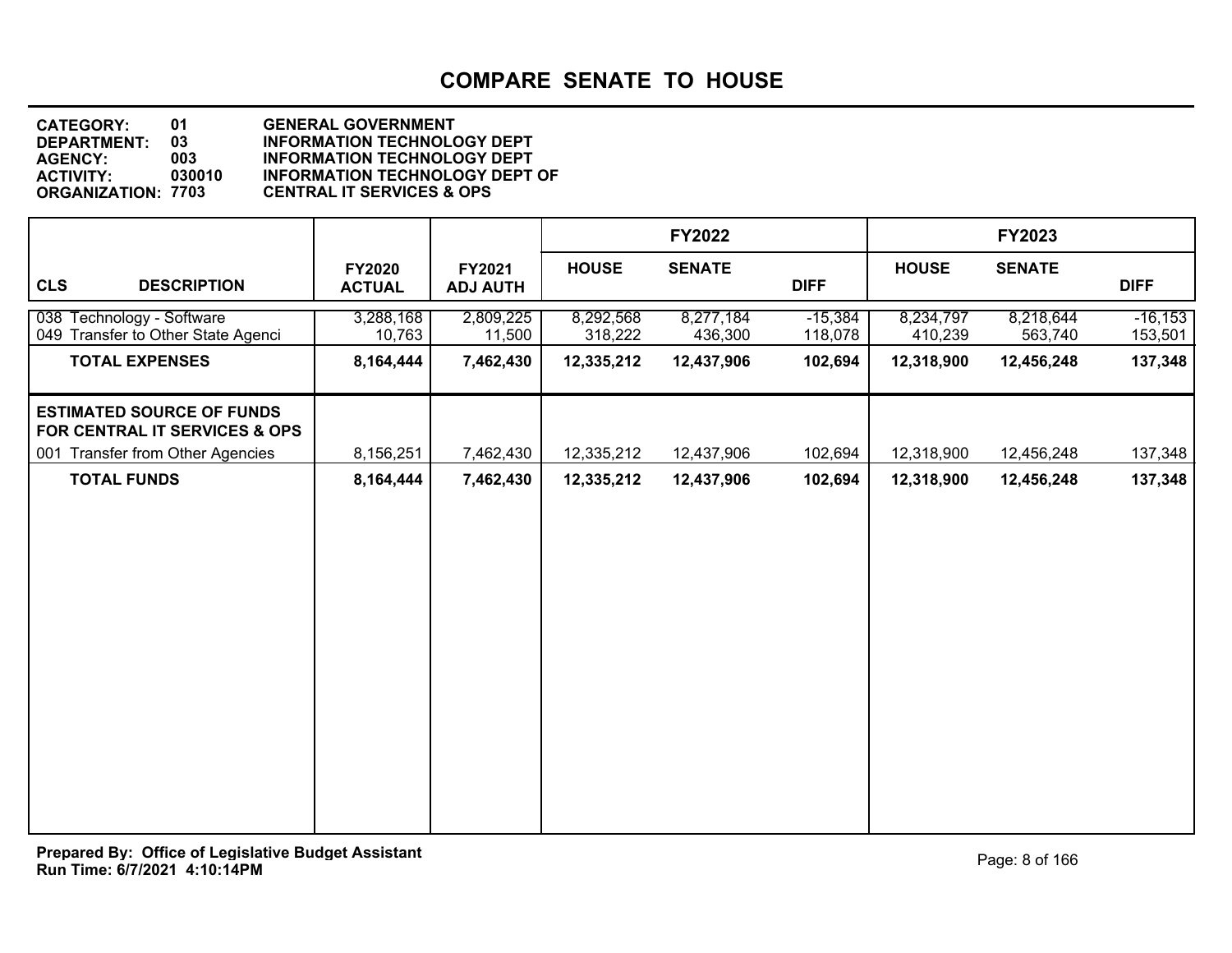**DEPARTMENT: 03** INFORMATION TECHNOLOGY DEPT<br>AGENCY: 003 INFORMATION TECHNOLOGY DEPT **CATEGORY: 01 GENERAL GOVERNMENT AGENCY: 003 INFORMATION TECHNOLOGY DEPT ACTIVITY: 030010 INFORMATION TECHNOLOGY DEPT OF IT SALARIES AND BENEFITS** 

|                                                                                                      |                                       |                           |                          | <b>FY2022</b>            |                  |                          | FY2023                   |                  |
|------------------------------------------------------------------------------------------------------|---------------------------------------|---------------------------|--------------------------|--------------------------|------------------|--------------------------|--------------------------|------------------|
| <b>CLS</b><br><b>DESCRIPTION</b>                                                                     | <b>FY2020</b><br><b>ACTUAL</b>        | FY2021<br><b>ADJ AUTH</b> | <b>HOUSE</b>             | <b>SENATE</b>            | <b>DIFF</b>      | <b>HOUSE</b>             | <b>SENATE</b>            | <b>DIFF</b>      |
| 010 Personal Services-Perm. Classi<br>060 Benefits                                                   | 23,532,033<br>11,389,161              | 25,748,094<br>13,206,240  | 24,199,921<br>12,905,860 | 24,272,227<br>12,939,417 | 72,306<br>33,557 | 25,559,757<br>13,592,491 | 25,638,013<br>13,630,406 | 78,256<br>37,915 |
| <b>TOTAL EXPENSES</b>                                                                                | 39,324,773                            | 44,390,561                | 42,144,534               | 42,250,397               | 105,863          | 44,379,869               | 44,496,040               | 116,171          |
| <b>ESTIMATED SOURCE OF FUNDS</b><br>FOR IT SALARIES AND BENEFITS<br>001 Transfer from Other Agencies | 39,255,068                            | 44,390,561                | 42,144,534               | 42,250,397               | 105,863          | 44,379,869               | 44,496,040               | 116,171          |
| <b>TOTAL FUNDS</b>                                                                                   | 39,324,773                            | 44,390,561                | 42,144,534               | 42,250,397               | 105,863          | 44,379,869               | 44,496,040               | 116,171          |
| ACTIVITY 030010                                                                                      | <b>INFORMATION TECHNOLOGY DEPT OF</b> |                           |                          |                          |                  |                          |                          |                  |
| <b>TOTAL EXPENSES</b>                                                                                | 84,653,945                            | 96,806,338                | 101,735,290              | 101,616,171              | $-119, 119$      | 102,789,646              | 103,039,129              | 249,483          |
| <b>ESTIMATED SOURCE OF FUNDS</b><br>FOR INFORMATION TECHNOLOGY<br><b>DEPT OF</b>                     |                                       |                           |                          |                          |                  |                          |                          |                  |
| <b>OTHER FUNDS</b>                                                                                   | 84,576,047                            | 96,806,338                | 101,735,290              | 101,616,171              | $-119,119$       | 102,789,646              | 103,039,129              | 249,483          |
| <b>TOTAL FUNDS</b>                                                                                   | 84,653,945                            | 96,806,338                | 101,735,290              | 101,616,171              | $-119,119$       | 102,789,646              | 103,039,129              | 249,483          |
|                                                                                                      |                                       |                           |                          |                          |                  |                          |                          |                  |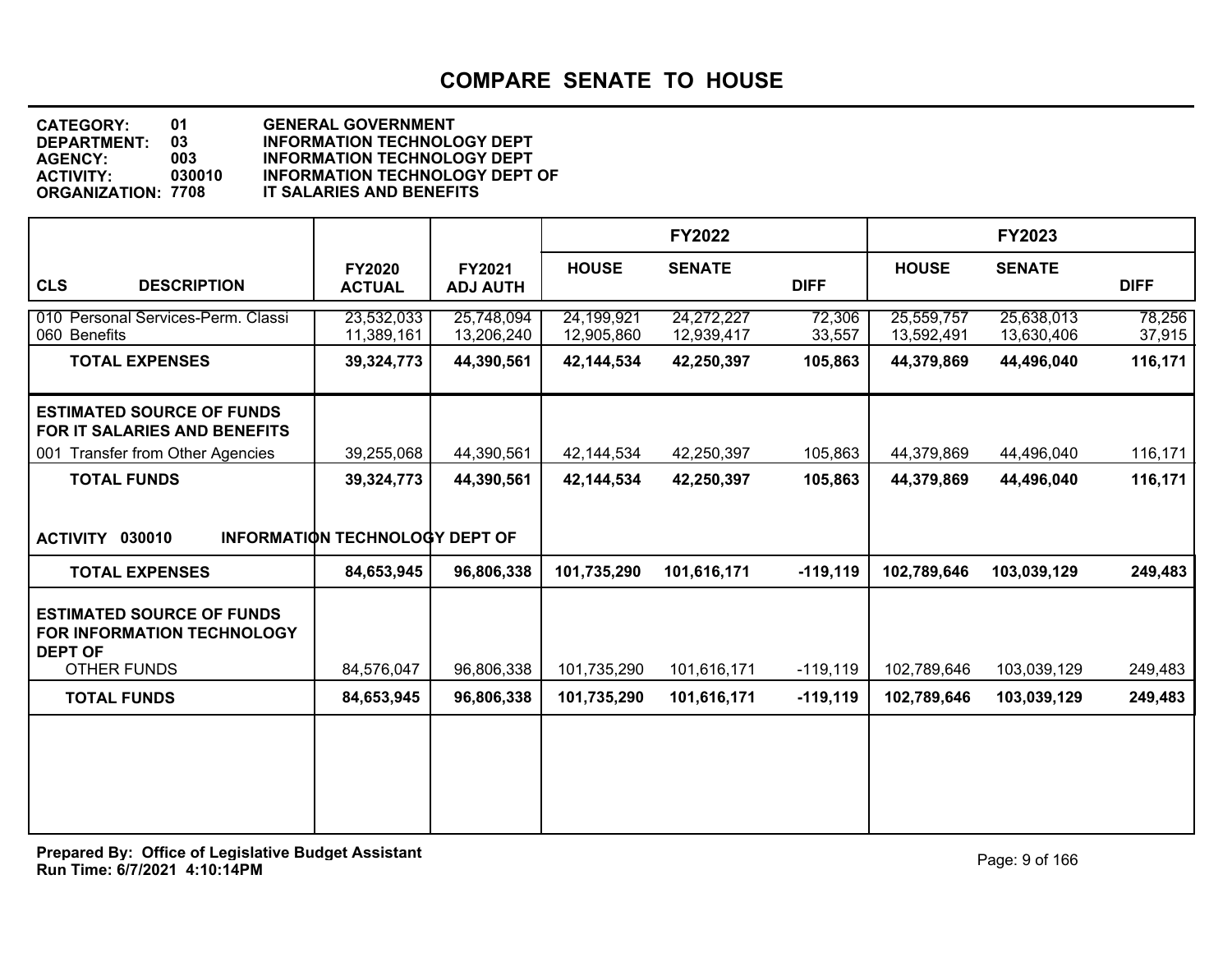| <b>CATEGORY:</b>          | 01     | <b>GENERAL GOVERNMENT</b>           |
|---------------------------|--------|-------------------------------------|
| <b>DEPARTMENT:</b>        | 03     | <b>INFORMATION TECHNOLOGY DEPT</b>  |
| <b>AGENCY:</b>            | 003    | <b>INFORMATION TECHNOLOGY DEPT</b>  |
| <b>ACTIVITY:</b>          | 030510 | <b>DOIT TELECOMMUNICATIONS</b>      |
| <b>ORGANIZATION: 5213</b> |        | <b>STATEWIDE TELECOMMUNICATIONS</b> |

|                                                                                                              |                                |                           |                      | <b>FY2022</b>        |                  |                      | FY2023               |                  |
|--------------------------------------------------------------------------------------------------------------|--------------------------------|---------------------------|----------------------|----------------------|------------------|----------------------|----------------------|------------------|
| <b>CLS</b><br><b>DESCRIPTION</b>                                                                             | <b>FY2020</b><br><b>ACTUAL</b> | FY2021<br><b>ADJ AUTH</b> | <b>HOUSE</b>         | <b>SENATE</b>        | <b>DIFF</b>      | <b>HOUSE</b>         | <b>SENATE</b>        | <b>DIFF</b>      |
| 010 Personal Services-Perm. Classi<br>060 Benefits                                                           | 874,545<br>436,395             | 1,124,649<br>560,753      | 1,101,622<br>592,217 | 1,164,802<br>626,039 | 63,180<br>33,822 | 1,163,838<br>623,811 | 1,232,790<br>659,160 | 68,952<br>35,349 |
| <b>TOTAL EXPENSES</b>                                                                                        | 6,337,620                      | 5,203,787                 | 5,602,245            | 5,699,247            | 97,002           | 5,906,270            | 6,010,571            | 104,301          |
| <b>ESTIMATED SOURCE OF FUNDS</b><br><b>FOR STATEWIDE</b><br><b>TELECOMMUNICATIONS</b><br>003 Revolving Funds | 6,337,620                      | 5,203,787                 | 5,602,245            | 5,699,247            | 97,002           | 5,906,270            | 6,010,571            | 104,301          |
| <b>TOTAL FUNDS</b>                                                                                           | 6,337,620                      | 5,203,787                 | 5,602,245            | 5,699,247            | 97,002           | 5,906,270            | 6,010,571            | 104,301          |
| 003<br><b>INFORMATION TECHNOLOGY DEPT</b><br><b>AGENCY</b>                                                   |                                |                           |                      |                      |                  |                      |                      |                  |
| <b>TOTAL EXPENSES</b>                                                                                        | 90,991,565                     | 102,010,125               | 107,337,535          | 107,315,418          | $-22,117$        | 108,695,916          | 109,049,700          | 353,784          |
| <b>ESTIMATED SOURCE OF FUNDS</b><br><b>FOR INFORMATION TECHNOLOGY</b><br><b>DEPT</b>                         |                                |                           |                      |                      |                  |                      |                      |                  |
| <b>OTHER FUNDS</b>                                                                                           | 90,913,667                     | 102,010,125               | 107,337,535          | 107,315,418          | $-22,117$        | 108,695,916          | 109,049,700          | 353,784          |
| <b>TOTAL FUNDS</b>                                                                                           | 90,991,565                     | 102,010,125               | 107,337,535          | 107,315,418          | $-22,117$        | 108,695,916          | 109,049,700          | 353,784          |
|                                                                                                              |                                |                           |                      |                      |                  |                      |                      |                  |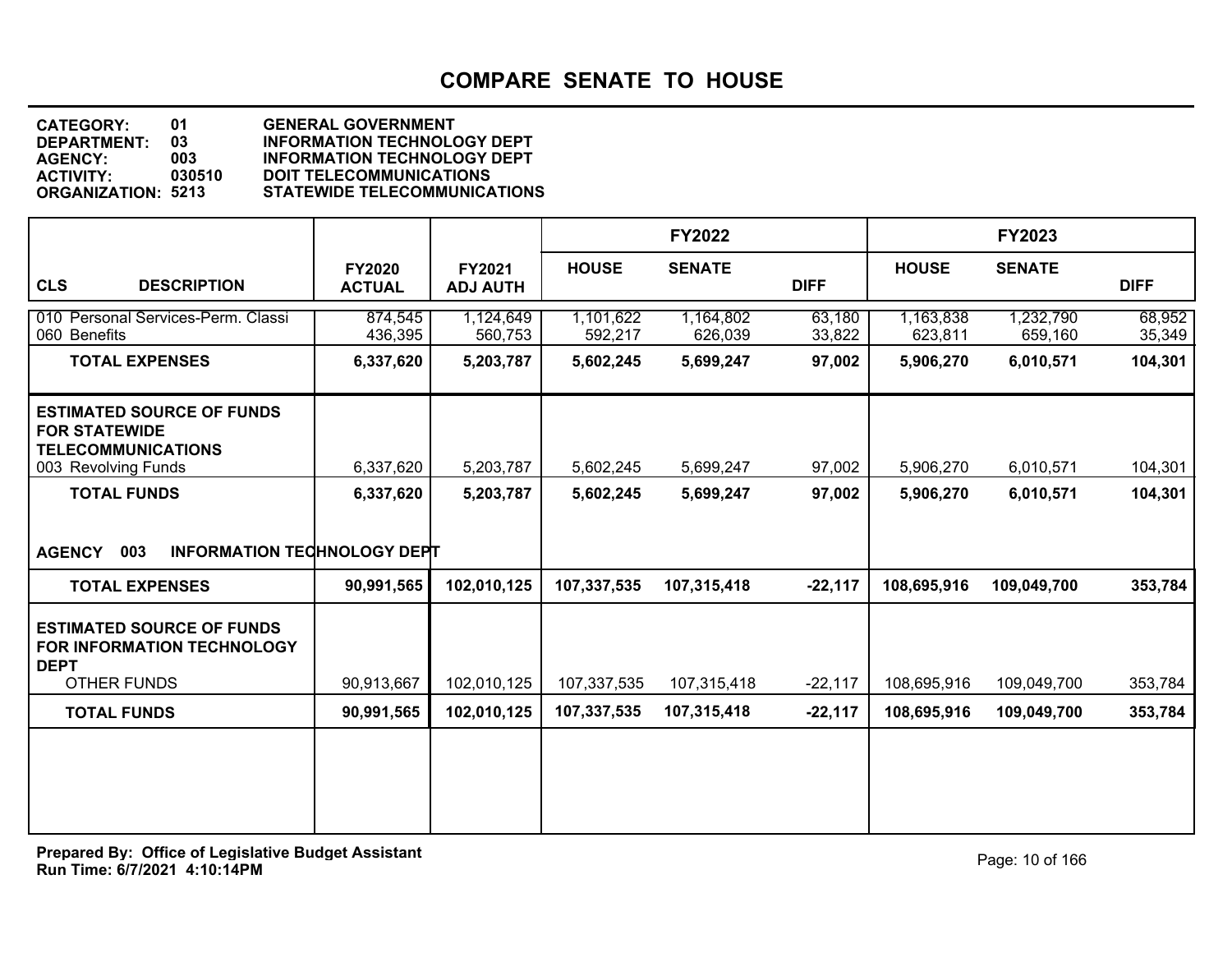**DEPARTMENT: 14 ADMINISTRATIVE SERVICES DEPT CATEGORY: 01 GENERAL GOVERNMENT AGENCY: 014 ADMINISTRATIVE SERVICES DEPT ACTIVITY: 141510 DIVISION OF PLANT & PROPERTY CLAREMONT NH (OLD MILL)** 

|                                                                             |                                |                                  |                         | <b>FY2022</b>           |                     |                         | <b>FY2023</b>           |                     |
|-----------------------------------------------------------------------------|--------------------------------|----------------------------------|-------------------------|-------------------------|---------------------|-------------------------|-------------------------|---------------------|
| <b>CLS</b><br><b>DESCRIPTION</b>                                            | <b>FY2020</b><br><b>ACTUAL</b> | <b>FY2021</b><br><b>ADJ AUTH</b> | <b>HOUSE</b>            | <b>SENATE</b>           | <b>DIFF</b>         | <b>HOUSE</b>            | <b>SENATE</b>           | <b>DIFF</b>         |
| <b>LESTIMATED SOURCE OF FUNDS</b><br>FOR CLAREMONT NH (OLD MILL)            |                                |                                  |                         |                         |                     |                         |                         |                     |
| <b>Transfer from Other Agencies</b><br>l 001<br>General Fund                | 292,203                        | 325,375                          | 339,963                 | 319,569<br>20,394       | $-20,394$<br>20,394 | 348,245<br>0            | 327,354<br>20,891       | $-20,891$<br>20,891 |
| <b>ESTIMATED SOURCE OF FUNDS</b><br>I FOR DIVISION OF PLANT &<br>I PROPERTY |                                |                                  |                         |                         |                     |                         |                         |                     |
| <b>GENERAL FUND</b><br>OTHER FUNDS                                          | 5,037,025<br>29,230,763        | 6,203,717<br>32,090,789          | 5,355,416<br>32,057,634 | 5,375,810<br>32,037,240 | 20,394<br>$-20,394$ | 5,308,225<br>32,633,561 | 5,329,116<br>32,612,670 | 20,891<br>$-20,891$ |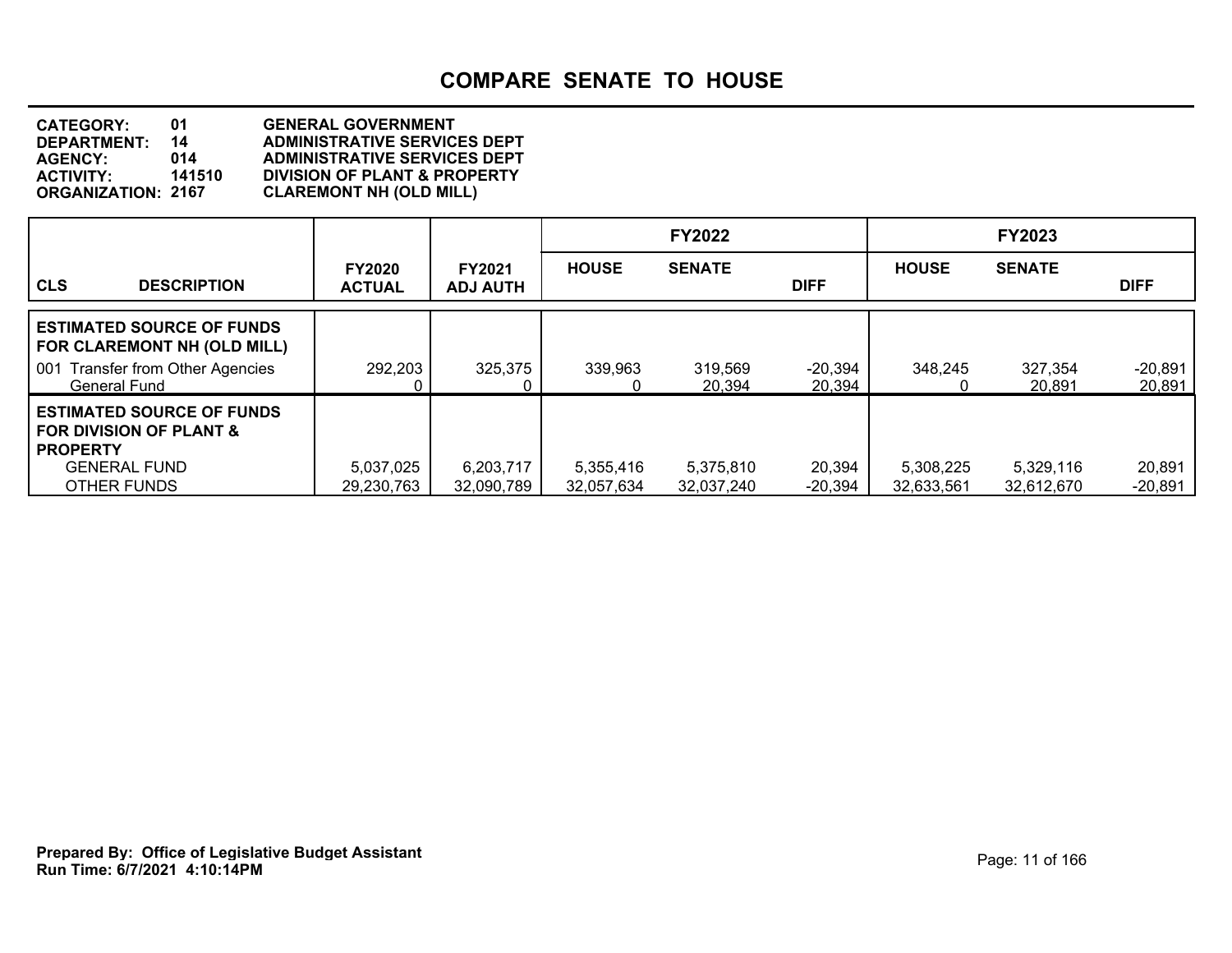| <b>CATEGORY:</b>          | 01     | <b>GENERAL GOVERNMENT</b>             |
|---------------------------|--------|---------------------------------------|
| <b>DEPARTMENT:</b>        | 14     | <b>ADMINISTRATIVE SERVICES DEPT</b>   |
| <b>AGENCY:</b>            | 014    | <b>ADMINISTRATIVE SERVICES DEPT</b>   |
| <b>ACTIVITY:</b>          | 141710 | DIV PROCUREMENT & SUPPORT SVCS        |
| <b>ORGANIZATION: 5120</b> |        | <b>GRAPHIC SERVICES ADMINISTRATIO</b> |

|                                                                                                                                                                                                                  |                                   |                                             |                                                  | <b>FY2022</b> |                                                                    |                                                  | <b>FY2023</b> |                                                                    |
|------------------------------------------------------------------------------------------------------------------------------------------------------------------------------------------------------------------|-----------------------------------|---------------------------------------------|--------------------------------------------------|---------------|--------------------------------------------------------------------|--------------------------------------------------|---------------|--------------------------------------------------------------------|
| <b>CLS</b><br><b>DESCRIPTION</b>                                                                                                                                                                                 | <b>FY2020</b><br><b>ACTUAL</b>    | <b>FY2021</b><br><b>ADJ AUTH</b>            | <b>HOUSE</b>                                     | <b>SENATE</b> | <b>DIFF</b>                                                        | <b>HOUSE</b>                                     | <b>SENATE</b> | <b>DIFF</b>                                                        |
| 010 Personal Services-Perm. Classi<br>020 Current Expenses<br>030 Equipment New/Replacement<br>039 Telecommunications<br>060 Benefits<br>070 In-State Travel Reimbursement<br>211 Property and Casualty Insuranc | 225,240<br>794<br>1,512<br>95,833 | 206,538<br>2,518<br>251<br>1,226<br>100,093 | 171,950<br>1,788<br>150<br>1,512<br>86,978<br>50 | 0             | $-171,950$<br>$-1,788$<br>$-150$<br>$-1,512$<br>$-86,978$<br>$-50$ | 181,770<br>1,763<br>150<br>1,512<br>91,753<br>75 |               | $-181,770$<br>$-1,763$<br>-150 l<br>$-1,512$<br>$-91,753$<br>$-75$ |
| <b>TOTAL EXPENSES</b>                                                                                                                                                                                            | 323,379                           | 310,627                                     | 262,429                                          | 0             | $-262,429$                                                         | 277,024                                          | 0             | $-277,024$                                                         |
| <b>ESTIMATED SOURCE OF FUNDS</b><br><b>FOR GRAPHIC SERVICES</b><br><b>ADMINISTRATIO</b><br>General Fund                                                                                                          | 323,379                           | 310,627                                     | 262,429                                          | 0             | $-262,429$                                                         | 277,024                                          | O.            | -277,024                                                           |
| <b>TOTAL FUNDS</b>                                                                                                                                                                                               | 323,379                           | 310,627                                     | 262,429                                          | 0             | $-262,429$                                                         | 277,024                                          | 0             | $-277,024$                                                         |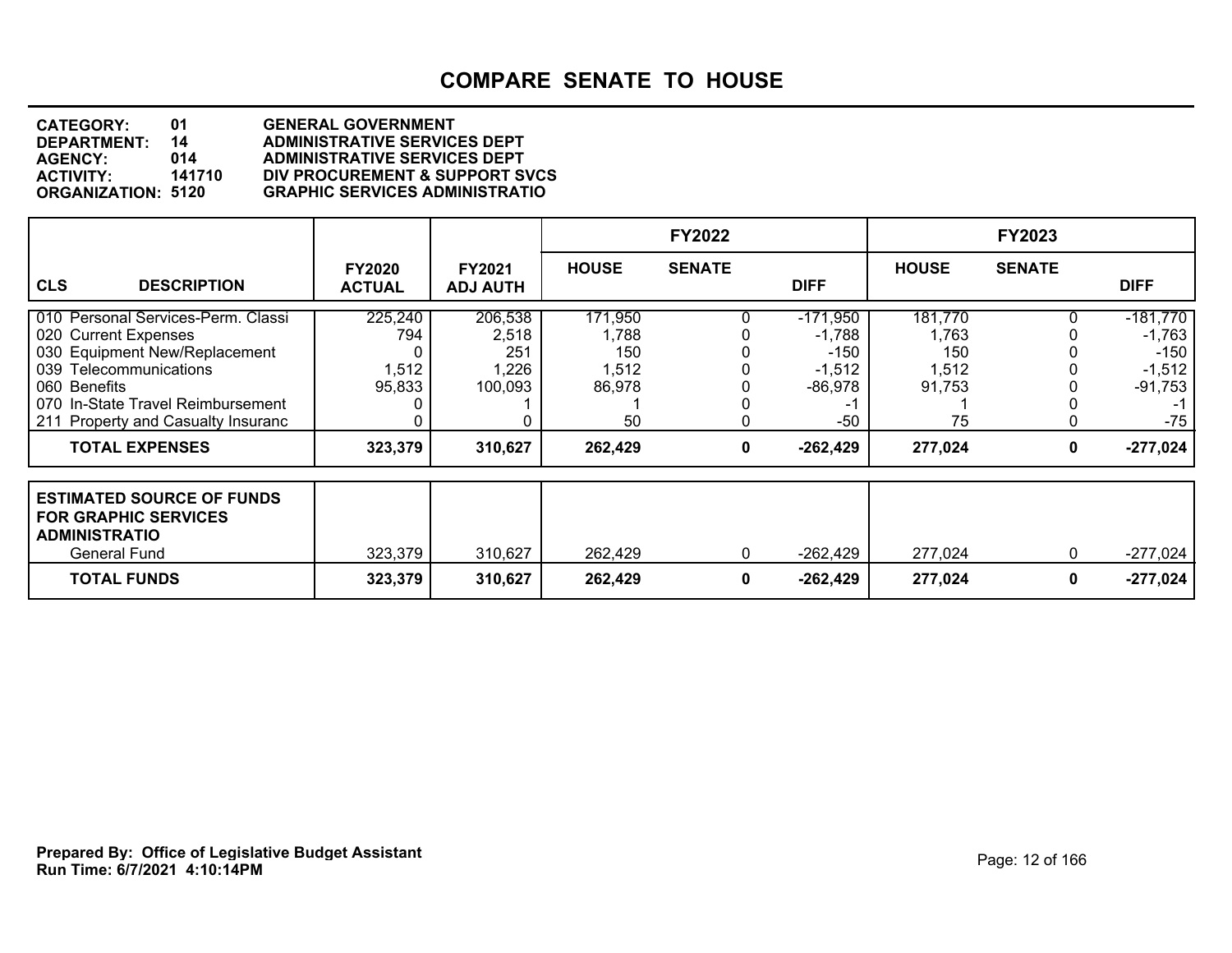**DEPARTMENT: 14 ADMINISTRATIVE SERVICES DEPT CATEGORY: 01 GENERAL GOVERNMENT AGENCY: 014 ADMINISTRATIVE SERVICES DEPT DIV PROCUREMENT & SUPPORT SVCS**<br>GRAPHIC SERVICES **ORGANIZATION: 2197** 

|                                                                 |                                |                           |              | <b>FY2022</b> |             |              | FY2023        |             |
|-----------------------------------------------------------------|--------------------------------|---------------------------|--------------|---------------|-------------|--------------|---------------|-------------|
| <b>CLS</b><br><b>DESCRIPTION</b>                                | <b>FY2020</b><br><b>ACTUAL</b> | FY2021<br><b>ADJ AUTH</b> | <b>HOUSE</b> | <b>SENATE</b> | <b>DIFF</b> | <b>HOUSE</b> | <b>SENATE</b> | <b>DIFF</b> |
| 010 Personal Services-Perm. Classi                              | 0                              | ი                         | 0            | 773,336       | 773,336     | 0            | 813,902       | 813,902     |
| 018 Overtime                                                    | 0                              | 0                         |              | 250           | 250         | $\Omega$     | 250           | 250         |
| 020 Current Expenses                                            |                                | 0                         |              | 376,825       | 376,825     |              | 376,800       | 376,800     |
| 022 Rents-Leases Other Than State                               |                                | 0                         |              | 100,600       | 100,600     |              | 100,600       | 100,600     |
| 024 Maint.Other Than Build.- Grnds                              |                                | 0                         |              | 6,001         | 6,001       |              | 8,001         | 8,001       |
| 029 Intra-Agency Transfers                                      |                                | 0                         |              | 34,115        | 34,115      | 0            | 34,147        | 34,147      |
| 030 Equipment New/Replacement                                   |                                | 0                         |              | 500           | 500         | 0            | 500           | 500         |
| 037 Technology - Hardware                                       |                                | 0                         |              | 502           | 502         |              | 502           | 502         |
| 038 Technology - Software                                       |                                | 0                         |              | 5,731         | 5,731       | <sup>0</sup> | 5,731         | 5,731       |
| 039 Telecommunications                                          |                                | 0                         |              | 4,022         | 4,022       | 0            | 4,022         | 4,022       |
| 042 Additional Fringe Benefits                                  |                                | 0                         |              | 42,048        | 42,048      |              | 42,048        | 42,048      |
| 050 Personal Service-Temp/Appointe                              |                                | 0                         |              | 68,721        | 68,721      | 0            | 71,365        | 71,365      |
| 060 Benefits                                                    |                                | 0                         |              | 527,912       | 527,912     |              | 555,765       | 555,765     |
| 066 Employee training                                           |                                | 0                         |              |               |             | <sup>0</sup> |               |             |
| 070 In-State Travel Reimbursement                               |                                | 0                         |              | 102           | 102         | $\Omega$     | 102           | 102         |
| 089 Transfer to DAS Maintenance Fu                              |                                | 0                         |              | 6,656         | 6,656       | 0            | 6,656         | 6,656       |
| 103 Contracts for Op Services                                   |                                | 0                         |              |               |             | 0            |               |             |
| 211 Property and Casualty Insuranc                              |                                | 0                         |              | 450           | 450         | 0            | 675           | 675         |
| <b>TOTAL EXPENSES</b>                                           | 0                              | 0                         | 0            | 1,947,774     | 1,947,774   | $\mathbf 0$  | 2,021,069     | 2,021,069   |
| <b>ESTIMATED SOURCE OF FUNDS</b><br><b>FOR GRAPHIC SERVICES</b> |                                |                           |              |               |             |              |               |             |
| 007 Agency Income                                               | $\Omega$                       | 0                         | 0            | 299,613       | 299,613     | 0            | 310,227       | 310,227     |
| 009 Agency Income                                               | 0                              | 0                         | 0            | 1,385,732     | 1,385,732   | 0            | 1,433,818     | 1,433,818   |
| <b>General Fund</b>                                             | 0                              | 0                         | 0            | 262,429       | 262,429     | $\Omega$     | 277,024       | 277,024     |
| <b>TOTAL FUNDS</b>                                              | 0                              | 0                         | 0            | 1,947,774     | 1,947,774   | 0            | 2,021,069     | 2,021,069   |

**Run Time: 6/7/2021 4:10:14PM Prepared By: Office of Legislative Budget Assistant** Page: 13 of 166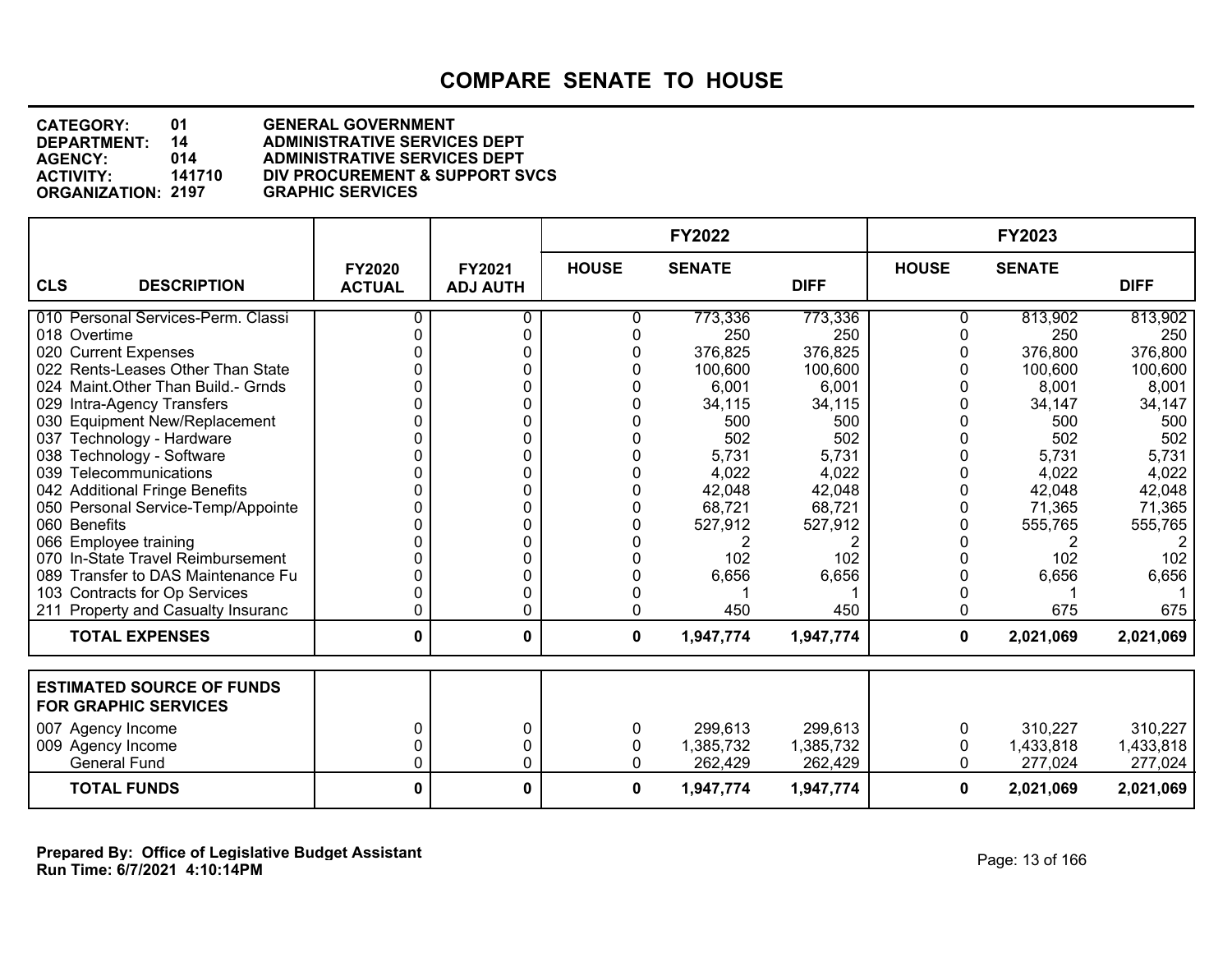| <b>CATEGORY:</b>          | 01     | <b>GENERAL GOVERNMENT</b>           |
|---------------------------|--------|-------------------------------------|
| DEPARTMENT:               | 14     | <b>ADMINISTRATIVE SERVICES DEPT</b> |
| <b>AGENCY:</b>            | 014    | <b>ADMINISTRATIVE SERVICES DEPT</b> |
| <b>ACTIVITY:</b>          | 141710 | DIV PROCUREMENT & SUPPORT SVCS      |
| <b>ORGANIZATION: 5127</b> |        | <b>PHOTOCOPY OPERATIONS</b>         |

|                                                              |                                |                                  |              | <b>FY2022</b> |             |              | <b>FY2023</b> |             |
|--------------------------------------------------------------|--------------------------------|----------------------------------|--------------|---------------|-------------|--------------|---------------|-------------|
| <b>CLS</b><br><b>DESCRIPTION</b>                             | <b>FY2020</b><br><b>ACTUAL</b> | <b>FY2021</b><br><b>ADJ AUTH</b> | <b>HOUSE</b> | <b>SENATE</b> | <b>DIFF</b> | <b>HOUSE</b> | <b>SENATE</b> | <b>DIFF</b> |
| 010 Personal Services-Perm. Classi                           | 93,897                         | 127,234                          | 127,259      |               | $-127,259$  | 133,298      |               | $-133,298$  |
| 018 Overtime                                                 |                                | 251                              | 250          |               | $-250$      | 250          |               | $-250$      |
| 020 Current Expenses                                         | 1,884                          | 3,000                            | 2,381        |               | $-2,381$    | 2,381        |               | $-2,381$    |
| 022 Rents-Leases Other Than State                            | 42,533                         | 58,200                           | 58,200       |               | $-58,200$   | 58,200       |               | $-58,200$   |
| 024 Maint. Other Than Build. - Grnds                         |                                | 500                              |              |               |             |              |               |             |
| 029 Intra-Agency Transfers                                   |                                |                                  | 10,235       |               | $-10,235$   | 10,244       |               | $-10,244$   |
| 037 Technology - Hardware                                    |                                |                                  |              |               |             |              |               |             |
| 038 Technology - Software                                    |                                |                                  |              |               |             |              |               |             |
| 039 Telecommunications                                       | 624                            | 642                              | 705          |               | $-705$      | 705          |               | $-705$      |
| 042 Additional Fringe Benefits                               | 8,105                          | 9,799                            | 9,799        |               | $-9,799$    | 9,799        |               | $-9,799$    |
| 050 Personal Service-Temp/Appointe                           |                                |                                  |              |               |             |              |               |             |
| 060 Benefits                                                 | 56,612                         | 84,615                           | 89,113       |               | $-89,113$   | 93,679       |               | $-93,679$   |
| 066 Employee training                                        |                                |                                  |              |               |             |              |               |             |
| 070 In-State Travel Reimbursement                            |                                |                                  |              |               |             |              |               |             |
| 089 Transfer to DAS Maintenance Fu                           |                                |                                  | 1,664        |               | $-1,664$    | 1,664        |               | $-1,664$    |
| <b>TOTAL EXPENSES</b>                                        | 207,245                        | 293,792                          | 299,613      | $\mathbf{0}$  | $-299,613$  | 310,227      | 0             | $-310,227$  |
|                                                              |                                |                                  |              |               |             |              |               |             |
| <b>ESTIMATED SOURCE OF FUNDS</b><br>FOR PHOTOCOPY OPERATIONS |                                |                                  |              |               |             |              |               |             |

| FOR PHOTOCOPY OPERATIONS |         |         |         |   |            |         |            |
|--------------------------|---------|---------|---------|---|------------|---------|------------|
| 007<br>Agency Income     | 170,920 | 293,792 | 299,613 |   | -299,613   | 310,227 | $-310,227$ |
| <b>TOTAL FUNDS</b>       | 207,245 | 293,792 | 299,613 | 0 | $-299,613$ | 310,227 | $-310,227$ |
|                          |         |         |         |   |            |         |            |
|                          |         |         |         |   |            |         |            |
|                          |         |         |         |   |            |         |            |
|                          |         |         |         |   |            |         |            |
|                          |         |         |         |   |            |         |            |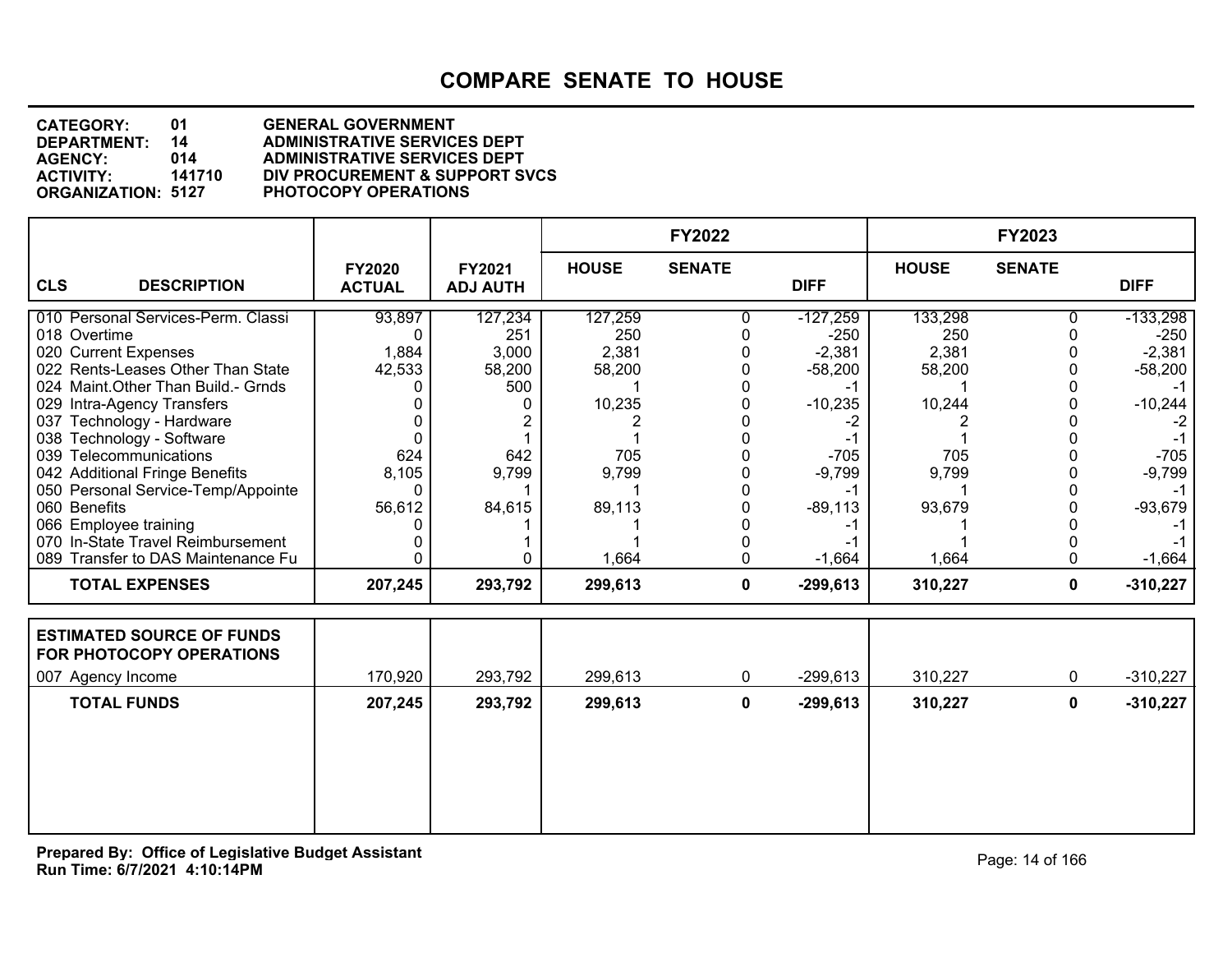**DEPARTMENT: 14 ADMINISTRATIVE SERVICES DEPT CATEGORY: 01 GENERAL GOVERNMENT AGENCY: 014 ADMINISTRATIVE SERVICES DEPT ACTIVITY: 141710 DIV PROCUREMENT & SUPPORT SVCS ORGANIZATION: 5128 PRINT SHOP OPERATIONS**

|                                                               |                                |                                  |              | <b>FY2022</b> |              |              | <b>FY2023</b> |              |
|---------------------------------------------------------------|--------------------------------|----------------------------------|--------------|---------------|--------------|--------------|---------------|--------------|
| <b>CLS</b><br><b>DESCRIPTION</b>                              | <b>FY2020</b><br><b>ACTUAL</b> | <b>FY2021</b><br><b>ADJ AUTH</b> | <b>HOUSE</b> | <b>SENATE</b> | <b>DIFF</b>  | <b>HOUSE</b> | <b>SENATE</b> | <b>DIFF</b>  |
| 010 Personal Services-Perm. Classi                            | 382,868                        | 504,854                          | 474,127      |               | $-474, 127$  | 498,834      |               | $-498,834$   |
| 020 Current Expenses                                          | 316,555                        | 329,515                          | 372,656      |               | $-372,656$   | 372,656      |               | $-372,656$   |
| 022 Rents-Leases Other Than State                             | 41,599                         | 58,400                           | 42,400       |               | $-42,400$    | 42,400       |               | $-42,400$    |
| 024 Maint. Other Than Build. - Grnds                          | 2,187                          | 12,000                           | 6,000        |               | $-6,000$     | 8,000        |               | $-8,000$     |
| 029 Intra-Agency Transfers                                    |                                |                                  | 23,880       |               | $-23,880$    | 23,903       |               | $-23,903$    |
| 030 Equipment New/Replacement                                 |                                | 350                              | 350          |               | $-350$       | 350          |               | $-350$       |
| 037 Technology - Hardware                                     |                                | 500                              | 500          |               | $-500$       | 500          |               | $-500$       |
| 038 Technology - Software                                     | 1,415                          | 4,700                            | 5,730        |               | $-5,730$     | 5,730        |               | $-5,730$     |
| 039 Telecommunications                                        | 2,019                          | 2,408                            | 1,805        |               | $-1,805$     | 1,805        |               | $-1,805$     |
| 042 Additional Fringe Benefits                                | 32,249                         | 39,200                           | 32,249       |               | $-32,249$    | 32,249       |               | $-32,249$    |
| 050 Personal Service-Temp/Appointe                            | 54,970                         | 74,166                           | 68,720       |               | $-68,720$    | 71,364       |               | $-71,364$    |
| 060 Benefits                                                  | 211,476                        | 335,517                          | 351,821      |               | $-351,821$   | 370,333      |               | $-370,333$   |
| 066 Employee training                                         |                                |                                  |              |               |              |              |               |              |
| 070 In-State Travel Reimbursement                             |                                | 100                              | 100          |               | $-100$       | 100          |               | $-100$       |
| 089 Transfer to DAS Maintenance Fu                            |                                |                                  | 4,992        |               | $-4,992$     | 4,992        |               | $-4,992$     |
| 103 Contracts for Op Services                                 |                                |                                  |              |               |              |              |               |              |
| 211 Property and Casualty Insuranc                            |                                | 400                              | 400          | 0             | $-400$       | 600          |               | $-600$       |
| <b>TOTAL EXPENSES</b>                                         | 1,066,968                      | 1,387,857                        | 1,385,732    | $\mathbf 0$   | $-1,385,732$ | 1,433,818    | $\mathbf{0}$  | $-1,433,818$ |
| <b>ESTIMATED SOURCE OF FUNDS</b><br>FOR PRINT SHOP OPERATIONS |                                |                                  |              |               |              |              |               |              |

| <u>FUR PRINT SHUP UPERATIONS</u> |           |           |           |   |              |           |              |
|----------------------------------|-----------|-----------|-----------|---|--------------|-----------|--------------|
| 009 Agency Income                | 961,380   | 1,387,857 | 1,385,732 | υ | $-1,385,732$ | 1,433,818 | $-1,433,818$ |
| <b>TOTAL FUNDS</b>               | 1,066,968 | 1,387,857 | 1,385,732 | 0 | $-1,385,732$ | 1,433,818 | $-1,433,818$ |
|                                  |           |           |           |   |              |           |              |
|                                  |           |           |           |   |              |           |              |
|                                  |           |           |           |   |              |           |              |
|                                  |           |           |           |   |              |           |              |

**Run Time: 6/7/2021 4:10:14PM Prepared By: Office of Legislative Budget Assistant** Page: 15 of 166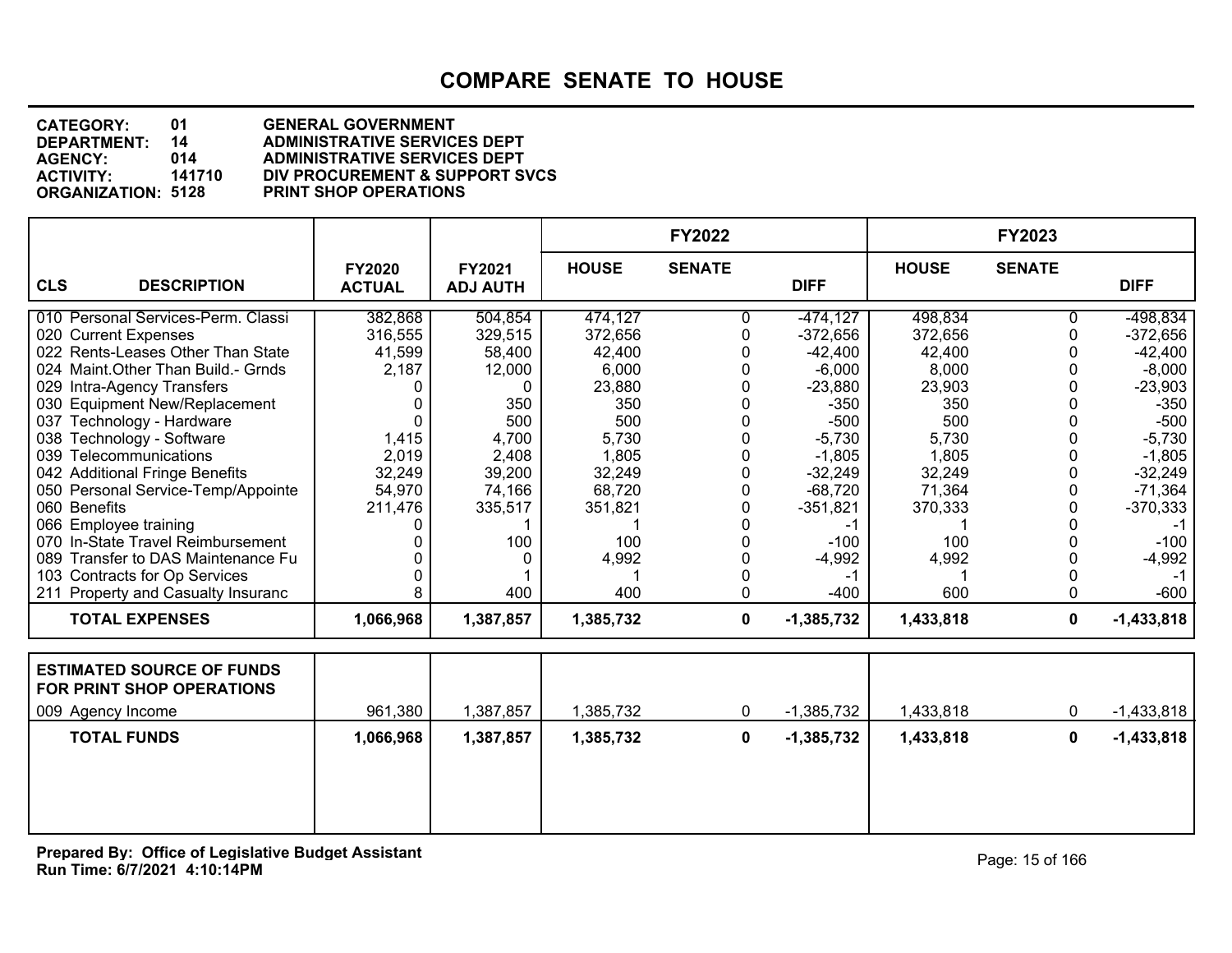| <b>CATEGORY:</b>          | 01     | <b>GENERAL GOVERNMENT</b>                |
|---------------------------|--------|------------------------------------------|
| DEPARTMENT:               | 14     | <b>ADMINISTRATIVE SERVICES DEPT</b>      |
| <b>AGENCY:</b>            | 014    | <b>ADMINISTRATIVE SERVICES DEPT</b>      |
| <b>ACTIVITY:</b>          | 143510 | <b>DIVISION OF RISK AND BENEFITS</b>     |
| <b>ORGANIZATION: 4105</b> |        | <b>PROPERTY &amp; CASUALTY INSURANCE</b> |
|                           |        |                                          |

|                                              |                                |                                  |              | <b>FY2022</b> |             |              | <b>FY2023</b> |             |
|----------------------------------------------|--------------------------------|----------------------------------|--------------|---------------|-------------|--------------|---------------|-------------|
| <b>CLS</b><br><b>DESCRIPTION</b>             | <b>FY2020</b><br><b>ACTUAL</b> | <b>FY2021</b><br><b>ADJ AUTH</b> | <b>HOUSE</b> | <b>SENATE</b> | <b>DIFF</b> | <b>HOUSE</b> | <b>SENATE</b> | <b>DIFF</b> |
| 211<br><b>Property and Casualty Insuranc</b> | 831,238                        | 872,000                          | 2,242,000    | 2,415,726     | 173,726     | 2,478,300    | 2,689,731     | 211,431     |
| <b>TOTAL EXPENSES</b>                        | 831,238                        | 872,000                          | 2,260,000    | 2,433,726     | 173,726     | 2,497,300    | 2,708,731     | 211,431     |

| <b>ESTIMATED SOURCE OF FUNDS</b><br><b>FOR PROPERTY &amp; CASUALTY</b><br><b>INSURANCE</b> |         |         |           |           |         |           |           |         |
|--------------------------------------------------------------------------------------------|---------|---------|-----------|-----------|---------|-----------|-----------|---------|
| 001 Transfer from Other Agencies                                                           | 831,238 | 872,000 | ,860,802  | 1,978,880 | 118,078 | 2,078,889 | 2,232,390 | 153.501 |
| General Fund                                                                               |         |         | 399.198   | 454.846   | 55,648  | 418.411   | 476.341   | 57,930  |
| <b>TOTAL FUNDS</b>                                                                         | 831,238 | 872,000 | 2,260,000 | 2,433,726 | 173,726 | 2.497.300 | 2,708,731 | 211,431 |

## **ACTIVITY 143510 DIVISION OF RISK AND BENEFITS**

| <b>TOTAL EXPENSES</b>                                                                                                 | 70,919,633               | 83,549,644               | 66,557,693               | 66.731.419               | 173,726           | 72.653.063               | 72,864,494               | 211,431           |
|-----------------------------------------------------------------------------------------------------------------------|--------------------------|--------------------------|--------------------------|--------------------------|-------------------|--------------------------|--------------------------|-------------------|
| <b>ESTIMATED SOURCE OF FUNDS</b><br>FOR DIVISION OF RISK AND<br><b>BENEFITS</b><br><b>GENERAL FUND</b><br>OTHER FUNDS | 31,442,498<br>39,477,135 | 37,234,594<br>46,315,050 | 27,503,799<br>39,053,894 | 27,559,447<br>39,171,972 | 55.648<br>118,078 | 30,679,345<br>41.973.718 | 30.737.275<br>42,127,219 | 57.930<br>153,501 |
| <b>TOTAL FUNDS</b>                                                                                                    | 70,919,633               | 83,549,644               | 66,557,693               | 66,731,419               | 173,726           | 72,653,063               | 72,864,494               | 211,431           |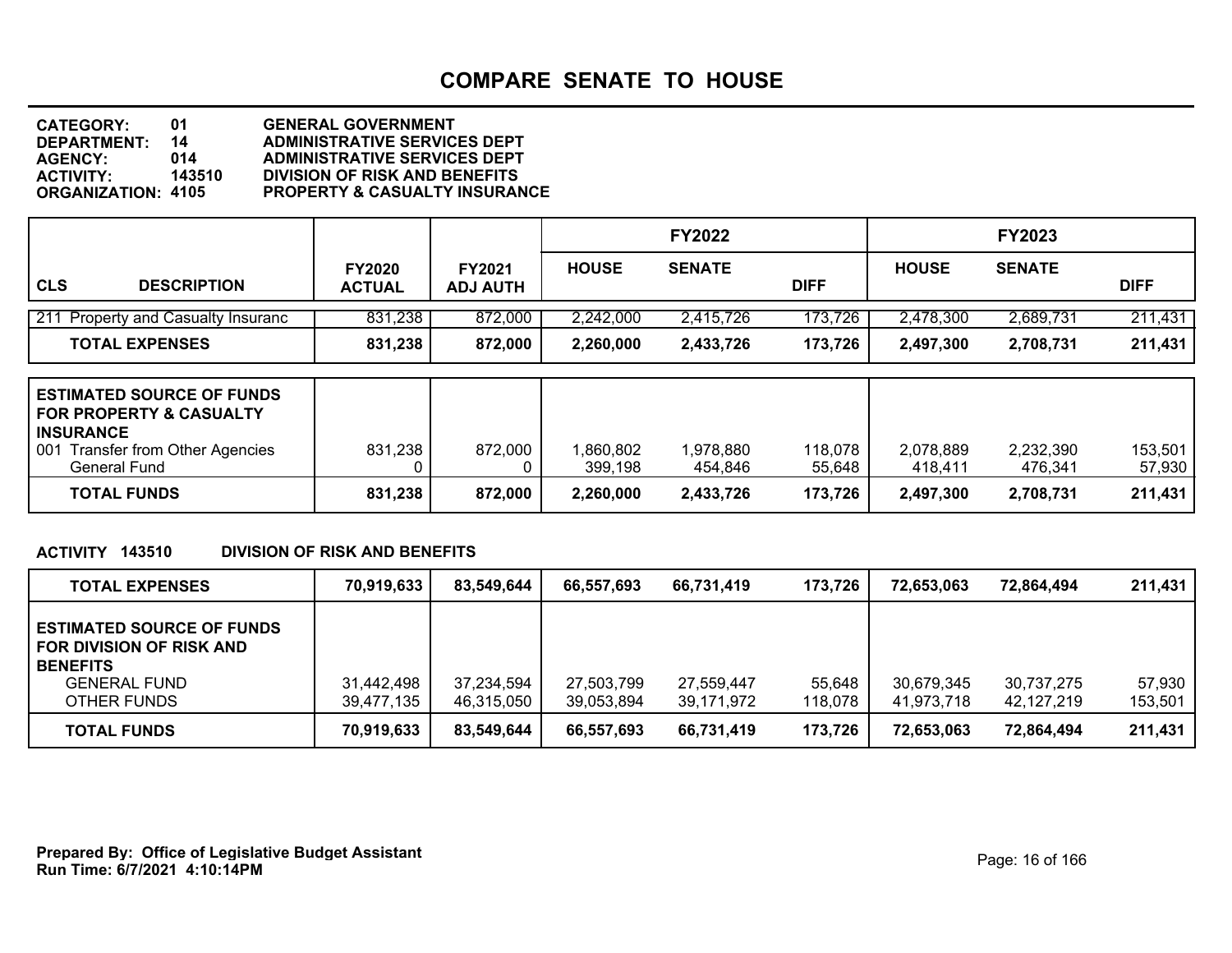**DEPARTMENT: 14 ADMINISTRATIVE SERVICES DEPT CATEGORY: 01 GENERAL GOVERNMENT AGENCY: 014 ADMINISTRATIVE SERVICES DEPT ACTIVITY: 143510 DIVISION OF RISK AND BENEFITS PROPERTY & CASUALTY INSURANCE** 

|     |                    |               |                 |              | FY2022        |             |              | FY2023        |             |
|-----|--------------------|---------------|-----------------|--------------|---------------|-------------|--------------|---------------|-------------|
|     |                    | FY2020        | FY2021          | <b>HOUSE</b> | <b>SENATE</b> |             | <b>HOUSE</b> | <b>SENATE</b> |             |
| CLS | <b>DESCRIPTION</b> | <b>ACTUAL</b> | <b>ADJ AUTH</b> |              |               | <b>DIFF</b> |              |               | <b>DIFF</b> |

#### **AGENCY 014 ADMINISTRATIVE SERVICES DEPT**

| <b>TOTAL EXPENSES</b>                                                                                                       | 127,548,910              | 147,508,770              | 130,977,811              | 131.151.537              | 173,726          | 138,485,706              | 138,697,137              | 211,431           |
|-----------------------------------------------------------------------------------------------------------------------------|--------------------------|--------------------------|--------------------------|--------------------------|------------------|--------------------------|--------------------------|-------------------|
| <b>ESTIMATED SOURCE OF FUNDS</b><br><b>FOR ADMINISTRATIVE SERVICES</b><br><b>DEPT</b><br><b>GENERAL FUND</b><br>OTHER FUNDS | 54,480,886<br>72,590,079 | 63,127,601<br>84,140,198 | 53,388,742<br>76,746,245 | 53.464.784<br>76,843,929 | 76,042<br>97,684 | 57,168,963<br>80.467.435 | 57.247.784<br>80,600,045 | 78,821<br>132,610 |
| <b>TOTAL FUNDS</b>                                                                                                          | 127,548,910              | 147,508,770              | 130,977,811              | 131,151,537              | 173,726          | 138,485,706              | 138,697,137              | 211,431           |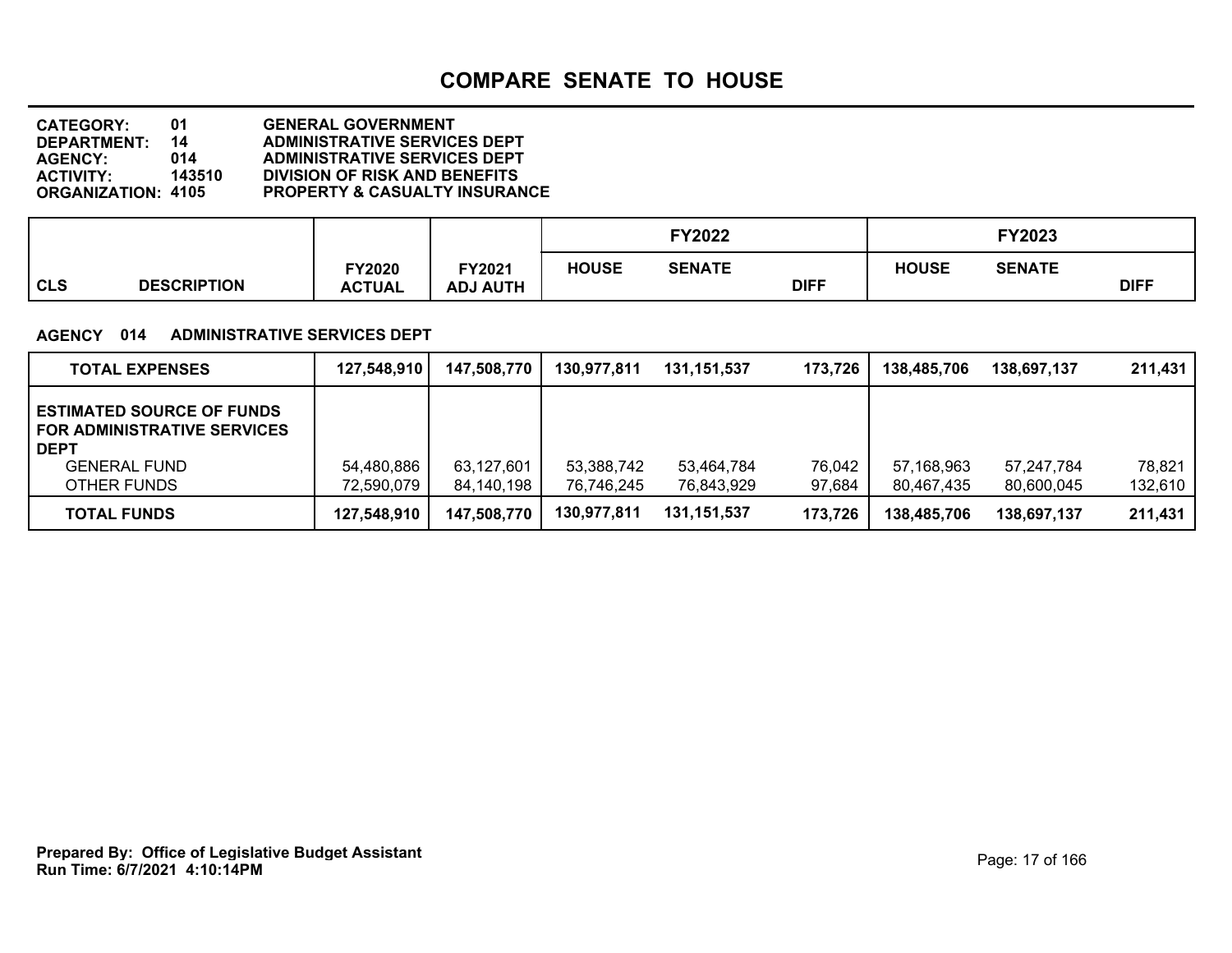| <b>CATEGORY:</b>          | 01     | <b>GENERAL GOVERNMENT</b>           |
|---------------------------|--------|-------------------------------------|
| <b>DEPARTMENT:</b>        | 14     | <b>ADMINISTRATIVE SERVICES DEPT</b> |
| <b>AGENCY:</b>            | 063    | <b>HOUSING APPEALS BOARD</b>        |
| <b>ACTIVITY:</b>          | 630010 | <b>HOUSING APPEALS BOARD</b>        |
| <b>ORGANIZATION: 5584</b> |        | <b>NH HOUSING APPEALS BOARD</b>     |
|                           |        |                                     |

|                                                                                                                                                                                                                                                                                                                                                                                |                                |                                                                                        |                                                                                          | <b>FY2022</b>                                                                                      |                                                                                                                            |                                                                                            | FY2023                                                                                                                                                                                                                                                                                                                                    |                                                                                                                            |
|--------------------------------------------------------------------------------------------------------------------------------------------------------------------------------------------------------------------------------------------------------------------------------------------------------------------------------------------------------------------------------|--------------------------------|----------------------------------------------------------------------------------------|------------------------------------------------------------------------------------------|----------------------------------------------------------------------------------------------------|----------------------------------------------------------------------------------------------------------------------------|--------------------------------------------------------------------------------------------|-------------------------------------------------------------------------------------------------------------------------------------------------------------------------------------------------------------------------------------------------------------------------------------------------------------------------------------------|----------------------------------------------------------------------------------------------------------------------------|
| <b>CLS</b><br><b>DESCRIPTION</b>                                                                                                                                                                                                                                                                                                                                               | <b>FY2020</b><br><b>ACTUAL</b> | FY2021<br><b>ADJ AUTH</b>                                                              | <b>HOUSE</b>                                                                             | <b>SENATE</b>                                                                                      | <b>DIFF</b>                                                                                                                | <b>HOUSE</b>                                                                               | <b>SENATE</b>                                                                                                                                                                                                                                                                                                                             | <b>DIFF</b>                                                                                                                |
| 010 Personal Services-Perm. Classi<br>020 Current Expenses<br>022 Rents-Leases Other Than State<br>027<br>Transfers To Oit<br>030 Equipment New/Replacement<br>037 Technology - Hardware<br>038 Technology - Software<br>050 Personal Service-Temp/Appointe<br>Books, Periodicals, Subscripti<br>057<br>060 Benefits<br>066 Employee training<br>103 Contracts for Op Services | 0<br>0<br>0<br>O.<br>0<br>0    | 205,000<br>20,450<br>3,000<br>O<br>30,000<br>10,450<br>4,200<br>10,000<br>0<br>100,400 | 0<br>11,000<br>0<br>35,000<br>10,000<br>2,600<br>800<br>0<br>5,000<br>83,429<br>250<br>0 | 38,894<br>4,000<br>480<br>7,250<br>1,500<br>0<br>n<br>2,350<br>1,000<br>111,643<br>1,500<br>20,000 | 38,894<br>$-7,000$<br>480<br>$-27,750$<br>$-8,500$<br>$-2,600$<br>$-800$<br>2,350<br>$-4,000$<br>28,214<br>1,250<br>20,000 | 0<br>11,000<br>35,000<br>10,000<br>2,600<br>800<br>5,000<br>89,181<br>250<br>appropriated. | 42,038<br>4,000<br>480<br>7,074<br>1,500<br>2,350<br>500<br>119,132<br>1,500<br>20,000<br>In the event the expenditures in either fiscal year<br>greater than the amounts appropriated, the<br>Governor and Council, with prior approval of the<br>Fiscal Committee, may authorize additional<br>funding from general funds not otherwise | 42,038<br>$-7,000$<br>480<br>$-27,926$<br>$-8,500$<br>$-2,600$<br>$-800$<br>2,350<br>$-4,500$<br>29,951<br>1,250<br>20,000 |
| <b>TOTAL EXPENSES</b>                                                                                                                                                                                                                                                                                                                                                          | 0                              | 415,000                                                                                | 377,039                                                                                  | 417,577                                                                                            | 40,538                                                                                                                     | 399,630                                                                                    | 444,373                                                                                                                                                                                                                                                                                                                                   | 44,743                                                                                                                     |
| <b>ESTIMATED SOURCE OF FUNDS</b><br>FOR NH HOUSING APPEALS BOARI                                                                                                                                                                                                                                                                                                               |                                |                                                                                        |                                                                                          |                                                                                                    |                                                                                                                            |                                                                                            |                                                                                                                                                                                                                                                                                                                                           |                                                                                                                            |
| <b>General Fund</b>                                                                                                                                                                                                                                                                                                                                                            | 0                              | 415,000                                                                                | 377,039                                                                                  | 417,577                                                                                            | 40,538                                                                                                                     | 399,630                                                                                    | 444,373                                                                                                                                                                                                                                                                                                                                   | 44,743                                                                                                                     |
| <b>TOTAL FUNDS</b>                                                                                                                                                                                                                                                                                                                                                             | 0                              | 415,000                                                                                | 377,039                                                                                  | 417,577                                                                                            | 40,538                                                                                                                     | 399,630                                                                                    | 444,373                                                                                                                                                                                                                                                                                                                                   | 44,743                                                                                                                     |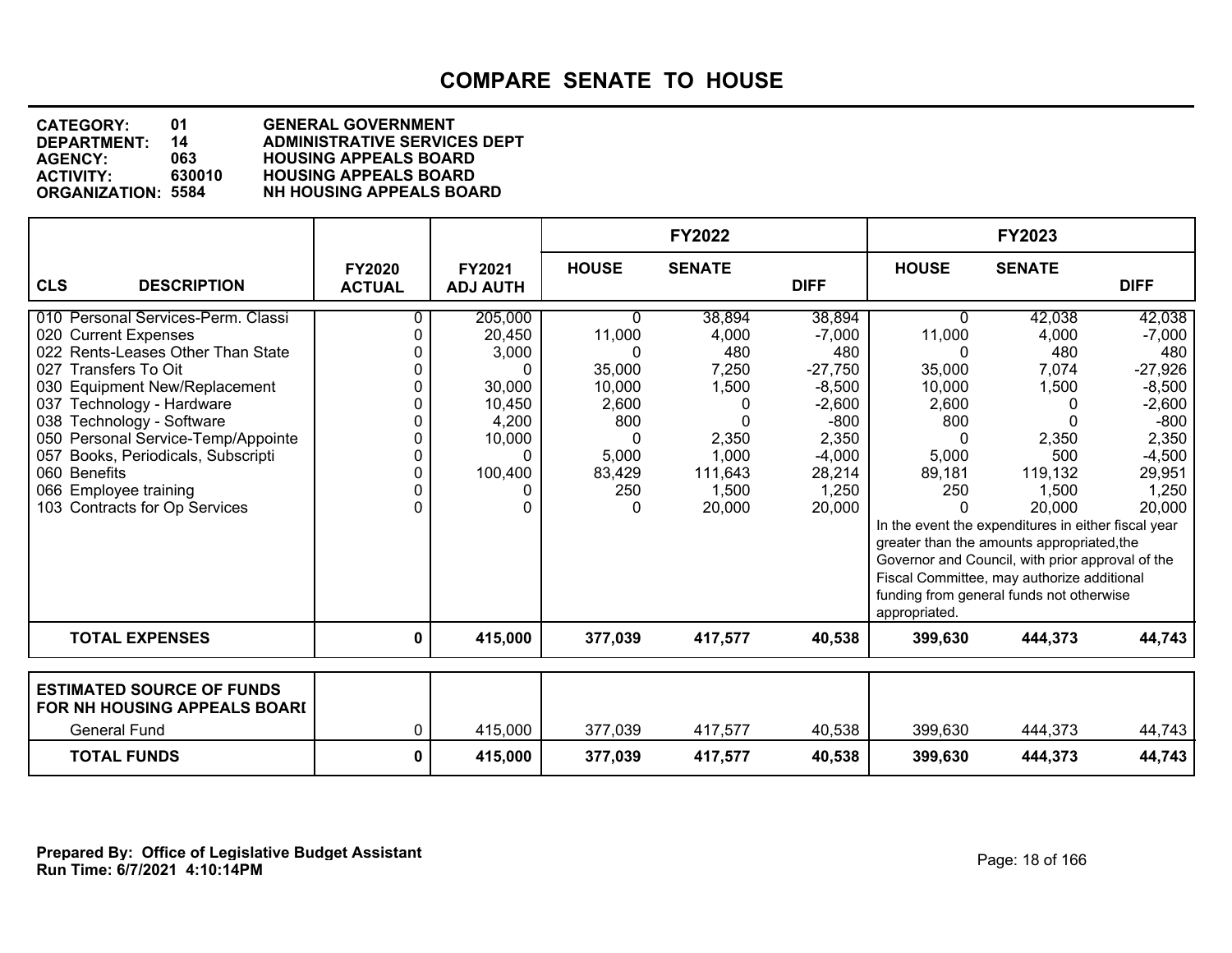| <b>CATEGORY:</b>          | 01     | <b>GENERAL GOVERNMENT</b>           |
|---------------------------|--------|-------------------------------------|
| <b>DEPARTMENT:</b>        | 14     | <b>ADMINISTRATIVE SERVICES DEPT</b> |
| <b>AGENCY:</b>            | 088    | OFFICE OF THE CHILD ADVOCATE        |
| <b>ACTIVITY:</b>          | 880010 | OFFICE OF THE CHILD ADVOCATE        |
| <b>ORGANIZATION: 8026</b> |        | OFFICE OF THE CHILD ADVOCATE        |

|                                                                                                                                                                           |                                                 |                                                  |                                                            | <b>FY2022</b>                                               |                                                                |                                                            | FY2023                                                     |                                                                  |
|---------------------------------------------------------------------------------------------------------------------------------------------------------------------------|-------------------------------------------------|--------------------------------------------------|------------------------------------------------------------|-------------------------------------------------------------|----------------------------------------------------------------|------------------------------------------------------------|------------------------------------------------------------|------------------------------------------------------------------|
| <b>CLS</b><br><b>DESCRIPTION</b>                                                                                                                                          | <b>FY2020</b><br><b>ACTUAL</b>                  | <b>FY2021</b><br><b>ADJ AUTH</b>                 | <b>HOUSE</b>                                               | <b>SENATE</b>                                               | <b>DIFF</b>                                                    | <b>HOUSE</b>                                               | <b>SENATE</b>                                              | <b>DIFF</b>                                                      |
| 010 Personal Services-Perm. Classi<br>027<br>Transfers To Oit<br>038 Technology - Software<br>050 Personal Service-Temp/Appointe<br>060 Benefits<br><b>TOTAL EXPENSES</b> | 132,627<br>1,018<br>8,466<br>121,815<br>373,967 | 227,507<br>1,000<br>15,000<br>181,179<br>551,375 | 239,176<br>34,803<br>1,000<br>36,646<br>205,132<br>670,034 | 273,048<br>19,419<br>31,000<br>10.000<br>232,454<br>719,198 | 33,872<br>$-15,384$<br>30,000<br>$-26,646$<br>27,322<br>49,164 | 251,532<br>23,515<br>1,000<br>36.646<br>215,490<br>691,552 | 339,029<br>7,362<br>16,000<br>10.000<br>275,590<br>811,350 | 87,497<br>$-16, 153$<br>15,000<br>$-26,646$<br>60,100<br>119,798 |
| <b>ESTIMATED SOURCE OF FUNDS</b><br>FOR OFFICE OF THE CHILD<br><b>ADVOCATE</b><br><b>General Fund</b><br><b>TOTAL FUNDS</b>                                               | 373,967<br>373,967                              | 551,375<br>551,375                               | 670,034<br>670,034                                         | 719,198<br>719,198                                          | 49,164<br>49,164                                               | 691,552<br>691,552                                         | 811,350<br>811,350                                         | 119,798<br>119,798                                               |

## **AGENCY 088 OFFICE OF THE CHILD ADVOCATE**

| <b>TOTAL EXPENSES</b>                                                                 | 373,967 | 551,375 | 670.034 | 719.198 | 49,164 | 691,552 | 811,350 | 119,798 |
|---------------------------------------------------------------------------------------|---------|---------|---------|---------|--------|---------|---------|---------|
| <b>ESTIMATED SOURCE OF FUNDS</b><br><b>FOR OFFICE OF THE CHILD</b><br><b>ADVOCATE</b> |         |         |         |         |        |         |         |         |
| <b>GENERAL FUND</b>                                                                   | 373,967 | 551,375 | 670,034 | 719,198 | 49,164 | 691.552 | 811,350 | 119,798 |
| <b>TOTAL FUNDS</b>                                                                    | 373,967 | 551,375 | 670,034 | 719.198 | 49,164 | 691,552 | 811,350 | 119,798 |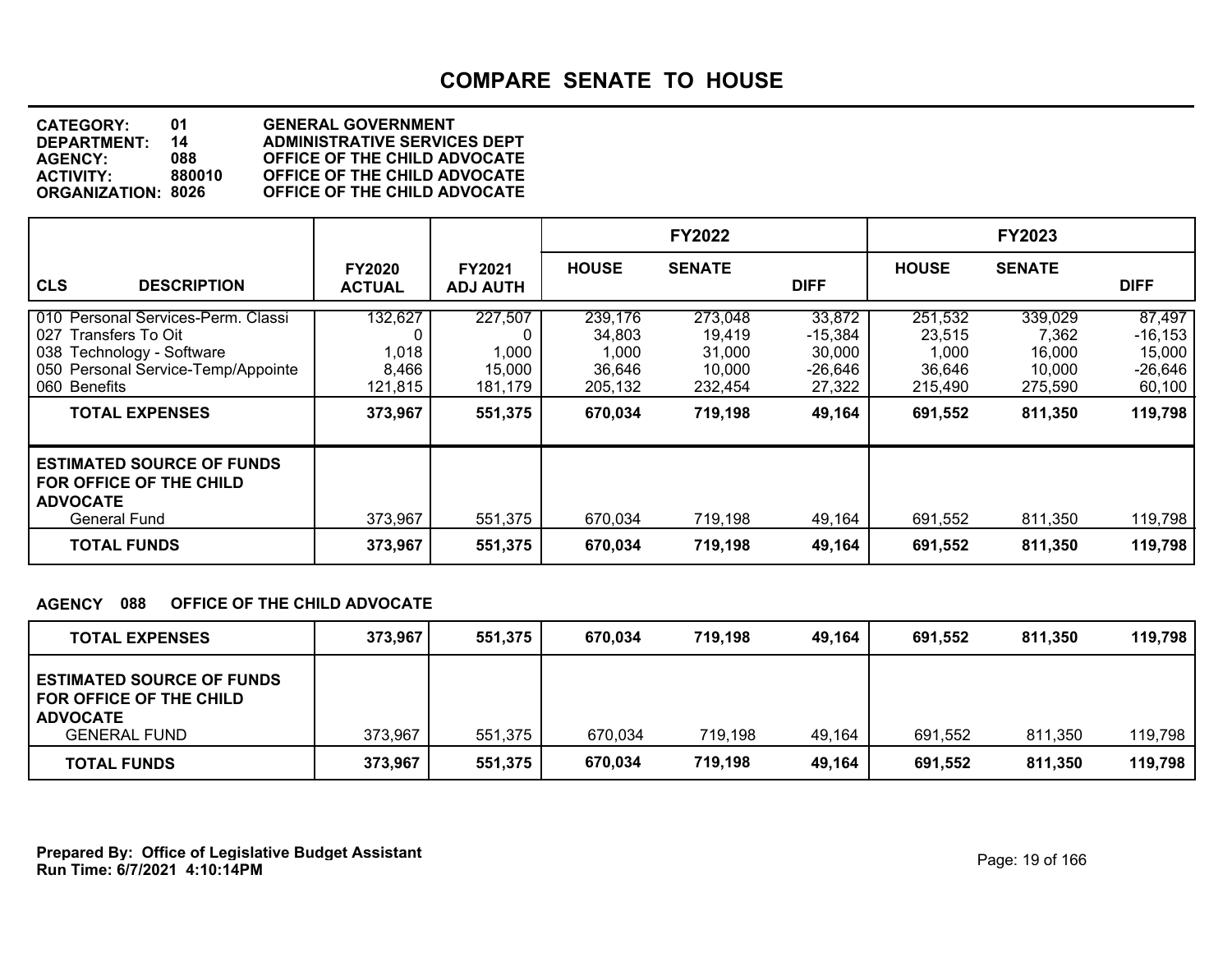**DEPARTMENT: 14 ADMINISTRATIVE SERVICES DEPT CATEGORY: 01 GENERAL GOVERNMENT AGENCY: 088 OFFICE OF THE CHILD ADVOCATE ACTIVITY: 880010 OFFICE OF THE CHILD ADVOCATE ORGANIZATION: 8026 OFFICE OF THE CHILD ADVOCATE**

|     |                    |               |                 |              | <b>FY2022</b> |             |              | FY2023        |             |
|-----|--------------------|---------------|-----------------|--------------|---------------|-------------|--------------|---------------|-------------|
|     |                    | Y2020         | FY2021          | <b>HOUSE</b> | SENATE        |             | <b>HOUSE</b> | <b>SENATE</b> |             |
| CLS | <b>DESCRIPTION</b> | <b>ACTUAL</b> | <b>ADJ AUTH</b> |              |               | <b>DIFF</b> |              |               | <b>DIFF</b> |

#### **DEPARTMENT 00014 ADMINISTRATIVE SERVICES DEPT**

| <b>TOTAL EXPENSES</b>                                                                                                       | 128,169,962              | 148,830,302              | 132,421,374              | 132.684.802              | 263.428           | 139.993.684              | 140,369,656              | 375,972            |
|-----------------------------------------------------------------------------------------------------------------------------|--------------------------|--------------------------|--------------------------|--------------------------|-------------------|--------------------------|--------------------------|--------------------|
| <b>ESTIMATED SOURCE OF FUNDS</b><br><b>FOR ADMINISTRATIVE SERVICES</b><br><b>DEPT</b><br><b>GENERAL FUND</b><br>OTHER FUNDS | 54,904,498<br>72,787,519 | 64,219,454<br>84,369,877 | 54,579,985<br>76,998,565 | 54,745,729<br>77,096,249 | 165,744<br>97,684 | 58,402,744<br>80,741,632 | 58,646,106<br>80.874.242 | 243,362<br>132,610 |
| <b>TOTAL FUNDS</b>                                                                                                          | 128,169,962              | 148,830,302              | 132.421.374              | 132,684,802              | 263,428           | 139,993,684              | 140.369.656              | 375,972            |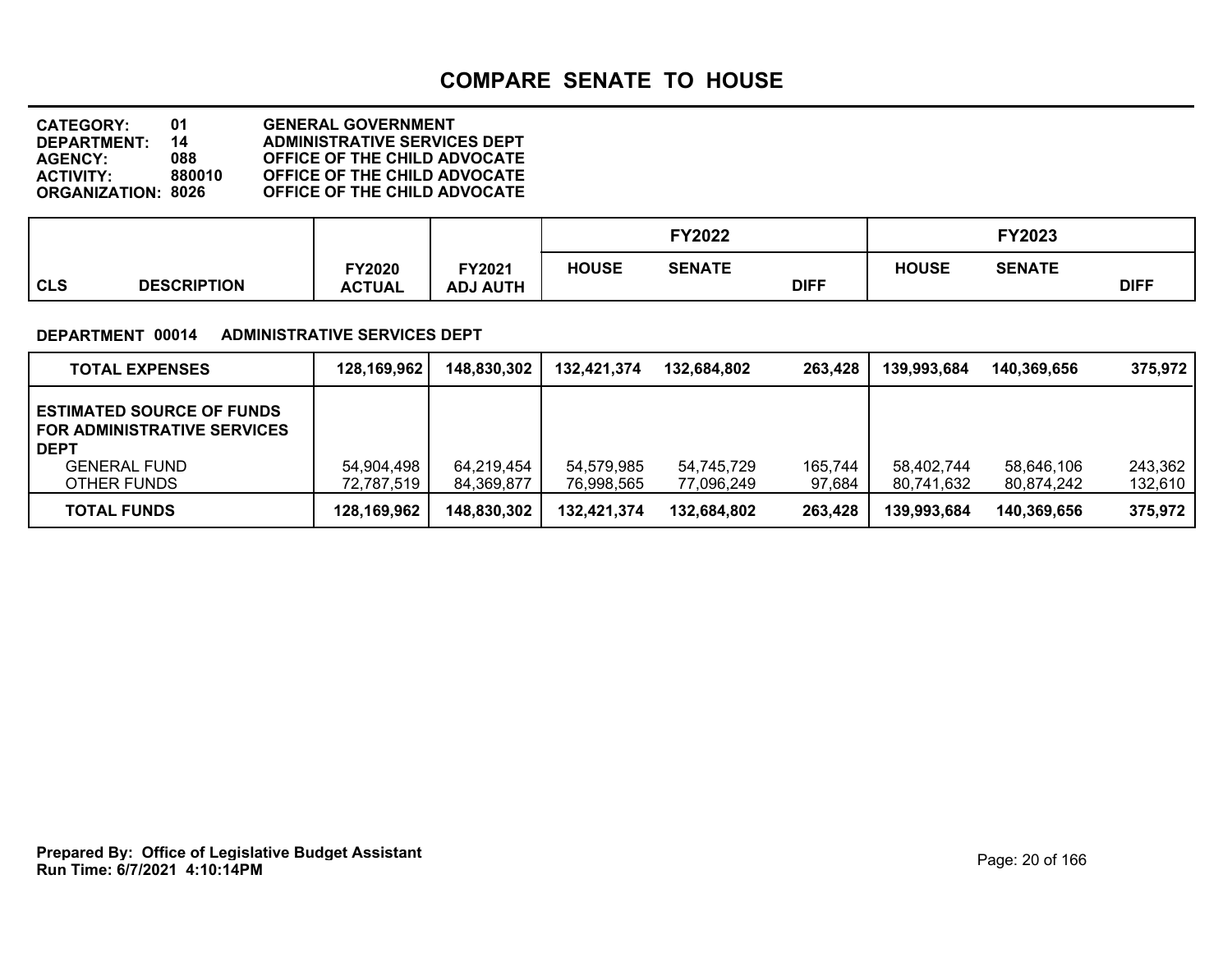| <b>CATEGORY:</b>          | 01     | <b>GENERAL GOVERNMENT</b>          |
|---------------------------|--------|------------------------------------|
| DEPARTMENT:               | 84     | <b>REVENUE ADMINISTRATION DEPT</b> |
| <b>AGENCY:</b>            | 084    | <b>REVENUE ADMINISTRATION DEPT</b> |
| <b>ACTIVITY:</b>          | 840510 | <b>REVENUE COLLECTIONS</b>         |
| <b>ORGANIZATION: 1301</b> |        | <b>AUDIT DIVISION</b>              |
|                           |        |                                    |

|                                                               |                                |                                  |                        | <b>FY2022</b>          |                       |                        | <b>FY2023</b>          |                         |
|---------------------------------------------------------------|--------------------------------|----------------------------------|------------------------|------------------------|-----------------------|------------------------|------------------------|-------------------------|
| <b>CLS</b><br><b>DESCRIPTION</b>                              | <b>FY2020</b><br><b>ACTUAL</b> | <b>FY2021</b><br><b>ADJ AUTH</b> | <b>HOUSE</b>           | <b>SENATE</b>          | <b>DIFF</b>           | <b>HOUSE</b>           | <b>SENATE</b>          | <b>DIFF</b>             |
| 014 Personal Services-Unclassified<br>060 Benefits            | 1,482,642<br>1,407,933         | 1,803,164<br>1,757,134           | 1,842,183<br>1,873,174 | 1,715,195<br>1,805,969 | $-126,988$<br>-67,205 | 1,952,056<br>1,975,020 | 1,812,206<br>1,902,886 | $-139,850$<br>$-72,134$ |
| <b>TOTAL EXPENSES</b>                                         | 4,598,808                      | 5,526,479                        | 5,621,220              | 5,427,027              | -194,193              | 5,915,381              | 5,703,397              | $-211,984$              |
| <b>ESTIMATED SOURCE OF FUNDS</b><br><b>FOR AUDIT DIVISION</b> |                                |                                  |                        |                        |                       |                        |                        |                         |
| General Fund                                                  | 4,598,808                      | 5,526,479                        | 5,621,220              | 5,427,027              | $-194,193$            | 5,915,381              | 5,703,397              | $-211,984$              |
| <b>TOTAL FUNDS</b>                                            | 4,598,808                      | 5,526,479                        | 5,621,220              | 5,427,027              | -194,193              | 5,915,381              | 5,703,397              | $-211,984$              |

## **ACTIVITY 840510 REVENUE COLLECTIONS**

| <b>TOTAL EXPENSES</b>                                                                     | 9,149,486 | 10,557,513 | 10.366.971 | 10,172,778 | -194,193 | 10.910.624 | 10.698.640 | $-211,984$ |
|-------------------------------------------------------------------------------------------|-----------|------------|------------|------------|----------|------------|------------|------------|
| <b>ESTIMATED SOURCE OF FUNDS</b><br><b>FOR REVENUE COLLECTIONS</b><br><b>GENERAL FUND</b> | 9.149.486 | 10,557,513 | 10,366,971 | 10.172.778 | -194.193 | 10.910.624 | 10.698.640 | -211.984   |
| <b>TOTAL FUNDS</b>                                                                        | 9,149,486 | 10,557,513 | 10,366,971 | 10,172,778 | -194,193 | 10.910.624 | 10,698,640 | -211,984   |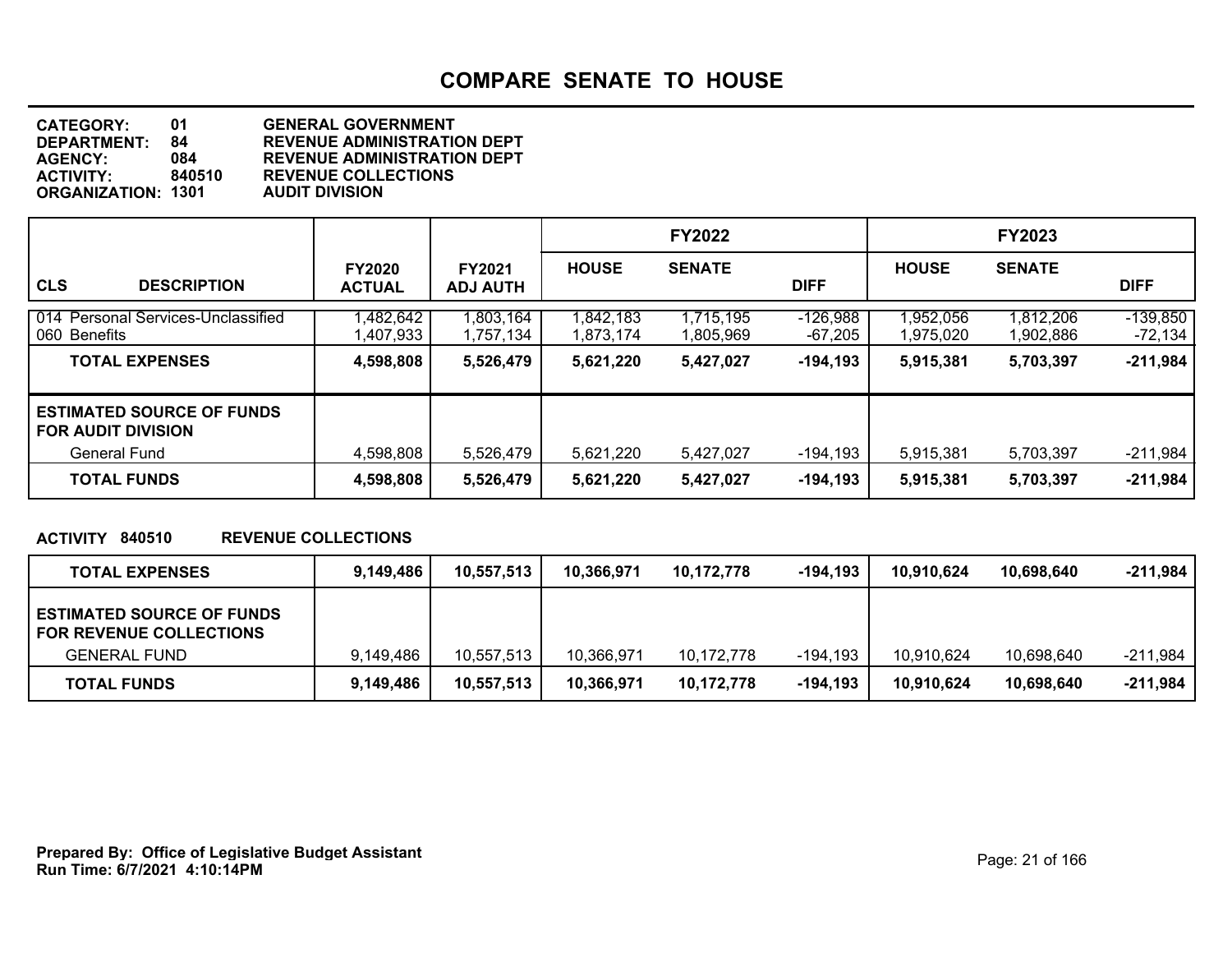| <b>CATEGORY:</b>          | O1.    | <b>GENERAL GOVERNMENT</b>          |
|---------------------------|--------|------------------------------------|
| <b>DEPARTMENT:</b>        | 84     | <b>REVENUE ADMINISTRATION DEPT</b> |
| <b>AGENCY:</b>            | 084    | <b>REVENUE ADMINISTRATION DEPT</b> |
| <b>ACTIVITY:</b>          | 840510 | <b>REVENUE COLLECTIONS</b>         |
| <b>ORGANIZATION: 1301</b> |        | <b>AUDIT DIVISION</b>              |

|            |                    |                         |                                  |              | <b>FY2022</b> |             |              | <b>FY2023</b> |             |
|------------|--------------------|-------------------------|----------------------------------|--------------|---------------|-------------|--------------|---------------|-------------|
| <b>CLS</b> | <b>DESCRIPTION</b> | FY2020<br><b>ACTUAL</b> | <b>FY2021</b><br><b>ADJ AUTH</b> | <b>HOUSE</b> | <b>SENATE</b> | <b>DIFF</b> | <b>HOUSE</b> | <b>SENATE</b> | <b>DIFF</b> |

### **AGENCY 084 REVENUE ADMINISTRATION DEPT**

| <b>TOTAL EXPENSES</b>                                                                                       | 19,361,622 | 22,923,052 | 21,160,153 | 20.965.960 | -194.193 | 21,993,881 | 21.781.897 | $-211.984$ |
|-------------------------------------------------------------------------------------------------------------|------------|------------|------------|------------|----------|------------|------------|------------|
| <b>ESTIMATED SOURCE OF FUNDS</b><br><b>FOR REVENUE ADMINISTRATION</b><br><b>DEPT</b><br><b>GENERAL FUND</b> | 18,645,974 | 20,542,781 | 19,729,882 | 19,535,689 | -194,193 | 20,563,610 | 20,351,626 | -211,984   |
| <b>TOTAL FUNDS</b>                                                                                          | 19,361,622 | 22,923,052 | 21,160,153 | 20,965,960 | -194,193 | 21,993,881 | 21,781,897 | $-211,984$ |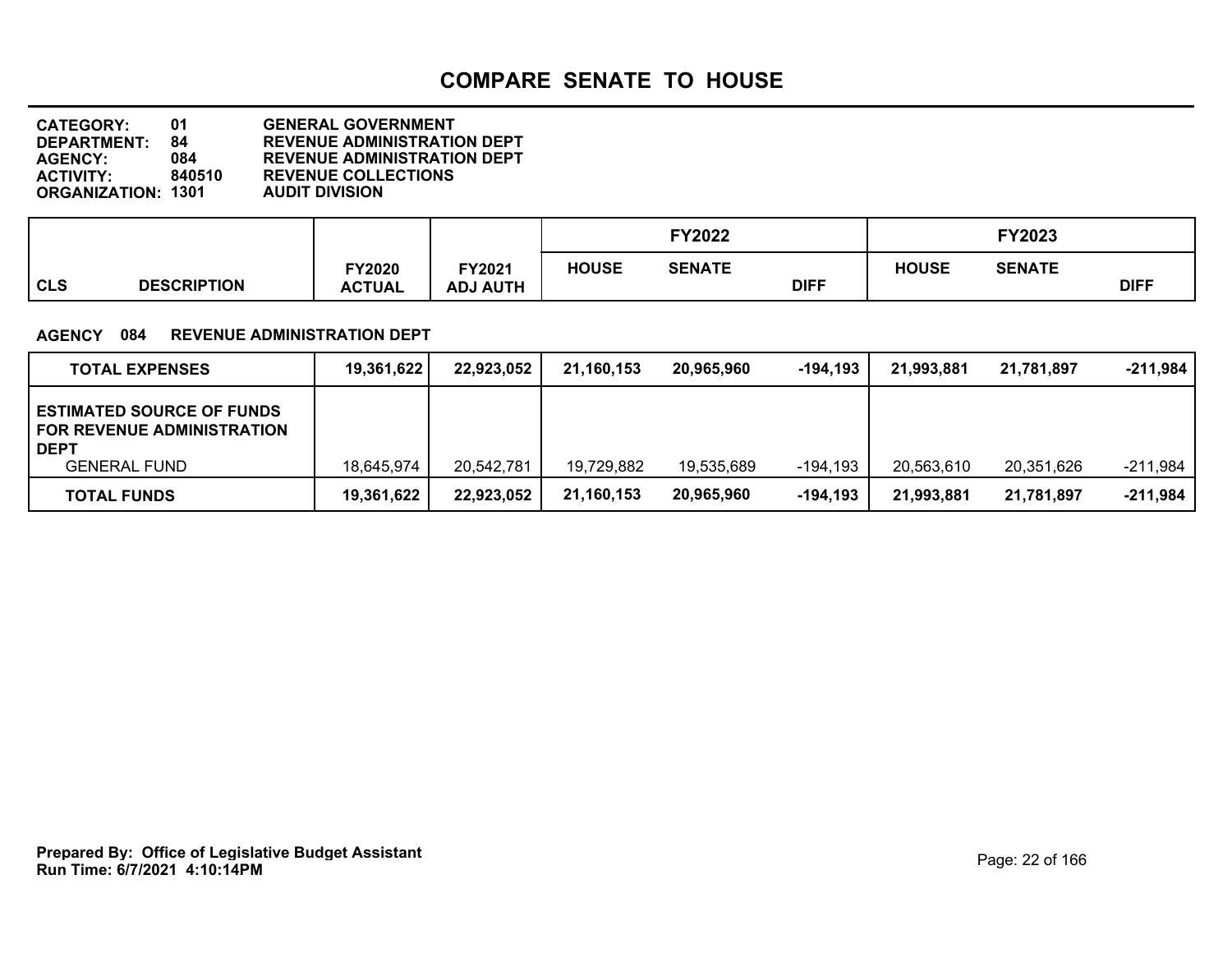**DEPARTMENT: 38 TREASURY DEPT CATEGORY: 01 GENERAL GOVERNMENT AGENCY: 038 TREASURY DEPT ACTIVITY: 380010 TREASURY DEPARTMENT ORGANIZATION: 2109 DEBT SERVICE - USNH**

|                |                       |                                |                                  |              | <b>FY2022</b> |             |              | <b>FY2023</b> |             |
|----------------|-----------------------|--------------------------------|----------------------------------|--------------|---------------|-------------|--------------|---------------|-------------|
| <sub>cls</sub> | <b>DESCRIPTION</b>    | <b>FY2020</b><br><b>ACTUAL</b> | <b>FY2021</b><br><b>ADJ AUTH</b> | <b>HOUSE</b> | <b>SENATE</b> | <b>DIFF</b> | <b>HOUSE</b> | <b>SENATE</b> | <b>DIFF</b> |
|                | 043 Debt Service      | 19,631,687                     | 18,060,348                       | 16,011,184   | 16,261,184    | 250,000     | 12,995,923   | 14,330,923    | 1,335,000   |
|                | <b>TOTAL EXPENSES</b> | 19,631,687                     | 18,060,348                       | 16,011,184   | 16,261,184    | 250,000     | 12,995,923   | 14,330,923    | 1,335,000   |
|                |                       |                                |                                  |              |               |             |              |               |             |

| <b>ESTIMATED SOURCE OF FUNDS</b><br>l FOR DEBT SERVICE - USNH |            |            |            |            |         |            |            |           |
|---------------------------------------------------------------|------------|------------|------------|------------|---------|------------|------------|-----------|
| General Fund                                                  | 19,631,687 | 18,060,348 | 16.011.184 | 16.261.184 | 250,000 | 12.995.923 | 14.330.923 | .335.000  |
| <b>TOTAL FUNDS</b>                                            | 19,631,687 | 18,060,348 | 16.011.184 | 16,261,184 | 250,000 | 12.995.923 | 14.330.923 | 1,335,000 |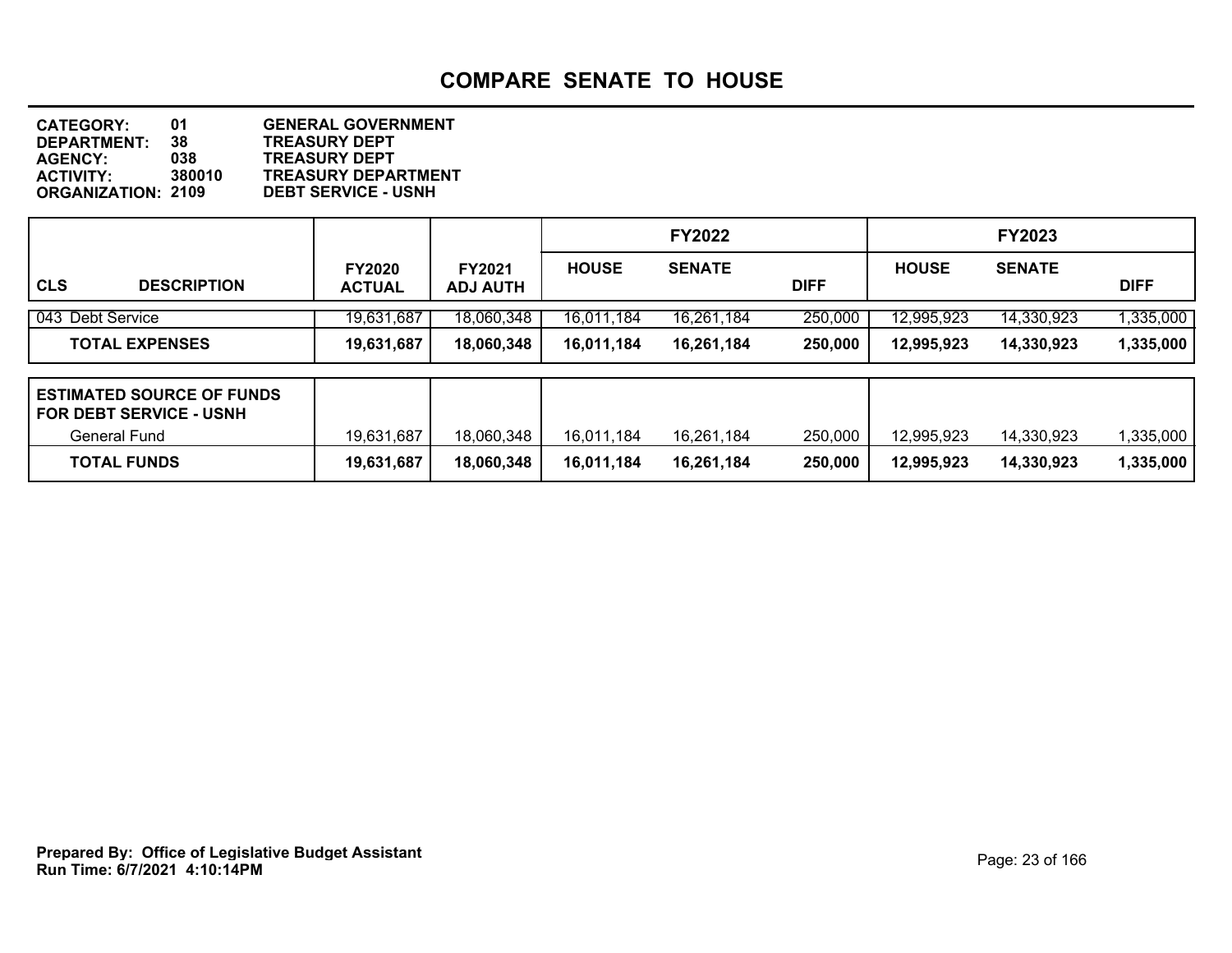| <b>CATEGORY:</b>          | <b>01</b> | <b>GENERAL GOVERNMENT</b>                 |
|---------------------------|-----------|-------------------------------------------|
| <b>DEPARTMENT:</b>        | 38        | <b>TREASURY DEPT</b>                      |
| <b>AGENCY:</b>            | 038       | <b>TREASURY DEPT</b>                      |
| <b>ACTIVITY:</b>          | 380010    | <b>TREASURY DEPARTMENT</b>                |
| <b>ORGANIZATION: 2189</b> |           | <b>DEBT SERVICE-COLL &amp; UNIV SYSTM</b> |
|                           |           |                                           |

|                                                                                               |                                |                                  |              | <b>FY2022</b> |             |              | <b>FY2023</b> |              |
|-----------------------------------------------------------------------------------------------|--------------------------------|----------------------------------|--------------|---------------|-------------|--------------|---------------|--------------|
| <b>CLS</b><br><b>DESCRIPTION</b>                                                              | <b>FY2020</b><br><b>ACTUAL</b> | <b>FY2021</b><br><b>ADJ AUTH</b> | <b>HOUSE</b> | <b>SENATE</b> | <b>DIFF</b> | <b>HOUSE</b> | <b>SENATE</b> | <b>DIFF</b>  |
| 043 Debt Service                                                                              |                                |                                  | 250,000      |               | $-250,000$  | 1,335,000    |               | $-1,335,000$ |
| <b>TOTAL EXPENSES</b>                                                                         | 0                              | 0                                | 250,000      | 0             | $-250,000$  | 1,335,000    | 0             | $-1,335,000$ |
| <b>ESTIMATED SOURCE OF FUNDS</b><br>I FOR DEBT SERVICE-COLL & UNIV<br>  SYSTM<br>General Fund |                                | 0                                | 250,000      | 0             | $-250,000$  | 1,335,000    | 0             | $-1,335,000$ |
| <b>TOTAL FUNDS</b>                                                                            | 0                              | 0                                | 250,000      | 0             | $-250,000$  | 1,335,000    | 0             | $-1,335,000$ |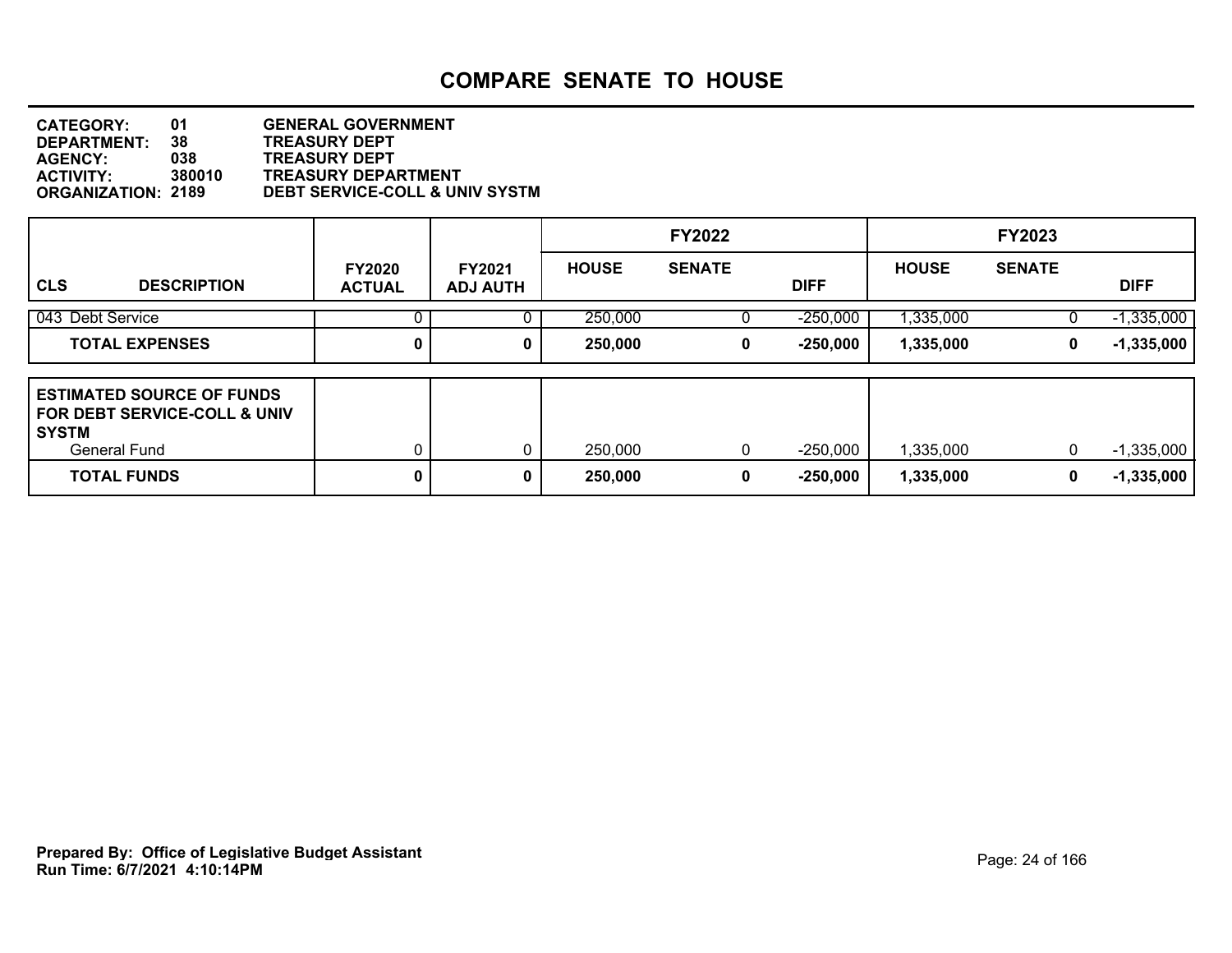| <b>CATEGORY:</b>          | 01     | <b>GENERAL GOVERNMENT</b>            |
|---------------------------|--------|--------------------------------------|
| <b>DEPARTMENT:</b>        | 38     | <b>TREASURY DEPT</b>                 |
| <b>AGENCY:</b>            | 038    | <b>TREASURY DEPT</b>                 |
| ACTIVITY:                 | 380010 | <b>TREASURY DEPARTMENT</b>           |
| <b>ORGANIZATION: 8023</b> |        | <b>GEN FUND DIST TO MUNICIPALITY</b> |
|                           |        |                                      |

|                                                                                                               |                                |                                  |              | <b>FY2022</b> |               |              | <b>FY2023</b> |               |
|---------------------------------------------------------------------------------------------------------------|--------------------------------|----------------------------------|--------------|---------------|---------------|--------------|---------------|---------------|
| <b>CLS</b><br><b>DESCRIPTION</b>                                                                              | <b>FY2020</b><br><b>ACTUAL</b> | <b>FY2021</b><br><b>ADJ AUTH</b> | <b>HOUSE</b> | <b>SENATE</b> | <b>DIFF</b>   | <b>HOUSE</b> | <b>SENATE</b> | <b>DIFF</b>   |
| 248 Meals & Rooms Tax Distribution                                                                            | 68,805,057                     | 68,805,057                       | 73,805,057   | 0             | $-73,805,057$ | 78,805,057   | U             | $-78,805,057$ |
| <b>TOTAL EXPENSES</b>                                                                                         | 88,805,057                     | 68,805,057                       | 73,805,057   | 0             | -73,805,057   | 78,805,057   | 0             | $-78,805,057$ |
| <b>ESTIMATED SOURCE OF FUNDS</b><br><b>FOR GEN FUND DIST TO</b><br><b>MUNICIPALITY</b><br><b>General Fund</b> | 88,805,057                     | 68,805,057                       | 73,805,057   | 0             | -73,805,057   | 78,805,057   | 0             | $-78,805,057$ |
| <b>TOTAL FUNDS</b>                                                                                            | 88,805,057                     | 68,805,057                       | 73,805,057   | 0             | -73,805,057   | 78,805,057   | 0             | $-78,805,057$ |

## **ACTIVITY 380010 TREASURY DEPARTMENT**

| <b>TOTAL EXPENSES</b>                                                                     | 195,637,785 | 171,444,146 | 177,116,874 | 103,311,817 | -73,805,057 | 178.413.411 | 99.608.354 | -78,805,057 |
|-------------------------------------------------------------------------------------------|-------------|-------------|-------------|-------------|-------------|-------------|------------|-------------|
| <b>ESTIMATED SOURCE OF FUNDS</b><br><b>FOR TREASURY DEPARTMENT</b><br><b>GENERAL FUND</b> | 180.366.999 | 157.816.024 | 165,652,340 | 91.847.283  | -73,805,057 | 168.224.626 | 89.419.569 | -78,805,057 |
| <b>TOTAL FUNDS</b>                                                                        | 195,637,785 | 171,444,146 | 177,116,874 | 103,311,817 | -73,805,057 | 178,413,411 | 99.608.354 | -78,805,057 |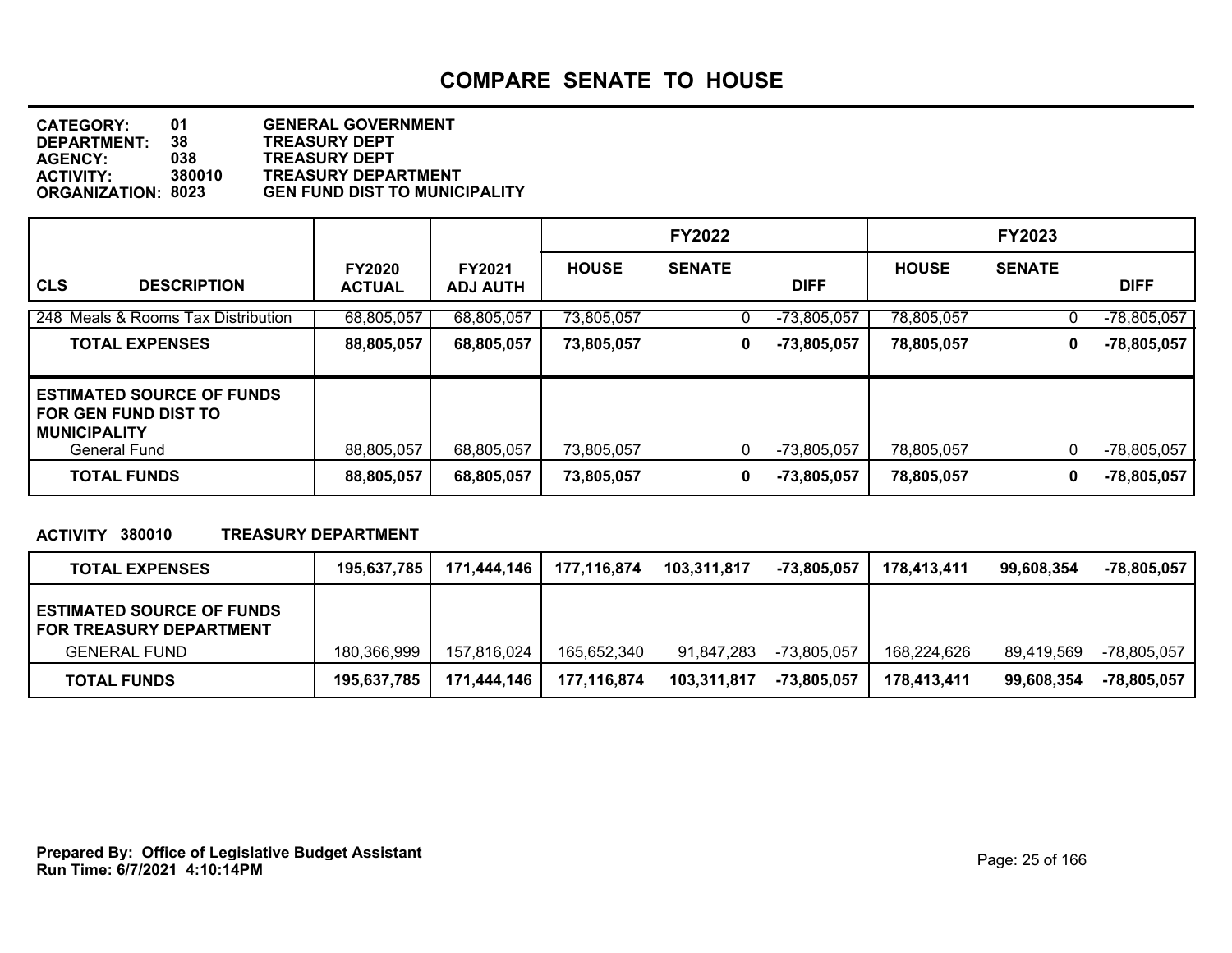| <b>CATEGORY:</b>          | 01     | <b>GENERAL GOVERNMENT</b>            |
|---------------------------|--------|--------------------------------------|
| <b>DEPARTMENT:</b>        | 38     | <b>TREASURY DEPT</b>                 |
| <b>AGENCY:</b>            | 038    | <b>TREASURY DEPT</b>                 |
| <b>ACTIVITY:</b>          | 380010 | <b>TREASURY DEPARTMENT</b>           |
| <b>ORGANIZATION: 8023</b> |        | <b>GEN FUND DIST TO MUNICIPALITY</b> |
|                           |        |                                      |

|            |                    |               |                 |              | <b>FY2022</b> |             |              | <b>FY2023</b> |             |  |
|------------|--------------------|---------------|-----------------|--------------|---------------|-------------|--------------|---------------|-------------|--|
|            |                    | <b>FY2020</b> | FY2021          | <b>HOUSE</b> | <b>SENATE</b> |             | <b>HOUSE</b> | <b>SENATE</b> |             |  |
| <b>CLS</b> | <b>DESCRIPTION</b> | <b>ACTUAL</b> | <b>ADJ AUTH</b> |              |               | <b>DIFF</b> |              |               | <b>DIFF</b> |  |

#### **AGENCY 038 TREASURY DEPT**

| <b>TOTAL EXPENSES</b>                                        | 219,598,328 | 199,221,554 | 200,944,951 | 127,139,894 | -73,805,057 | 202.373.282 | 123.568.225 | -78,805,057 |
|--------------------------------------------------------------|-------------|-------------|-------------|-------------|-------------|-------------|-------------|-------------|
| <b>ESTIMATED SOURCE OF FUNDS</b><br><b>FOR TREASURY DEPT</b> |             |             |             |             |             |             |             |             |
| <b>GENERAL FUND</b>                                          | 181,234,687 | 160,816,024 | 165,652,341 | 91.847.284  | -73,805,057 | 168.224.627 | 89.419.570  | -78,805,057 |
| <b>TOTAL FUNDS</b>                                           | 219,598,328 | 199,221,554 | 200,944,951 | 127,139,894 | -73,805,057 | 202,373,282 | 123.568.225 | -78,805,057 |

### **DEPARTMENT 00038 TREASURY DEPT**

| <b>TOTAL EXPENSES</b>                                        | 220,794,328 | 199,417,554 | 201,144,951 | 127,339,894 | -73,805,057 | 202.573.282 | 123,768,225 | -78,805,057 |
|--------------------------------------------------------------|-------------|-------------|-------------|-------------|-------------|-------------|-------------|-------------|
| <b>ESTIMATED SOURCE OF FUNDS</b><br><b>FOR TREASURY DEPT</b> |             |             |             |             |             |             |             |             |
| <b>GENERAL FUND</b>                                          | 182,430,687 | 161,012,024 | 165,852,341 | 92.047.284  | -73,805,057 | 168.424.627 | 89,619,570  | -78,805,057 |
| <b>TOTAL FUNDS</b>                                           | 220,794,328 | 199,417,554 | 201,144,951 | 127,339,894 | -73,805,057 | 202,573,282 | 123,768,225 | -78,805,057 |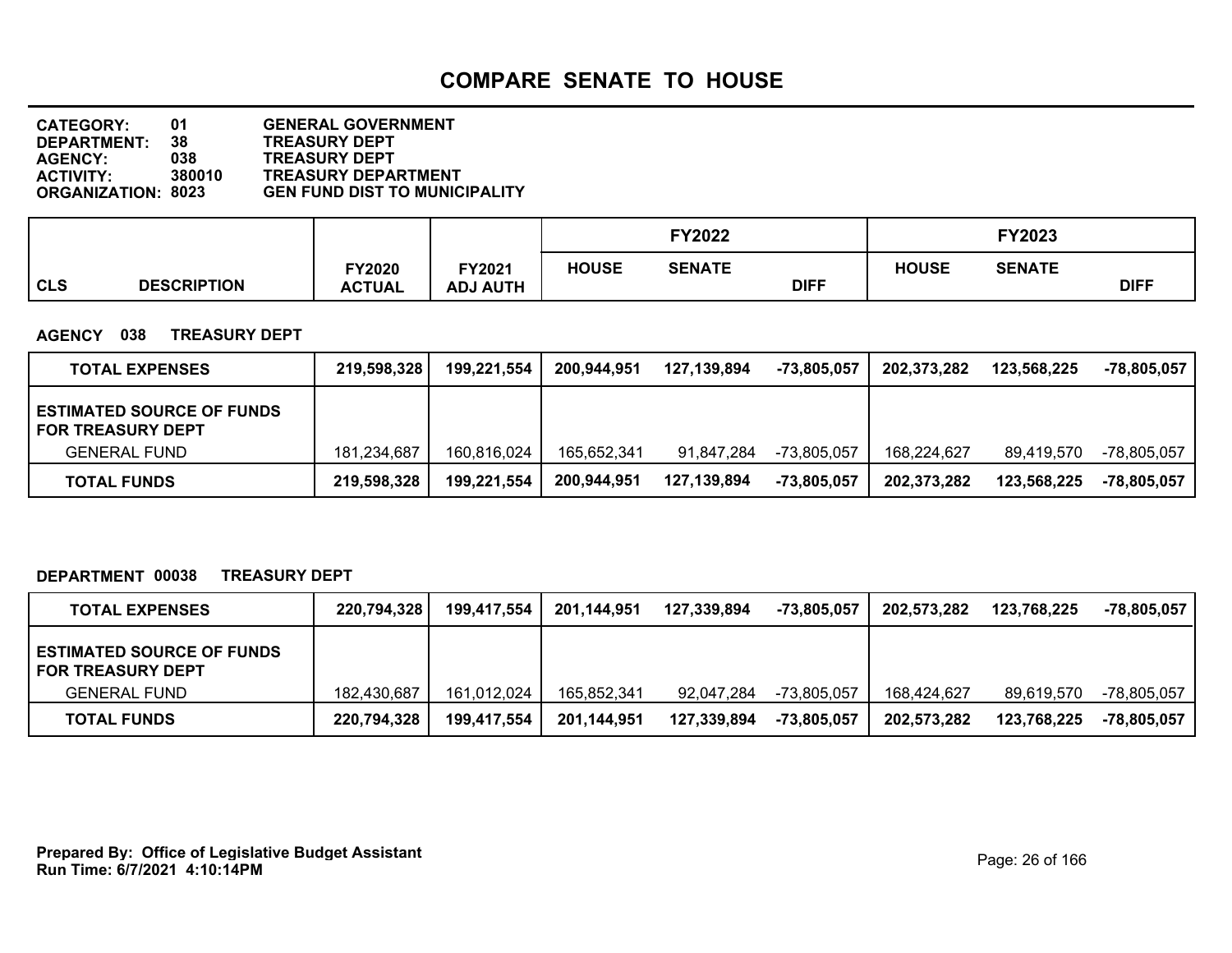| <b>CATEGORY:</b>          | 01     | <b>GENERAL GOVERNMENT</b>            |
|---------------------------|--------|--------------------------------------|
| <b>DEPARTMENT:</b>        | 38     | <b>TREASURY DEPT</b>                 |
|                           |        |                                      |
| <b>AGENCY:</b>            | 038    | <b>TREASURY DEPT</b>                 |
| <b>ACTIVITY:</b>          | 380010 | <b>TREASURY DEPARTMENT</b>           |
| <b>ORGANIZATION: 8023</b> |        | <b>GEN FUND DIST TO MUNICIPALITY</b> |

|            |                    |                                |                                  |              | <b>FY2022</b> |             |              | FY2023        |             |  |
|------------|--------------------|--------------------------------|----------------------------------|--------------|---------------|-------------|--------------|---------------|-------------|--|
| <b>CLS</b> | <b>DESCRIPTION</b> | <b>FY2020</b><br><b>ACTUAL</b> | <b>FY2021</b><br><b>ADJ AUTH</b> | <b>HOUSE</b> | <b>SENATE</b> | <b>DIFF</b> | <b>HOUSE</b> | <b>SENATE</b> | <b>DIFF</b> |  |

### **CATEGORY 01 GENERAL GOVERNMENT**

| <b>TOTAL EXPENSES</b>                                             | 513,393,805                | 535.504.330                | 523,313,847                | 449.555.908                | -73.757.939           | 535.193.965                | 456.906.680                | -78,287,285            |
|-------------------------------------------------------------------|----------------------------|----------------------------|----------------------------|----------------------------|-----------------------|----------------------------|----------------------------|------------------------|
| <b>ESTIMATED SOURCE OF FUNDS</b><br><b>FOR GENERAL GOVERNMENT</b> |                            |                            |                            |                            |                       |                            |                            |                        |
| <b>GENERAL FUND</b><br>OTHER FUNDS                                | 278,031,722<br>230,703,227 | 271,538,549<br>258,546,663 | 265,976,031<br>252.696.850 | 192,142,525<br>252.772.417 | -73,833,506<br>75,567 | 273.404.070<br>257.287.589 | 194.630.391<br>257.773.983 | -78,773,679<br>486,394 |
| <b>TOTAL FUNDS</b>                                                | 513,393,805                | 535.504.330                | 523,313,847                | 449.555.908                | -73.757.939           | 535.193.965                | 456,906,680                | $-78,287,285$          |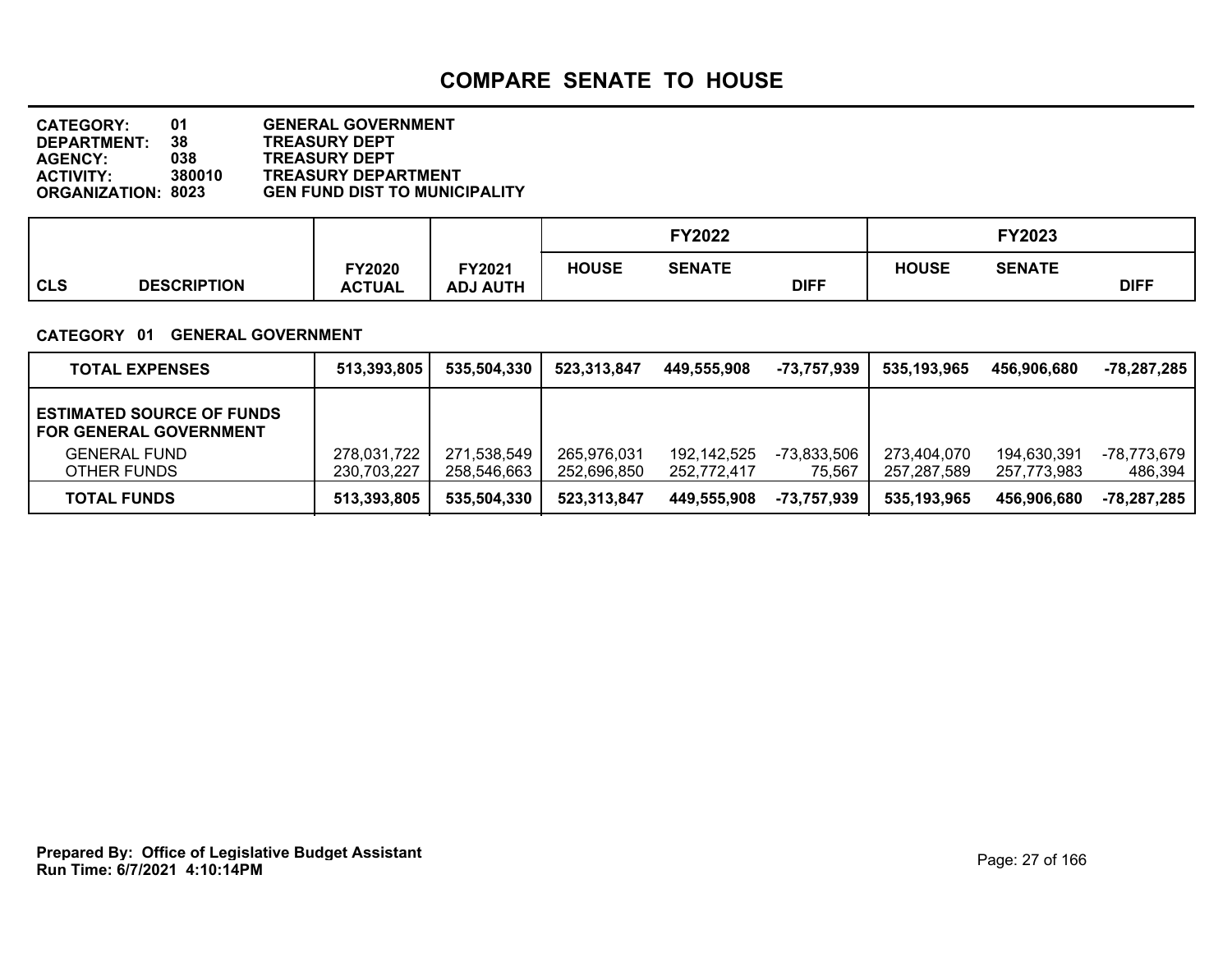#### **DEPARTMENT: 10 JUDICIAL BRANCH CATEGORY: 02 ADMIN OF JUSTICE AND PUBLIC PRTN AGENCY: 010 JUDICIAL BRANCH ACTIVITY: 100010 SUPREME COURT SUPREME & SUPERIOR COURTS**

|                                                                                                                                                                                                      |                                                                      |                                                                           |                                                                            | <b>FY2022</b>                                                              |                                                                     |                                                                           | FY2023                                                                                                                                                                                                                                       |                                                                     |
|------------------------------------------------------------------------------------------------------------------------------------------------------------------------------------------------------|----------------------------------------------------------------------|---------------------------------------------------------------------------|----------------------------------------------------------------------------|----------------------------------------------------------------------------|---------------------------------------------------------------------|---------------------------------------------------------------------------|----------------------------------------------------------------------------------------------------------------------------------------------------------------------------------------------------------------------------------------------|---------------------------------------------------------------------|
| <b>CLS</b><br><b>DESCRIPTION</b>                                                                                                                                                                     | <b>FY2020</b><br><b>ACTUAL</b>                                       | <b>FY2021</b><br><b>ADJ AUTH</b>                                          | <b>HOUSE</b>                                                               | <b>SENATE</b>                                                              | <b>DIFF</b>                                                         | <b>HOUSE</b>                                                              | <b>SENATE</b>                                                                                                                                                                                                                                | <b>DIFF</b>                                                         |
| 020 Current Expenses<br>022 Rents-Leases Other Than State<br>030 Equipment New/Replacement<br>039 Telecommunications<br>060 Benefits<br>070 In-State Travel Reimbursement<br>080 Out-Of State Travel | 638,253<br>489,044<br>60,013<br>152,028<br>9,945,768<br>97,214<br>44 | 866,783<br>519,500<br>66,900<br>155,400<br>10,607,697<br>135,955<br>4,600 | 776,900<br>646,163<br>121,500<br>293,670<br>11,941,003<br>104,300<br>4,600 | 777,900<br>772,163<br>136,300<br>342,990<br>11,854,747<br>105,300<br>8,100 | 1,000<br>126,000<br>14,800<br>49,320<br>$-86,256$<br>1,000<br>3,500 | 776,900<br>663,783<br>60,400<br>293,670<br>12,555,516<br>104,300<br>4,600 | 777,400<br>789,783<br>60,400<br>342,990<br>12,458,626<br>105,300<br>8,100                                                                                                                                                                    | 500<br>126,000<br>$\Omega$<br>49,320<br>$-96,890$<br>1,000<br>3,500 |
| <b>TOTAL EXPENSES</b>                                                                                                                                                                                | 42,706,154                                                           | 45,983,485                                                                | 47,827,737                                                                 | 47,937,101                                                                 | 109,364                                                             | 49,589,025                                                                | 49,672,455                                                                                                                                                                                                                                   | 83,430                                                              |
| <b>ESTIMATED SOURCE OF FUNDS</b><br><b>FOR SUPREME &amp; SUPERIOR</b><br><b>COURTS</b><br><b>General Fund</b><br><b>TOTAL FUNDS</b>                                                                  | 42,081,842<br>42,706,154                                             | 45,383,482<br>45,983,485                                                  | 47,208,537<br>47,827,737                                                   | 47,317,901<br>47,937,101                                                   | 109,364<br>109,364                                                  | 48,970,425<br>49,589,025                                                  | 49,053,855<br>49,672,455                                                                                                                                                                                                                     | 83,430<br>83,430                                                    |
|                                                                                                                                                                                                      |                                                                      |                                                                           |                                                                            |                                                                            |                                                                     | entities.                                                                 | Class 022: To the extent such funds are<br>available, the Attorney Discipline Office and the<br>Office of Bar Admissions, shall use funds from<br>member assessment revenue to offset the<br>general fund cost for the leased space of these |                                                                     |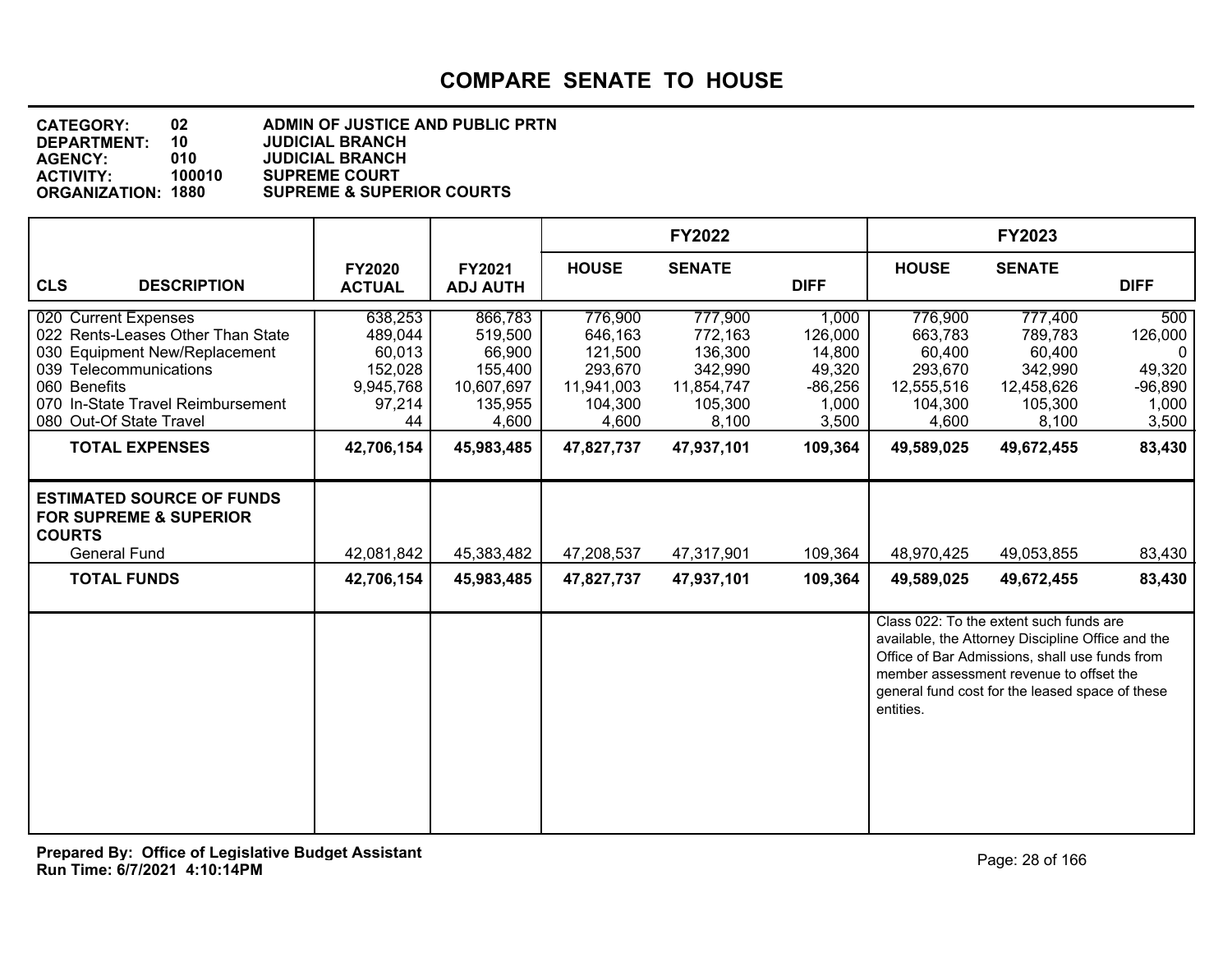| <b>CATEGORY:</b>          | 02     | <b>ADMIN OF JUSTICE AND PUBLIC PRTN</b> |
|---------------------------|--------|-----------------------------------------|
| <b>DEPARTMENT:</b>        | 10     | <b>JUDICIAL BRANCH</b>                  |
| <b>AGENCY:</b>            | 010    | <b>JUDICIAL BRANCH</b>                  |
| <b>ACTIVITY:</b>          | 100010 | <b>SUPREME COURT</b>                    |
| <b>ORGANIZATION: 1995</b> |        | <b>MEDIATION AND ARBITRATION FUND</b>   |

|                                                                                  |                                |                           |              | FY2022        |             |              | <b>FY2023</b> |             |
|----------------------------------------------------------------------------------|--------------------------------|---------------------------|--------------|---------------|-------------|--------------|---------------|-------------|
| <b>CLS</b><br><b>DESCRIPTION</b>                                                 | <b>FY2020</b><br><b>ACTUAL</b> | FY2021<br><b>ADJ AUTH</b> | <b>HOUSE</b> | <b>SENATE</b> | <b>DIFF</b> | <b>HOUSE</b> | <b>SENATE</b> | <b>DIFF</b> |
| 060 Benefits                                                                     | 35,025                         | 53,185                    | 26,296       | 26,153        | $-143$      | 28,456       | 28,294        | $-162$      |
| <b>TOTAL EXPENSES</b>                                                            | 519,513                        | 649,471                   | 559,883      | 559,740       | $-143$      | 569,888      | 569,726       | $-162$      |
| <b>ESTIMATED SOURCE OF FUNDS</b><br>FOR MEDIATION AND ARBITRATION<br><b>FUND</b> |                                |                           |              |               |             |              |               |             |
| 003 Revolving Funds                                                              | 310,844                        | 649,471                   | 337,443      | 337,300       | $-143$      | 343,472      | 343,310       | $-162$      |
| <b>TOTAL FUNDS</b>                                                               | 519,513                        | 649,471                   | 559,883      | 559,740       | $-143$      | 569,888      | 569,726       | $-162$      |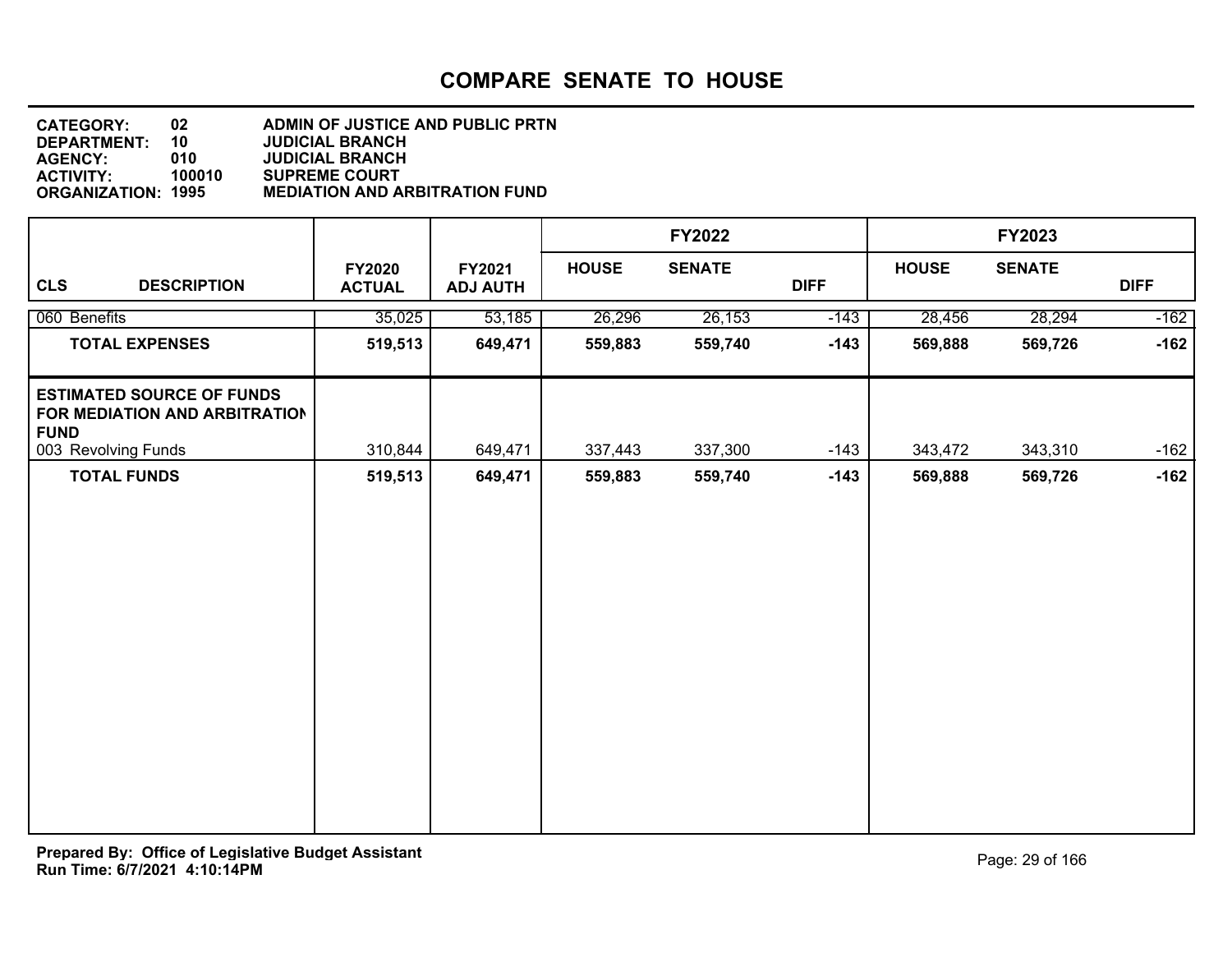**DEPARTMENT: 10 JUDICIAL BRANCH CATEGORY: 02 ADMIN OF JUSTICE AND PUBLIC PRTN AGENCY: 010 JUDICIAL BRANCH SUPREME COURT<br>CIRCUIT COURT ORGANIZATION: 8670** 

|                                                                                                                                                                |                                                                        |                                                                        |                                                                        | <b>FY2022</b>                                                          |                                                            |                                                                        | FY2023                                                                   |                                                                |
|----------------------------------------------------------------------------------------------------------------------------------------------------------------|------------------------------------------------------------------------|------------------------------------------------------------------------|------------------------------------------------------------------------|------------------------------------------------------------------------|------------------------------------------------------------|------------------------------------------------------------------------|--------------------------------------------------------------------------|----------------------------------------------------------------|
| <b>CLS</b><br><b>DESCRIPTION</b>                                                                                                                               | <b>FY2020</b><br><b>ACTUAL</b>                                         | FY2021<br><b>ADJ AUTH</b>                                              | <b>HOUSE</b>                                                           | <b>SENATE</b>                                                          | <b>DIFF</b>                                                | <b>HOUSE</b>                                                           | <b>SENATE</b>                                                            | <b>DIFF</b>                                                    |
| 011 Personal Services-Unclassified<br>020 Current Expenses<br>030 Equipment New/Replacement<br>039 Telecommunications<br>060 Benefits<br><b>TOTAL EXPENSES</b> | 6,477,411<br>435,547<br>122,185<br>410,555<br>13,363,277<br>38,573,112 | 7,030,639<br>459,000<br>118,659<br>362,000<br>14,443,452<br>41,241,777 | 7,317,052<br>457,500<br>150,712<br>351,100<br>16,184,639<br>43,307,325 | 7,646,878<br>459,500<br>178,412<br>411,380<br>16,390,170<br>43,932,662 | 329,826<br>2,000<br>27,700<br>60,280<br>205,531<br>625,337 | 7,598,941<br>457,500<br>140,162<br>351,100<br>16,992,330<br>45,536,298 | 7,941,452<br>458,000<br>140,162<br>411,380<br>17,196,896<br>46, 144, 155 | 342,511<br>500<br>$\mathbf{0}$<br>60,280<br>204,566<br>607,857 |
| <b>ESTIMATED SOURCE OF FUNDS</b><br><b>FOR CIRCUIT COURT</b>                                                                                                   |                                                                        |                                                                        |                                                                        |                                                                        |                                                            |                                                                        |                                                                          |                                                                |
| <b>General Fund</b>                                                                                                                                            | 36,363,910                                                             | 38,942,126                                                             | 41,075,154                                                             | 41,700,491                                                             | 625,337                                                    | 43,304,127                                                             | 43,911,984                                                               | 607,857                                                        |
| <b>TOTAL FUNDS</b>                                                                                                                                             | 38,573,112                                                             | 41,241,777                                                             | 43,307,325                                                             | 43,932,662                                                             | 625,337                                                    | 45,536,298                                                             | 46, 144, 155                                                             | 607,857                                                        |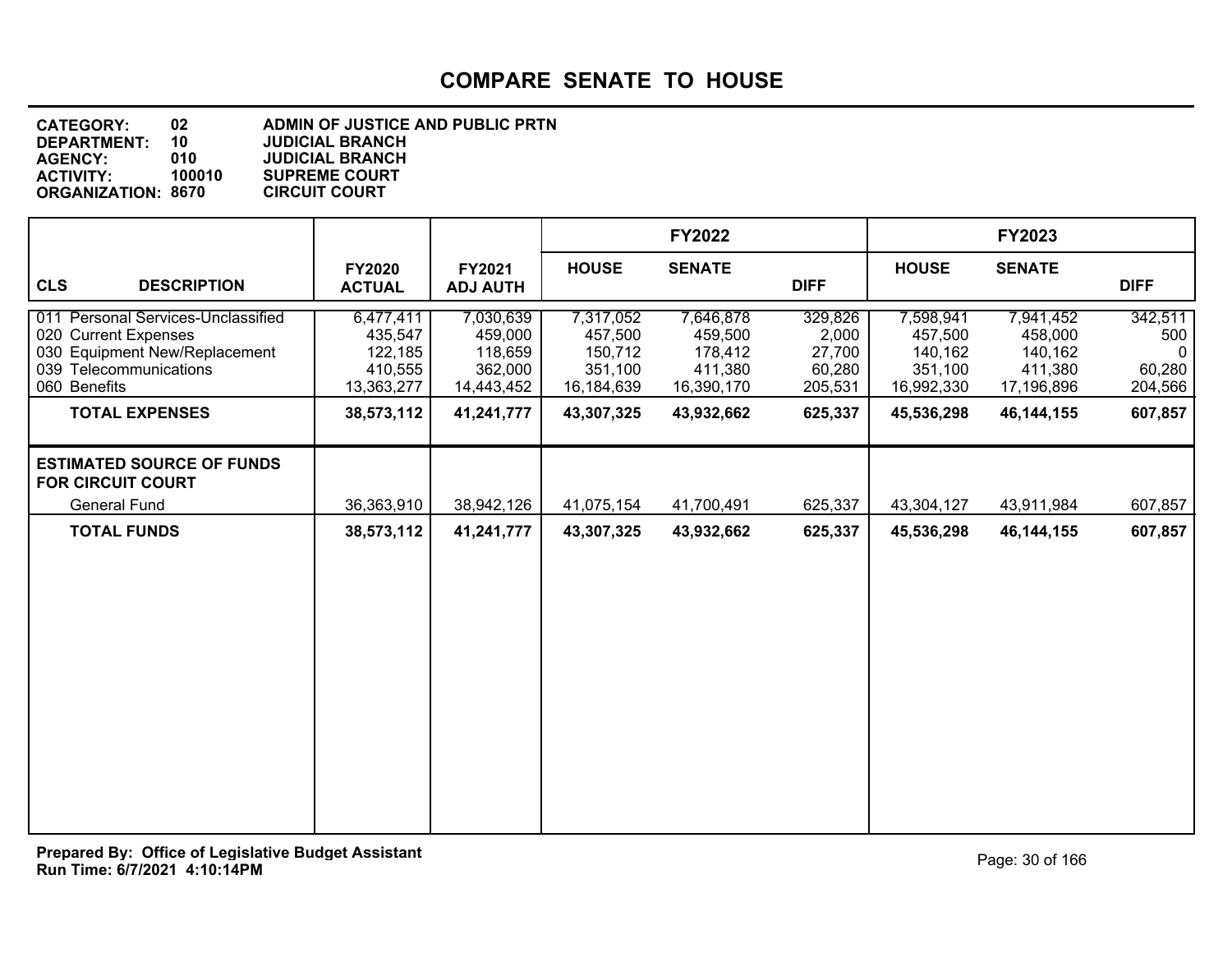#### **DEPARTMENT: 10 JUDICIAL BRANCH CATEGORY: 02 ADMIN OF JUSTICE AND PUBLIC PRTN AGENCY: 010 JUDICIAL BRANCH ACTIVITY: 100010 SUPREME COURT JUDICIAL BRANCH INFO TECH FUND**

|                                                                                                       |                                |                                  |              | <b>FY2022</b> |             |              | <b>FY2023</b> |             |
|-------------------------------------------------------------------------------------------------------|--------------------------------|----------------------------------|--------------|---------------|-------------|--------------|---------------|-------------|
| <b>CLS</b><br><b>DESCRIPTION</b>                                                                      | <b>FY2020</b><br><b>ACTUAL</b> | <b>FY2021</b><br><b>ADJ AUTH</b> | <b>HOUSE</b> | <b>SENATE</b> | <b>DIFF</b> | <b>HOUSE</b> | <b>SENATE</b> | <b>DIFF</b> |
| 037<br>Technology - Hardware                                                                          | ,950,000                       | 1,000,000                        | 950,000      | 951,520       | 1,520       | 1,020,000    | 1,021,520     | 1,520       |
| <b>TOTAL EXPENSES</b>                                                                                 | 3,113,947                      | 3,500,000                        | 3,260,000    | 3,261,520     | 1,520       | 3,330,000    | 3,331,520     | 1,520       |
| <b>ESTIMATED SOURCE OF FUNDS</b><br>I FOR JUDICIAL BRANCH INFO TECH.<br>  FUND<br><b>General Fund</b> | 928,000                        | 1,000,000                        | 950,000      | 951,520       | 1,520       | 1,020,000    | 1,021,520     | 1,520       |
| <b>TOTAL FUNDS</b>                                                                                    | 3,113,947                      | 3,500,000                        | 3,260,000    | 3,261,520     | 1,520       | 3,330,000    | 3,331,520     | 1,520       |

### **ACTIVITY 100010 SUPREME COURT**

| <b>TOTAL EXPENSES</b>                                        | 84,912,726 | 91,374,733 | 94.954.945 | 95.691.023 | 736,078 | 99.025.211 | 99.717.856 | 692.645 |
|--------------------------------------------------------------|------------|------------|------------|------------|---------|------------|------------|---------|
| <b>ESTIMATED SOURCE OF FUNDS</b><br><b>FOR SUPREME COURT</b> |            |            |            |            |         |            |            |         |
| <b>GENERAL FUND</b>                                          | 79,373,752 | 85,325,608 | 89,233,691 | 89,969,912 | 736,221 | 93,294,552 | 93,987,359 | 692.807 |
| OTHER FUNDS                                                  | 3.538.974  | 4.049.121  | 3.721.254  | 3,721,111  | -143    | 3,730,659  | 3,730,497  | -162    |
| <b>TOTAL FUNDS</b>                                           | 84,912,726 | 91,374,733 | 94.954.945 | 95.691.023 | 736,078 | 99,025,211 | 99,717,856 | 692,645 |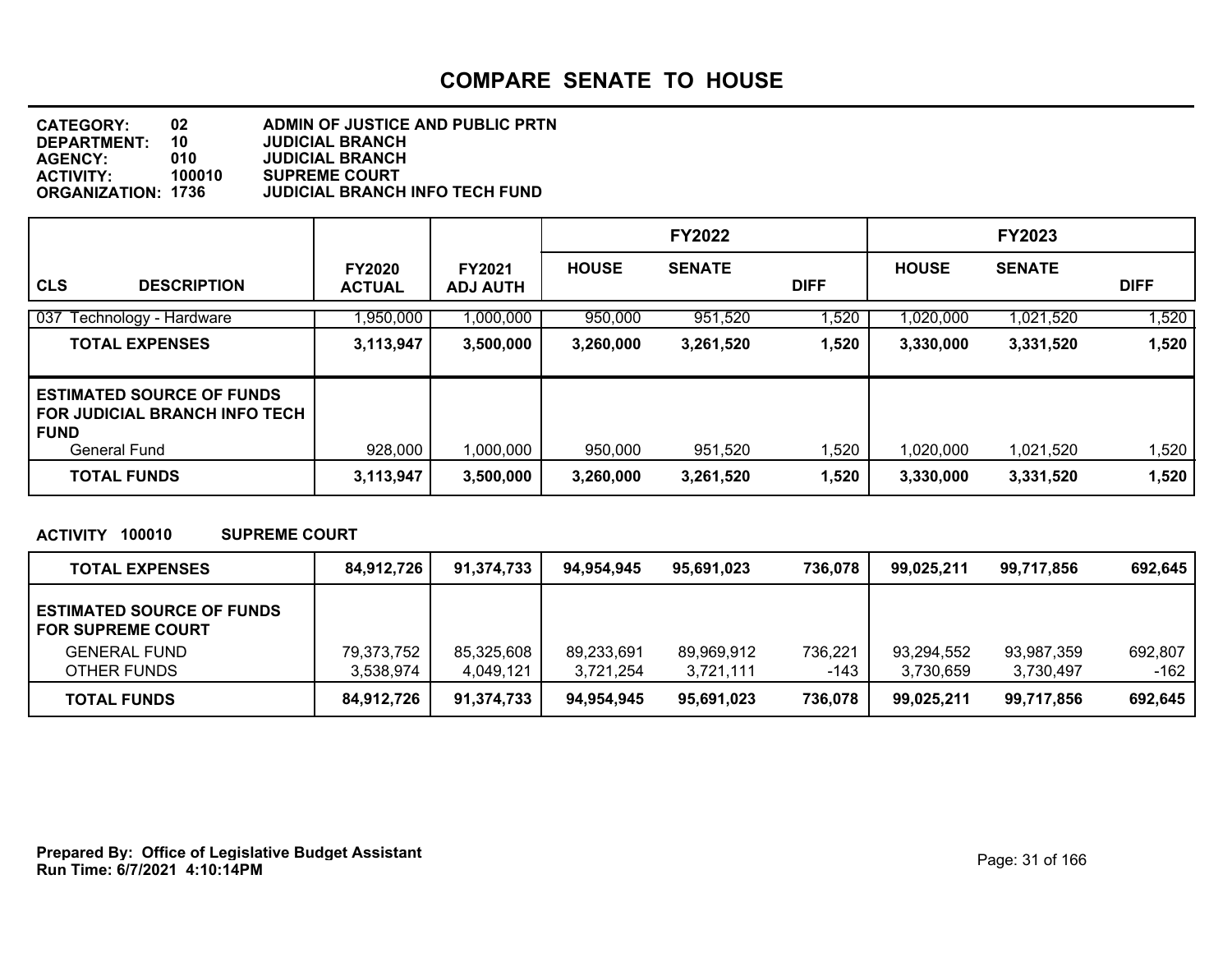**DEPARTMENT: 10 JUDICIAL BRANCH CATEGORY: 02 ADMIN OF JUSTICE AND PUBLIC PRTN AGENCY: 010 JUDICIAL BRANCH ACTIVITY: 101010 COURT SECURITY ORGANIZATION: 2034** 

|                                                               |                                |                                  |              | <b>FY2022</b> |             |              | <b>FY2023</b> |             |
|---------------------------------------------------------------|--------------------------------|----------------------------------|--------------|---------------|-------------|--------------|---------------|-------------|
| <b>CLS</b><br><b>DESCRIPTION</b>                              | <b>FY2020</b><br><b>ACTUAL</b> | <b>FY2021</b><br><b>ADJ AUTH</b> | <b>HOUSE</b> | <b>SENATE</b> | <b>DIFF</b> | <b>HOUSE</b> | <b>SENATE</b> | <b>DIFF</b> |
| 060 Benefits                                                  | 666,267                        | 719,630                          | 806,803      | 799,148       | $-7,655$    | 846,132      | 837,527       | $-8,605$    |
| <b>TOTAL EXPENSES</b>                                         | 5,964,972                      | 6,935,513                        | 8,270,199    | 8,262,544     | $-7,655$    | 8,460,867    | 8,452,262     | $-8,605$    |
| <b>ESTIMATED SOURCE OF FUNDS</b><br><b>FOR COURT SECURITY</b> |                                |                                  |              |               |             |              |               |             |
| General Fund                                                  | 5,964,972                      | 6,935,513                        | 8,270,199    | 8,262,544     | $-7,655$    | 8,460,867    | 8,452,262     | $-8,605$    |
| <b>TOTAL FUNDS</b>                                            | 5,964,972                      | 6,935,513                        | 8,270,199    | 8,262,544     | $-7,655$    | 8,460,867    | 8,452,262     | $-8,605$    |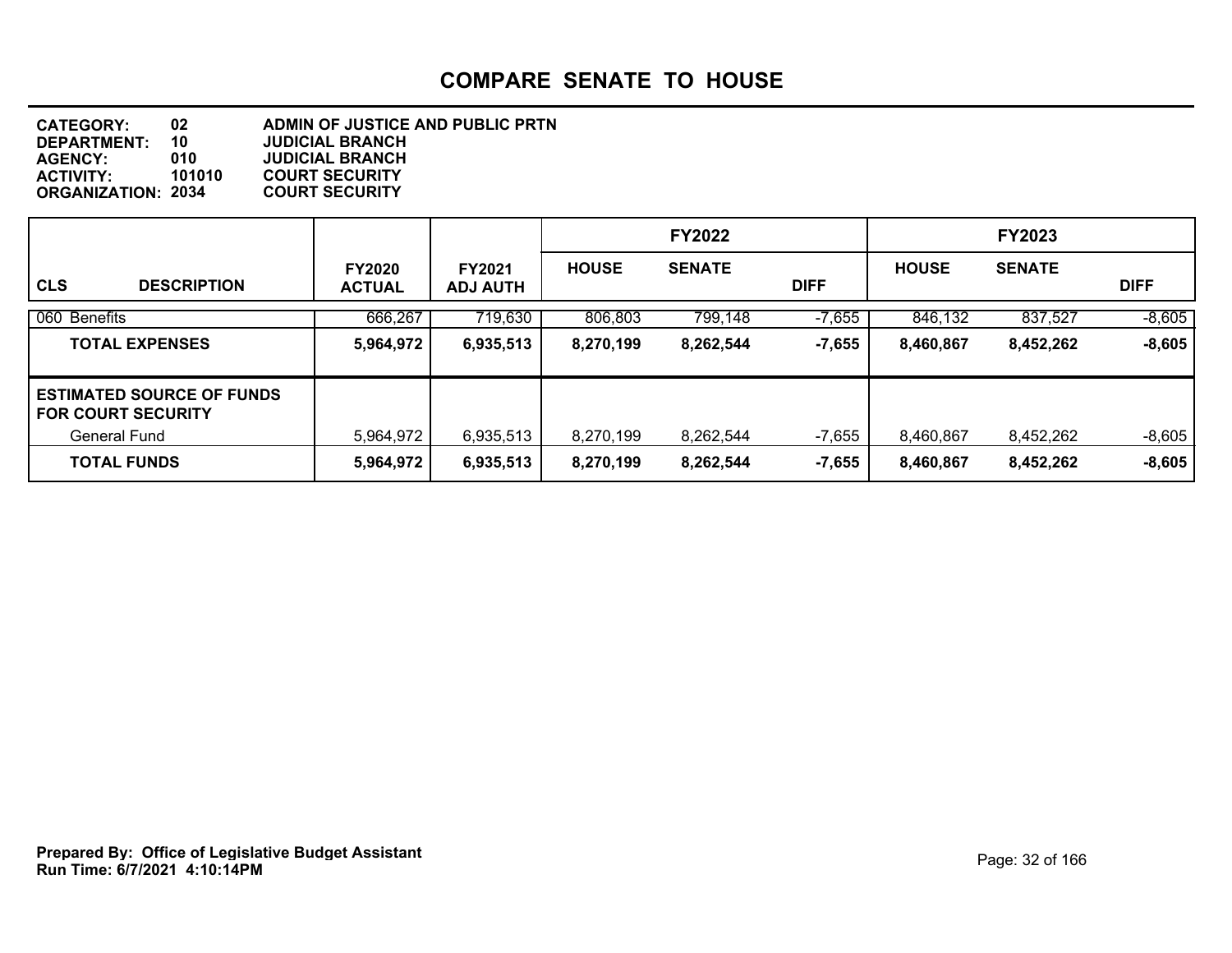#### **DEPARTMENT: 10 JUDICIAL BRANCH CATEGORY: 02 ADMIN OF JUSTICE AND PUBLIC PRTN AGENCY: 010 JUDICIAL BRANCH ACTIVITY: 102010 JUDICIAL CONDUCT COMMITTEE ORGANIZATION: 2015 JUDICIAL CONDUCT COMMITTEE**

|                                                                                                            |                                |                                  |              | <b>FY2022</b> |             |              | <b>FY2023</b> |             |
|------------------------------------------------------------------------------------------------------------|--------------------------------|----------------------------------|--------------|---------------|-------------|--------------|---------------|-------------|
| <b>CLS</b><br><b>DESCRIPTION</b>                                                                           | <b>FY2020</b><br><b>ACTUAL</b> | <b>FY2021</b><br><b>ADJ AUTH</b> | <b>HOUSE</b> | <b>SENATE</b> | <b>DIFF</b> | <b>HOUSE</b> | <b>SENATE</b> | <b>DIFF</b> |
| 060 Benefits                                                                                               | 21,487                         | 22,650                           | 23,257       | 23,029        | $-228$      | 24,522       | 24,264        | $-258$      |
| <b>TOTAL EXPENSES</b>                                                                                      | 158,913                        | 199,242                          | 201,011      | 200,783       | $-228$      | 208,619      | 208,361       | $-258$      |
| <b>ESTIMATED SOURCE OF FUNDS</b><br><b>FOR JUDICIAL CONDUCT</b><br><b>COMMITTEE</b><br><b>General Fund</b> | 158,913                        | 199,242                          | 201,011      | 200,783       | $-228$      | 208,619      | 208,361       | $-258$      |
| <b>TOTAL FUNDS</b>                                                                                         | 158,913                        | 199,242                          | 201,011      | 200,783       | $-228$      | 208,619      | 208,361       | $-258$      |

### **AGENCY 010 JUDICIAL BRANCH**

| <b>TOTAL EXPENSES</b>                                          | 91,475,005 | 98,904,299 | 104,070,270 | 104,798,465 | 728,195 | 108,351,549 | 109,035,331 | 683,782 |
|----------------------------------------------------------------|------------|------------|-------------|-------------|---------|-------------|-------------|---------|
| <b>ESTIMATED SOURCE OF FUNDS</b><br><b>FOR JUDICIAL BRANCH</b> |            |            |             |             |         |             |             |         |
| <b>GENERAL FUND</b>                                            | 85,936,031 | 92,535,363 | 98,008,021  | 98,736,359  | 728,338 | 102,270,188 | 102,954,132 | 683,944 |
| OTHER FUNDS                                                    | 3,538,974  | 4.049.121  | 3.721.254   | 3,721,111   | -143    | 3,730,659   | 3,730,497   | -162    |
| <b>TOTAL FUNDS</b>                                             | 91,475,005 | 98,904,299 | 104,070,270 | 104.798.465 | 728,195 | 108,351,549 | 109,035,331 | 683,782 |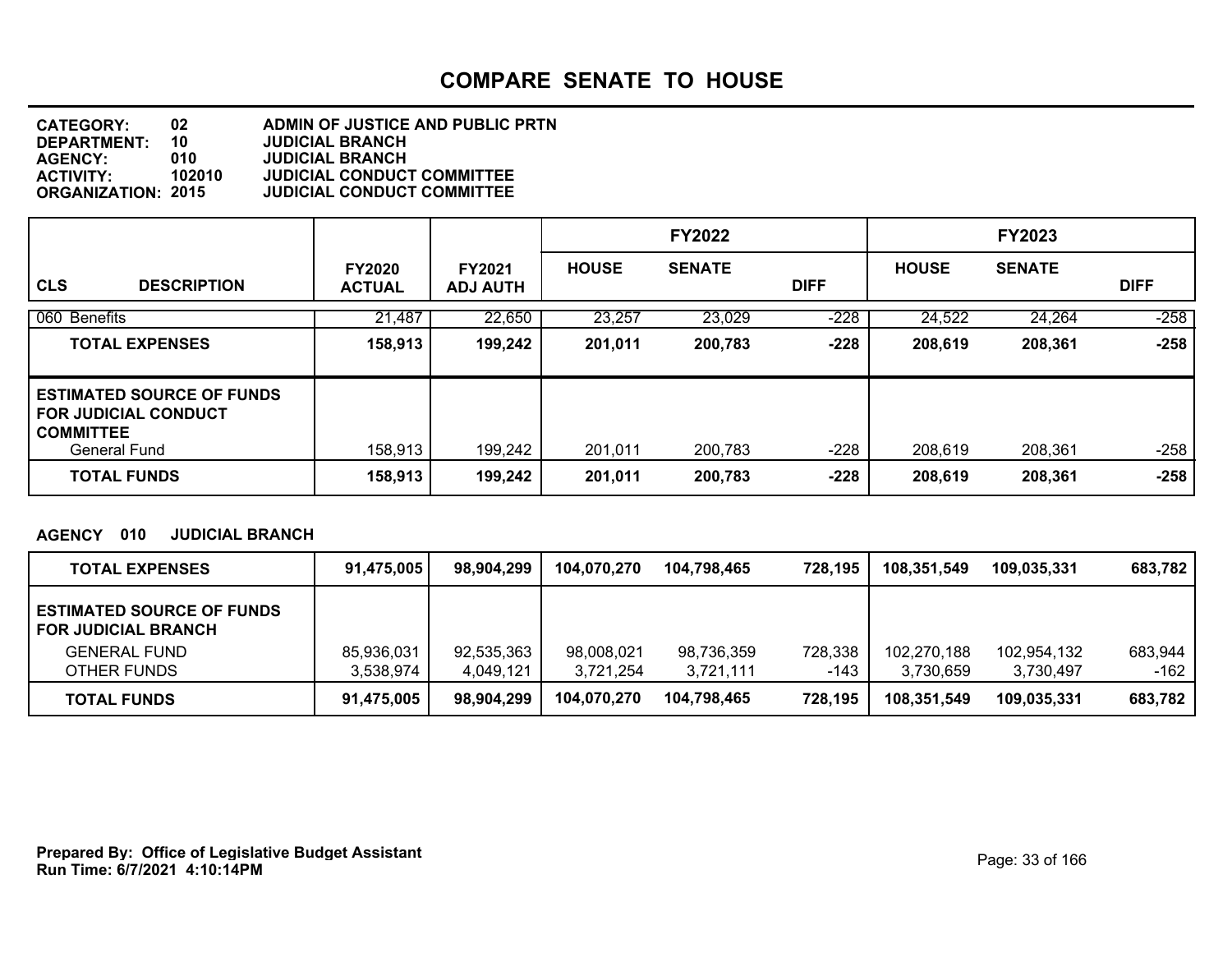| <b>CATEGORY:</b>          | 02     | ADMIN OF JUSTICE AND PUBLIC PRTN |
|---------------------------|--------|----------------------------------|
| <b>DEPARTMENT:</b>        | 20     | <b>JUSTICE DEPT</b>              |
| <b>AGENCY:</b>            | 020    | <b>JUSTICE DEPT</b>              |
| <b>ACTIVITY:</b>          | 200010 | <b>JUSTICE DEPARTMENT</b>        |
| <b>ORGANIZATION: 2601</b> |        | <b>ATTORNEY GENERAL</b>          |

|                                                                                 |                                |                                  |              | <b>FY2022</b> |             |                        | <b>FY2023</b>          |             |
|---------------------------------------------------------------------------------|--------------------------------|----------------------------------|--------------|---------------|-------------|------------------------|------------------------|-------------|
| <b>CLS</b><br><b>DESCRIPTION</b>                                                | <b>FY2020</b><br><b>ACTUAL</b> | <b>FY2021</b><br><b>ADJ AUTH</b> | <b>HOUSE</b> | <b>SENATE</b> | <b>DIFF</b> | <b>HOUSE</b>           | <b>SENATE</b>          | <b>DIFF</b> |
| 073<br><b>Grants-Non Federal</b>                                                | 388,270                        | 150,000                          |              | 150,000       | 150,000     |                        | 150,000                | 150,000     |
| <b>TOTAL EXPENSES</b>                                                           | 4,068,634                      | 2,478,584                        | 1,977,828    | 2,127,828     | 150,000     | 2,096,750              | 2,246,750              | 150,000     |
| <b>ESTIMATED SOURCE OF FUNDS</b><br><b>FOR ATTORNEY GENERAL</b><br>General Fund | 3.234.346                      | 2,015,258                        | 1,582,444    | 1,732,444     | 150,000     |                        |                        | 150,000     |
| <b>TOTAL FUNDS</b>                                                              | 4,068,634                      | 2,478,584                        | 1,977,828    | 2,127,828     | 150,000     | 1,692,234<br>2,096,750 | 1,842,234<br>2,246,750 | 150,000     |

### **ACTIVITY 200010 JUSTICE DEPARTMENT**

| <b>TOTAL EXPENSES</b>                                             | 4,082,473 | 2,484,909 | 1,991,918 | 2.141.918 | 150,000 | 2.110.980 | 2,260,980 | 150,000 |
|-------------------------------------------------------------------|-----------|-----------|-----------|-----------|---------|-----------|-----------|---------|
| <b>ESTIMATED SOURCE OF FUNDS</b><br><b>FOR JUSTICE DEPARTMENT</b> |           |           |           |           |         |           |           |         |
| <b>GENERAL FUND</b>                                               | 3,248,185 | 2,021,583 | .596.534  | .746,534  | 150,000 | 1,706,464 | 856.464.ا | 150,000 |
| <b>TOTAL FUNDS</b>                                                | 4,082,473 | 2,484,909 | 991,918,ا | 2,141,918 | 150,000 | 2,110,980 | 2,260,980 | 150,000 |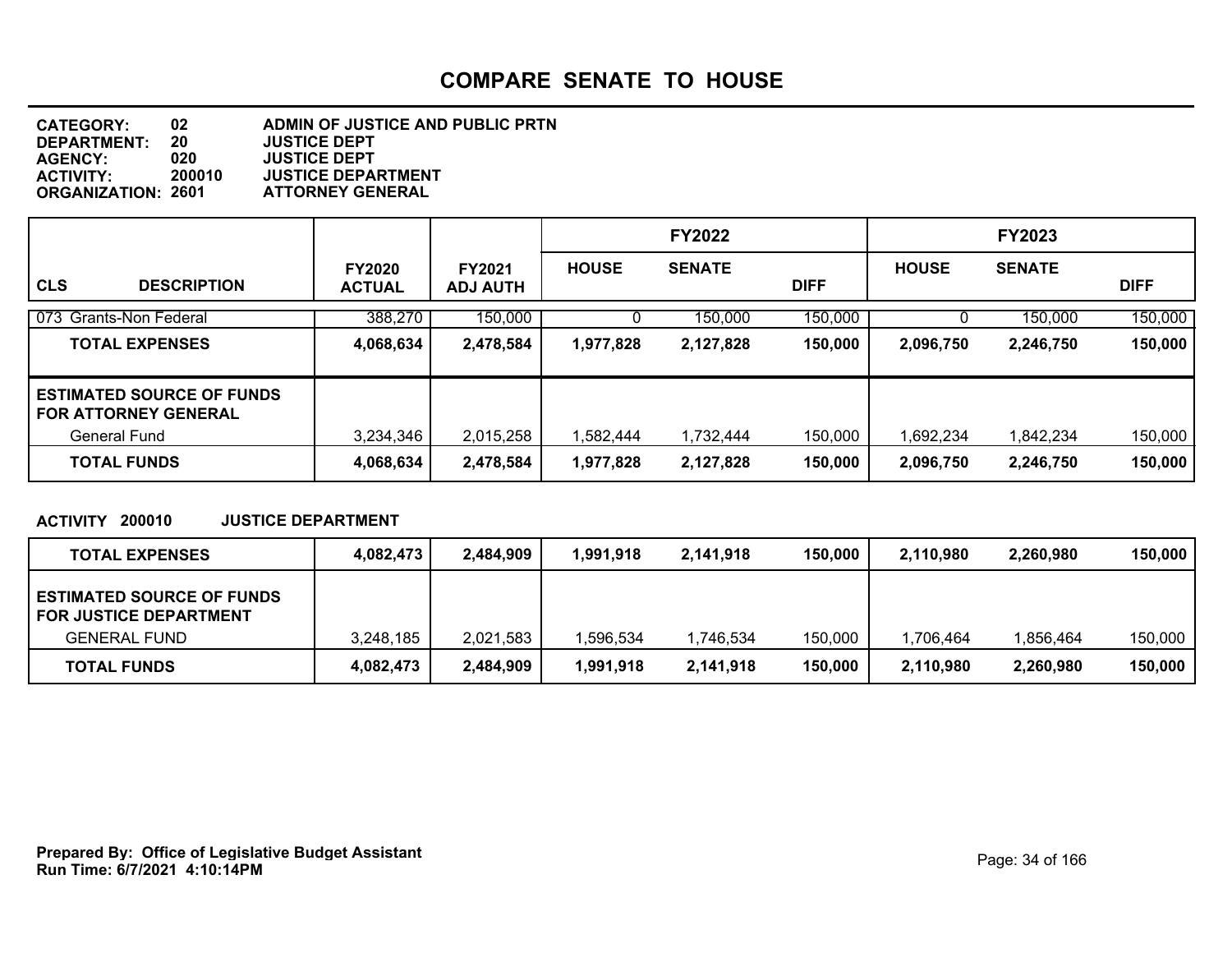### **DEPARTMENT: 20 JUSTICE DEPT CATEGORY: 02 ADMIN OF JUSTICE AND PUBLIC PRTN AGENCY: 020 JUSTICE DEPT ACTIVITY: 200510 DIV OF PUBLIC PROTECTION ORGANIZATION: 2611 CONSUMER PROTECTION**

|                                                                                                                                                                                               |                                                                  |                                                                  |                                                                  | <b>FY2022</b>                                                      |                                                            |                                                                  | <b>FY2023</b>                                                      |                                                            |
|-----------------------------------------------------------------------------------------------------------------------------------------------------------------------------------------------|------------------------------------------------------------------|------------------------------------------------------------------|------------------------------------------------------------------|--------------------------------------------------------------------|------------------------------------------------------------|------------------------------------------------------------------|--------------------------------------------------------------------|------------------------------------------------------------|
| <b>CLS</b><br><b>DESCRIPTION</b>                                                                                                                                                              | <b>FY2020</b><br><b>ACTUAL</b>                                   | <b>FY2021</b><br><b>ADJ AUTH</b>                                 | <b>HOUSE</b>                                                     | <b>SENATE</b>                                                      | <b>DIFF</b>                                                | <b>HOUSE</b>                                                     | <b>SENATE</b>                                                      | <b>DIFF</b>                                                |
| 010 Personal Services-Perm. Classi<br>013 Personal Services-Unclassified<br>014 Personal Services-Unclassified<br>050 Personal Service-Temp/Appointe<br>060 Benefits<br><b>TOTAL EXPENSES</b> | 283,837<br>592,191<br>153,196<br>125,009<br>509,865<br>1,924,077 | 301,413<br>541,094<br>153,755<br>120,000<br>509,995<br>2,013,837 | 228,683<br>1,120,941<br>80,186<br>91,500<br>723,337<br>2,785,078 | 281,528<br>1,211,241<br>160,372<br>107,639<br>846.910<br>3,148,121 | 52,845<br>90,300<br>80,186<br>16,139<br>123,573<br>363,043 | 246,367<br>1,242,526<br>83.270<br>94,965<br>795.837<br>2,987,267 | 303,955<br>1,336,288<br>166,540<br>111,840<br>925,826<br>3,368,751 | 57,588<br>93,762<br>83,270<br>16,875<br>129,989<br>381,484 |
| <b>ESTIMATED SOURCE OF FUNDS</b>                                                                                                                                                              |                                                                  |                                                                  |                                                                  |                                                                    |                                                            |                                                                  |                                                                    |                                                            |
| <b>FOR CONSUMER PROTECTION</b>                                                                                                                                                                |                                                                  |                                                                  |                                                                  |                                                                    |                                                            |                                                                  |                                                                    |                                                            |
| 003 Revolving Funds<br><b>General Fund</b>                                                                                                                                                    | 811,205<br>705,274                                               | 0                                                                | 2,888,562<br>$-111,195$                                          | 3,140,410<br>0                                                     | 251,848<br>111,195                                         | 2,979,141<br>0                                                   | 3,360,625<br>0                                                     | 381,484<br>0                                               |
| <b>TOTAL FUNDS</b>                                                                                                                                                                            | 1,924,077                                                        | 2,013,837                                                        | 2,785,078                                                        | 3,148,121                                                          | 363,043                                                    | 2,987,267                                                        | 3,368,751                                                          | 381,484                                                    |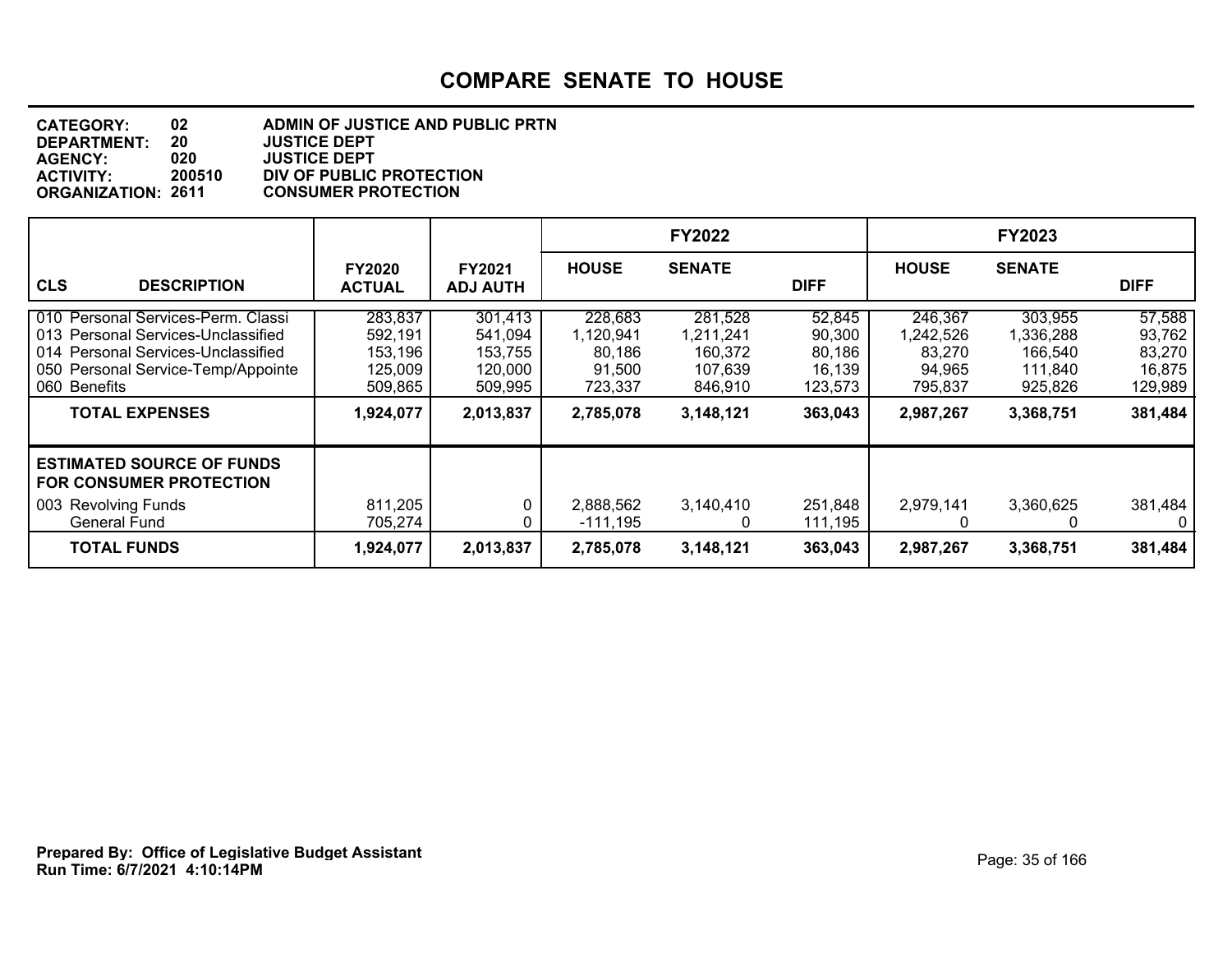#### **DEPARTMENT: 20 JUSTICE DEPT CATEGORY: 02 ADMIN OF JUSTICE AND PUBLIC PRTN AGENCY: 020 JUSTICE DEPT ACTIVITY: 200510 DIV OF PUBLIC PROTECTION ADMIN PROSECUTION UNIT**

|                                    |                                |                           |                                                   | <b>FY2022</b> |             |              | FY2023        |             |
|------------------------------------|--------------------------------|---------------------------|---------------------------------------------------|---------------|-------------|--------------|---------------|-------------|
| <b>CLS</b><br><b>DESCRIPTION</b>   | <b>FY2020</b><br><b>ACTUAL</b> | FY2021<br><b>ADJ AUTH</b> | <b>HOUSE</b>                                      | <b>SENATE</b> | <b>DIFF</b> | <b>HOUSE</b> | <b>SENATE</b> | <b>DIFF</b> |
| 010 Personal Services-Perm. Classi |                                |                           | 52,845                                            | ი             | $-52,845$   | 57,588       |               | $-57,588$   |
| 013 Personal Services-Unclassified |                                | 0                         | 168,300                                           | 0             | $-168,300$  | 174,763      | O             | $-174,763$  |
| 014 Personal Services-Unclassified |                                | 0                         | 80,186                                            |               | $-80,186$   | 83,270       |               | $-83,270$   |
| 017 FT Employees Special Payments  |                                |                           | 18,000                                            |               | $-18,000$   | 18,000       | 0             | $-18,000$   |
|                                    |                                |                           | Funds to be established within the Department     |               |             |              |               |             |
|                                    |                                |                           | of Justice to fund attorney positions, except the |               |             |              |               |             |
|                                    |                                |                           | attorney general and deputy attorney general,     |               |             |              |               |             |
|                                    |                                |                           | between minimum and maximum as                    |               |             |              |               |             |
|                                    |                                |                           | established pursuant to RSA 94:1-A,I(C).          |               |             |              |               |             |
| 018 Overtime                       | 0                              | 0                         | 1,000                                             |               | $-1,000$    | 1,000        | 0             | $-1,000$    |
| 020 Current Expenses               |                                | 0                         | 2,880                                             |               | $-2,880$    | 3,100        |               | $-3,100$    |
| 022 Rents-Leases Other Than State  |                                | 0                         | 960                                               |               | $-960$      | 960          |               | $-960$      |
| 027 Transfers To Oit               |                                | 0                         | 31,500                                            |               | $-31,500$   | 29,795       |               | $-29,795$   |
| 028 Transfers To General Services  |                                | 0                         | 9,847                                             | 0             | $-9,847$    | 9,868        | O             | $-9,868$    |
| 030 Equipment New/Replacement      |                                | 0                         | 350                                               |               | $-350$      | 400          |               | $-400$      |
| 037 Technology - Hardware          |                                | 0                         | 1,250                                             | 0             | $-1,250$    | 1,250        |               | $-1,250$    |
| 039 Telecommunications             |                                | 0                         | 4,000                                             | 0             | $-4,000$    | 4,100        |               | $-4,100$    |
| 040 Indirect Costs                 |                                | 0                         | 8,151                                             | 0             | $-8,151$    | 8,151        |               | $-8,151$    |
| 042 Additional Fringe Benefits     |                                | 0                         | 26,638                                            | 0             | $-26,638$   | 27,901       |               | $-27,901$   |
| 050 Personal Service-Temp/Appointe |                                | 0                         | 59,330                                            | 0             | $-59,330$   | 62,900       | 0             | $-62,900$   |
| 060 Benefits                       |                                | 0                         | 179,175                                           | 0             | $-179, 175$ | 188,179      | 0             | $-188,179$  |
| 066 Employee training              |                                | ი                         | 500                                               |               | $-500$      | 500          |               | -500        |
| 070 In-State Travel Reimbursement  |                                |                           | 2,070                                             | 0             | $-2,070$    | 2,270        |               | $-2,270$    |
| 089 Transfer to DAS Maintenance Fu |                                | 0                         | 1,639                                             | 0             | $-1,639$    | 1,639        |               | $-1,639$    |
| 211 Property and Casualty Insuranc |                                | 0                         | 675                                               | 0             | $-675$      | 740          |               | $-740$      |
| <b>TOTAL EXPENSES</b>              | 0                              | 0                         | 649,296                                           | 0             | $-649,296$  | 676,374      | $\mathbf{0}$  | $-676,374$  |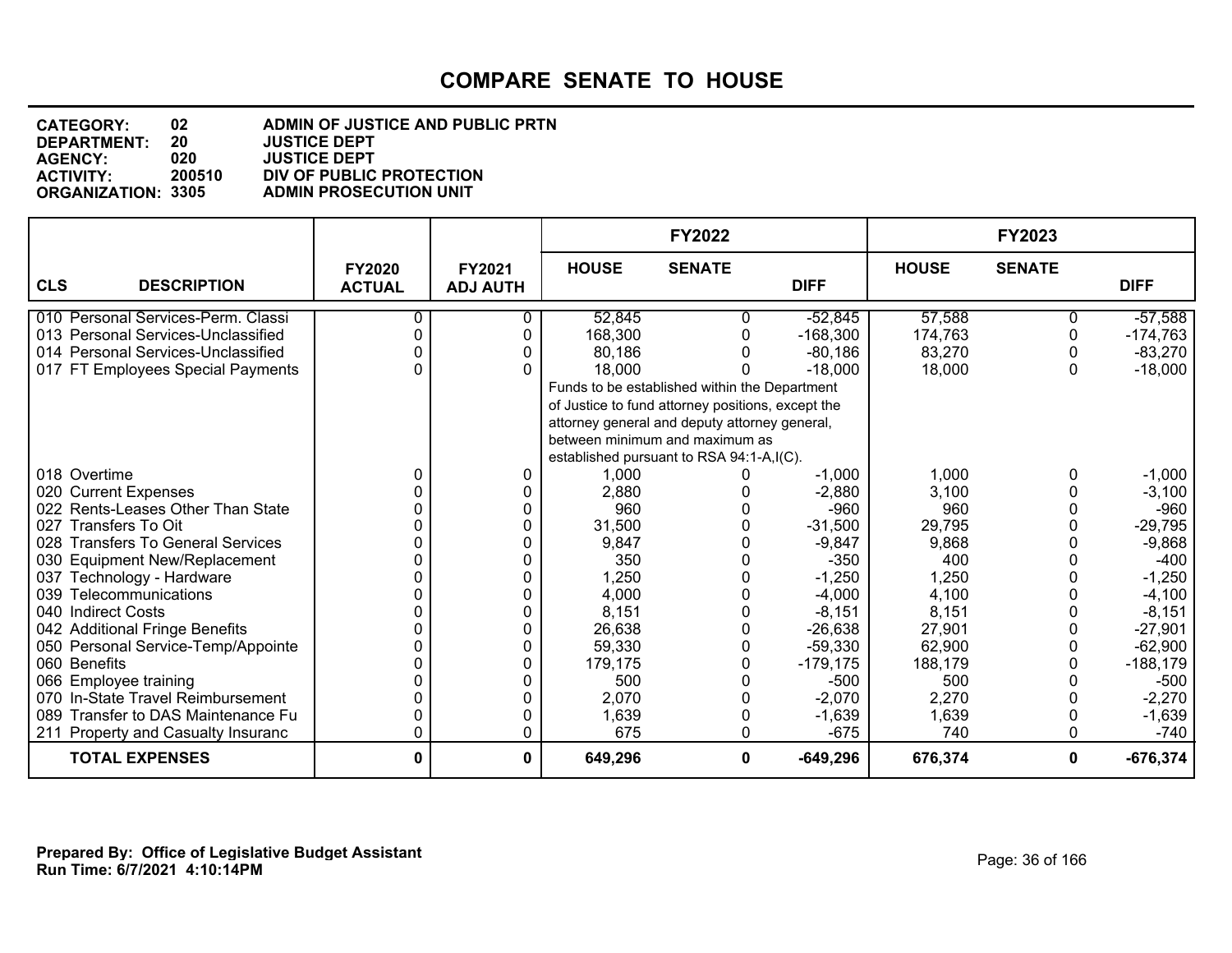#### **DEPARTMENT: 20 JUSTICE DEPT CATEGORY: 02 ADMIN OF JUSTICE AND PUBLIC PRTN AGENCY: 020 JUSTICE DEPT ACTIVITY: 200510 DIV OF PUBLIC PROTECTION ADMIN PROSECUTION UNIT**

|                                                                    |                                |                                  |                    | <b>FY2022</b> |                      |                    | <b>FY2023</b> |                          |
|--------------------------------------------------------------------|--------------------------------|----------------------------------|--------------------|---------------|----------------------|--------------------|---------------|--------------------------|
| l CLS<br><b>DESCRIPTION</b>                                        | <b>FY2020</b><br><b>ACTUAL</b> | <b>FY2021</b><br><b>ADJ AUTH</b> | <b>HOUSE</b>       | <b>SENATE</b> | <b>DIFF</b>          | <b>HOUSE</b>       | <b>SENATE</b> | <b>DIFF</b>              |
| ESTIMATED SOURCE OF FUNDS<br>FOR ADMIN PROSECUTION UNIT            |                                |                                  |                    |               |                      |                    |               |                          |
| <b>Transfer from Other Agencies</b><br>  001<br><b>TOTAL FUNDS</b> |                                |                                  | 649,296<br>649,296 | 0             | -649,296<br>-649,296 | 676,374<br>676,374 |               | $-676,374$<br>$-676,374$ |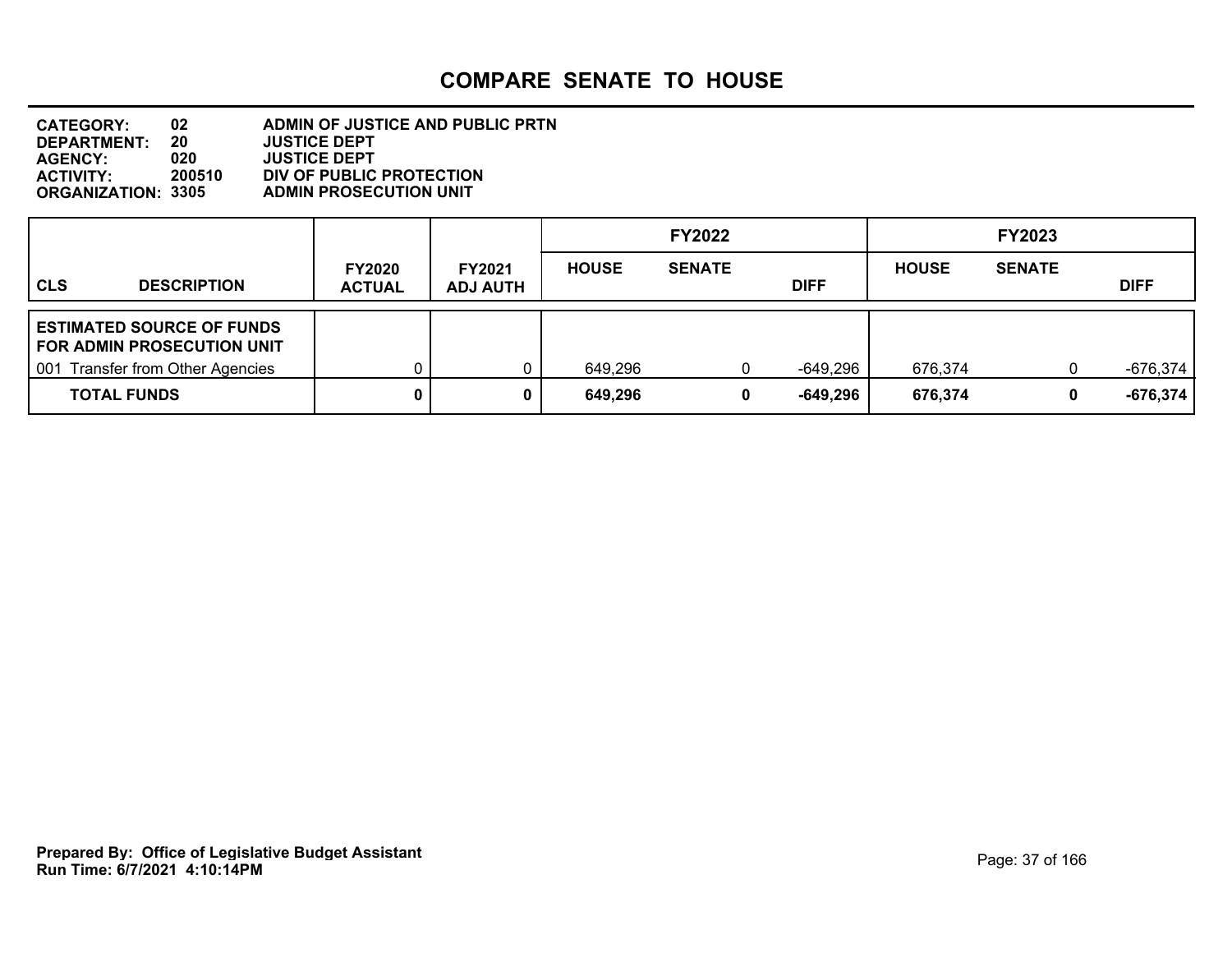#### **DEPARTMENT: 20 JUSTICE DEPT CATEGORY: 02 ADMIN OF JUSTICE AND PUBLIC PRTN AGENCY: 020 JUSTICE DEPT ACTIVITY: 200510 DIV OF PUBLIC PROTECTION ORGANIZATION: 2905 REGIONAL DRUG TASK FORCE**

|                                                                                    |                                |                           |                        | <b>FY2022</b>           |                                    |                        | FY2023                             |                                    |
|------------------------------------------------------------------------------------|--------------------------------|---------------------------|------------------------|-------------------------|------------------------------------|------------------------|------------------------------------|------------------------------------|
| <b>CLS</b><br><b>DESCRIPTION</b>                                                   | <b>FY2020</b><br><b>ACTUAL</b> | FY2021<br><b>ADJ AUTH</b> | <b>HOUSE</b>           | <b>SENATE</b>           | <b>DIFF</b>                        | <b>HOUSE</b>           | <b>SENATE</b>                      | <b>DIFF</b>                        |
| 072 Grants-Federal<br>073 Grants-Non Federal<br>102 Contracts for program services | 0<br>$\Omega$<br>643,348       | 0<br>0<br>1,032,000       | 0<br>0<br>1,032,000    | 200,000<br>832,000<br>0 | 200,000<br>832,000<br>$-1,032,000$ | 0<br>0<br>1,032,000    | 200,000<br>832,000<br>$\mathbf{0}$ | 200,000<br>832,000<br>$-1,032,000$ |
| ACTIVITY 200510                                                                    | DIV OF PUBLIC PROTECTION       |                           |                        |                         |                                    |                        |                                    |                                    |
| <b>TOTAL EXPENSES</b>                                                              | 10,031,492                     | 12,411,635                | 13,304,205             | 13,017,952              | $-286,253$                         | 13,881,515             | 13,586,625                         | $-294,890$                         |
| <b>ESTIMATED SOURCE OF FUNDS</b><br>FOR DIV OF PUBLIC PROTECTION                   |                                |                           |                        |                         |                                    |                        |                                    |                                    |
| <b>GENERAL FUND</b><br>OTHER FUNDS                                                 | 5,117,078<br>3,317,321         | 5,660,490<br>4,297,373    | 5,049,513<br>5,846,258 | 5,160,708<br>5,448,810  | 111,195<br>$-397,448$              | 5,331,415<br>6,046,122 | 5,331,415<br>5,751,232             | $\mathbf{0}$<br>$-294,890$         |
| <b>TOTAL FUNDS</b>                                                                 | 10,031,492                     | 12,411,635                | 13,304,205             | 13,017,952              | $-286,253$                         | 13,881,515             | 13,586,625                         | $-294,890$                         |
|                                                                                    |                                |                           |                        |                         |                                    |                        |                                    |                                    |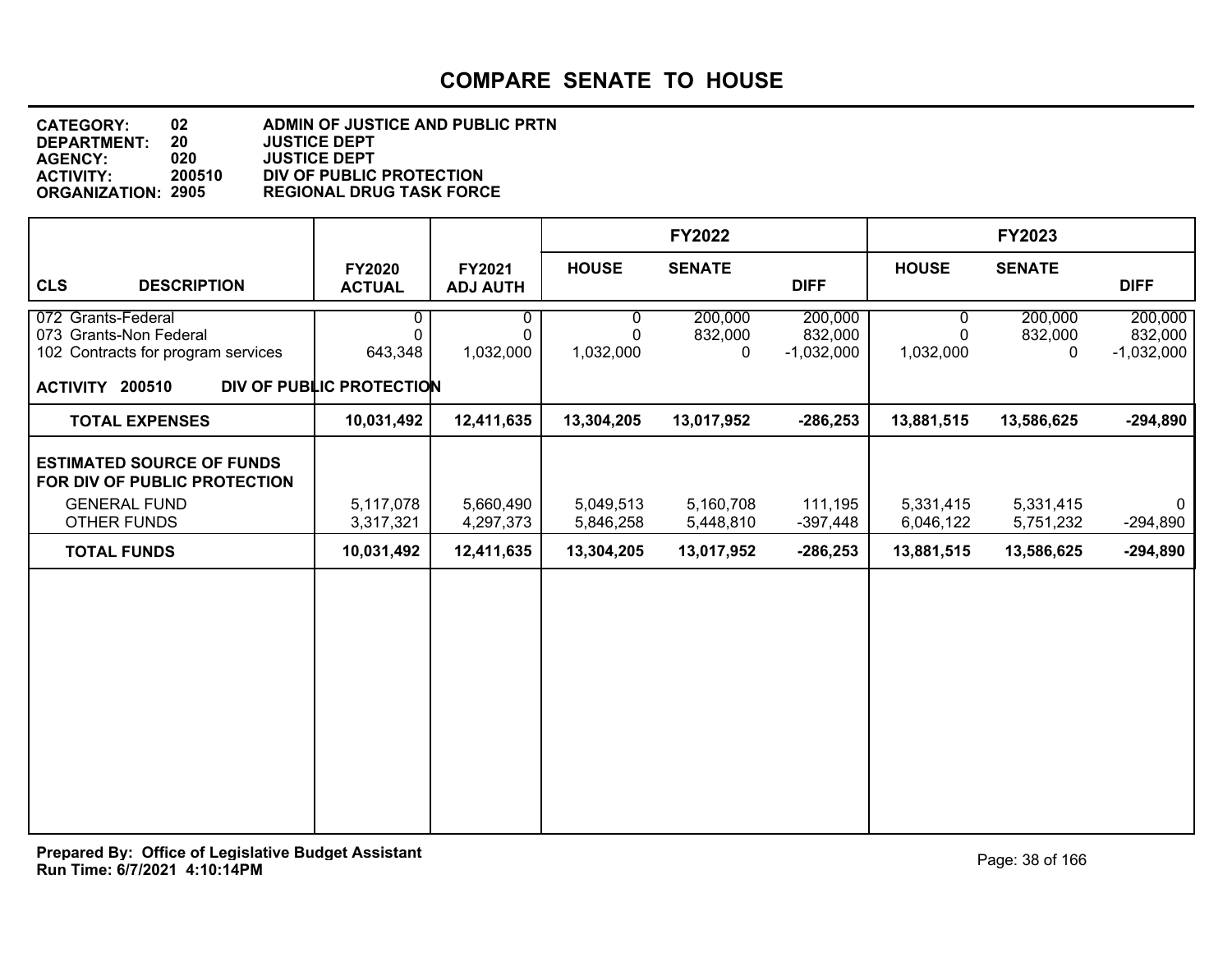| <b>CATEGORY:</b>          | 02     | ADMIN OF JUSTICE AND PUBLIC PRTN |
|---------------------------|--------|----------------------------------|
| <b>DEPARTMENT:</b>        | 20     | <b>JUSTICE DEPT</b>              |
| <b>AGENCY:</b>            | 020    | <b>JUSTICE DEPT</b>              |
| <b>ACTIVITY:</b>          | 201010 | DIV OF LEGAL COUNSEL             |
| <b>ORGANIZATION: 2620</b> |        | <b>CIVIL LAW</b>                 |

|                                                                                                                                                                                                                                                                                                                                               |                                                                                       |                                                                                                               |                                                                                                              | <b>FY2022</b>                                                                                                |                                                                                                |                                                                                                              | FY2023                                                                                                        |                                                                                       |
|-----------------------------------------------------------------------------------------------------------------------------------------------------------------------------------------------------------------------------------------------------------------------------------------------------------------------------------------------|---------------------------------------------------------------------------------------|---------------------------------------------------------------------------------------------------------------|--------------------------------------------------------------------------------------------------------------|--------------------------------------------------------------------------------------------------------------|------------------------------------------------------------------------------------------------|--------------------------------------------------------------------------------------------------------------|---------------------------------------------------------------------------------------------------------------|---------------------------------------------------------------------------------------|
| <b>CLS</b><br><b>DESCRIPTION</b>                                                                                                                                                                                                                                                                                                              | <b>FY2020</b><br><b>ACTUAL</b>                                                        | <b>FY2021</b><br><b>ADJ AUTH</b>                                                                              | <b>HOUSE</b>                                                                                                 | <b>SENATE</b>                                                                                                | <b>DIFF</b>                                                                                    | <b>HOUSE</b>                                                                                                 | <b>SENATE</b>                                                                                                 | <b>DIFF</b>                                                                           |
| 010 Personal Services-Perm. Classi<br>013 Personal Services-Unclassified<br>017 FT Employees Special Payments<br>020 Current Expenses<br>030 Equipment New/Replacement<br>037 Technology - Hardware<br>038 Technology - Software<br>Telecommunications<br>039<br>060 Benefits<br>070 In-State Travel Reimbursement<br>080 Out-Of State Travel | 294,524<br>1,642,690<br>0<br>5,093<br>0<br>1,375<br>17,700<br>858,565<br>2,410<br>373 | 343,016<br>1,785,648<br>123,752<br>11,989<br>2,500<br>1,500<br>1,000<br>16,983<br>1,023,179<br>6,150<br>2,275 | 316,846<br>1,837,924<br>135,000<br>5,700<br>2,000<br>1,450<br>1,000<br>18,000<br>1,071,183<br>3,325<br>1,625 | 414,132<br>1,990,924<br>137,250<br>6,100<br>8,389<br>4,450<br>3,400<br>20,400<br>1,197,999<br>3,725<br>2,125 | 97,286<br>153,000<br>2,250<br>400<br>6,389<br>3,000<br>2,400<br>2,400<br>126,816<br>400<br>500 | 339,704<br>1,915,273<br>135,000<br>5,865<br>3,000<br>1,450<br>1,000<br>18,000<br>1,123,752<br>3,380<br>1,680 | 443,932<br>2,074,273<br>137,250<br>10,702<br>3,000<br>1,450<br>1,000<br>20,400<br>1,257,259<br>3,780<br>2,180 | 104,228<br>159,000<br>2,250<br>4,837<br>0<br>0<br>0<br>2,400<br>133,507<br>400<br>500 |
| <b>TOTAL EXPENSES</b>                                                                                                                                                                                                                                                                                                                         | 3,033,993                                                                             | 3,675,204                                                                                                     | 3,651,976                                                                                                    | 4,046,817                                                                                                    | 394,841                                                                                        | 3,802,509                                                                                                    | 4,209,631                                                                                                     | 407,122                                                                               |
| <b>ESTIMATED SOURCE OF FUNDS</b><br><b>FOR CIVIL LAW</b><br>001 Transfer from Other Agencies<br><b>General Fund</b>                                                                                                                                                                                                                           | 112,647<br>2,641,842                                                                  | 202,801<br>2,996,597                                                                                          | 282,401<br>3,254,311                                                                                         | 490,242<br>3,441,311                                                                                         | 207,841<br>187,000                                                                             | 294,047<br>3,396,723                                                                                         | 514,169<br>3,583,723                                                                                          | 220,122<br>187,000                                                                    |
| <b>TOTAL FUNDS</b>                                                                                                                                                                                                                                                                                                                            | 3,033,993                                                                             | 3,675,204                                                                                                     | 3,651,976                                                                                                    | 4,046,817                                                                                                    | 394,841                                                                                        | 3,802,509                                                                                                    | 4,209,631                                                                                                     | 407,122                                                                               |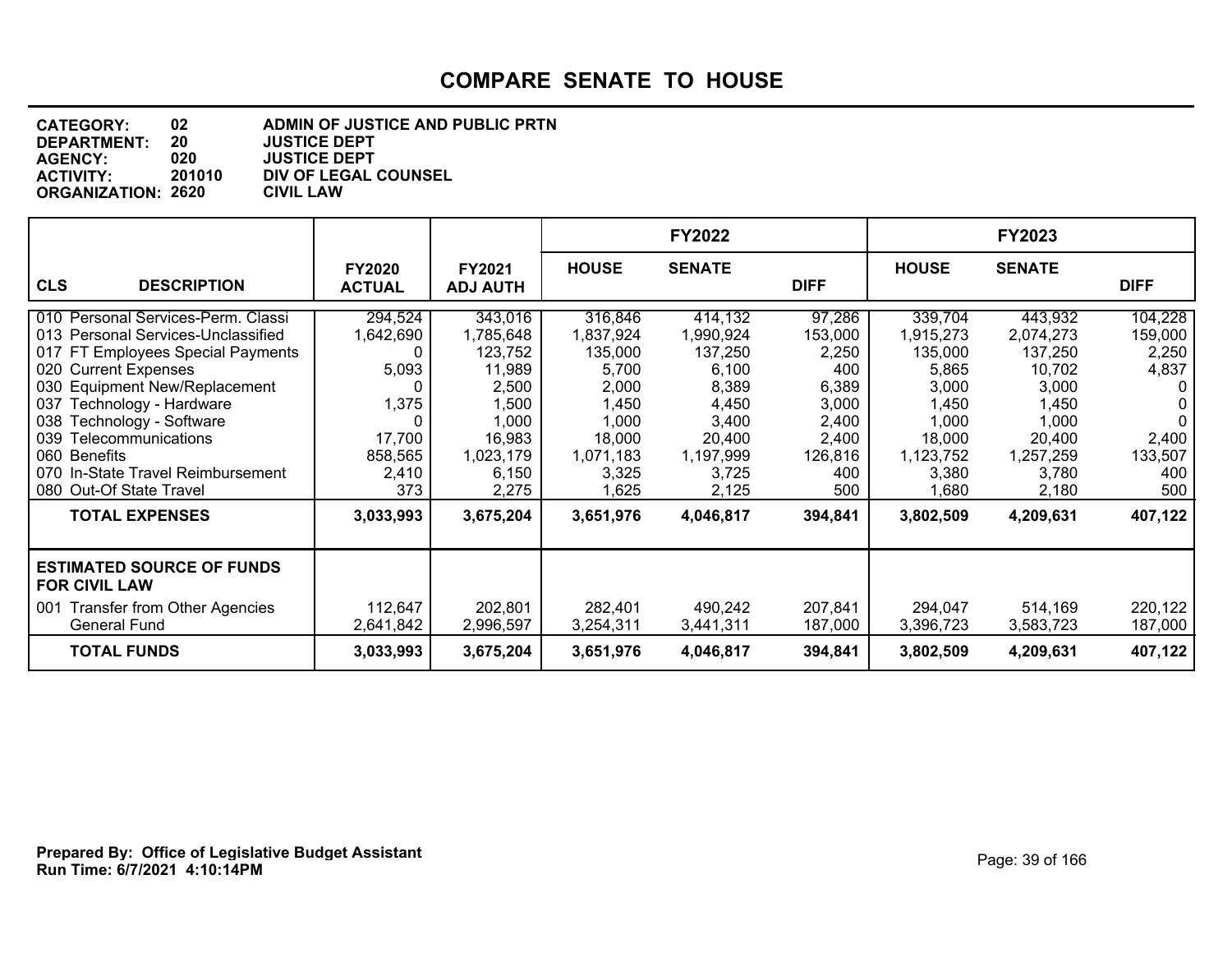| <b>CATEGORY:</b>          | 02     | ADMIN OF JUSTICE AND PUBLIC PRTN |
|---------------------------|--------|----------------------------------|
| <b>DEPARTMENT:</b>        | 20     | <b>JUSTICE DEPT</b>              |
| <b>AGENCY:</b>            | 020    | <b>JUSTICE DEPT</b>              |
| <b>ACTIVITY:</b>          | 201010 | DIV OF LEGAL COUNSEL             |
| <b>ORGANIZATION: 2620</b> |        | <b>CIVIL LAW</b>                 |

|            |                    |                         |                           |              | <b>FY2022</b> |             |              | FY2023        |             |  |
|------------|--------------------|-------------------------|---------------------------|--------------|---------------|-------------|--------------|---------------|-------------|--|
| <b>CLS</b> | <b>DESCRIPTION</b> | FY2020<br><b>ACTUAL</b> | FY2021<br><b>ADJ AUTH</b> | <b>HOUSE</b> | <b>SENATE</b> | <b>DIFF</b> | <b>HOUSE</b> | <b>SENATE</b> | <b>DIFF</b> |  |

#### **ACTIVITY 201010 DIV OF LEGAL COUNSEL**

| <b>TOTAL EXPENSES</b>                                        | 4,971,423 | 5,921,013 | 6.012.370 | 6.407.211 | 394.841 | 6.256.484 | 6.663.606 | 407,122 |
|--------------------------------------------------------------|-----------|-----------|-----------|-----------|---------|-----------|-----------|---------|
| <b>ESTIMATED SOURCE OF FUNDS</b><br>FOR DIV OF LEGAL COUNSEL |           |           |           |           |         |           |           |         |
| <b>GENERAL FUND</b>                                          | 2,697,296 | 2,996,597 | 3,254,311 | 3.441.311 | 187,000 | 3,396,723 | 3,583,723 | 187,000 |
| OTHER FUNDS                                                  | 2,274,127 | 2,924,416 | 2,758,059 | 2,965,900 | 207,841 | 2.859.761 | 3,079,883 | 220,122 |
| <b>TOTAL FUNDS</b>                                           | 4,971,423 | 5,921,013 | 6,012,370 | 6,407,211 | 394,841 | 6,256,484 | 6,663,606 | 407,122 |

#### **AGENCY 020 JUSTICE DEPT**

| <b>TOTAL EXPENSES</b>                                       | 34.362.555 | 42,442,981 | 38,429,063 | 38,687,651 | 258,588  | 39,512,419 | 39,774,651 | 262,232 |
|-------------------------------------------------------------|------------|------------|------------|------------|----------|------------|------------|---------|
| <b>ESTIMATED SOURCE OF FUNDS</b><br><b>FOR JUSTICE DEPT</b> |            |            |            |            |          |            |            |         |
| <b>GENERAL FUND</b>                                         | 12,678,192 | 12,540,613 | 11,974,582 | 12,422,777 | 448,195  | 12,577,876 | 12,914,876 | 337,000 |
| OTHER FUNDS                                                 | 8.202.611  | 9,910,869  | 11.364.451 | 11.174.844 | -189.607 | 11.708.885 | 11.634.117 | -74,768 |
| <b>TOTAL FUNDS</b>                                          | 34,362,555 | 42.442.981 | 38,429,063 | 38,687,651 | 258,588  | 39,512,419 | 39.774.651 | 262,232 |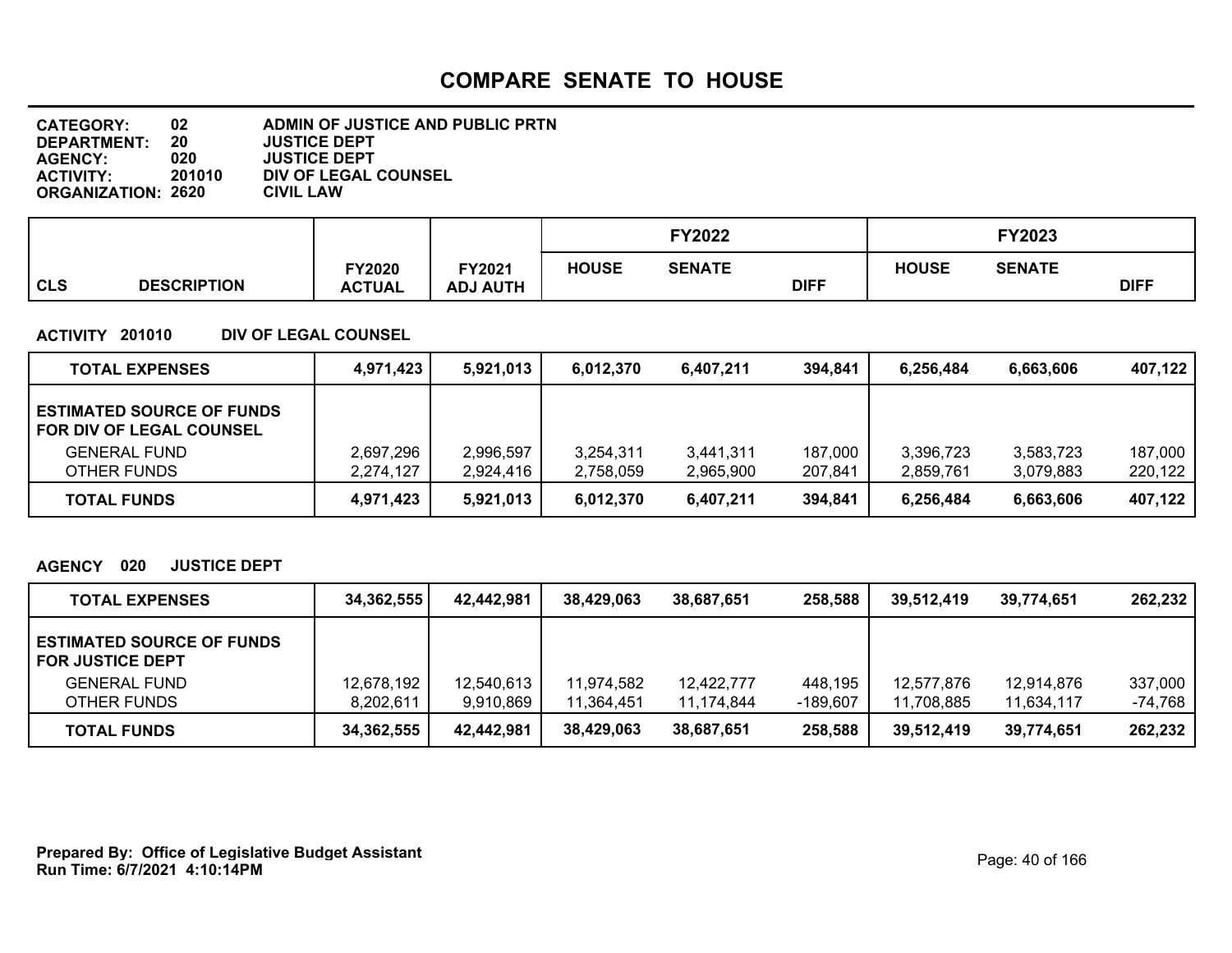| <b>CATEGORY:</b>          | 02     | ADMIN OF JUSTICE AND PUBLIC PRTN |
|---------------------------|--------|----------------------------------|
| DEPARTMENT:               | 20     | <b>JUSTICE DEPT</b>              |
| <b>AGENCY:</b>            | 020    | <b>JUSTICE DEPT</b>              |
| <b>ACTIVITY:</b>          | 201010 | DIV OF LEGAL COUNSEL             |
| <b>ORGANIZATION: 2620</b> |        | <b>CIVIL LAW</b>                 |

|            |                    |                         |                           |              | <b>FY2022</b> |             |              | <b>FY2023</b> |             |  |
|------------|--------------------|-------------------------|---------------------------|--------------|---------------|-------------|--------------|---------------|-------------|--|
| <b>CLS</b> | <b>DESCRIPTION</b> | FY2020<br><b>ACTUAL</b> | FY2021<br><b>ADJ AUTH</b> | <b>HOUSE</b> | <b>SENATE</b> | <b>DIFF</b> | <b>HOUSE</b> | <b>SENATE</b> | <b>DIFF</b> |  |

#### **DEPARTMENT 00020 JUSTICE DEPT**

| <b>TOTAL EXPENSES</b>                                       | 35,060,041              | 43,372,928              | 39,326,220               | 39,584,808               | 258,588             | 40.460.112               | 40.722.344               | 262,232            |
|-------------------------------------------------------------|-------------------------|-------------------------|--------------------------|--------------------------|---------------------|--------------------------|--------------------------|--------------------|
| <b>ESTIMATED SOURCE OF FUNDS</b><br><b>FOR JUSTICE DEPT</b> |                         |                         |                          |                          |                     |                          |                          |                    |
| <b>GENERAL FUND</b><br>OTHER FUNDS                          | 13,211,809<br>8.204.230 | 13,354,360<br>9,910,869 | 12,739,739<br>11.364.451 | 13,187,934<br>11,174,844 | 448,195<br>-189,607 | 13,393,569<br>11.708.885 | 13,730,569<br>11,634,117 | 337,000<br>-74,768 |
| <b>TOTAL FUNDS</b>                                          | 35,060,041              | 43,372,928              | 39,326,220               | 39.584.808               | 258,588             | 40.460.112               | 40,722,344               | 262,232            |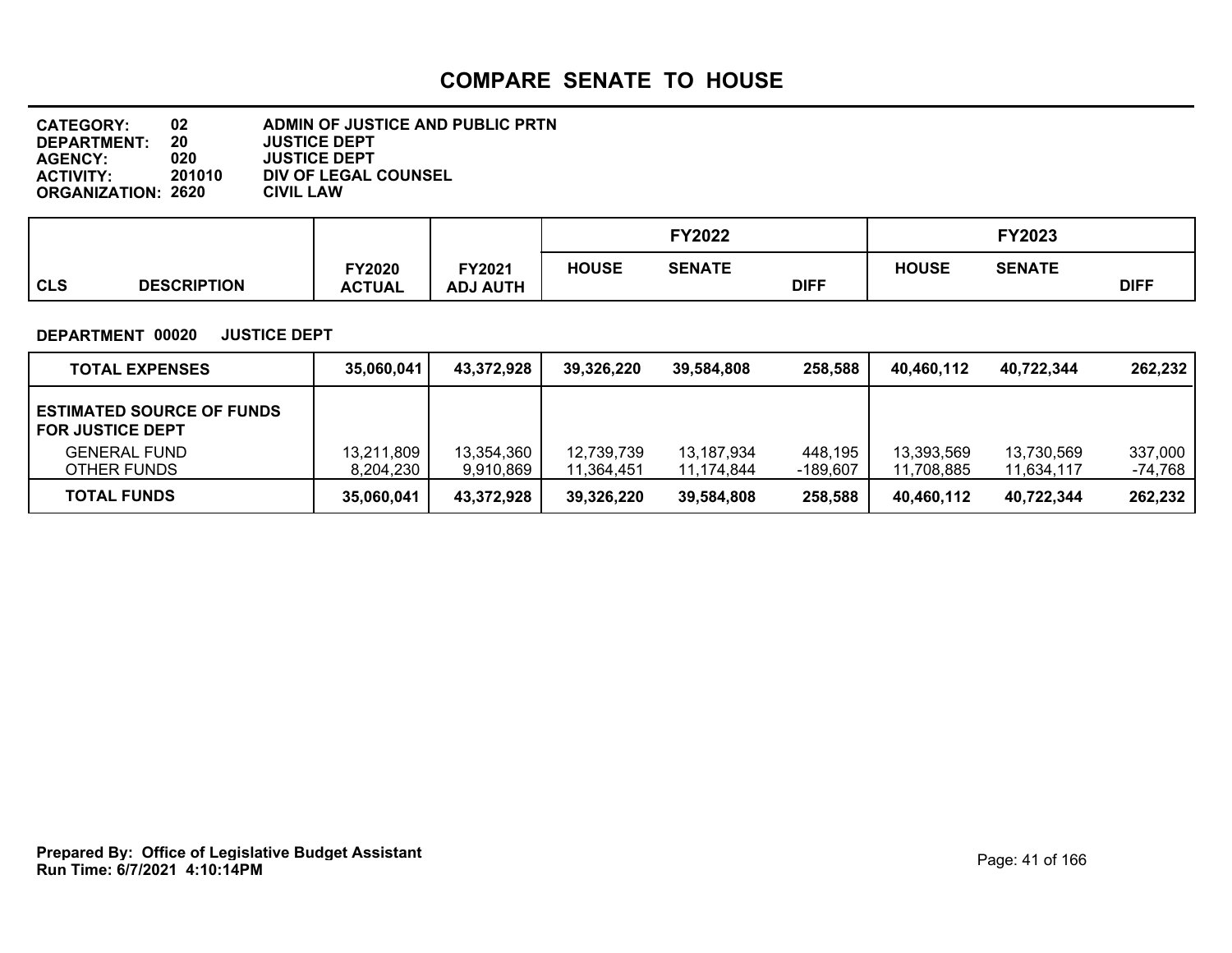**DEPARTMENT: 24 INSURANCE DEPT CATEGORY: 02 ADMIN OF JUSTICE AND PUBLIC PRTN AGENCY: 024 INSURANCE DEPT INSURANCE<br>ADMINISTRATION ORGANIZATION: 2520** 

|                                                                                    |                                |                                  |                        | <b>FY2022</b>          |                  |                        | <b>FY2023</b>          |                  |
|------------------------------------------------------------------------------------|--------------------------------|----------------------------------|------------------------|------------------------|------------------|------------------------|------------------------|------------------|
| <b>CLS</b><br><b>DESCRIPTION</b>                                                   | <b>FY2020</b><br><b>ACTUAL</b> | <b>FY2021</b><br><b>ADJ AUTH</b> | <b>HOUSE</b>           | <b>SENATE</b>          | <b>DIFF</b>      | <b>HOUSE</b>           | <b>SENATE</b>          | <b>DIFF</b>      |
| 010 Personal Services-Perm. Classi<br>060 Benefits                                 | 4,399,531<br>2,557,089         | 5,030,062<br>3,037,698           | 4,947,220<br>3,253,359 | 5,013,169<br>3,287,506 | 65,949<br>34,147 | 5,231,276<br>3,428,632 | 5,302,780<br>3,465,049 | 71,504<br>36,417 |
| <b>TOTAL EXPENSES</b>                                                              | 10,429,253                     | 12,504,952                       | 12,413,877             | 12,513,973             | 100,096          | 12,923,537             | 13,031,458             | 107,921          |
| <b>ESTIMATED SOURCE OF FUNDS</b><br><b>FOR ADMINISTRATION</b><br>009 Agency Income | 10,429,253                     | 12,504,952                       | 12,413,877             | 12,513,973             | 100,096          | 12,923,537             | 13,031,458             | 107,921          |
| <b>TOTAL FUNDS</b>                                                                 | 10,429,253                     | 12,504,952                       | 12,413,877             | 12,513,973             | 100,096          | 12,923,537             | 13,031,458             | 107,921          |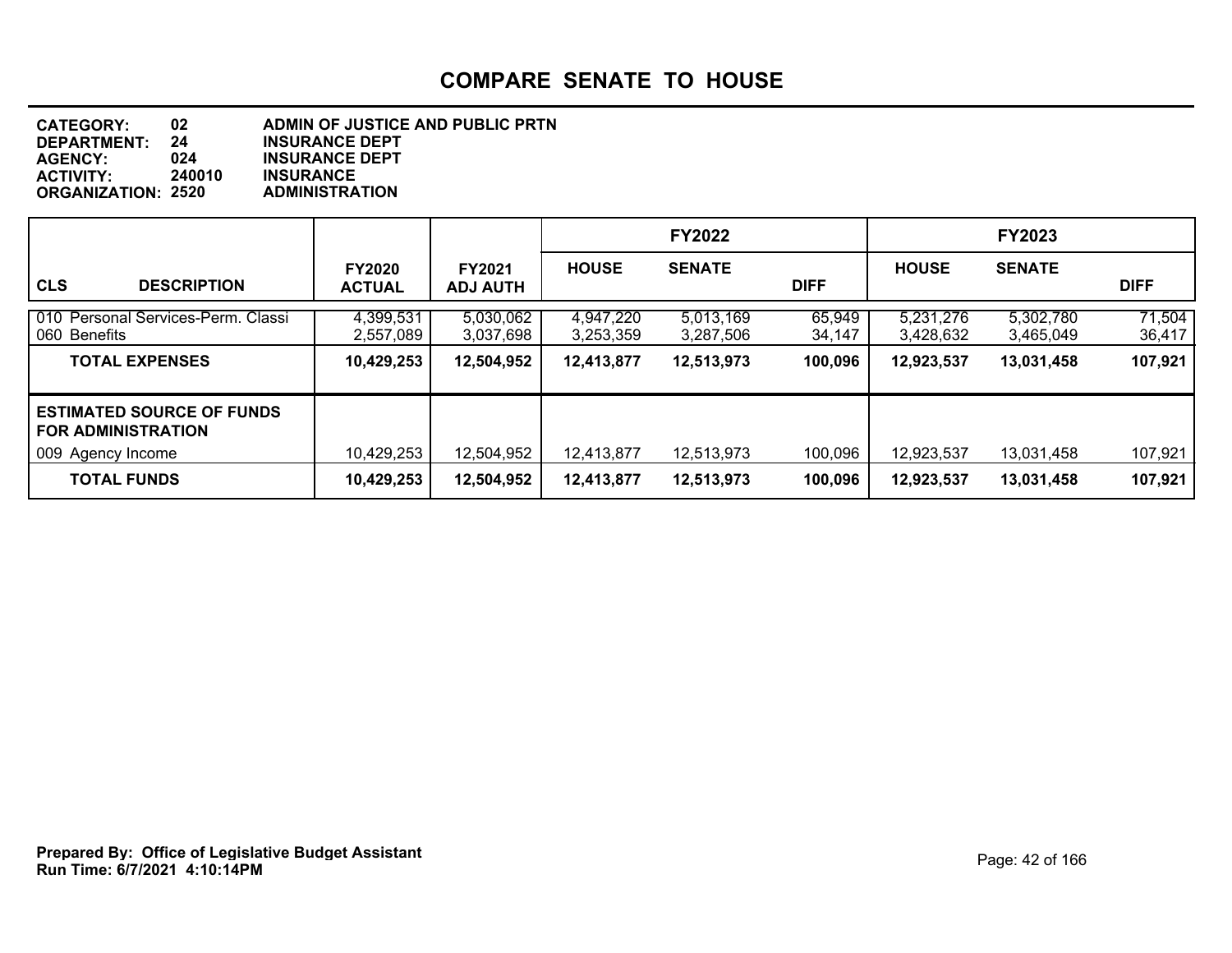#### **DEPARTMENT: 24 INSURANCE DEPT CATEGORY: 02 ADMIN OF JUSTICE AND PUBLIC PRTN AGENCY: 024 INSURANCE DEPT ACTIVITY: 240010 INSURANCE ORGANIZATION: 2521 FINANCIAL EXAMINATION DIVISION**

|                                                                                                         |                                |                                  |                   | <b>FY2022</b>     |                        |                    | <b>FY2023</b>     |                      |
|---------------------------------------------------------------------------------------------------------|--------------------------------|----------------------------------|-------------------|-------------------|------------------------|--------------------|-------------------|----------------------|
| <b>CLS</b><br><b>DESCRIPTION</b>                                                                        | <b>FY2020</b><br><b>ACTUAL</b> | <b>FY2021</b><br><b>ADJ AUTH</b> | <b>HOUSE</b>      | <b>SENATE</b>     | <b>DIFF</b>            | <b>HOUSE</b>       | <b>SENATE</b>     | <b>DIFF</b>          |
| 010 Personal Services-Perm. Classi<br>060 Benefits                                                      | 98,577<br>31,400               | 242,663<br>95,418                | 218,896<br>97,389 | 152,947<br>63.242 | $-65,949$<br>$-34,147$ | 233,339<br>103.193 | 161,835<br>66,776 | $-71,504$<br>-36,417 |
| <b>TOTAL EXPENSES</b>                                                                                   | 129,977                        | 395,626                          | 367,667           | 267,571           | $-100,096$             | 387,914            | 279,993           | $-107,921$           |
| <b>ESTIMATED SOURCE OF FUNDS</b><br>I FOR FINANCIAL EXAMINATION<br><b>DIVISION</b><br>009 Agency Income | 129,977                        | 395,626                          | 367,667           | 267,571           | -100,096               | 387,914            | 279,993           | $-107,921$           |
| <b>TOTAL FUNDS</b>                                                                                      | 129,977                        | 395,626                          | 367,667           | 267,571           | $-100,096$             | 387,914            | 279,993           | $-107,921$           |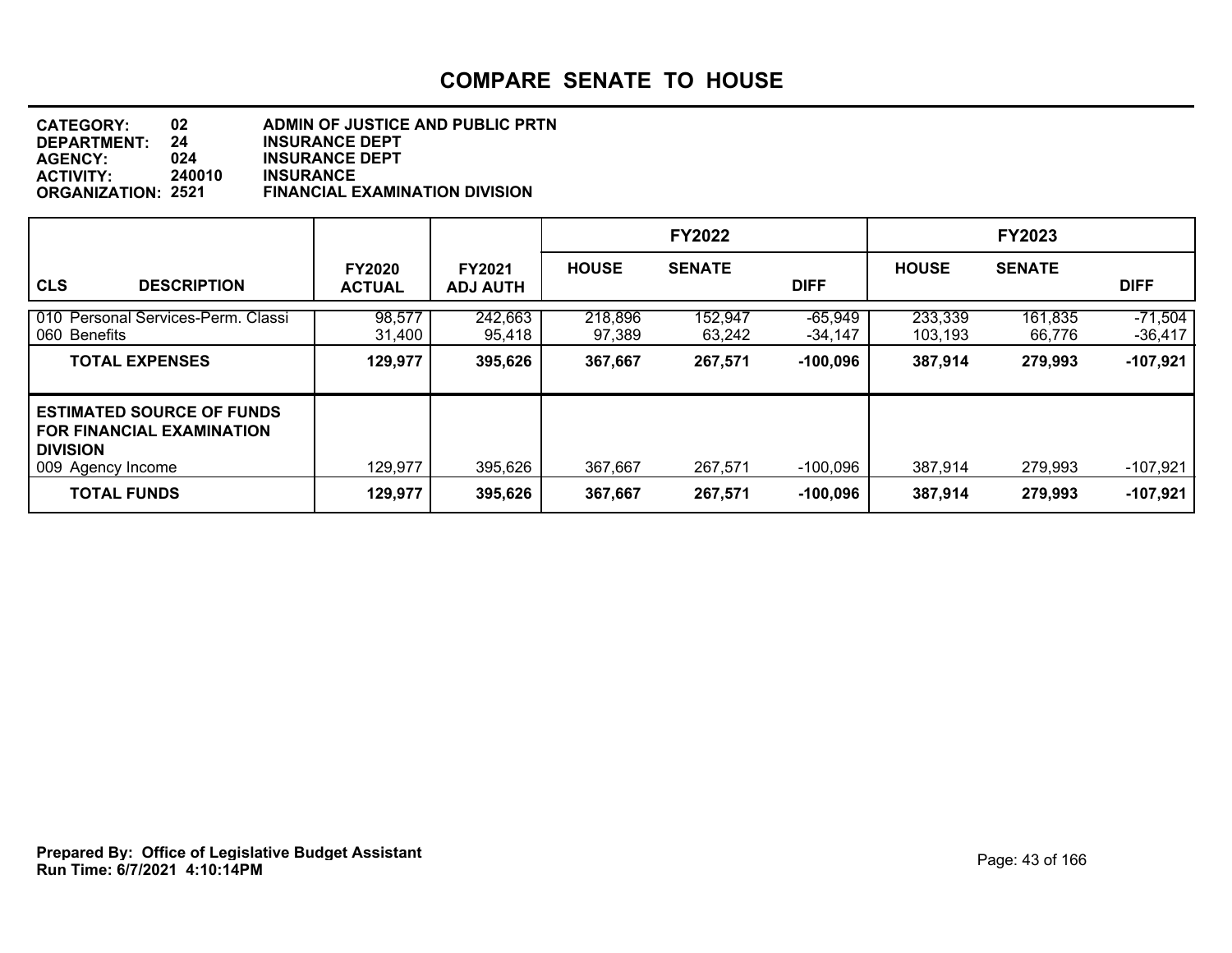| <b>CATEGORY:</b>          | 02     | ADMIN OF JUSTICE AND PUBLIC PRTN          |
|---------------------------|--------|-------------------------------------------|
| <b>DEPARTMENT:</b>        | 77     | <b>LIQUOR COMMISSION</b>                  |
| <b>AGENCY:</b>            | 077    | <b>LIQUOR COMMISSION</b>                  |
| <b>ACTIVITY:</b>          | 770512 | <b>ENFORCEMENT</b>                        |
| <b>ORGANIZATION: 7878</b> |        | <b>ENFORCEMENT, LICENSING &amp; EDUCA</b> |

|                                                                                                            |                                |                                  |                        | <b>FY2022</b>          |             |                    | <b>FY2023</b>          |                        |
|------------------------------------------------------------------------------------------------------------|--------------------------------|----------------------------------|------------------------|------------------------|-------------|--------------------|------------------------|------------------------|
| <b>CLS</b><br><b>DESCRIPTION</b>                                                                           | <b>FY2020</b><br><b>ACTUAL</b> | <b>FY2021</b><br><b>ADJ AUTH</b> | <b>HOUSE</b>           | <b>SENATE</b>          | <b>DIFF</b> | <b>HOUSE</b>       | <b>SENATE</b>          | <b>DIFF</b>            |
| 010 Personal Services-Perm. Classi<br>060 Benefits                                                         | 1,945,792<br>1,175,442         | 2,135,625<br>1,350,523           | 2,155,918<br>1,468,127 | 2,155,918<br>1,468,127 |             | 776,129<br>504.900 | 2,284,869<br>1,549,067 | 1,508,740<br>1,044,167 |
| <b>TOTAL EXPENSES</b>                                                                                      | 3,714,017                      | 4,253,179                        | 4,289,485              | 4,289,485              | 0           | 1,969,062          | 4,521,969              | 2,552,907              |
| <b>ESTIMATED SOURCE OF FUNDS</b><br><b>FOR ENFORCEMENT, LICENSING &amp;</b><br><b>EDUCA</b><br>Liquor Fund | 3,661,345                      | 4,253,179                        | 4,289,485              | 4,289,485              |             | 1,969,062          | 4,521,969              | 2,552,907              |
| <b>TOTAL FUNDS</b>                                                                                         | 3,714,017                      | 4,253,179                        | 4,289,485              | 4,289,485              | $\bf{0}$    | 1,969,062          | 4,521,969              | 2,552,907              |

#### **ACTIVITY 770512 ENFORCEMENT**

| <b>TOTAL EXPENSES</b> | 3,995,981 | 4,867,731 | 4.919.674 | 4.919.674 | 2,618,626 | 5,171,533 | 2,552,907 |
|-----------------------|-----------|-----------|-----------|-----------|-----------|-----------|-----------|
| LIQUOR FUND           | 3,669,634 | 4,253,179 | 4,289,485 | 4,289,485 | .969.062  | 4.521.969 | 2,552,907 |
| <b>TOTAL FUNDS</b>    | 3,995,981 | 4,867,731 | 4,919,674 | 4,919,674 | 2.618.626 | 5,171,533 | 2,552,907 |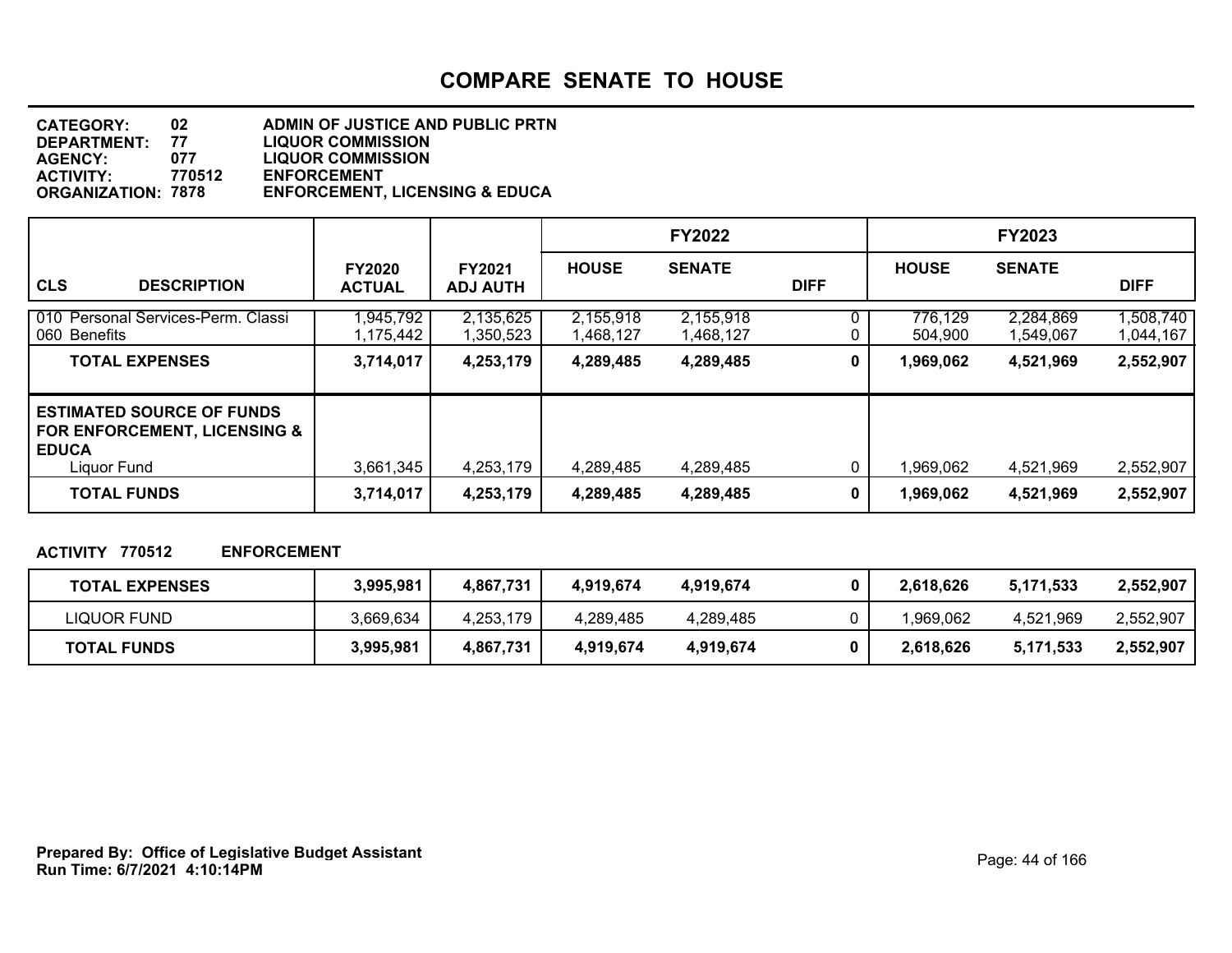| <b>CATEGORY:</b>          | 02     | ADMIN OF JUSTICE AND PUBLIC PRTN          |
|---------------------------|--------|-------------------------------------------|
| <b>DEPARTMENT:</b>        | 77     | <b>LIQUOR COMMISSION</b>                  |
| <b>AGENCY:</b>            | 077    | <b>LIQUOR COMMISSION</b>                  |
| <b>ACTIVITY:</b>          | 770512 | <b>ENFORCEMENT</b>                        |
| <b>ORGANIZATION: 7878</b> |        | <b>ENFORCEMENT, LICENSING &amp; EDUCA</b> |

|            |                    |                                |                           | <b>FY2022</b> |               |             |              |               |             |
|------------|--------------------|--------------------------------|---------------------------|---------------|---------------|-------------|--------------|---------------|-------------|
| <b>CLS</b> | <b>DESCRIPTION</b> | <b>FY2020</b><br><b>ACTUAL</b> | FY2021<br><b>ADJ AUTH</b> | <b>HOUSE</b>  | <b>SENATE</b> | <b>DIFF</b> | <b>HOUSE</b> | <b>SENATE</b> | <b>DIFF</b> |

#### **AGENCY 077 LIQUOR COMMISSION**

| <b>TOTAL EXPENSES</b> | 70,785,911 | 77,695,064 | 78,754,889 | 78.754.889 | 79.620.414 | 82.173.321 | 2.552.907 |
|-----------------------|------------|------------|------------|------------|------------|------------|-----------|
| LIQUOR FUND           | 70.459.564 | 77.080.512 | 78.124.700 | 78.124.700 | 78.970.850 | 81.523.757 | 2,552,907 |
| <b>TOTAL FUNDS</b>    | 70.785.911 | 77,695,064 | 78,754,889 | 78,754,889 | 79.620.414 | 82.173.321 | 2.552.907 |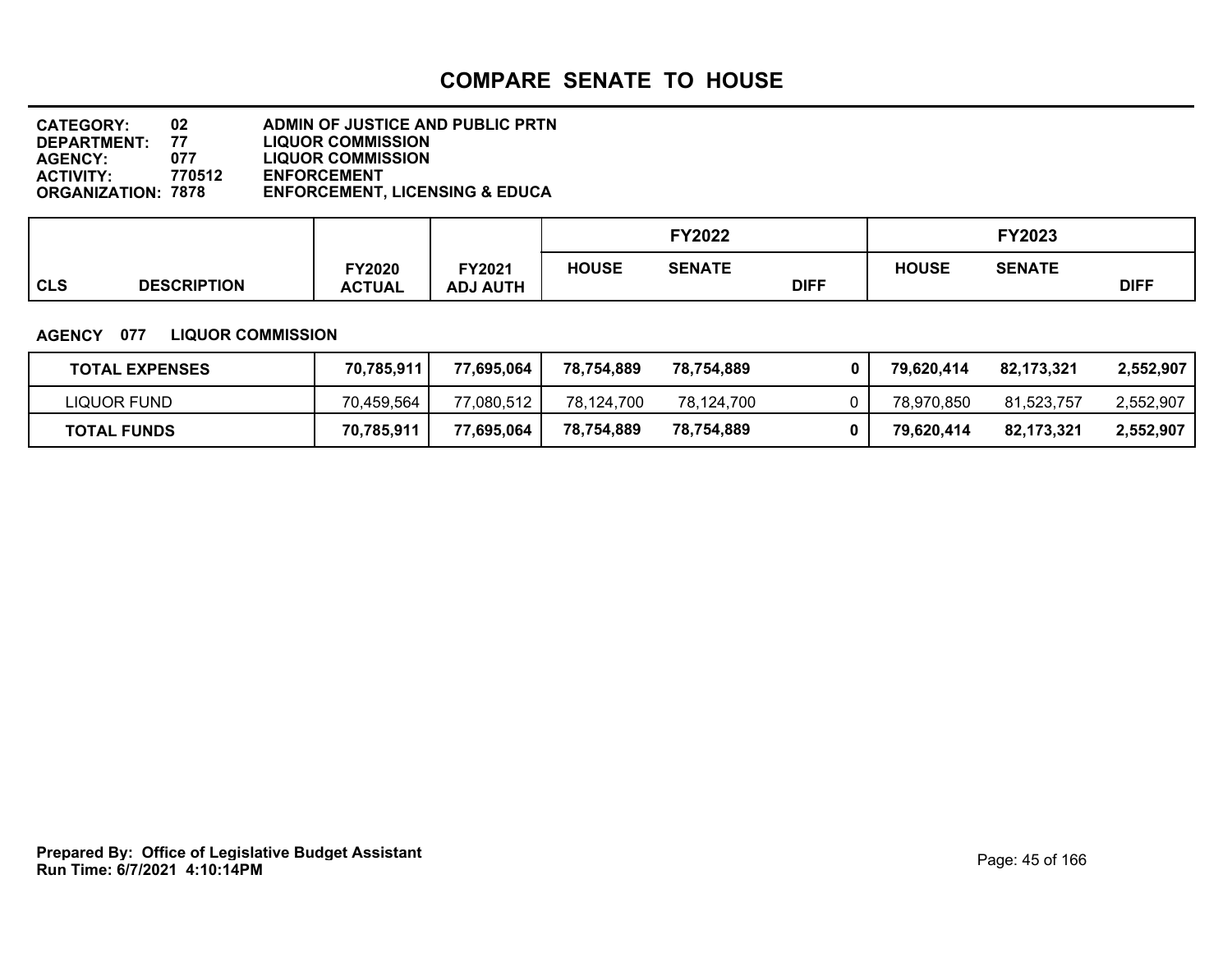#### **DEPARTMENT: 52 DEPT OF ENERGY CATEGORY: 02 ADMIN OF JUSTICE AND PUBLIC PRTN AGENCY: 052 DEPT OF ENERGY ACTIVITY: 520010 OFFICE OF THE COMMISSIONER ORGANIZATION: 1886 OFFICE OF THE COMMISSIONER**

|                                                                                                                            |                                |                                  |              | <b>FY2022</b>     |                  |              | <b>FY2023</b>     |                  |
|----------------------------------------------------------------------------------------------------------------------------|--------------------------------|----------------------------------|--------------|-------------------|------------------|--------------|-------------------|------------------|
| <b>CLS</b><br><b>DESCRIPTION</b>                                                                                           | <b>FY2020</b><br><b>ACTUAL</b> | <b>FY2021</b><br><b>ADJ AUTH</b> | <b>HOUSE</b> | <b>SENATE</b>     | <b>DIFF</b>      | <b>HOUSE</b> | <b>SENATE</b>     | <b>DIFF</b>      |
| 010 Personal Services-Perm. Classi<br>060 Benefits                                                                         |                                |                                  | 77,727       | 39,702<br>106.052 | 39,702<br>28,325 | 83,562       | 42,785<br>113,609 | 42,785<br>30,047 |
| <b>TOTAL EXPENSES</b>                                                                                                      | 0                              | 0                                | 276,733      | 344,760           | 68,027           | 306,212      | 379,044           | 72,832           |
| <b>ESTIMATED SOURCE OF FUNDS</b><br><b>FOR OFFICE OF THE</b><br><b>COMMISSIONER</b><br>00C Agency Indirect Cost Recoveries |                                | 0                                | 276,733      | 344,760           | 68,027           | 306,212      | 379,044           | 72,832           |
| <b>TOTAL FUNDS</b>                                                                                                         | 0                              | 0                                | 276,733      | 344,760           | 68,027           | 306,212      | 379,044           | 72,832           |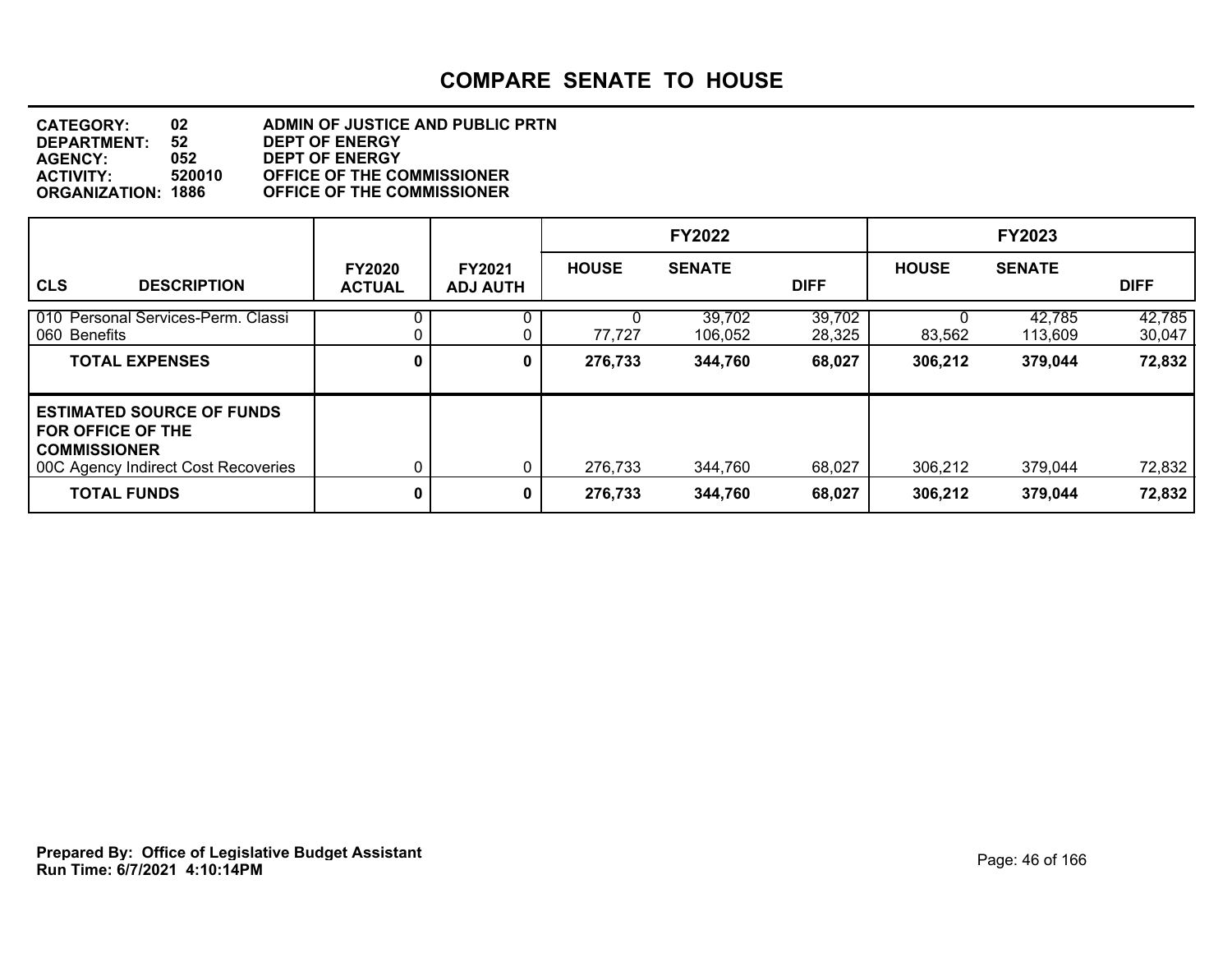#### **DEPARTMENT: 52 DEPT OF ENERGY CATEGORY: 02 ADMIN OF JUSTICE AND PUBLIC PRTN AGENCY: 052 DEPT OF ENERGY ACTIVITY: 520010 OFFICE OF THE COMMISSIONER POLICY AND PROGRAMS**

|                                                                                                                                                                                                                                                                         |                                                       |                                                               |                                                                                               | <b>FY2022</b>                                                       |                                                                                                             |                                                                                               | FY2023                                                           |                                                                                                               |
|-------------------------------------------------------------------------------------------------------------------------------------------------------------------------------------------------------------------------------------------------------------------------|-------------------------------------------------------|---------------------------------------------------------------|-----------------------------------------------------------------------------------------------|---------------------------------------------------------------------|-------------------------------------------------------------------------------------------------------------|-----------------------------------------------------------------------------------------------|------------------------------------------------------------------|---------------------------------------------------------------------------------------------------------------|
| <b>CLS</b><br><b>DESCRIPTION</b>                                                                                                                                                                                                                                        | <b>FY2020</b><br><b>ACTUAL</b>                        | <b>FY2021</b><br><b>ADJ AUTH</b>                              | <b>HOUSE</b>                                                                                  | <b>SENATE</b>                                                       | <b>DIFF</b>                                                                                                 | <b>HOUSE</b>                                                                                  | <b>SENATE</b>                                                    | <b>DIFF</b>                                                                                                   |
| 010 Personal Services-Perm. Classi<br>028 Transfers To General Services<br>040 Indirect Costs<br>049 Transfer to Other State Agenci<br>060 Benefits<br>073 Grants-Non Federal<br>080 Out-Of State Travel<br>089 Transfer to DAS Maintenance Fu<br><b>TOTAL EXPENSES</b> | 0<br>2,088<br>85,179<br>84,413<br>7,549<br>29,231,269 | 0<br>1,230<br>112,240<br>28<br>98,749<br>26,292<br>30,501,987 | ,339,754<br>3,941<br>93,664<br>319,635<br>806,254<br>20,809,716<br>27,400<br>27<br>56,749,074 | ,300,052<br>3,251<br>93,361<br>0<br>777,929<br>26,400<br>35,549,676 | -39,702<br>$-690$<br>$-303$<br>$-319,635$<br>$-28,325$<br>$-20,809,716$<br>$-1,000$<br>-27<br>$-21,199,398$ | 421,408<br>3,855<br>105,446<br>326,912<br>858,525<br>20,802,609<br>27,700<br>27<br>57,547,223 | 1,378,623<br>3,253<br>105,143<br>828,478<br>26,700<br>36,342,938 | $-42,785$<br>$-602$<br>$-303$<br>$-326,912$<br>$-30,047$<br>$-20,802,609$<br>$-1,000$<br>-27<br>$-21,204,285$ |
| <b>ESTIMATED SOURCE OF FUNDS</b><br><b>FOR POLICY AND PROGRAMS</b><br>008 Agency Income<br>009 Agency Income<br><b>TOTAL FUNDS</b>                                                                                                                                      | 0<br>51,816<br>29,231,269                             | 63,865<br>30,501,987                                          | 21,141,343<br>1,859,396<br>56,749,074                                                         | 10,000<br>1,791,341<br>35,549,676                                   | $-21,131,343$<br>$-68,055$<br>-21,199,398                                                                   | 21,141,425<br>2,031,734<br>57,547,223                                                         | 10,000<br>1,958,874<br>36,342,938                                | $-21,131,425$<br>$-72,860$<br>$-21,204,285$                                                                   |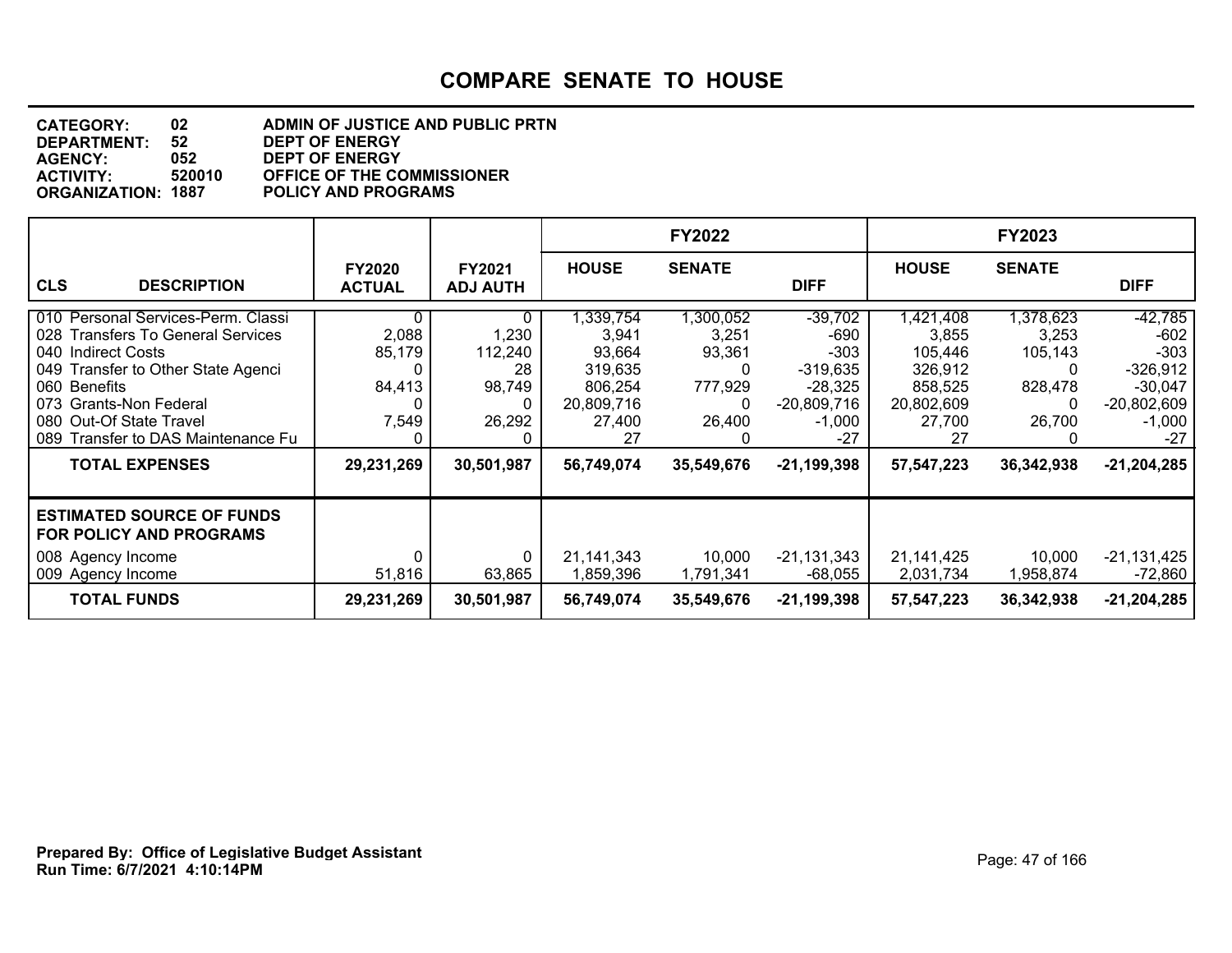**DEPARTMENT: 52 DEPT OF ENERGY CATEGORY: 02 ADMIN OF JUSTICE AND PUBLIC PRTN AGENCY: 052 DEPT OF ENERGY ACTIVITY: OF THE COMMISSIONER**<br>REGULATORY **ORGANIZATION: 1889** 

|                                                                                             |                                          |                           |                           | <b>FY2022</b>                   |                                   |                                     | <b>FY2023</b>                   |                                   |
|---------------------------------------------------------------------------------------------|------------------------------------------|---------------------------|---------------------------|---------------------------------|-----------------------------------|-------------------------------------|---------------------------------|-----------------------------------|
| <b>CLS</b><br><b>DESCRIPTION</b>                                                            | <b>FY2020</b><br><b>ACTUAL</b>           | FY2021<br><b>ADJ AUTH</b> | <b>HOUSE</b>              | <b>SENATE</b>                   | <b>DIFF</b>                       | <b>HOUSE</b>                        | <b>SENATE</b>                   | <b>DIFF</b>                       |
| 010 Personal Services-Perm. Classi<br>027 Transfers To Oit<br>060 Benefits                  | 0<br>0<br>0                              | 0<br>0<br>0               | 1,176,861<br>0<br>694,334 | 1,104,555<br>105,863<br>660,777 | $-72,306$<br>105,863<br>$-33,557$ | 1,237,299<br>$\mathbf 0$<br>731,593 | 1,159,043<br>116,171<br>693,678 | $-78,256$<br>116,171<br>$-37,915$ |
| ACTIVITY 520010<br><b>TOTAL EXPENSES</b>                                                    | OFFICE OF THE COMMISSIONER<br>50,159,001 | 49,393,992                | 63,615,354                | 42,483,983                      | $-21,131,371$                     | 64,677,788                          | 43,546,335                      | $-21,131,453$                     |
| <b>ESTIMATED SOURCE OF FUNDS</b><br>FOR OFFICE OF THE<br><b>COMMISSIONER</b><br>OTHER FUNDS | 20,505,571                               | 18,377,312                | 29,461,913                | 8,330,542                       | $-21, 131, 371$                   | 29,885,258                          | 8,753,805                       | $-21,131,453$                     |
| <b>TOTAL FUNDS</b>                                                                          | 50,159,001                               | 49,393,992                | 63,615,354                | 42,483,983                      | $-21,131,371$                     | 64,677,788                          | 43,546,335                      | $-21,131,453$                     |
|                                                                                             |                                          |                           |                           |                                 |                                   |                                     |                                 |                                   |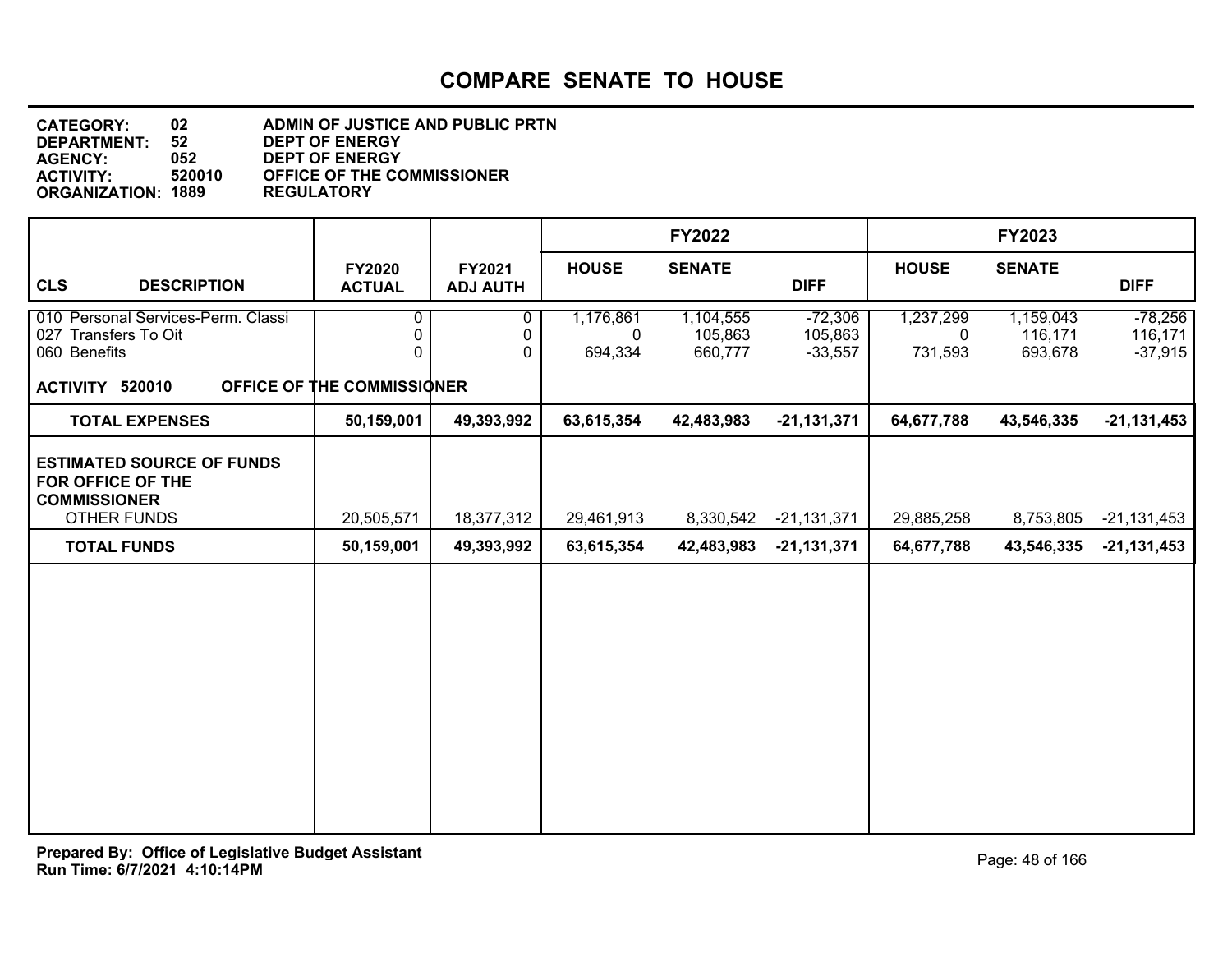| <b>CATEGORY:</b>          | 02     | ADMIN OF JUSTICE AND PUBLIC PRTN |
|---------------------------|--------|----------------------------------|
| DEPARTMENT:               | 52     | <b>DEPT OF ENERGY</b>            |
| <b>AGENCY:</b>            | 052    | <b>DEPT OF ENERGY</b>            |
| <b>ACTIVITY:</b>          | 521010 | <b>DIVISION OF SUPPORT</b>       |
| <b>ORGANIZATION: 1891</b> |        | <b>ADMINISTRATIVE SUPPORT</b>    |

|                                                                                                                                                                                                                      |                                                                                 |                                                                                 |                                                                              | <b>FY2022</b>                                                     |                                                                                                |                                                                              | <b>FY2023</b>                                                     |                                                                                               |
|----------------------------------------------------------------------------------------------------------------------------------------------------------------------------------------------------------------------|---------------------------------------------------------------------------------|---------------------------------------------------------------------------------|------------------------------------------------------------------------------|-------------------------------------------------------------------|------------------------------------------------------------------------------------------------|------------------------------------------------------------------------------|-------------------------------------------------------------------|-----------------------------------------------------------------------------------------------|
| <b>CLS</b><br><b>DESCRIPTION</b>                                                                                                                                                                                     | <b>FY2020</b><br><b>ACTUAL</b>                                                  | FY2021<br><b>ADJ AUTH</b>                                                       | <b>HOUSE</b>                                                                 | <b>SENATE</b>                                                     | <b>DIFF</b>                                                                                    | <b>HOUSE</b>                                                                 | <b>SENATE</b>                                                     | <b>DIFF</b>                                                                                   |
| 010 Personal Services-Perm. Classi<br>012 Personal Services-Unclassified<br>027 Transfers To Oit<br>028 Transfers To General Services<br>050 Personal Service-Temp/Appointe<br>060 Benefits<br><b>TOTAL EXPENSES</b> | 4,247,193<br>111,402<br>682,630<br>313,600<br>117,028<br>2,394,138<br>9,564,347 | 4,607,735<br>117,806<br>972,638<br>321,542<br>30,250<br>2,627,728<br>10,755,316 | 1,257,963<br>117,806<br>969,071<br>263,594<br>70,000<br>835,633<br>4,737,093 | 1,037,558<br>0<br>589,909<br>190,580<br>0<br>619,418<br>3,660,491 | $-220,405$<br>$-117,806$<br>$-379,162$<br>$-73,014$<br>$-70,000$<br>$-216,215$<br>$-1,076,602$ | 1,344,480<br>122,636<br>825,755<br>269,534<br>70,000<br>824,575<br>4,486,007 | 1,150,367<br>0<br>517,060<br>196,520<br>0<br>595,848<br>3,488,822 | $-194, 113$<br>$-122,636$<br>$-308,695$<br>$-73,014$<br>$-70,000$<br>$-228,727$<br>$-997,185$ |
| <b>ESTIMATED SOURCE OF FUNDS</b><br>FOR ADMINISTRATIVE SUPPORT<br>004 Intra-Agency Transfers<br>009 Agency Income                                                                                                    | 419,813<br>8,368,544                                                            | 565,611<br>9,336,817                                                            | 101,135<br>4,277,680                                                         | 96,422<br>3,205,791                                               | $-4,713$<br>$-1,071,889$                                                                       | 100,313<br>4,012,242                                                         | 95,408<br>3,019,962                                               | $-4,905$<br>-992,280                                                                          |
| <b>TOTAL FUNDS</b>                                                                                                                                                                                                   | 9,564,347                                                                       | 10,755,316                                                                      | 4,737,093                                                                    | 3,660,491                                                         | $-1,076,602$                                                                                   | 4,486,007                                                                    | 3,488,822                                                         | $-997,185$                                                                                    |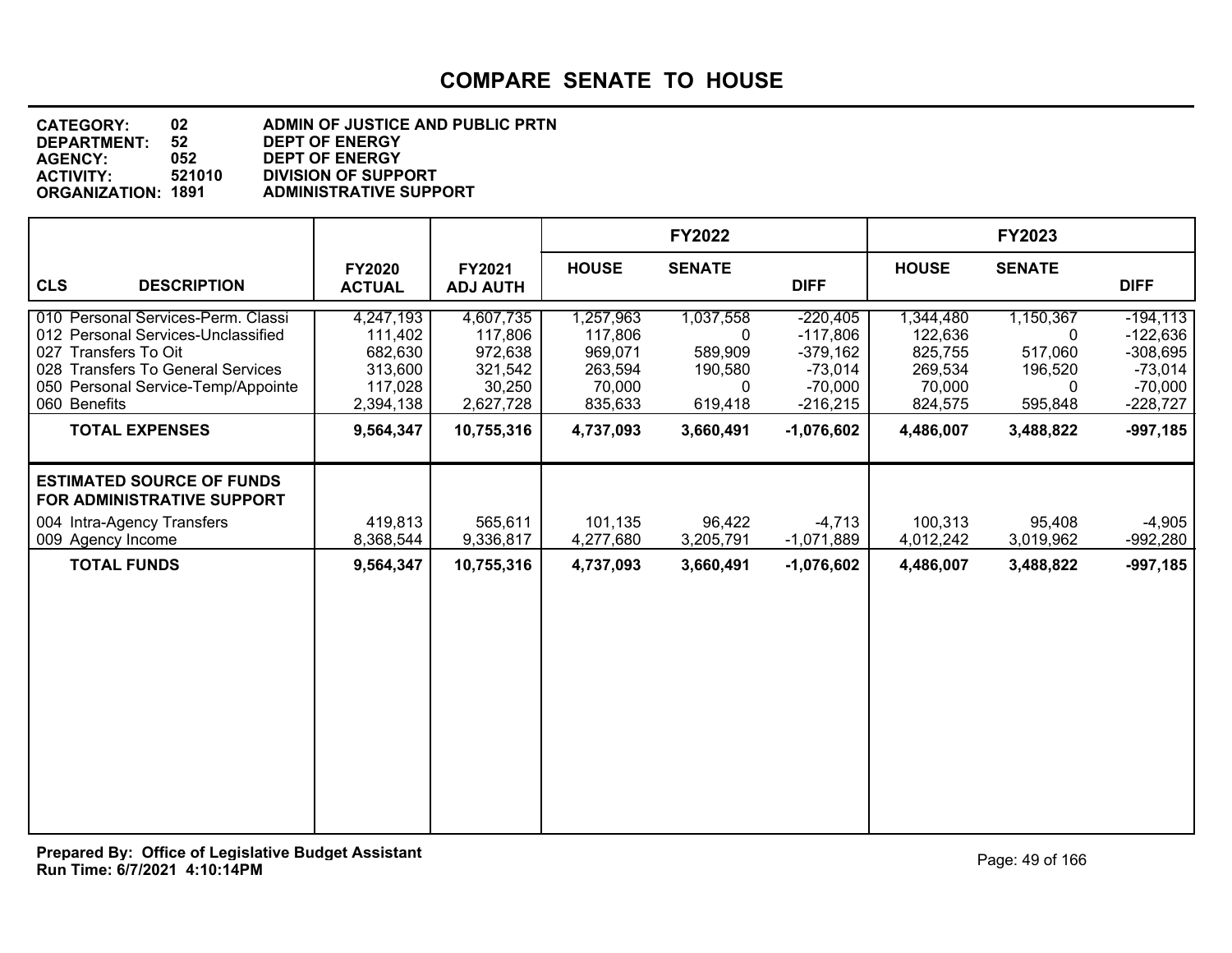#### **DEPARTMENT: 52 DEPT OF ENERGY CATEGORY: 02 ADMIN OF JUSTICE AND PUBLIC PRTN AGENCY: 052 DEPT OF ENERGY ACTIVITY: 521010 DIVISION OF SUPPORT GREENHOUSE ENERGY EFFIC FUND**

|                                                                                                                                                                                                                  |                                |                                  |              | <b>FY2022</b>                                      |                                                    |              | <b>FY2023</b>                                      |                                                    |
|------------------------------------------------------------------------------------------------------------------------------------------------------------------------------------------------------------------|--------------------------------|----------------------------------|--------------|----------------------------------------------------|----------------------------------------------------|--------------|----------------------------------------------------|----------------------------------------------------|
| <b>CLS</b><br><b>DESCRIPTION</b>                                                                                                                                                                                 | <b>FY2020</b><br><b>ACTUAL</b> | <b>FY2021</b><br><b>ADJ AUTH</b> | <b>HOUSE</b> | <b>SENATE</b>                                      | <b>DIFF</b>                                        | <b>HOUSE</b> | <b>SENATE</b>                                      | <b>DIFF</b>                                        |
| 027 Transfers To Oit<br>028 Transfers To General Services<br>040 Indirect Costs<br>049 Transfer to Other State Agenci<br>073 Grants-Non Federal<br>080 Out-Of State Travel<br>089 Transfer to DAS Maintenance Fu |                                |                                  |              | 690<br>303<br>319,635<br>20,809,716<br>1,000<br>27 | 690<br>303<br>319,635<br>20,809,716<br>1,000<br>27 |              | 602<br>303<br>326,912<br>20,802,609<br>1,000<br>27 | 602<br>303<br>326,912<br>20,802,609<br>1,000<br>27 |
| <b>TOTAL EXPENSES</b>                                                                                                                                                                                            | 0                              | 0                                | 0            | 21,131,372                                         | 21,131,372                                         | 0            | 21,131,454                                         | 21,131,454                                         |
| <b>ESTIMATED SOURCE OF FUNDS</b><br><b>FOR GREENHOUSE ENERGY EFFIC</b><br><b>FUND</b><br>008 Agency Income                                                                                                       |                                | 0                                | $\mathbf{0}$ | 21,131,372                                         | 21, 131, 372                                       | 0            | 21,131,454                                         | 21,131,454                                         |
| <b>TOTAL FUNDS</b>                                                                                                                                                                                               | 0                              | 0                                | 0            | 21, 131, 372                                       | 21,131,372                                         | 0            | 21,131,454                                         | 21,131,454                                         |

#### **ACTIVITY 521010 DIVISION OF SUPPORT**

| <b>TOTAL EXPENSES</b>                                       | 9,564,347 | 10,755,316 | 4,737,093 | 24,791,863 | 20,054,770 | 4,486,007 | 24,620,276 | 20,134,269 |
|-------------------------------------------------------------|-----------|------------|-----------|------------|------------|-----------|------------|------------|
| <b>ESTIMATED SOURCE OF FUNDS</b><br>FOR DIVISION OF SUPPORT |           |            |           |            |            |           |            |            |
| OTHER FUNDS                                                 | 8,981,199 | 10,139,790 | 4,433,890 | 24,488,660 | 20,054,770 | 4.168.106 | 24,302,375 | 20,134,269 |
| <b>TOTAL FUNDS</b>                                          | 9,564,347 | 10,755,316 | 4,737,093 | 24,791,863 | 20,054,770 | 4,486,007 | 24,620,276 | 20,134,269 |

**Run Time: 6/7/2021 4:10:14PM Prepared By: Office of Legislative Budget Assistant** Page: 50 of 166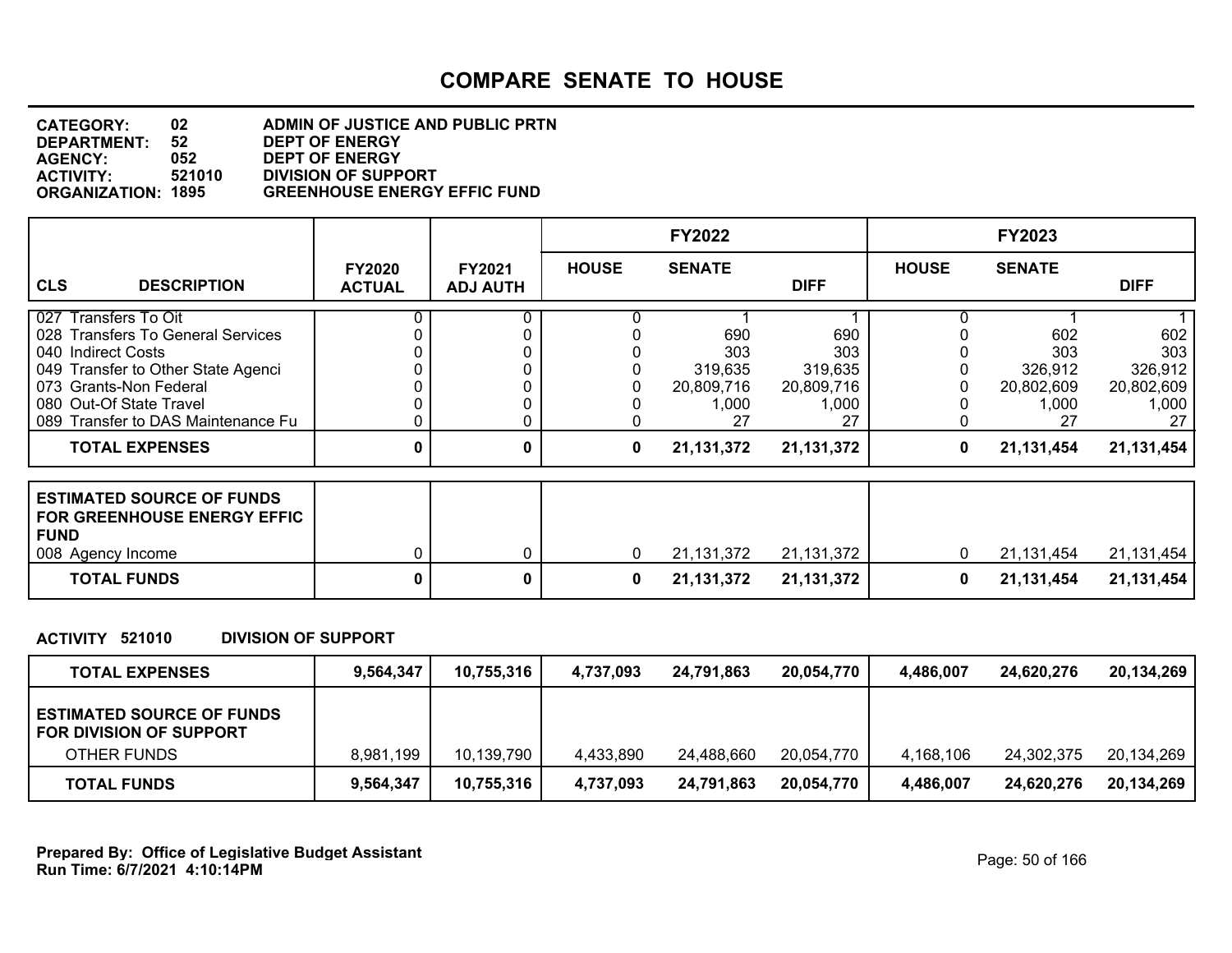#### **DEPARTMENT: 52 DEPT OF ENERGY CATEGORY: 02 ADMIN OF JUSTICE AND PUBLIC PRTN AGENCY: 052 DEPT OF ENERGY ACTIVITY: 521010 DIVISION OF SUPPORT GREENHOUSE ENERGY EFFIC FUND**

|                                  |                        |                                  |              | <b>FY2022</b> |             |              | FY2023        |             |
|----------------------------------|------------------------|----------------------------------|--------------|---------------|-------------|--------------|---------------|-------------|
| <b>CLS</b><br><b>DESCRIPTION</b> | Y2020<br><b>ACTUAL</b> | <b>FY2021</b><br><b>ADJ AUTH</b> | <b>HOUSE</b> | <b>SENATE</b> | <b>DIFF</b> | <b>HOUSE</b> | <b>SENATE</b> | <b>DIFF</b> |

#### **AGENCY 052 DEPT OF ENERGY**

| <b>TOTAL EXPENSES</b>                                         | 59,723,348 | 60,149,308 | 68.352.447 | 67,275,846 | -1.076.601   | 69.163.795 | 68,166,611 | -997,184 |
|---------------------------------------------------------------|------------|------------|------------|------------|--------------|------------|------------|----------|
| <b>ESTIMATED SOURCE OF FUNDS</b><br><b>FOR DEPT OF ENERGY</b> |            |            |            |            |              |            |            |          |
| OTHER FUNDS                                                   | 29,486,770 | 28,517,102 | 33,895,803 | 32,819,202 | $-1,076,601$ | 34.053.364 | 33,056,180 | -997,184 |
| <b>TOTAL FUNDS</b>                                            | 59,723,348 | 60,149,308 | 68.352.447 | 67,275,846 | $-1,076,601$ | 69,163,795 | 68,166,611 | -997,184 |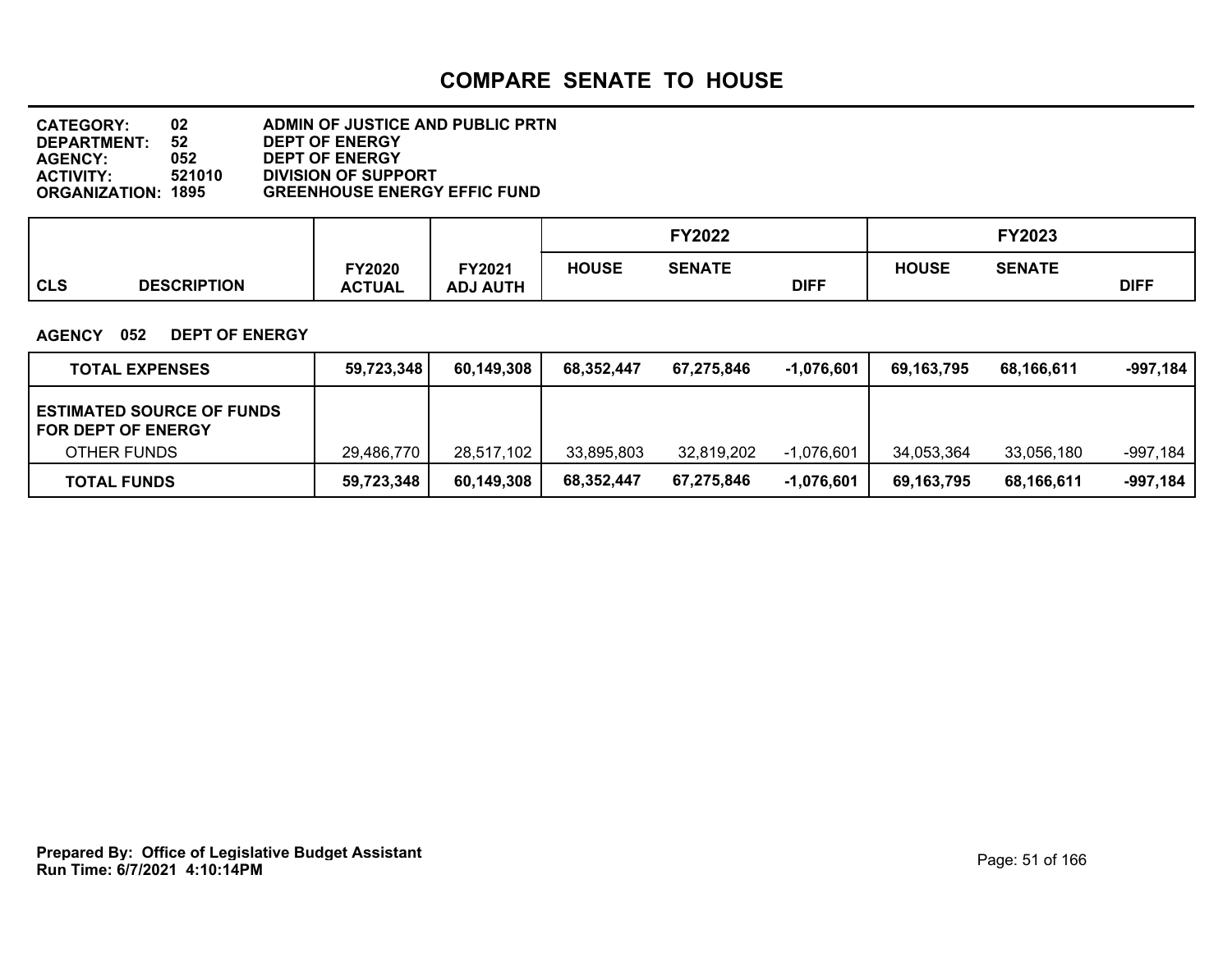|                                                                  |                                |                                  |              | <b>FY2022</b> |             |              | <b>FY2023</b> |             |
|------------------------------------------------------------------|--------------------------------|----------------------------------|--------------|---------------|-------------|--------------|---------------|-------------|
| <b>CLS</b><br><b>DESCRIPTION</b>                                 | <b>FY2020</b><br><b>ACTUAL</b> | <b>FY2021</b><br><b>ADJ AUTH</b> | <b>HOUSE</b> | <b>SENATE</b> | <b>DIFF</b> | <b>HOUSE</b> | <b>SENATE</b> | <b>DIFF</b> |
| 027 Transfers To Oit                                             | 34,000                         | 47,863                           |              | 46,898        | 46,898      |              | 41,079        | 41,079      |
| <b>TOTAL EXPENSES</b>                                            | 885,125                        | 884,453                          | 849,945      | 896,843       | 46,898      | 877,984      | 919,063       | 41,079      |
| <b>ESTIMATED SOURCE OF FUNDS</b><br><b>FOR CONSUMER ADVOCATE</b> |                                |                                  |              |               |             |              |               |             |
| 009 Agency Income                                                | 885,125                        | 884,453                          | 849,945      | 896,843       | 46,898      | 877,984      | 919,063       | 41,079      |
| <b>TOTAL FUNDS</b>                                               | 885,125                        | 884,453                          | 849,945      | 896,843       | 46,898      | 877,984      | 919,063       | 41,079      |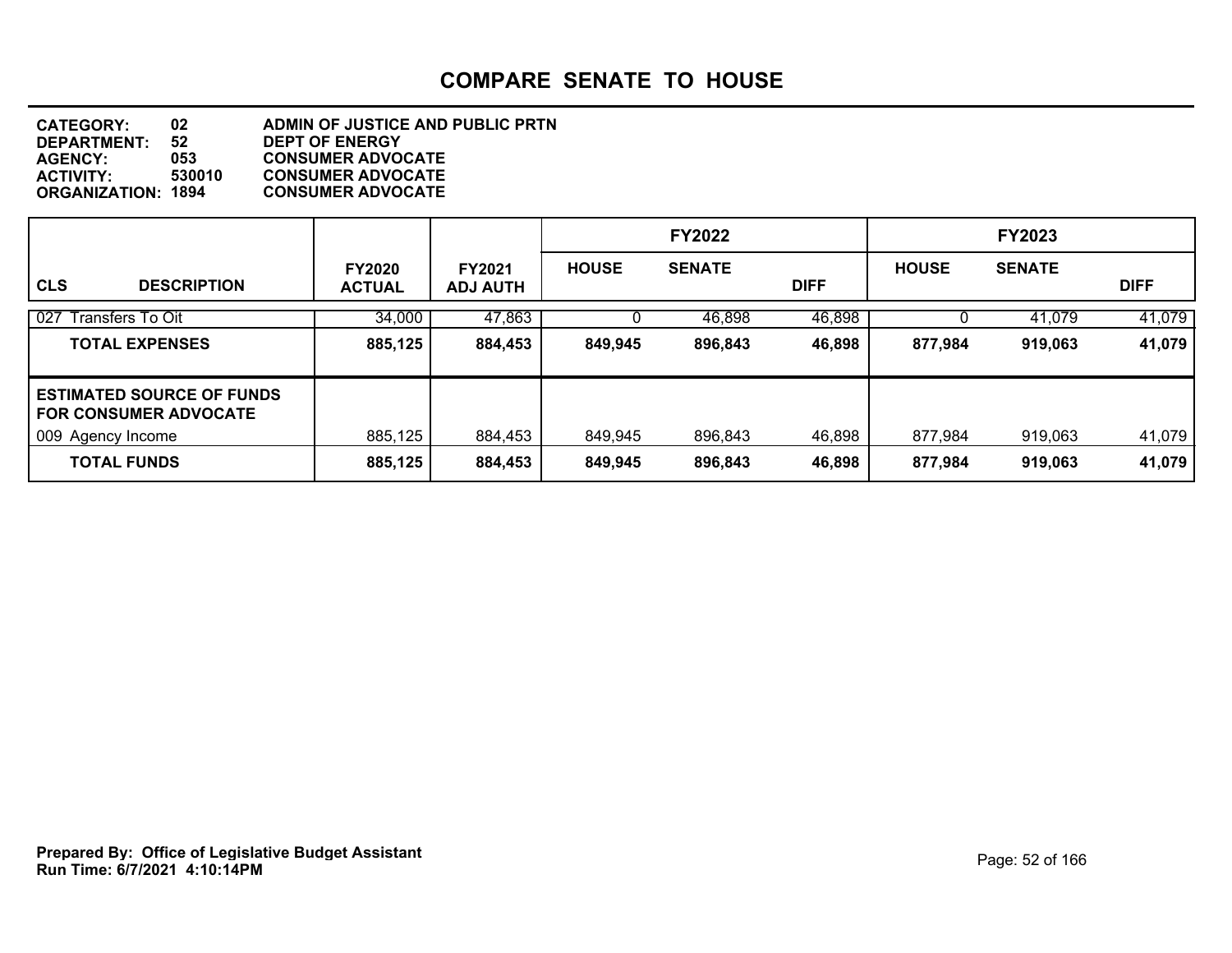#### **DEPARTMENT: 52 DEPT OF ENERGY CATEGORY: 02 ADMIN OF JUSTICE AND PUBLIC PRTN AGENCY: 054 SITE EVALUATION COMMITTEE ACTIVITY: 540010 SITE EVALUATION COMMITTEE SITE EVALUATION COMMITTEE**

|                                                                                                                      |                                |                                  |                   | <b>FY2022</b>             |                           |                   | <b>FY2023</b>             |                           |
|----------------------------------------------------------------------------------------------------------------------|--------------------------------|----------------------------------|-------------------|---------------------------|---------------------------|-------------------|---------------------------|---------------------------|
| <b>CLS</b><br><b>DESCRIPTION</b>                                                                                     | <b>FY2020</b><br><b>ACTUAL</b> | <b>FY2021</b><br><b>ADJ AUTH</b> | <b>HOUSE</b>      | <b>SENATE</b>             | <b>DIFF</b>               | <b>HOUSE</b>      | <b>SENATE</b>             | <b>DIFF</b>               |
| <b>Personal Services-Unclassified</b><br>011<br>027<br>Transfers To Oit<br>060 Benefits                              | 109,049<br>13,845<br>39,318    | 109,049<br>8,679<br>42,046       |                   | 77,609<br>9,380<br>36,734 | 77,609<br>9,380<br>36,733 |                   | 85,489<br>8,216<br>39,519 | 85,489<br>8,216<br>39,519 |
| <b>TOTAL EXPENSES</b>                                                                                                | 254,521                        | 286,035                          | 162,005           | 285,727                   | 123,722                   | 158,581           | 291,805                   | 133,224                   |
| <b>ESTIMATED SOURCE OF FUNDS</b><br><b>FOR SITE EVALUATION COMMITTEE</b><br>009 Agency Income<br><b>General Fund</b> | 254,521                        | 286,035                          | 150,730<br>11,275 | 160,110<br>125,617        | 9,380<br>114,342          | 147,165<br>11,416 | 155,381<br>136,424        | 8,216<br>125,008          |
| <b>TOTAL FUNDS</b>                                                                                                   | 254,521                        | 286,035                          | 162,005           | 285,727                   | 123,722                   | 158,581           | 291,805                   | 133,224                   |

|  | In the event the expenditures in either fiscal year<br>in this accounting unit are greater than<br>application fees and other filing fees (RSA<br>162-H:8-a) held in the Site Evaluation<br>Committee Fund (RSA 162-H:21), the Chairman<br>of the Site Evaluation Committee may request,<br>with prior approval of the Fiscal Committee, that<br>the Governor and Council authorize additional<br>funding from General Funds not otherwise<br>appropriated. |
|--|-------------------------------------------------------------------------------------------------------------------------------------------------------------------------------------------------------------------------------------------------------------------------------------------------------------------------------------------------------------------------------------------------------------------------------------------------------------|
|  |                                                                                                                                                                                                                                                                                                                                                                                                                                                             |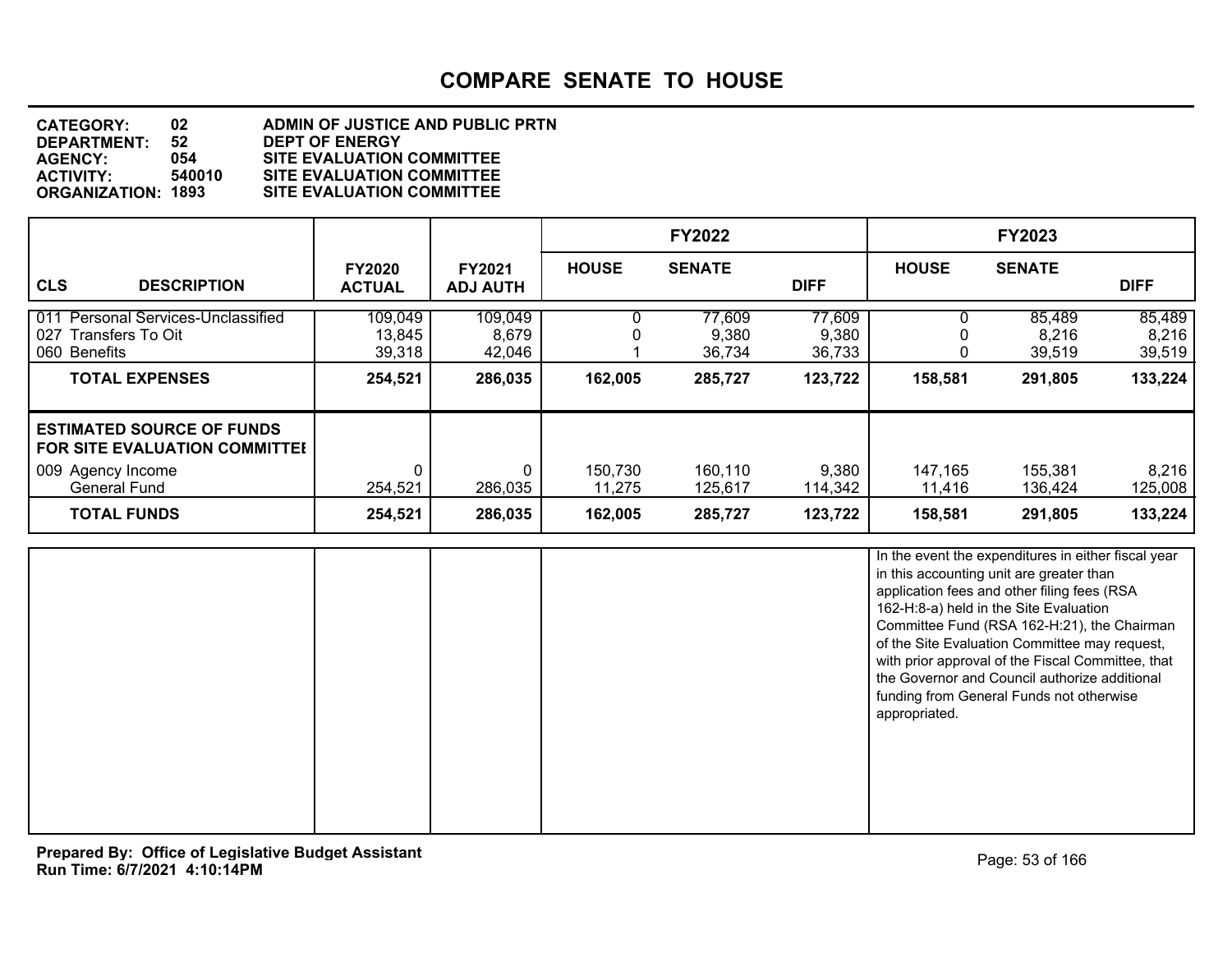#### **DEPARTMENT: 52 DEPT OF ENERGY<br>AGENCY: 055 ADJUDICATIVE CO CATEGORY: 02 ADMIN OF JUSTICE AND PUBLIC PRTN AGENCY: 055 ADJUDICATIVE COMMISSIONERS ACTIVITY: 550010 ADJUDICATIVE COMMISSIONERS ADJUDICATIVE COMMISSIONERS**

|                                                                                                                                                                                                                                                                                                      |                                |                                 |                                                     | <b>FY2022</b>                                                                             |                                                                                           |                                                | FY2023                                                                         |                                                                             |
|------------------------------------------------------------------------------------------------------------------------------------------------------------------------------------------------------------------------------------------------------------------------------------------------------|--------------------------------|---------------------------------|-----------------------------------------------------|-------------------------------------------------------------------------------------------|-------------------------------------------------------------------------------------------|------------------------------------------------|--------------------------------------------------------------------------------|-----------------------------------------------------------------------------|
| <b>CLS</b><br><b>DESCRIPTION</b>                                                                                                                                                                                                                                                                     | <b>FY2020</b><br><b>ACTUAL</b> | FY2021<br><b>ADJ AUTH</b>       | <b>HOUSE</b>                                        | <b>SENATE</b>                                                                             | <b>DIFF</b>                                                                               | <b>HOUSE</b>                                   | <b>SENATE</b>                                                                  | <b>DIFF</b>                                                                 |
| 010 Personal Services-Perm. Classi<br>012 Personal Services-Unclassified<br><b>Current Expenses</b><br>020<br>027 Transfers To Oit<br>028 Transfers To General Services<br>030 Equipment New/Replacement<br>048 Contractual Maint.-Build-Grnds<br>050 Personal Service-Temp/Appointe<br>060 Benefits | 654<br>5,059<br>9,638          | 1,500<br>500<br>7,500<br>28,490 | 222,718<br>ი<br>2,500<br>3,000<br>10,000<br>528,039 | 396,362<br>117,806<br>17,500<br>207,026<br>73,014<br>28,000<br>9,100<br>80,000<br>702,381 | 173,644<br>117,806<br>15,000<br>207,026<br>73,014<br>25,000<br>9,100<br>70,000<br>174,342 | 237,509<br>2,500<br>3,000<br>10,000<br>560,037 | 381,225<br>122,636<br>2,500<br>330,210<br>73,014<br>3,000<br>80,000<br>744,416 | 143,716<br>122,636<br>0<br>330,210<br>73,014<br>0<br>0<br>70,000<br>184,379 |
| <b>TOTAL EXPENSES</b>                                                                                                                                                                                                                                                                                | 344,552                        | 256,843                         | 1,939,357                                           | 2,804,289                                                                                 | 864,932                                                                                   | 2,055,167                                      | 2,979,122                                                                      | 923,955                                                                     |
| <b>ESTIMATED SOURCE OF FUNDS</b><br><b>FOR ADJUDICATIVE</b><br><b>COMMISSIONERS</b><br>009 Agency Income                                                                                                                                                                                             |                                | 0                               | 1,939,357                                           | 2,804,289                                                                                 | 864,932                                                                                   | 2,055,167                                      | 2,979,122                                                                      | 923,955                                                                     |
| <b>TOTAL FUNDS</b>                                                                                                                                                                                                                                                                                   | 344,552                        | 256,843                         | 1,939,357                                           | 2,804,289                                                                                 | 864,932                                                                                   | 2,055,167                                      | 2,979,122                                                                      | 923,955                                                                     |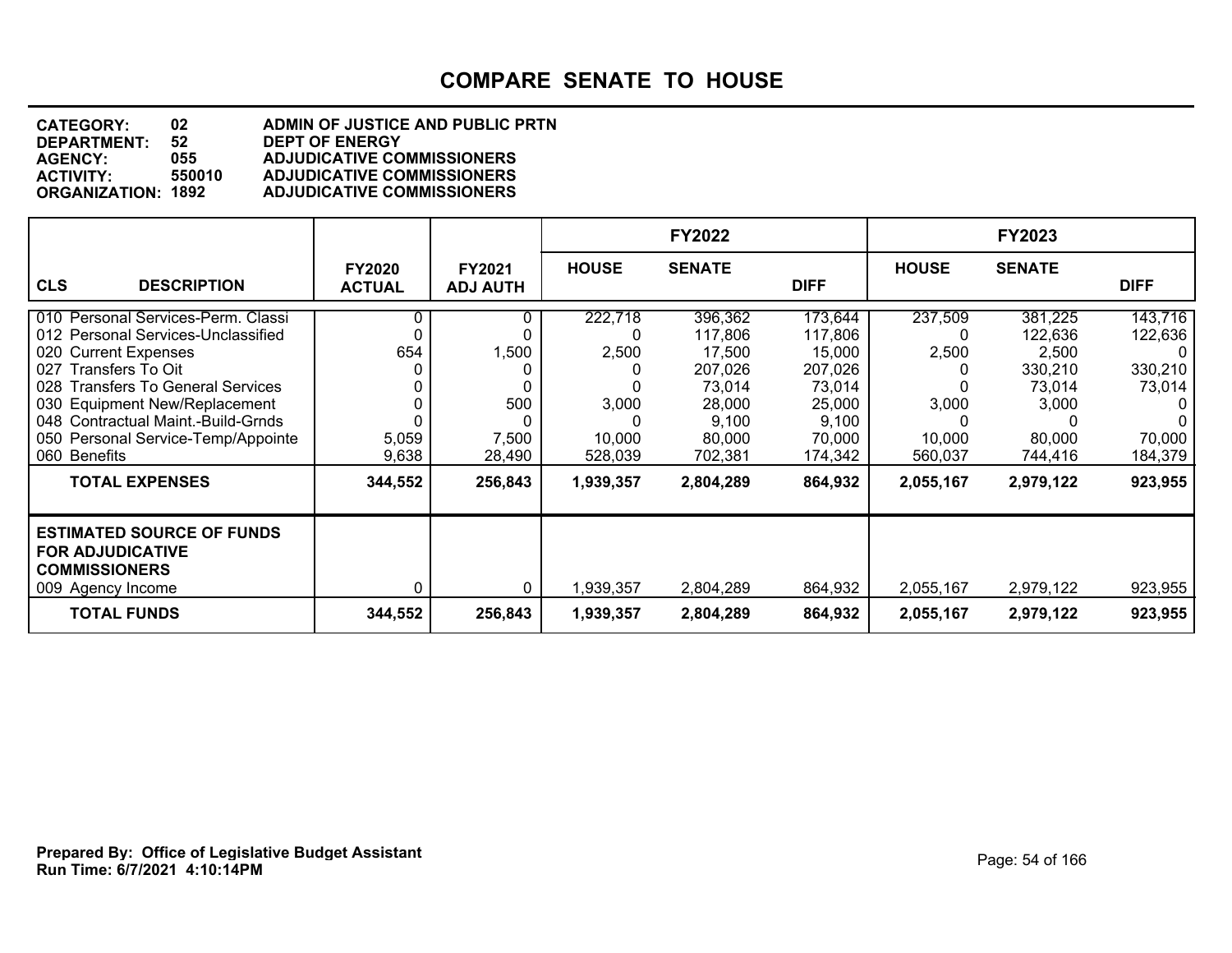#### **DEPARTMENT: 52 DEPT OF ENERGY CATEGORY: 02 ADMIN OF JUSTICE AND PUBLIC PRTN AGENCY: 055 ADJUDICATIVE COMMISSIONERS ACTIVITY: 550010 ADJUDICATIVE COMMISSIONERS ADJUDICATIVE COMMISSIONERS**

|            |                    |                        |                                  |              | <b>FY2022</b> |             |              | FY2023        |             |
|------------|--------------------|------------------------|----------------------------------|--------------|---------------|-------------|--------------|---------------|-------------|
| <b>CLS</b> | <b>DESCRIPTION</b> | Y2020<br><b>ACTUAL</b> | <b>FY2021</b><br><b>ADJ AUTH</b> | <b>HOUSE</b> | <b>SENATE</b> | <b>DIFF</b> | <b>HOUSE</b> | <b>SENATE</b> | <b>DIFF</b> |

#### **DEPARTMENT 00052 DEPT OF ENERGY**

| <b>TOTAL EXPENSES</b>                                         | 61,207,546            | 61,576,639            | 71,303,754           | 71,262,705            | $-41,049$           | 72,255,527           | 72,356,601            | 101,074            |
|---------------------------------------------------------------|-----------------------|-----------------------|----------------------|-----------------------|---------------------|----------------------|-----------------------|--------------------|
| <b>ESTIMATED SOURCE OF FUNDS</b><br><b>FOR DEPT OF ENERGY</b> |                       |                       |                      |                       |                     |                      |                       |                    |
| <b>GENERAL FUND</b><br>OTHER FUNDS                            | 654,804<br>30,371,895 | 687,773<br>29,401,555 | 87.419<br>36.835.835 | 201,761<br>36,680,444 | 114,342<br>-155,391 | 89,241<br>37,133,680 | 214.249<br>37,109,746 | 125,008<br>-23,934 |
| <b>TOTAL FUNDS</b>                                            | 61,207,546            | 61,576,639            | 71,303,754           | 71,262,705            | -41,049             | 72,255,527           | 72,356,601            | 101,074            |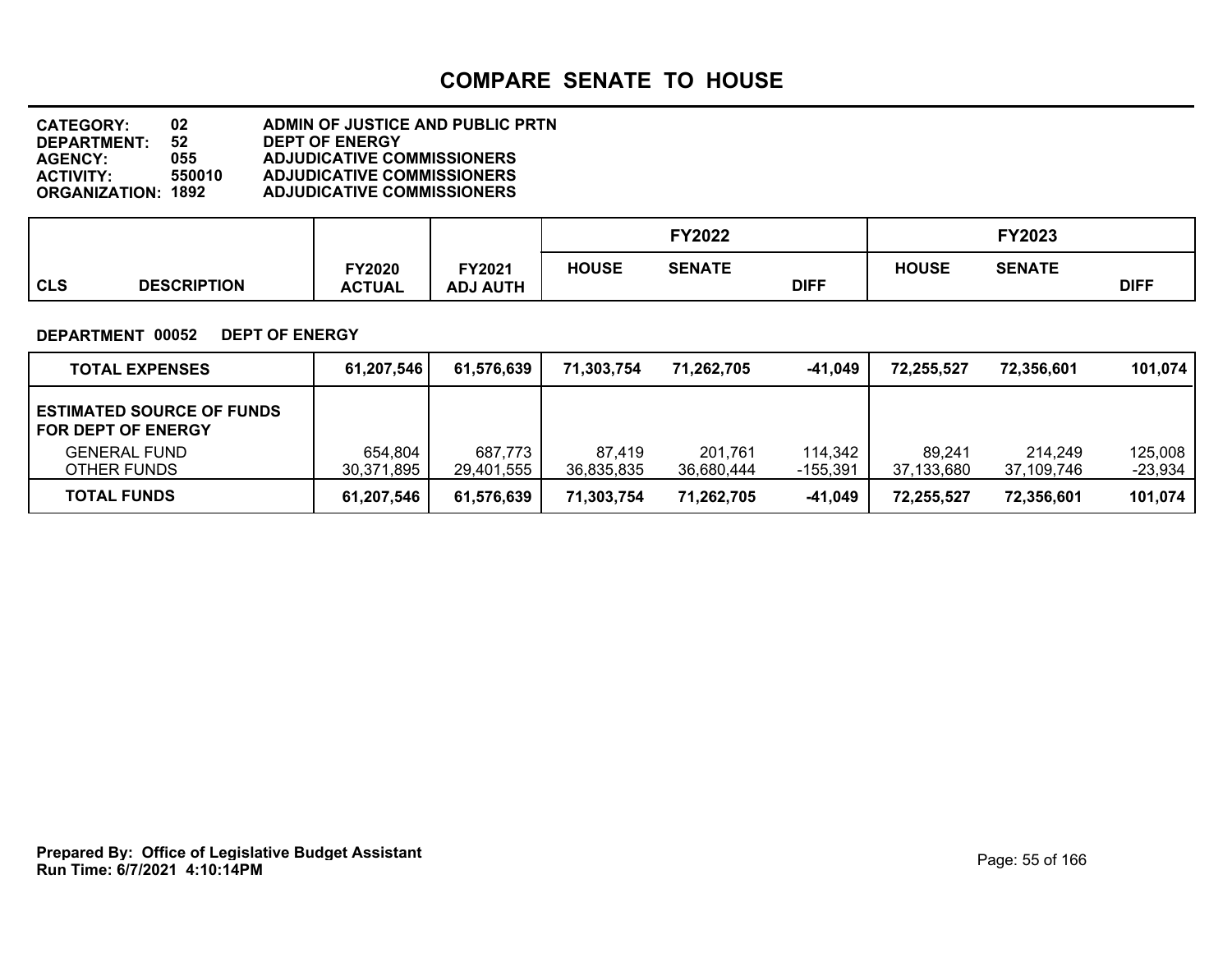| <b>CATEGORY:</b>          | 02     | <b>ADMIN OF JUSTICE AND PUBLIC PRTN</b> |
|---------------------------|--------|-----------------------------------------|
| DEPARTMENT:               | 23     | <b>SAFETY DEPT</b>                      |
| <b>AGENCY:</b>            | 023    | <b>SAFETY DEPT</b>                      |
| <b>ACTIVITY:</b>          | 234010 | <b>DIVISION OF STATE POLICE</b>         |
| <b>ORGANIZATION: 5412</b> |        | <b>DETECTIVE BUREAU</b>                 |

|                                                                                                                                      |                                                           |                                                            |                                                            | <b>FY2022</b>                                              |                                                  |                                                            | <b>FY2023</b>                                              |                                       |
|--------------------------------------------------------------------------------------------------------------------------------------|-----------------------------------------------------------|------------------------------------------------------------|------------------------------------------------------------|------------------------------------------------------------|--------------------------------------------------|------------------------------------------------------------|------------------------------------------------------------|---------------------------------------|
| <b>CLS</b><br><b>DESCRIPTION</b>                                                                                                     | <b>FY2020</b><br><b>ACTUAL</b>                            | <b>FY2021</b><br><b>ADJ AUTH</b>                           | <b>HOUSE</b>                                               | <b>SENATE</b>                                              | <b>DIFF</b>                                      | <b>HOUSE</b>                                               | <b>SENATE</b>                                              | <b>DIFF</b>                           |
| 010 Personal Services-Perm. Classi<br>020 Current Expenses<br>030 Equipment New/Replacement<br>060 Benefits<br><b>TOTAL EXPENSES</b> | 5,371,982<br>130,734<br>314,406<br>2,971,044<br>9,890,470 | 5,542,018<br>120,849<br>367,106<br>3,096,882<br>10,339,630 | 5,466,290<br>369,472<br>378,838<br>3,386,954<br>11,316,796 | 5,569,465<br>380,972<br>430.838<br>3,449,455<br>11,545,972 | 103,175<br>11,500<br>52,000<br>62,501<br>229,176 | 5,748,255<br>357,700<br>244,080<br>3,559,141<br>11,662,773 | 5,859,485<br>361,900<br>244,080<br>3,625,582<br>11,844,644 | 111,230<br>4,200<br>66,441<br>181,871 |
| <b>ESTIMATED SOURCE OF FUNDS</b><br><b>FOR DETECTIVE BUREAU</b><br>009 Agency Income<br><b>General Fund</b>                          | 1,529,104<br>8,257,433                                    | 1,500,003<br>8.839.627                                     | 1,499,999<br>9,816,797                                     | 1,533,246<br>10,012,726                                    | 33,247<br>195,929                                | 1,500,000<br>10,162,773                                    | 1,526,385<br>10,318,259                                    | 26,385<br>155,486                     |
| <b>TOTAL FUNDS</b>                                                                                                                   | 9,890,470                                                 | 10,339,630                                                 | 11,316,796                                                 | 11,545,972                                                 | 229,176                                          | 11,662,773                                                 | 11,844,644                                                 | 181,871                               |

#### **ACTIVITY 234010 DIVISION OF STATE POLICE**

| <b>TOTAL EXPENSES</b>                                            | 27,525,619 | 29,436,995 | 33.345.974 | 33.575.150 | 229,176 | 34.010.318 | 34.192.189 | 181,871 |
|------------------------------------------------------------------|------------|------------|------------|------------|---------|------------|------------|---------|
| <b>ESTIMATED SOURCE OF FUNDS</b><br>FOR DIVISION OF STATE POLICE |            |            |            |            |         |            |            |         |
| <b>GENERAL FUND</b>                                              | 10,193,538 | 11,263,533 | 12,239,860 | 12,435,789 | 195,929 | 12.648.397 | 12,803,883 | 155,486 |
| OTHER FUNDS                                                      | 14,150,648 | 14,610,539 | 16.175.877 | 16.209.124 | 33,247  | 16.636.813 | 16.663.198 | 26,385  |
| <b>TOTAL FUNDS</b>                                               | 27,525,619 | 29,436,995 | 33,345,974 | 33.575.150 | 229,176 | 34,010,318 | 34,192,189 | 181,871 |

**Run Time: 6/7/2021 4:10:14PM Prepared By: Office of Legislative Budget Assistant** Page: 56 of 166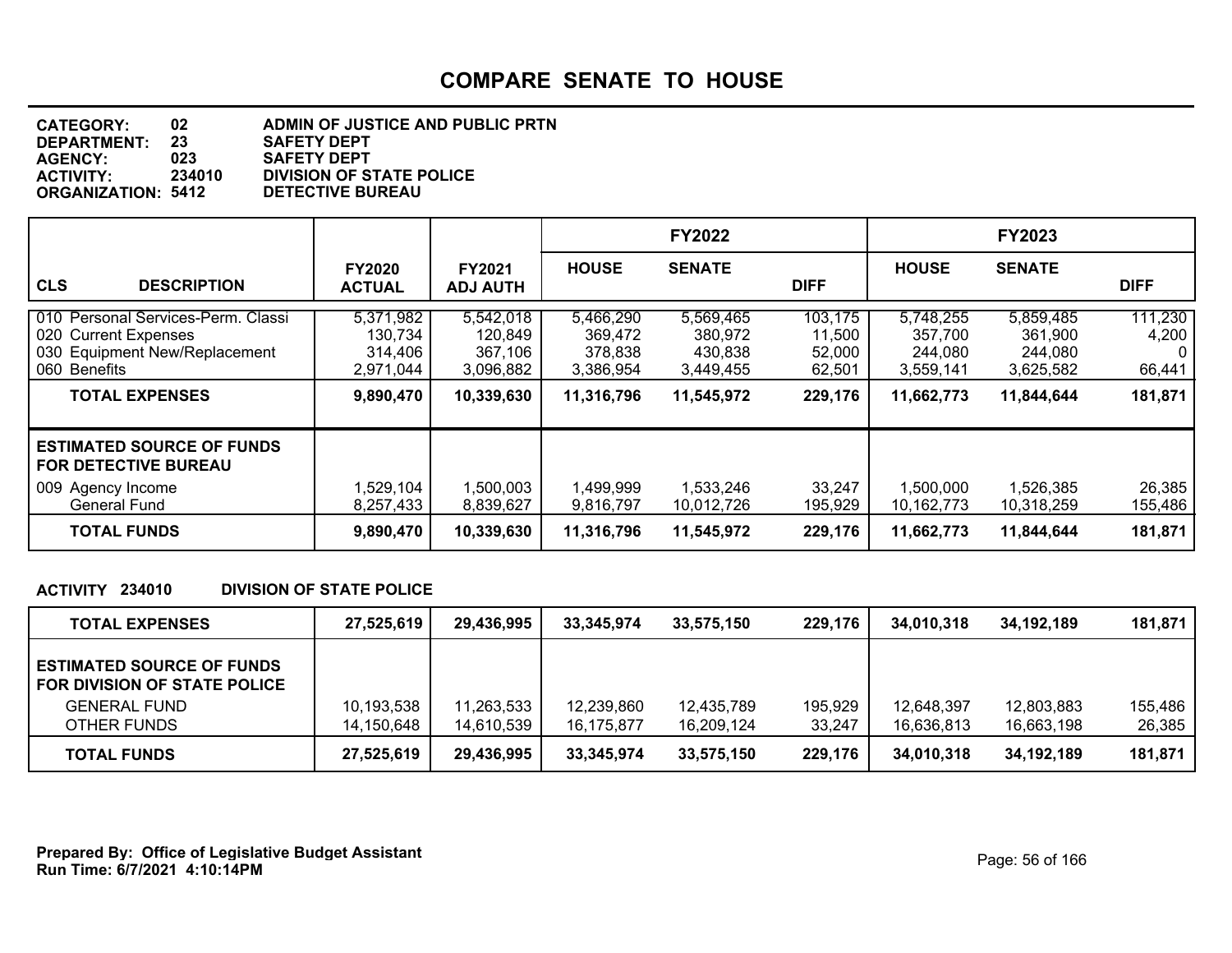#### **DEPARTMENT: 23 SAFETY DEPT CATEGORY: 02 ADMIN OF JUSTICE AND PUBLIC PRTN AGENCY: 023 SAFETY DEPT ACTIVITY: 236010 HOMELND SEC - EMER MGMT EMERGENCY MGMT ADMIN**

|                                                                       |                                     |                                     |                                     | <b>FY2022</b>                       |                            |                                     | <b>FY2023</b>                       |                            |
|-----------------------------------------------------------------------|-------------------------------------|-------------------------------------|-------------------------------------|-------------------------------------|----------------------------|-------------------------------------|-------------------------------------|----------------------------|
| <b>CLS</b><br><b>DESCRIPTION</b>                                      | <b>FY2020</b><br><b>ACTUAL</b>      | <b>FY2021</b><br><b>ADJ AUTH</b>    | <b>HOUSE</b>                        | <b>SENATE</b>                       | <b>DIFF</b>                | <b>HOUSE</b>                        | <b>SENATE</b>                       | <b>DIFF</b>                |
| 010 Personal Services-Perm. Classi<br>060 Benefits                    | 557,702<br>862,835                  | 1,754,727<br>1,020,936              | I,467,145<br>954,669                | 1,540,933<br>1,010,654              | 73,788<br>55,985           | 556,394<br>1,004,511                | 1,635,945<br>1,063,925              | 79,551<br>59,414           |
| <b>TOTAL EXPENSES</b>                                                 | 4,255,247                           | 4,976,493                           | 4,549,394                           | 4,679,167                           | 129,773                    | 4,671,246                           | 4,810,211                           | 138,965                    |
| <b>ESTIMATED SOURCE OF FUNDS</b><br><b>FOR EMERGENCY MGMT ADMIN</b>   |                                     |                                     |                                     |                                     |                            |                                     |                                     |                            |
| l 000 Federal Funds<br>005 Private Local Funds<br><b>General Fund</b> | 1,410,473<br>1,477,411<br>367,363,ا | 1,592,479<br>1.989.596<br>1.394.418 | 1,455,830<br>1,893,041<br>1,200,523 | 1,497,357<br>1,944,924<br>1,236,886 | 41,527<br>51,883<br>36,363 | 1,494,838<br>1.941.818<br>1,234,590 | 1,539,307<br>1,997,376<br>1,273,528 | 44,469<br>55,558<br>38,938 |
| <b>TOTAL FUNDS</b>                                                    | 4,255,247                           | 4,976,493                           | 4,549,394                           | 4,679,167                           | 129,773                    | 4,671,246                           | 4,810,211                           | 138,965                    |

#### **ACTIVITY 236010 HOMELND SEC - EMER MGMT**

| <b>TOTAL EXPENSES</b>                                                  | 12,638,788 | 10,443,127 | 17,117,952 | 17,247,725 | 129,773 | 17,298,618 | 17,437,583 | 138,965 |
|------------------------------------------------------------------------|------------|------------|------------|------------|---------|------------|------------|---------|
| <b>ESTIMATED SOURCE OF FUNDS</b><br><b>FOR HOMELND SEC - EMER MGMT</b> |            |            |            |            |         |            |            |         |
| <b>FEDERAL FUNDS</b>                                                   | 8,621,722  | 5,619,491  | 12,100,305 | 12,141,832 | 41,527  | 12.211.374 | 12,255,843 | 44.469  |
| <b>GENERAL FUND</b>                                                    | 1,789,772  | 1,554,676  | 1,369,912  | 1,406,275  | 36,363  | 1,417,648  | 1,456,586  | 38,938  |
| OTHER FUNDS                                                            | 2,227,294  | 3,268,960  | 3,647,735  | 3,699,618  | 51,883  | 3.669.596  | 3.725.154  | 55,558  |
| <b>TOTAL FUNDS</b>                                                     | 12,638,788 | 10,443,127 | 17,117,952 | 17,247,725 | 129,773 | 17,298,618 | 17,437,583 | 138,965 |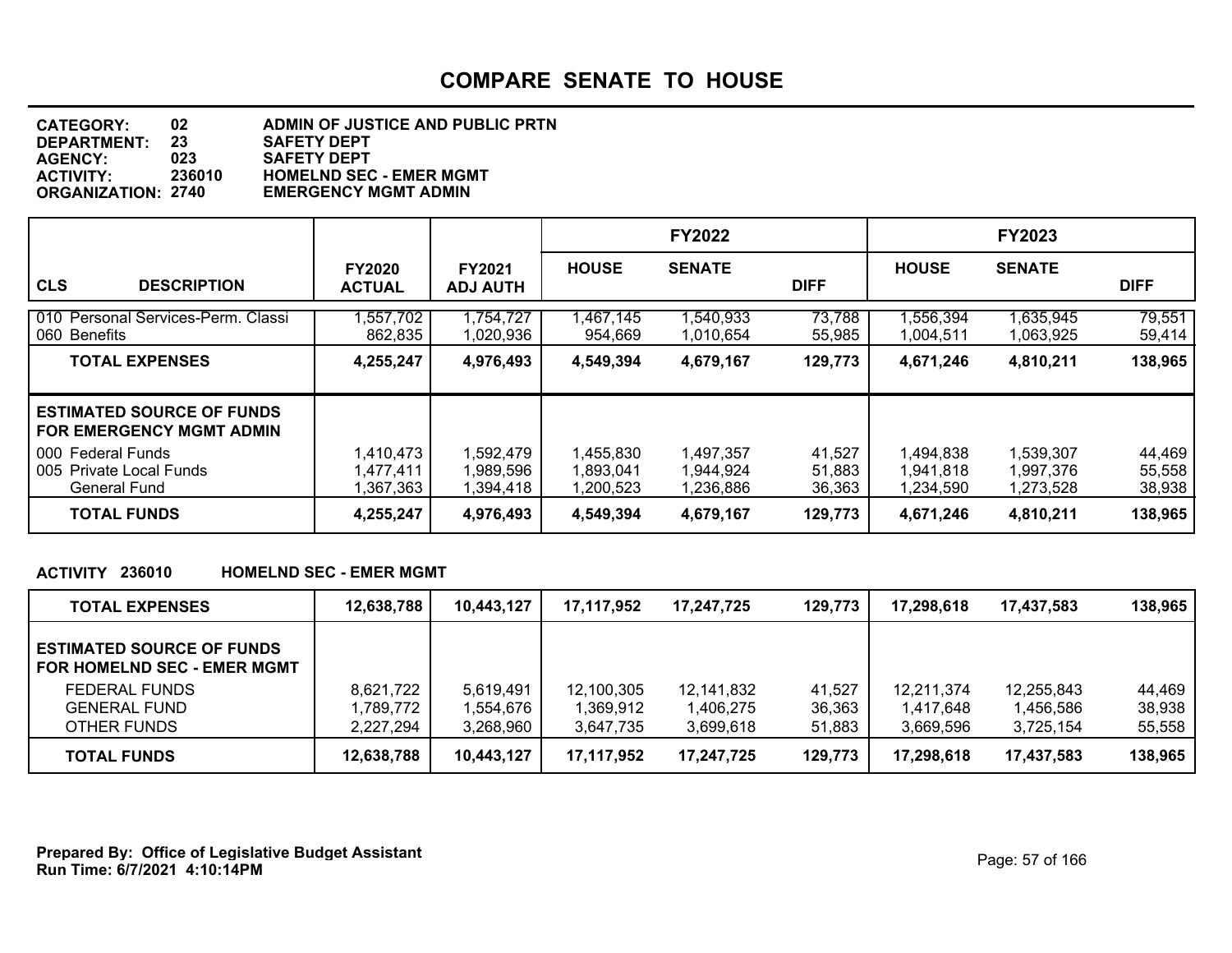| <b>CATEGORY:</b>          | 02     | ADMIN OF JUSTICE AND PUBLIC PRTN |
|---------------------------|--------|----------------------------------|
| <b>DEPARTMENT:</b>        | 23     | <b>SAFETY DEPT</b>               |
| <b>AGENCY:</b>            | 023    | <b>SAFETY DEPT</b>               |
| <b>ACTIVITY:</b>          | 231015 | <b>OFFICE OF COMMISSIONER</b>    |
| <b>ORGANIZATION: 2304</b> |        | <b>BUREAU OF HEARINGS</b>        |

|                                                                                                                |                                |                                  |                      | <b>FY2022</b>        |                   |                      | <b>FY2023</b>          |                   |
|----------------------------------------------------------------------------------------------------------------|--------------------------------|----------------------------------|----------------------|----------------------|-------------------|----------------------|------------------------|-------------------|
| <b>CLS</b><br><b>DESCRIPTION</b>                                                                               | <b>FY2020</b><br><b>ACTUAL</b> | <b>FY2021</b><br><b>ADJ AUTH</b> | <b>HOUSE</b>         | <b>SENATE</b>        | <b>DIFF</b>       | <b>HOUSE</b>         | <b>SENATE</b>          | <b>DIFF</b>       |
| 010 Personal Services-Perm. Classi<br>060 Benefits                                                             | 1,621,630<br>891,330           | 1,696,746<br>962,444             | ,550,935<br>934.010  | 1,651,098<br>978,855 | 100,163<br>44,845 | 1,626,587<br>981,704 | 1,730,556<br>1,028,627 | 103,969<br>46,923 |
| <b>TOTAL EXPENSES</b>                                                                                          | 2,675,039                      | 2,857,578                        | 2,932,769            | 3,077,777            | 145,008           | 3,065,030            | 3,215,922              | 150,892           |
| <b>ESTIMATED SOURCE OF FUNDS</b><br><b>FOR BUREAU OF HEARINGS</b><br>009 Agency Income<br><b>Highway Funds</b> | 214,003<br>2,461,036           | 228,606<br>2.628.972             | 234,622<br>2,698,147 | 246,223<br>2,831,554 | 11,601<br>133,407 | 245,201<br>2,819,829 | 257,272<br>2,958,650   | 12,071<br>138,821 |
| <b>TOTAL FUNDS</b>                                                                                             | 2,675,039                      | 2,857,578                        | 2,932,769            | 3,077,777            | 145,008           | 3,065,030            | 3,215,922              | 150,892           |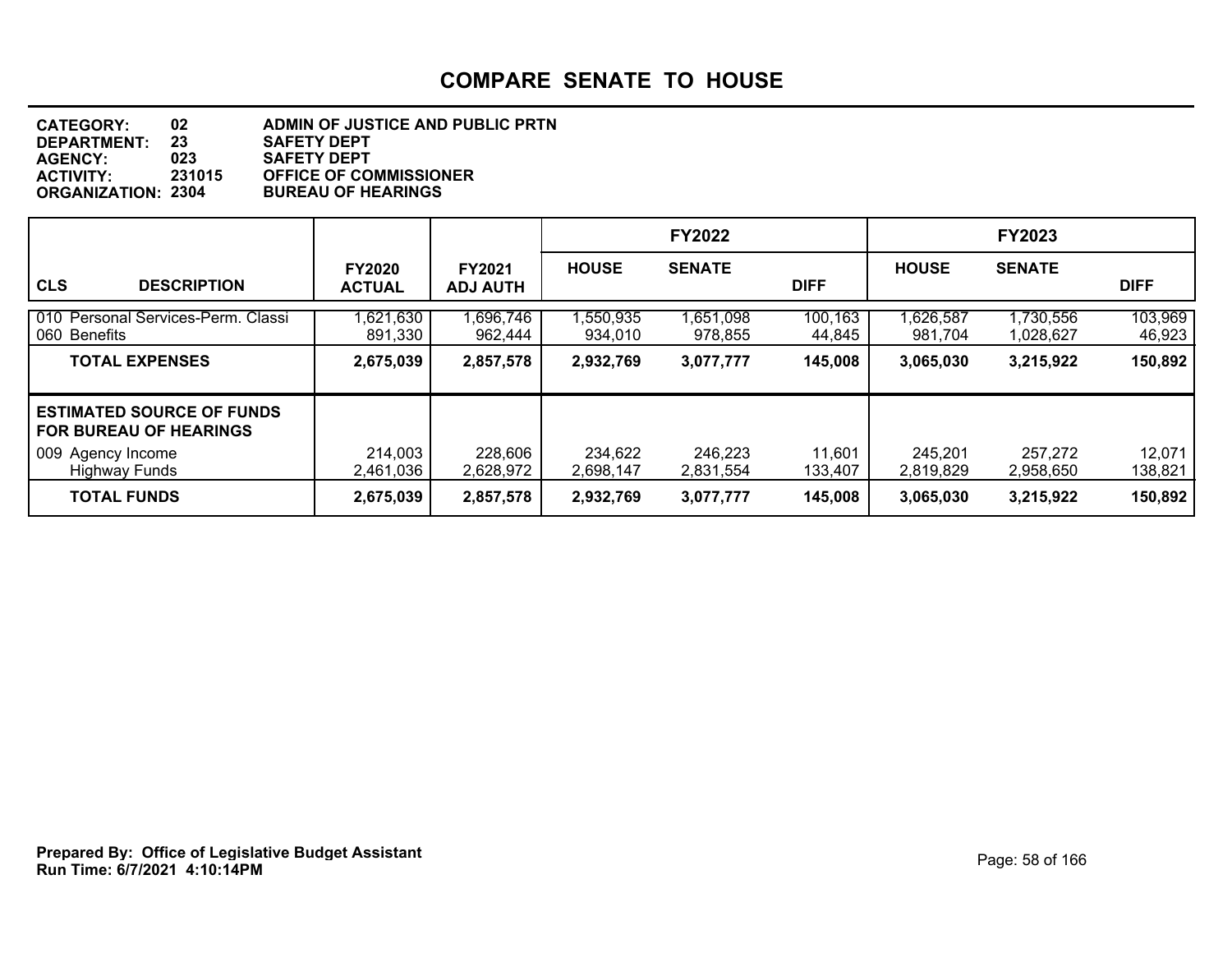#### **DEPARTMENT: 23 SAFETY DEPT CATEGORY: 02 ADMIN OF JUSTICE AND PUBLIC PRTN AGENCY: 023 SAFETY DEPT ACTIVITY: 231015 OFFICE OF COMMISSIONER ORGANIZATION: 7546 HIGHWAY SAFETY ADMINISTRATION**

|                                                                                                                                                      |                                |                                  |                               | <b>FY2022</b>                 |                            |                               | <b>FY2023</b>                 |                            |
|------------------------------------------------------------------------------------------------------------------------------------------------------|--------------------------------|----------------------------------|-------------------------------|-------------------------------|----------------------------|-------------------------------|-------------------------------|----------------------------|
| <b>CLS</b><br><b>DESCRIPTION</b>                                                                                                                     | <b>FY2020</b><br><b>ACTUAL</b> | <b>FY2021</b><br><b>ADJ AUTH</b> | <b>HOUSE</b>                  | <b>SENATE</b>                 | <b>DIFF</b>                | <b>HOUSE</b>                  | <b>SENATE</b>                 | <b>DIFF</b>                |
| 010 Personal Services-Perm. Classi<br>060 Benefits                                                                                                   | 264,286<br>156,041             | 297,348<br>162,362               | 251,487<br>156,300            | 287,822<br>184,178            | 36,335<br>27,878           | 263,419<br>163,988            | 302,690<br>193,592            | 39,271<br>29,604           |
| <b>TOTAL EXPENSES</b>                                                                                                                                | 537,532                        | 635,012                          | 623,027                       | 687,240                       | 64,213                     | 649,740                       | 718,615                       | 68,875                     |
| <b>ESTIMATED SOURCE OF FUNDS</b><br>  FOR HIGHWAY SAFETY<br><b>ADMINISTRATION</b><br>000 Federal Funds<br><b>Highway Funds</b><br><b>TOTAL FUNDS</b> | 264,993<br>272,539<br>537,532  | 335,363<br>299,649<br>635,012    | 329,012<br>294.015<br>623,027 | 362,924<br>324.316<br>687,240 | 33,912<br>30,301<br>64,213 | 343,119<br>306.621<br>649,740 | 379,493<br>339,122<br>718,615 | 36,374<br>32,501<br>68,875 |

#### **ACTIVITY 231015 OFFICE OF COMMISSIONER**

| <b>TOTAL EXPENSES</b>                                                 | 9,048,490 | 10,538,033 | 7,519,601 | 7,728,822 | 209,221 | 7.575.578 | 7,795,345 | 219,767 |
|-----------------------------------------------------------------------|-----------|------------|-----------|-----------|---------|-----------|-----------|---------|
| <b>ESTIMATED SOURCE OF FUNDS</b><br><b>FOR OFFICE OF COMMISSIONER</b> |           |            |           |           |         |           |           |         |
| <b>FEDERAL FUNDS</b>                                                  | 264.993   | 335,363    | 329.012   | 362,924   | 33,912  | 343,119   | 379.493   | 36,374  |
| <b>HIGHWAY FUNDS</b>                                                  | 5,754,542 | 6,823,807  | 4,937,882 | 5,101,590 | 163,708 | 5.125.541 | 5,296,863 | 171,322 |
| OTHER FUNDS                                                           | .381,262  | 1,493,698  | 1,348,888 | 1,360,489 | 11,601  | 1,397,200 | 1,409,271 | 12,071  |
| <b>TOTAL FUNDS</b>                                                    | 9,048,490 | 10,538,033 | 7,519,601 | 7,728,822 | 209,221 | 7,575,578 | 7,795,345 | 219,767 |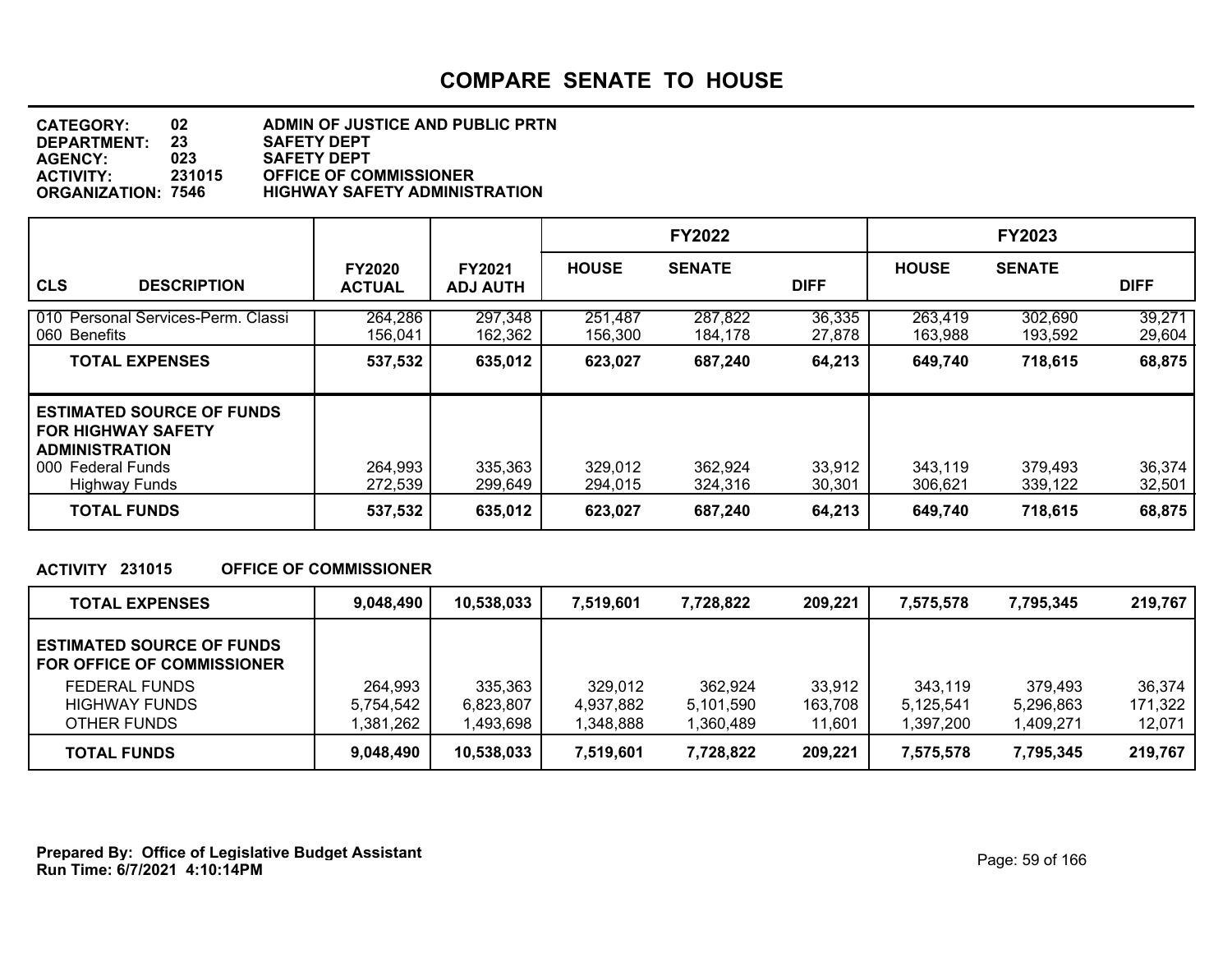#### **DEPARTMENT: 23 SAFETY DEPT CATEGORY: 02 ADMIN OF JUSTICE AND PUBLIC PRTN AGENCY: 023 SAFETY DEPT ACTIVITY: 232015 DIVISION OF ADMINISTRATION FINANCIAL MGMT & PLANNING**

|                                                                                         |                                      |                                      |                                          | <b>FY2022</b>                            |                                      |                                          | <b>FY2023</b>                            |                                      |
|-----------------------------------------------------------------------------------------|--------------------------------------|--------------------------------------|------------------------------------------|------------------------------------------|--------------------------------------|------------------------------------------|------------------------------------------|--------------------------------------|
| <b>CLS</b><br><b>DESCRIPTION</b>                                                        | <b>FY2020</b><br><b>ACTUAL</b>       | <b>FY2021</b><br><b>ADJ AUTH</b>     | <b>HOUSE</b>                             | <b>SENATE</b>                            | <b>DIFF</b>                          | <b>HOUSE</b>                             | <b>SENATE</b>                            | <b>DIFF</b>                          |
| 010 Personal Services-Perm. Classi<br>060 Benefits                                      | 839,762<br>903,267                   | 1,638,165<br>1,121,051               | 773,456<br>590,594                       | 887,607<br>657,824                       | 114,151<br>67,230                    | 823,957<br>622,749                       | 947,794<br>694,395                       | 123,837<br>71,646                    |
| <b>TOTAL EXPENSES</b>                                                                   | 1,958,003                            | 3,448,136                            | 2,222,359                                | 2,403,740                                | 181,381                              | 2,359,543                                | 2,555,026                                | 195,483                              |
| <b>ESTIMATED SOURCE OF FUNDS</b><br><b>FOR FINANCIAL MGMT &amp; PLANNING</b>            |                                      |                                      |                                          |                                          |                                      |                                          |                                          |                                      |
| 003 Revolving Funds<br>009 Agency Income<br><b>General Fund</b><br><b>Highway Funds</b> | 0<br>1,487,116<br>136,252<br>239,519 | 0<br>2,809,962<br>312,416<br>325,758 | 266,676<br>722,707<br>665,840<br>567,136 | 288,441<br>786,191<br>711,185<br>617,923 | 21,765<br>63,484<br>45,345<br>50,787 | 283,141<br>767,316<br>706,944<br>602,142 | 306,599<br>835,735<br>755,815<br>656,877 | 23,458<br>68,419<br>48,871<br>54,735 |
| <b>TOTAL FUNDS</b>                                                                      | 1,958,003                            | 3,448,136                            | 2,222,359                                | 2,403,740                                | 181,381                              | 2,359,543                                | 2,555,026                                | 195,483                              |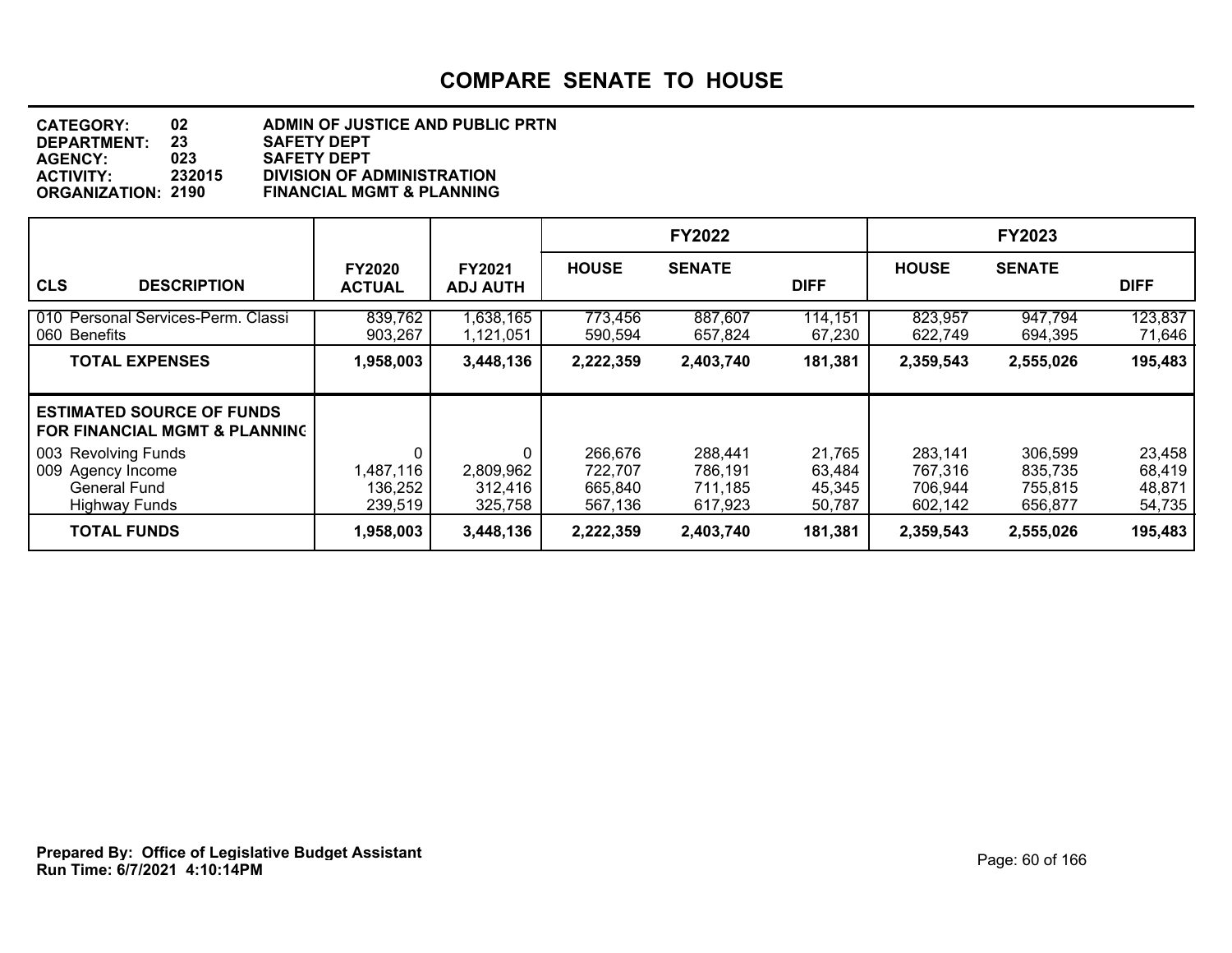#### **DEPARTMENT: 23 SAFETY DEPT CATEGORY: 02 ADMIN OF JUSTICE AND PUBLIC PRTN AGENCY: 023 SAFETY DEPT ACTIVITY: 232015 DIVISION OF ADMINISTRATION ORGANIZATION: 2192 HUMAN RESOURCES MGMT**

|                                                                                         |                                |                                  |                                          | <b>FY2022</b>                            |                                      |                                          | <b>FY2023</b>                            |                                      |
|-----------------------------------------------------------------------------------------|--------------------------------|----------------------------------|------------------------------------------|------------------------------------------|--------------------------------------|------------------------------------------|------------------------------------------|--------------------------------------|
| <b>CLS</b><br><b>DESCRIPTION</b>                                                        | <b>FY2020</b><br><b>ACTUAL</b> | <b>FY2021</b><br><b>ADJ AUTH</b> | <b>HOUSE</b>                             | <b>SENATE</b>                            | <b>DIFF</b>                          | <b>HOUSE</b>                             | <b>SENATE</b>                            | <b>DIFF</b>                          |
| 010 Personal Services-Perm. Classi<br>060 Benefits                                      | 479,968                        | 0                                | 413,518<br>309,936                       | 486,956<br>365,842                       | 73,438<br>55,906                     | 446,528<br>327,568                       | 525,640<br>386,884                       | 79,112<br>59,316                     |
| <b>TOTAL EXPENSES</b>                                                                   | 592,834                        | 0                                | 1,005,222                                | 1,134,566                                | 129,344                              | 1,055,874                                | 1,194,302                                | 138,428                              |
| <b>ESTIMATED SOURCE OF FUNDS</b><br><b>FOR HUMAN RESOURCES MGMT</b>                     |                                |                                  |                                          |                                          |                                      |                                          |                                          |                                      |
| 003 Revolving Funds<br>009 Agency Income<br><b>General Fund</b><br><b>Highway Funds</b> | 592,834                        | 0                                | 120.557<br>351,899<br>251,303<br>281,463 | 136,078<br>397,169<br>283,640<br>317,679 | 15,521<br>45,270<br>32,337<br>36,216 | 126,626<br>369,636<br>263,969<br>295,643 | 143,237<br>418,086<br>298,576<br>334,403 | 16,611<br>48,450<br>34,607<br>38,760 |
| <b>TOTAL FUNDS</b>                                                                      | 592,834                        | 0                                | 1,005,222                                | 1,134,566                                | 129,344                              | 1,055,874                                | 1,194,302                                | 138,428                              |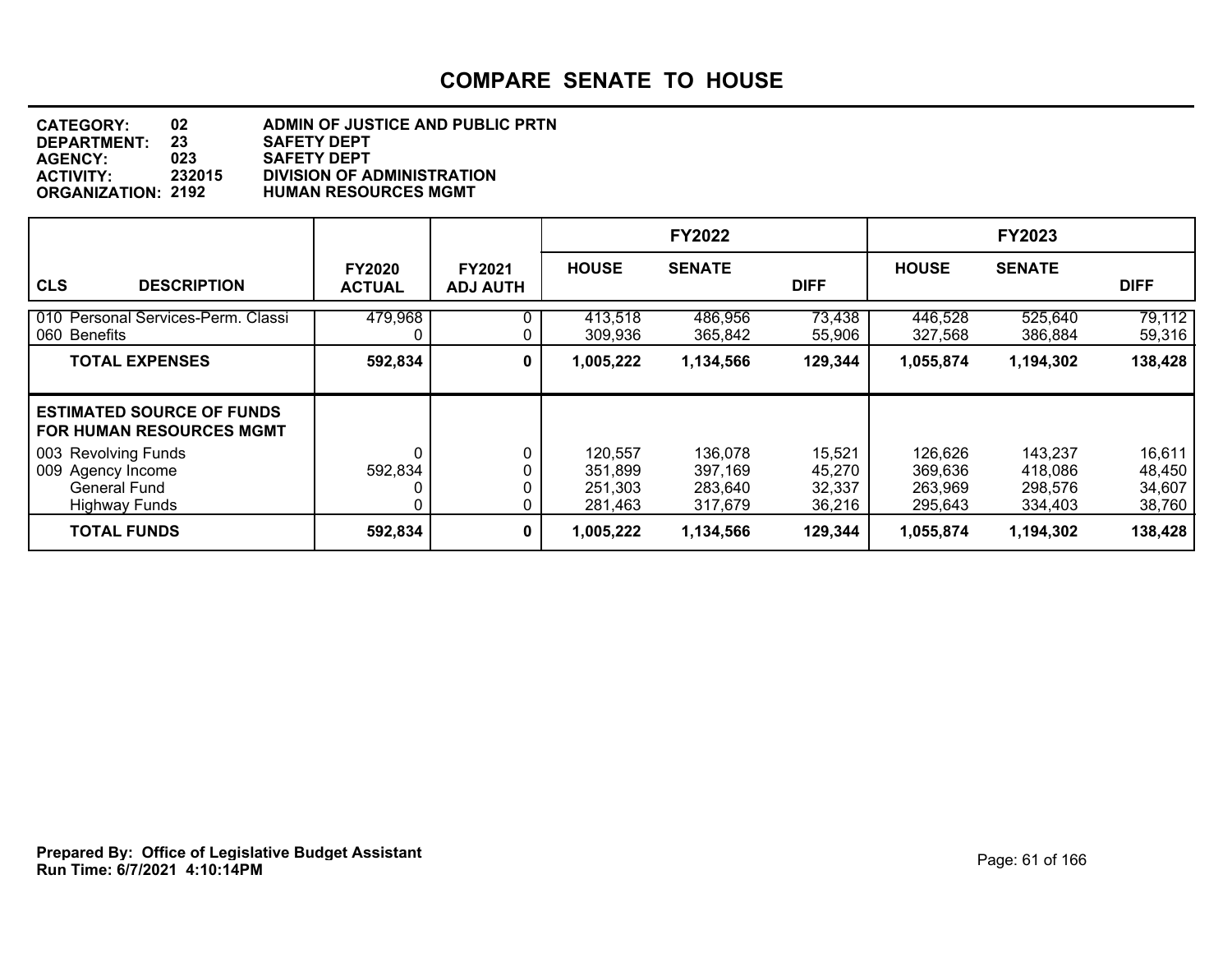#### **DEPARTMENT: 23 SAFETY DEPT CATEGORY: 02 ADMIN OF JUSTICE AND PUBLIC PRTN AGENCY: 023 SAFETY DEPT ACTIVITY: 232015 DIVISION OF ADMINISTRATION ORGANIZATION: 2195 ASSET & RESOURCE MGMT**

|                                                                                         |                                |                                  |                                          | <b>FY2022</b>                            |                                      |                                          | <b>FY2023</b>                            |                                      |
|-----------------------------------------------------------------------------------------|--------------------------------|----------------------------------|------------------------------------------|------------------------------------------|--------------------------------------|------------------------------------------|------------------------------------------|--------------------------------------|
| <b>CLS</b><br><b>DESCRIPTION</b>                                                        | <b>FY2020</b><br><b>ACTUAL</b> | <b>FY2021</b><br><b>ADJ AUTH</b> | <b>HOUSE</b>                             | <b>SENATE</b>                            | <b>DIFF</b>                          | <b>HOUSE</b>                             | <b>SENATE</b>                            | <b>DIFF</b>                          |
| 010 Personal Services-Perm. Classi<br>060 Benefits                                      | 813,551<br>437,980             | 867,154<br>493,322               | 610,426<br>341,637                       | 677,298<br>396,098                       | 66,872<br>54,461                     | 640,672<br>358,987                       | 751,695<br>446,277                       | 111,023<br>87,290                    |
| <b>TOTAL EXPENSES</b>                                                                   | 1,434,073                      | 1,645,775                        | 1,360,914                                | 1,482,247                                | 121,333                              | 1,428,231                                | 1,626,544                                | 198,313                              |
| <b>ESTIMATED SOURCE OF FUNDS</b><br><b>FOR ASSET &amp; RESOURCE MGMT</b>                |                                |                                  |                                          |                                          |                                      |                                          |                                          |                                      |
| 003 Revolving Funds<br>009 Agency Income<br><b>General Fund</b><br><b>Highway Funds</b> | 1,434,073                      | 1,645,775                        | 163,310<br>459,578<br>373,706<br>364,320 | 177,870<br>502,045<br>404,039<br>398,293 | 14,560<br>42,467<br>30,333<br>33,973 | 171,387<br>482,170<br>392,479<br>382,195 | 195,185<br>551,580<br>442,057<br>437,722 | 23,798<br>69,410<br>49,578<br>55,527 |
| <b>TOTAL FUNDS</b>                                                                      | 1,434,073                      | 1,645,775                        | 1,360,914                                | 1,482,247                                | 121,333                              | 1,428,231                                | 1,626,544                                | 198,313                              |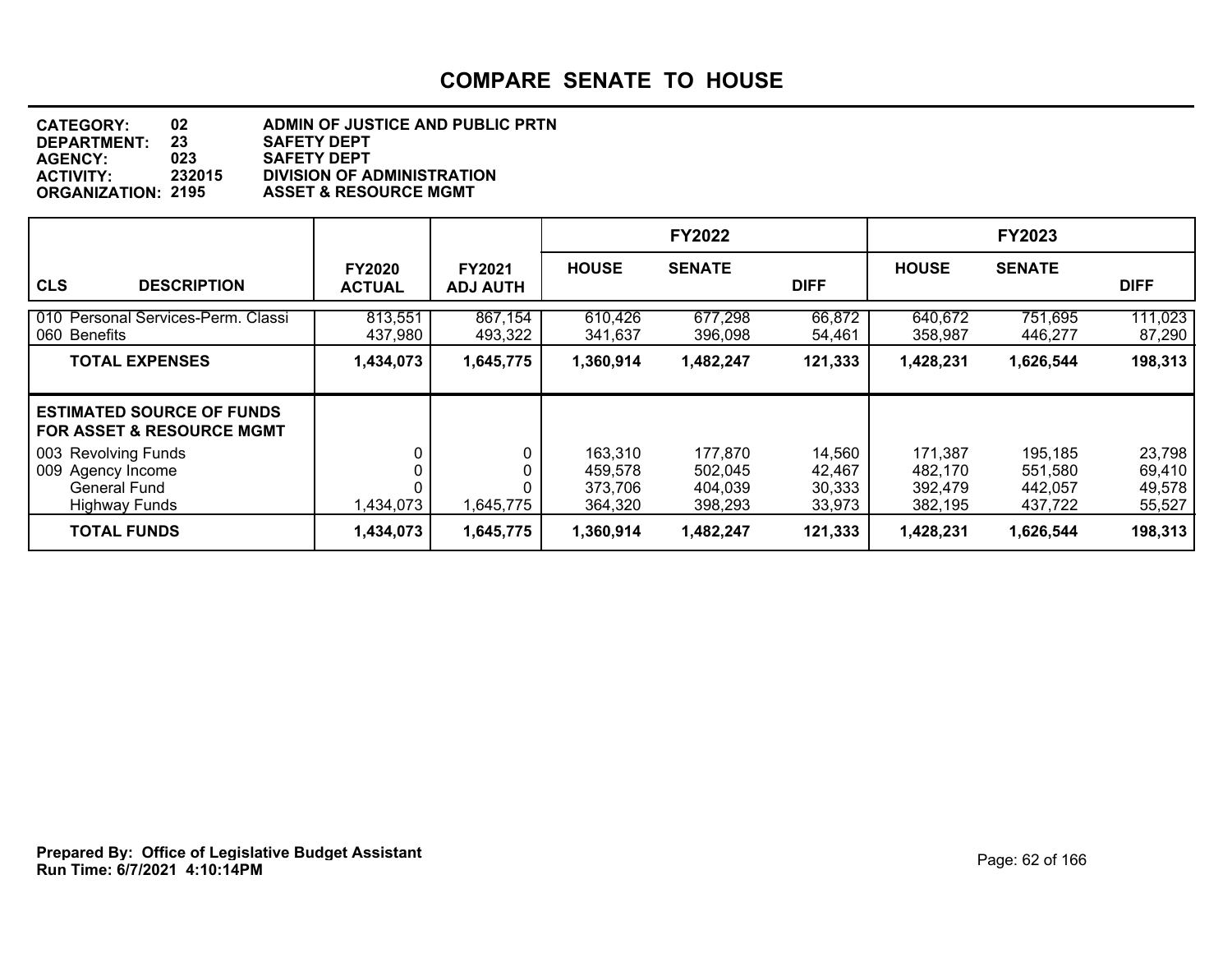| <b>CATEGORY:</b>          | 02     | ADMIN OF JUSTICE AND PUBLIC PRTN  |
|---------------------------|--------|-----------------------------------|
| <b>DEPARTMENT:</b>        | 23     | <b>SAFETY DEPT</b>                |
| <b>AGENCY:</b>            | 023    | <b>SAFETY DEPT</b>                |
| <b>ACTIVITY:</b>          | 232015 | <b>DIVISION OF ADMINISTRATION</b> |
| <b>ORGANIZATION: 3120</b> |        | <b>ROAD TOLL AUDIT</b>            |

|                                                                |                                |                                  |                    | <b>FY2022</b>      |                  |                    | <b>FY2023</b>      |                   |
|----------------------------------------------------------------|--------------------------------|----------------------------------|--------------------|--------------------|------------------|--------------------|--------------------|-------------------|
| <b>CLS</b><br><b>DESCRIPTION</b>                               | <b>FY2020</b><br><b>ACTUAL</b> | <b>FY2021</b><br><b>ADJ AUTH</b> | <b>HOUSE</b>       | <b>SENATE</b>      | <b>DIFF</b>      | <b>HOUSE</b>       | <b>SENATE</b>      | <b>DIFF</b>       |
| 010 Personal Services-Perm. Classi<br>060 Benefits             | 492,074<br>303,314             | 517,907<br>317,936               | 351,624<br>222,091 | 394,739<br>251,462 | 43,115<br>29,371 | 372,584<br>234,341 | 511,853<br>327,884 | 139,269<br>93,543 |
| <b>TOTAL EXPENSES</b>                                          | 819,347                        | 875,049                          | 739,664            | 812,150            | 72,486           | 790,586            | 1,023,398          | 232,812           |
| <b>ESTIMATED SOURCE OF FUNDS</b><br><b>FOR ROAD TOLL AUDIT</b> |                                |                                  |                    |                    |                  |                    |                    |                   |
| 009 Agency Income                                              | 819,347                        | 875,049                          | 739,664            | 812,150            | 72,486           | 790,586            | 1,023,398          | 232,812           |
| <b>TOTAL FUNDS</b>                                             | 819,347                        | 875,049                          | 739,664            | 812,150            | 72,486           | 790,586            | 1,023,398          | 232,812           |

#### **ACTIVITY 232015 DIVISION OF ADMINISTRATION**

| <b>TOTAL EXPENSES</b>                                              | 14,036,505 | 15,156,387 | 10.095,449 | 10,599,993 | 504.544 | 10,516,596 | 11,281,632 | 765,036 |
|--------------------------------------------------------------------|------------|------------|------------|------------|---------|------------|------------|---------|
| <b>ESTIMATED SOURCE OF FUNDS</b><br>FOR DIVISION OF ADMINISTRATION |            |            |            |            |         |            |            |         |
| GENERAL FUND                                                       | 136,252    | 312.416    | 1,404,657  | 1,512,672  | 108,015 | 1,481,927  | 1,614,983  | 133.056 |
| <b>HIGHWAY FUNDS</b>                                               | 8,789,193  | 8,829,147  | 3,839,498  | 3,960,474  | 120,976 | 4,184,650  | 4,333,672  | 149,022 |
| OTHER FUNDS                                                        | 4,484,499  | 5.364.956  | 4,562,313  | 4,837,866  | 275.553 | 4.789.996  | 5.272.954  | 482,958 |
| <b>TOTAL FUNDS</b>                                                 | 14,036,505 | 15,156,387 | 10,095,449 | 10,599,993 | 504,544 | 10,516,596 | 11,281,632 | 765,036 |

**Run Time: 6/7/2021 4:10:14PM Prepared By: Office of Legislative Budget Assistant** Page: 63 of 166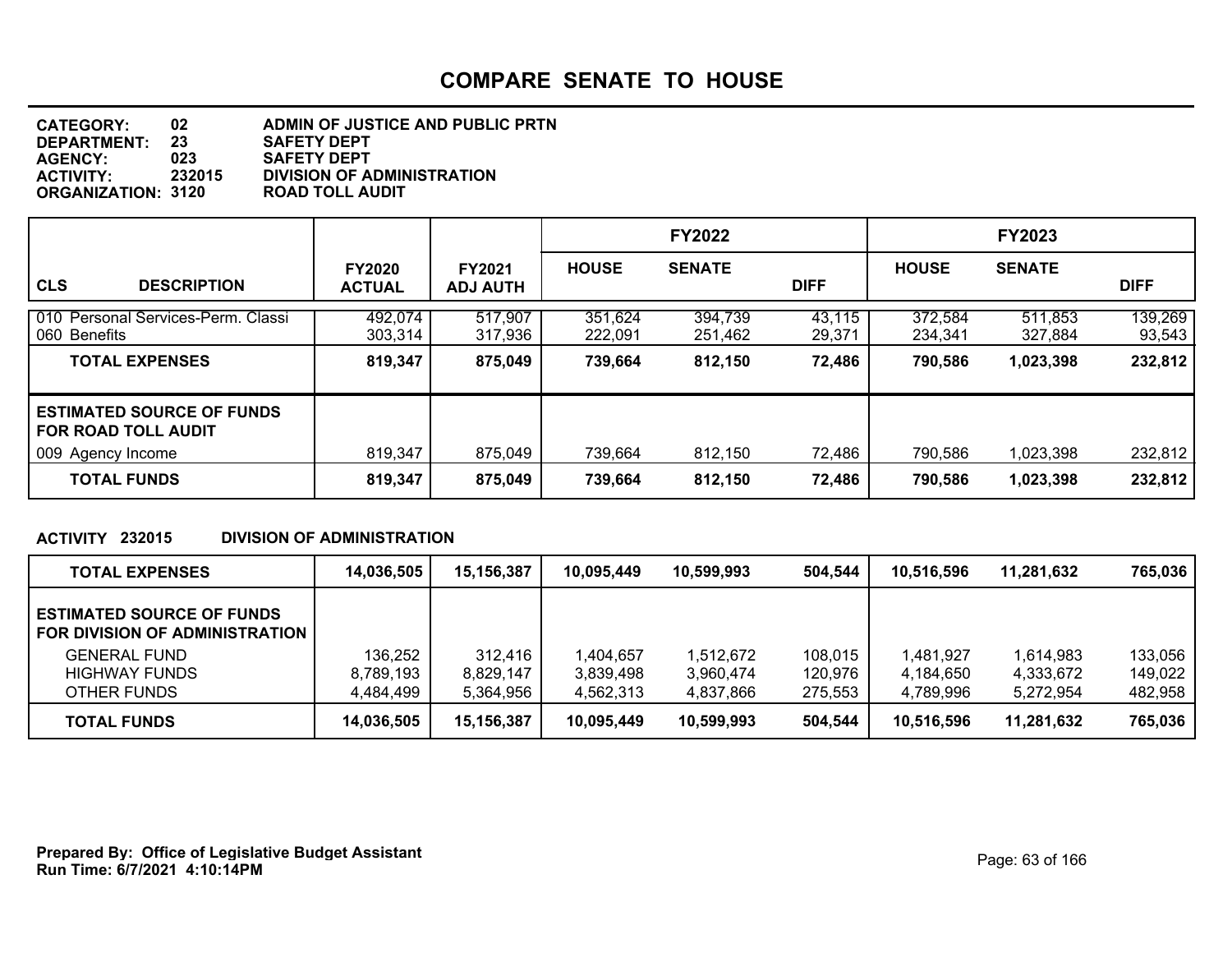| <b>CATEGORY:</b>          | 02     | ADMIN OF JUSTICE AND PUBLIC PRTN  |
|---------------------------|--------|-----------------------------------|
| <b>DEPARTMENT:</b>        | 23     | <b>SAFETY DEPT</b>                |
| <b>AGENCY:</b>            | 023    | <b>SAFETY DEPT</b>                |
| <b>ACTIVITY:</b>          | 233015 | <b>DIVISION OF MOTOR VEHICLES</b> |
| <b>ORGANIZATION: 2311</b> |        | <b>DRIVER LICENSING</b>           |

|                                                                                      |                                |                                  |                      | <b>FY2022</b>        |                  |                      | <b>FY2023</b>        |                  |
|--------------------------------------------------------------------------------------|--------------------------------|----------------------------------|----------------------|----------------------|------------------|----------------------|----------------------|------------------|
| <b>CLS</b><br><b>DESCRIPTION</b>                                                     | <b>FY2020</b><br><b>ACTUAL</b> | <b>FY2021</b><br><b>ADJ AUTH</b> | <b>HOUSE</b>         | <b>SENATE</b>        | <b>DIFF</b>      | <b>HOUSE</b>         | <b>SENATE</b>        | <b>DIFF</b>      |
| 010 Personal Services-Perm. Classi<br>060 Benefits                                   | 1,017,306<br>701,581           | 1,235,654<br>807,686             | 1,091,180<br>862,840 | 1,167,807<br>909,593 | 76,627<br>46,753 | 1,153,522<br>909,145 | 1,236,198<br>958,854 | 82,676<br>49,709 |
| <b>TOTAL EXPENSES</b>                                                                | 3,133,786                      | 3,641,237                        | 3,826,083            | 3,949,463            | 123,380          | 3,869,380            | 4,001,765            | 132,385          |
| <b>ESTIMATED SOURCE OF FUNDS</b><br><b>FOR DRIVER LICENSING</b><br>009 Agency Income | 3,133,786                      | 3,641,237                        | 3,826,083            | 3,949,463            | 123,380          | 3,869,380            | 4,001,765            | 132,385          |
| <b>TOTAL FUNDS</b>                                                                   | 3,133,786                      | 3,641,237                        | 3,826,083            | 3,949,463            | 123,380          | 3,869,380            | 4,001,765            | 132,385          |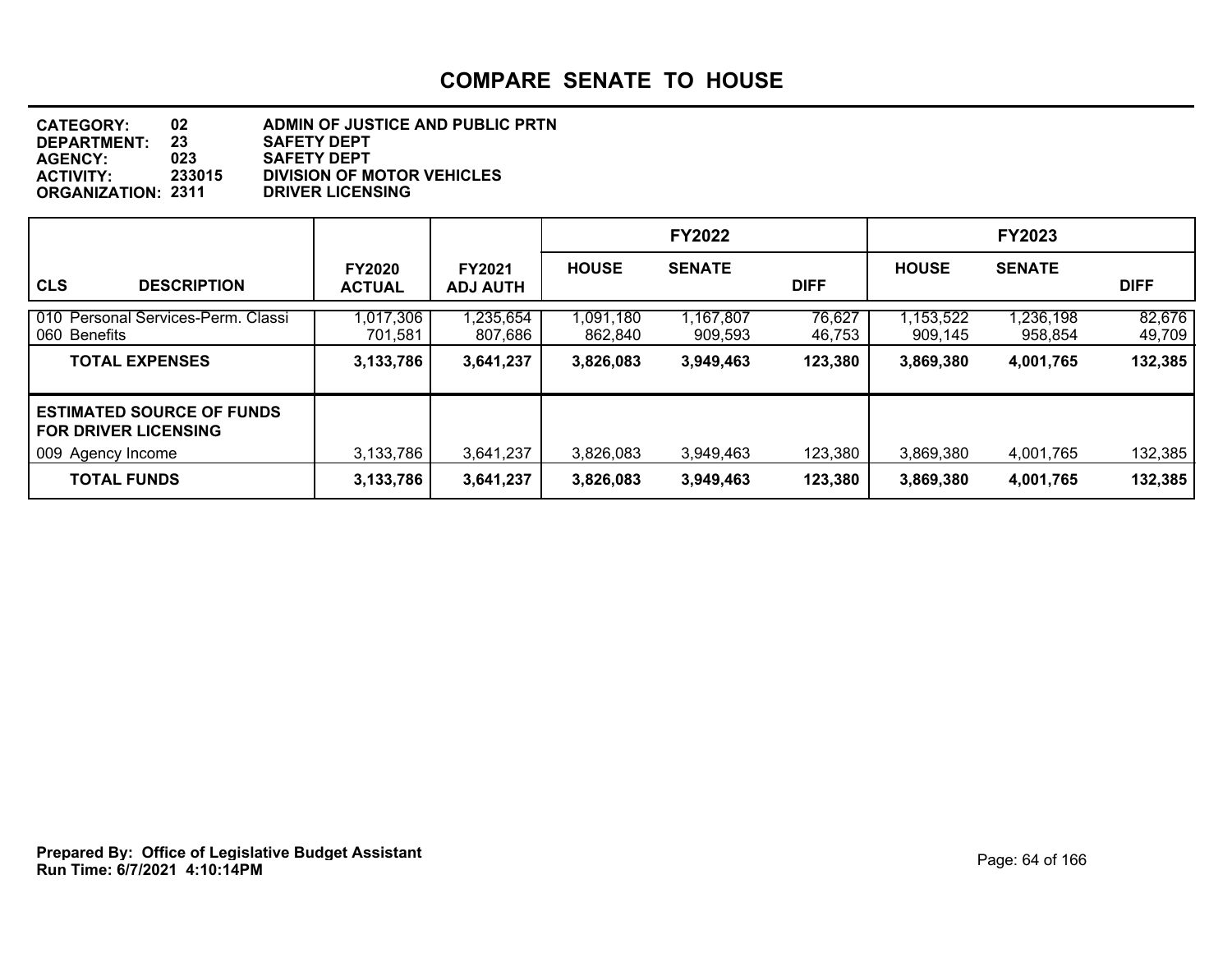#### **DEPARTMENT: 23 SAFETY DEPT CATEGORY: 02 ADMIN OF JUSTICE AND PUBLIC PRTN AGENCY: 023 SAFETY DEPT ACTIVITY: 233015 DIVISION OF MOTOR VEHICLES MOTOR VEHICLE REGISTRATION**

|                                                                                                     |                                |                                  |                    | <b>FY2022</b>      |                    |                    | <b>FY2023</b>      |                    |
|-----------------------------------------------------------------------------------------------------|--------------------------------|----------------------------------|--------------------|--------------------|--------------------|--------------------|--------------------|--------------------|
| <b>CLS</b><br><b>DESCRIPTION</b>                                                                    | <b>FY2020</b><br><b>ACTUAL</b> | <b>FY2021</b><br><b>ADJ AUTH</b> | <b>HOUSE</b>       | <b>SENATE</b>      | <b>DIFF</b>        | <b>HOUSE</b>       | <b>SENATE</b>      | <b>DIFF</b>        |
| 010 Personal Services-Perm. Classi<br>060 Benefits                                                  | 726,950<br>518,683             | 779,029<br>604,854               | 551,962<br>473,620 | 743,680<br>615,197 | 191,718<br>141,577 | 580,731<br>497,868 | 787,222<br>648,102 | 206,491<br>150,234 |
| <b>TOTAL EXPENSES</b>                                                                               | 1,464,058                      | 1,688,484                        | 1,454,137          | 1,787,432          | 333,295            | 1,528,199          | 1,884,924          | 356,725            |
| <b>ESTIMATED SOURCE OF FUNDS</b><br>I FOR MOTOR VEHICLE<br><b>REGISTRATION</b><br>009 Agency Income | .464,058                       | 1,688,484                        | 1,454,137          | 1,787,432          | 333,295            | 1,528,199          | 1,884,924          | 356,725            |
| <b>TOTAL FUNDS</b>                                                                                  | 1,464,058                      | 1,688,484                        | 1,454,137          | 1,787,432          | 333,295            | 1,528,199          | 1,884,924          | 356,725            |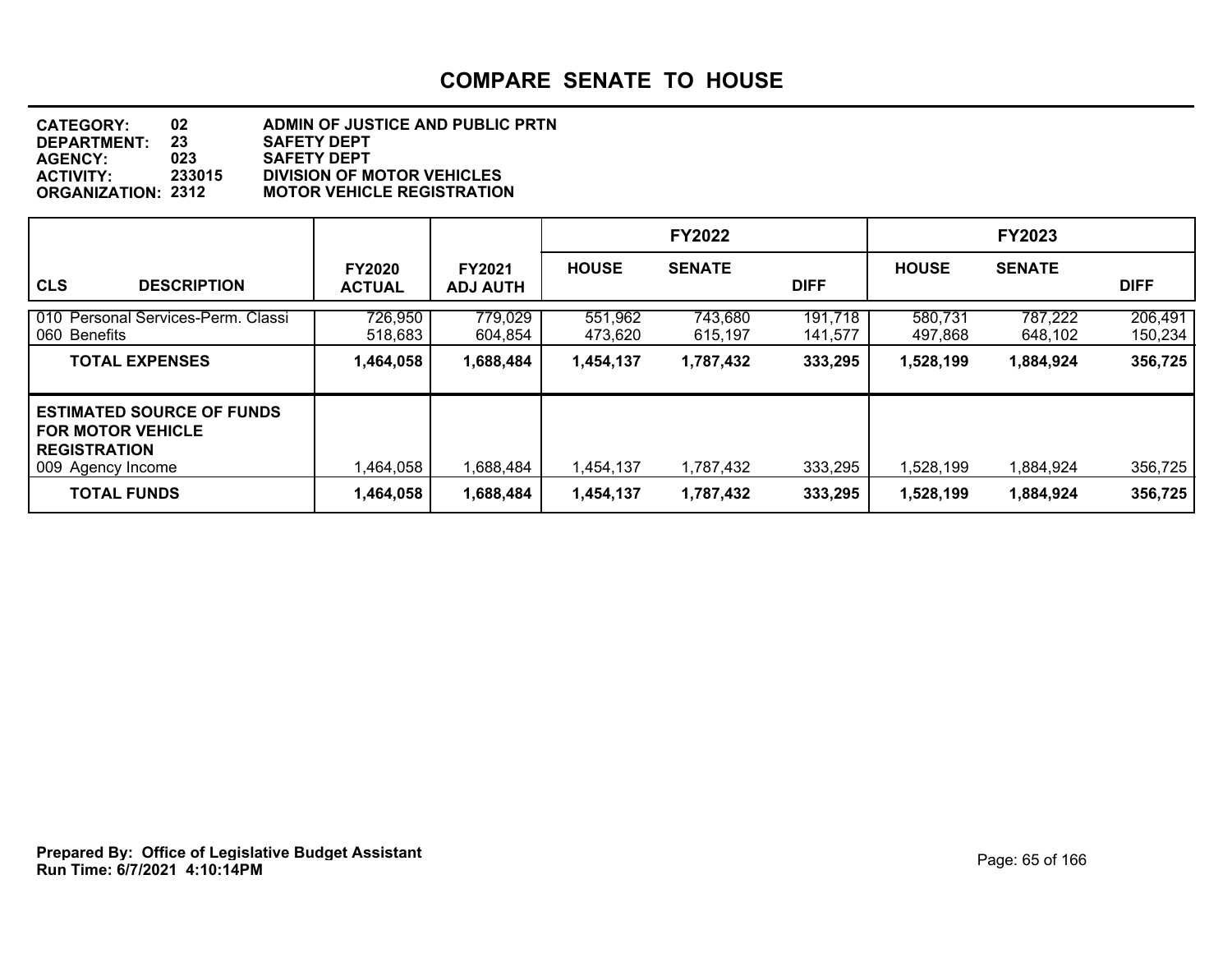| <b>CATEGORY:</b>          | 02     | ADMIN OF JUSTICE AND PUBLIC PRTN  |
|---------------------------|--------|-----------------------------------|
| <b>DEPARTMENT:</b>        | 23     | <b>SAFETY DEPT</b>                |
| <b>AGENCY:</b>            | 023    | <b>SAFETY DEPT</b>                |
| <b>ACTIVITY:</b>          | 233015 | <b>DIVISION OF MOTOR VEHICLES</b> |
| <b>ORGANIZATION: 2314</b> |        | <b>CERTIFICATE OF TITLE</b>       |

|                                                                                   |                                |                                  |                    | <b>FY2022</b>      |                  |                    | <b>FY2023</b>        |                  |
|-----------------------------------------------------------------------------------|--------------------------------|----------------------------------|--------------------|--------------------|------------------|--------------------|----------------------|------------------|
| <b>CLS</b><br><b>DESCRIPTION</b>                                                  | <b>FY2020</b><br><b>ACTUAL</b> | <b>FY2021</b><br><b>ADJ AUTH</b> | <b>HOUSE</b>       | <b>SENATE</b>      | <b>DIFF</b>      | <b>HOUSE</b>       | <b>SENATE</b>        | <b>DIFF</b>      |
| 010 Personal Services-Perm. Classi<br>060 Benefits                                | 943,015<br>674.628             | 995,818<br>681,108               | 897.474<br>695,181 | 976,364<br>742.445 | 78,890<br>47,264 | 950.619<br>731,852 | 1,035,804<br>782,128 | 85,185<br>50,276 |
| <b>TOTAL EXPENSES</b>                                                             | 2,069,458                      | 2,171,861                        | 2,166,435          | 2,292,589          | 126,154          | 2,267,042          | 2,402,503            | 135,461          |
| <b>ESTIMATED SOURCE OF FUNDS</b><br>FOR CERTIFICATE OF TITLE<br>009 Agency Income | 2,069,458                      | 2,171,861                        | 2,166,435          | 2,292,589          | 126,154          | 2,267,042          | 2,402,503            | 135,461          |
| <b>TOTAL FUNDS</b>                                                                | 2,069,458                      | 2,171,861                        | 2,166,435          | 2,292,589          | 126,154          | 2,267,042          | 2,402,503            | 135,461          |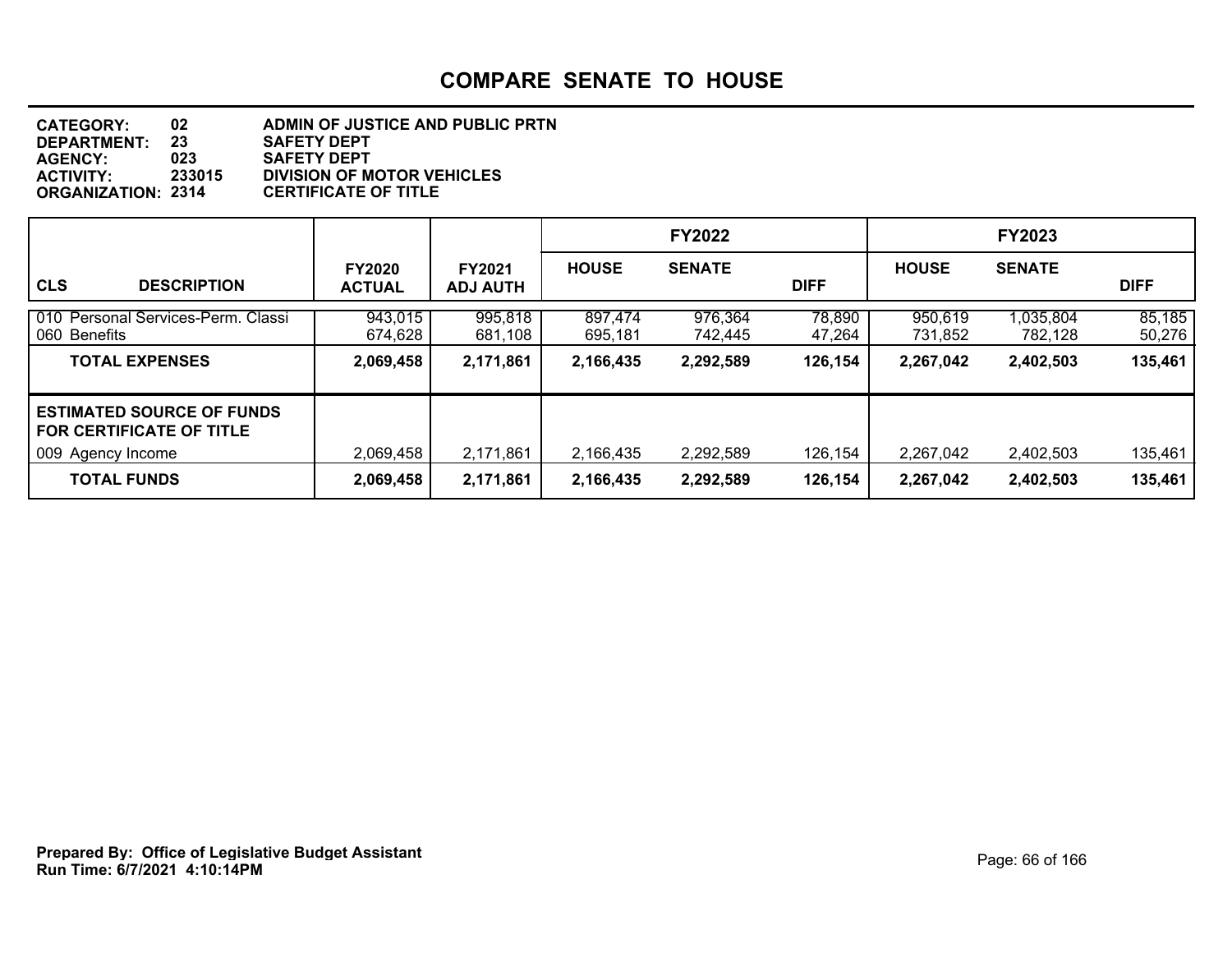#### **DEPARTMENT: 23 SAFETY DEPT CATEGORY: 02 ADMIN OF JUSTICE AND PUBLIC PRTN AGENCY: 023 SAFETY DEPT ACTIVITY: 233015 DIVISION OF MOTOR VEHICLES ORGANIZATION: 2315 FINANCIAL RESPONSIBILITY**

|                                                                                          |                                |                                  |                    | <b>FY2022</b>        |                    |                      | <b>FY2023</b>        |                    |
|------------------------------------------------------------------------------------------|--------------------------------|----------------------------------|--------------------|----------------------|--------------------|----------------------|----------------------|--------------------|
| <b>CLS</b><br><b>DESCRIPTION</b>                                                         | <b>FY2020</b><br><b>ACTUAL</b> | <b>FY2021</b><br><b>ADJ AUTH</b> | <b>HOUSE</b>       | <b>SENATE</b>        | <b>DIFF</b>        | <b>HOUSE</b>         | <b>SENATE</b>        | <b>DIFF</b>        |
| Personal Services-Perm. Classi<br>l 010<br>060 Benefits                                  | 1,002,141<br>654,483           | 1,078,392<br>752,507             | 982,097<br>711.616 | 1,116,121<br>823,108 | 134,024<br>111,492 | 1,044,124<br>749,866 | 1,185,622<br>868,966 | 141,498<br>119,100 |
| <b>TOTAL EXPENSES</b>                                                                    | 1,911,889                      | 2,127,043                        | 2,235,773          | 2,481,289            | 245,516            | 2,355,156            | 2,615,754            | 260,598            |
| <b>LESTIMATED SOURCE OF FUNDS</b><br>I FOR FINANCIAL RESPONSIBILITY<br>009 Agency Income | 1,911,889                      | 2,127,043                        | 2,235,773          | 2,481,289            | 245,516            | 2,355,156            | 2,615,754            | 260,598            |
| <b>TOTAL FUNDS</b>                                                                       | 1,911,889                      | 2,127,043                        | 2,235,773          | 2,481,289            | 245,516            | 2,355,156            | 2,615,754            | 260,598            |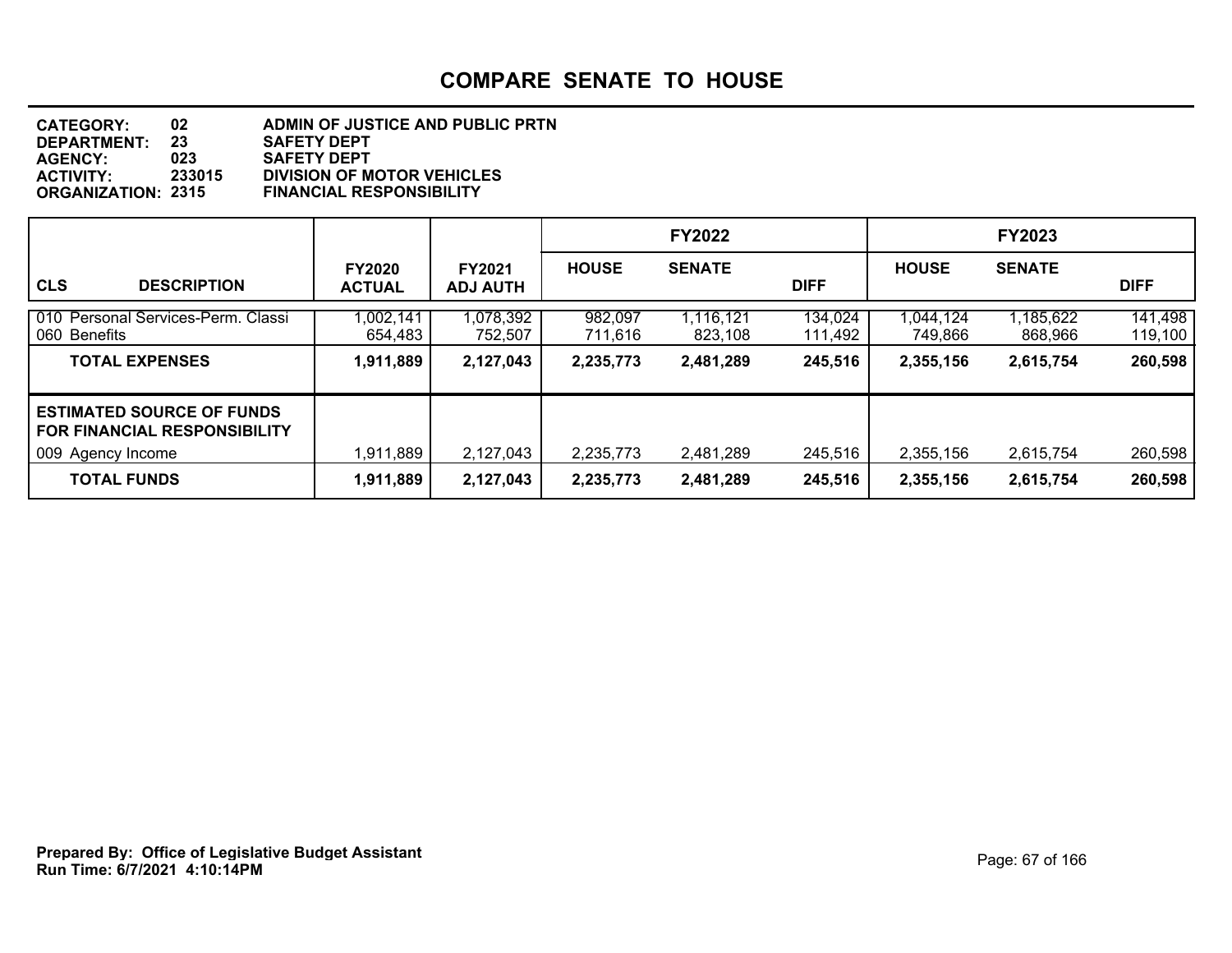| <b>CATEGORY:</b>          | 02     | ADMIN OF JUSTICE AND PUBLIC PRTN  |
|---------------------------|--------|-----------------------------------|
| DEPARTMENT:               | 23     | <b>SAFETY DEPT</b>                |
| <b>AGENCY:</b>            | 023    | <b>SAFETY DEPT</b>                |
| <b>ACTIVITY:</b>          | 233015 | <b>DIVISION OF MOTOR VEHICLES</b> |
| <b>ORGANIZATION: 2926</b> |        | <b>OPERATIONS</b>                 |

|                                                                                          |                                   |                                   |                                   | <b>FY2022</b>                     |                            |                                   | FY2023                            |                            |
|------------------------------------------------------------------------------------------|-----------------------------------|-----------------------------------|-----------------------------------|-----------------------------------|----------------------------|-----------------------------------|-----------------------------------|----------------------------|
| <b>CLS</b><br><b>DESCRIPTION</b>                                                         | <b>FY2020</b><br><b>ACTUAL</b>    | <b>FY2021</b><br><b>ADJ AUTH</b>  | <b>HOUSE</b>                      | <b>SENATE</b>                     | <b>DIFF</b>                | <b>HOUSE</b>                      | <b>SENATE</b>                     | <b>DIFF</b>                |
| 010 Personal Services-Perm. Classi<br>050 Personal Service-Temp/Appointe<br>060 Benefits | 3,268,543<br>480,084<br>2,212,539 | 3,494,489<br>713,629<br>2,401,569 | 3,304,458<br>375,000<br>2,484,392 | 3,365,779<br>423,876<br>2,537,611 | 61,321<br>48,876<br>53,219 | 3,504,725<br>386,264<br>2,619,012 | 3,570,573<br>475,283<br>2,675,387 | 65,848<br>89,019<br>56,375 |
| <b>TOTAL EXPENSES</b>                                                                    | 6,927,644                         | 7,988,616                         | 7,443,275                         | 7,606,691                         | 163,416                    | 7,787,237                         | 7,998,479                         | 211,242                    |
| <b>ESTIMATED SOURCE OF FUNDS</b><br><b>FOR OPERATIONS</b>                                |                                   |                                   |                                   |                                   |                            |                                   |                                   |                            |
| 009 Agency Income                                                                        | 6,927,644                         | 7,988,616                         | 7,443,275                         | 7,606,691                         | 163,416                    | 7,787,237                         | 7,998,479                         | 211,242                    |
| <b>TOTAL FUNDS</b>                                                                       | 6,927,644                         | 7,988,616                         | 7,443,275                         | 7,606,691                         | 163,416                    | 7,787,237                         | 7,998,479                         | 211,242                    |

#### **ACTIVITY 233015 DIVISION OF MOTOR VEHICLES**

| <b>TOTAL EXPENSES</b>                                                               | 24,778,892 | 29.024.569 | 26,413,549 | 27.405.310 | 991,761 | 27.625.021 | 28,721,432 | 1,096,411 |
|-------------------------------------------------------------------------------------|------------|------------|------------|------------|---------|------------|------------|-----------|
| <b>ESTIMATED SOURCE OF FUNDS</b><br><b>FOR DIVISION OF MOTOR</b><br><b>VEHICLES</b> |            |            |            |            |         |            |            |           |
| OTHER FUNDS                                                                         | 24,778,892 | 29,024,569 | 26,413,549 | 27.405.310 | 991,761 | 27.625.021 | 28.721.432 | ,096,411  |
| <b>TOTAL FUNDS</b>                                                                  | 24,778,892 | 29,024,569 | 26,413,549 | 27,405,310 | 991,761 | 27,625,021 | 28,721,432 | 1,096,411 |

**Run Time: 6/7/2021 4:10:14PM Prepared By: Office of Legislative Budget Assistant** Page: 68 of 166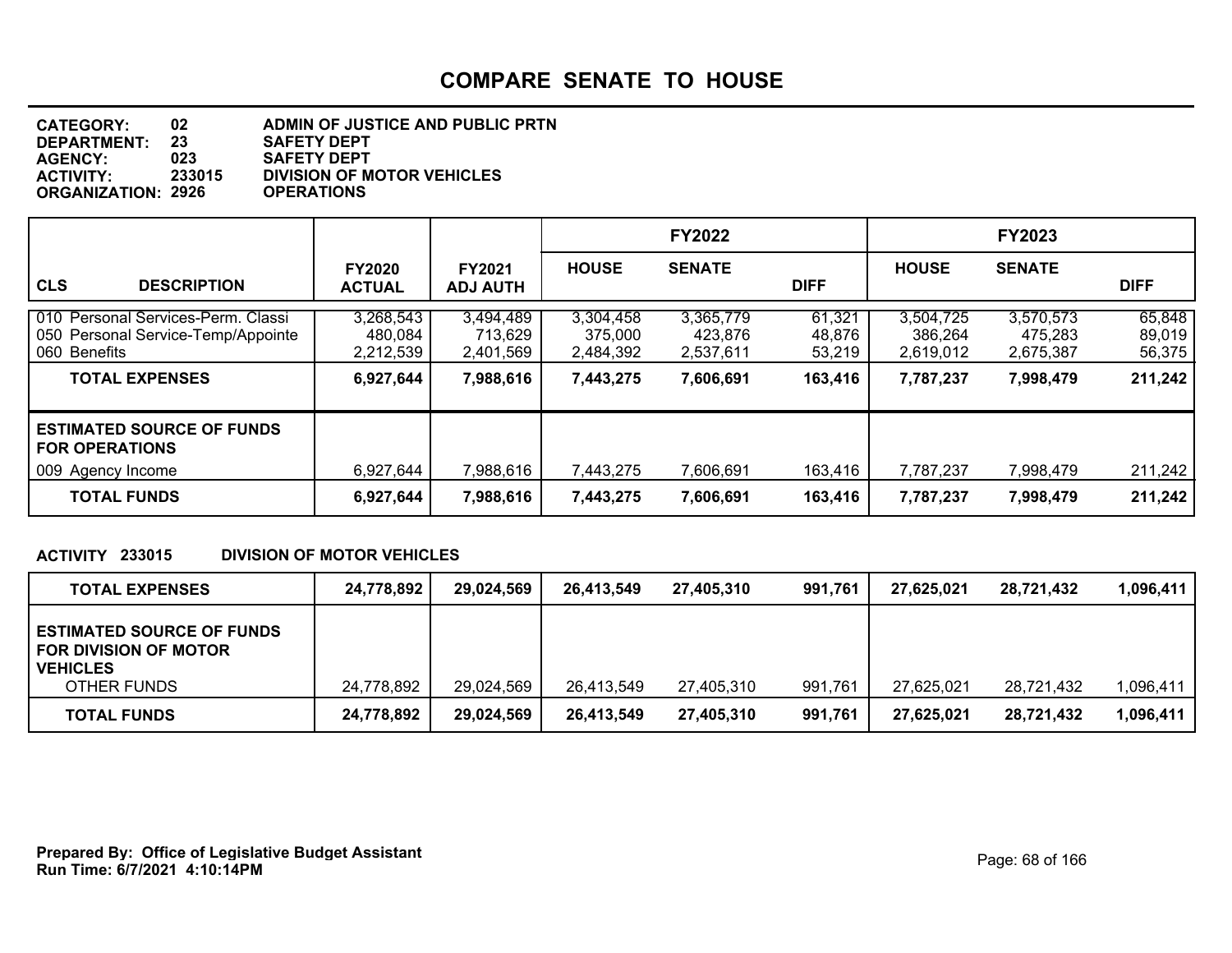#### **DEPARTMENT: 23 SAFETY DEPT CATEGORY: 02 ADMIN OF JUSTICE AND PUBLIC PRTN AGENCY: 023 SAFETY DEPT ACTIVITY: 234015 DIVISION OF STATE POLICE ORGANIZATION: 2305 COMMERCIAL ENFORCEMENT**

|                                                                                                               |                                |                                  |                        | <b>FY2022</b>          |                  |                        | <b>FY2023</b>          |                  |
|---------------------------------------------------------------------------------------------------------------|--------------------------------|----------------------------------|------------------------|------------------------|------------------|------------------------|------------------------|------------------|
| <b>CLS</b><br><b>DESCRIPTION</b>                                                                              | <b>FY2020</b><br><b>ACTUAL</b> | <b>FY2021</b><br><b>ADJ AUTH</b> | <b>HOUSE</b>           | <b>SENATE</b>          | <b>DIFF</b>      | <b>HOUSE</b>           | <b>SENATE</b>          | <b>DIFF</b>      |
| 010 Personal Services-Perm. Classi<br>060 Benefits                                                            | 3,390,609<br>1,800,666         | 3,367,937<br>1,832,959           | 3,485,261<br>2,139,729 | 3,528,207<br>2,181,228 | 42,946<br>41,499 | 3,656,103<br>2,244,729 | 3,702,609<br>2,288,747 | 46,506<br>44,018 |
| <b>TOTAL EXPENSES</b>                                                                                         | 6,053,396                      | 6,218,367                        | 7,585,688              | 7,670,133              | 84,445           | 7,790,006              | 7,880,530              | 90,524           |
| <b>ESTIMATED SOURCE OF FUNDS</b><br><b>FOR COMMERCIAL ENFORCEMENT</b><br>General Fund<br><b>Highway Funds</b> | 1,694,185<br>4,320,285         | 1,739,743<br>4,478,624           | 2,122,884<br>5,462,804 | 2,146,510<br>5,523,623 | 23,626<br>60,819 | 2,180,013<br>5,609,993 | 2,205,339<br>5,675,191 | 25,326<br>65,198 |
| <b>TOTAL FUNDS</b>                                                                                            | 6,053,396                      | 6,218,367                        | 7,585,688              | 7,670,133              | 84,445           | 7,790,006              | 7,880,530              | 90,524           |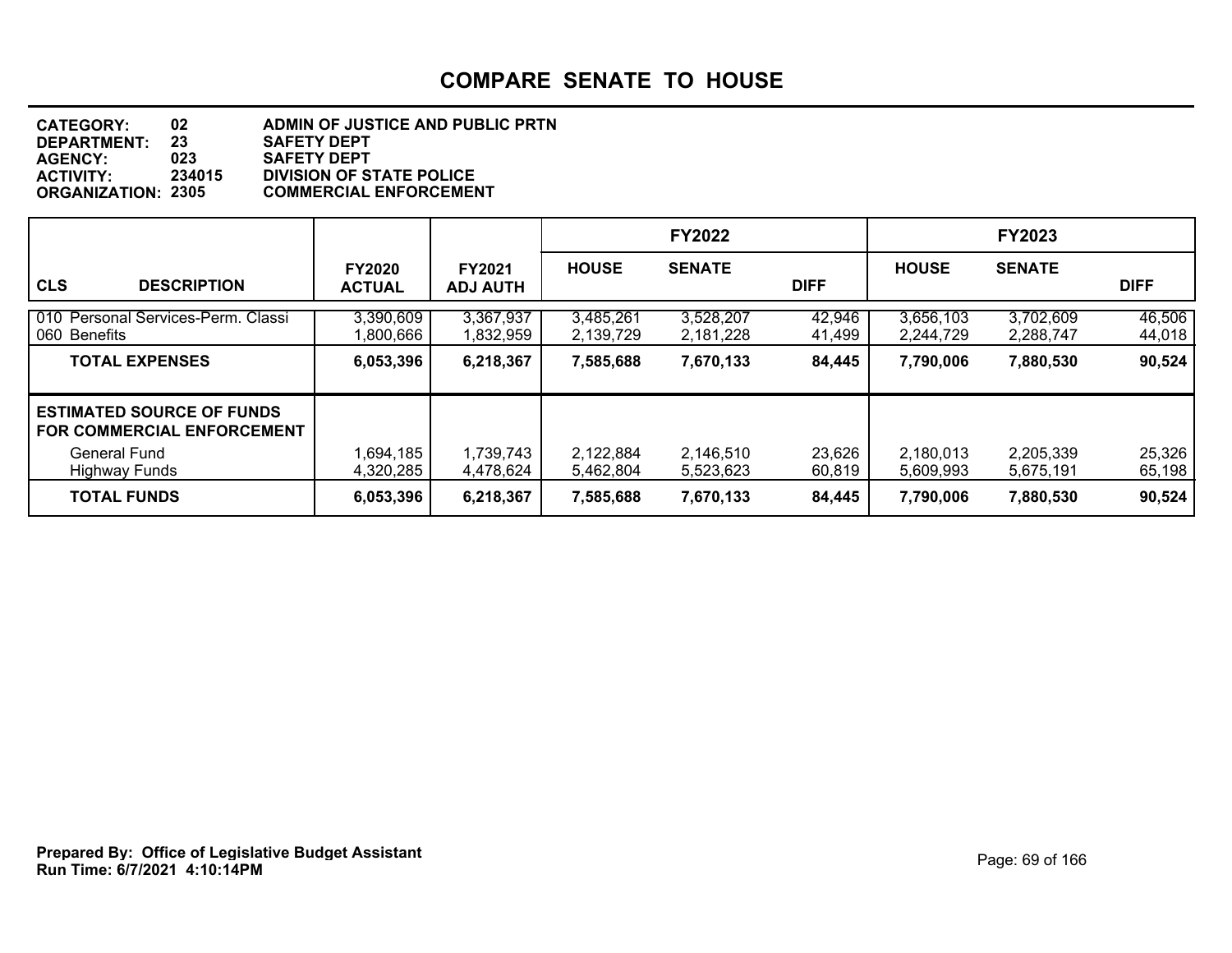| <b>CATEGORY:</b>          | 02     | ADMIN OF JUSTICE AND PUBLIC PRTN |
|---------------------------|--------|----------------------------------|
| DEPARTMENT:               | 23     | <b>SAFETY DEPT</b>               |
| <b>AGENCY:</b>            | 023    | <b>SAFETY DEPT</b>               |
| <b>ACTIVITY:</b>          | 234015 | <b>DIVISION OF STATE POLICE</b>  |
| <b>ORGANIZATION: 4003</b> |        | <b>TRAFFIC BUREAU</b>            |

|                                                                                                                                      |                                                              |                                                             |                                                                 | <b>FY2022</b>                                                   |                                                      |                                                                 | <b>FY2023</b>                                                   |                                                    |
|--------------------------------------------------------------------------------------------------------------------------------------|--------------------------------------------------------------|-------------------------------------------------------------|-----------------------------------------------------------------|-----------------------------------------------------------------|------------------------------------------------------|-----------------------------------------------------------------|-----------------------------------------------------------------|----------------------------------------------------|
| <b>CLS</b><br><b>DESCRIPTION</b>                                                                                                     | <b>FY2020</b><br><b>ACTUAL</b>                               | <b>FY2021</b><br><b>ADJ AUTH</b>                            | <b>HOUSE</b>                                                    | <b>SENATE</b>                                                   | <b>DIFF</b>                                          | <b>HOUSE</b>                                                    | <b>SENATE</b>                                                   | <b>DIFF</b>                                        |
| 010 Personal Services-Perm. Classi<br>020 Current Expenses<br>030 Equipment New/Replacement<br>060 Benefits<br><b>TOTAL EXPENSES</b> | 10,894,176<br>509,544<br>.063,084<br>5,661,368<br>21,027,320 | 11,806,686<br>614,336<br>822,681<br>6,363,186<br>23,329,344 | 11,882,987<br>1,967,557<br>1,522,015<br>7,316,865<br>28,051,922 | 12,234,550<br>2,002,057<br>2,314,015<br>7,493,896<br>29,407,016 | 351,563<br>34,500<br>792,000<br>177,031<br>1,355,094 | 12,584,541<br>1,923,996<br>1,248,413<br>7,702,375<br>28,949,864 | 12,960,765<br>2,016,596<br>1,566,413<br>7,890,257<br>29,924,570 | 376,224<br>92,600<br>318,000<br>187,882<br>974,706 |
| <b>ESTIMATED SOURCE OF FUNDS</b><br><b>FOR TRAFFIC BUREAU</b><br><b>General Fund</b>                                                 | 10,221,281                                                   | 11,425,187                                                  | 9,818,169                                                       | 10,224,697                                                      | 406,528                                              | 9,842,956                                                       | 10,135,368                                                      | 292,412                                            |
| <b>Highway Funds</b><br><b>Turnpike Funds</b>                                                                                        | 4,662,184<br>5,950,576                                       | 5,298,773<br>6,605,384                                      | 11,501,288<br>6,732,465                                         | 12,077,203<br>7,105,116                                         | 575,915<br>372,651                                   | 11,869,443<br>7,237,465                                         | 12,283,694<br>7,505,508                                         | 414,251<br>268,043                                 |
| <b>TOTAL FUNDS</b>                                                                                                                   | 21,027,320                                                   | 23,329,344                                                  | 28,051,922                                                      | 29,407,016                                                      | 1,355,094                                            | 28,949,864                                                      | 29,924,570                                                      | 974,706                                            |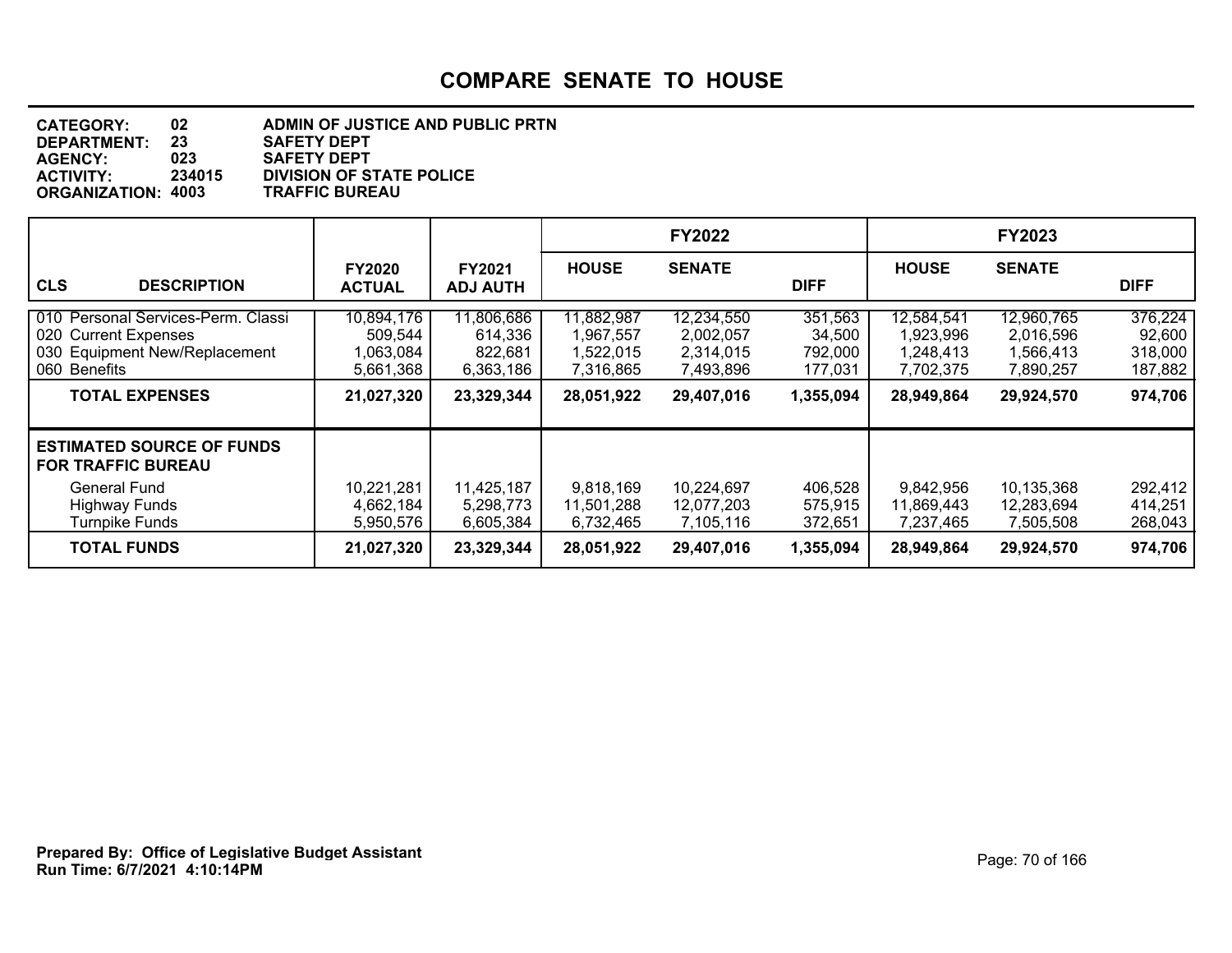| <b>CATEGORY:</b>          | 02     | ADMIN OF JUSTICE AND PUBLIC PRTN |
|---------------------------|--------|----------------------------------|
| DEPARTMENT:               | 23     | <b>SAFETY DEPT</b>               |
| <b>AGENCY:</b>            | 023    | <b>SAFETY DEPT</b>               |
| <b>ACTIVITY:</b>          | 234015 | <b>DIVISION OF STATE POLICE</b>  |
| <b>ORGANIZATION: 4010</b> |        | <b>ENFORCEMENT</b>               |

|                                                                                                                                      |                                                            |                                                            |                                                            | <b>FY2022</b>                                                |                    |                                                            | <b>FY2023</b>                                                |                                                  |
|--------------------------------------------------------------------------------------------------------------------------------------|------------------------------------------------------------|------------------------------------------------------------|------------------------------------------------------------|--------------------------------------------------------------|--------------------|------------------------------------------------------------|--------------------------------------------------------------|--------------------------------------------------|
| <b>CLS</b><br><b>DESCRIPTION</b>                                                                                                     | <b>FY2020</b><br><b>ACTUAL</b>                             | <b>FY2021</b><br><b>ADJ AUTH</b>                           | <b>HOUSE</b>                                               | <b>SENATE</b>                                                | <b>DIFF</b>        | <b>HOUSE</b>                                               | <b>SENATE</b>                                                | <b>DIFF</b>                                      |
| 010 Personal Services-Perm. Classi<br>020 Current Expenses<br>030 Equipment New/Replacement<br>060 Benefits<br><b>TOTAL EXPENSES</b> | 5,648,921<br>125,249<br>333,600<br>2,987,766<br>10,404,558 | 6,366,840<br>183,693<br>275,445<br>3,398,622<br>11,773,442 | 6,479,809<br>772,459<br>712,724<br>3,917,527<br>13,881,927 | 6,479,809<br>772,459<br>1,136,724<br>3,917,527<br>14,305,927 | 424,000<br>424,000 | 6,865,900<br>759.070<br>913,380<br>4,125,832<br>14,635,523 | 6,897,205<br>779,070<br>1,231,380<br>4,151,310<br>15,030,306 | 31,305<br>20,000<br>318,000<br>25,478<br>394,783 |
| <b>ESTIMATED SOURCE OF FUNDS</b><br><b>FOR ENFORCEMENT</b><br><b>General Fund</b><br><b>Highway Funds</b>                            | 8,449,769<br>.914,844                                      | 9,536,492<br>2,236,950                                     | 11,323,564<br>2,558,363                                    | 11,667,004<br>2,638,923                                      | 343,440<br>80,560  | 11,953,030<br>2,682,493                                    | 12,272,804<br>2,757,502                                      | 319,774<br>75,009                                |
| <b>TOTAL FUNDS</b>                                                                                                                   | 10,404,558                                                 | 11,773,442                                                 | 13,881,927                                                 | 14,305,927                                                   | 424,000            | 14,635,523                                                 | 15,030,306                                                   | 394,783                                          |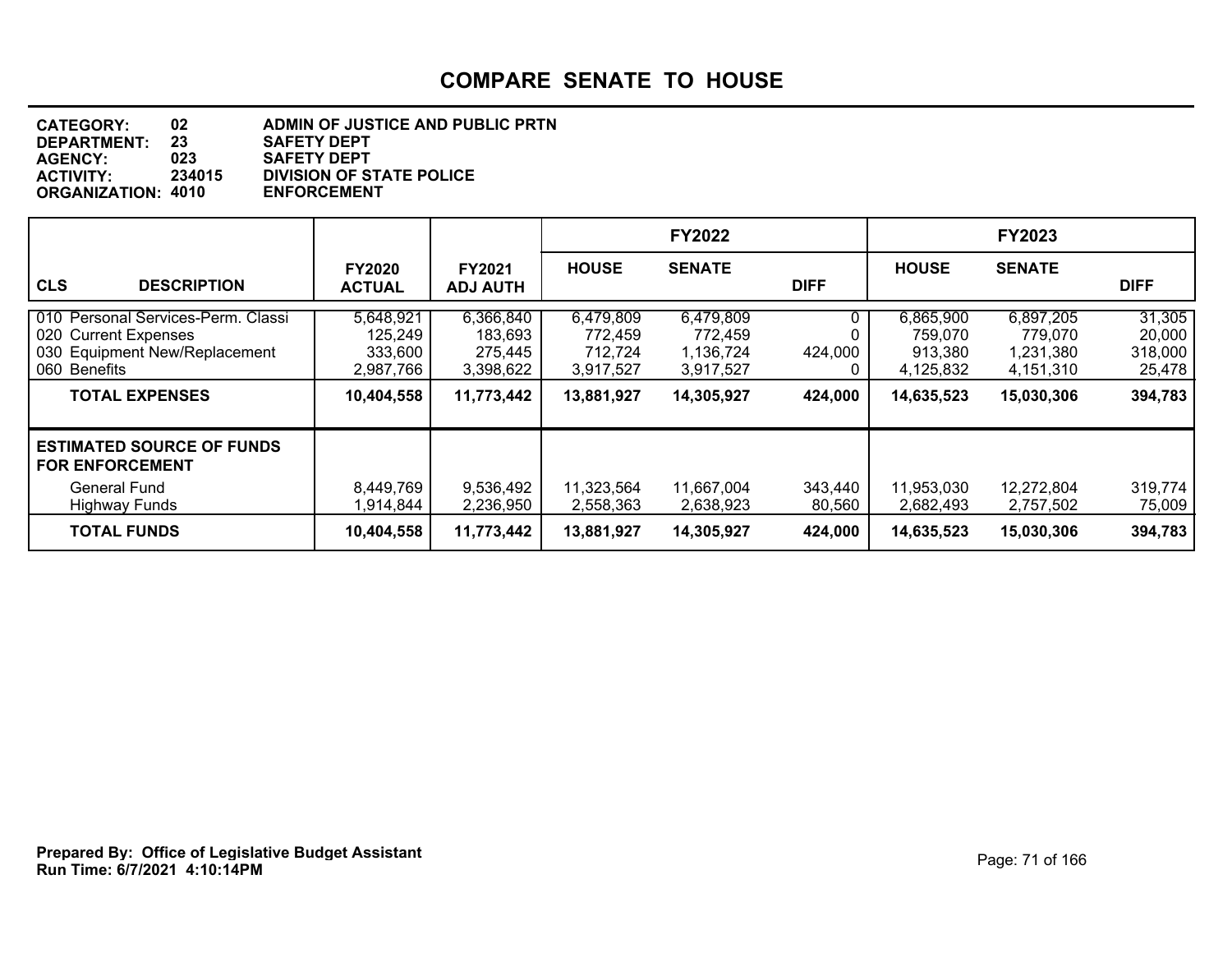#### **DEPARTMENT: 23 SAFETY DEPT CATEGORY: 02 ADMIN OF JUSTICE AND PUBLIC PRTN AGENCY: 023 SAFETY DEPT ACTIVITY: 234015 DIVISION OF STATE POLICE STATE POLICE FORENSIC LAB**

|                                                                                          |                                |                                  |                        | <b>FY2022</b>          |                    |                        | <b>FY2023</b>          |                    |
|------------------------------------------------------------------------------------------|--------------------------------|----------------------------------|------------------------|------------------------|--------------------|------------------------|------------------------|--------------------|
| <b>CLS</b><br><b>DESCRIPTION</b>                                                         | <b>FY2020</b><br><b>ACTUAL</b> | <b>FY2021</b><br><b>ADJ AUTH</b> | <b>HOUSE</b>           | <b>SENATE</b>          | <b>DIFF</b>        | <b>HOUSE</b>           | <b>SENATE</b>          | <b>DIFF</b>        |
| 010 Personal Services-Perm. Classi<br>060 Benefits                                       | 2,257,565<br>1,093,606         | 2,456,136<br>1,239,614           | 1,949,169<br>1,129,032 | 2,269,222<br>1,318,882 | 320,053<br>189,850 | 2,055,842<br>1,186,620 | 2,399,037<br>1,388,059 | 343,195<br>201,439 |
| <b>TOTAL EXPENSES</b>                                                                    | 3,893,688                      | 4,616,546                        | 4,749,940              | 5,259,843              | 509,903            | 4,899,832              | 5,444,466              | 544,634            |
| <b>ESTIMATED SOURCE OF FUNDS</b><br><b>FOR STATE POLICE FORENSIC LAB</b><br>General Fund | 2,333,189                      | 2,769,905                        | 2,849,893              | 3,155,832              | 305,939            | 2,939,631              | 3,266,409              | 326,778            |
| Highway Funds                                                                            | .560.499                       | 1,846,641                        | 1,900,047              | 2,104,011              | 203.964            | 1,960,201              | 2,178,057              | 217,856            |
| <b>TOTAL FUNDS</b>                                                                       | 3,893,688                      | 4,616,546                        | 4,749,940              | 5,259,843              | 509,903            | 4,899,832              | 5,444,466              | 544,634            |

#### **ACTIVITY 234015 DIVISION OF STATE POLICE**

| <b>TOTAL EXPENSES</b>                                            | 49,691,735 | 56,031,782 | 63,532,519 | 65,905,961 | 2,373,442 | 66,234,215 | 68,238,862 | 2,004,647 |
|------------------------------------------------------------------|------------|------------|------------|------------|-----------|------------|------------|-----------|
| <b>ESTIMATED SOURCE OF FUNDS</b><br>FOR DIVISION OF STATE POLICE |            |            |            |            |           |            |            |           |
| <b>GENERAL FUND</b>                                              | 26,609,430 | 30,484,012 | 28,864,074 | 29,943,607 | 1,079,533 | 29,978,079 | 30,942,369 | 964,290   |
| <b>HIGHWAY FUNDS</b>                                             | 14,437,468 | 16,407,904 | 23,621,608 | 24,542,866 | 921,258   | 24,507,839 | 25,280,153 | 772,314   |
| <b>TURNPIKE FUNDS</b>                                            | 7,171,993  | 7,982,360  | 7.899.774  | 8,272,425  | 372,651   | 8,505,000  | 8,773,043  | 268,043   |
| <b>TOTAL FUNDS</b>                                               | 49,691,735 | 56,031,782 | 63,532,519 | 65,905,961 | 2,373,442 | 66,234,215 | 68,238,862 | 2,004,647 |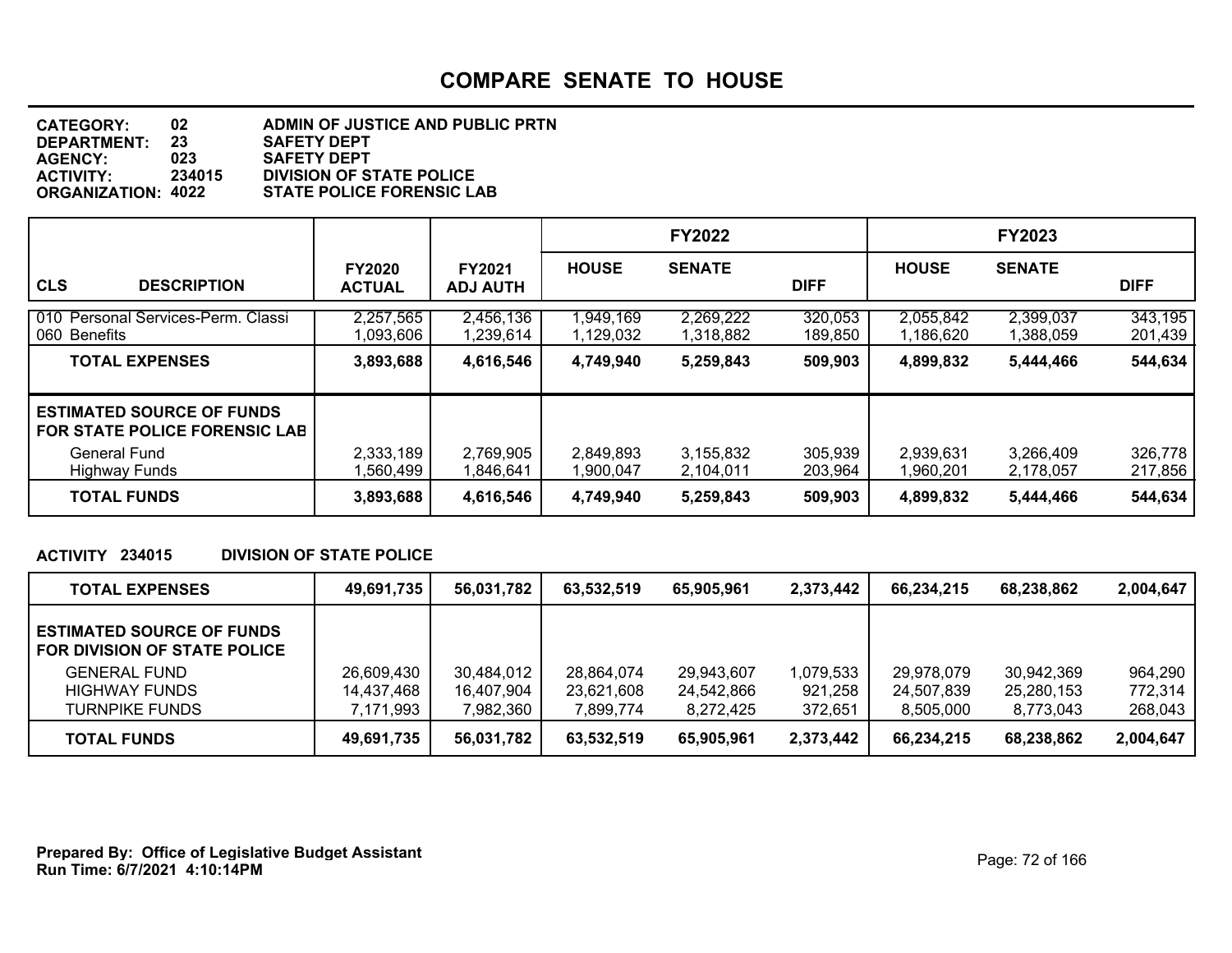| <b>CATEGORY:</b>          | 02     | ADMIN OF JUSTICE AND PUBLIC PRTN |
|---------------------------|--------|----------------------------------|
| DEPARTMENT:               | 23     | <b>SAFETY DEPT</b>               |
| <b>AGENCY:</b>            | 023    | <b>SAFETY DEPT</b>               |
| <b>ACTIVITY:</b>          | 234015 | <b>DIVISION OF STATE POLICE</b>  |
| <b>ORGANIZATION: 4022</b> |        | <b>STATE POLICE FORENSIC LAB</b> |

|     |                    |                                |                           |              | Y2022         |             | FY2023       |               |             |
|-----|--------------------|--------------------------------|---------------------------|--------------|---------------|-------------|--------------|---------------|-------------|
| CLS | <b>DESCRIPTION</b> | <b>FY2020</b><br><b>ACTUAL</b> | FY2021<br><b>ADJ AUTH</b> | <b>HOUSE</b> | <b>SENATE</b> | <b>DIFF</b> | <b>HOUSE</b> | <b>SENATE</b> | <b>DIFF</b> |

#### **AGENCY 023 SAFETY DEPT**

| <b>TOTAL EXPENSES</b>                                      | 173,968,799 | 193,503,499 | 203,892,231 | 208,330,148 | 4,437,917 | 209,716,730 | 214,123,427 | 4,406,697 |
|------------------------------------------------------------|-------------|-------------|-------------|-------------|-----------|-------------|-------------|-----------|
| <b>ESTIMATED SOURCE OF FUNDS</b><br><b>FOR SAFETY DEPT</b> |             |             |             |             |           |             |             |           |
| FEDERAL FUNDS                                              | 20,661,117  | 18,598,600  | 30.421.291  | 30.496.730  | 75,439    | 29,843,196  | 29,924,039  | 80.843    |
| <b>GENERAL FUND</b>                                        | 42,663,237  | 48,073,867  | 44,889,150  | 46,308,990  | 1,419,840 | 46,347,183  | 47,638,953  | 1,291,770 |
| HIGHWAY FUNDS                                              | 30,239,104  | 34,291,268  | 34,331,883  | 35,537,825  | 1,205,942 | 35,739,388  | 36,832,046  | 1,092,658 |
| TURNPIKE FUNDS                                             | 8,533,522   | 9,525,345   | 8,599,998   | 8,972,649   | 372,651   | 9,000,001   | 9,268,044   | 268,043   |
| OTHER FUNDS                                                | 71,871,819  | 83.014.419  | 85.649.909  | 87,013,954  | 1,364,045 | 88,786,962  | 90,460,345  | 1,673,383 |
| <b>TOTAL FUNDS</b>                                         | 173,968,799 | 193,503,499 | 203,892,231 | 208,330,148 | 4,437,917 | 209,716,730 | 214,123,427 | 4,406,697 |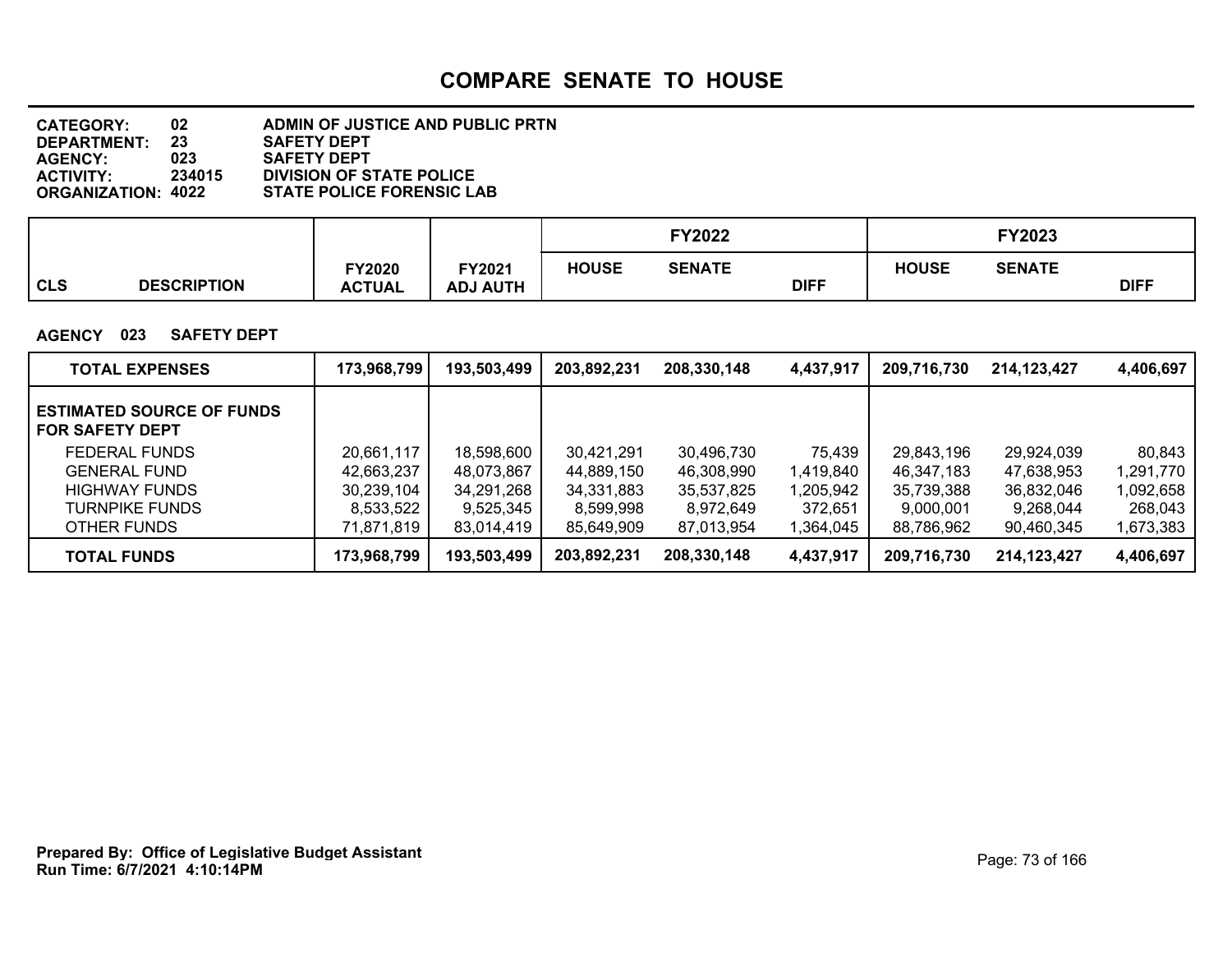| <b>CATEGORY:</b>          | 02     | <b>ADMIN OF JUSTICE AND PUBLIC PRTN</b> |
|---------------------------|--------|-----------------------------------------|
| DEPARTMENT:               | 46     | <b>CORRECTIONS DEPT</b>                 |
| <b>AGENCY:</b>            | 046.   | <b>CORRECTIONS DEPT</b>                 |
| <b>ACTIVITY:</b>          | 460010 | <b>OFFICE OF THE COMMISSIONER</b>       |
| <b>ORGANIZATION: 7170</b> |        | <b>PAROLE BOARD</b>                     |

|                                                                                                                                                                                                                                                                                                 |                                                              |                                                       |                                                                                | <b>FY2022</b>                                                     |                                                                                       |                                                                       | <b>FY2023</b>                                                    |                                                                |
|-------------------------------------------------------------------------------------------------------------------------------------------------------------------------------------------------------------------------------------------------------------------------------------------------|--------------------------------------------------------------|-------------------------------------------------------|--------------------------------------------------------------------------------|-------------------------------------------------------------------|---------------------------------------------------------------------------------------|-----------------------------------------------------------------------|------------------------------------------------------------------|----------------------------------------------------------------|
| <b>CLS</b><br><b>DESCRIPTION</b>                                                                                                                                                                                                                                                                | <b>FY2020</b><br><b>ACTUAL</b>                               | FY2021<br><b>ADJ AUTH</b>                             | <b>HOUSE</b>                                                                   | <b>SENATE</b>                                                     | <b>DIFF</b>                                                                           | <b>HOUSE</b>                                                          | <b>SENATE</b>                                                    | <b>DIFF</b>                                                    |
| Personal Services-Unclassified<br>011<br>020 Current Expenses<br>022 Rents-Leases Other Than State<br>Transfers To Oit<br>027<br>Technology - Hardware<br>037<br>038 Technology - Software<br>039 Telecommunications<br>050 Personal Service-Temp/Appointe<br>070 In-State Travel Reimbursement | 74,676<br>3,713<br>2,020<br>779<br>5,357<br>58,899<br>10,743 | 78,630<br>3,605<br>2,078<br>5,357<br>92,941<br>15,628 | 126,193<br>3,102<br>2,500<br>4,874<br>7,550<br>2,185<br>6,573<br>90,891<br>881 | 176,976<br>3,352<br>3,928<br>14,909<br>8,195<br>100,891<br>12,762 | 50,783<br>250<br>1,428<br>10,035<br>$-7,550$<br>$-2,185$<br>1,622<br>10,000<br>11,881 | 178,846<br>3,001<br>2,500<br>3,304<br>3,085<br>6,573<br>91,695<br>881 | 178,846<br>3,276<br>3,928<br>3,340<br>7,018<br>101,695<br>12,762 | 0<br>275<br>1,428<br>36<br>$-3,085$<br>445<br>10,000<br>11,881 |
| <b>TOTAL EXPENSES</b><br><b>ESTIMATED SOURCE OF FUNDS</b><br><b>FOR PAROLE BOARD</b><br>General Fund                                                                                                                                                                                            | 450,194<br>450,194                                           | 586,836<br>586,836                                    | 632,384<br>632,384                                                             | 708,648<br>708,648                                                | 76,264<br>76,264                                                                      | 709,558<br>709,558                                                    | 730,538<br>730,538                                               | 20,980<br>20,980                                               |
| <b>TOTAL FUNDS</b>                                                                                                                                                                                                                                                                              | 450,194                                                      | 586,836                                               | 632,384                                                                        | 708,648                                                           | 76,264                                                                                | 709,558                                                               | 730,538                                                          | 20,980                                                         |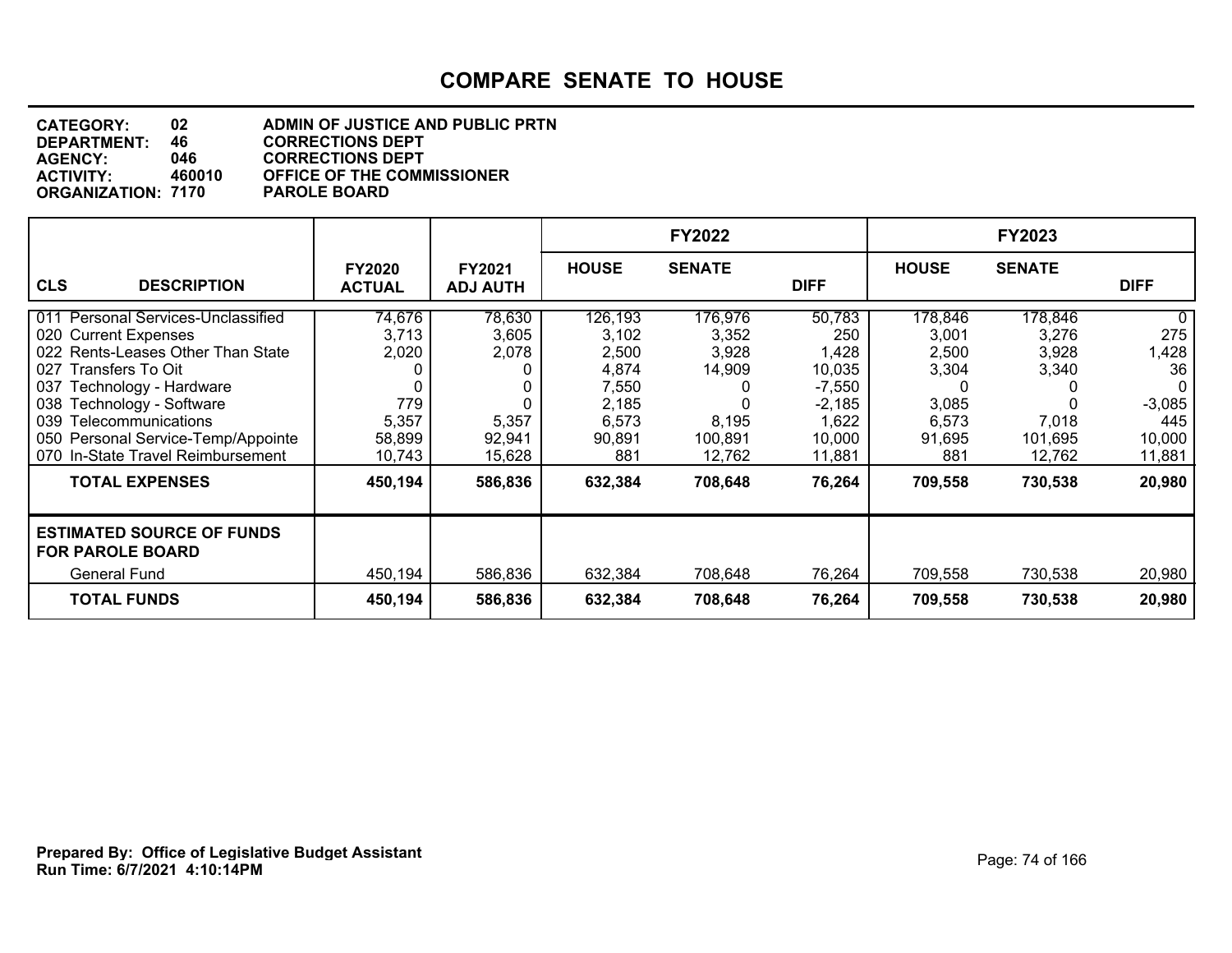| 02                        | ADMIN OF JUSTICE AND PUBLIC PRTN  |
|---------------------------|-----------------------------------|
| 46.                       | <b>CORRECTIONS DEPT</b>           |
| 046.                      | <b>CORRECTIONS DEPT</b>           |
| 460010                    | <b>OFFICE OF THE COMMISSIONER</b> |
| <b>ORGANIZATION: 7170</b> | <b>PAROLE BOARD</b>               |
|                           |                                   |

|            |                    |                                |                                  |              | <b>FY2022</b> |             | <b>FY2023</b> |               |             |
|------------|--------------------|--------------------------------|----------------------------------|--------------|---------------|-------------|---------------|---------------|-------------|
| <b>CLS</b> | <b>DESCRIPTION</b> | <b>FY2020</b><br><b>ACTUAL</b> | <b>FY2021</b><br><b>ADJ AUTH</b> | <b>HOUSE</b> | <b>SENATE</b> | <b>DIFF</b> | <b>HOUSE</b>  | <b>SENATE</b> | <b>DIFF</b> |

#### **ACTIVITY 460010 OFFICE OF THE COMMISSIONER**

| <b>TOTAL EXPENSES</b>                                                                               | 3,265,498 | 4,159,472 | 4,261,640 | 4,337,904 | 76,264 | 4,472,906 | 4,493,886 | 20,980 |
|-----------------------------------------------------------------------------------------------------|-----------|-----------|-----------|-----------|--------|-----------|-----------|--------|
| <b>ESTIMATED SOURCE OF FUNDS</b><br>FOR OFFICE OF THE<br><b>COMMISSIONER</b><br><b>GENERAL FUND</b> | 3,265,498 | 4,159,472 | 4,261,640 | 4,337,904 | 76,264 | 4,472,906 | 4,493,886 | 20,980 |
| <b>TOTAL FUNDS</b>                                                                                  | 3,265,498 | 4,159,472 | 4,261,640 | 4,337,904 | 76,264 | 4,472,906 | 4,493,886 | 20,980 |

#### **AGENCY 046 CORRECTIONS DEPT**

| <b>TOTAL EXPENSES</b>                                           | 133,643,274 | 142,894,623 | 144,744,085 | 144.820.349 | 76.264 | 147,755,999 | 147.776.979 | 20,980 |
|-----------------------------------------------------------------|-------------|-------------|-------------|-------------|--------|-------------|-------------|--------|
| <b>ESTIMATED SOURCE OF FUNDS</b><br><b>FOR CORRECTIONS DEPT</b> |             |             |             |             |        |             |             |        |
| <b>GENERAL FUND</b>                                             | 129,430,501 | 138,367,350 | 138,297,276 | 138.373.540 | 76,264 | 141,205,703 | 141.226.683 | 20.980 |
| <b>TOTAL FUNDS</b>                                              | 133,643,274 | 142,894,623 | 144.744.085 | 144.820.349 | 76,264 | 147,755,999 | 147,776,979 | 20,980 |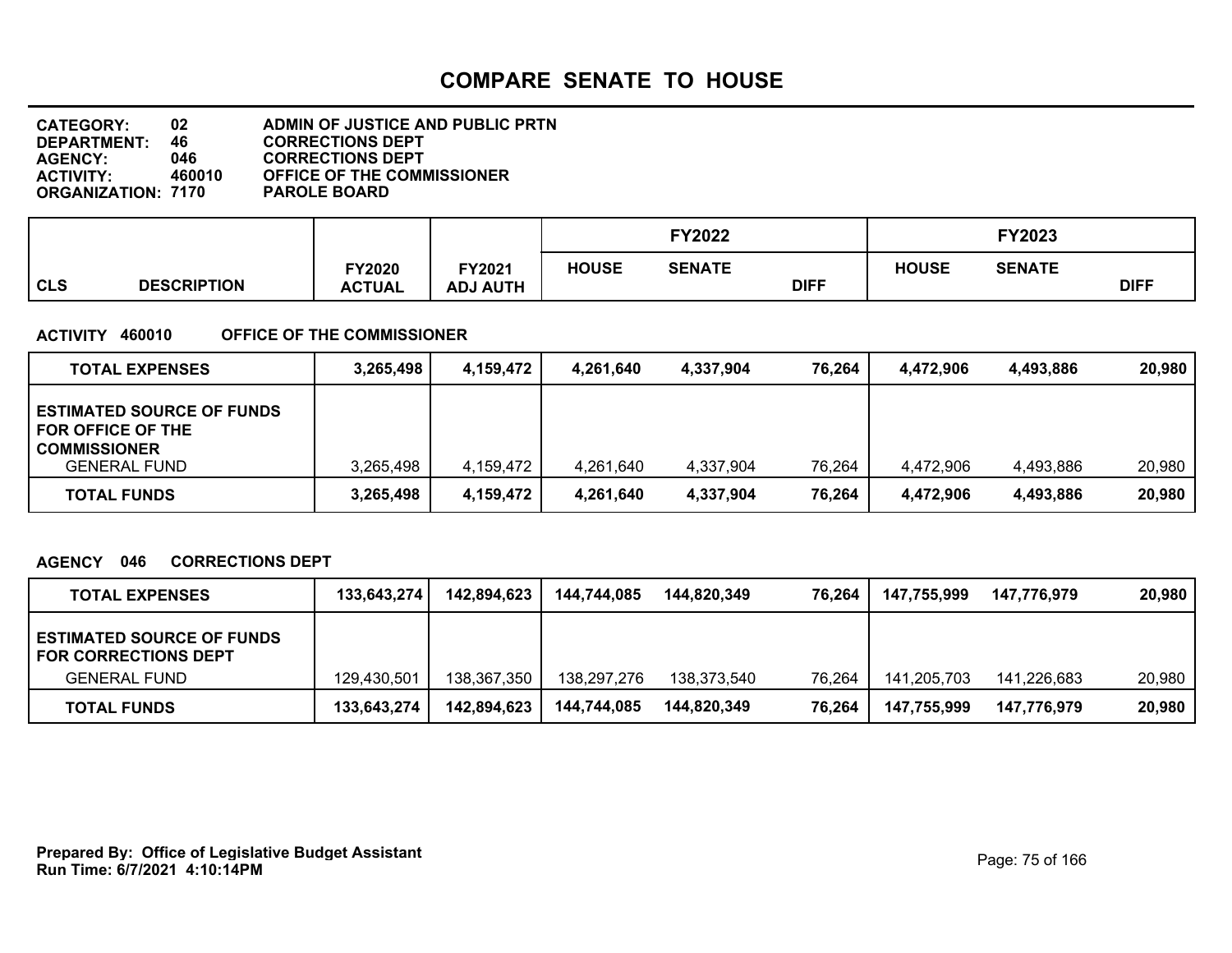| <b>CATEGORY:</b>          | 02     | <b>ADMIN OF JUSTICE AND PUBLIC PRTN</b> |
|---------------------------|--------|-----------------------------------------|
| DEPARTMENT:               | 46.    | <b>CORRECTIONS DEPT</b>                 |
| <b>AGENCY:</b>            | 046    | <b>CORRECTIONS DEPT</b>                 |
| <b>ACTIVITY:</b>          | 460010 | <b>OFFICE OF THE COMMISSIONER</b>       |
| <b>ORGANIZATION: 7170</b> |        | <b>PAROLE BOARD</b>                     |

|            |                    |                                |                           |              | <b>FY2022</b> |             | <b>FY2023</b> |               |             |
|------------|--------------------|--------------------------------|---------------------------|--------------|---------------|-------------|---------------|---------------|-------------|
| <b>CLS</b> | <b>DESCRIPTION</b> | <b>FY2020</b><br><b>ACTUAL</b> | FY2021<br><b>ADJ AUTH</b> | <b>HOUSE</b> | <b>SENATE</b> | <b>DIFF</b> | <b>HOUSE</b>  | <b>SENATE</b> | <b>DIFF</b> |

#### **CATEGORY 02 ADMIN OF JUSTICE AND PUBLIC PRTN**

| <b>TOTAL EXPENSES</b>                                                                                                                                                               | 688,526,586                                                         | 763,473,968                                                         | 797,445,254                                                         | 802,905,169                                                         | 5,459,915                                        | 817,247,938                                                         | 825,275,610                                                         | 8,027,672                                                |
|-------------------------------------------------------------------------------------------------------------------------------------------------------------------------------------|---------------------------------------------------------------------|---------------------------------------------------------------------|---------------------------------------------------------------------|---------------------------------------------------------------------|--------------------------------------------------|---------------------------------------------------------------------|---------------------------------------------------------------------|----------------------------------------------------------|
| <b>ESTIMATED SOURCE OF FUNDS</b><br>FOR ADMIN OF JUSTICE AND<br><b>PUBLIC PRTN</b><br><b>FEDERAL FUNDS</b><br>GENERAL FUND<br>LIQUOR FUND<br><b>HIGHWAY FUNDS</b><br>TURNPIKE FUNDS | 109,382,427<br>312.058.577<br>70.459.564<br>32,239,104<br>8,533,522 | 123,766,524<br>334,184,390<br>77,080,512<br>36,291,272<br>9,525,345 | 140,986,599<br>334,708,591<br>78,124,700<br>36,331,883<br>8,599,998 | 141,062,038<br>337.495.570<br>78,124,700<br>37,537,825<br>8.972.649 | 75,439<br>2,786,979<br>0<br>1,205,942<br>372,651 | 141,577,478<br>344.392.749<br>78.970.850<br>37,739,388<br>9.000.001 | 141,658,321<br>346.851.451<br>81,523,757<br>38,832,046<br>9.268.044 | 80,843<br>2,458,702<br>2,552,907<br>1,092,658<br>268.043 |
| OTHER FUNDS                                                                                                                                                                         | 155,853,392                                                         | 182,625,925                                                         | 198,693,483                                                         | 199,712,387                                                         | 1,018,904                                        | 205,567,472                                                         | 207,141,991                                                         | 1,574,519                                                |
| <b>TOTAL FUNDS</b>                                                                                                                                                                  | 688,526,586                                                         | 763,473,968                                                         | 797,445,254                                                         | 802,905,169                                                         | 5,459,915                                        | 817,247,938                                                         | 825,275,610                                                         | 8,027,672                                                |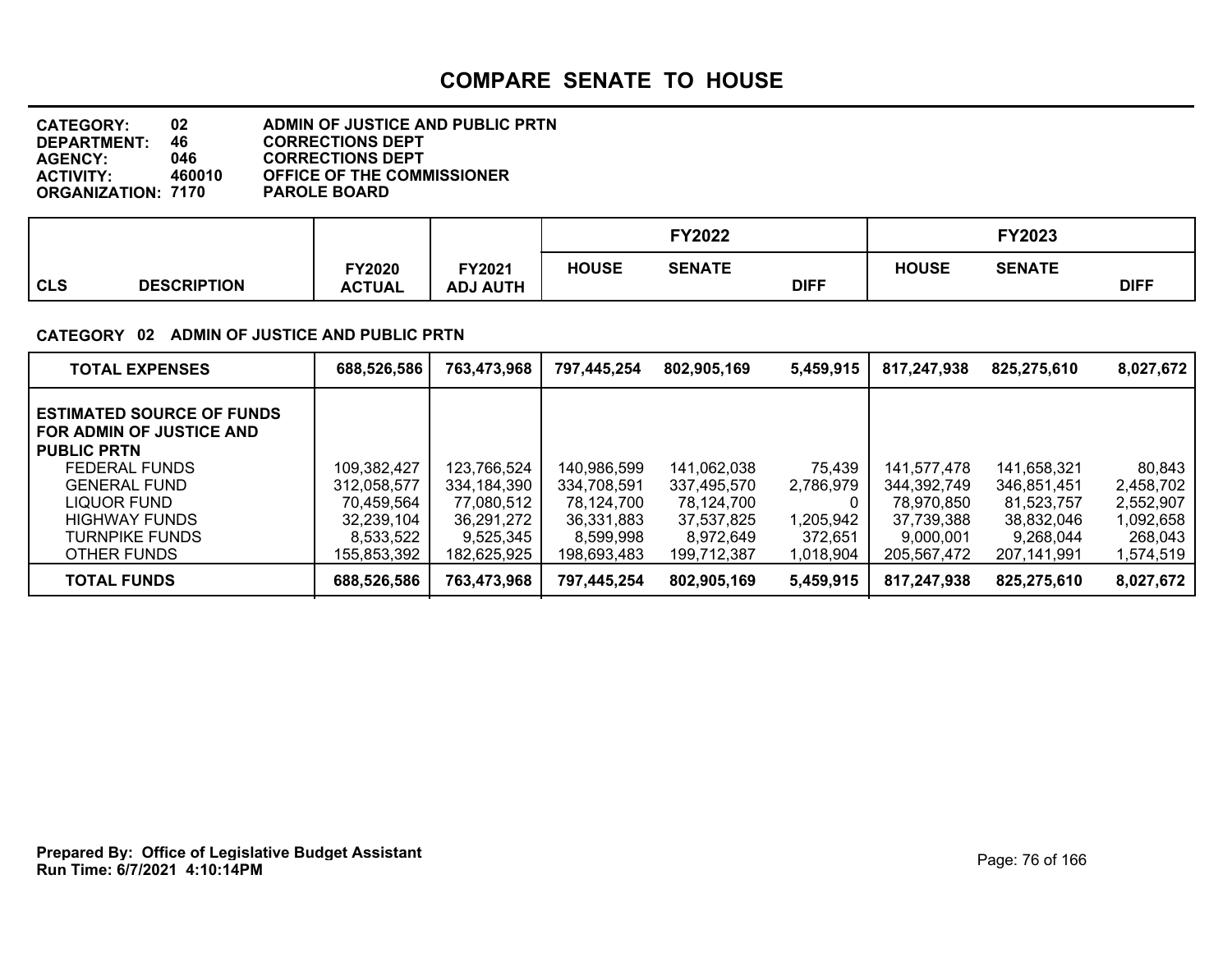**DEPARTMENT: 22 BUS & ECON AFFAIRS DEPT CATEGORY: 03 RESOURCE PROTECT & DEVELOPMT AGENCY: 022 BUS & ECON AFFAIRS DEPT ACTIVITY: 220010 OFFICE OF THE COMMISSIONER ORGANIZATION: 2007 ADMINISTRATION - SUPPORT**

|                                                                         |                                |                                  |                    | <b>FY2022</b>      |                  |                    | <b>FY2023</b>      |                  |
|-------------------------------------------------------------------------|--------------------------------|----------------------------------|--------------------|--------------------|------------------|--------------------|--------------------|------------------|
| <b>CLS</b><br><b>DESCRIPTION</b>                                        | <b>FY2020</b><br><b>ACTUAL</b> | <b>FY2021</b><br><b>ADJ AUTH</b> | <b>HOUSE</b>       | <b>SENATE</b>      | <b>DIFF</b>      | <b>HOUSE</b>       | <b>SENATE</b>      | <b>DIFF</b>      |
| 010 Personal Services-Perm. Classi<br>060 Benefits                      | 189,934<br>118,021             | 190,912<br>120,114               | 132,913<br>100,966 | 179,674<br>142,839 | 46,761<br>41,873 | 145,223<br>106,747 | 195,620<br>151,095 | 50,397<br>44,348 |
| <b>TOTAL EXPENSES</b>                                                   | 1,024,735                      | 1,085,308                        | 933,391            | 1,022,025          | 88,634           | 951,881            | 1,046,626          | 94,745           |
| <b>ESTIMATED SOURCE OF FUNDS</b><br><b>FOR ADMINISTRATION - SUPPORT</b> |                                |                                  |                    |                    |                  |                    |                    |                  |
| <b>General Fund</b>                                                     | 1,013,390                      | 1,020,761                        | 810,470            | 899,104            | 88,634           | 827,366            | 922,111            | 94,745           |
| <b>TOTAL FUNDS</b>                                                      | 1,024,735                      | 1,085,308                        | 933,391            | 1,022,025          | 88,634           | 951,881            | 1,046,626          | 94,745           |

#### **ACTIVITY 220010 OFFICE OF THE COMMISSIONER**

| <b>TOTAL EXPENSES</b>                                                                               | 2,850,951 | 3,488,752 | 2.854.982 | 2.943.616 | 88.634 | 2,974,320 | 3.069.065 | 94.745 |
|-----------------------------------------------------------------------------------------------------|-----------|-----------|-----------|-----------|--------|-----------|-----------|--------|
| <b>ESTIMATED SOURCE OF FUNDS</b><br>FOR OFFICE OF THE<br><b>COMMISSIONER</b><br><b>GENERAL FUND</b> | 2,688,405 | 3,243,747 | 2.673.670 | 2,762,304 | 88,634 | 2,787,179 | 2,881,924 | 94,745 |
| <b>TOTAL FUNDS</b>                                                                                  | 2,850,951 | 3,488,752 | 2,854,982 | 2,943,616 | 88,634 | 2,974,320 | 3,069,065 | 94,745 |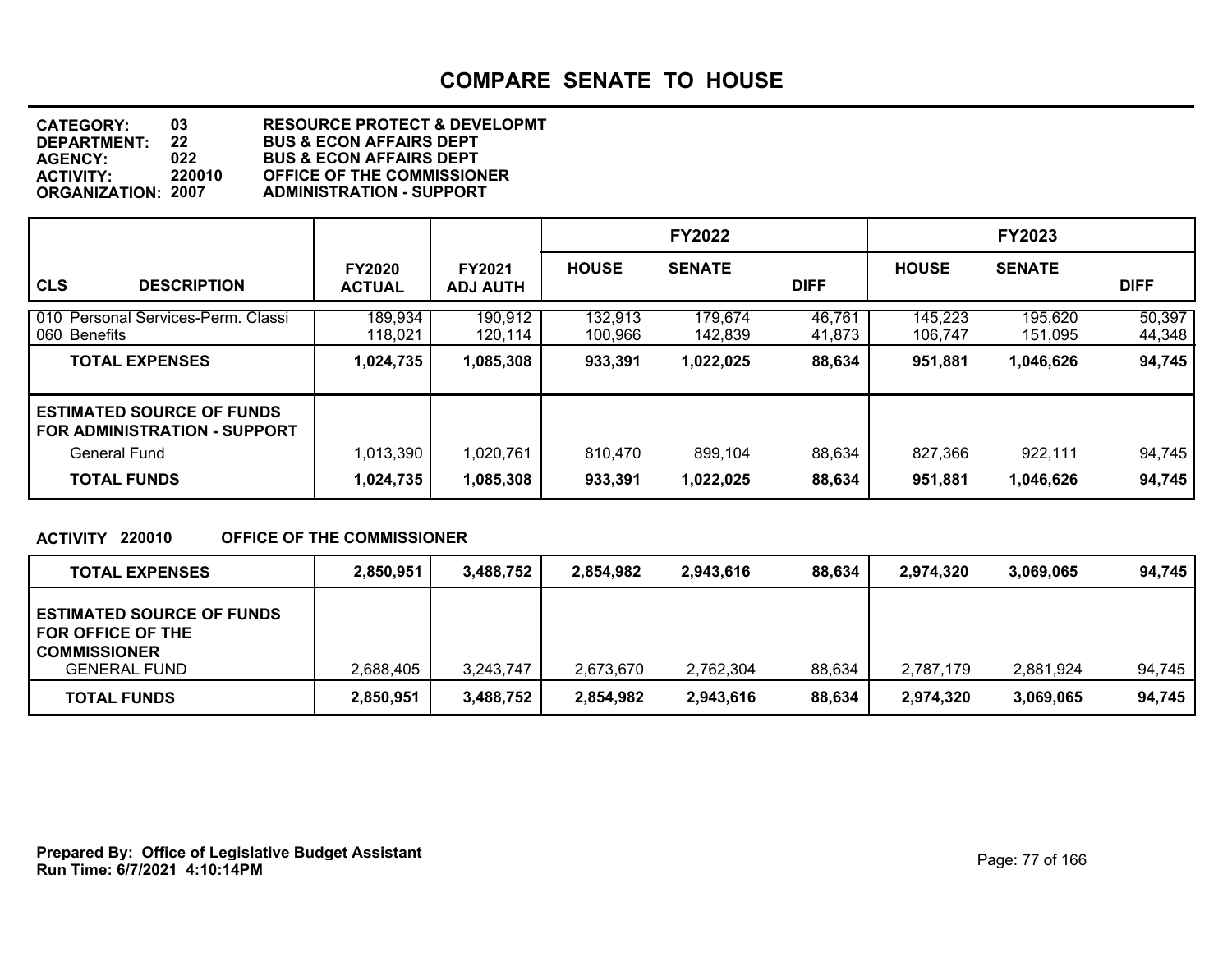**DEPARTMENT: 22 BUS & ECON AFFAIRS DEPT CATEGORY: 03 RESOURCE PROTECT & DEVELOPMT AGENCY: 022 BUS & ECON AFFAIRS DEPT ACTIVITY: 220510 ECONOMIC DEVELOPMENT ECONOMIC DEVELOPMENT ADMIN** 

|                                                                                                                                                    |                                |                                  |                     | <b>FY2022</b>       |                  |                     | <b>FY2023</b>       |                  |
|----------------------------------------------------------------------------------------------------------------------------------------------------|--------------------------------|----------------------------------|---------------------|---------------------|------------------|---------------------|---------------------|------------------|
| <b>CLS</b><br><b>DESCRIPTION</b>                                                                                                                   | <b>FY2020</b><br><b>ACTUAL</b> | <b>FY2021</b><br><b>ADJ AUTH</b> | <b>HOUSE</b>        | <b>SENATE</b>       | <b>DIFF</b>      | <b>HOUSE</b>        | <b>SENATE</b>       | <b>DIFF</b>      |
| 010 Personal Services-Perm. Classi<br>060 Benefits                                                                                                 | 849,913<br>428,896             | 880,700<br>455,356               | 829,276<br>455,691  | 890,997<br>500,892  | 61,721<br>45,201 | 902,189<br>502,765  | 934,994<br>526,631  | 32,805<br>23,866 |
| <b>TOTAL EXPENSES</b>                                                                                                                              | 1,696,401                      | 1,806,218                        | 1,539,016           | 1,645,938           | 106,922          | 1,639,162           | 1,695,833           | 56,671           |
| <b>ESTIMATED SOURCE OF FUNDS</b><br><b>FOR ECONOMIC DEVELOPMENT</b><br><b>ADMIN</b><br><b>Intra-Agency Transfers</b><br>004<br><b>General Fund</b> | 50,752<br>1,645,649            | 0<br>1,806,218                   | 91,544<br>1,447,472 | 97,222<br>1.548.716 | 5,678<br>101,244 | 94,467<br>1.544.695 | 97,340<br>598,493.ا | 2,873<br>53,798  |
| <b>TOTAL FUNDS</b>                                                                                                                                 | 1,696,401                      | 1,806,218                        | 1,539,016           | 1,645,938           | 106,922          | 1,639,162           | 1,695,833           | 56,671           |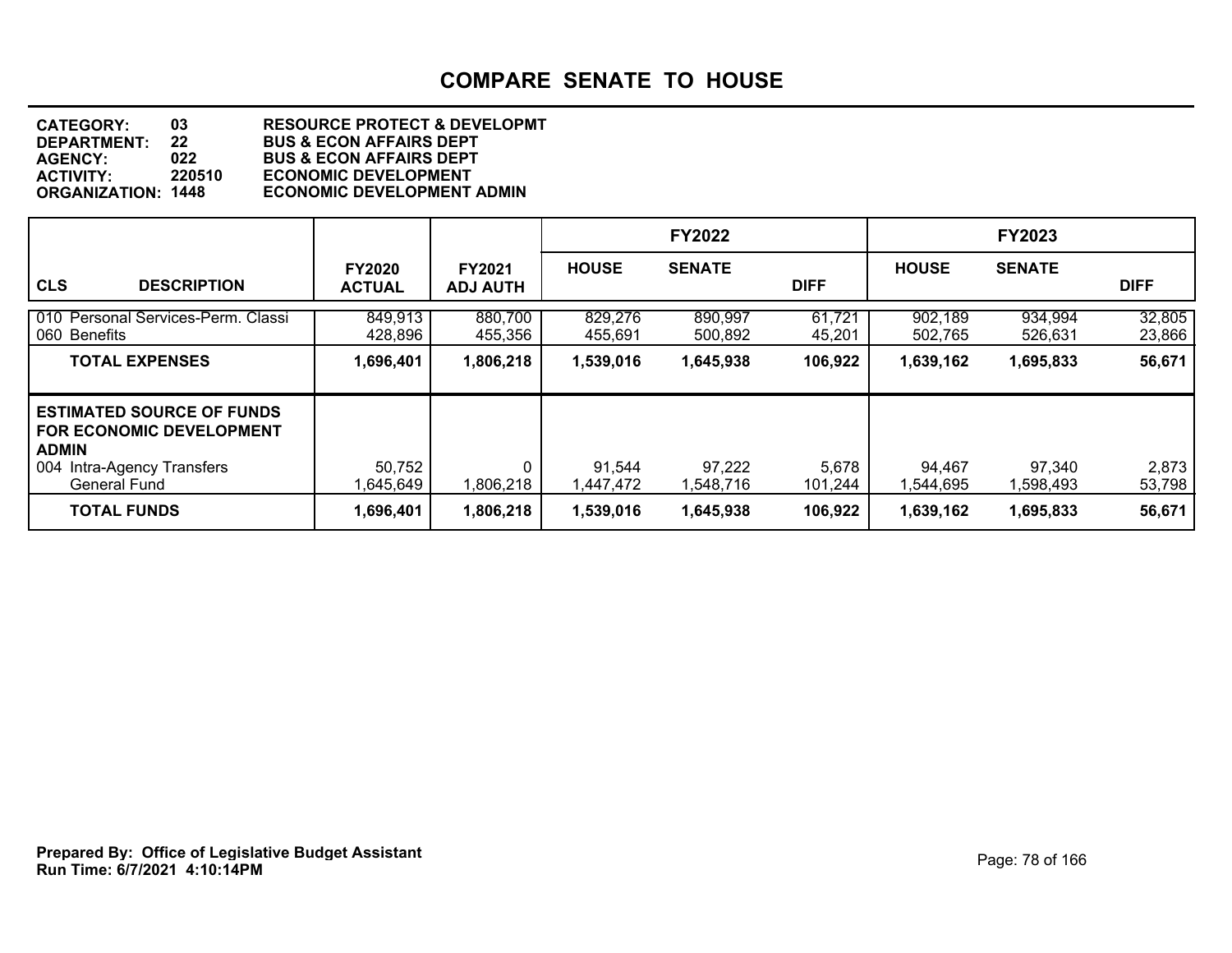**DEPARTMENT: 22 BUS & ECON AFFAIRS DEPT CATEGORY: 03 RESOURCE PROTECT & DEVELOPMT AGENCY: 022 BUS & ECON AFFAIRS DEPT ACTIVITY: 220510 ECONOMIC DEVELOPMENT SMALL BUSINESS DEV CENTER** 

|                                    |                                |                           |              | <b>FY2022</b> |             |              | <b>FY2023</b> |             |  |
|------------------------------------|--------------------------------|---------------------------|--------------|---------------|-------------|--------------|---------------|-------------|--|
| <b>CLS</b><br><b>DESCRIPTION</b>   | <b>FY2020</b><br><b>ACTUAL</b> | FY2021<br><b>ADJ AUTH</b> | <b>HOUSE</b> | <b>SENATE</b> | <b>DIFF</b> | <b>HOUSE</b> | <b>SENATE</b> | <b>DIFF</b> |  |
| 102 Contracts for program services | 166,254                        | 315,000                   | 225,000      | 390,000       | 165,000     | 225,000      | 390,000       | 165,000     |  |
| <b>TOTAL EXPENSES</b>              | 166,254                        | 315,000                   | 225,000      | 390,000       | 165,000     | 225,000      | 390,000       | 165,000     |  |

| <b>ESTIMATED SOURCE OF FUNDS</b><br><b>FOR SMALL BUSINESS DEV</b><br><b>CENTER</b> |         |         |         |         |         |         |         |         |
|------------------------------------------------------------------------------------|---------|---------|---------|---------|---------|---------|---------|---------|
| General Fund                                                                       | 166,254 | 315,000 | 225,000 | 390,000 | 165,000 | 225,000 | 390,000 | 165,000 |
| <b>TOTAL FUNDS</b>                                                                 | 166,254 | 315,000 | 225,000 | 390,000 | 165,000 | 225,000 | 390,000 | 165,000 |

#### **ACTIVITY 220510 ECONOMIC DEVELOPMENT**

| <b>TOTAL EXPENSES</b>                                               | 10,109,706 | 12,023,945 | 12,284,267 | 12,556,189 | 271,922 | 12.465.606 | 12.687.277 | 221,671 |
|---------------------------------------------------------------------|------------|------------|------------|------------|---------|------------|------------|---------|
| <b>ESTIMATED SOURCE OF FUNDS</b><br><b>FOR ECONOMIC DEVELOPMENT</b> |            |            |            |            |         |            |            |         |
| <b>GENERAL FUND</b>                                                 | 2,555,522  | 2,926,113  | 2,248,273  | 2,514,517  | 266,244 | 2,378,670  | 2.597.468  | 218,798 |
| OTHER FUNDS                                                         | 77,648     |            | 91.544     | 97.222     | 5,678   | 94.467     | 97.340     | 2,873   |
| <b>TOTAL FUNDS</b>                                                  | 10,109,706 | 12,023,945 | 12,284,267 | 12,556,189 | 271,922 | 12.465.606 | 12.687.277 | 221,671 |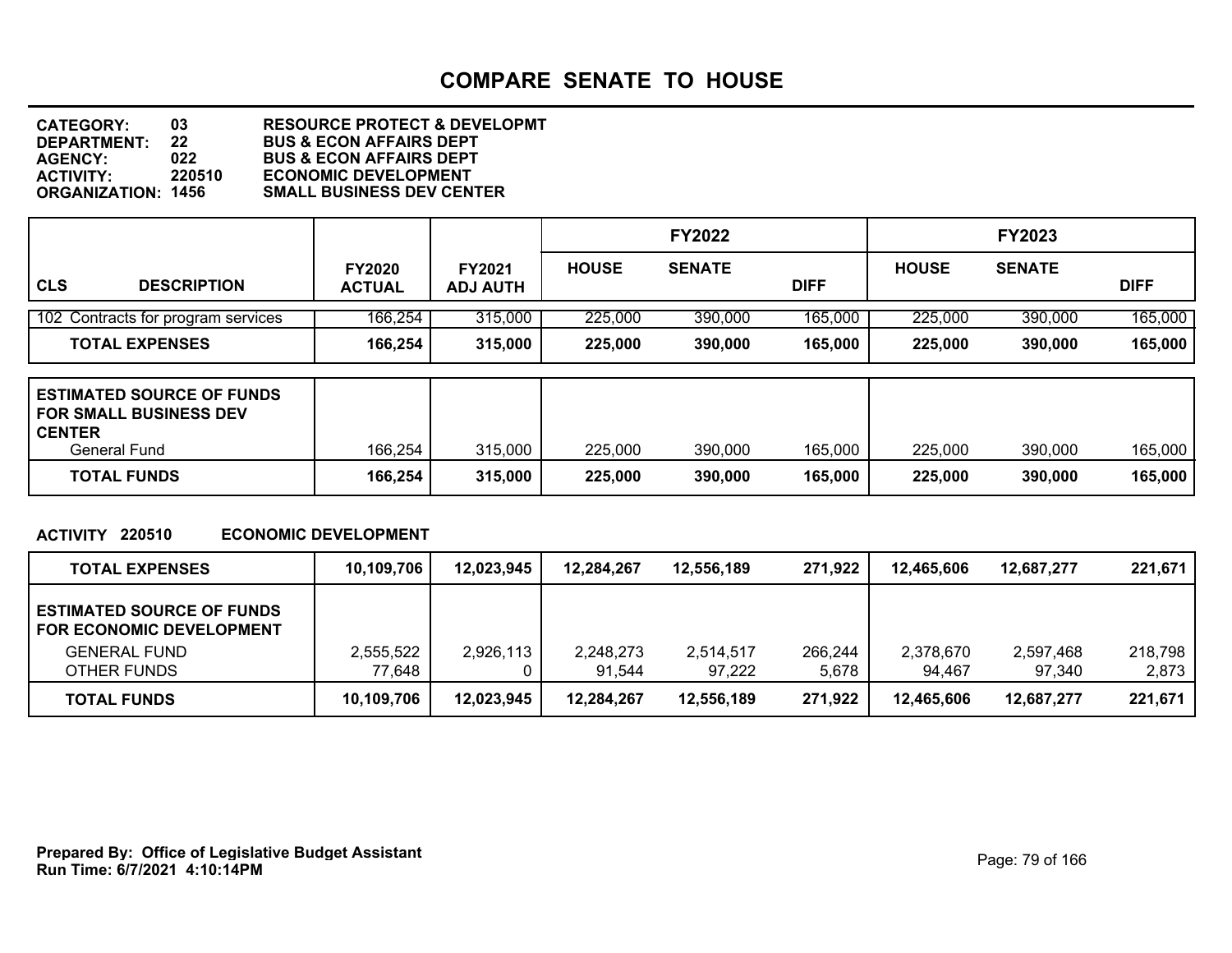**DEPARTMENT: 22 BUS & ECON AFFAIRS DEPT CATEGORY: 03 RESOURCE PROTECT & DEVELOPMT AGENCY: 022 BUS & ECON AFFAIRS DEPT ACTIVITY: 221010 TRAVEL AND TOURISM ORGANIZATION: 2013 DIVISION OF TRAVEL - TOURISM**

|                                                                                                                                    |                                |                                  |                        | <b>FY2022</b>          |                    |                        | <b>FY2023</b>          |                    |
|------------------------------------------------------------------------------------------------------------------------------------|--------------------------------|----------------------------------|------------------------|------------------------|--------------------|------------------------|------------------------|--------------------|
| <b>CLS</b><br><b>DESCRIPTION</b>                                                                                                   | <b>FY2020</b><br><b>ACTUAL</b> | <b>FY2021</b><br><b>ADJ AUTH</b> | <b>HOUSE</b>           | <b>SENATE</b>          | <b>DIFF</b>        | <b>HOUSE</b>           | <b>SENATE</b>          | <b>DIFF</b>        |
| 069 Promotional - Marketing Expens                                                                                                 | 2,831,571                      | 3,243,100                        | 2,697,160              | 2,872,160              | 175,000            | 2,647,160              | 2,872,160              | 225,000            |
| <b>TOTAL EXPENSES</b>                                                                                                              | 4,409,210                      | 5,160,868                        | 4,556,080              | 4,731,080              | 175,000            | 4,553,431              | 4,778,431              | 225,000            |
| <b>ESTIMATED SOURCE OF FUNDS</b><br><b>FOR DIVISION OF TRAVEL -</b><br><b>TOURISM</b><br><b>General Fund</b><br><b>TOTAL FUNDS</b> | 4,409,210<br>4,409,210         | 5,160,868<br>5,160,868           | 4,556,080<br>4,556,080 | 4,731,080<br>4,731,080 | 175,000<br>175,000 | 4,553,431<br>4,553,431 | 4,778,431<br>4,778,431 | 225,000<br>225,000 |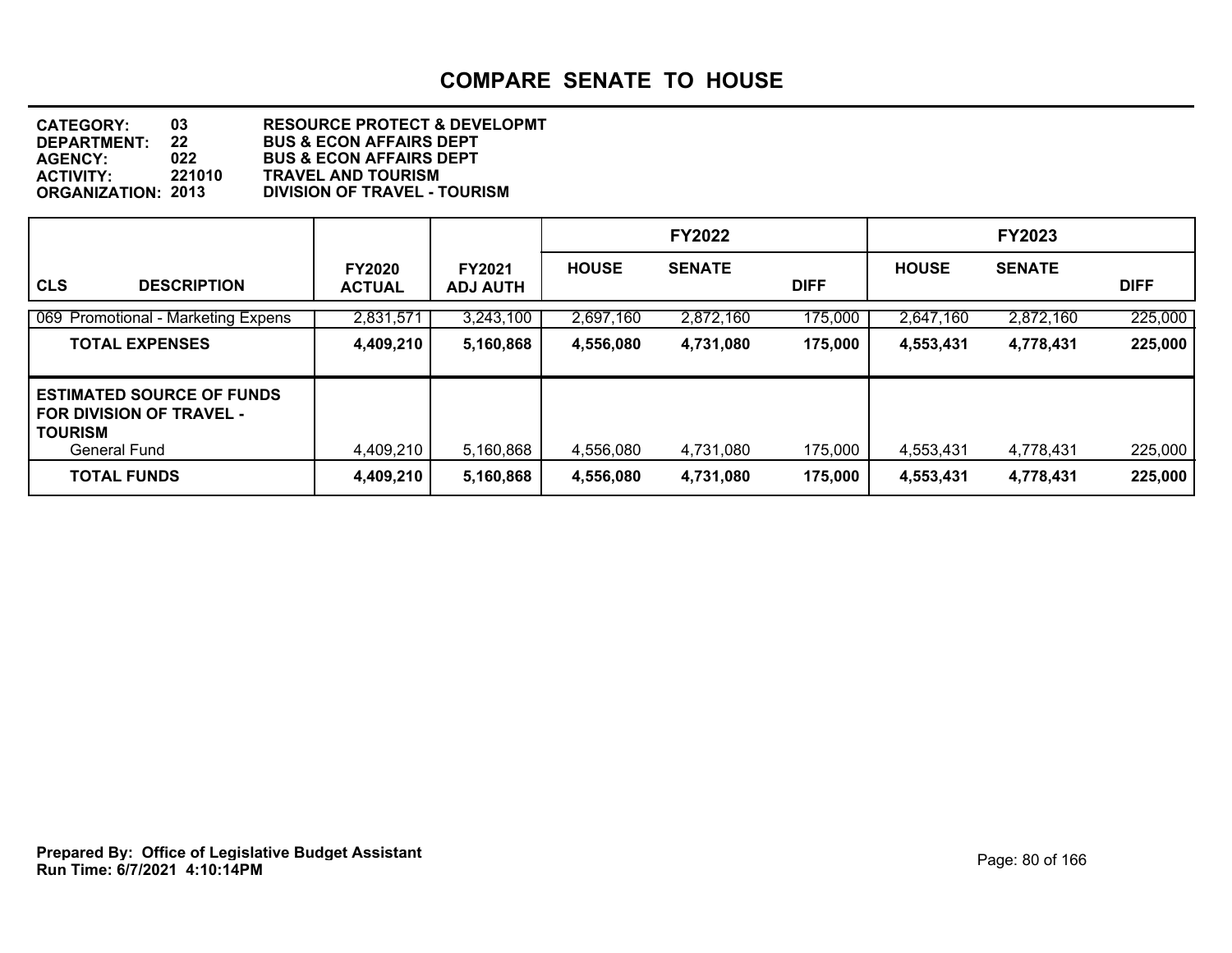**DEPARTMENT: 22 BUS & ECON AFFAIRS DEPT CATEGORY: 03 RESOURCE PROTECT & DEVELOPMT AGENCY: 022 BUS & ECON AFFAIRS DEPT ACTIVITY: 221010 TRAVEL AND TOURISM TOURISM DEVELOPMENT FUND** 

|            |                                    |               |                 |              | <b>FY2022</b> |             |              | <b>FY2023</b> |             |  |
|------------|------------------------------------|---------------|-----------------|--------------|---------------|-------------|--------------|---------------|-------------|--|
| <b>CLS</b> | <b>DESCRIPTION</b>                 | <b>FY2020</b> | <b>FY2021</b>   | <b>HOUSE</b> | <b>SENATE</b> | <b>DIFF</b> | <b>HOUSE</b> | <b>SENATE</b> | <b>DIFF</b> |  |
|            |                                    | <b>ACTUAL</b> | <b>ADJ AUTH</b> |              |               |             |              |               |             |  |
|            | 069 Promotional - Marketing Expens | 2,848,587     | 4,790,208       | 3,800,000    | 4,700,000     | 900,000     | 3,805,000    | 4,705,000     | 900,000     |  |
|            | <b>TOTAL EXPENSES</b>              | 2,848,587     | 4,790,208       | 3,800,000    | 4,700,000     | 900,000     | 3,805,000    | 4,705,000     | 900,000     |  |

| <b>ESTIMATED SOURCE OF FUNDS</b><br><b>FOR TOURISM DEVELOPMENT</b><br><b>FUND</b> |           |           |           |           |         |           |           |         |
|-----------------------------------------------------------------------------------|-----------|-----------|-----------|-----------|---------|-----------|-----------|---------|
| General Fund                                                                      | 2,848,587 | 4,790,208 | 3,800,000 | 4.700.000 | 900,000 | 3.805.000 | 4.705.000 | 900,000 |
| <b>TOTAL FUNDS</b>                                                                | 2,848,587 | 4,790,208 | 3,800,000 | 4,700,000 | 900,000 | 3,805,000 | 4,705,000 | 900,000 |

#### **ACTIVITY 221010 TRAVEL AND TOURISM**

| <b>TOTAL EXPENSES</b>                                      | 7.374.446 | 10,074,263 | 8,356,080 | 9.431.080 | 1,075,000 | 8.358.431 | 9,483,431 | 1,125,000 |
|------------------------------------------------------------|-----------|------------|-----------|-----------|-----------|-----------|-----------|-----------|
| <b>ESTIMATED SOURCE OF FUNDS</b><br>FOR TRAVEL AND TOURISM |           |            |           |           |           |           |           |           |
| <b>GENERAL FUND</b>                                        | 7.374.446 | 10,074,263 | 8,356,080 | 9.431.080 | 1,075,000 | 8,358,431 | 9,483,431 | ,125,000  |
| <b>TOTAL FUNDS</b>                                         | 7,374,446 | 10,074,263 | 8,356,080 | 9,431,080 | 1,075,000 | 8,358,431 | 9,483,431 | 1,125,000 |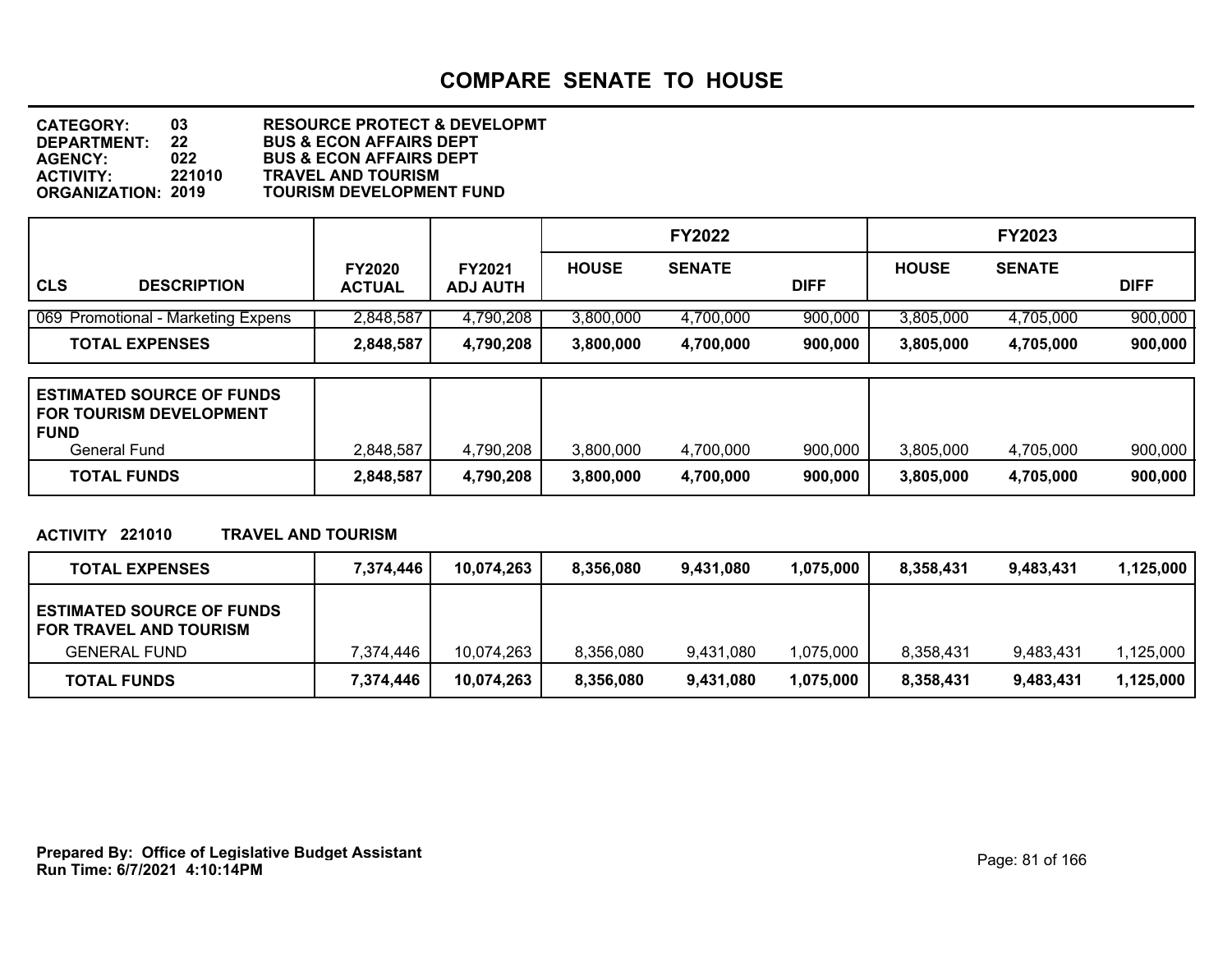**DEPARTMENT: 22 BUS & ECON AFFAIRS DEPT CATEGORY: 03 RESOURCE PROTECT & DEVELOPMT AGENCY: 022 BUS & ECON AFFAIRS DEPT ACTIVITY: 221510 OSI DIVISION OF PLANNING OSI DIVISION OF PLANNING** 

|                                                                                                                                                                           |                                |                                    |                                     | <b>FY2022</b>                                           |                                                        |                                   | <b>FY2023</b>                                        |                                                   |
|---------------------------------------------------------------------------------------------------------------------------------------------------------------------------|--------------------------------|------------------------------------|-------------------------------------|---------------------------------------------------------|--------------------------------------------------------|-----------------------------------|------------------------------------------------------|---------------------------------------------------|
| <b>CLS</b><br><b>DESCRIPTION</b>                                                                                                                                          | <b>FY2020</b><br><b>ACTUAL</b> | FY2021<br><b>ADJ AUTH</b>          | <b>HOUSE</b>                        | <b>SENATE</b>                                           | <b>DIFF</b>                                            | <b>HOUSE</b>                      | <b>SENATE</b>                                        | <b>DIFF</b>                                       |
| 022 Rents-Leases Other Than State<br>Transfers To Oit<br>027<br>030 Equipment New/Replacement<br>039 Telecommunications<br>066 Employee training<br><b>TOTAL EXPENSES</b> | 0<br>1,394<br>0<br>780,103     | 0.<br>.205<br>,200<br>0<br>815,245 | υ<br>8,805<br>3,250<br>0<br>852,512 | 28,585<br>8,401<br>29,305<br>5,810<br>20,000<br>932,558 | 28,585<br>8,401<br>20,500<br>2,560<br>20,000<br>80,046 | υ<br>500<br>3,550<br>0<br>859,296 | 28,585<br>8,957<br>500<br>6,110<br>20,000<br>919,398 | 28,585<br>8,957<br>0<br>2,560<br>20,000<br>60,102 |
| <b>ESTIMATED SOURCE OF FUNDS</b><br>FOR OSI DIVISION OF PLANNING<br>General Fund<br><b>TOTAL FUNDS</b>                                                                    | 640,681<br>780,103             | 673,405<br>815,245                 | 716,355<br>852,512                  | 796,401<br>932,558                                      | 80,046<br>80,046                                       | 723,162<br>859,296                | 783,264<br>919,398                                   | 60,102<br>60,102                                  |

#### **AGENCY 022 BUS & ECON AFFAIRS DEPT**

| <b>TOTAL EXPENSES</b>                                              | 22,168,735   | 27,548,222 | 25.403.365 | 26.918.967 | 1,515,602 | 25,714,892 | 27.216.410 | 1,501,518 |
|--------------------------------------------------------------------|--------------|------------|------------|------------|-----------|------------|------------|-----------|
| <b>LESTIMATED SOURCE OF FUNDS</b><br>I FOR BUS & ECON AFFAIRS DEPT |              |            |            |            |           |            |            |           |
| <b>GENERAL FUND</b>                                                | 13,259,054   | 16,917,528 | 13,994,378 | 15,504,302 | 1,509,924 | 14.247.442 | 15,746,087 | ,498,645  |
| OTHER FUNDS                                                        | 267.694      | 272.505    | 300.356    | 306.034    | 5,678     | 309.108    | 311.981    | 2,873     |
| <b>TOTAL FUNDS</b>                                                 | 22, 168, 735 | 27,548,222 | 25,403,365 | 26,918,967 | 1,515,602 | 25,714,892 | 27,216,410 | 1,501,518 |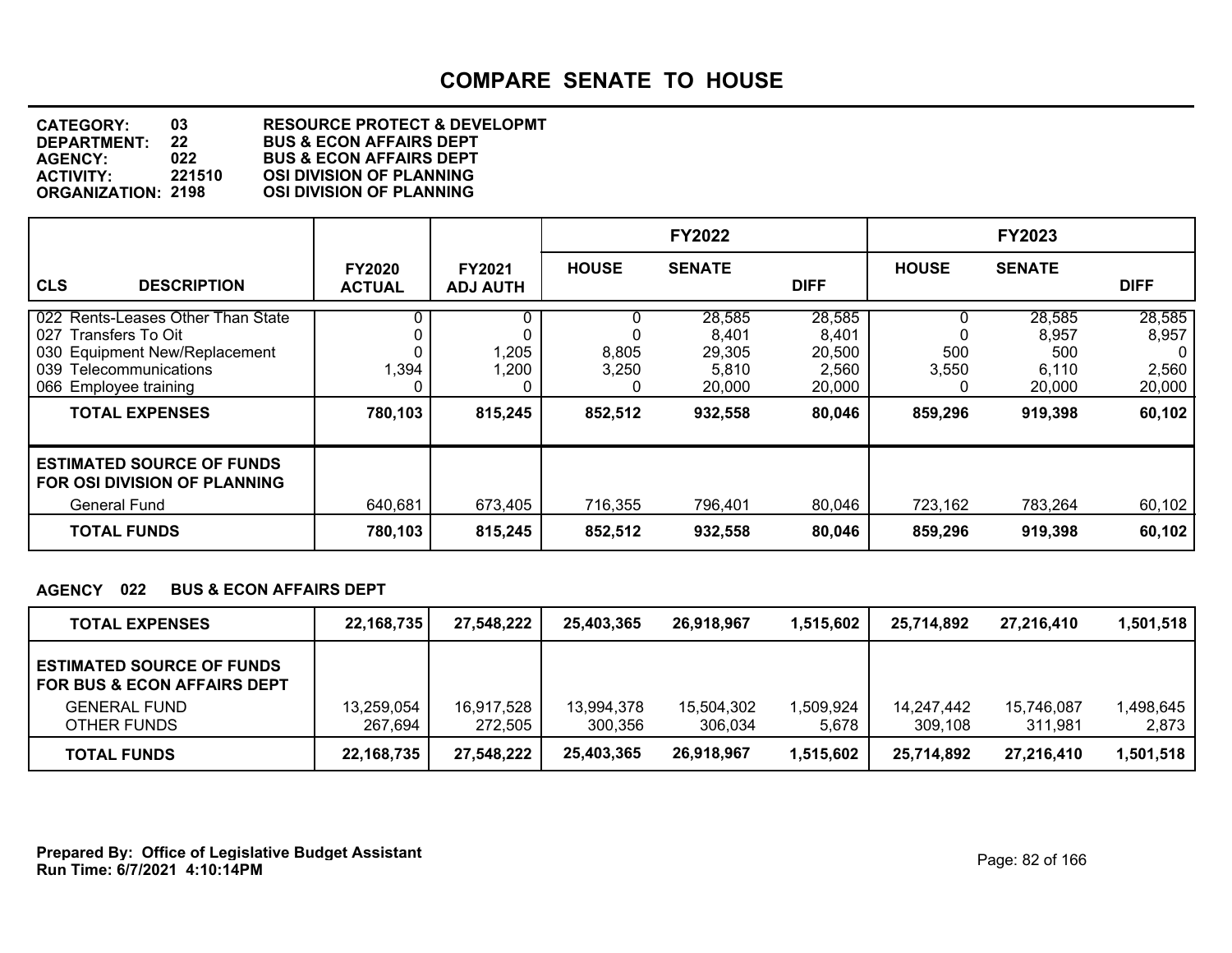**DEPARTMENT: 35 NATURAL & CULTURAL RESRCS DEPT CATEGORY: 03 RESOURCE PROTECT & DEVELOPMT AGENCY: 035 NATURAL & CULTURAL RESRCS DEPT ACTIVITY: OF THE COMMISSIONER**<br>ADMINISTRATION **ORGANIZATION: 3400** 

|                                                                                                                                                                                                                          |                                                                    |                                                                       |                                                                      | <b>FY2022</b>                                                        |                                                                 |                                                                      | <b>FY2023</b>                                                        |                                                                  |
|--------------------------------------------------------------------------------------------------------------------------------------------------------------------------------------------------------------------------|--------------------------------------------------------------------|-----------------------------------------------------------------------|----------------------------------------------------------------------|----------------------------------------------------------------------|-----------------------------------------------------------------|----------------------------------------------------------------------|----------------------------------------------------------------------|------------------------------------------------------------------|
| <b>CLS</b><br><b>DESCRIPTION</b>                                                                                                                                                                                         | <b>FY2020</b><br><b>ACTUAL</b>                                     | FY2021<br><b>ADJ AUTH</b>                                             | <b>HOUSE</b>                                                         | <b>SENATE</b>                                                        | <b>DIFF</b>                                                     | <b>HOUSE</b>                                                         | <b>SENATE</b>                                                        | <b>DIFF</b>                                                      |
| 010 Personal Services-Perm. Classi<br>011 Personal Services-Unclassified<br>020 Current Expenses<br>030 Equipment New/Replacement<br>050 Personal Service-Temp/Appointe<br>060 Benefits<br>103 Contracts for Op Services | 876,894<br>102,949<br>12,333<br>768<br>78,295<br>488,314<br>20,856 | 854,738<br>115,905<br>26,503<br>16,000<br>80,000<br>491,896<br>20,000 | 865,469<br>122,260<br>20,000<br>5,000<br>70.000<br>561,749<br>22,500 | 894,620<br>115,659<br>12,000<br>2,175<br>52,000<br>588,024<br>22,500 | 29,151<br>$-6,601$<br>$-8,000$<br>$-2,825$<br>-18,000<br>26,275 | 911,462<br>133,555<br>20,000<br>5,000<br>80,000<br>593,018<br>52,000 | 942,807<br>126,710<br>20,000<br>5,000<br>54,500<br>621,018<br>25,000 | 31,345<br>$-6,845$<br>0<br>0<br>$-25,500$<br>28,000<br>$-27,000$ |
| <b>TOTAL EXPENSES</b>                                                                                                                                                                                                    | 2,354,886                                                          | 2,682,203                                                             | 2,882,900                                                            | 2,902,900                                                            | 20,000                                                          | 3,021,591                                                            | 3,021,591                                                            | 0                                                                |
| <b>ESTIMATED SOURCE OF FUNDS</b><br><b>FOR ADMINISTRATION</b><br>General Fund                                                                                                                                            | 2,086,695                                                          | 1,580,607                                                             | 1,632,892                                                            | 1,652,892                                                            | 20,000                                                          | 1,745,178                                                            | 1,745,178                                                            | 0 <sup>1</sup>                                                   |
| <b>TOTAL FUNDS</b>                                                                                                                                                                                                       | 2,354,886                                                          | 2,682,203                                                             | 2,882,900                                                            | 2,902,900                                                            | 20,000                                                          | 3,021,591                                                            | 3,021,591                                                            | 0                                                                |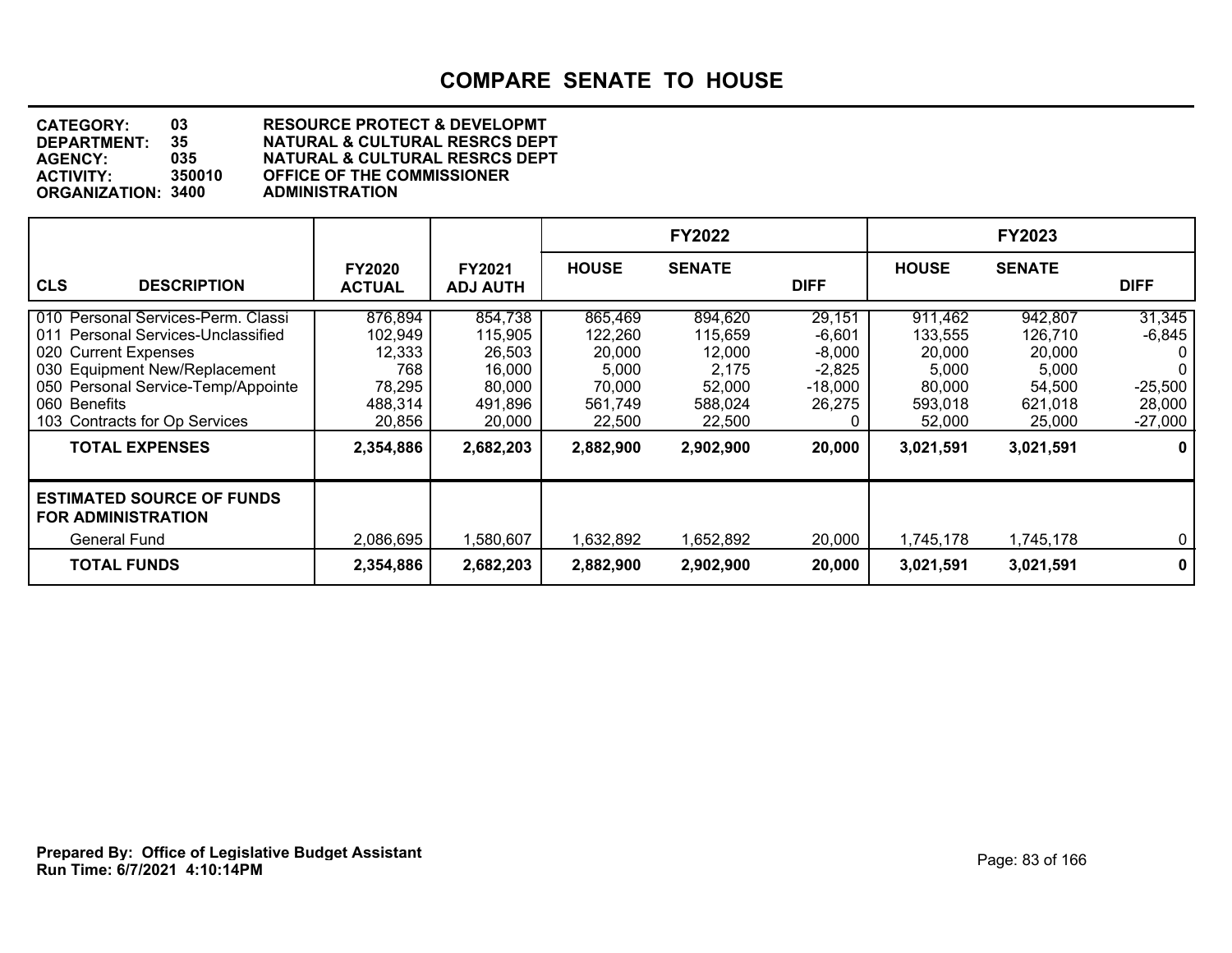**DEPARTMENT: 35 NATURAL & CULTURAL RESRCS DEPT CATEGORY: 03 RESOURCE PROTECT & DEVELOPMT AGENCY: 035 NATURAL & CULTURAL RESRCS DEPT ACTIVITY: 350010 OFFICE OF THE COMMISSIONER ORGANIZATION: 2982 INFORMATION TECHNOLOGY**

|                                                                       |                                |                                  |              | <b>FY2022</b> |             |              | <b>FY2023</b> |              |
|-----------------------------------------------------------------------|--------------------------------|----------------------------------|--------------|---------------|-------------|--------------|---------------|--------------|
| CLS<br><b>DESCRIPTION</b>                                             | <b>FY2020</b><br><b>ACTUAL</b> | <b>FY2021</b><br><b>ADJ AUTH</b> | <b>HOUSE</b> | <b>SENATE</b> | <b>DIFF</b> | <b>HOUSE</b> | <b>SENATE</b> | <b>DIFF</b>  |
| 027<br>Transfers To Oit                                               | 219,030                        | 246,140                          | 240,044      | 220,044       | $-20,000$   | 195,095      | 195,095       | 0            |
| <b>TOTAL EXPENSES</b>                                                 | 219,030                        | 246,140                          | 240,044      | 220,044       | $-20,000$   | 195,095      | 195,095       | 0            |
| <b>ESTIMATED SOURCE OF FUNDS</b><br><b>FOR INFORMATION TECHNOLOGY</b> |                                |                                  |              |               |             |              |               |              |
| <b>General Fund</b>                                                   | 219,030                        | 246,140                          | 240,044      | 220,044       | $-20,000$   | 195,095      | 195,095       | $\mathbf{0}$ |
| <b>TOTAL FUNDS</b>                                                    | 219,030                        | 246,140                          | 240,044      | 220,044       | $-20,000$   | 195,095      | 195,095       | $\mathbf 0$  |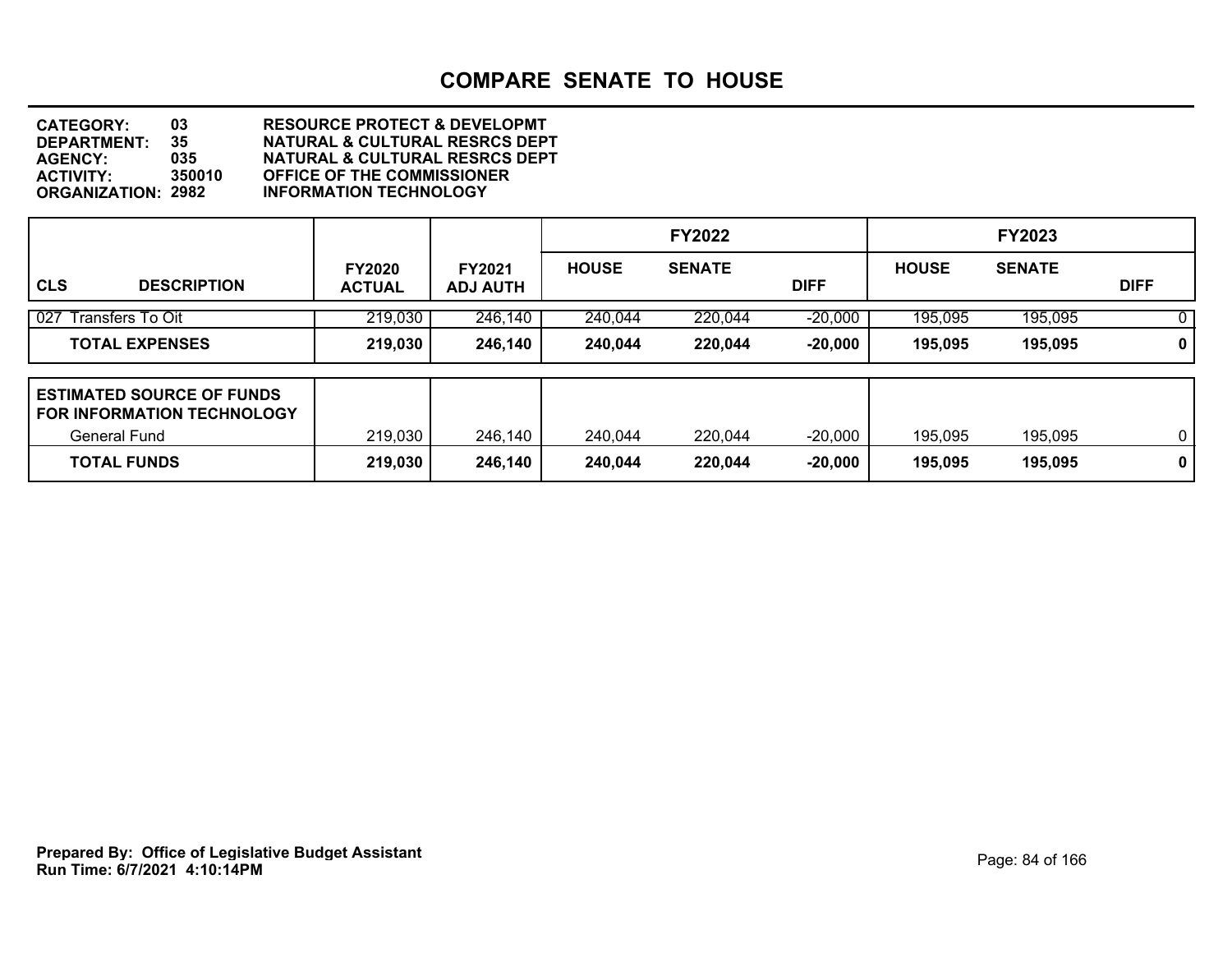**DEPARTMENT: 44 ENVIRONMENTAL SERVICES DEPT CATEGORY: 03 RESOURCE PROTECT & DEVELOPMT AGENCY: 044 ENVIRONMENTAL SERVICES DEPT ACTIVITY: 442010 WATER POLLUTION DIVISION POLLUTION CONTROL PROGRAM** 

|                                                                                                           |                                |                                  |              | <b>FY2022</b> |             |              | <b>FY2023</b> |             |
|-----------------------------------------------------------------------------------------------------------|--------------------------------|----------------------------------|--------------|---------------|-------------|--------------|---------------|-------------|
| <b>CLS</b><br><b>DESCRIPTION</b>                                                                          | <b>FY2020</b><br><b>ACTUAL</b> | <b>FY2021</b><br><b>ADJ AUTH</b> | <b>HOUSE</b> | <b>SENATE</b> | <b>DIFF</b> | <b>HOUSE</b> | <b>SENATE</b> | <b>DIFF</b> |
| 030 Equipment New/Replacement                                                                             | 2,886                          | 12,600                           | 48,300       | 103,300       | 55,000      | 3,500        | 3,500         | 0           |
| <b>TOTAL EXPENSES</b>                                                                                     | 1,131,041                      | 1,288,399                        | 1,267,018    | 1,322,018     | 55,000      | 1,290,913    | 1,290,913     | 0           |
| <b>ESTIMATED SOURCE OF FUNDS</b><br><b>FOR POLLUTION CONTROL</b><br><b>PROGRAM</b><br><b>General Fund</b> | 1,131,041                      | .288,399                         | 1,267,018    | 322,018       | 55,000      | .290,913     | 1,290,913     | $\mathbf 0$ |
| <b>TOTAL FUNDS</b>                                                                                        | 1,131,041                      | ,288,399                         | 1,267,018    | 1,322,018     | 55,000      | 1,290,913    | 1,290,913     | $\mathbf 0$ |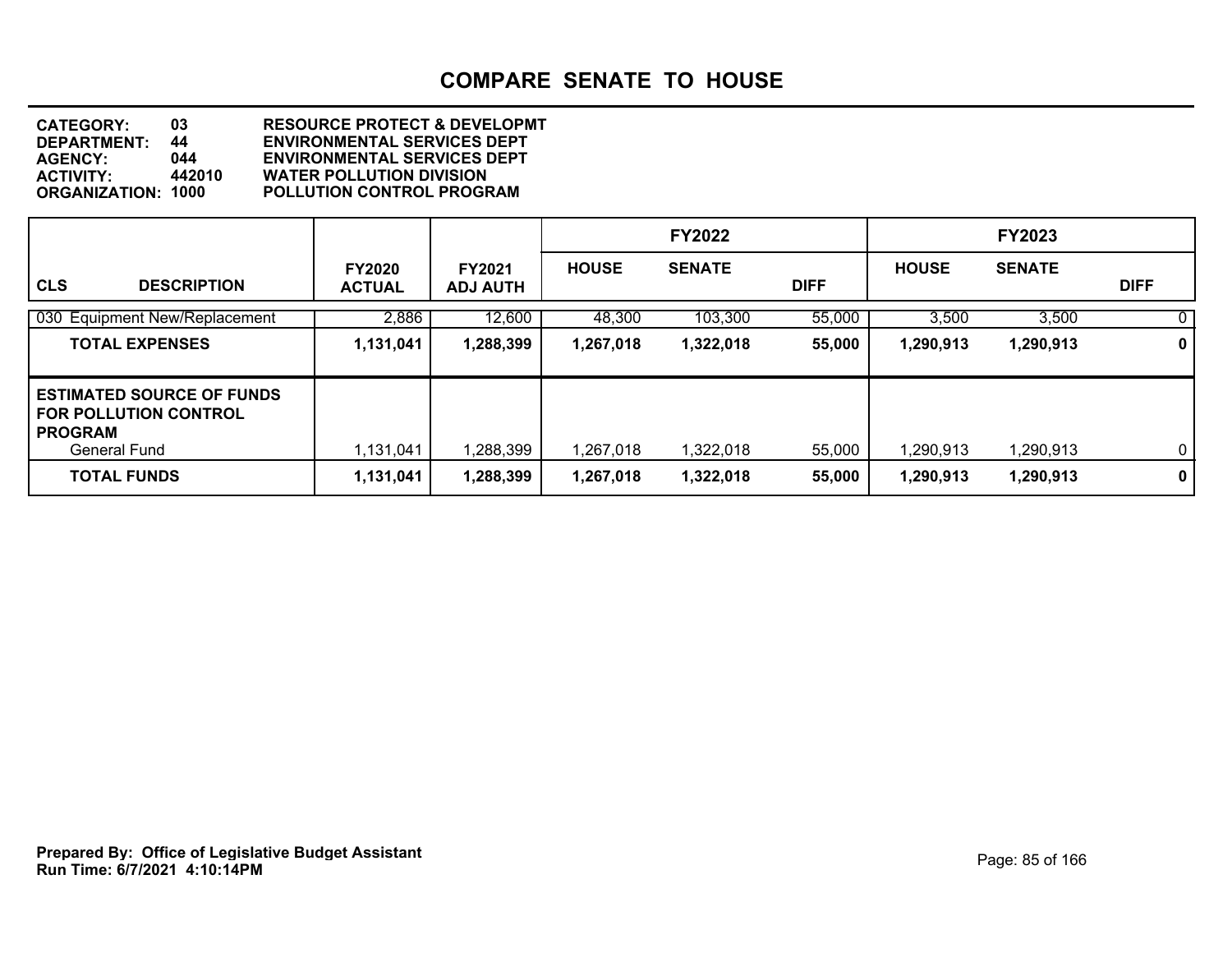**DEPARTMENT: 44 ENVIRONMENTAL SERVICES DEPT CATEGORY: 03 RESOURCE PROTECT & DEVELOPMT AGENCY: 044 ENVIRONMENTAL SERVICES DEPT ACTIVITY: 442010 WATER POLLUTION DIVISION LAKES RESTORATION FUND** 

|                                                                       |                                |                                  |              | <b>FY2022</b> |             |              | <b>FY2023</b> |             |
|-----------------------------------------------------------------------|--------------------------------|----------------------------------|--------------|---------------|-------------|--------------|---------------|-------------|
| <b>CLS</b><br><b>DESCRIPTION</b>                                      | <b>FY2020</b><br><b>ACTUAL</b> | <b>FY2021</b><br><b>ADJ AUTH</b> | <b>HOUSE</b> | <b>SENATE</b> | <b>DIFF</b> | <b>HOUSE</b> | <b>SENATE</b> | <b>DIFF</b> |
| 073 Grants-Non Federal                                                | 535,987                        | 669,678                          | 489,795      | 689,795       | 200,000     | 457,226      | 657,226       | 200,000     |
| <b>TOTAL EXPENSES</b>                                                 | 876,588                        | 1,072,550                        | 886,304      | 1,086,304     | 200,000     | 885,968      | 1,085,968     | 200,000     |
| <b>ESTIMATED SOURCE OF FUNDS</b><br><b>FOR LAKES RESTORATION FUND</b> |                                |                                  |              |               |             |              |               |             |
| General Fund                                                          | 200,000                        | 200,000                          | 0            | 200,000       | 200,000     | 0            | 200,000       | 200,000     |
| <b>TOTAL FUNDS</b>                                                    | 876,588                        | 1,072,550                        | 886,304      | 1,086,304     | 200,000     | 885,968      | 1,085,968     | 200,000     |

#### **ACTIVITY 442010 WATER POLLUTION DIVISION**

| <b>TOTAL EXPENSES</b>                                            | 35,990,132 | 51.514.940 | 44.224.887 | 44,479,887 | 255,000 | 45.192.260 | 45.392.260 | 200,000 |
|------------------------------------------------------------------|------------|------------|------------|------------|---------|------------|------------|---------|
| <b>ESTIMATED SOURCE OF FUNDS</b><br>FOR WATER POLLUTION DIVISION |            |            |            |            |         |            |            |         |
| <b>GENERAL FUND</b>                                              | 12,474,694 | 16.264.307 | 6,223,905  | 6,478,905  | 255,000 | 6.362.288  | 6,562,288  | 200,000 |
| <b>TOTAL FUNDS</b>                                               | 35,990,132 | 51,514,940 | 44,224,887 | 44,479,887 | 255,000 | 45,192,260 | 45.392.260 | 200,000 |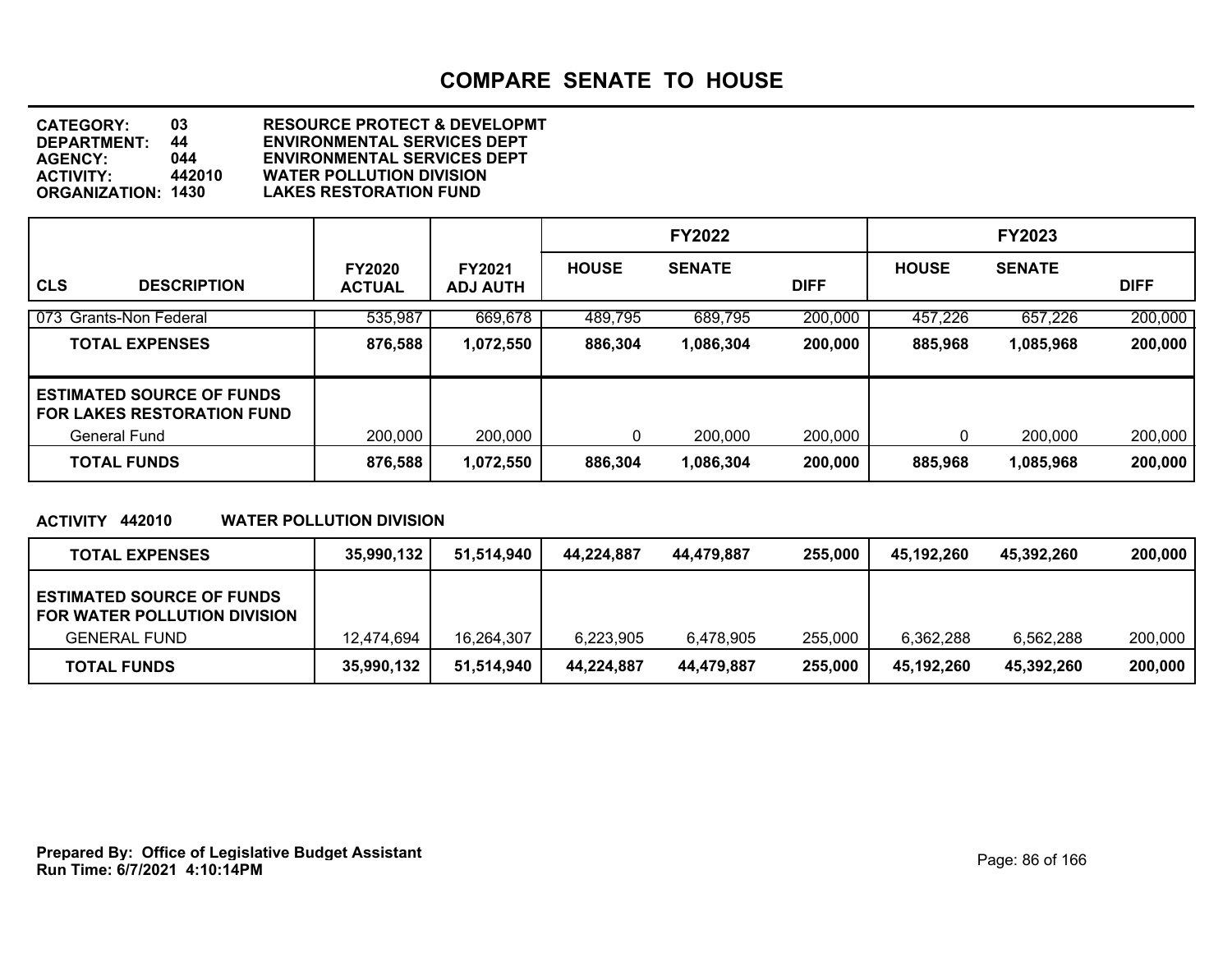**DEPARTMENT: 44 ENVIRONMENTAL SERVICES DEPT CATEGORY: 03 RESOURCE PROTECT & DEVELOPMT AGENCY: 044 ENVIRONMENTAL SERVICES DEPT ACTIVITY: 444010 WASTE MANAGEMENT DIVISION ORGANIZATION: 2589 CERCLA MAINTENANCE**

|                                    |                                |                           |              | <b>FY2022</b> |             |              | <b>FY2023</b> |              |
|------------------------------------|--------------------------------|---------------------------|--------------|---------------|-------------|--------------|---------------|--------------|
| <b>CLS</b><br><b>DESCRIPTION</b>   | <b>FY2020</b><br><b>ACTUAL</b> | FY2021<br><b>ADJ AUTH</b> | <b>HOUSE</b> | <b>SENATE</b> | <b>DIFF</b> | <b>HOUSE</b> | <b>SENATE</b> | <b>DIFF</b>  |
| 102 Contracts for program services | 626,426                        | 851,000                   | 667,000      | 756,000       | 89,000      | 765,000      | 765,000       | 0            |
| <b>TOTAL EXPENSES</b>              | 880,966                        | 1,171,002                 | 990,794      | 1,079,794     | 89,000      | 1,099,539    | 1,099,539     | $\mathbf{0}$ |

| <b>ESTIMATED SOURCE OF FUNDS</b><br><b>FOR CERCLA MAINTENANCE</b> |         |           |         |           |        |          |           |  |
|-------------------------------------------------------------------|---------|-----------|---------|-----------|--------|----------|-----------|--|
| General Fund                                                      | 880,966 | 1,171,002 | 990,794 | 1.079.794 | 89,000 | .099,539 | ,099,539  |  |
| <b>TOTAL FUNDS</b>                                                | 880,966 | 1,171,002 | 990,794 | 1,079,794 | 89,000 | .099.539 | 1,099,539 |  |

#### **ACTIVITY 444010 WASTE MANAGEMENT DIVISION**

| <b>TOTAL EXPENSES</b>                                                              | 73.143.074 | 89.604.160 | 102,399,287 | 102.488.287 | 89.000 | 104.461.705 | 104.461.705 | $\mathbf{0}$ |
|------------------------------------------------------------------------------------|------------|------------|-------------|-------------|--------|-------------|-------------|--------------|
| <b>ESTIMATED SOURCE OF FUNDS</b><br><b>FOR WASTE MANAGEMENT</b><br><b>DIVISION</b> |            |            |             |             |        |             |             |              |
| <b>GENERAL FUND</b>                                                                | 3,600,806  | 4,680,853  | 4.210.020   | 4,299,020   | 89,000 | 4.445.213   | 4.445.213   | $\mathbf{0}$ |
| <b>TOTAL FUNDS</b>                                                                 | 73,143,074 | 89,604,160 | 102,399,287 | 102,488,287 | 89,000 | 104.461.705 | 104,461,705 | 0            |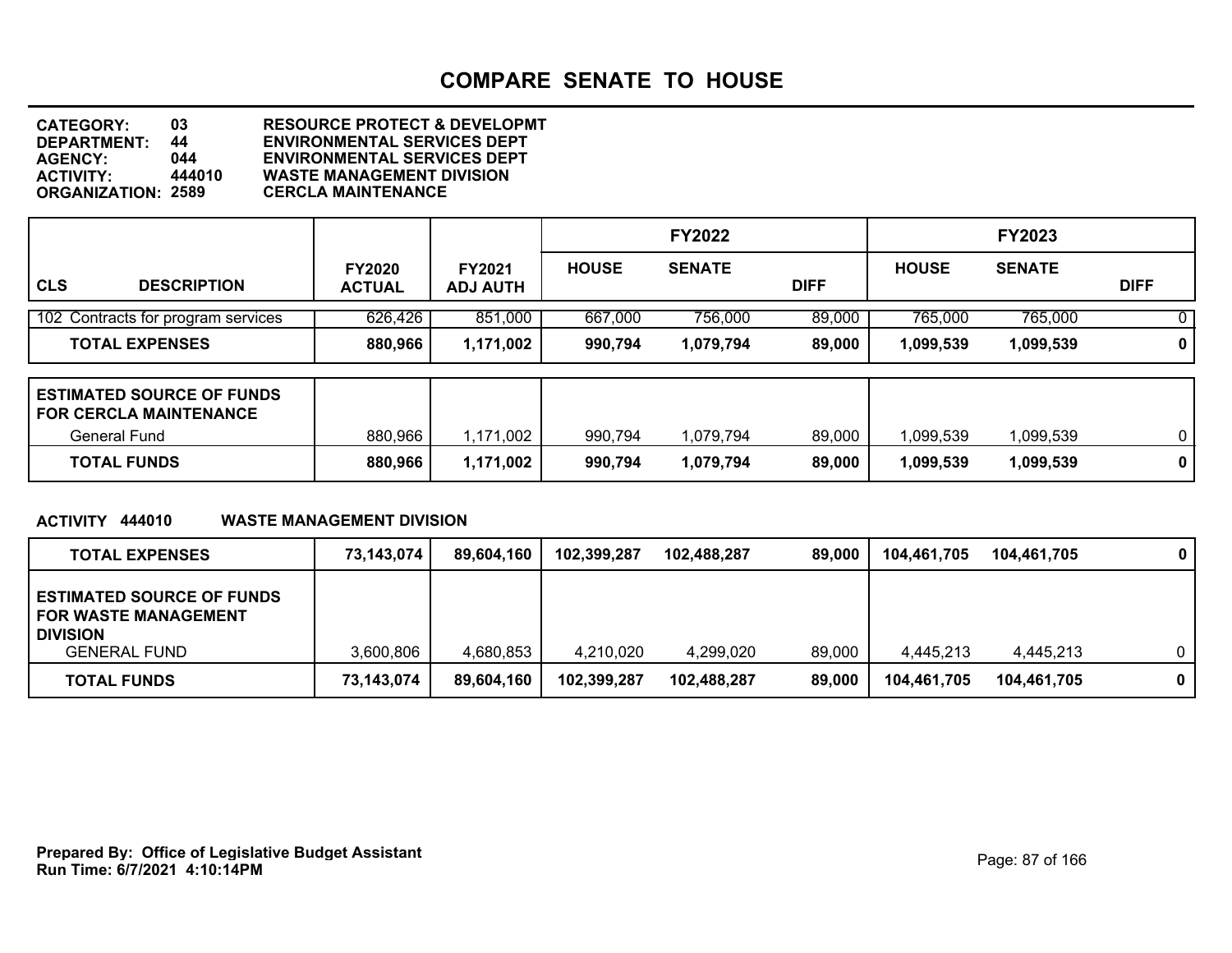**DEPARTMENT: 44 ENVIRONMENTAL SERVICES DEPT CATEGORY: 03 RESOURCE PROTECT & DEVELOPMT AGENCY: 044 ENVIRONMENTAL SERVICES DEPT ACTIVITY: 444010 WASTE MANAGEMENT DIVISION ORGANIZATION: 2589 CERCLA MAINTENANCE**

|            |                    |                         |                          |              | <b>FY2022</b> |             |              | FY2023        |             |
|------------|--------------------|-------------------------|--------------------------|--------------|---------------|-------------|--------------|---------------|-------------|
| <b>CLS</b> | <b>DESCRIPTION</b> | FY2020<br><b>ACTUAL</b> | Y2021<br><b>ADJ AUTH</b> | <b>HOUSE</b> | <b>SENATE</b> | <b>DIFF</b> | <b>HOUSE</b> | <b>SENATE</b> | <b>DIFF</b> |

#### **AGENCY 044 ENVIRONMENTAL SERVICES DEPT**

| <b>TOTAL EXPENSES</b>                                                                | 208,247,823 | 240,029,103 | 246,688,948 | 247.032.948 | 344,000 | 250,810,301 | 251.010.301 | 200,000 |
|--------------------------------------------------------------------------------------|-------------|-------------|-------------|-------------|---------|-------------|-------------|---------|
| <b>ESTIMATED SOURCE OF FUNDS</b><br><b>FOR ENVIRONMENTAL SERVICES</b><br><b>DEPT</b> |             |             |             |             |         |             |             |         |
| <b>GENERAL FUND</b>                                                                  | 20,829,641  | 26,094,986  | 14,926,798  | 15.270.798  | 344.000 | 15.475.212  | 15,675,212  | 200,000 |
| <b>TOTAL FUNDS</b>                                                                   | 208,247,823 | 240,029,103 | 246,688,948 | 247.032.948 | 344,000 | 250,810,301 | 251,010,301 | 200,000 |

#### **CATEGORY 03 RESOURCE PROTECT & DEVELOPMT**

| <b>TOTAL EXPENSES</b>                                                                                                           | 305,722,336               | 356,630,395               | 363,262,074               | 365.121.676               | 1,859,602          | 370,260,991               | 371,962,509               | 1,701,518         |
|---------------------------------------------------------------------------------------------------------------------------------|---------------------------|---------------------------|---------------------------|---------------------------|--------------------|---------------------------|---------------------------|-------------------|
| <b>ESTIMATED SOURCE OF FUNDS</b><br><b>FOR RESOURCE PROTECT &amp;</b><br><b>DEVELOPMT</b><br><b>GENERAL FUND</b><br>OTHER FUNDS | 44,301,701<br>192.375.237 | 53,288,292<br>202,364,497 | 37,797,267<br>223.528.360 | 39.651.191<br>223,534,038 | 1,853,924<br>5,678 | 39,002,089<br>226,355,235 | 40,700,734<br>226,358,108 | 698,645.<br>2,873 |
| <b>TOTAL FUNDS</b>                                                                                                              | 305,722,336               | 356,630,395               | 363,262,074               | 365.121.676               | 1,859,602          | 370.260.991               | 371.962.509               | 1,701,518         |

**Run Time: 6/7/2021 4:10:14PM Prepared By: Office of Legislative Budget Assistant** Page: 88 of 166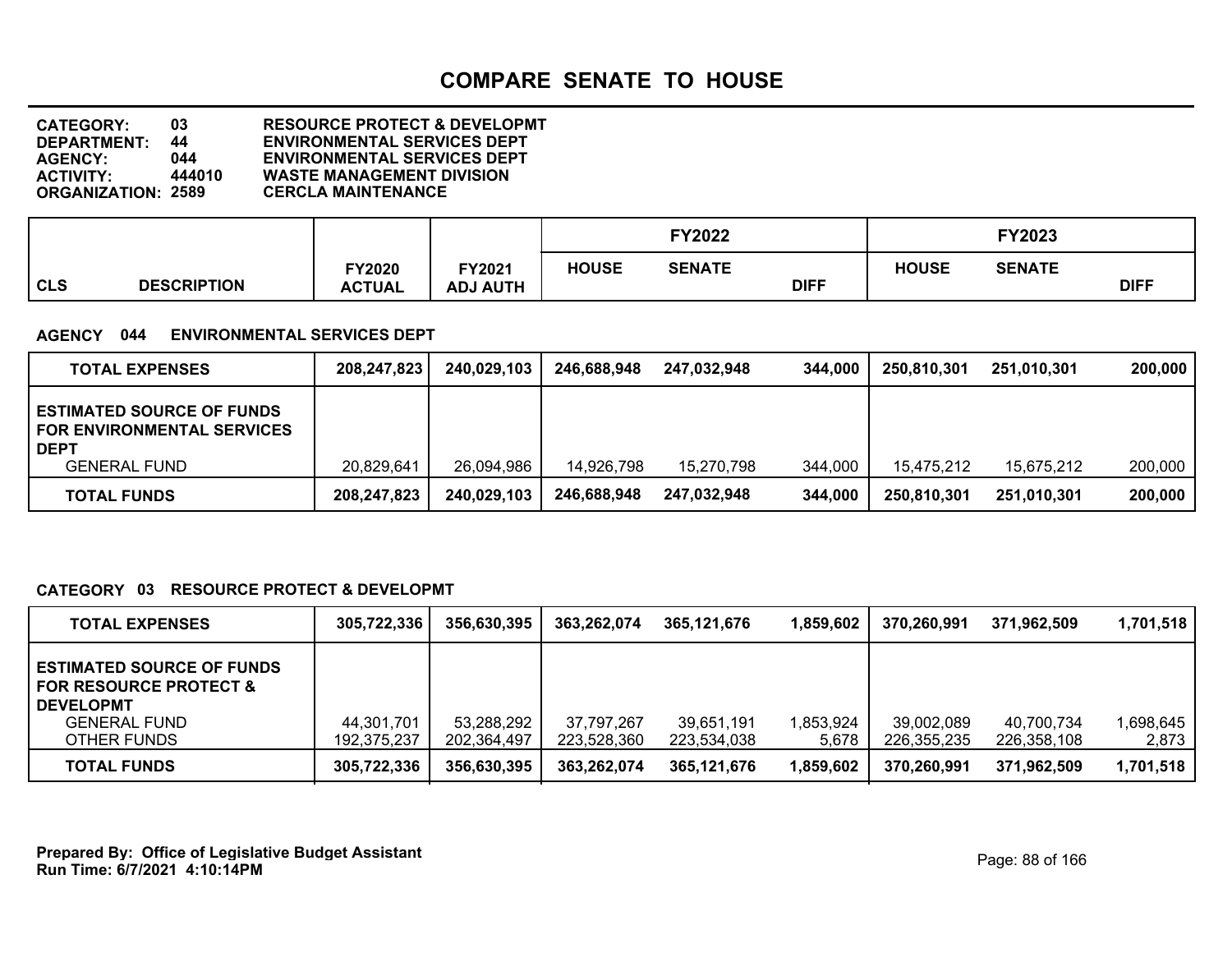| <b>CATEGORY:</b>          | 04.    | <b>TRANSPORTATION</b>        |
|---------------------------|--------|------------------------------|
| <b>DEPARTMENT:</b>        | 96.    | <b>TRANSPORTATION DEPT</b>   |
| <b>AGENCY:</b>            | 096    | <b>TRANSPORTATION DEPT</b>   |
| <b>ACTIVITY:</b>          | 964010 | AERO, RAIL & TRANSIT FND 10  |
| <b>ORGANIZATION: 2916</b> |        | <b>PUBLIC TRANSPORTATION</b> |
|                           |        |                              |

|                                                                     |                                |                           |              | <b>FY2022</b> |             |              | FY2023        |             |
|---------------------------------------------------------------------|--------------------------------|---------------------------|--------------|---------------|-------------|--------------|---------------|-------------|
| <b>CLS</b><br><b>DESCRIPTION</b>                                    | <b>FY2020</b><br><b>ACTUAL</b> | FY2021<br><b>ADJ AUTH</b> | <b>HOUSE</b> | <b>SENATE</b> | <b>DIFF</b> | <b>HOUSE</b> | <b>SENATE</b> | <b>DIFF</b> |
| 072 Grants-Federal                                                  | 4,877,312                      | 11,480,628                | 13,200,000   | 13,102,338    | $-97,662$   | 13,750,000   | 13,652,338    | $-97,662$   |
| <b>TOTAL EXPENSES</b>                                               | 6,213,174                      | 16,013,127                | 15,201,306   | 15,103,644    | $-97,662$   | 15,815,201   | 15,717,539    | $-97,662$   |
| <b>ESTIMATED SOURCE OF FUNDS</b><br>FOR PUBLIC TRANSPORTATION       |                                |                           |              |               |             |              |               |             |
| 000 Federal Funds                                                   | 5,936,891                      | 15,392,937                | 14,543,019   | 14,445,357    | -97,662     | 15, 152, 728 | 15,055,066    | $-97,662$   |
| <b>TOTAL FUNDS</b>                                                  | 6,213,174                      | 16,013,127                | 15,201,306   | 15,103,644    | $-97,662$   | 15,815,201   | 15,717,539    | $-97,662$   |
|                                                                     |                                |                           |              |               |             |              |               |             |
| ACTIVITY 964010                                                     | AERO, RAIL & TRANSIT FND 10    |                           |              |               |             |              |               |             |
| <b>TOTAL EXPENSES</b>                                               | 17,291,779                     | 28,924,032                | 32,493,262   | 32,395,600    | $-97,662$   | 30,280,033   | 30,182,371    | $-97,662$   |
| <b>ESTIMATED SOURCE OF FUNDS</b><br>FOR AERO, RAIL & TRANSIT FND 10 |                                |                           |              |               |             |              |               |             |
| FEDERAL FUNDS                                                       | 14,960,236                     | 25,453,169                | 28,717,470   | 28,619,808    | $-97,662$   | 26,421,228   | 26,323,566    | $-97,662$   |
| <b>TOTAL FUNDS</b>                                                  | 17,291,779                     | 28,924,032                | 32,493,262   | 32,395,600    | $-97,662$   | 30,280,033   | 30,182,371    | $-97,662$   |
|                                                                     |                                |                           |              |               |             |              |               |             |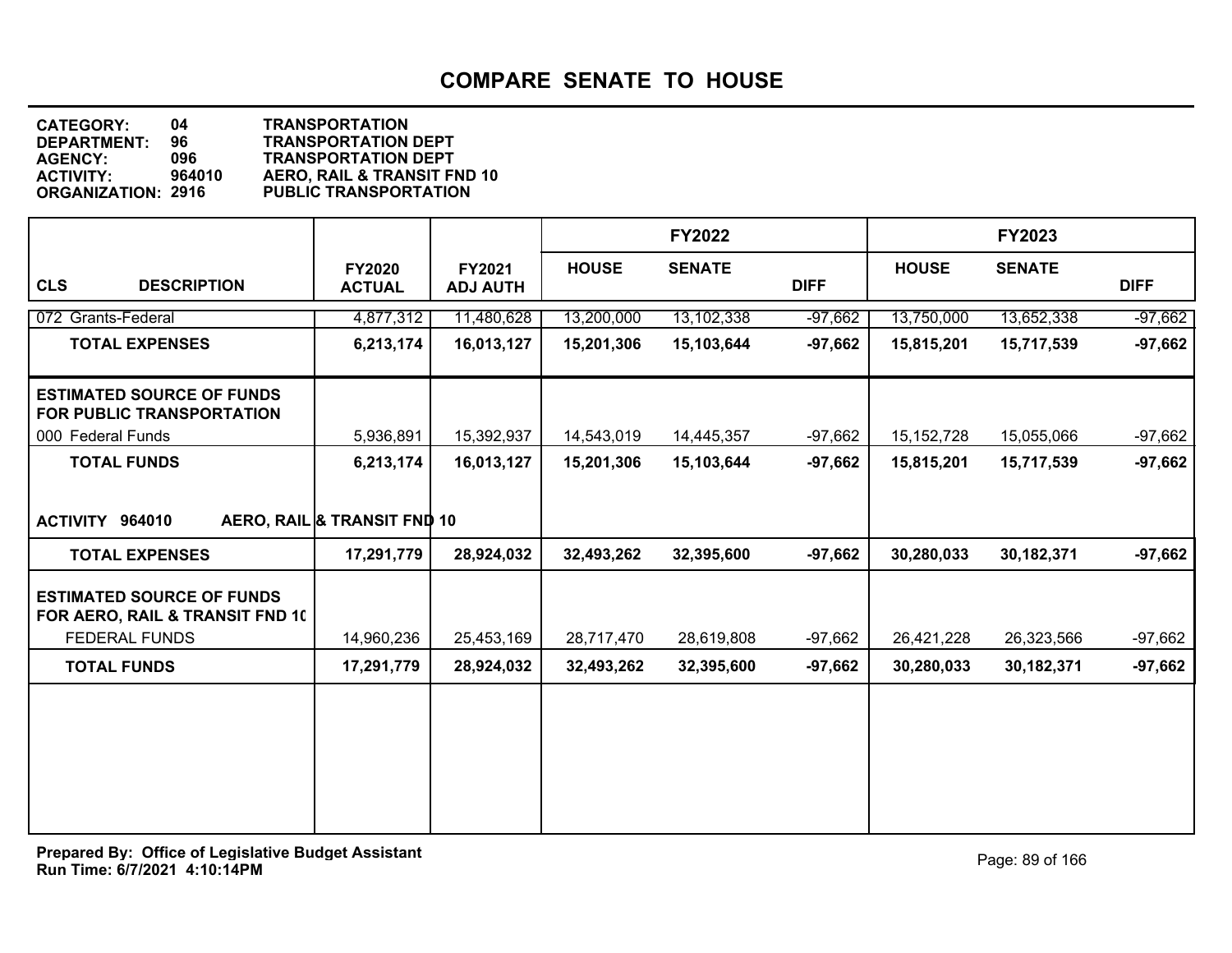| <b>CATEGORY:</b>          | 04     | <b>TRANSPORTATION</b>             |
|---------------------------|--------|-----------------------------------|
| DEPARTMENT:               | 96     | <b>TRANSPORTATION DEPT</b>        |
| <b>AGENCY:</b>            | 096    | <b>TRANSPORTATION DEPT</b>        |
| <b>ACTIVITY:</b>          | 960515 | <b>OPS DIVISION HIGHWAY</b>       |
| <b>ORGANIZATION: 3007</b> |        | <b>HIGHWAY MAINTENANCE BUREAU</b> |

|                                                                                                                                  |                                |                                  |                          | <b>FY2022</b>            |                           |                          | <b>FY2023</b>             |                           |
|----------------------------------------------------------------------------------------------------------------------------------|--------------------------------|----------------------------------|--------------------------|--------------------------|---------------------------|--------------------------|---------------------------|---------------------------|
| <b>CLS</b><br><b>DESCRIPTION</b>                                                                                                 | <b>FY2020</b><br><b>ACTUAL</b> | <b>FY2021</b><br><b>ADJ AUTH</b> | <b>HOUSE</b>             | <b>SENATE</b>            | <b>DIFF</b>               | <b>HOUSE</b>             | <b>SENATE</b>             | <b>DIFF</b>               |
| <b>ESTIMATED SOURCE OF FUNDS</b><br><b>FOR HIGHWAY MAINTENANCE</b><br><b>BUREAU</b><br>000 Federal Funds<br><b>Highway Funds</b> | 51,702,945                     | 66,412,763                       | 41,000,836<br>22,536,854 | 34,000,836<br>29,536,854 | $-7,000,000$<br>7,000,000 | 66,517,920               | 7.000,000<br>59,517,920   | 7,000,000<br>$-7,000,000$ |
| <b>ESTIMATED SOURCE OF FUNDS</b><br><b>FOR OPS DIVISION HIGHWAY</b>                                                              |                                |                                  |                          |                          |                           |                          |                           |                           |
| <b>FEDERAL FUNDS</b><br><b>HIGHWAY FUNDS</b>                                                                                     | 8,910,044<br>105,570,506       | 8,272,861<br>131,388,320         | 47,854,387<br>86,198,075 | 40,854,387<br>93,198,075 | $-7,000,000$<br>7,000,000 | 6,951,961<br>131.069.119 | 13,951,961<br>124,069,119 | 7,000,000<br>$-7,000,000$ |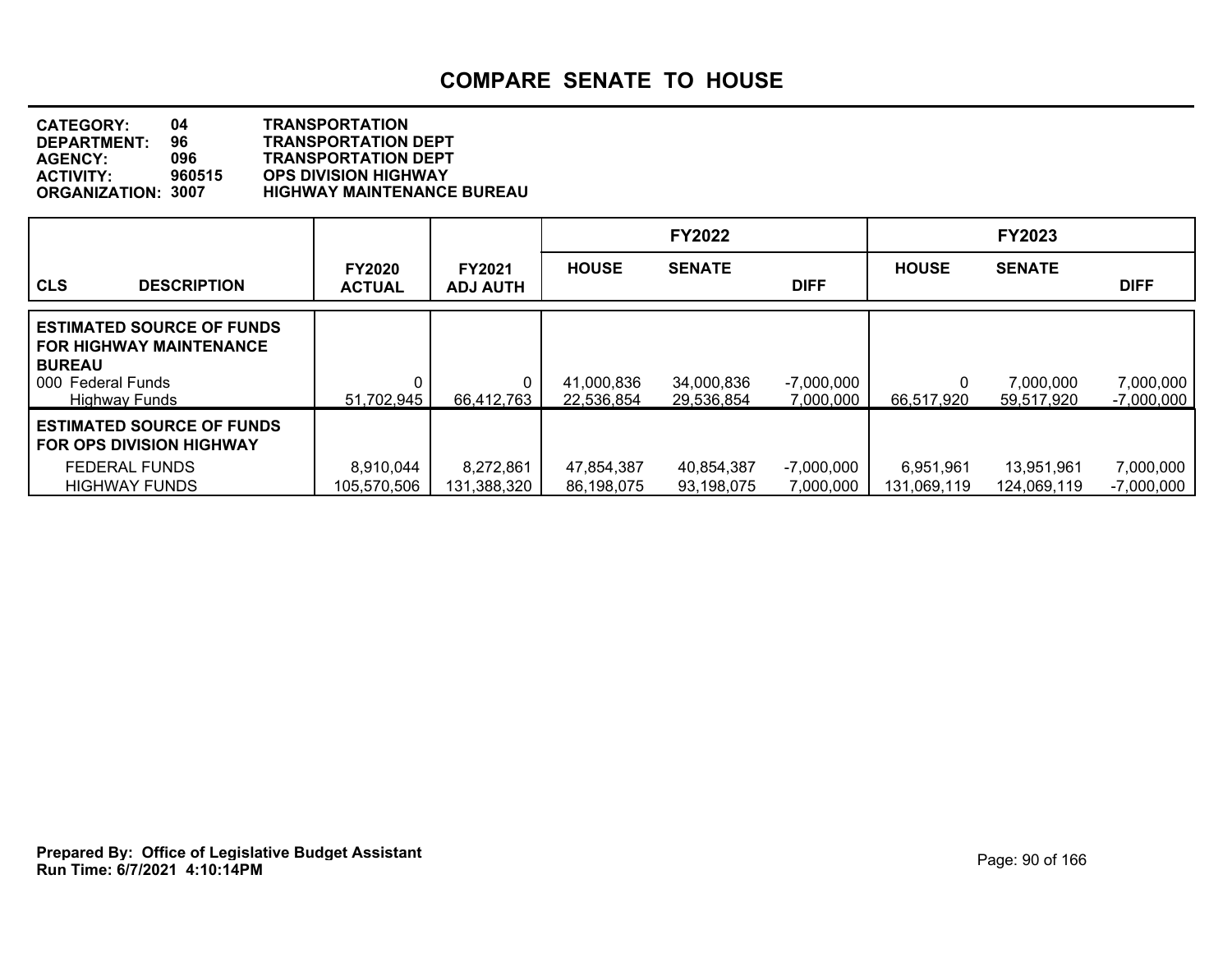**DEPARTMENT: 96 TRANSPORTATION DEPT CATEGORY: 04 TRANSPORTATION AGENCY: 096 TRANSPORTATION DEPT ACTIVITY: 962515 MUNICIPAL AID APPORTIONMENT A - B** 

|                                 |                                |                                  |              | <b>FY2022</b> |             |              | <b>FY2023</b> |             |
|---------------------------------|--------------------------------|----------------------------------|--------------|---------------|-------------|--------------|---------------|-------------|
| l CLS<br><b>DESCRIPTION</b>     | <b>FY2020</b><br><b>ACTUAL</b> | <b>FY2021</b><br><b>ADJ AUTH</b> | <b>HOUSE</b> | <b>SENATE</b> | <b>DIFF</b> | <b>HOUSE</b> | <b>SENATE</b> | <b>DIFF</b> |
| 414 Block Grant Apportionment A | 32,214,570                     | 32, 162, 748                     | 29,541,759   | 30,070,276    | 528,517     | 30,891,787   | 31,041,000    | 149,213     |
| <b>TOTAL EXPENSES</b>           | 32,614,570                     | 32,562,748                       | 29,941,759   | 30,470,276    | 528,517     | 31,291,787   | 31,441,000    | 149,213     |
| ESTIMATED SOURCE OF FUNDS       |                                |                                  |              |               |             |              |               |             |

| I ESTIMATED SUURUE UF FUNDS<br>  FOR APPORTIONMENT A - B |            |            |            |            |         |            |            |         |
|----------------------------------------------------------|------------|------------|------------|------------|---------|------------|------------|---------|
| <b>Highway Funds</b>                                     | 32,614,570 | 32,562,748 | 29,941,759 | 30,470,276 | 528,517 | 31.291.787 | 31.441.000 | 149,213 |
| <b>TOTAL FUNDS</b>                                       | 32,614,570 | 32,562,748 | 29,941,759 | 30,470,276 | 528,517 | 31,291,787 | 31.441.000 | 149,213 |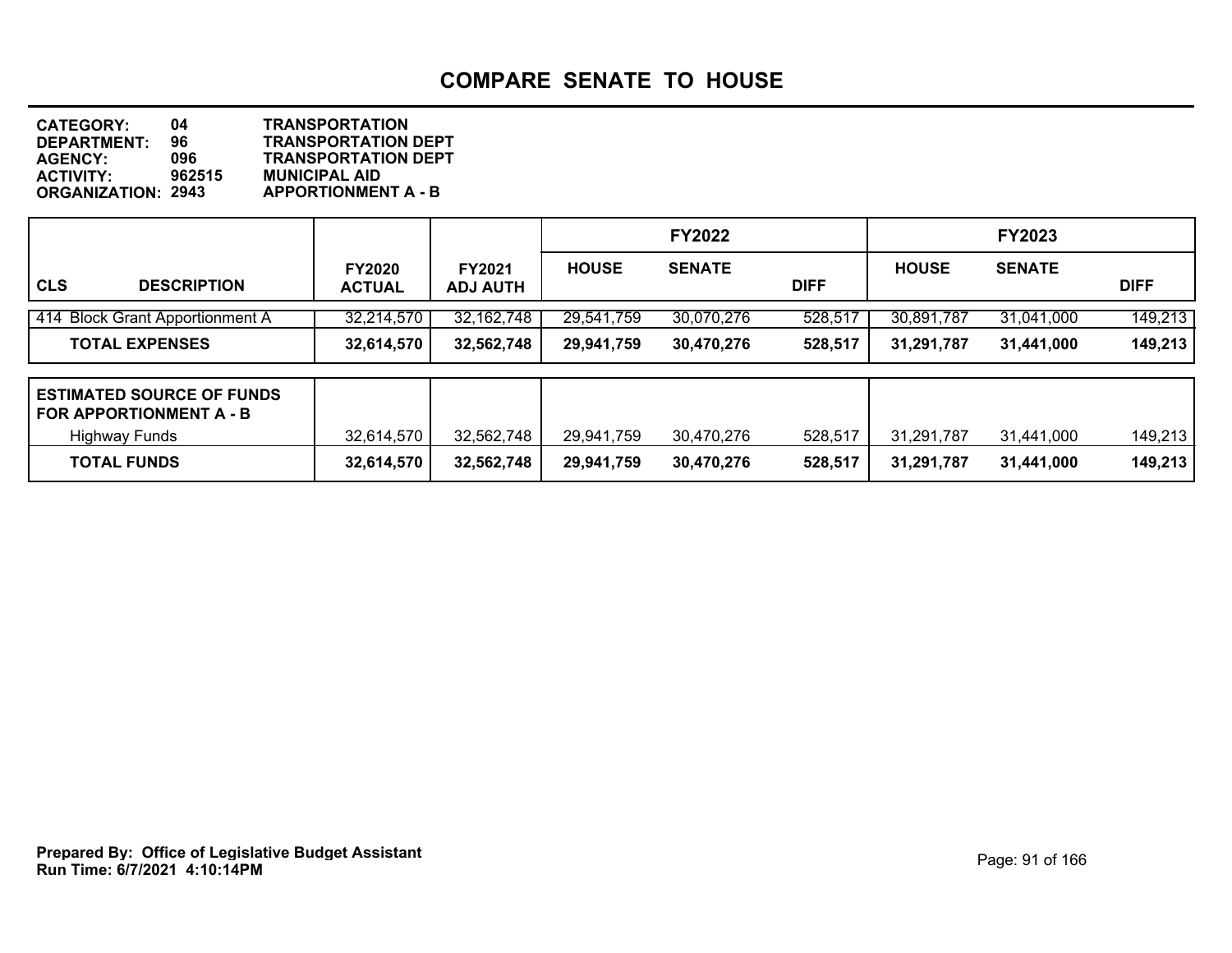**DEPARTMENT: 96 TRANSPORTATION DEPT CATEGORY: 04 TRANSPORTATION AGENCY: 096 TRANSPORTATION DEPT ACTIVITY: 962515 MUNICIPAL AID SPR PLANNING FUNDS** 

|                                                                   |                                |                                  |                        | <b>FY2022</b>          |                      |                      | <b>FY2023</b>        |                      |
|-------------------------------------------------------------------|--------------------------------|----------------------------------|------------------------|------------------------|----------------------|----------------------|----------------------|----------------------|
| <b>CLS</b><br><b>DESCRIPTION</b>                                  | <b>FY2020</b><br><b>ACTUAL</b> | <b>FY2021</b><br><b>ADJ AUTH</b> | <b>HOUSE</b>           | <b>SENATE</b>          | <b>DIFF</b>          | <b>HOUSE</b>         | <b>SENATE</b>        | <b>DIFF</b>          |
| 046 Consultants<br>072 Grants-Federal                             | 652,810<br>4,311,577           | ,522,500<br>3,900,000            | 1,212,497<br>3,900,000 | 1,122,497<br>4,087,662 | $-90,000$<br>187,662 | 360,598<br>3,900,000 | 270,598<br>4,087,662 | $-90,000$<br>187,662 |
| <b>TOTAL EXPENSES</b>                                             | 5,272,327                      | 5,873,631                        | 5,697,500              | 5,795,162              | 97,662               | 4,636,500            | 4,734,162            | 97,662               |
| <b>ESTIMATED SOURCE OF FUNDS</b><br><b>FOR SPR PLANNING FUNDS</b> |                                |                                  |                        |                        |                      |                      |                      |                      |
| 000 Federal Funds                                                 | 5,272,327                      | 5,873,631                        | 5,697,500              | 5,795,162              | 97,662               | 4,636,500            | 4,734,162            | 97,662               |
| <b>TOTAL FUNDS</b>                                                | 5,272,327                      | 5,873,631                        | 5,697,500              | 5,795,162              | 97,662               | 4,636,500            | 4,734,162            | 97,662               |

#### **ACTIVITY 962515 MUNICIPAL AID**

| <b>TOTAL EXPENSES</b>                                        | 47,652,470 | 67,454,007 | 64,656,887 | 65,283,066 | 626,179 | 64.945.915 | 65.192.790 | 246.875 |
|--------------------------------------------------------------|------------|------------|------------|------------|---------|------------|------------|---------|
| <b>ESTIMATED SOURCE OF FUNDS</b><br><b>FOR MUNICIPAL AID</b> |            |            |            |            |         |            |            |         |
| FEDERAL FUNDS                                                | 12,602,663 | 30,873,631 | 30,697,500 | 30.795.162 | 97,662  | 29.636.500 | 29,734,162 | 97,662  |
| <b>HIGHWAY FUNDS</b>                                         | 32,614,570 | 32,562,748 | 29.941.759 | 30.470.276 | 528.517 | 31.291.787 | 31.441.000 | 149,213 |
| <b>TOTAL FUNDS</b>                                           | 47,652,470 | 67,454,007 | 64,656,887 | 65,283,066 | 626,179 | 64.945.915 | 65,192,790 | 246,875 |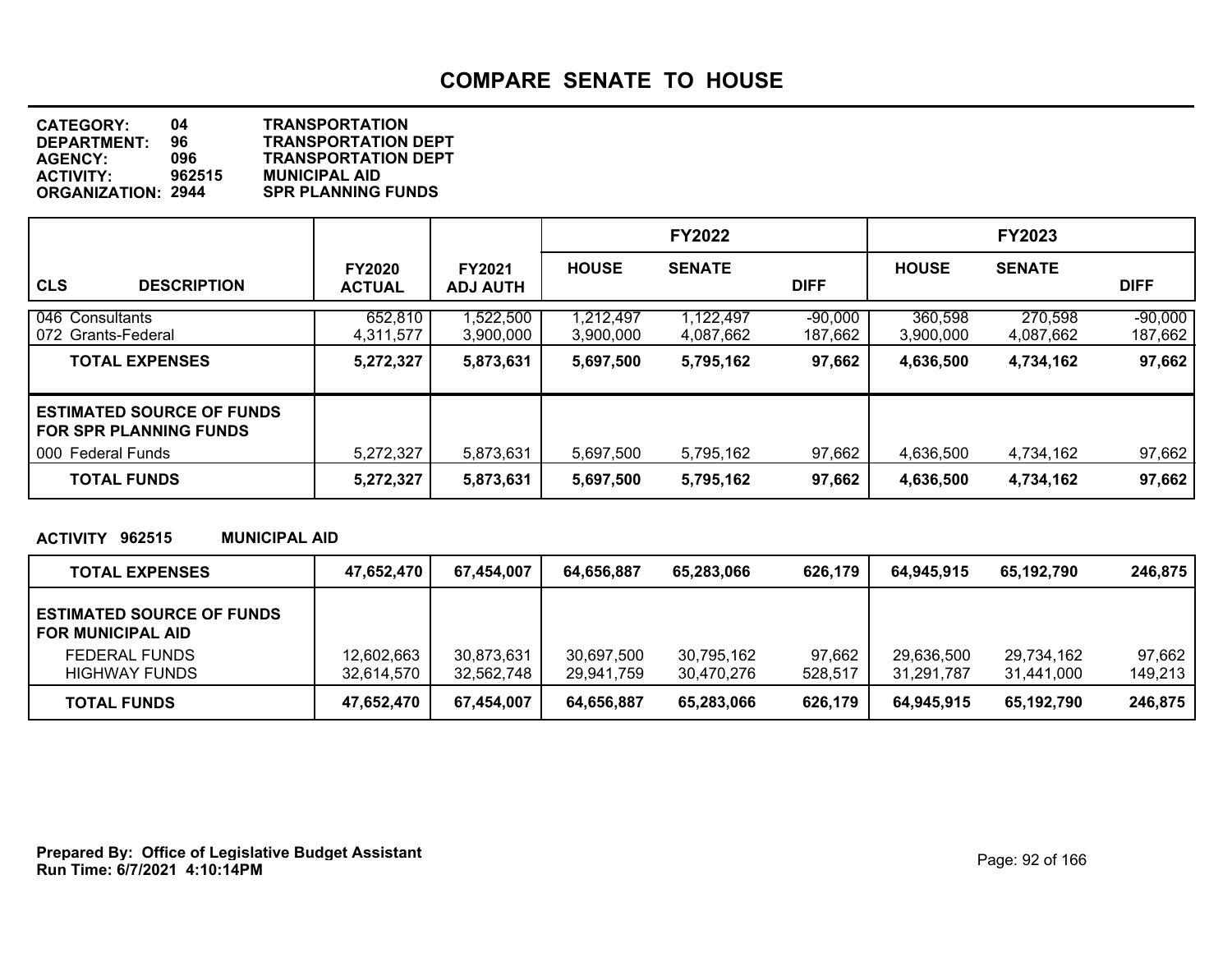**DEPARTMENT: 96 TRANSPORTATION DEPT CATEGORY: 04 TRANSPORTATION AGENCY: 096 TRANSPORTATION DEPT CONSTRUCTION PROGRAM FUNDS<br>BETTERMENT ORGANIZATION: 3039** 

|                                                                                   |                                |                                  |              | <b>FY2022</b> |             |              | <b>FY2023</b> |             |
|-----------------------------------------------------------------------------------|--------------------------------|----------------------------------|--------------|---------------|-------------|--------------|---------------|-------------|
| <b>CLS</b><br><b>DESCRIPTION</b>                                                  | <b>FY2020</b><br><b>ACTUAL</b> | <b>FY2021</b><br><b>ADJ AUTH</b> | <b>HOUSE</b> | <b>SENATE</b> | <b>DIFF</b> | <b>HOUSE</b> | <b>SENATE</b> | <b>DIFF</b> |
| 400 Construction Repair Materials                                                 | 21,241,235                     | 17,147,480                       | 15,120,990   | 15,120,990    |             | 15,338,133   | 15,378,802    | 40,669      |
| <b>TOTAL EXPENSES</b>                                                             | 24,784,016                     | 22,687,500                       | 20,625,000   | 20,625,000    | 0           | 20,842,143   | 20,882,812    | 40,669      |
| <b>ESTIMATED SOURCE OF FUNDS</b><br><b>FOR BETTERMENT</b><br><b>Highway Funds</b> | 4,188,728                      |                                  | U            | 0             |             | 0            | 40,669        | 40,669      |
| <b>TOTAL FUNDS</b>                                                                | 24,784,016                     | 22,687,500                       | 20,625,000   | 20,625,000    | 0           | 20,842,143   | 20,882,812    | 40,669      |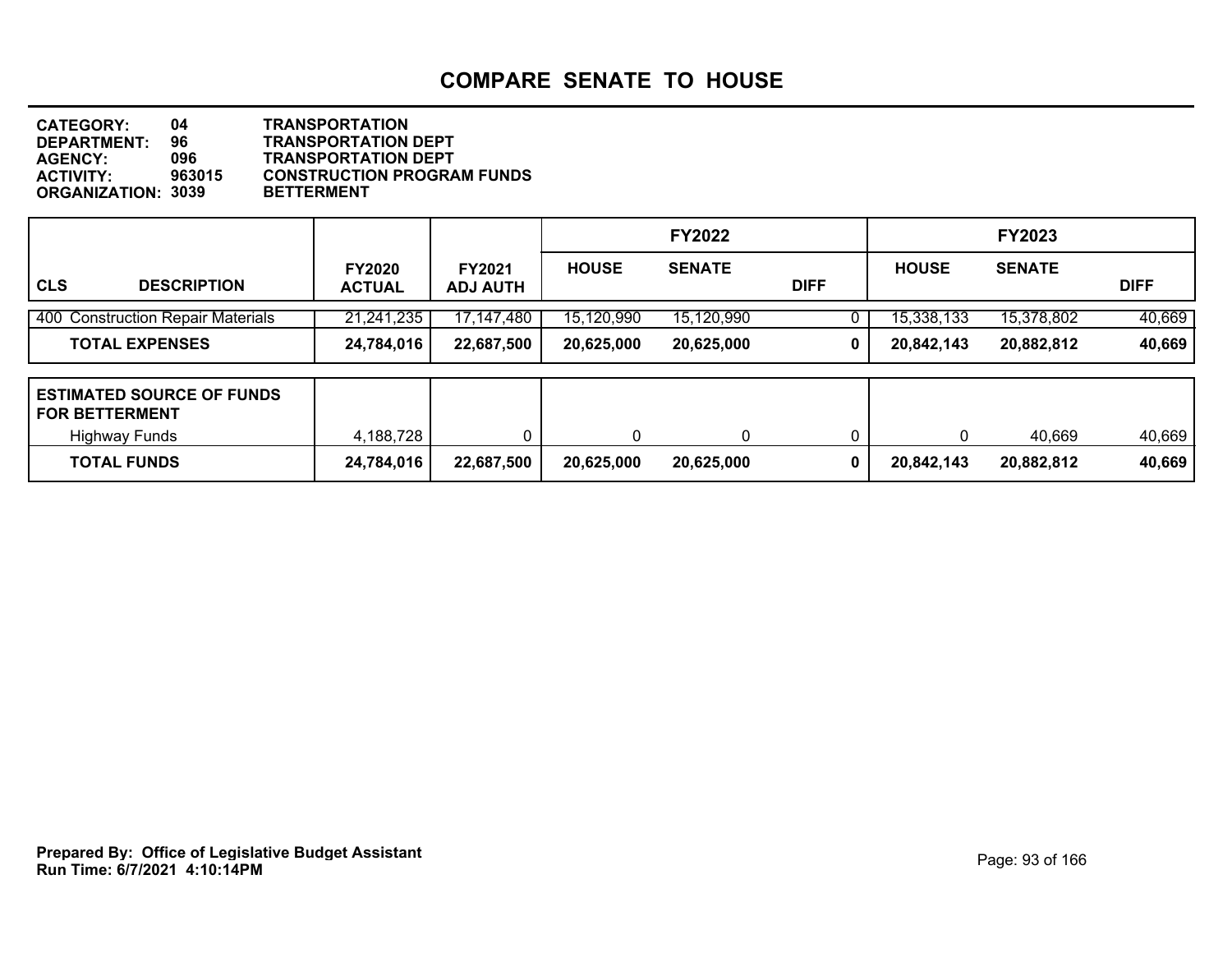| <b>CATEGORY:</b>          | 04     | <b>TRANSPORTATION</b>             |
|---------------------------|--------|-----------------------------------|
| <b>DEPARTMENT:</b>        | 96     | <b>TRANSPORTATION DEPT</b>        |
| <b>AGENCY:</b>            | 096    | <b>TRANSPORTATION DEPT</b>        |
| <b>ACTIVITY:</b>          | 963015 | <b>CONSTRUCTION PROGRAM FUNDS</b> |
| <b>ORGANIZATION: 8910</b> |        | <b>SB367 CAPITAL INVESTMENT</b>   |

|                                                                      |                                |                                  |                         | <b>FY2022</b>           |                     |                         | <b>FY2023</b>           |             |
|----------------------------------------------------------------------|--------------------------------|----------------------------------|-------------------------|-------------------------|---------------------|-------------------------|-------------------------|-------------|
| <b>CLS</b><br><b>DESCRIPTION</b>                                     | <b>FY2020</b><br><b>ACTUAL</b> | <b>FY2021</b><br><b>ADJ AUTH</b> | <b>HOUSE</b>            | <b>SENATE</b>           | <b>DIFF</b>         | <b>HOUSE</b>            | <b>SENATE</b>           | <b>DIFF</b> |
| 400 Construction Repair Materials<br>414 Block Grant Apportionment A | 18,331,303<br>4,297,005        | 22,338,550<br>4,262,344          | 19,502,449<br>3.745.051 | 19,445,360<br>3,802,140 | $-57,089$<br>57,089 | 19,638,126<br>3,937,500 | 19,720,156<br>3.937.500 | 82,030      |
| <b>TOTAL EXPENSES</b>                                                | 28,867,224                     | 36,093,750                       | 32,812,500              | 32,812,500              |                     | 33,140,626              | 33,222,656              | 82,030      |

| <b>ESTIMATED SOURCE OF FUNDS</b><br><b>FOR SB367 CAPITAL INVESTMENT</b> |            |            |            |            |            |            |        |
|-------------------------------------------------------------------------|------------|------------|------------|------------|------------|------------|--------|
| 009 Agency Income                                                       | 28,867,224 | 36.093.750 | 32,812,500 | 32.812.500 | 33.140.626 | 33.222.656 | 82,030 |
| <b>TOTAL FUNDS</b>                                                      | 28,867,224 | 36,093,750 | 32,812,500 | 32,812,500 | 33.140.626 | 33.222.656 | 82,030 |

#### **ACTIVITY 963015 CONSTRUCTION PROGRAM FUNDS**

| <b>TOTAL EXPENSES</b>                                                                                                      | 53,755,719              | 59,231,250            | 53,887,500            | 53,887,500            | 54,432,769            | 54,555,468            | 122,699          |
|----------------------------------------------------------------------------------------------------------------------------|-------------------------|-----------------------|-----------------------|-----------------------|-----------------------|-----------------------|------------------|
| <b>ESTIMATED SOURCE OF FUNDS</b><br><b>FOR CONSTRUCTION PROGRAM</b><br><b>FUNDS</b><br><b>HIGHWAY FUNDS</b><br>OTHER FUNDS | 4,188,728<br>49,462,512 | 450,000<br>58,781,250 | 450,000<br>53,437,500 | 450.000<br>53.437.500 | 450.000<br>53,982,769 | 490.669<br>54.064.799 | 40,669<br>82,030 |
| <b>TOTAL FUNDS</b>                                                                                                         | 53,755,719              | 59,231,250            | 53,887,500            | 53,887,500            | 54,432,769            | 54,555,468            | 122,699          |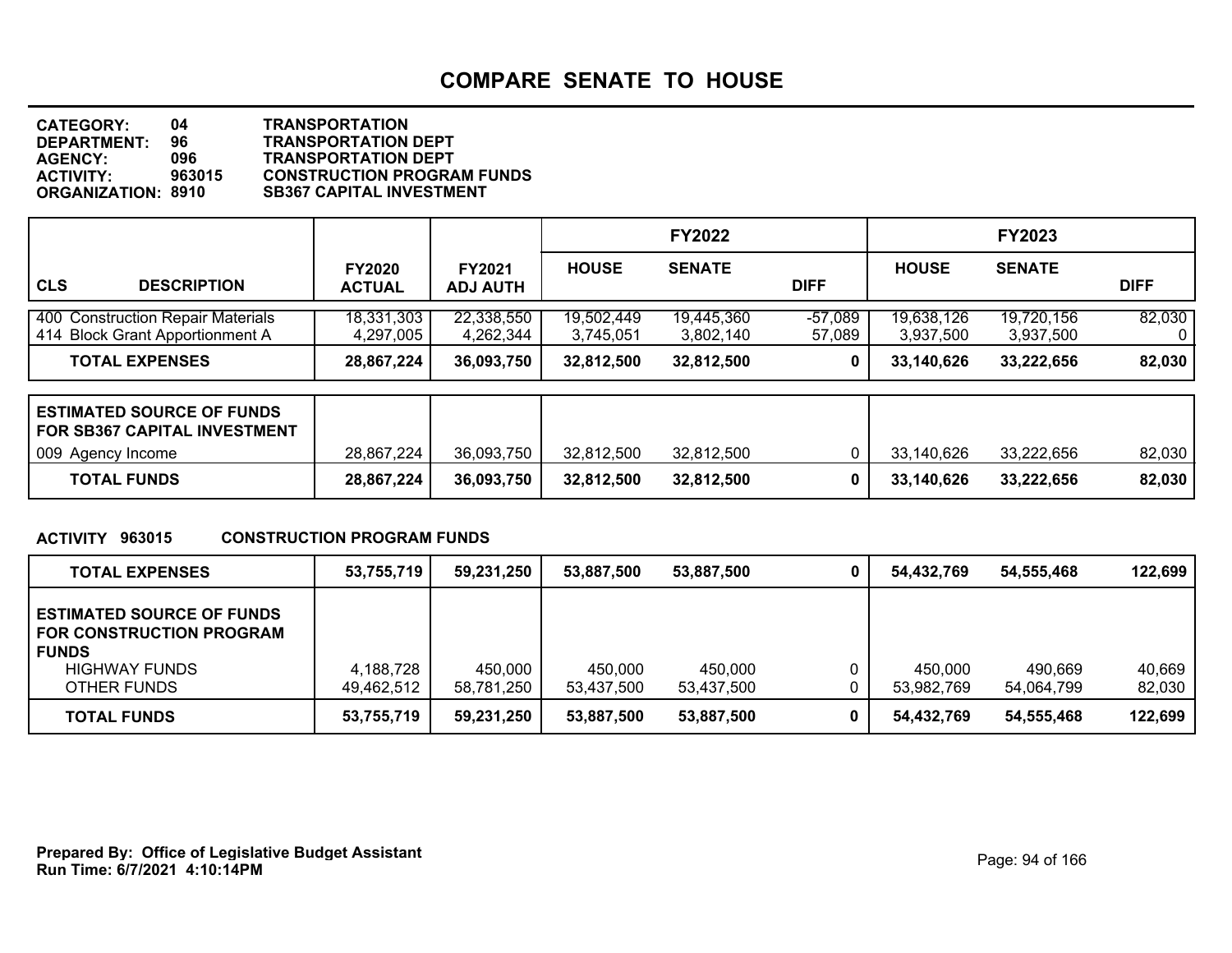**DEPARTMENT:** 96 **TRANSPORTATION DEPT**<br>AGENCY: 096 **TRANSPORTATION DEPT CATEGORY: 04 TRANSPORTATION AGENCY: 096 TRANSPORTATION DEPT ACTIVITY: 961017 TURNPIKES DIVISION ORGANIZATION: 7050** 

|                                                                |                                |                                  |              | <b>FY2022</b> |             |              | <b>FY2023</b> |              |
|----------------------------------------------------------------|--------------------------------|----------------------------------|--------------|---------------|-------------|--------------|---------------|--------------|
| <b>CLS</b><br><b>DESCRIPTION</b>                               | <b>FY2020</b><br><b>ACTUAL</b> | <b>FY2021</b><br><b>ADJ AUTH</b> | <b>HOUSE</b> | <b>SENATE</b> | <b>DIFF</b> | <b>HOUSE</b> | <b>SENATE</b> | <b>DIFF</b>  |
| 102 Contracts for program services                             | 9,744,255                      | 8,000,000                        | 11,000,000   | 11,350,000    | 350,000     | 13,800,000   | 13,800,000    | 0            |
| <b>TOTAL EXPENSES</b>                                          | 16,928,754                     | 14,066,777                       | 22,220,000   | 22,570,000    | 350,000     | 26,620,000   | 26,620,000    | 0            |
| <b>ESTIMATED SOURCE OF FUNDS</b><br><b>FOR TOLL COLLECTION</b> |                                |                                  |              |               |             |              |               |              |
| <b>Turnpike Funds</b>                                          | 16,928,754                     | 14,066,777                       | 22,220,000   | 22,570,000    | 350,000     | 26,620,000   | 26,620,000    | $\mathbf{0}$ |
| <b>TOTAL FUNDS</b>                                             | 16,928,754                     | 14,066,777                       | 22,220,000   | 22,570,000    | 350,000     | 26,620,000   | 26,620,000    | 0            |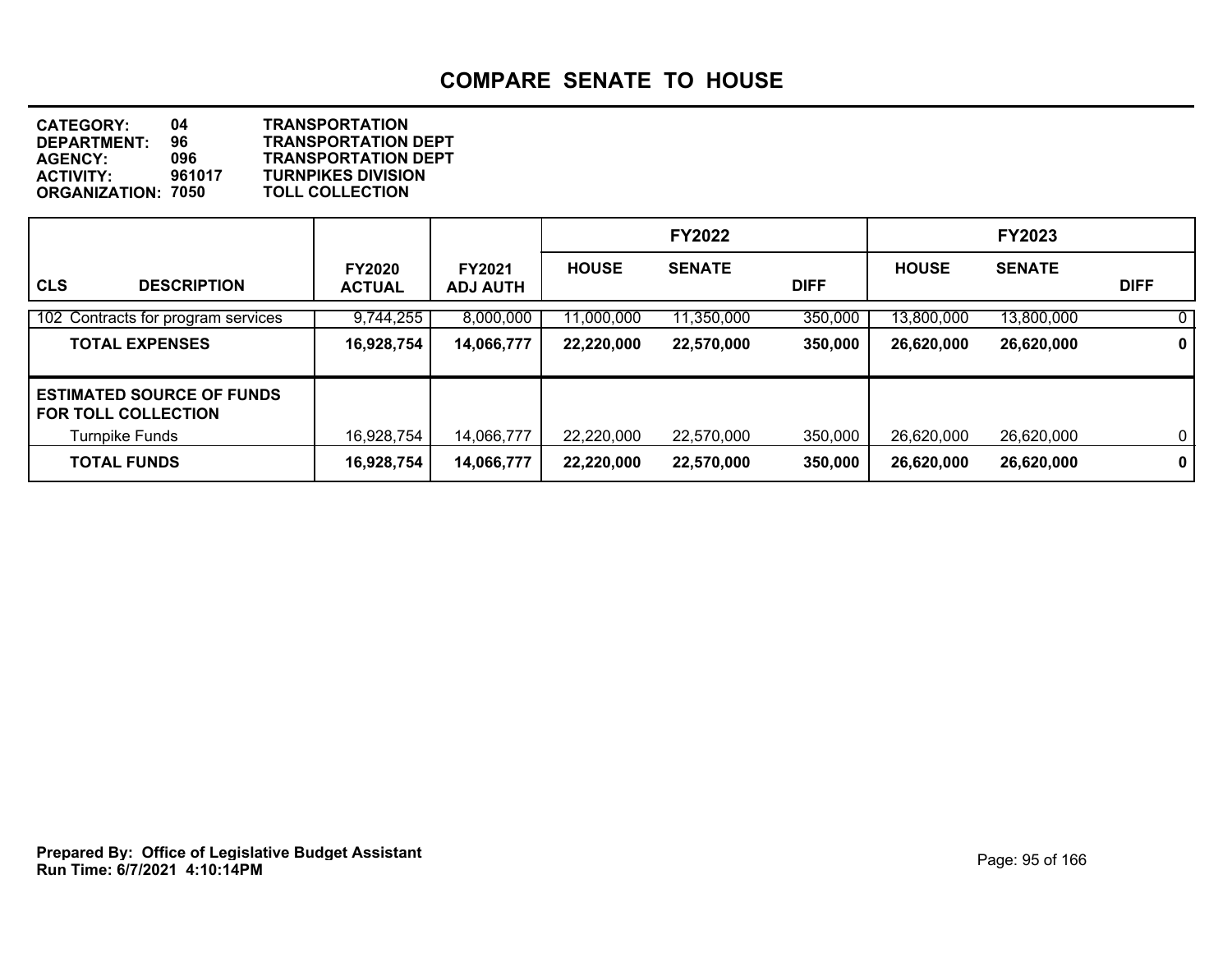**DEPARTMENT: 96 TRANSPORTATION DEPT CATEGORY: 04 TRANSPORTATION AGENCY: 096 TRANSPORTATION DEPT ACTIVITY: 961017 TURNPIKES DIVISION ORGANIZATION: 7507 RSA 237:2 VII CENTRAL NH TPK**

|                                                                                                         |                                |                                  |              | <b>FY2022</b> |             |              | <b>FY2023</b> |             |
|---------------------------------------------------------------------------------------------------------|--------------------------------|----------------------------------|--------------|---------------|-------------|--------------|---------------|-------------|
| <b>CLS</b><br><b>DESCRIPTION</b>                                                                        | <b>FY2020</b><br><b>ACTUAL</b> | <b>FY2021</b><br><b>ADJ AUTH</b> | <b>HOUSE</b> | <b>SENATE</b> | <b>DIFF</b> | <b>HOUSE</b> | <b>SENATE</b> | <b>DIFF</b> |
| 400 Construction Repair Materials                                                                       | 4,531                          | 18,400,000                       | 17,000,000   | 16,650,000    | $-350,000$  | 21,500,000   | 21,500,000    | $\mathbf 0$ |
| <b>TOTAL EXPENSES</b>                                                                                   | 3,249,156                      | 18,400,000                       | 31,648,207   | 31,298,207    | $-350,000$  | 37,773,977   | 37,773,977    | 0           |
| <b>ESTIMATED SOURCE OF FUNDS</b><br>FOR RSA 237:2 VII CENTRAL NH<br><b>TPK</b><br><b>Turnpike Funds</b> | 3,249,156                      | 18,400,000                       | 31,648,207   | 31,298,207    | $-350,000$  | 37,773,977   | 37,773,977    | $\mathbf 0$ |
| <b>TOTAL FUNDS</b>                                                                                      | 3,249,156                      | 18,400,000                       | 31,648,207   | 31,298,207    | $-350,000$  | 37,773,977   | 37,773,977    | $\mathbf 0$ |

#### **AGENCY 096 TRANSPORTATION DEPT**

| <b>TOTAL EXPENSES</b>                                              | 606,363,163 | 697,615,314 | 674,691,351 | 675.219.868 | 528,517    | 680,355,397 | 680,627,309   | 271,912      |
|--------------------------------------------------------------------|-------------|-------------|-------------|-------------|------------|-------------|---------------|--------------|
| <b>ESTIMATED SOURCE OF FUNDS</b><br><b>FOR TRANSPORTATION DEPT</b> |             |             |             |             |            |             |               |              |
| FEDERAL FUNDS                                                      | 202,464,846 | 207.739.877 | 251,685,893 | 244,685,893 | -7,000,000 | 207,105,152 | 214, 105, 152 | 7,000,000    |
| <b>HIGHWAY FUNDS</b>                                               | 194,261,413 | 230,031,674 | 181,491,637 | 189,020,154 | 7,528,517  | 231,417,312 | 224,607,194   | $-6,810,118$ |
| OTHER FUNDS                                                        | 77,573,937  | 88,575,660  | 82,928,866  | 82,928,866  |            | 81.979.003  | 82,061,033    | 82,030       |
| <b>TOTAL FUNDS</b>                                                 | 606,363,163 | 697,615,314 | 674,691,351 | 675.219.868 | 528,517    | 680.355.397 | 680,627,309   | 271,912      |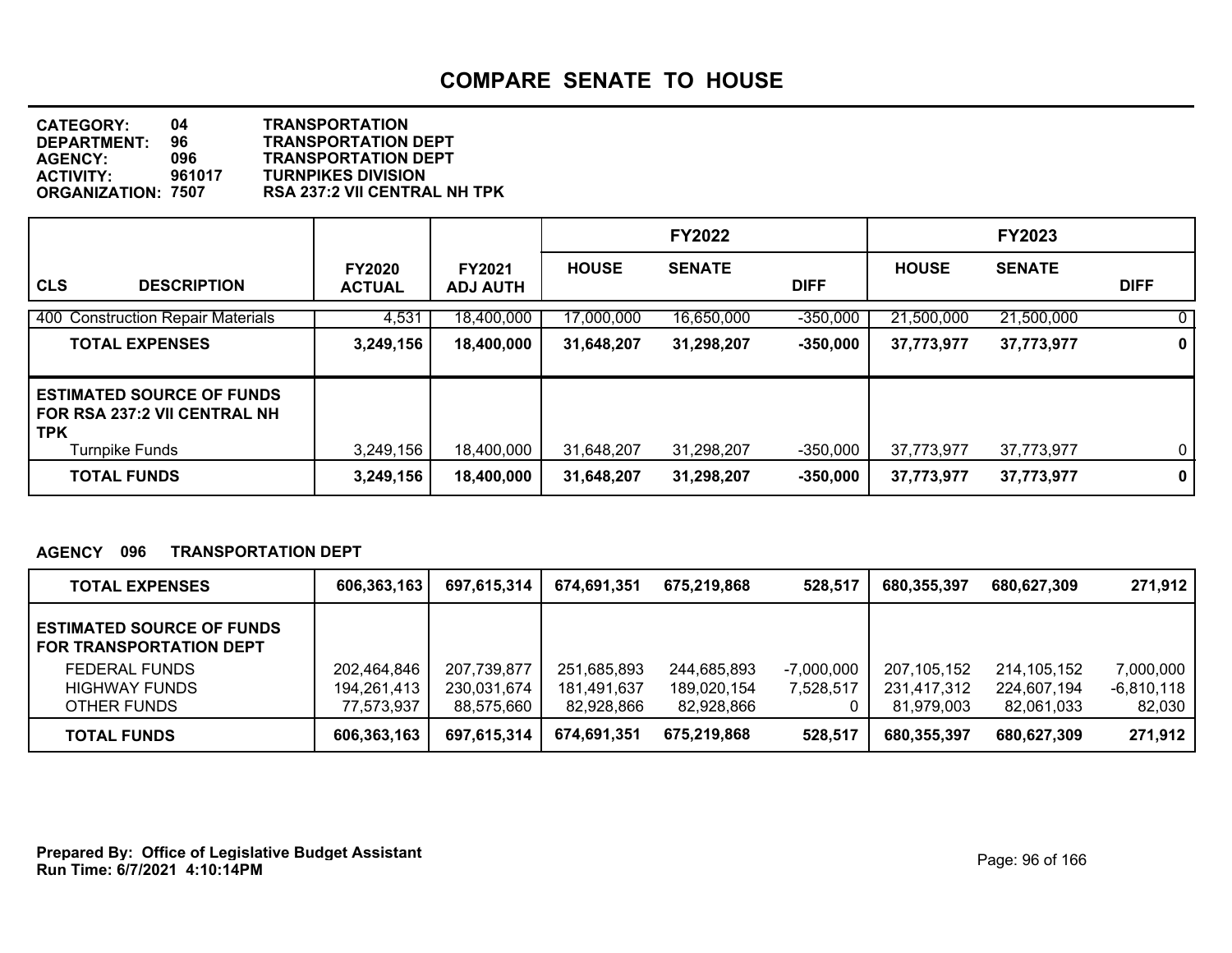| <b>CATEGORY:</b>          | 04     | <b>TRANSPORTATION</b>               |
|---------------------------|--------|-------------------------------------|
| DEPARTMENT:               | 96     | <b>TRANSPORTATION DEPT</b>          |
| <b>AGENCY:</b>            | 096    | <b>TRANSPORTATION DEPT</b>          |
| <b>ACTIVITY:</b>          | 961017 | <b>TURNPIKES DIVISION</b>           |
| <b>ORGANIZATION: 7507</b> |        | <b>RSA 237:2 VII CENTRAL NH TPK</b> |

|            |                    |                                |                          |              | <b>FY2022</b> |             |              | FY2023        |             |
|------------|--------------------|--------------------------------|--------------------------|--------------|---------------|-------------|--------------|---------------|-------------|
| <b>CLS</b> | <b>DESCRIPTION</b> | <b>FY2020</b><br><b>ACTUAL</b> | Y2021<br><b>ADJ AUTH</b> | <b>HOUSE</b> | <b>SENATE</b> | <b>DIFF</b> | <b>HOUSE</b> | <b>SENATE</b> | <b>DIFF</b> |

#### **CATEGORY 04 TRANSPORTATION**

| <b>TOTAL EXPENSES</b>                                         | 606,363,163 | 697,615,314 | 674,691,351 | 675.219.868 | 528,517      | 680,355,397 | 680,627,309 | 271,912      |
|---------------------------------------------------------------|-------------|-------------|-------------|-------------|--------------|-------------|-------------|--------------|
| <b>ESTIMATED SOURCE OF FUNDS</b><br><b>FOR TRANSPORTATION</b> |             |             |             |             |              |             |             |              |
| <b>FEDERAL FUNDS</b>                                          | 202,464,846 | 207,739,877 | 251,685,893 | 244,685,893 | $-7,000,000$ | 207,105,152 | 214,105,152 | 7,000,000    |
| <b>HIGHWAY FUNDS</b><br>OTHER FUNDS                           | 194.261.413 | 230,031,674 | 181,491,637 | 189,020,154 | 7,528,517    | 231,417,312 | 224,607,194 | $-6,810,118$ |
|                                                               | 77,573,937  | 88,575,660  | 82,928,866  | 82,928,866  |              | 81,979,003  | 82,061,033  | 82,030       |
| <b>TOTAL FUNDS</b>                                            | 606,363,163 | 697,615,314 | 674,691,351 | 675,219,868 | 528,517      | 680.355.397 | 680,627,309 | 271,912      |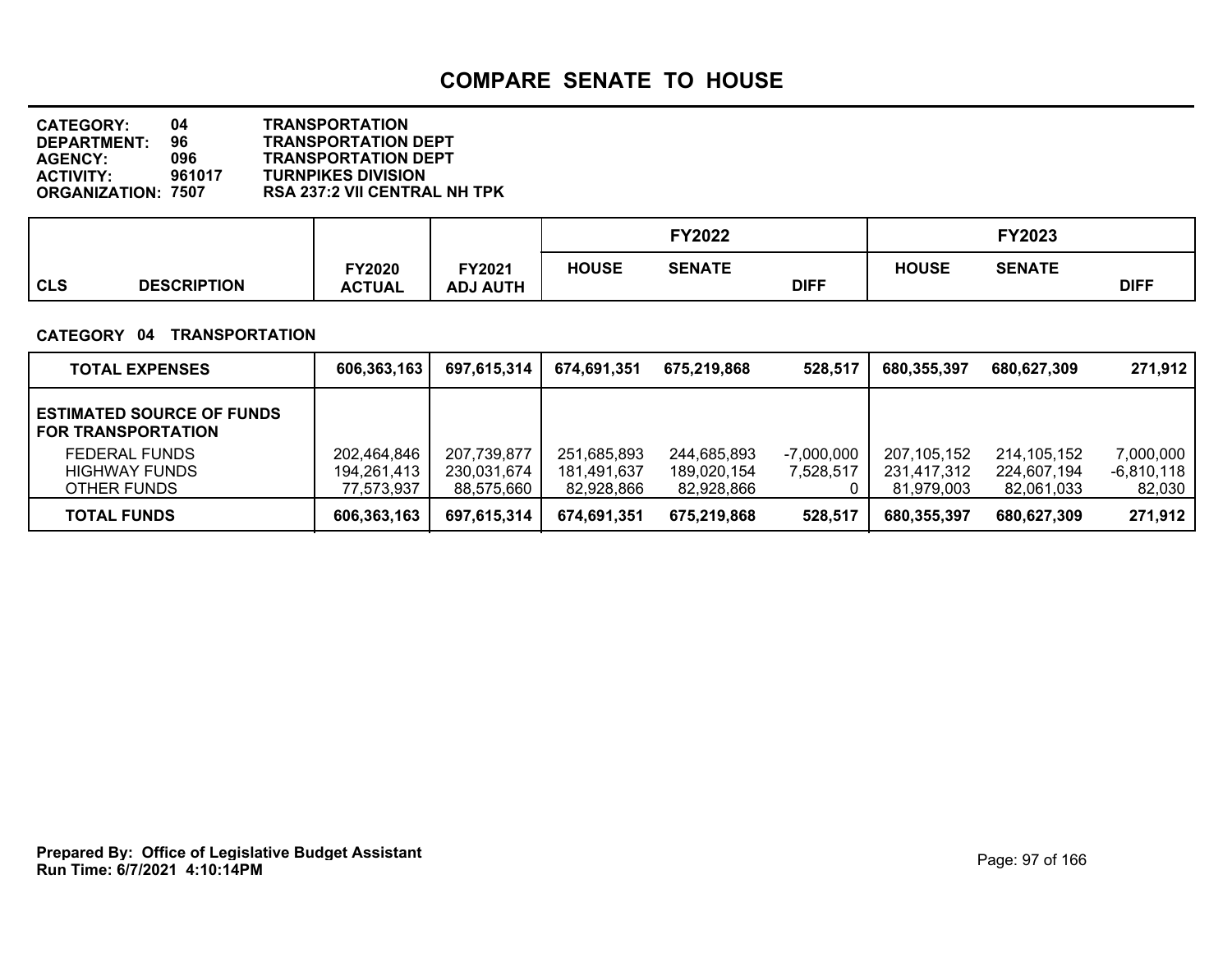**DEPARTMENT: 95 HEALTH AND HUMAN SVCS DEPT CATEGORY: 05 HEALTH AND SOCIAL SERVICES AGENCY: 042 HHS: HUMAN SERVICES DIV ACTIVITY: 421010 CHILD PROTECTION ORGANIZATION: 2967 CHILD WELFARE SERVICE IV-B**

|                                                                |                                |                                  |                | <b>FY2022</b>  |                |                | <b>FY2023</b>  |                |
|----------------------------------------------------------------|--------------------------------|----------------------------------|----------------|----------------|----------------|----------------|----------------|----------------|
| <b>CLS</b><br><b>DESCRIPTION</b>                               | <b>FY2020</b><br><b>ACTUAL</b> | <b>FY2021</b><br><b>ADJ AUTH</b> | <b>HOUSE</b>   | <b>SENATE</b>  | <b>DIFF</b>    | <b>HOUSE</b>   | <b>SENATE</b>  | <b>DIFF</b>    |
| 041 Audit Fund Set Aside<br>102 Contracts for program services | 250<br>238,827                 | 411<br>410,828                   | 461<br>460,957 | 761<br>760,957 | 300<br>300,000 | 461<br>460,957 | 761<br>760,957 | 300<br>300,000 |
| <b>TOTAL EXPENSES</b>                                          | 239,077                        | 411,239                          | 461,418        | 761,718        | 300,300        | 461,418        | 761,718        | 300,300        |
|                                                                |                                |                                  |                |                |                |                |                |                |

| <b>ESTIMATED SOURCE OF FUNDS</b><br><b>FOR CHILD WELFARE SERVICE IV-E</b> |         |         |         |         |         |         |         |         |
|---------------------------------------------------------------------------|---------|---------|---------|---------|---------|---------|---------|---------|
| 000 Federal Funds                                                         | 239,077 | 411,239 | 461.418 | 761,718 | 300,300 | 461.418 | 761,718 | 300,300 |
| <b>TOTAL FUNDS</b>                                                        | 239,077 | 411,239 | 461,418 | 761,718 | 300,300 | 461.418 | 761,718 | 300,300 |

#### **ACTIVITY 421010 CHILD PROTECTION**

| <b>TOTAL EXPENSES</b>                                           | 126,308,962 | 138,674,178 | 107,552,441 | 107,852,741 | 300,300 | 112,357,718 | 112,658,018 | 300,300 |
|-----------------------------------------------------------------|-------------|-------------|-------------|-------------|---------|-------------|-------------|---------|
| <b>ESTIMATED SOURCE OF FUNDS</b><br><b>FOR CHILD PROTECTION</b> |             |             |             |             |         |             |             |         |
| <b>FEDERAL FUNDS</b>                                            | 54,601,126  | 57.425.425  | 37,826,698  | 38,126,998  | 300,300 | 39.047.048  | 39.347.348  | 300,300 |
| <b>TOTAL FUNDS</b>                                              | 126,308,962 | 138,674,178 | 107,552,441 | 107,852,741 | 300,300 | 112,357,718 | 112,658,018 | 300,300 |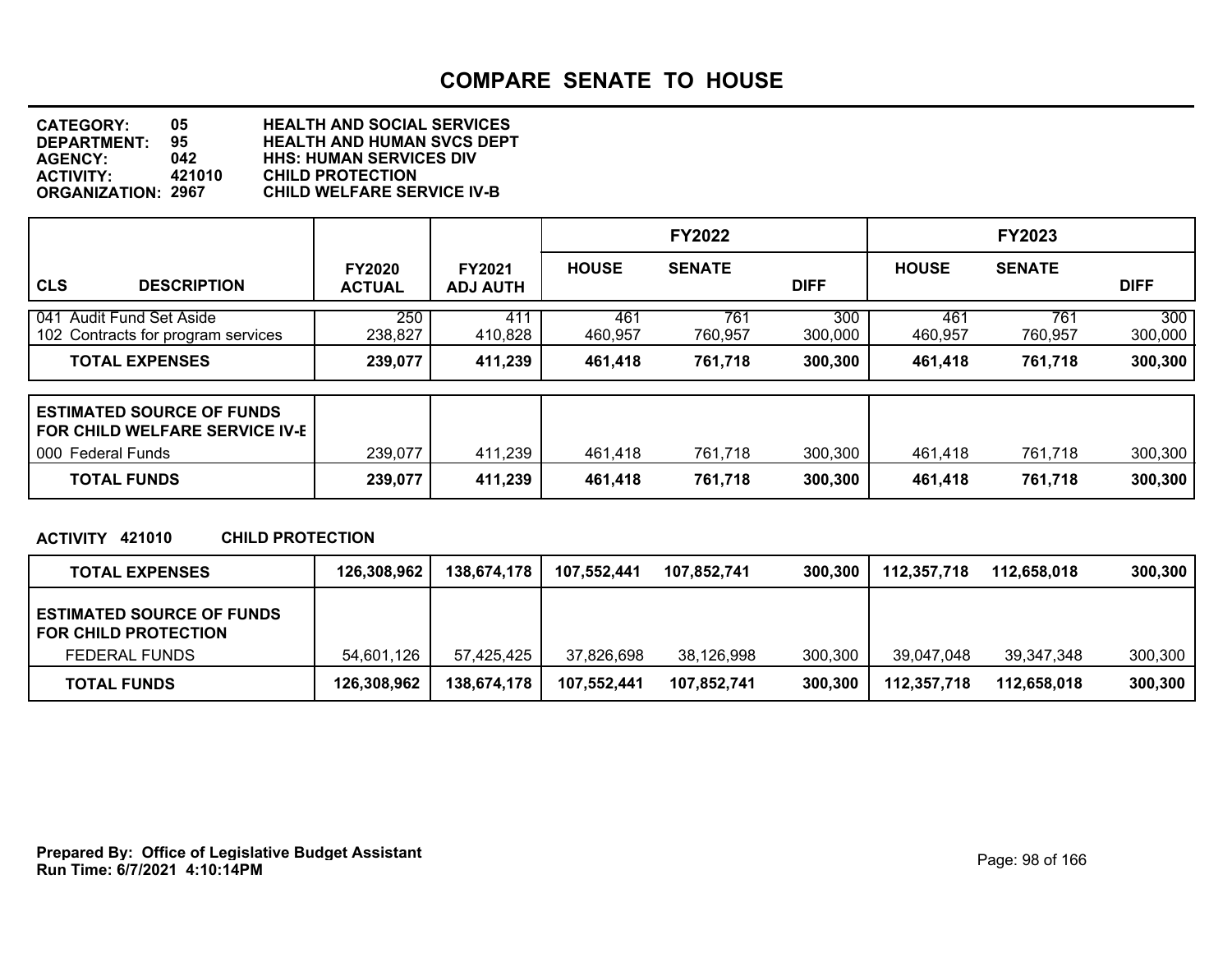| <b>CATEGORY:</b>          | 05.    | <b>HEALTH AND SOCIAL SERVICES</b> |
|---------------------------|--------|-----------------------------------|
| <b>DEPARTMENT:</b>        | 95.    | <b>HEALTH AND HUMAN SVCS DEPT</b> |
| <b>AGENCY:</b>            | 042    | <b>HHS: HUMAN SERVICES DIV</b>    |
| <b>ACTIVITY:</b>          | 421110 | <b>CHILD DEVELOPMENT</b>          |
| <b>ORGANIZATION: 2977</b> |        | <b>CHILD DEVELOPMENT PROGRAM</b>  |

|            |                                  |                                |                                  |              | <b>FY2022</b> |             |              | <b>FY2023</b> |             |
|------------|----------------------------------|--------------------------------|----------------------------------|--------------|---------------|-------------|--------------|---------------|-------------|
| <b>CLS</b> | <b>DESCRIPTION</b>               | <b>FY2020</b><br><b>ACTUAL</b> | <b>FY2021</b><br><b>ADJ AUTH</b> | <b>HOUSE</b> | <b>SENATE</b> | <b>DIFF</b> | <b>HOUSE</b> | <b>SENATE</b> | <b>DIFF</b> |
|            | 564 Protect & Prevent Child Care | 2,936,352                      | 2,000,000                        | 2,000,000    | 3.500.000     | ,500,000    | 2,000,000    | 3.500.000     | ,500,000    |
|            | <b>TOTAL EXPENSES</b>            | 33,431,522                     | 36,532,259                       | 28,068,536   | 29,568,536    | 1,500,000   | 27,969,936   | 29,469,936    | 1,500,000   |

| <b>PROGRAM</b><br>General Fund<br><b>TOTAL FUNDS</b><br>33,431,522 | 9.143.412 | 15,704,499<br>36,532,259 | 11,835,951<br>28,068,536 | 13,335,951<br>29,568,536 | ,500,000<br>1,500,000 | 11.835.050<br>27,969,936 | 13,335,050<br>29,469,936 | ,500,000<br>,500,000 |
|--------------------------------------------------------------------|-----------|--------------------------|--------------------------|--------------------------|-----------------------|--------------------------|--------------------------|----------------------|
|                                                                    |           |                          |                          |                          |                       |                          |                          |                      |

#### **ACTIVITY 421110 CHILD DEVELOPMENT**

| <b>TOTAL EXPENSES</b>                                            | 36,232,489 | 39,829,502 | 31,852,893 | 33,352,893 | 1,500,000 | 31.845.740 | 33,345,740 | ,500,000  |
|------------------------------------------------------------------|------------|------------|------------|------------|-----------|------------|------------|-----------|
| <b>ESTIMATED SOURCE OF FUNDS</b><br><b>FOR CHILD DEVELOPMENT</b> |            |            |            |            |           |            |            |           |
| <b>GENERAL FUND</b>                                              | 9.143.412  | 15,955,522 | 11.835.951 | 13,335,951 | 1,500,000 | 11.835.050 | 13.335.050 | ,500,000  |
| <b>TOTAL FUNDS</b>                                               | 36,232,489 | 39,829,502 | 31,852,893 | 33,352,893 | 1,500,000 | 31,845,740 | 33,345,740 | 1,500,000 |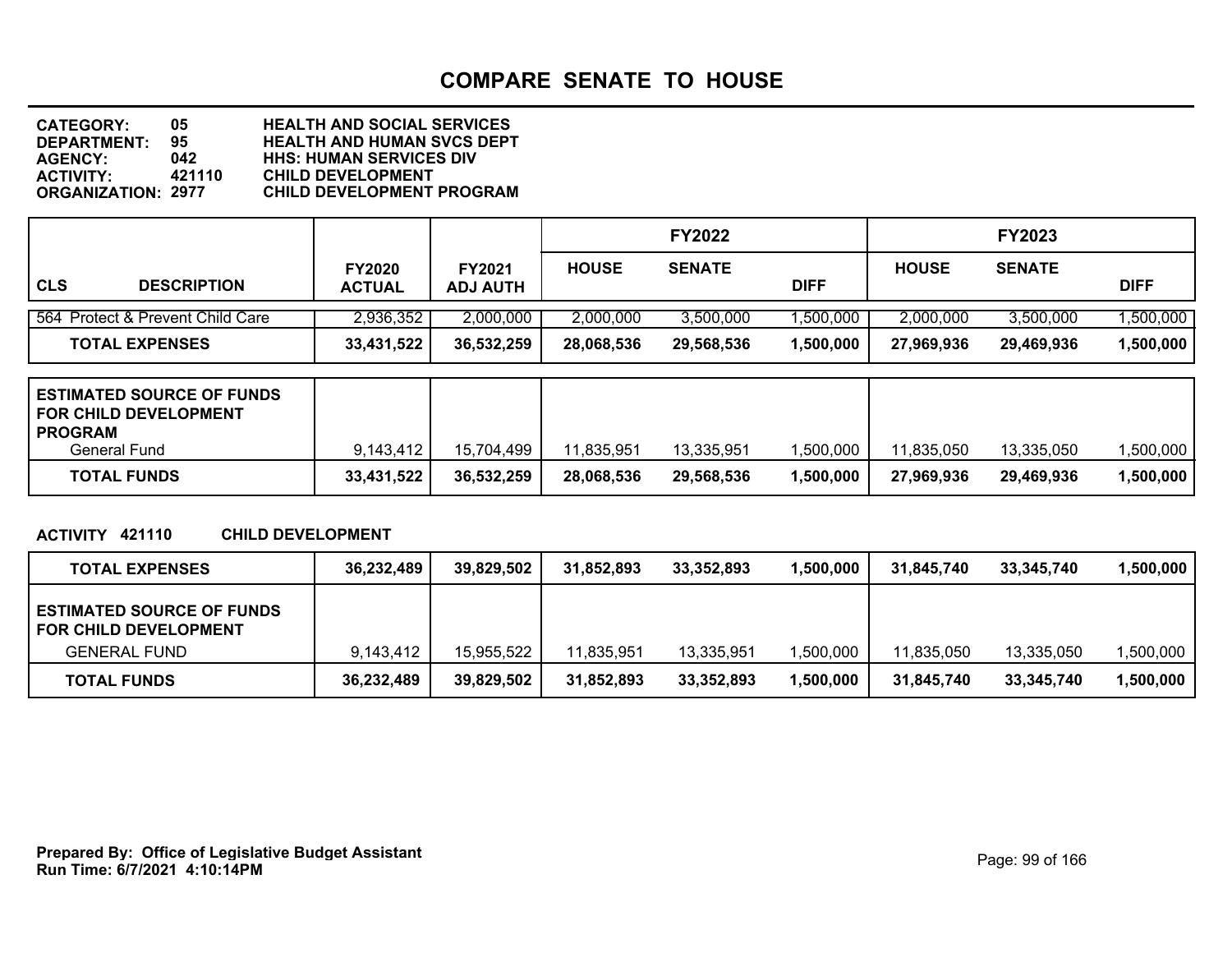| <b>CATEGORY:</b>          | 05     | <b>HEALTH AND SOCIAL SERVICES</b>  |
|---------------------------|--------|------------------------------------|
| <b>DEPARTMENT:</b>        | 95.    | <b>HEALTH AND HUMAN SVCS DEPT</b>  |
| <b>AGENCY:</b>            | 042    | <b>HHS: HUMAN SERVICES DIV</b>     |
| <b>ACTIVITY:</b>          | 421510 | <b>SUNUNU YOUTH SERVICE CENTER</b> |
| <b>ORGANIZATION: 7909</b> |        | <b>DIRECTOR'S OFFICE</b>           |

|                                                                                                                                                                                                                       |                                                              |                                                          |                                                                 | <b>FY2022</b> |                                                                                      |              | <b>FY2023</b> |                                  |
|-----------------------------------------------------------------------------------------------------------------------------------------------------------------------------------------------------------------------|--------------------------------------------------------------|----------------------------------------------------------|-----------------------------------------------------------------|---------------|--------------------------------------------------------------------------------------|--------------|---------------|----------------------------------|
| <b>CLS</b><br><b>DESCRIPTION</b>                                                                                                                                                                                      | <b>FY2020</b><br><b>ACTUAL</b>                               | <b>FY2021</b><br><b>ADJ AUTH</b>                         | <b>HOUSE</b>                                                    | <b>SENATE</b> | <b>DIFF</b>                                                                          | <b>HOUSE</b> | <b>SENATE</b> | <b>DIFF</b>                      |
| 010 Personal Services-Perm. Classi<br>012 Personal Services-Unclassified<br>020 Current Expenses<br>022 Rents-Leases Other Than State<br>039 Telecommunications<br>050 Personal Service-Temp/Appointe<br>060 Benefits | 116,968<br>84,835<br>3,351<br>200<br>250<br>31,879<br>97,920 | 248,779<br>71,477<br>6,000<br>1,956<br>45,029<br>164,163 | 126,043<br>93,369<br>3,500<br>700<br>6,400<br>44,884<br>110,740 | 0             | $-126,043$<br>$-93,369$<br>$-3,500$<br>$-700$<br>$-6,400$<br>$-44,884$<br>$-110,740$ | 0            |               | 0.<br>0<br>0<br>0<br>0<br>0<br>0 |
| <b>TOTAL EXPENSES</b>                                                                                                                                                                                                 | 335,403                                                      | 537,404                                                  | 385,636                                                         | 0             | $-385,636$                                                                           | 0            | 0             | 0                                |
| <b>ESTIMATED SOURCE OF FUNDS</b><br><b>FOR DIRECTOR'S OFFICE</b><br><b>General Fund</b>                                                                                                                               | 335,403                                                      | 537,404                                                  | 385,636                                                         | 0             | $-385,636$                                                                           | 0            | 0             | $\overline{0}$                   |
| <b>TOTAL FUNDS</b>                                                                                                                                                                                                    | 335,403                                                      | 537,404                                                  | 385,636                                                         | 0             | $-385,636$                                                                           | 0            | 0             | 0                                |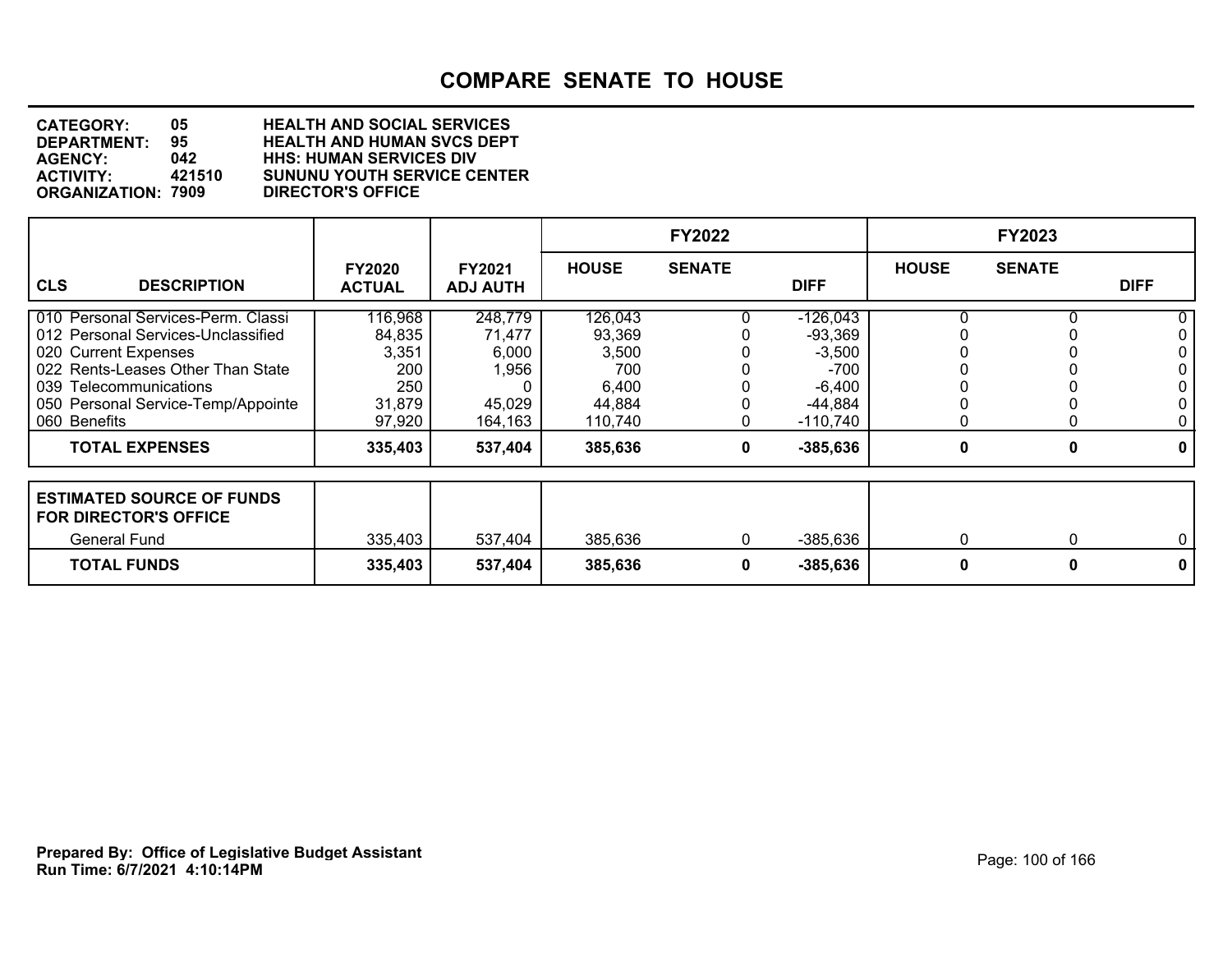**DEPARTMENT: 95 HEALTH AND HUMAN SVCS DEPT CATEGORY: 05 HEALTH AND SOCIAL SERVICES AGENCY: 042 HHS: HUMAN SERVICES DIV ACTIVITY: 421510 SUNUNU YOUTH SERVICE CENTER ORGANIZATION: 7911 WORKERS COMPENSATION**

|                                                                                            |                                |                                  |              | <b>FY2022</b> |             |              | <b>FY2023</b> |              |
|--------------------------------------------------------------------------------------------|--------------------------------|----------------------------------|--------------|---------------|-------------|--------------|---------------|--------------|
| <b>CLS</b><br><b>DESCRIPTION</b>                                                           | <b>FY2020</b><br><b>ACTUAL</b> | <b>FY2021</b><br><b>ADJ AUTH</b> | <b>HOUSE</b> | <b>SENATE</b> | <b>DIFF</b> | <b>HOUSE</b> | <b>SENATE</b> | <b>DIFF</b>  |
| 062 Workers Compensation                                                                   | 30,176                         | 218,448                          | 310,000      |               | $-310,000$  |              |               | 0            |
| <b>TOTAL EXPENSES</b>                                                                      | 30,176                         | 218,448                          | 310,000      | 0             | $-310,000$  | 0            | 0             | $\mathbf 0$  |
| <b>ESTIMATED SOURCE OF FUNDS</b><br><b>FOR WORKERS COMPENSATION</b><br><b>General Fund</b> | 30,176                         | 218,448                          | 310,000      | 0             | $-310,000$  | 0            | 0             | $\mathbf{0}$ |
| <b>TOTAL FUNDS</b>                                                                         | 30,176                         | 218,448                          | 310,000      | 0             | $-310,000$  | 0            | 0             | $\mathbf 0$  |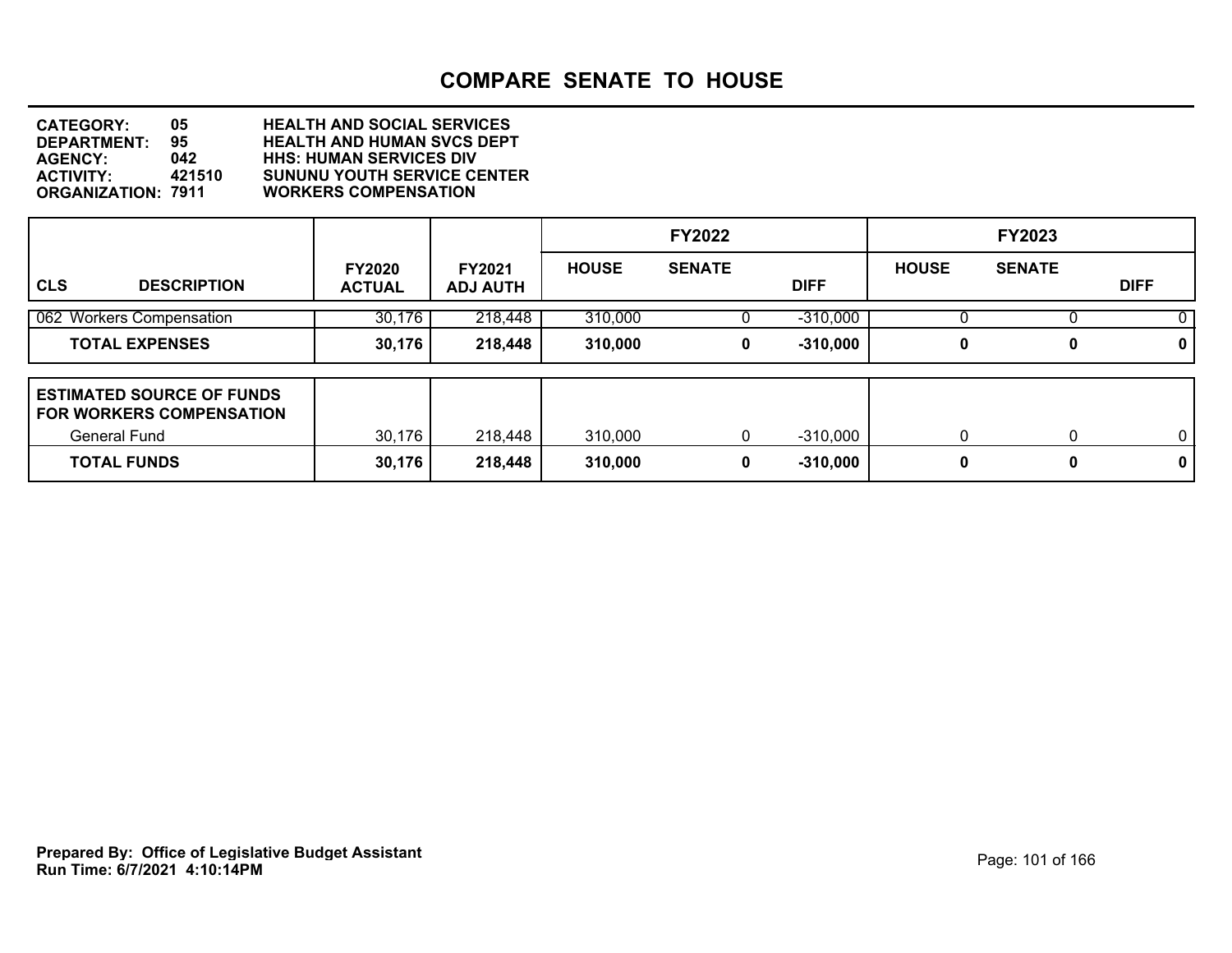**DEPARTMENT: 95 HEALTH AND HUMAN SVCS DEPT CATEGORY: 05 HEALTH AND SOCIAL SERVICES AGENCY: 042 HHS: HUMAN SERVICES DIV ACTIVITY: 421510 SUNUNU YOUTH SERVICE CENTER ORGANIZATION: 7912 UNEMPLOYMENT COMPENSATION**

|                                                                                                                                 |                                |                                  |                  | <b>FY2022</b> |                        |               | <b>FY2023</b> |                             |
|---------------------------------------------------------------------------------------------------------------------------------|--------------------------------|----------------------------------|------------------|---------------|------------------------|---------------|---------------|-----------------------------|
| <b>CLS</b><br><b>DESCRIPTION</b>                                                                                                | <b>FY2020</b><br><b>ACTUAL</b> | <b>FY2021</b><br><b>ADJ AUTH</b> | <b>HOUSE</b>     | <b>SENATE</b> | <b>DIFF</b>            | <b>HOUSE</b>  | <b>SENATE</b> | <b>DIFF</b>                 |
| 061 Unemployment Compensation                                                                                                   |                                | 108,038                          | 20,000           |               | $-20,000$              |               |               | 0.                          |
| <b>TOTAL EXPENSES</b>                                                                                                           | 0                              | 108,038                          | 20,000           | 0             | $-20,000$              | 0             | 0             | 0                           |
| <b>ESTIMATED SOURCE OF FUNDS</b><br><b>FOR UNEMPLOYMENT</b><br><b>COMPENSATION</b><br><b>General Fund</b><br><b>TOTAL FUNDS</b> | 0                              | 108,038<br>108,038               | 20,000<br>20,000 | 0<br>0        | $-20,000$<br>$-20,000$ | $\Omega$<br>0 | 0             | $\mathbf{0}$<br>$\mathbf 0$ |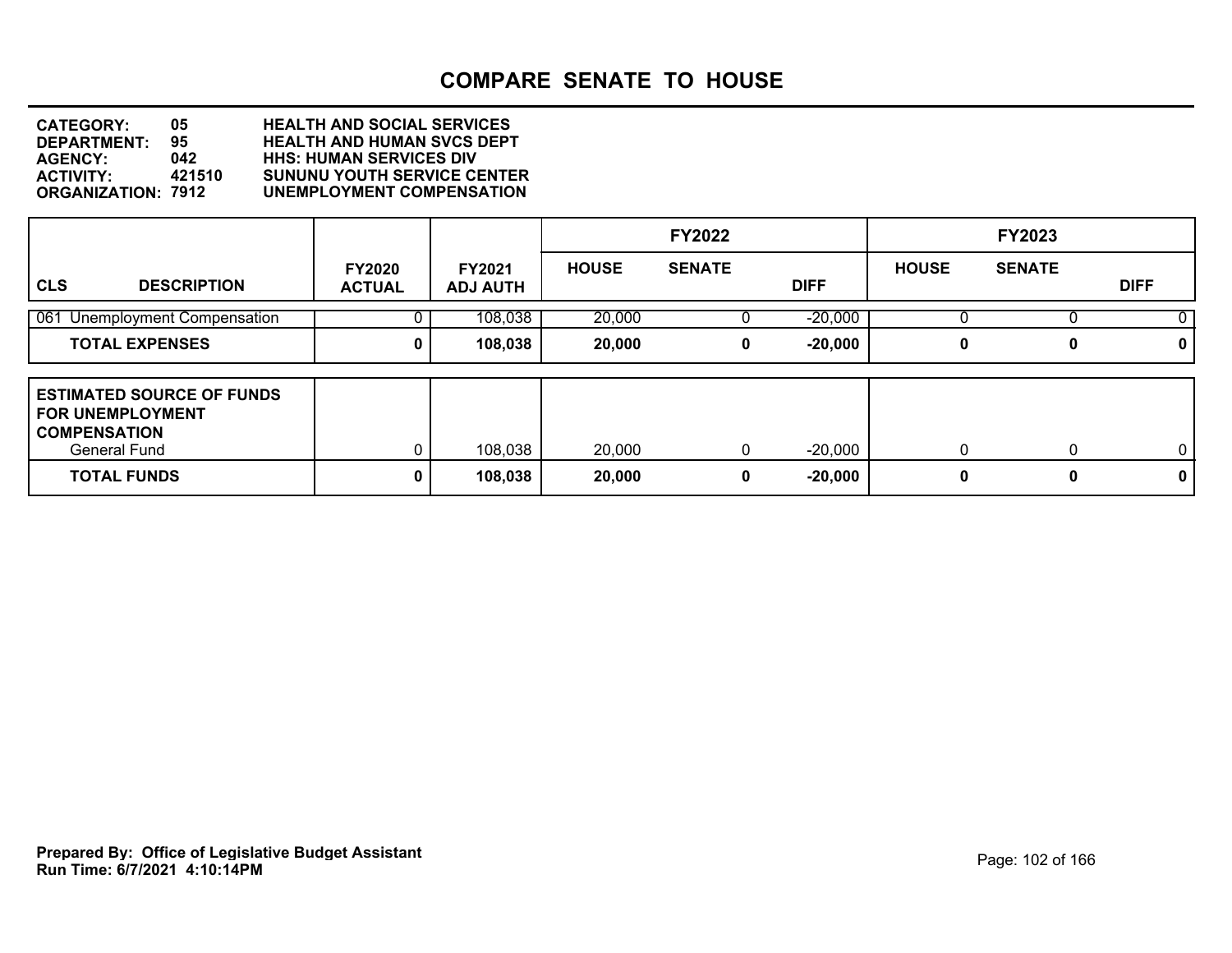| <b>CATEGORY:</b>          | 05.    | <b>HEALTH AND SOCIAL SERVICES</b>  |
|---------------------------|--------|------------------------------------|
| <b>DEPARTMENT:</b>        | 95.    | <b>HEALTH AND HUMAN SVCS DEPT</b>  |
| <b>AGENCY:</b>            | 042    | <b>HHS: HUMAN SERVICES DIV</b>     |
| <b>ACTIVITY:</b>          | 421510 | <b>SUNUNU YOUTH SERVICE CENTER</b> |
| <b>ORGANIZATION: 7913</b> |        | <b>MATERIAL MGT</b>                |

|                                                             |                                |                                  |              | <b>FY2022</b> |             |              | <b>FY2023</b> |             |
|-------------------------------------------------------------|--------------------------------|----------------------------------|--------------|---------------|-------------|--------------|---------------|-------------|
| <b>CLS</b><br><b>DESCRIPTION</b>                            | <b>FY2020</b><br><b>ACTUAL</b> | <b>FY2021</b><br><b>ADJ AUTH</b> | <b>HOUSE</b> | <b>SENATE</b> | <b>DIFF</b> | <b>HOUSE</b> | <b>SENATE</b> | <b>DIFF</b> |
| 020 Current Expenses                                        | 35,222                         | 40,000                           | 37,000       |               | $-37,000$   |              |               |             |
| <b>TOTAL EXPENSES</b>                                       | 35,222                         | 40,619                           | 37,000       | 0             | $-37,000$   | 0            | 0             | $\mathbf 0$ |
| <b>ESTIMATED SOURCE OF FUNDS</b><br><b>FOR MATERIAL MGT</b> |                                |                                  |              |               |             |              |               |             |
| General Fund                                                | 35,222                         | 40,619                           | 37,000       | 0             | $-37,000$   | $\mathbf{0}$ | $\Omega$      | $\mathbf 0$ |
| <b>TOTAL FUNDS</b>                                          | 35,222                         | 40,619                           | 37,000       | 0             | $-37,000$   | 0            | 0             | $\mathbf 0$ |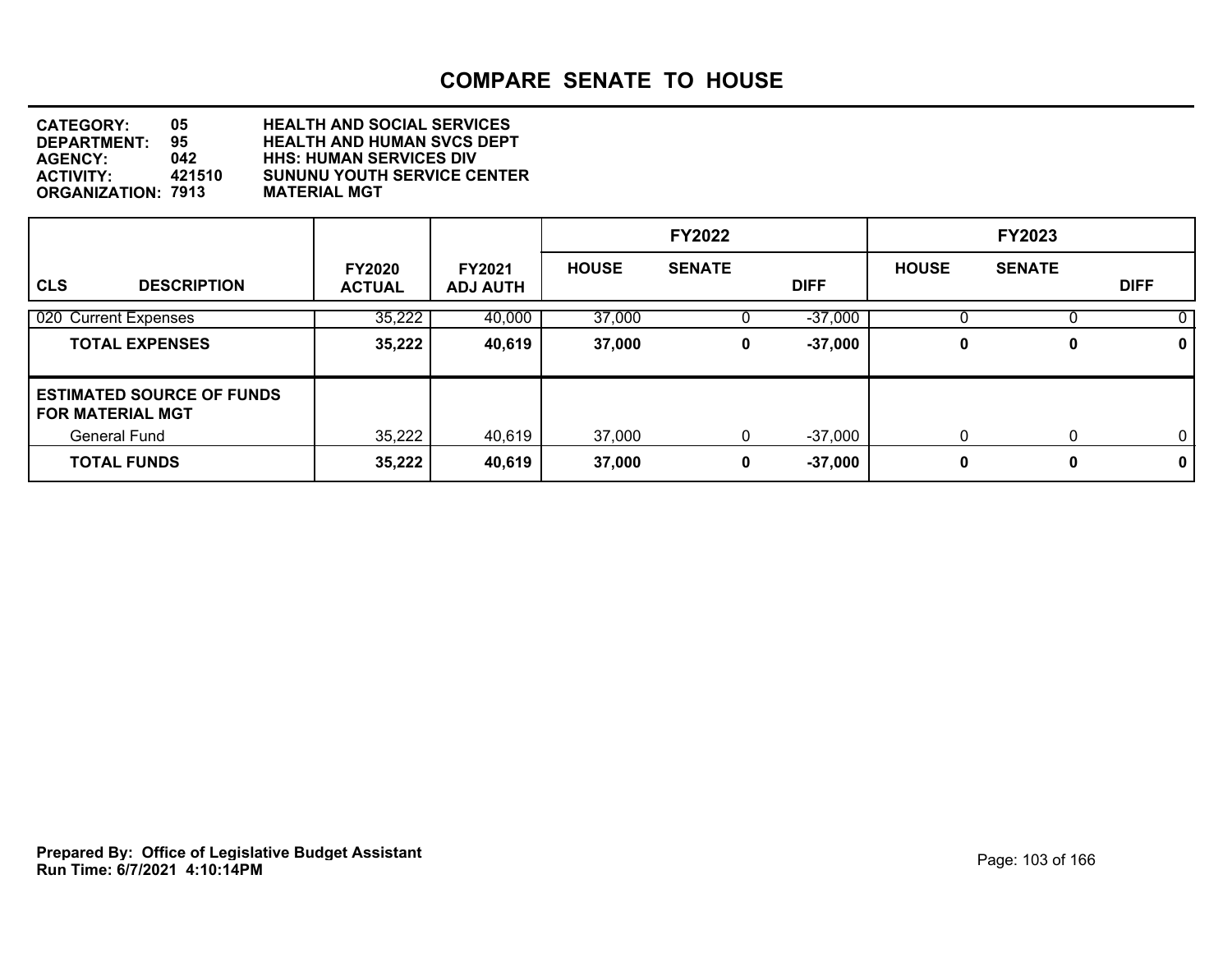| <b>CATEGORY:</b>          | 05.    | <b>HEALTH AND SOCIAL SERVICES</b>  |
|---------------------------|--------|------------------------------------|
| <b>DEPARTMENT:</b>        | 95.    | <b>HEALTH AND HUMAN SVCS DEPT</b>  |
| <b>AGENCY:</b>            | 042    | <b>HHS: HUMAN SERVICES DIV</b>     |
| <b>ACTIVITY:</b>          | 421510 | <b>SUNUNU YOUTH SERVICE CENTER</b> |
| <b>ORGANIZATION: 1203</b> |        | <b>FOOD PREP</b>                   |

|                                                                                                                                  |                                                |                                       |                                                  | <b>FY2022</b> |                                                                 |              | <b>FY2023</b> |             |
|----------------------------------------------------------------------------------------------------------------------------------|------------------------------------------------|---------------------------------------|--------------------------------------------------|---------------|-----------------------------------------------------------------|--------------|---------------|-------------|
| <b>CLS</b><br><b>DESCRIPTION</b>                                                                                                 | <b>FY2020</b><br><b>ACTUAL</b>                 | <b>FY2021</b><br><b>ADJ AUTH</b>      | <b>HOUSE</b>                                     | <b>SENATE</b> | <b>DIFF</b>                                                     | <b>HOUSE</b> | <b>SENATE</b> | <b>DIFF</b> |
| 010 Personal Services-Perm. Classi<br>019 Holiday Pay<br>020 Current Expenses<br><b>Food Institutions</b><br>021<br>060 Benefits | 148,067<br>3,926<br>4,786<br>110,345<br>75,842 | 193,727<br>4,550<br>180,000<br>98,670 | 179,763<br>4,000<br>10,000<br>120,000<br>110,531 |               | $-179,763$<br>$-4,000$<br>$-10,000$<br>$-120,000$<br>$-110,531$ |              |               | 0           |
| <b>TOTAL EXPENSES</b>                                                                                                            | 350,466                                        | 484,594                               | 424,294                                          | 0             | $-424,294$                                                      | 0            | 0             | 0           |
| <b>ESTIMATED SOURCE OF FUNDS</b><br><b>FOR FOOD PREP</b><br>00D Fed Rev Xfers from Other Agencie<br><b>General Fund</b>          | 37,964<br>312,502                              | 110,000<br>374,594                    | 40,000<br>384,294                                |               | $-40,000$<br>$-384,294$                                         |              |               | 0<br>0      |
| <b>TOTAL FUNDS</b>                                                                                                               | 350,466                                        | 484,594                               | 424,294                                          | 0             | $-424,294$                                                      | 0            | 0             | 0           |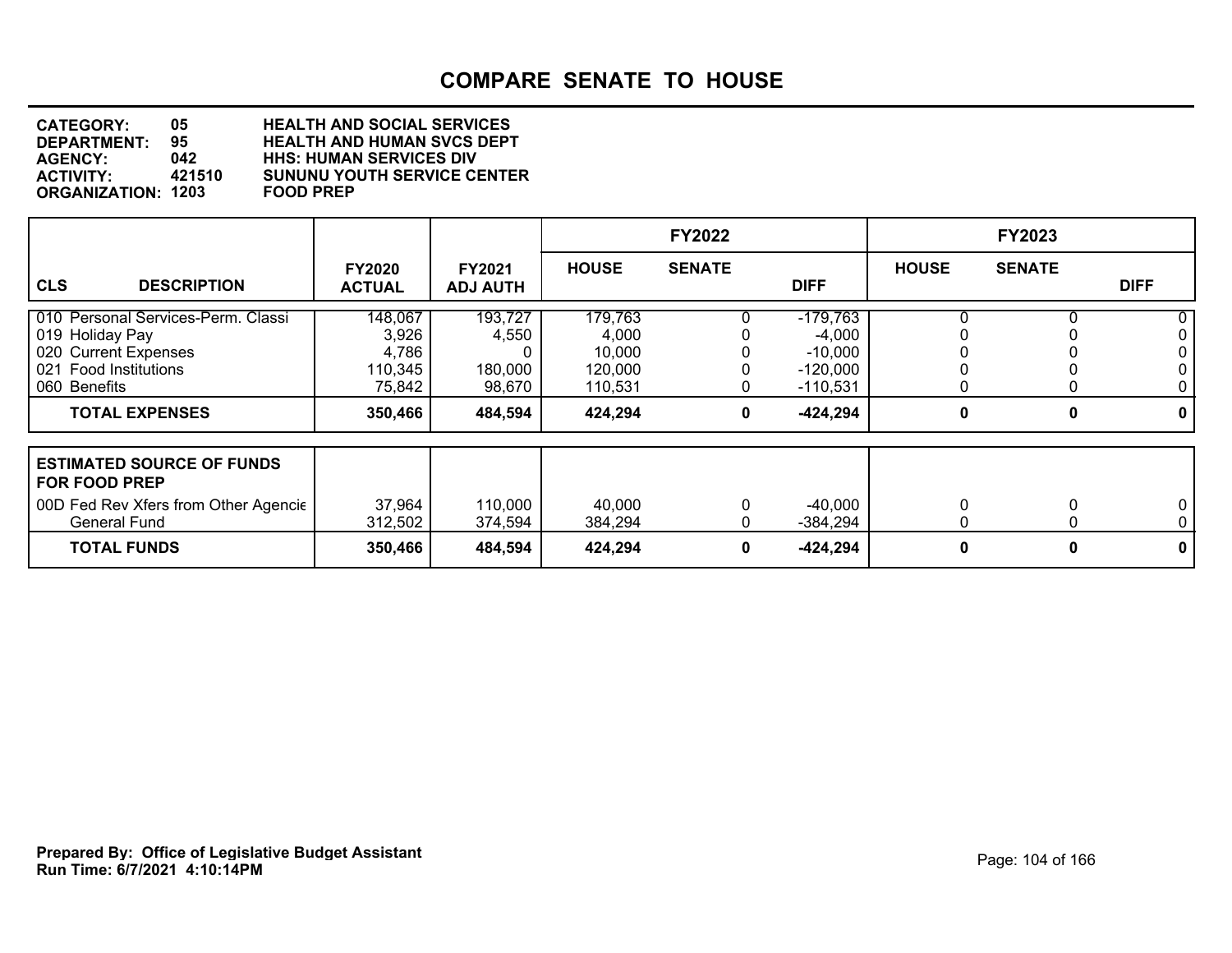| <b>CATEGORY:</b>          | 05     | <b>HEALTH AND SOCIAL SERVICES</b>  |
|---------------------------|--------|------------------------------------|
| DEPARTMENT:               | 95     | <b>HEALTH AND HUMAN SVCS DEPT</b>  |
| <b>AGENCY:</b>            | 042    | <b>HHS: HUMAN SERVICES DIV</b>     |
| <b>ACTIVITY:</b>          | 421510 | <b>SUNUNU YOUTH SERVICE CENTER</b> |
| <b>ORGANIZATION: 7914</b> |        | <b>MAINTENANCE</b>                 |

|                                                                          |                                |                           |                   | <b>FY2022</b> |                         |              | <b>FY2023</b> |              |
|--------------------------------------------------------------------------|--------------------------------|---------------------------|-------------------|---------------|-------------------------|--------------|---------------|--------------|
| <b>CLS</b><br><b>DESCRIPTION</b>                                         | <b>FY2020</b><br><b>ACTUAL</b> | FY2021<br><b>ADJ AUTH</b> | <b>HOUSE</b>      | <b>SENATE</b> | <b>DIFF</b>             | <b>HOUSE</b> | <b>SENATE</b> | <b>DIFF</b>  |
| 010 Personal Services-Perm. Classi                                       | 393,123                        | 369,059                   | 333,222           |               | $-333,222$              |              |               | 0            |
| 018 Overtime<br>019 Holiday Pay                                          | 14,000<br>276                  | 14,000                    | 6.701<br>3,000    |               | $-6,701$<br>$-3,000$    |              |               | 0<br>0       |
| 020 Current Expenses                                                     | 52,080                         | 99,237                    | 162,000           |               | $-162,000$              |              |               | 0            |
| 039 Telecommunications                                                   | 449                            | 3,099                     | 350               |               | $-350$                  |              |               | 0            |
| 048 Contractual Maint.-Build-Grnds<br>050 Personal Service-Temp/Appointe | 220,000<br>27,097              | 24,647                    | 230,000<br>26,537 |               | $-230,000$<br>$-26,537$ |              |               | 0<br>0       |
| 060 Benefits                                                             | 176,520                        | 184,548                   | 217,092           |               | $-217,092$              |              |               | 0            |
| 103 Contracts for Op Services                                            |                                |                           | 200,000           |               | $-200,000$              |              |               | 0            |
| <b>TOTAL EXPENSES</b>                                                    | 883,545                        | 694,590                   | 1,178,902         | 0             | $-1,178,902$            | 0            | 0             | $\mathbf{0}$ |
|                                                                          |                                |                           |                   |               |                         |              |               |              |
| <b>ESTIMATED SOURCE OF FUNDS</b><br><b>FOR MAINTENANCE</b>               |                                |                           |                   |               |                         |              |               |              |
| 009 Agency Income                                                        |                                |                           | 230,000           | 0             | $-230,000$              | 0            |               | 0            |
| General Fund                                                             | 883,545                        | 694,590                   | 948,902           | 0             | $-948,902$              | 0            |               | 0            |
| <b>TOTAL FUNDS</b>                                                       | 883,545                        | 694,590                   | 1,178,902         | 0             | $-1,178,902$            | 0            | Λ             | 0            |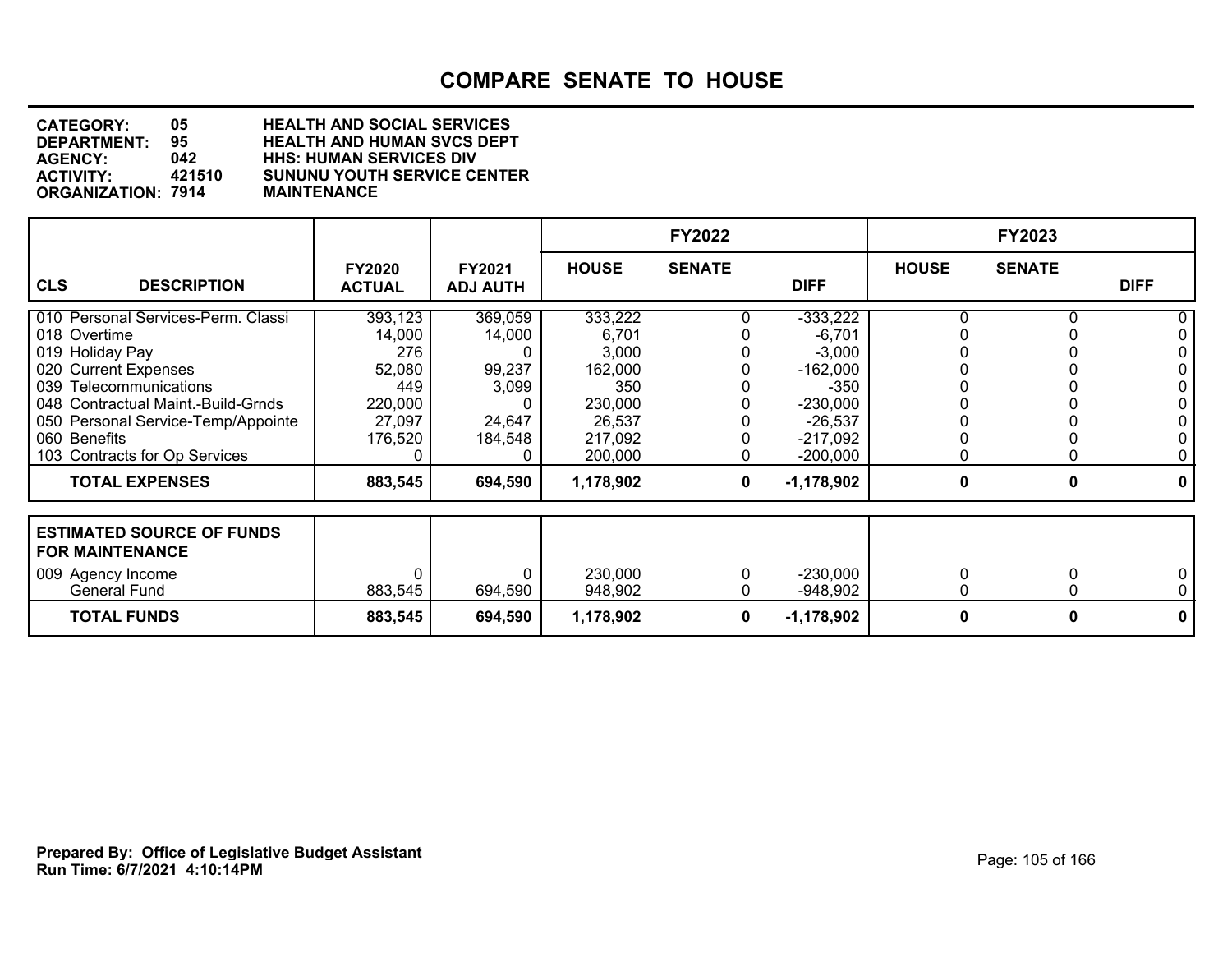| <b>CATEGORY:</b>          | 05     | <b>HEALTH AND SOCIAL SERVICES</b>  |
|---------------------------|--------|------------------------------------|
| DEPARTMENT:               | 95.    | <b>HEALTH AND HUMAN SVCS DEPT</b>  |
| <b>AGENCY:</b>            | 042    | <b>HHS: HUMAN SERVICES DIV</b>     |
| <b>ACTIVITY:</b>          | 421510 | <b>SUNUNU YOUTH SERVICE CENTER</b> |
| <b>ORGANIZATION: 7915</b> |        | <b>HEALTH SERVICES</b>             |

|                                                                |                                |                                  |              | <b>FY2022</b> |              |              | <b>FY2023</b> |                |
|----------------------------------------------------------------|--------------------------------|----------------------------------|--------------|---------------|--------------|--------------|---------------|----------------|
| <b>CLS</b><br><b>DESCRIPTION</b>                               | <b>FY2020</b><br><b>ACTUAL</b> | <b>FY2021</b><br><b>ADJ AUTH</b> | <b>HOUSE</b> | <b>SENATE</b> | <b>DIFF</b>  | <b>HOUSE</b> | <b>SENATE</b> | <b>DIFF</b>    |
| 010 Personal Services-Perm. Classi                             | 677,898                        | 721,833                          | 728,644      |               | $-728,644$   |              |               | 0              |
| 018 Overtime                                                   | 46,000                         | 18,000                           | 41,599       |               | $-41,599$    |              |               | 0              |
| 019 Holiday Pay                                                | 19,547                         | 15,500                           | 22,000       |               | $-22,000$    |              |               | 0              |
| 020 Current Expenses                                           | 3,664                          | 9,752                            | 10,000       |               | $-10,000$    |              |               | 0              |
| 022 Rents-Leases Other Than State                              | 381                            | 1,476                            | 1,525        |               | $-1,525$     |              |               | 0              |
| 039 Telecommunications                                         |                                | 4,087                            |              |               |              |              |               | 0              |
| 050 Personal Service-Temp/Appointe                             | 30,752                         | 89,074                           | 118,506      |               | $-118,506$   |              |               | 0              |
| 060 Benefits                                                   | 279,819                        | 324,056                          | 343,244      |               | $-343,244$   |              |               | 0              |
| 100 Prescription Drug Expenses                                 | 7,739                          | 60,000                           | 25,000       |               | $-25,000$    |              |               | 0              |
| 101 Medical Payments to Providers                              | 235,593                        | 482,002                          | 508,907      | 0             | -508,907     | 0            |               | 0              |
| <b>TOTAL EXPENSES</b>                                          | 1,301,393                      | 1,725,780                        | 1,799,426    | 0             | $-1,799,426$ | 0            | 0             | $\mathbf{0}$   |
| <b>ESTIMATED SOURCE OF FUNDS</b><br><b>FOR HEALTH SERVICES</b> |                                |                                  |              |               |              |              |               |                |
| 009 Agency Income                                              |                                |                                  | 508,907      |               | $-508,907$   |              |               | 0              |
| <b>General Fund</b>                                            | 1,301,393                      | 1,725,780                        | 1,290,519    | 0             | $-1,290,519$ | 0            |               | 0 <sup>1</sup> |
| <b>TOTAL FUNDS</b>                                             | 1,301,393                      | 1,725,780                        | 1,799,426    | 0             | $-1,799,426$ | 0            | Λ             | 0              |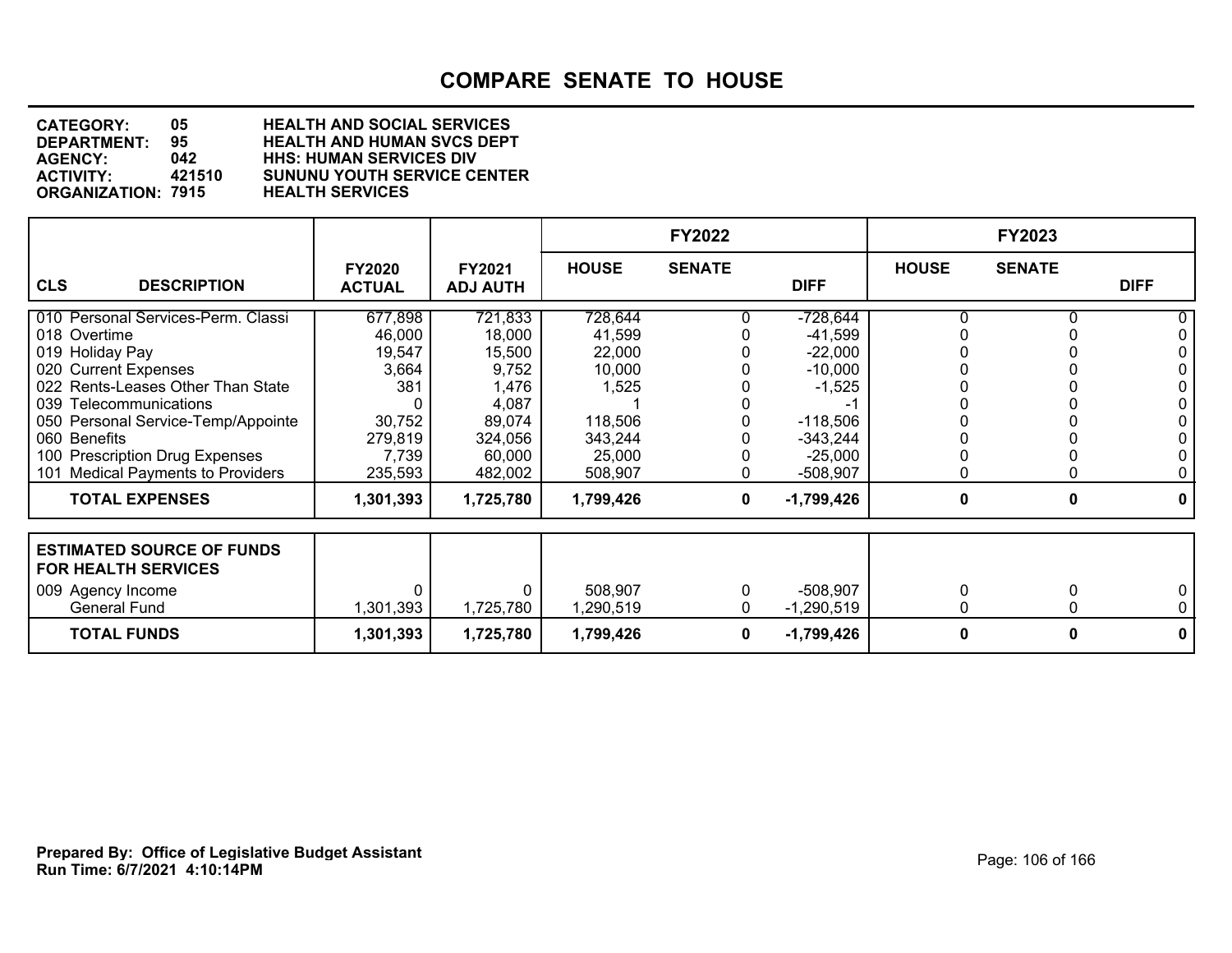| <b>CATEGORY:</b>          | 05     | <b>HEALTH AND SOCIAL SERVICES</b>  |
|---------------------------|--------|------------------------------------|
| DEPARTMENT:               | 95.    | <b>HEALTH AND HUMAN SVCS DEPT</b>  |
| <b>AGENCY:</b>            | 042    | <b>HHS: HUMAN SERVICES DIV</b>     |
| <b>ACTIVITY:</b>          | 421510 | <b>SUNUNU YOUTH SERVICE CENTER</b> |
| <b>ORGANIZATION: 7916</b> |        | <b>REHABILITATIVE PROGRAMS</b>     |

|                                                                                                                                                                                                                                           |                                                                                             |                                                                                               |                                                                                              | <b>FY2022</b> |                                                                                                                         |              | <b>FY2023</b> |                                           |
|-------------------------------------------------------------------------------------------------------------------------------------------------------------------------------------------------------------------------------------------|---------------------------------------------------------------------------------------------|-----------------------------------------------------------------------------------------------|----------------------------------------------------------------------------------------------|---------------|-------------------------------------------------------------------------------------------------------------------------|--------------|---------------|-------------------------------------------|
| <b>CLS</b><br><b>DESCRIPTION</b>                                                                                                                                                                                                          | <b>FY2020</b><br><b>ACTUAL</b>                                                              | <b>FY2021</b><br><b>ADJ AUTH</b>                                                              | <b>HOUSE</b>                                                                                 | <b>SENATE</b> | <b>DIFF</b>                                                                                                             | <b>HOUSE</b> | <b>SENATE</b> | <b>DIFF</b>                               |
| 010 Personal Services-Perm. Classi<br>018 Overtime<br>019 Holiday Pay<br>020 Current Expenses<br>022 Rents-Leases Other Than State<br>039 Telecommunications<br>050 Personal Service-Temp/Appointe<br>060 Benefits<br>523 Client Benefits | 3,178,885<br>360,000<br>80,987<br>29,744<br>4,140<br>1,477<br>120,155<br>1,930,705<br>7,519 | 3,454,735<br>200,000<br>100,000<br>24,866<br>5,268<br>7,173<br>124,623<br>2,313,178<br>15,000 | 3,808,202<br>393,435<br>83,000<br>30,000<br>5,004<br>3,625<br>225,657<br>2,615,353<br>15,000 |               | $-3,808,202$<br>$-393,435$<br>$-83,000$<br>$-30,000$<br>$-5,004$<br>$-3,625$<br>$-225,657$<br>$-2,615,353$<br>$-15,000$ | 0            |               | 0<br>0<br>0<br>0<br>0<br>0<br>0<br>0<br>0 |
| <b>TOTAL EXPENSES</b>                                                                                                                                                                                                                     | 5,836,877                                                                                   | 6,418,110                                                                                     | 7,179,276                                                                                    | 0             | $-7,179,276$                                                                                                            | 0            | 0             | 0                                         |
| <b>ESTIMATED SOURCE OF FUNDS</b><br><b>FOR REHABILITATIVE PROGRAMS</b><br><b>General Fund</b>                                                                                                                                             | 5,613,377                                                                                   | 6,418,110                                                                                     | 7,179,276                                                                                    | 0             | $-7,179,276$                                                                                                            | 0            | 0             | 0                                         |
| <b>TOTAL FUNDS</b>                                                                                                                                                                                                                        | 5,836,877                                                                                   | 6,418,110                                                                                     | 7,179,276                                                                                    | 0             | $-7,179,276$                                                                                                            | 0            | 0             | 0                                         |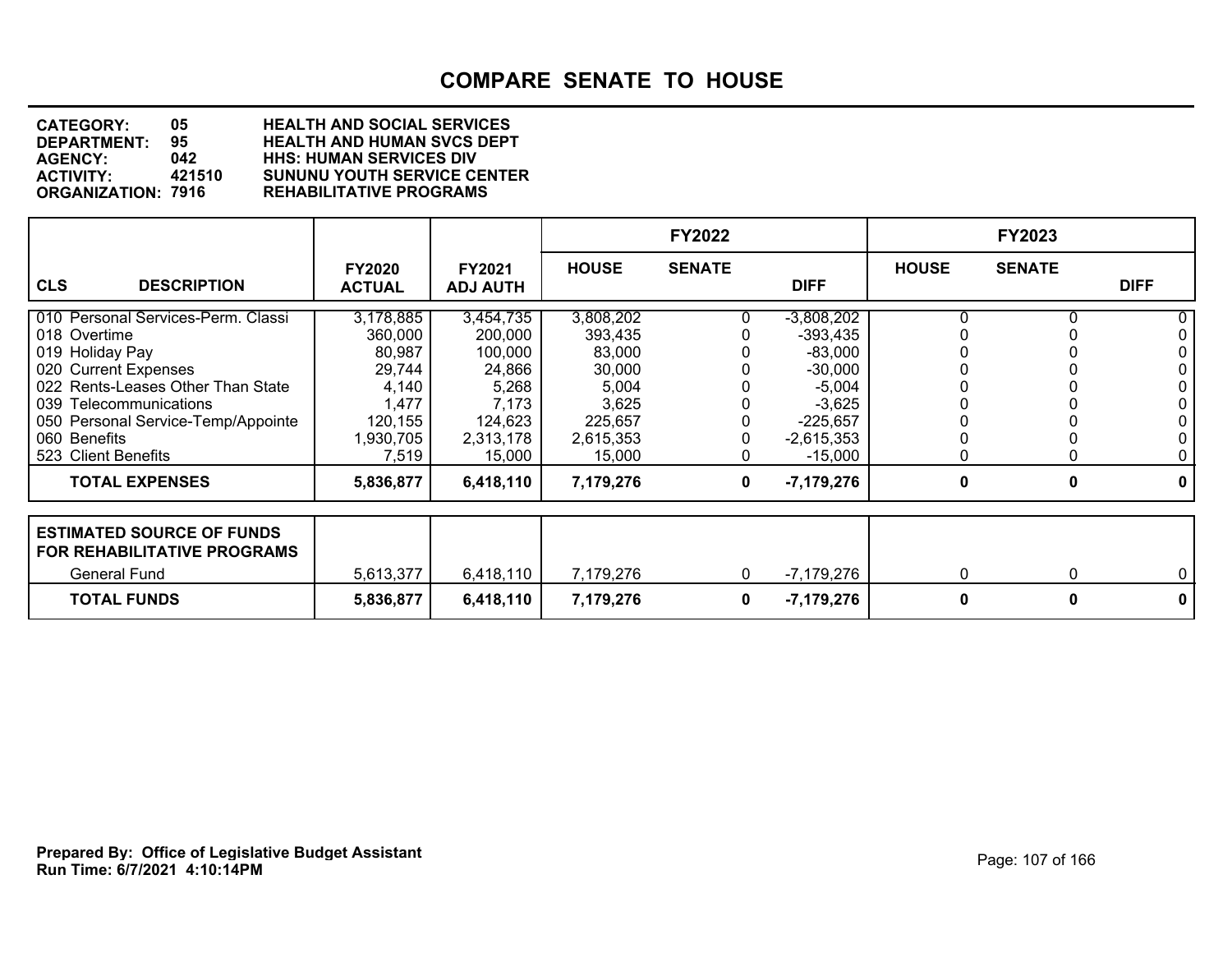| <b>CATEGORY:</b>          | 05     | <b>HEALTH AND SOCIAL SERVICES</b>  |
|---------------------------|--------|------------------------------------|
| <b>DEPARTMENT:</b>        | 95     | <b>HEALTH AND HUMAN SVCS DEPT</b>  |
| <b>AGENCY:</b>            | 042    | <b>HHS: HUMAN SERVICES DIV</b>     |
| <b>ACTIVITY:</b>          | 421510 | <b>SUNUNU YOUTH SERVICE CENTER</b> |
| <b>ORGANIZATION: 7917</b> |        | <b>REHABILITATIVE EDUCATION</b>    |

|                                                                                                                                                           |                                |                                                    |                                                  | <b>FY2022</b> |                                                                 |              | FY2023        |                   |
|-----------------------------------------------------------------------------------------------------------------------------------------------------------|--------------------------------|----------------------------------------------------|--------------------------------------------------|---------------|-----------------------------------------------------------------|--------------|---------------|-------------------|
| <b>CLS</b><br><b>DESCRIPTION</b>                                                                                                                          | <b>FY2020</b><br><b>ACTUAL</b> | <b>FY2021</b><br><b>ADJ AUTH</b>                   | <b>HOUSE</b>                                     | <b>SENATE</b> | <b>DIFF</b>                                                     | <b>HOUSE</b> | <b>SENATE</b> | <b>DIFF</b>       |
| 010 Personal Services-Perm. Classi<br>022 Rents-Leases Other Than State<br>050 Personal Service-Temp/Appointe<br>060 Benefits<br>537 Educational Supplies | 815,268<br>406,637<br>4,281    | 1,173,517<br>2,023<br>194,403<br>643,244<br>10,442 | 1,097,152<br>1,525<br>28,801<br>558,281<br>2,500 |               | $-1,097,152$<br>$-1,525$<br>$-28,801$<br>$-558,281$<br>$-2,500$ |              |               | 0                 |
| <b>TOTAL EXPENSES</b>                                                                                                                                     | 1,256,186                      | 2,026,244                                          | 1,688,259                                        | 0             | $-1,688,259$                                                    | 0            | 0             | 0                 |
| <b>ESTIMATED SOURCE OF FUNDS</b><br>FOR REHABILITATIVE EDUCATION<br>009 Agency Income                                                                     | 343,254                        | 577,480                                            | 511,675                                          |               | -511,675                                                        |              |               | 0                 |
| <b>General Fund</b><br><b>TOTAL FUNDS</b>                                                                                                                 | 912,932<br>1,256,186           | 1,448,764<br>2,026,244                             | 1,176,584<br>1,688,259                           | 0             | $-1,176,584$<br>$-1,688,259$                                    | 0            | 0             | $\mathbf{0}$<br>0 |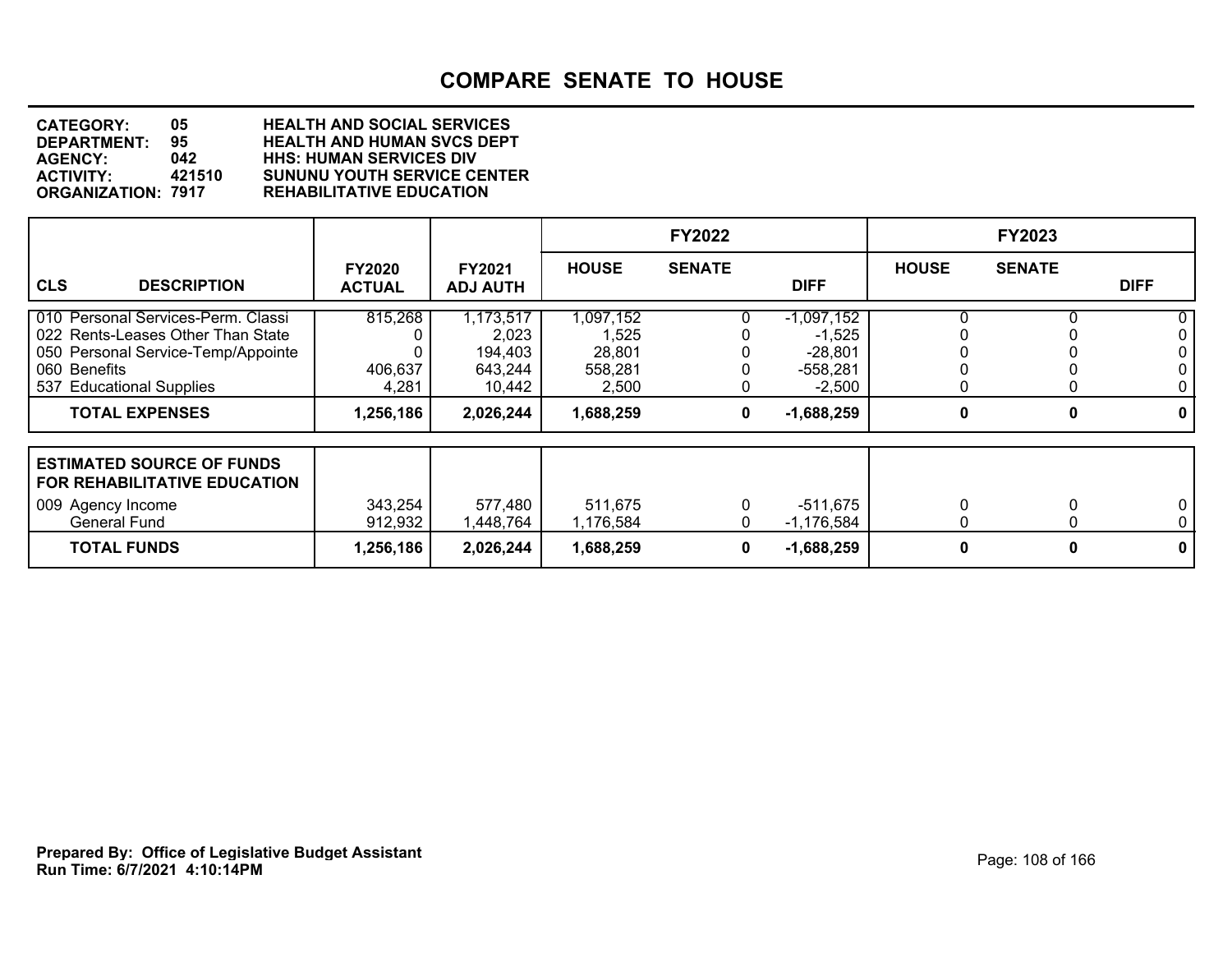**DEPARTMENT: 95 HEALTH AND HUMAN SVCS DEPT CATEGORY: 05 HEALTH AND SOCIAL SERVICES AGENCY: 042 HHS: HUMAN SERVICES DIV ACTIVITY: 421510 SUNUNU YOUTH SERVICE CENTER ORGANIZATION: 7919 CHAPTER 1 NEGLECTED - DISAD**

|                                                                                                                                                                 |                                |                                  |                                               | <b>FY2022</b> |                                                              |              | <b>FY2023</b> |                  |
|-----------------------------------------------------------------------------------------------------------------------------------------------------------------|--------------------------------|----------------------------------|-----------------------------------------------|---------------|--------------------------------------------------------------|--------------|---------------|------------------|
| <b>CLS</b><br><b>DESCRIPTION</b>                                                                                                                                | <b>FY2020</b><br><b>ACTUAL</b> | <b>FY2021</b><br><b>ADJ AUTH</b> | <b>HOUSE</b>                                  | <b>SENATE</b> | <b>DIFF</b>                                                  | <b>HOUSE</b> | <b>SENATE</b> | <b>DIFF</b>      |
| 020 Current Expenses<br>026 Organizational Dues<br>030 Equipment New/Replacement<br>050 Personal Service-Temp/Appointe<br>060 Benefits<br><b>TOTAL EXPENSES</b> | 28,380                         | 23,235<br>16,265<br>120,000      | 40,000<br>5,000<br>57,602<br>4,407<br>107,010 | 0             | $-40,000$<br>$-5,000$<br>$-57,602$<br>$-4,407$<br>$-107,010$ | 0            | 0             | 0<br>0           |
| <b>ESTIMATED SOURCE OF FUNDS</b><br><b>FOR CHAPTER 1 NEGLECTED -</b><br><b>DISAD</b><br>00D Fed Rev Xfers from Other Agencie<br><b>TOTAL FUNDS</b>              | 28,380<br>28,380               | 120,000<br>120,000               | 107,010<br>107,010                            | 0<br>0        | -107,010<br>$-107,010$                                       | 0<br>0       | $\Omega$      | $\mathbf 0$<br>0 |

### **ACTIVITY 421510 SUNUNU YOUTH SERVICE CENTER**

| <b>TOTAL EXPENSES</b>                                                                                                      | 10,057,648           | 12,373,827            | 13,129,803              | $-13,129,803$               | 0 | $\mathbf 0$ |
|----------------------------------------------------------------------------------------------------------------------------|----------------------|-----------------------|-------------------------|-----------------------------|---|-------------|
| <b>ESTIMATED SOURCE OF FUNDS</b><br><b>FOR SUNUNU YOUTH SERVICE</b><br><b>CENTER</b><br><b>GENERAL FUND</b><br>OTHER FUNDS | 9,424,550<br>633,098 | 11,566,347<br>807,480 | 11,732,211<br>1,397,592 | $-11,732,211$<br>-1,397,592 |   |             |
| <b>TOTAL FUNDS</b>                                                                                                         | 10,057,648           | 12,373,827            | 13,129,803              | $-13,129,803$               | 0 | 0           |

**Run Time: 6/7/2021 4:10:14PM Prepared By: Office of Legislative Budget Assistant** Page: 109 of 166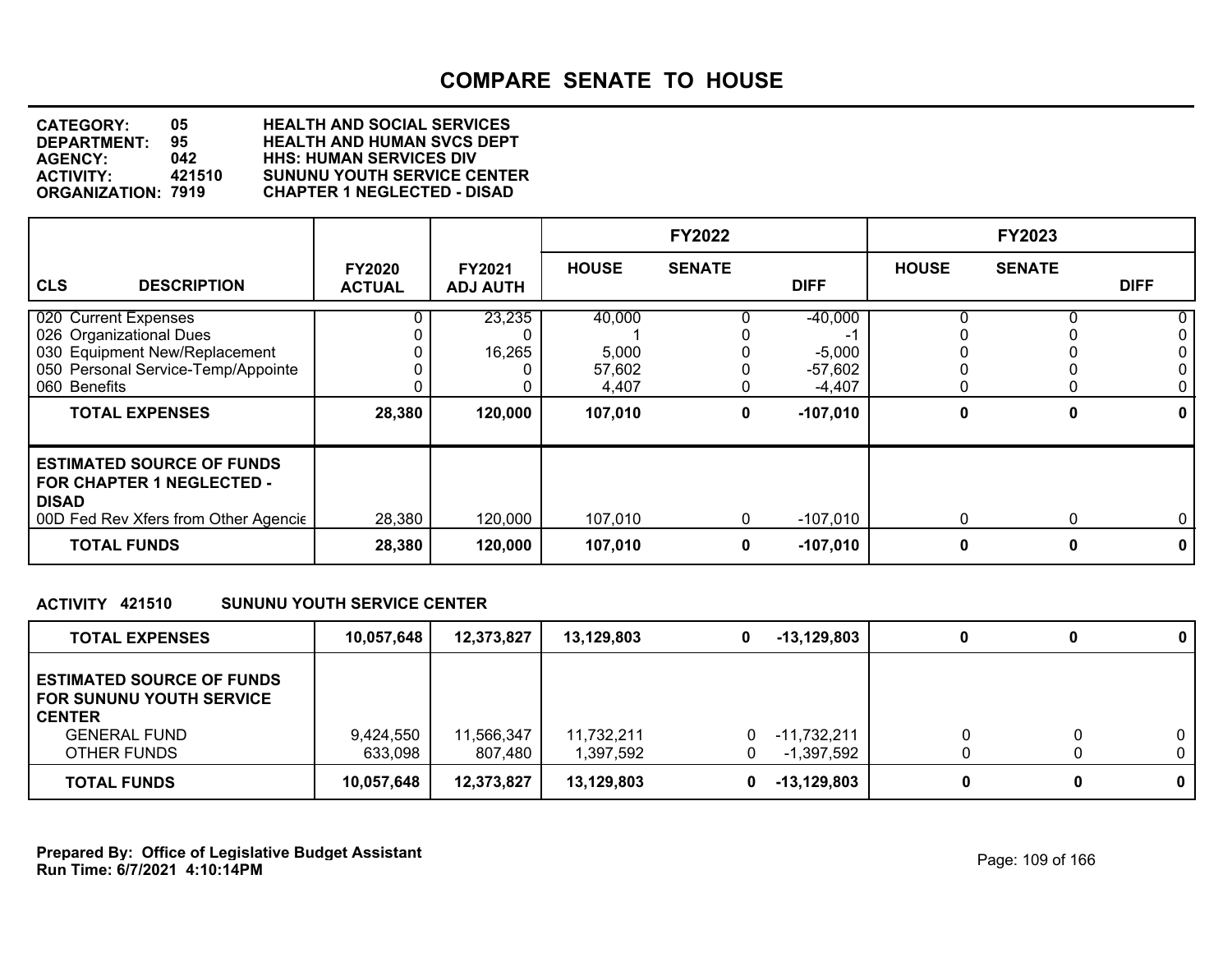**DEPARTMENT: 95 HEALTH AND HUMAN SVCS DEPT CATEGORY: 05 HEALTH AND SOCIAL SERVICES AGENCY: 042 HHS: HUMAN SERVICES DIV ACTIVITY: 423010 HOMELESS & HOUSING HOUSING - SHELTER PROGRAM** 

|                                                                                                    |                                |                                  |              | <b>FY2022</b> |             |              | <b>FY2023</b> |             |
|----------------------------------------------------------------------------------------------------|--------------------------------|----------------------------------|--------------|---------------|-------------|--------------|---------------|-------------|
| <b>CLS</b><br><b>DESCRIPTION</b>                                                                   | <b>FY2020</b><br><b>ACTUAL</b> | <b>FY2021</b><br><b>ADJ AUTH</b> | <b>HOUSE</b> | <b>SENATE</b> | <b>DIFF</b> | <b>HOUSE</b> | <b>SENATE</b> | <b>DIFF</b> |
| 102 Contracts for program services                                                                 | 9,117,361                      | 10,800,000                       | 3,321,748    | 4,821,748     | 1,500,000   | 3,321,748    | 4,821,748     | 1,500,000   |
| <b>TOTAL EXPENSES</b>                                                                              | 9,729,348                      | 11,476,613                       | 11,502,464   | 13,002,464    | 1,500,000   | 11,538,224   | 13,038,224    | 1,500,000   |
| <b>ESTIMATED SOURCE OF FUNDS</b><br><b>FOR HOUSING - SHELTER</b><br><b>PROGRAM</b><br>General Fund | 4,476,777                      | 5,637,137                        | 3,615,957    | 5,115,957     | 1,500,000   | 3,631,607    | 5,131,607     | 1,500,000   |
| <b>TOTAL FUNDS</b>                                                                                 | 9,729,348                      | 11,476,613                       | 11,502,464   | 13,002,464    | 1,500,000   | 11,538,224   | 13,038,224    | 1,500,000   |

### **ACTIVITY 423010 HOMELESS & HOUSING**

| <b>TOTAL EXPENSES</b>                                                 | 10,135,622 | 11,976,613 | 11,802,464 | 13,302,464 | 1,500,000 | 11.838.224 | 13,338,224 | .500.000 |
|-----------------------------------------------------------------------|------------|------------|------------|------------|-----------|------------|------------|----------|
| <b>ESTIMATED SOURCE OF FUNDS</b><br><b>FOR HOMELESS &amp; HOUSING</b> |            |            |            |            |           |            |            |          |
| <b>GENERAL FUND</b>                                                   | 4.629.468  | 5,837,137  | 3,615,957  | 5,115,957  | 1,500,000 | 3.631.607  | 5,131,607  | ,500,000 |
| <b>TOTAL FUNDS</b>                                                    | 10,135,622 | 11,976,613 | 11.802.464 | 13,302,464 | 1,500,000 | 11.838.224 | 13,338,224 | ,500,000 |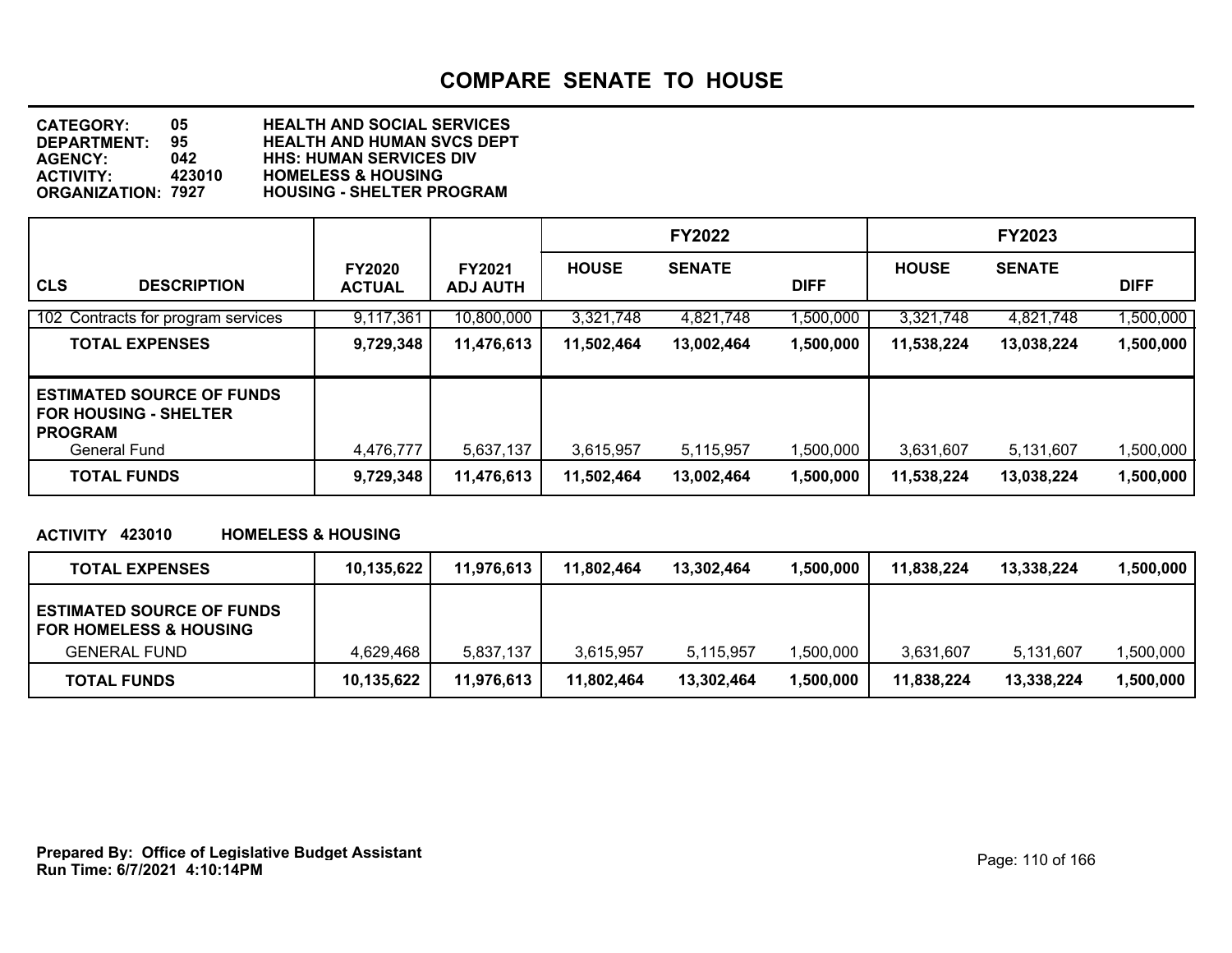**DEPARTMENT: 95 HEALTH AND HUMAN SVCS DEPT CATEGORY: 05 HEALTH AND SOCIAL SERVICES AGENCY: 042 HHS: HUMAN SERVICES DIV ACTIVITY: 423010 HOMELESS & HOUSING HOUSING - SHELTER PROGRAM** 

|            |                    |               |                 | <b>FY2022</b> |               |             | FY2023       |               |             |
|------------|--------------------|---------------|-----------------|---------------|---------------|-------------|--------------|---------------|-------------|
|            |                    | <b>FY2020</b> | FY2021          | <b>HOUSE</b>  | <b>SENATE</b> |             | <b>HOUSE</b> | <b>SENATE</b> |             |
| <b>CLS</b> | <b>DESCRIPTION</b> | <b>ACTUAL</b> | <b>ADJ AUTH</b> |               |               | <b>DIFF</b> |              |               | <b>DIFF</b> |

### **AGENCY 042 HHS: HUMAN SERVICES DIV**

| <b>TOTAL EXPENSES</b>                                                  | 207,166,619 | 230,565,044 | 191,964,537 | 182,135,034 | $-9,829,503$ | 184,738,424 | 188,038,724   | 3,300,300      |
|------------------------------------------------------------------------|-------------|-------------|-------------|-------------|--------------|-------------|---------------|----------------|
| <b>ESTIMATED SOURCE OF FUNDS</b><br><b>FOR HHS: HUMAN SERVICES DIV</b> |             |             |             |             |              |             |               |                |
| <b>FEDERAL FUNDS</b>                                                   | 99,914,390  | 101,015,889 | 79,989,134  | 80,289,434  | 300,300      | 81.670.116  | 81,970,416    | 300,300        |
| <b>GENERAL FUND</b>                                                    | 104,545,457 | 126,688,841 | 108,673,026 | 99,940,815  | $-8,732,211$ | 101,163,543 | 104, 163, 543 | 3,000,000      |
| OTHER FUNDS                                                            | 2.706.772   | 2,860,314   | 3.302.377   | 1,904,785   | -1,397,592   | .904.765    | 1,904,765     | $\overline{0}$ |
| <b>TOTAL FUNDS</b>                                                     | 207,166,619 | 230,565,044 | 191,964,537 | 182.135.034 | $-9,829,503$ | 184,738,424 | 188,038,724   | 3,300,300      |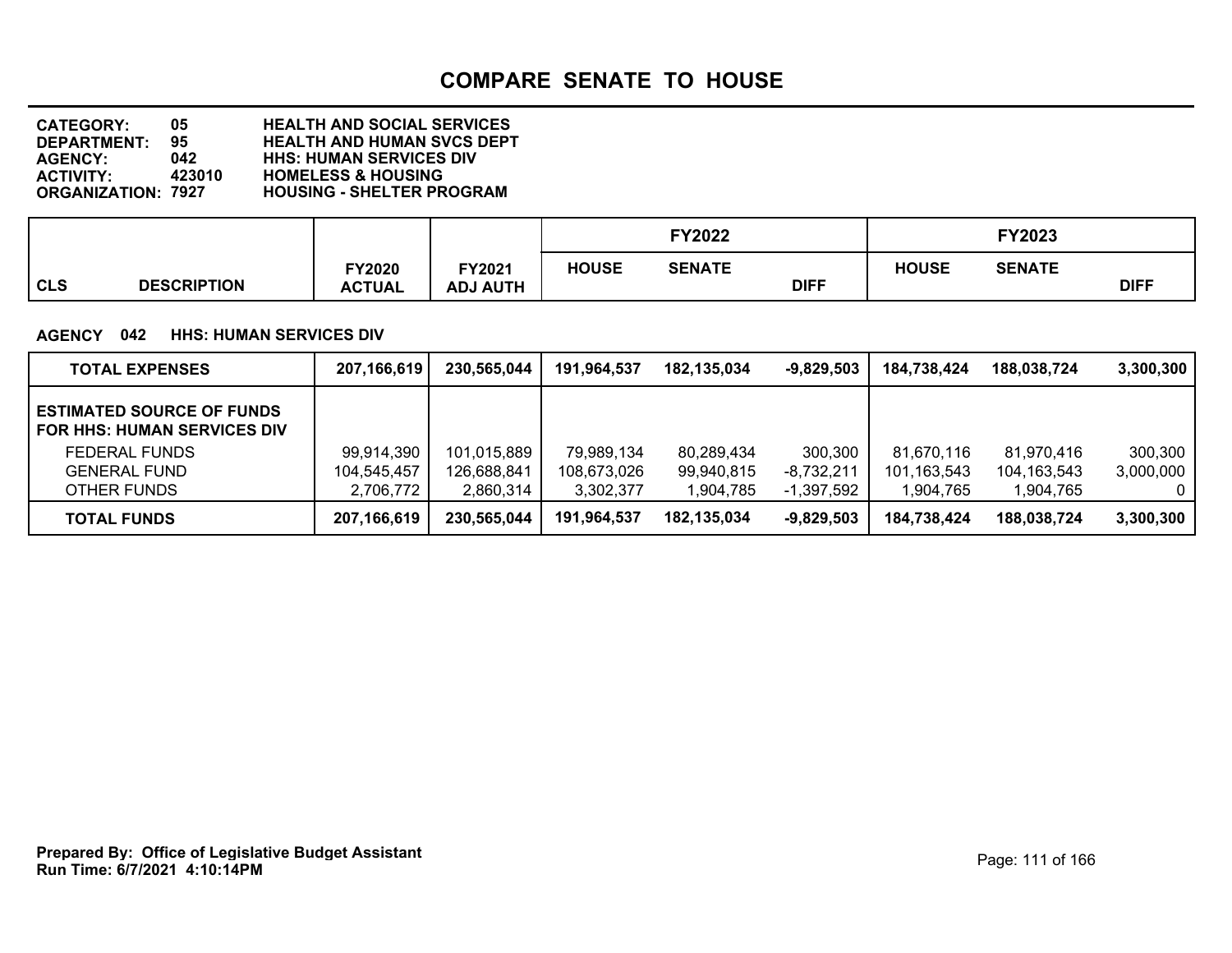**DEPARTMENT: 95 HEALTH AND HUMAN SVCS DEPT CATEGORY: 05 HEALTH AND SOCIAL SERVICES AGENCY: 045 HHS: HUMAN SERVICES-DEHS ACTIVITY: 450010 BUREAU OF FAMILY ASSISTANCE ORGANIZATION: 6127 EMPLOYMENT SUPPORT**

|                                                                   |                                |                                  |              | <b>FY2022</b> |             |              | <b>FY2023</b> |              |
|-------------------------------------------------------------------|--------------------------------|----------------------------------|--------------|---------------|-------------|--------------|---------------|--------------|
| <b>CLS</b><br><b>DESCRIPTION</b>                                  | <b>FY2020</b><br><b>ACTUAL</b> | <b>FY2021</b><br><b>ADJ AUTH</b> | <b>HOUSE</b> | <b>SENATE</b> | <b>DIFF</b> | <b>HOUSE</b> | <b>SENATE</b> | <b>DIFF</b>  |
| 102 Contracts for program services                                | 7,021,397                      | 9,750,000                        | ,500,000     | 2,300,000     | 800,000     | ,500,000     | ,500,000      | 0            |
| <b>TOTAL EXPENSES</b>                                             | 10,962,098                     | 16,965,048                       | 11,227,728   | 12,027,728    | 800,000     | 11,411,022   | 11,411,022    | 0            |
| <b>ESTIMATED SOURCE OF FUNDS</b><br><b>FOR EMPLOYMENT SUPPORT</b> |                                |                                  |              |               |             |              |               |              |
| <b>General Fund</b>                                               | 3.479.896                      | 4.643.191                        | 4,831,372    | 5,631,372     | 800,000     | 4,898,538    | 4,898,538     | $\mathbf{0}$ |
| <b>TOTAL FUNDS</b>                                                | 10,962,098                     | 16,965,048                       | 11,227,728   | 12,027,728    | 800,000     | 11,411,022   | 11,411,022    | $\mathbf 0$  |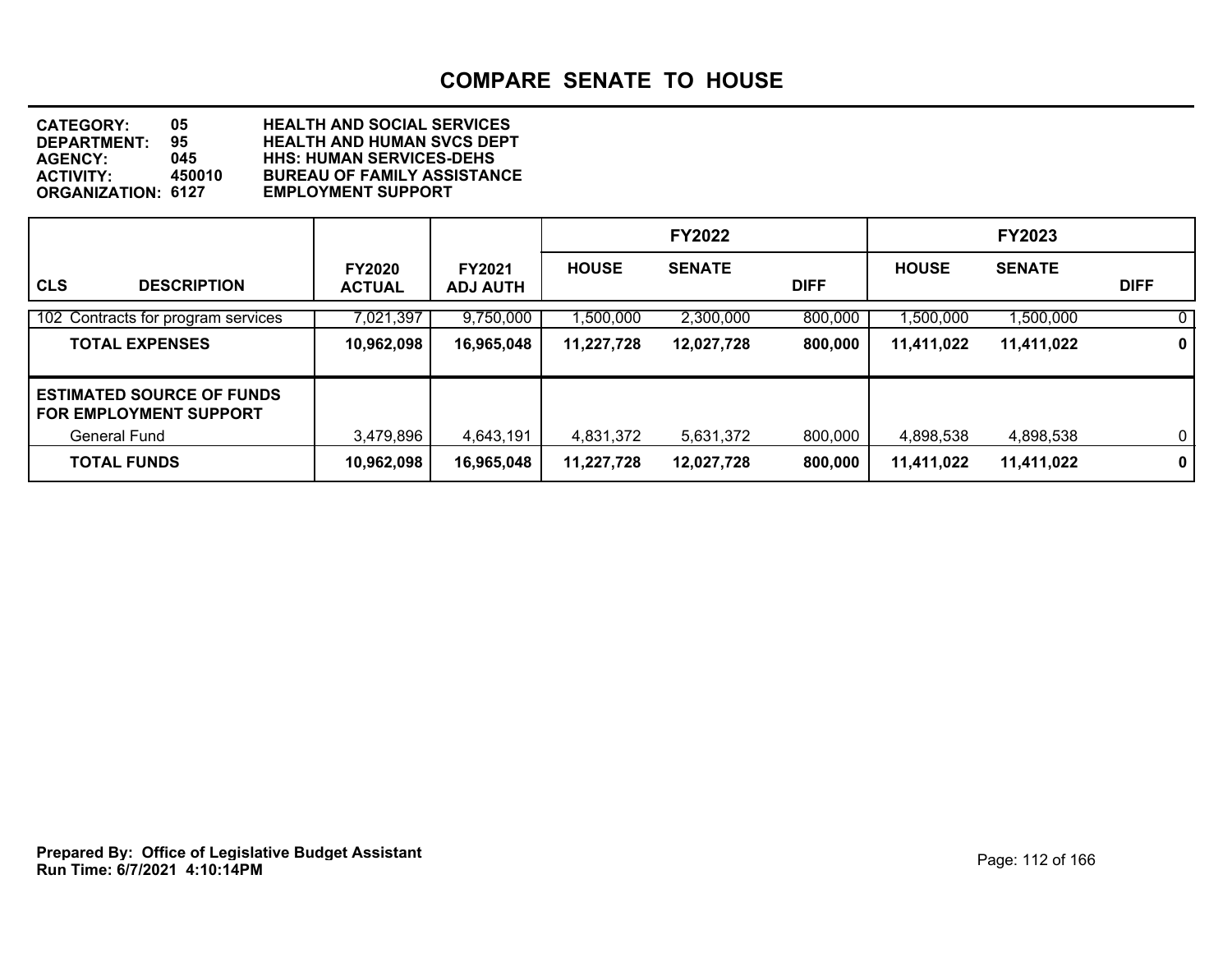**DEPARTMENT: 95 HEALTH AND HUMAN SVCS DEPT CATEGORY: 05 HEALTH AND SOCIAL SERVICES AGENCY: 045 HHS: HUMAN SERVICES-DEHS BUREAU OF FAMILY ASSISTANCE**<br>KINSHIP GRANT **ORGANIZATION: 7216** 

|                                    |                                | <b>FY2022</b>                    |              |               | <b>FY2023</b> |              |               |             |
|------------------------------------|--------------------------------|----------------------------------|--------------|---------------|---------------|--------------|---------------|-------------|
| <b>CLS</b><br><b>DESCRIPTION</b>   | <b>FY2020</b><br><b>ACTUAL</b> | <b>FY2021</b><br><b>ADJ AUTH</b> | <b>HOUSE</b> | <b>SENATE</b> | <b>DIFF</b>   | <b>HOUSE</b> | <b>SENATE</b> | <b>DIFF</b> |
| 102 Contracts for program services | 352,647                        | 297,840                          |              | 325,000       | 325,000       |              | 325,000       | 325,000     |
| <b>TOTAL EXPENSES</b>              | 353,000                        | 298,138                          | 215,398      | 540,398       | 325,000       | 215,398      | 540,398       | 325,000     |

| <b>ESTIMATED SOURCE OF FUNDS</b><br><b>FOR KINSHIP GRANT</b> |         |         |         |         |         |         |         |         |
|--------------------------------------------------------------|---------|---------|---------|---------|---------|---------|---------|---------|
| General Fund                                                 |         |         |         | 325,000 | 325,000 |         | 325,000 | 325,000 |
| <b>TOTAL FUNDS</b>                                           | 353,000 | 298,138 | 215,398 | 540,398 | 325,000 | 215,398 | 540,398 | 325,000 |

### **ACTIVITY 450010 BUREAU OF FAMILY ASSISTANCE**

| <b>TOTAL EXPENSES</b>                                                                | 70.178.386 | 84.067.937 | 76,199,084 | 77.324.084 | 1,125,000 | 76.483.895 | 76,808,895 | 325,000 |
|--------------------------------------------------------------------------------------|------------|------------|------------|------------|-----------|------------|------------|---------|
| <b>ESTIMATED SOURCE OF FUNDS</b><br><b>FOR BUREAU OF FAMILY</b><br><b>ASSISTANCE</b> |            |            |            |            |           |            |            |         |
| <b>GENERAL FUND</b>                                                                  | 37.124.579 | 38,203,034 | 37,921,030 | 39,046,030 | 1,125,000 | 38,037,575 | 38,362,575 | 325,000 |
| <b>TOTAL FUNDS</b>                                                                   | 70,178,386 | 84,067,937 | 76,199,084 | 77,324,084 | 1,125,000 | 76,483,895 | 76,808,895 | 325,000 |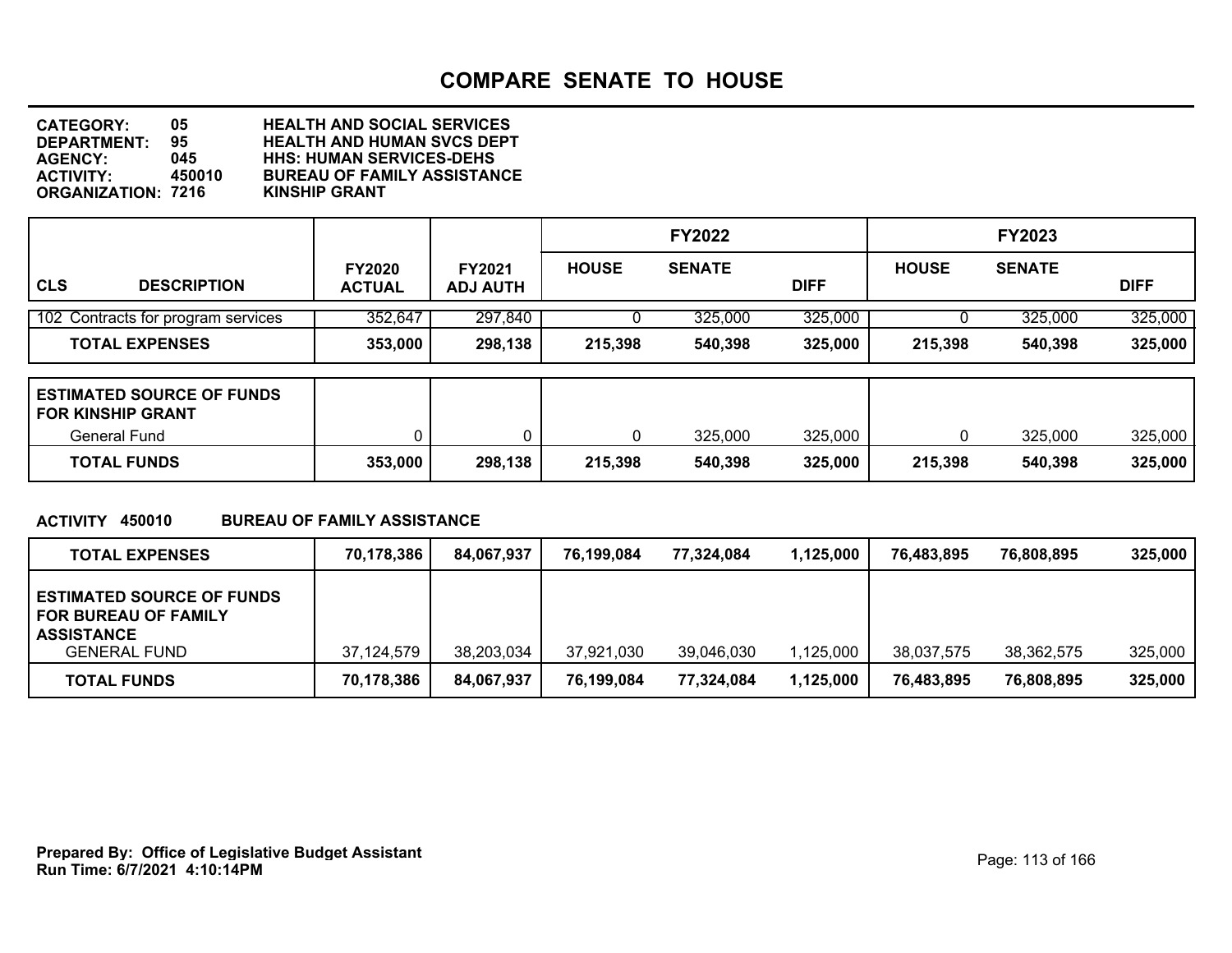**DEPARTMENT: 95 HEALTH AND HUMAN SVCS DEPT CATEGORY: 05 HEALTH AND SOCIAL SERVICES AGENCY: 045 HHS: HUMAN SERVICES-DEHS ACTIVITY: 451010 BUREAU OF FAMILY ASSIST-FIELD FIELD ELIGIBILITY & OPERATIONS** 

|                                                                                                                                         |                                      |                                  |                                      | <b>FY2022</b>                       |                             |                          | <b>FY2023</b>            |                              |
|-----------------------------------------------------------------------------------------------------------------------------------------|--------------------------------------|----------------------------------|--------------------------------------|-------------------------------------|-----------------------------|--------------------------|--------------------------|------------------------------|
| <b>CLS</b><br><b>DESCRIPTION</b>                                                                                                        | <b>FY2020</b><br><b>ACTUAL</b>       | <b>FY2021</b><br><b>ADJ AUTH</b> | <b>HOUSE</b>                         | <b>SENATE</b>                       | <b>DIFF</b>                 | <b>HOUSE</b>             | <b>SENATE</b>            | <b>DIFF</b>                  |
| 010 Personal Services-Perm. Classi<br>046 Consultants<br>Benefits<br>060                                                                | 14,458,685<br>5,567,587<br>9,214,352 | 16,920,940<br>11,143,048         | 16,710,014<br>$\Omega$<br>11,597,873 | 16,753,129<br>494.160<br>11,627,245 | 43,115<br>494,160<br>29,372 | 17,762,174<br>12,243,350 | 17,808,597<br>12,274,531 | 46,423<br>$\Omega$<br>31,181 |
| <b>TOTAL EXPENSES</b>                                                                                                                   | 32,077,413                           | 31,384,245                       | 30,670,722                           | 31,237,369                          | 566,647                     | 32,423,939               | 32,501,543               | 77,604                       |
| <b>ESTIMATED SOURCE OF FUNDS</b><br><b>FOR FIELD ELIGIBILITY &amp;</b><br><b>OPERATIONS</b><br>000 Federal Funds<br><b>General Fund</b> | 20,942,150<br>11,135,263             | 18,195,815<br>13,188,430         | 17,822,933<br>12,847,789             | 18,352,361<br>12,885,008            | 529,428<br>37,219           | 18,828,069<br>13,595,870 | 18,865,830<br>13,635,713 | 37,761<br>39,843             |
| <b>TOTAL FUNDS</b>                                                                                                                      | 32,077,413                           | 31,384,245                       | 30,670,722                           | 31,237,369                          | 566,647                     | 32,423,939               | 32,501,543               | 77,604                       |

### **ACTIVITY 451010 BUREAU OF FAMILY ASSIST-FIELD**

| <b>TOTAL EXPENSES</b>                                                                                                          | 36,380,191               | 36,887,752               | 35,346,690               | 35,913,337               | 566.647           | 37.335.425               | 37,413,029               | 77.604           |
|--------------------------------------------------------------------------------------------------------------------------------|--------------------------|--------------------------|--------------------------|--------------------------|-------------------|--------------------------|--------------------------|------------------|
| <b>ESTIMATED SOURCE OF FUNDS</b><br><b>FOR BUREAU OF FAMILY</b><br><b>ASSIST-FIELD</b><br>FEDERAL FUNDS<br><b>GENERAL FUND</b> | 23,540,698<br>12,839,493 | 21,512,853<br>15,374,899 | 20,785,897<br>14,560,793 | 21,315,325<br>14,598,012 | 529,428<br>37,219 | 21,936,689<br>15.398.736 | 21,974,450<br>15.438.579 | 37,761<br>39,843 |
| <b>TOTAL FUNDS</b>                                                                                                             | 36,380,191               | 36,887,752               | 35,346,690               | 35,913,337               | 566,647           | 37,335,425               | 37,413,029               | 77,604           |

**Run Time: 6/7/2021 4:10:14PM Prepared By: Office of Legislative Budget Assistant** Prepared By: 0ffice of Legislative Budget Assistant Page: 114 of 166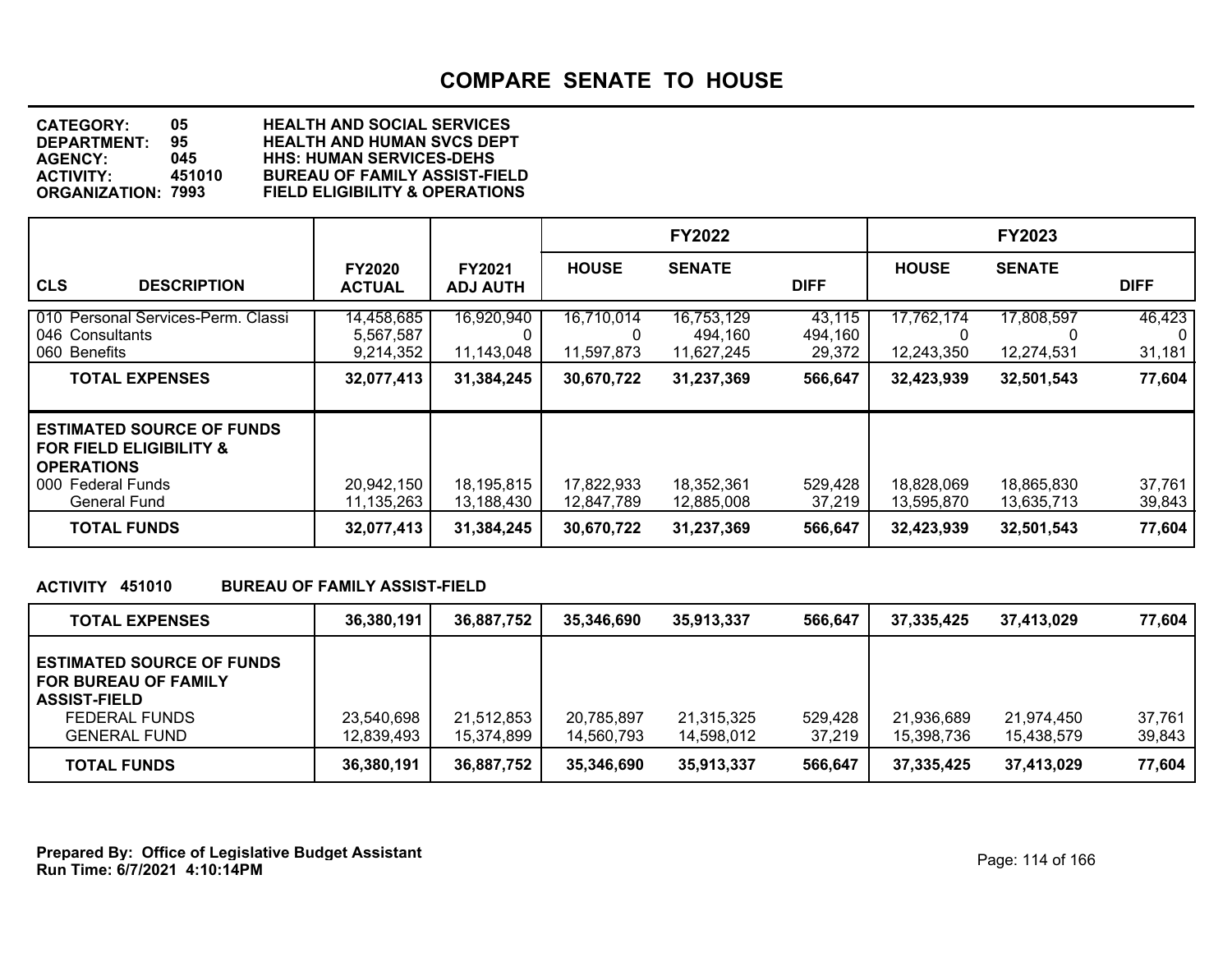**DEPARTMENT: 95 HEALTH AND HUMAN SVCS DEPT CATEGORY: 05 HEALTH AND SOCIAL SERVICES AGENCY: 045 HHS: HUMAN SERVICES-DEHS ACTIVITY: 451010 BUREAU OF FAMILY ASSIST-FIELD FIELD ELIGIBILITY & OPERATIONS** 

|            |                    |               |                 |              | FY2022        |             |              | <b>FY2023</b> |             |
|------------|--------------------|---------------|-----------------|--------------|---------------|-------------|--------------|---------------|-------------|
|            |                    | <b>FY2020</b> | FY2021          | <b>HOUSE</b> | <b>SENATE</b> |             | <b>HOUSE</b> | <b>SENATE</b> |             |
| <b>CLS</b> | <b>DESCRIPTION</b> | <b>ACTUAL</b> | <b>ADJ AUTH</b> |              |               | <b>DIFF</b> |              |               | <b>DIFF</b> |

### **AGENCY 045 HHS: HUMAN SERVICES-DEHS**

| <b>TOTAL EXPENSES</b>                                                   | 106,558,577 | 120,955,689 | 111,545,774 | 113.237.421 | 1,691,647 | 113.819.320 | 114.221.924 | 402,604 |
|-------------------------------------------------------------------------|-------------|-------------|-------------|-------------|-----------|-------------|-------------|---------|
| <b>ESTIMATED SOURCE OF FUNDS</b><br><b>FOR HHS: HUMAN SERVICES-DEHS</b> |             |             |             |             |           |             |             |         |
| FEDERAL FUNDS                                                           | 53,194,444  | 62,473,000  | 55,763,487  | 56,292,915  | 529.428   | 57,082,545  | 57,120,306  | 37.761  |
| <b>GENERAL FUND</b>                                                     | 49,964,072  | 53,577,933  | 52,481,823  | 53,644,042  | 1,162,219 | 53,436,311  | 53,801,154  | 364,843 |
| <b>TOTAL FUNDS</b>                                                      | 106,558,577 | 120,955,689 | 111.545.774 | 113.237.421 | 1,691,647 | 113.819.320 | 114.221.924 | 402,604 |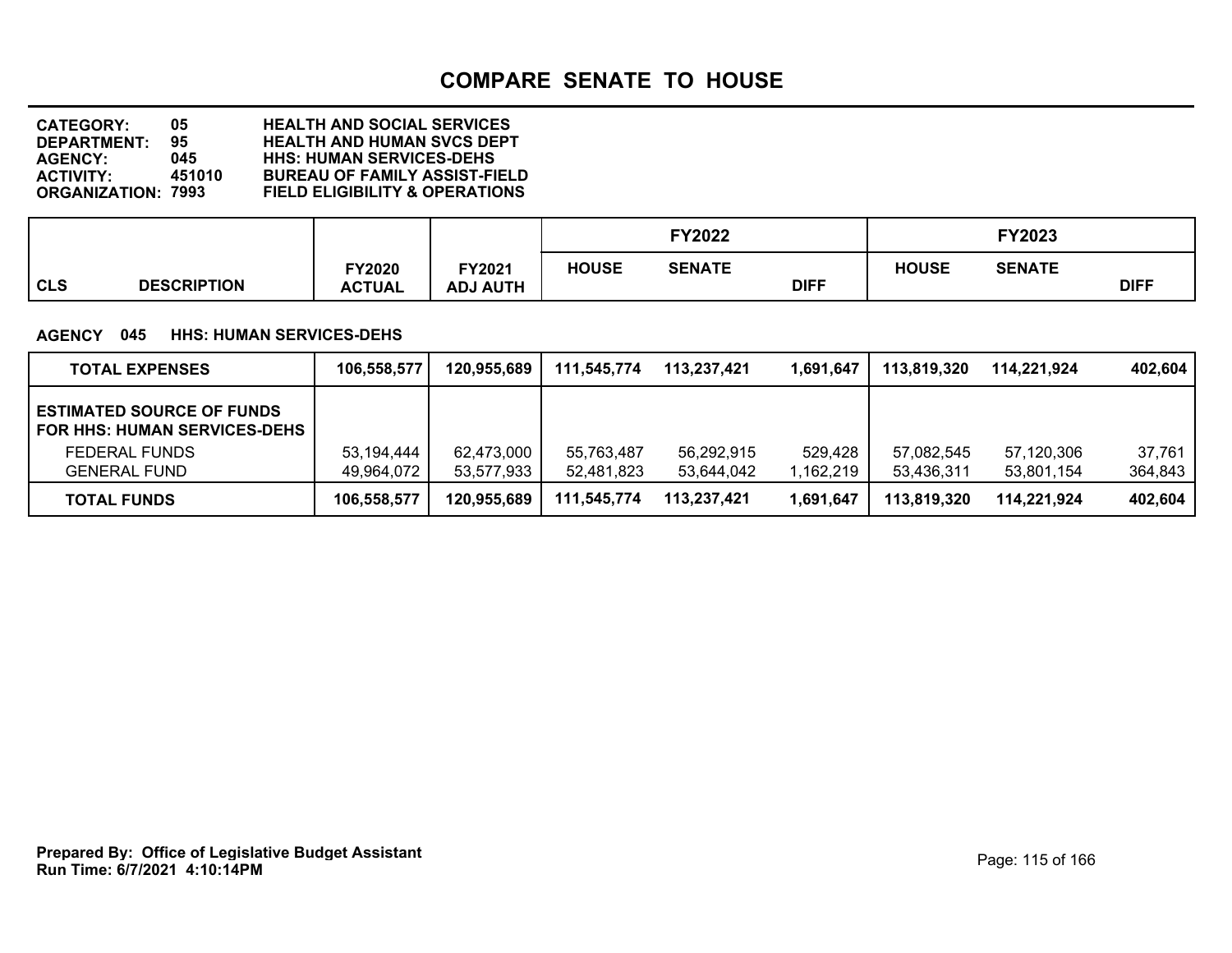**DEPARTMENT: 95 HEALTH AND HUMAN SVCS DEPT CATEGORY: 05 HEALTH AND SOCIAL SERVICES AGENCY: 047 HHS: OFC MEDICAID SERVICES ACTIVITY: 470010 DIVISION OF MEDICAID SERVICES ORGANIZATION: 7937 MEDICAID ADMINISTRATION**

|                                                                 |                                |                           |                      | <b>FY2022</b>        |                    |                      | <b>FY2023</b>        |                      |
|-----------------------------------------------------------------|--------------------------------|---------------------------|----------------------|----------------------|--------------------|----------------------|----------------------|----------------------|
| <b>CLS</b><br><b>DESCRIPTION</b>                                | <b>FY2020</b><br><b>ACTUAL</b> | FY2021<br><b>ADJ AUTH</b> | <b>HOUSE</b>         | <b>SENATE</b>        | <b>DIFF</b>        | <b>HOUSE</b>         | <b>SENATE</b>        | <b>DIFF</b>          |
| 041 Audit Fund Set Aside<br>049 Transfer to Other State Agenci  | 30,873<br>23,786,795           | 28,381<br>20,036,796      | 38,301<br>27,781,592 | 39,641<br>29,121,685 | 1,340<br>1,340,093 | 38,963<br>29,525,697 | 37,977<br>28,540,164 | $-986$<br>$-985,533$ |
| <b>TOTAL EXPENSES</b>                                           | 34,033,682                     | 33,612,525                | 46,285,533           | 47,626,966           | 1,341,433          | 48,395,442           | 47,408,923           | $-986,519$           |
| <b>ESTIMATED SOURCE OF FUNDS</b><br>FOR MEDICAID ADMINISTRATION |                                |                           |                      |                      |                    |                      |                      |                      |
| 000 Federal Funds                                               | 30,330,337                     | 28,585,939                | 38,513,346           | 39,854,779           | 1,341,433          | 40,472,857           | 39,486,338           | $-986,519$           |
| <b>TOTAL FUNDS</b>                                              | 34,033,682                     | 33,612,525                | 46,285,533           | 47,626,966           | 1,341,433          | 48,395,442           | 47,408,923           | $-986,519$           |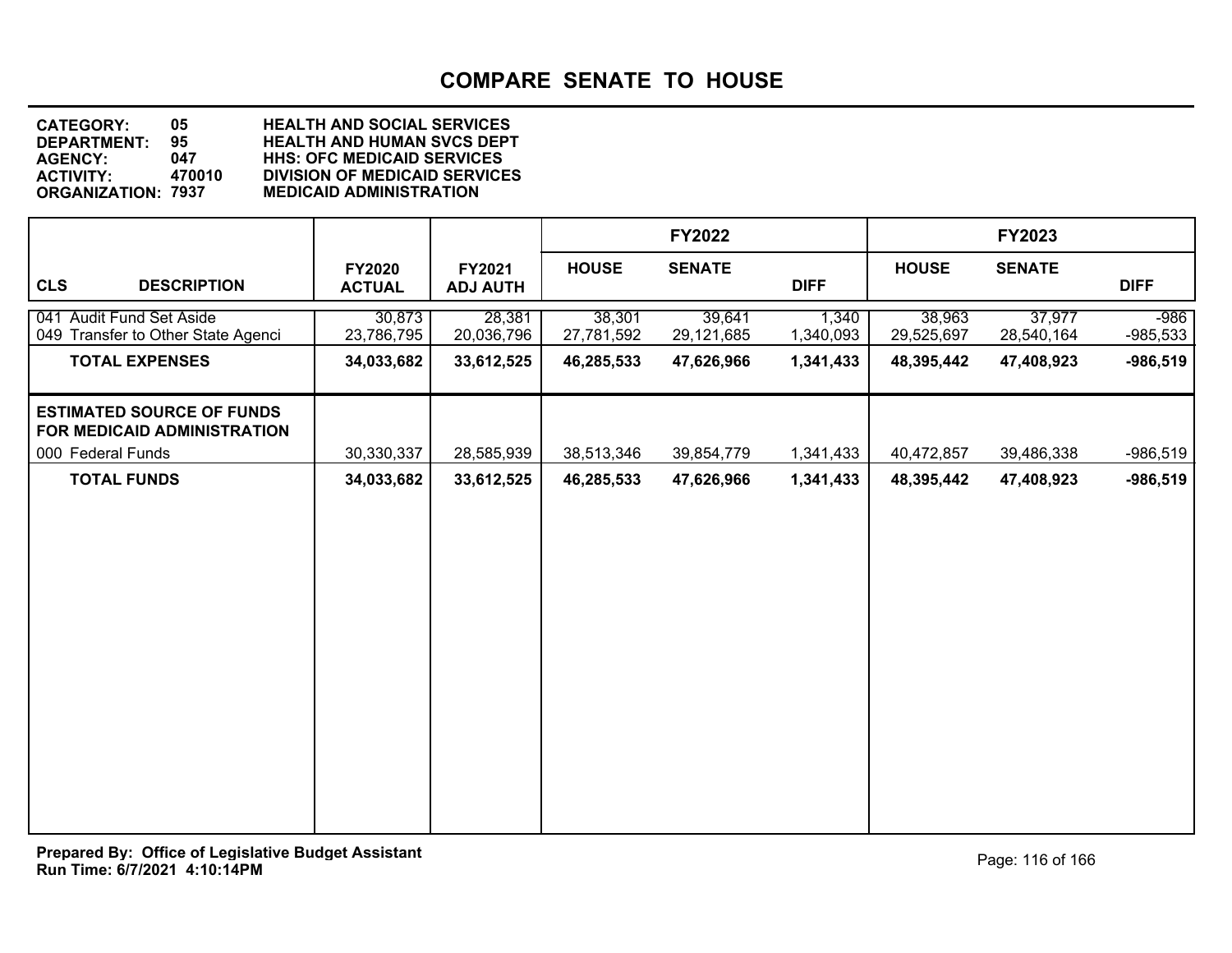**DEPARTMENT: 95 HEALTH AND HUMAN SVCS DEPT CATEGORY: 05 HEALTH AND SOCIAL SERVICES AGENCY: 047 HHS: OFC MEDICAID SERVICES DIVISION OF MEDICAID SERVICES**<br>STATE PHASE DOWN **ORGANIZATION: 7939** 

|            |                       |                                |                                  |              | <b>FY2022</b> |              |              | <b>FY2023</b> |              |
|------------|-----------------------|--------------------------------|----------------------------------|--------------|---------------|--------------|--------------|---------------|--------------|
| <b>CLS</b> | <b>DESCRIPTION</b>    | <b>FY2020</b><br><b>ACTUAL</b> | <b>FY2021</b><br><b>ADJ AUTH</b> | <b>HOUSE</b> | <b>SENATE</b> | <b>DIFF</b>  | <b>HOUSE</b> | <b>SENATE</b> | <b>DIFF</b>  |
|            | 503 State Phase Down  | 45,174,735                     | 49,091,588                       | 48,422,453   | 46,422,453    | $-2,000,000$ | 48,520,243   | 46,520,243    | $-2,000,000$ |
|            | <b>TOTAL EXPENSES</b> | 45, 174, 735                   | 49,091,588                       | 48,422,453   | 46,422,453    | $-2,000,000$ | 48,520,243   | 46,520,243    | $-2,000,000$ |

| <b>ESTIMATED SOURCE OF FUNDS</b><br><b>FOR STATE PHASE DOWN</b> |            |            |            |            |              |            |            |              |
|-----------------------------------------------------------------|------------|------------|------------|------------|--------------|------------|------------|--------------|
| General Fund                                                    | 45.174.735 | 49,091,588 | 48.422.453 | 46.422.453 | $-2,000,000$ | 48.520.243 | 46.520.243 | $-2,000,000$ |
| <b>TOTAL FUNDS</b>                                              | 45,174,735 | 49,091,588 | 48,422,453 | 46.422.453 | $-2,000,000$ | 48,520,243 | 46.520.243 | $-2,000,000$ |

|  |  | The appropriation in account 7939, class 503<br>shall not lapse until June 30, 2023. |
|--|--|--------------------------------------------------------------------------------------|
|  |  |                                                                                      |
|  |  |                                                                                      |
|  |  |                                                                                      |
|  |  |                                                                                      |
|  |  |                                                                                      |
|  |  |                                                                                      |
|  |  |                                                                                      |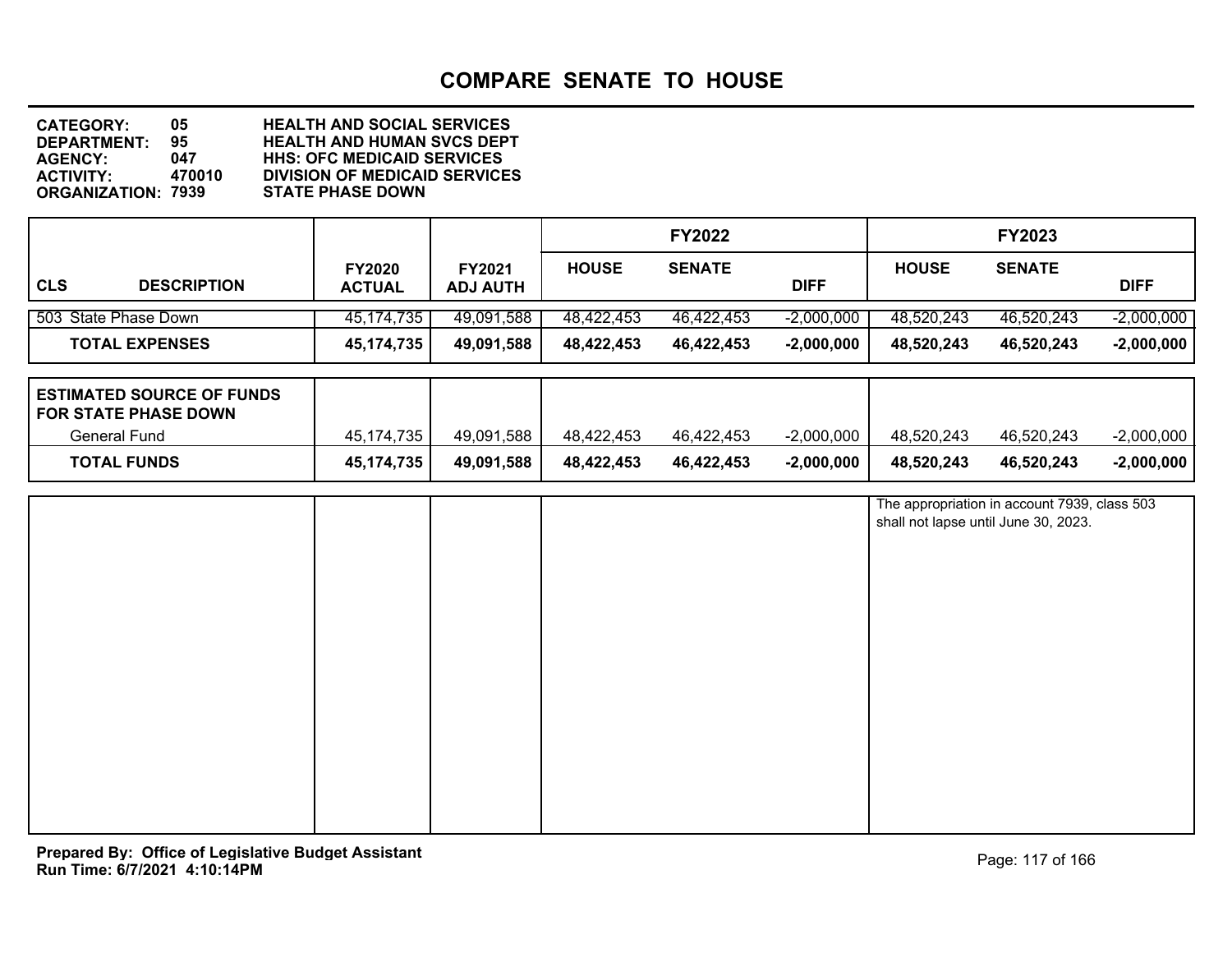**DEPARTMENT: 95 HEALTH AND HUMAN SVCS DEPT CATEGORY: 05 HEALTH AND SOCIAL SERVICES AGENCY: 047 HHS: OFC MEDICAID SERVICES ACTIVITY: 470010 DIVISION OF MEDICAID SERVICES MEDICAID CARE MANAGEMENT** 

|                                                                        |                                |                                  |                            | <b>FY2022</b>              |                    |                              | <b>FY2023</b>              |                      |
|------------------------------------------------------------------------|--------------------------------|----------------------------------|----------------------------|----------------------------|--------------------|------------------------------|----------------------------|----------------------|
| <b>CLS</b><br><b>DESCRIPTION</b>                                       | <b>FY2020</b><br><b>ACTUAL</b> | <b>FY2021</b><br><b>ADJ AUTH</b> | <b>HOUSE</b>               | <b>SENATE</b>              | <b>DIFF</b>        | <b>HOUSE</b>                 | <b>SENATE</b>              | <b>DIFF</b>          |
| 101<br><b>Medical Payments to Providers</b>                            | 651,981,891                    | 731,797,842                      | 706,717,968                | 708,217,968                | 1,500,000          | 722,846,276                  | 725,941,151                | 3,094,875            |
| <b>TOTAL EXPENSES</b>                                                  | 652,259,791                    | 732,161,330                      | 759,567,935                | 761,067,935                | 1,500,000          | 775,694,121                  | 778,788,996                | 3,094,875            |
| <b>ESTIMATED SOURCE OF FUNDS</b><br><b>FOR MEDICAID CARE MANAGEMEN</b> |                                |                                  |                            |                            |                    |                              |                            |                      |
| 000 Federal Funds<br>General Fund                                      | 341,359,628<br>121,483,457     | 378,430,874<br>172,542,080       | 397,049,648<br>189,229,909 | 397,799,648<br>189,979,909 | 750,000<br>750,000 | 395,272,963<br>207, 132, 780 | 396,022,963<br>209,477,655 | 750,000<br>2,344,875 |
| <b>TOTAL FUNDS</b>                                                     | 652,259,791                    | 732,161,330                      | 759,567,935                | 761,067,935                | 1,500,000          | 775,694,121                  | 778,788,996                | 3,094,875            |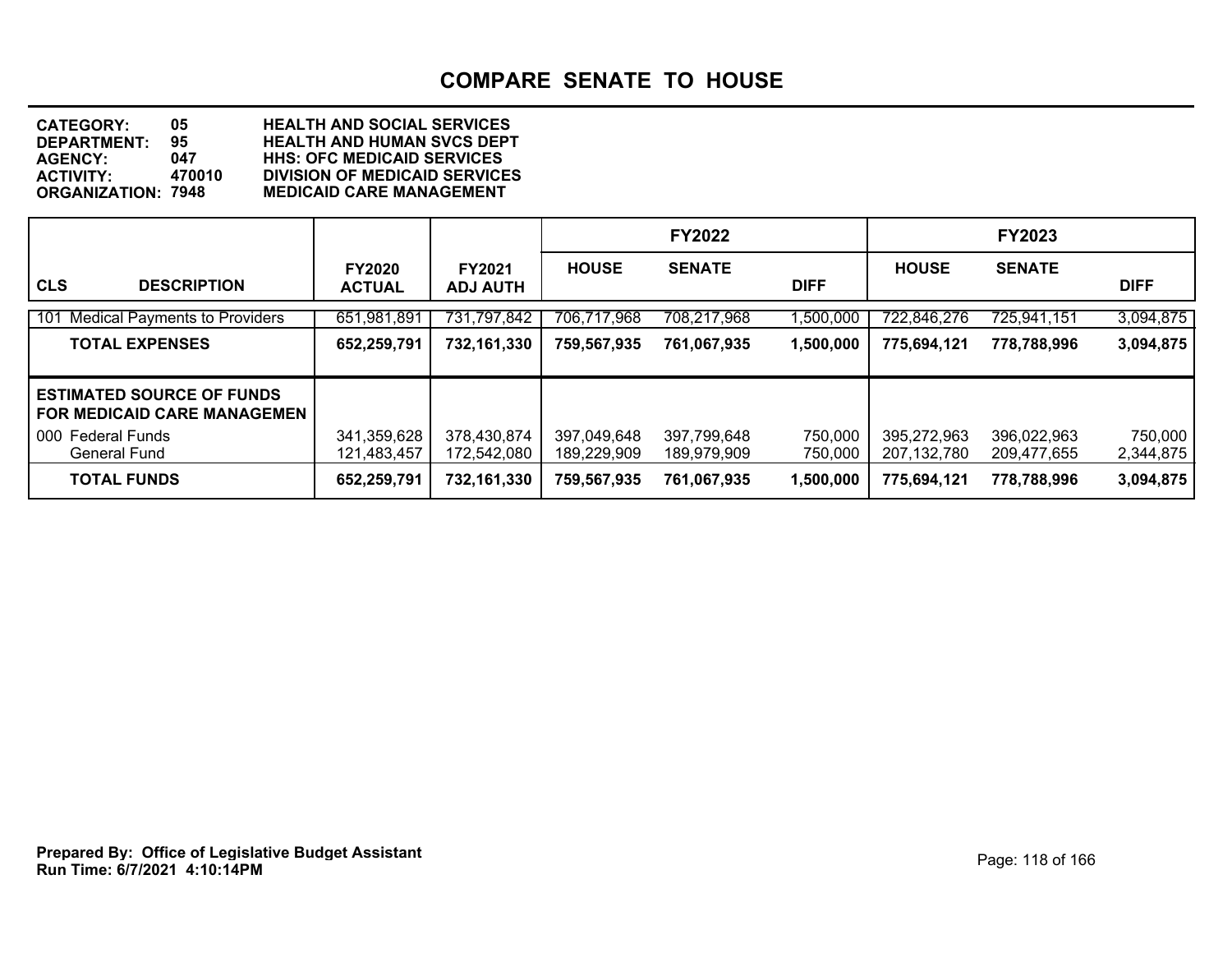| <b>CATEGORY:</b>          | 05     | <b>HEALTH AND SOCIAL SERVICES</b>     |
|---------------------------|--------|---------------------------------------|
| <b>DEPARTMENT:</b>        | 95     | <b>HEALTH AND HUMAN SVCS DEPT</b>     |
| <b>AGENCY:</b>            | 047    | <b>HHS: OFC MEDICAID SERVICES</b>     |
| <b>ACTIVITY:</b>          | 470010 | <b>DIVISION OF MEDICAID SERVICES</b>  |
| <b>ORGANIZATION: 7051</b> |        | <b>CHILD HEALTH INSURANCE PROGRAM</b> |
|                           |        |                                       |

|                                                                                                                                                          |                                |                                  |                                       | <b>FY2022</b>                         |                                        |                                       | <b>FY2023</b>                         |                                               |
|----------------------------------------------------------------------------------------------------------------------------------------------------------|--------------------------------|----------------------------------|---------------------------------------|---------------------------------------|----------------------------------------|---------------------------------------|---------------------------------------|-----------------------------------------------|
| <b>CLS</b><br><b>DESCRIPTION</b>                                                                                                                         | <b>FY2020</b><br><b>ACTUAL</b> | <b>FY2021</b><br><b>ADJ AUTH</b> | <b>HOUSE</b>                          | <b>SENATE</b>                         | <b>DIFF</b>                            | <b>HOUSE</b>                          | <b>SENATE</b>                         | <b>DIFF</b>                                   |
| 041 Audit Fund Set Aside<br>101 Medical Payments to Providers                                                                                            | 46,208<br>84,970,354           | 51,026<br>74,954,298             | 73,871<br>112,449,113                 | 68,432<br>101,815,575                 | $-5,439$<br>$-10,633,538$              | 72,735<br>112,814,849                 | 63,136<br>97,132,530                  | $-9,599$<br>$-15,682,319$                     |
| <b>TOTAL EXPENSES</b>                                                                                                                                    | 85,016,562                     | 75,005,324                       | 112,522,984                           | 101,884,007                           | $-10,638,977$                          | 112,887,584                           | 97,195,666                            | $-15,691,918$                                 |
| <b>ESTIMATED SOURCE OF FUNDS</b><br><b>FOR CHILD HEALTH INSURANCE</b><br><b>PROGRAM</b><br>000 Federal Funds<br>007 Agency Income<br><b>General Fund</b> | 67,821,329<br>17,195,233       | 51,076,653<br>23,928,671         | 75,532,069<br>1,600,000<br>35,390,915 | 68,500,647<br>1,500,000<br>31,883,360 | -7,031,422<br>-100,000<br>$-3,507,555$ | 73,402,387<br>1,600,000<br>37,885,197 | 63,199,281<br>1,600,000<br>32,396,385 | $-10,203,106$<br>$\mathbf{0}$<br>$-5,488,812$ |
| <b>TOTAL FUNDS</b>                                                                                                                                       | 85,016,562                     | 75,005,324                       | 112,522,984                           | 101,884,007                           | $-10,638,977$                          | 112,887,584                           | 97,195,666                            | $-15,691,918$                                 |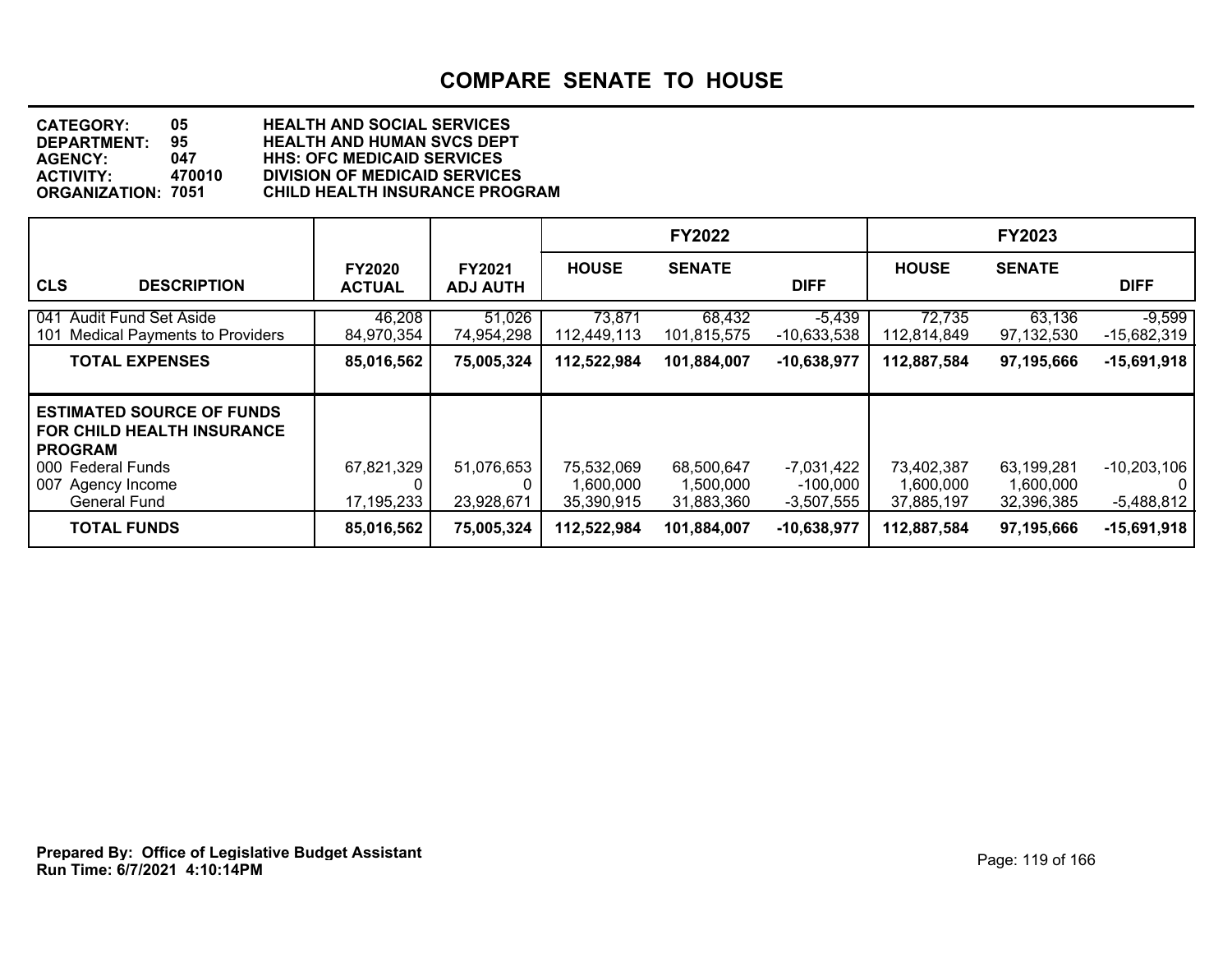**DEPARTMENT: 95 HEALTH AND HUMAN SVCS DEPT CATEGORY: 05 HEALTH AND SOCIAL SERVICES AGENCY: 047 HHS: OFC MEDICAID SERVICES ACTIVITY: 470010 DIVISION OF MEDICAID SERVICES ORGANIZATION: 7207 MEDICAID TO SCHOOLS**

|            |                         |                                |                                  |              | <b>FY2022</b> |               |              | <b>FY2023</b> |               |
|------------|-------------------------|--------------------------------|----------------------------------|--------------|---------------|---------------|--------------|---------------|---------------|
| <b>CLS</b> | <b>DESCRIPTION</b>      | <b>FY2020</b><br><b>ACTUAL</b> | <b>FY2021</b><br><b>ADJ AUTH</b> | <b>HOUSE</b> | <b>SENATE</b> | <b>DIFF</b>   | <b>HOUSE</b> | <b>SENATE</b> | <b>DIFF</b>   |
|            | 511 Medicaid to Schools | 8,279,016                      | 45,000,000                       | 30,000,000   | 15,000,000    | $-15,000,000$ | 32,000,000   | 17,000,000    | $-15,000,000$ |
|            | <b>TOTAL EXPENSES</b>   | 8,288,554                      | 45,045,045                       | 30,030,000   | 15,030,000    | $-15,000,000$ | 32,032,000   | 17,032,000    | $-15,000,000$ |

| <b>ESTIMATED SOURCE OF FUNDS</b><br><b>FOR MEDICAID TO SCHOOLS</b> |           |            |            |            |               |            |            |             |
|--------------------------------------------------------------------|-----------|------------|------------|------------|---------------|------------|------------|-------------|
| 000 Federal Funds                                                  | 8,288,554 | 45.045.045 | 30,030,000 | 15,030,000 | -15.000.000   | 32,032,000 | 17.032.000 | -15,000,000 |
| <b>TOTAL FUNDS</b>                                                 | 8,288,554 | 45.045.045 | 30,030,000 | 15,030,000 | $-15,000,000$ | 32,032,000 | 17,032,000 | -15,000,000 |

### **ACTIVITY 470010 DIVISION OF MEDICAID SERVICES**

| <b>TOTAL EXPENSES</b>                                                                                                                         |                                           | 1,104,434,172  1,229,802,916  1,236,772,181 1,211,974,637 |                                           |                                           |                                           |                                           | -24,797,544  1,257,572,754 1,226,989,192  | $-30,583,562$                 |
|-----------------------------------------------------------------------------------------------------------------------------------------------|-------------------------------------------|-----------------------------------------------------------|-------------------------------------------|-------------------------------------------|-------------------------------------------|-------------------------------------------|-------------------------------------------|-------------------------------|
| <b>ESTIMATED SOURCE OF FUNDS</b><br><b>FOR DIVISION OF MEDICAID</b><br><b>SERVICES</b><br>FEDERAL FUNDS<br><b>GENERAL FUND</b><br>OTHER FUNDS | 599,861,418<br>196,164,438<br>308.408.316 | 658,402,953<br>257,051,587<br>314.348.376                 | 661,937,397<br>280,966,406<br>293,868,378 | 641,997,408<br>276,208,851<br>293.768.378 | $-19,939,989$<br>-4.757.555<br>$-100,000$ | 662,092,629<br>301,611,747<br>293,868,378 | 636,653,004<br>296.467.810<br>293.868.378 | $-25,439,625$<br>$-5,143,937$ |
| <b>TOTAL FUNDS</b>                                                                                                                            | 1.104.434.172                             | 1,229,802,916                                             | 11.236.772.181                            | 1,211,974,637                             | -24.797.544                               | 1,257,572,754                             | 1.226.989.192                             | $-30,583,562$                 |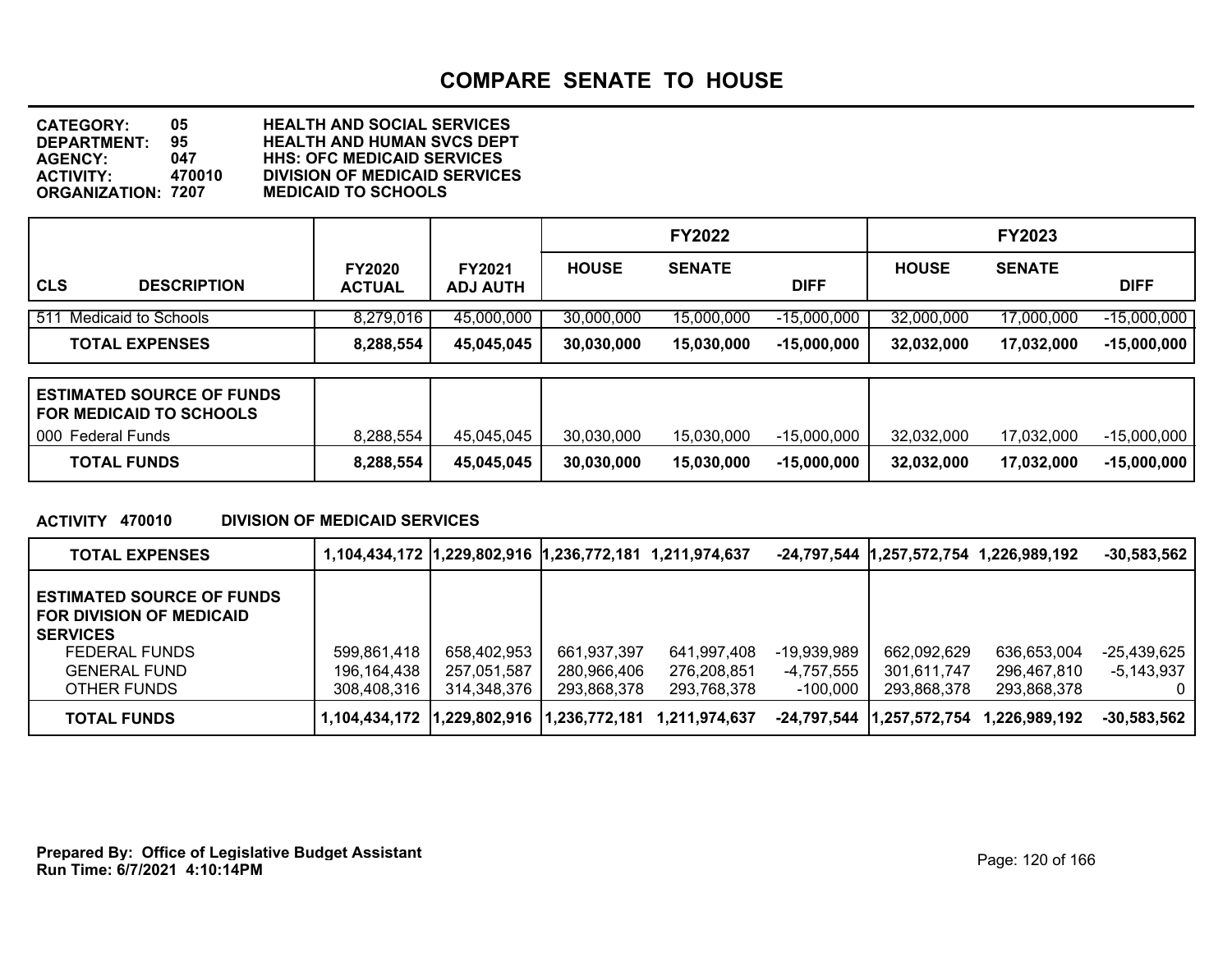**DEPARTMENT: 95 HEALTH AND HUMAN SVCS DEPT CATEGORY: 05 HEALTH AND SOCIAL SERVICES AGENCY: 048 HHS: DLTSS-ELDERLY&ADULT SVCS ACTIVITY: 482010 WAIVER AND NURSING FACILITIES WAIVER/NF PMTS-COUNTY PARTIC** 

|                                  |                                |                           |              | <b>FY2022</b> |             |                             | FY2023                                                                                                                                                                                                                                                                                                                                                                                                                                                                                                                                                                                                                                                                                                                                                                                                                                                                          |             |
|----------------------------------|--------------------------------|---------------------------|--------------|---------------|-------------|-----------------------------|---------------------------------------------------------------------------------------------------------------------------------------------------------------------------------------------------------------------------------------------------------------------------------------------------------------------------------------------------------------------------------------------------------------------------------------------------------------------------------------------------------------------------------------------------------------------------------------------------------------------------------------------------------------------------------------------------------------------------------------------------------------------------------------------------------------------------------------------------------------------------------|-------------|
| <b>CLS</b><br><b>DESCRIPTION</b> | <b>FY2020</b><br><b>ACTUAL</b> | FY2021<br><b>ADJ AUTH</b> | <b>HOUSE</b> | <b>SENATE</b> | <b>DIFF</b> | <b>HOUSE</b>                | <b>SENATE</b>                                                                                                                                                                                                                                                                                                                                                                                                                                                                                                                                                                                                                                                                                                                                                                                                                                                                   | <b>DIFF</b> |
| 504 Nursing Home Payments        | 201,830,825                    | 204, 322, 126             | 211,547,432  | 222, 124, 804 | 10,577,372  | 216,547,432<br>fiscal year. | 227,374,804<br><p>The appropriation in Class 504 shall not<br/>lapse, except where noted below, shall not be<br/>used for any other purpose, and shall not be<br/>considered for budget reductions required<br/>pursuant to any section of this act or any other<br/>budget reduction, including executive orders,<br/>required of the department of health and human<br/>services. To the extent that nursing home rates<br/>paid to providers in 504-Nursing Home<br/>Payments are less than the rates established by<br/>the department, prior to applying the budget<br/>adjustment factor, any balance remaining, less<br/>transfers made into class 504 which shall lapse,<br/>shall be paid out to providers as a lump sum<br/>payment within 30 days of the year end,<br/>proportionally based on Medicaid class 504<br/>payments made to such providers during the</p> | 10,827,372  |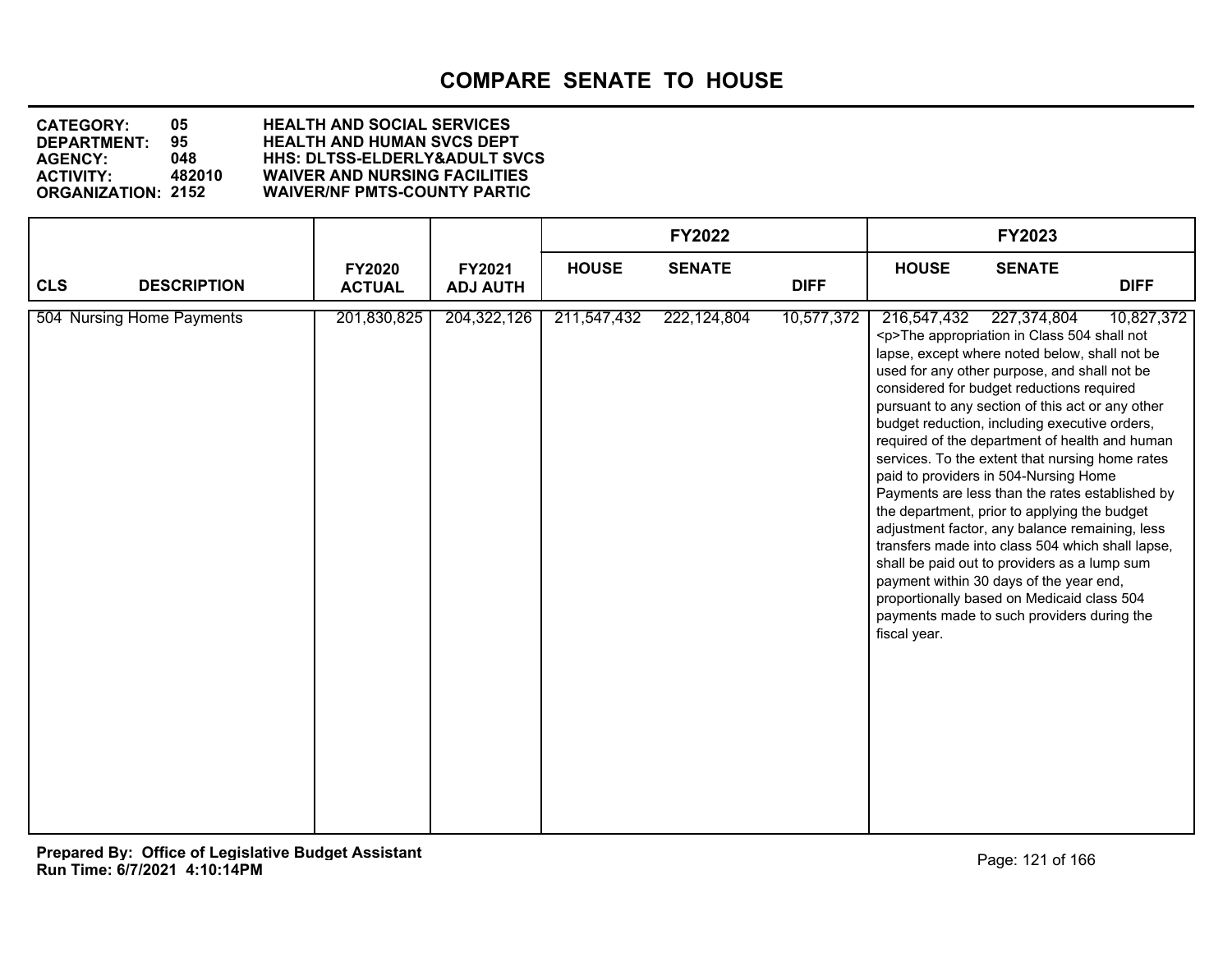### **DEPARTMENT: 95 HEALTH AND HUMAN SVCS DEPT CATEGORY: 05 HEALTH AND SOCIAL SERVICES AGENCY: 048 HHS: DLTSS-ELDERLY&ADULT SVCS ACTIVITY: 482010 WAIVER AND NURSING FACILITIES WAIVER/NF PMTS-COUNTY PARTIC**

|                                                                                                            |                                |                           |                                                                                                                                    | <b>FY2022</b>                                                                                                                                                                                                                                                                                                                                                                                                                                                                                                                                                                                                                                                                                                                                                                          |                         |                           | <b>FY2023</b>             |                         |
|------------------------------------------------------------------------------------------------------------|--------------------------------|---------------------------|------------------------------------------------------------------------------------------------------------------------------------|----------------------------------------------------------------------------------------------------------------------------------------------------------------------------------------------------------------------------------------------------------------------------------------------------------------------------------------------------------------------------------------------------------------------------------------------------------------------------------------------------------------------------------------------------------------------------------------------------------------------------------------------------------------------------------------------------------------------------------------------------------------------------------------|-------------------------|---------------------------|---------------------------|-------------------------|
| <b>CLS</b><br><b>DESCRIPTION</b>                                                                           | <b>FY2020</b><br><b>ACTUAL</b> | FY2021<br><b>ADJ AUTH</b> | <b>HOUSE</b>                                                                                                                       | <b>SENATE</b>                                                                                                                                                                                                                                                                                                                                                                                                                                                                                                                                                                                                                                                                                                                                                                          | <b>DIFF</b>             | <b>HOUSE</b>              | <b>SENATE</b>             | <b>DIFF</b>             |
| 506 Home Support Waiver Services<br><b>TOTAL EXPENSES</b>                                                  | 46,576,788<br>267,563,653      | 54,934,783<br>282,833,055 | for<br>department of<br>rates established by<br>shall be paid<br>providers<br>during the fiscal year.<br>56,288,970<br>287,978,621 | The appropriation in Class 504 shall not lapse,<br>except where noted below, shall not be used for<br>any other purpose, and shall not be considered<br>budget reductions required pursuant to any<br>section of this act or any other budget reduction,<br>including executive orders, required of the<br>health and human services. To the extent that<br>nursing home rates paid to providers in<br>504-Nursing Home Payments are less than the<br>the department, prior to applying the budget<br>adjustment factor, any balance remaining, less<br>transfers made into class 504 which shall lapse,<br>out to providers as a lump sum payment within<br>30 days of the year end, proportionally based on<br>Medicaid class 504 payments made to such<br>58,288,970<br>300,555,993 | 2,000,000<br>12,577,372 | 56,288,970<br>292,978,621 | 58,288,970<br>305,805,993 | 2,000,000<br>12,827,372 |
| <b>ESTIMATED SOURCE OF FUNDS</b><br><b>FOR WAIVER/NF PMTS-COUNTY</b><br><b>PARTIC</b><br>000 Federal Funds | 137,574,535                    | 143,533,207               | 144,065,736                                                                                                                        | 150,354,422                                                                                                                                                                                                                                                                                                                                                                                                                                                                                                                                                                                                                                                                                                                                                                            | 6,288,686               | 146,565,736               | 152,979,422               | 6,413,686               |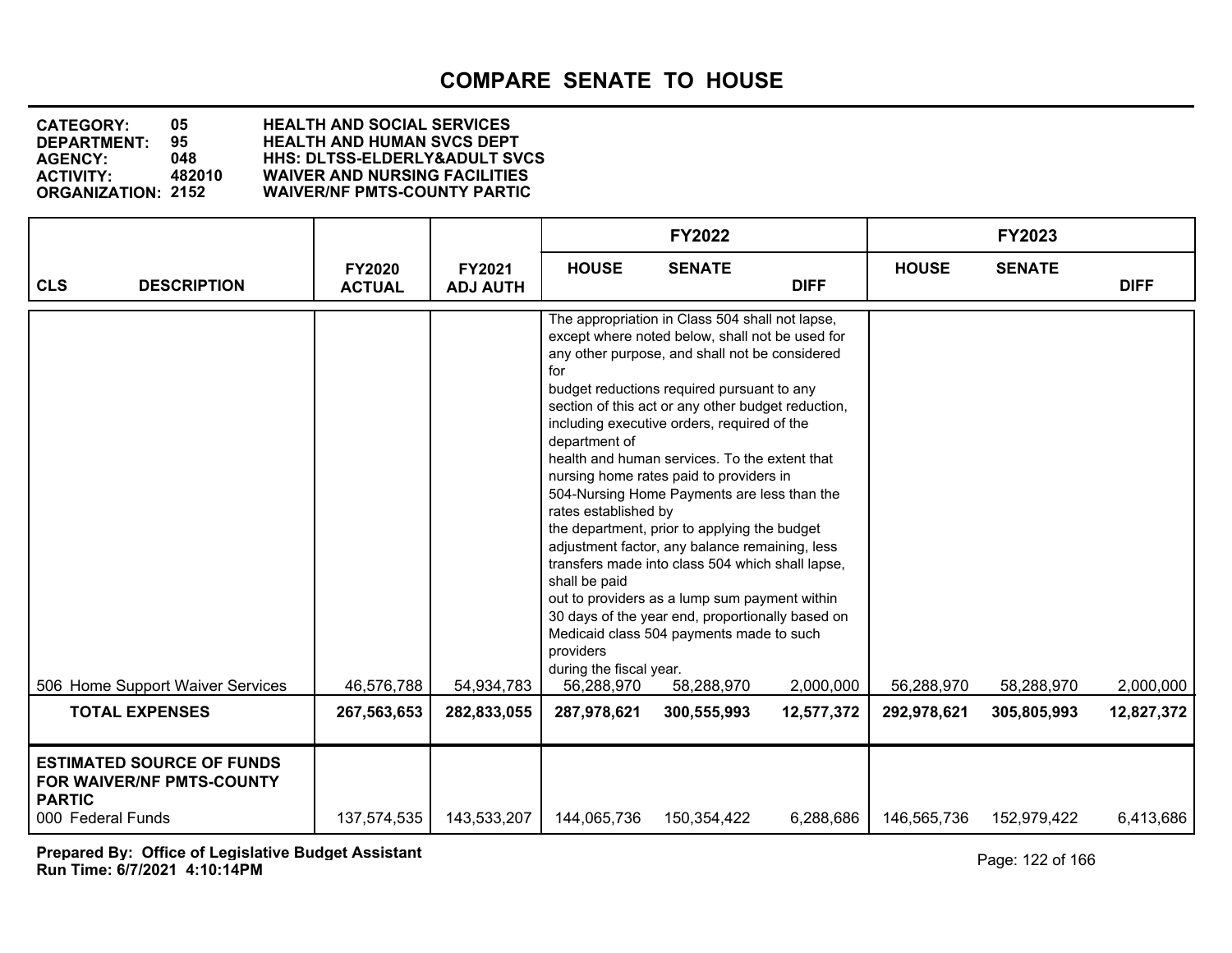**DEPARTMENT: 95 HEALTH AND HUMAN SVCS DEPT CATEGORY: 05 HEALTH AND SOCIAL SERVICES AGENCY: 048 HHS: DLTSS-ELDERLY&ADULT SVCS ACTIVITY: 482010 WAIVER AND NURSING FACILITIES WAIVER/NF PMTS-COUNTY PARTIC** 

|                                   |                                |                                  |              | <b>FY2022</b>            |                            |              | <b>FY2023</b> |             |
|-----------------------------------|--------------------------------|----------------------------------|--------------|--------------------------|----------------------------|--------------|---------------|-------------|
| CLS<br><b>DESCRIPTION</b>         | <b>FY2020</b><br><b>ACTUAL</b> | <b>FY2021</b><br><b>ADJ AUTH</b> | <b>HOUSE</b> | <b>SENATE</b>            | <b>DIFF</b>                | <b>HOUSE</b> | <b>SENATE</b> | <b>DIFF</b> |
| 009 Agency Income<br>General Fund | 11,670,338                     | 17,375,915                       | 19,550,474   | 11,000,000<br>14.839.160 | 11,000,000<br>$-4,711,314$ | 19,563,226   | 25,976,912    | 6,413,686   |
| <b>TOTAL FUNDS</b>                | 267,563,653                    | 282,833,055                      | 287,978,621  | 300,555,993              | 12,577,372                 | 292,978,621  | 305,805,993   | 12,827,372  |

|  | <p>The appropriation in class 504 reflects a<br/>caseload assumption of 3900 nursing home</p> |                                                                                                                                                                                                                                                                                                                                                                                                                                                                                                                                                                    |
|--|-----------------------------------------------------------------------------------------------|--------------------------------------------------------------------------------------------------------------------------------------------------------------------------------------------------------------------------------------------------------------------------------------------------------------------------------------------------------------------------------------------------------------------------------------------------------------------------------------------------------------------------------------------------------------------|
|  | beds in FY 2022.                                                                              |                                                                                                                                                                                                                                                                                                                                                                                                                                                                                                                                                                    |
|  |                                                                                               | Rates paid to providers of Choices for<br>Independence (CFI) services shall be increased<br>by 5 percent effective July 1, 2021. This rate<br>increase shall apply to all CFI services with the<br>exception of market priced services, manually<br>priced services, and the following, which shall<br>receive rate increases as budgeted: personal<br>care services, homemaker services, case<br>management services, and adult day medical<br>care.<br>The appropriation in class 504 reflects a<br>caseload assumption of 3900 nursing home<br>beds in FY 2022. |
|  |                                                                                               |                                                                                                                                                                                                                                                                                                                                                                                                                                                                                                                                                                    |
|  |                                                                                               |                                                                                                                                                                                                                                                                                                                                                                                                                                                                                                                                                                    |
|  |                                                                                               |                                                                                                                                                                                                                                                                                                                                                                                                                                                                                                                                                                    |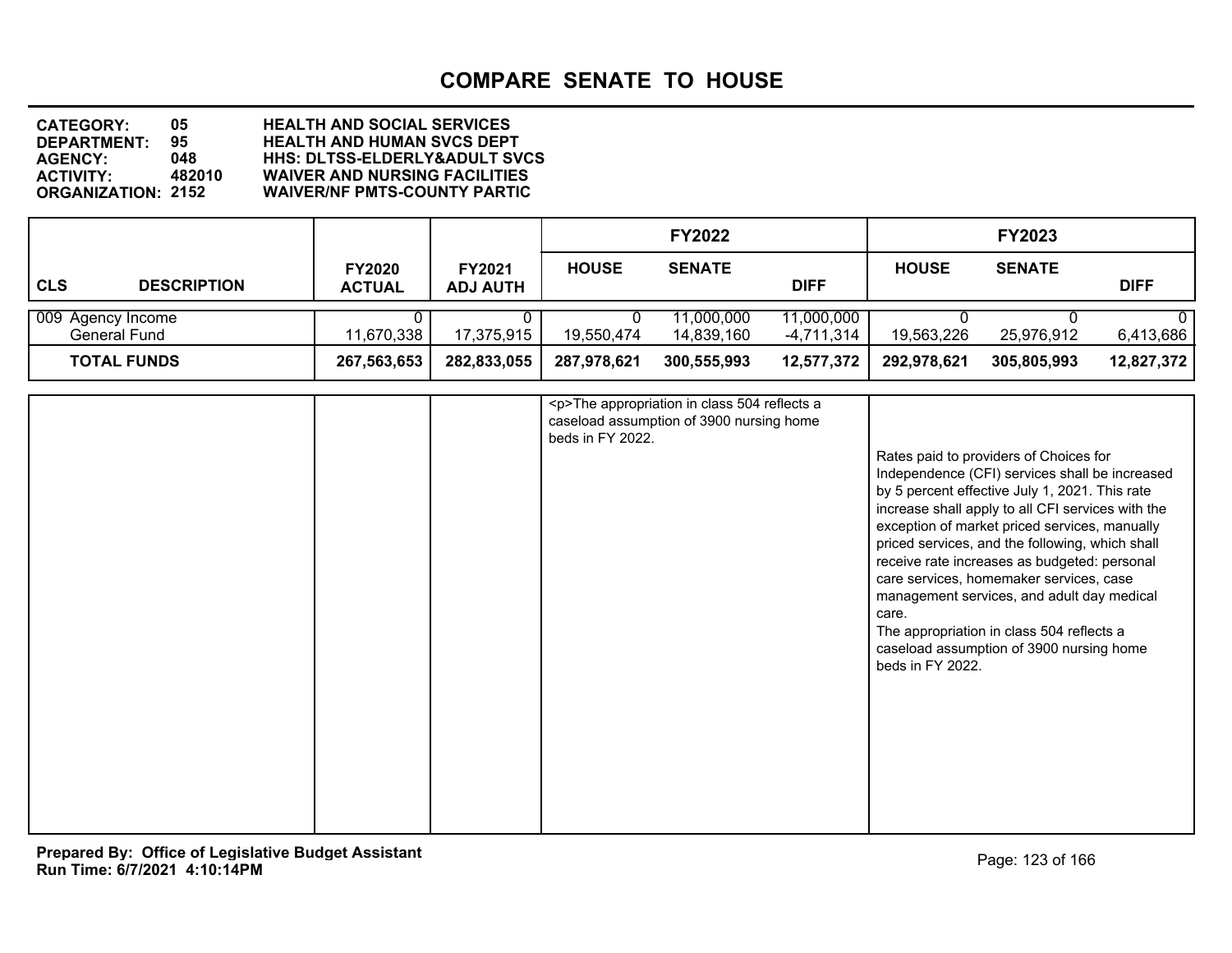**DEPARTMENT: 95 HEALTH AND HUMAN SVCS DEPT CATEGORY: 05 HEALTH AND SOCIAL SERVICES AGENCY: 048 HHS: DLTSS-ELDERLY&ADULT SVCS ACTIVITY: 482010 WAIVER AND NURSING FACILITIES WAIVER/NF PMTS-COUNTY PARTIC** 

|            |                    |                                |                                  |              | <b>FY2022</b> |             |                                                                                                                                                                                                                                                                                                                                                                                                                                                                                       | <b>FY2023</b> |                                                                                                          |
|------------|--------------------|--------------------------------|----------------------------------|--------------|---------------|-------------|---------------------------------------------------------------------------------------------------------------------------------------------------------------------------------------------------------------------------------------------------------------------------------------------------------------------------------------------------------------------------------------------------------------------------------------------------------------------------------------|---------------|----------------------------------------------------------------------------------------------------------|
| <b>CLS</b> | <b>DESCRIPTION</b> | <b>FY2020</b><br><b>ACTUAL</b> | <b>FY2021</b><br><b>ADJ AUTH</b> | <b>HOUSE</b> | <b>SENATE</b> | <b>DIFF</b> | <b>HOUSE</b>                                                                                                                                                                                                                                                                                                                                                                                                                                                                          | <b>SENATE</b> | <b>DIFF</b>                                                                                              |
|            |                    |                                |                                  |              |               |             | To the extent possible and consistent with<br>federal law, any funds in classes 505, 506, and<br>529 not spent on billable services shall be used<br>for independence program in the form of<br>stipends, benefits, additional hours or any other<br>entities shall report to the department, and the<br>department shall report quarterly to the Joint<br>Committee on Health and Human Services<br>Oversight, how these funds were applied to<br>benefit the direct care workforce. |               | to benefit the direct care workforce in the choices<br>direct form of staff compensation. The contracted |

### **ACTIVITY 482010 WAIVER AND NURSING FACILITIES**

| <b>TOTAL EXPENSES</b>                                                                                                                         | 426,016,291                              | 455,414,572                              | 452,563,579                              | 465,140,951                              | 12,577,372               | 457,608,038                | 470,435,410                              | 12,827,372                  |
|-----------------------------------------------------------------------------------------------------------------------------------------------|------------------------------------------|------------------------------------------|------------------------------------------|------------------------------------------|--------------------------|----------------------------|------------------------------------------|-----------------------------|
| <b>ESTIMATED SOURCE OF FUNDS</b><br><b>FOR WAIVER AND NURSING</b><br><b>FACILITIES</b><br>FEDERAL FUNDS<br><b>GENERAL FUND</b><br>OTHER FUNDS | 217,768,877<br>20,553,064<br>187,694,350 | 230,856,253<br>26,943,649<br>197,614,670 | 248,385,648<br>24,156,998<br>180,020,933 | 254,674,334<br>19.445.684<br>191,020,933 | 6,288,686<br>-4,711,314  | 250,912,194<br>24.187.663  | 257,325,880<br>30,601,349<br>182.508.181 | 6,413,686<br>6,413,686<br>0 |
| <b>TOTAL FUNDS</b>                                                                                                                            | 426,016,291                              | 455,414,572                              | 452,563,579                              | 465.140.951                              | 11,000,000<br>12,577,372 | 182,508,181<br>457,608,038 | 470,435,410                              | 12,827,372                  |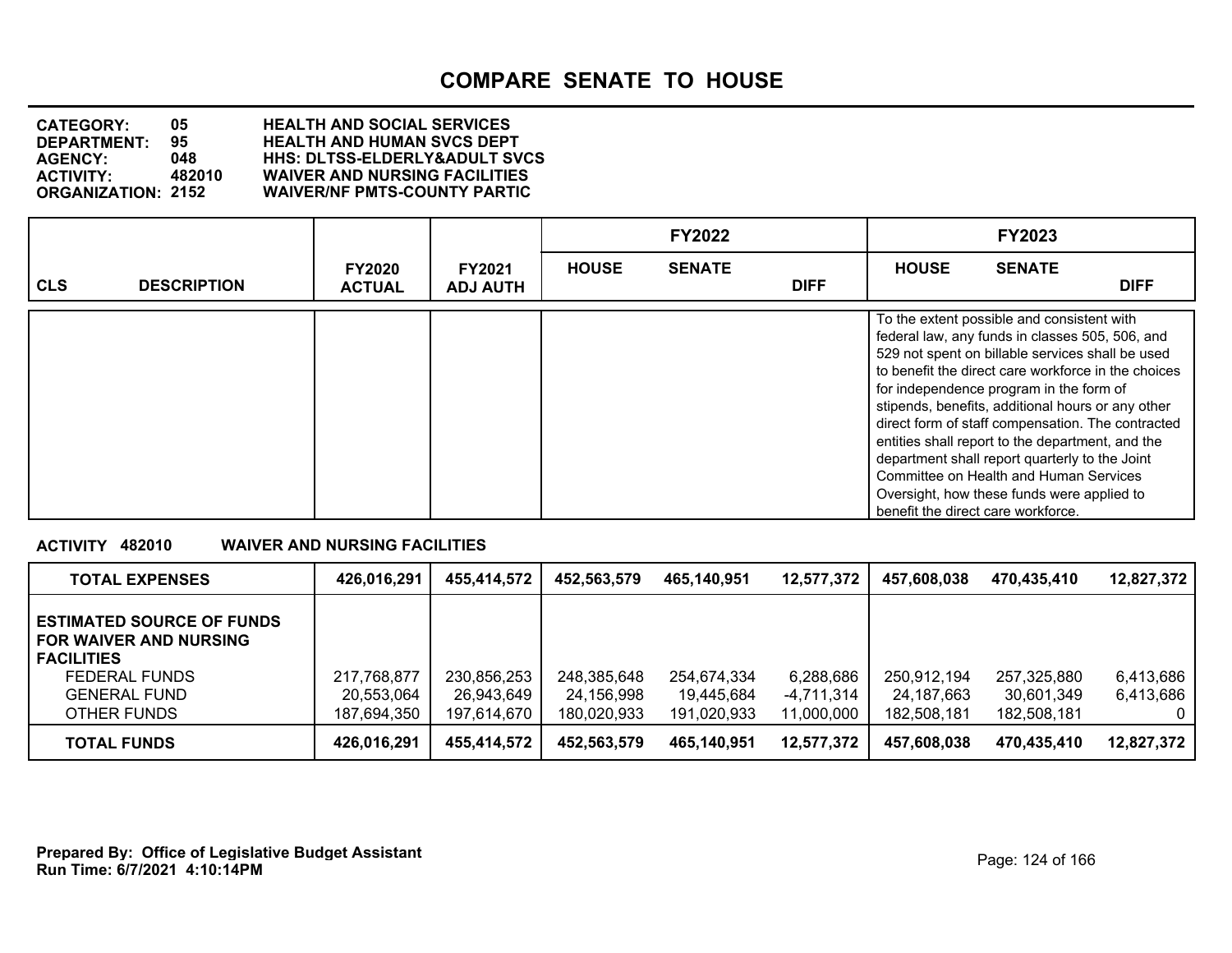**DEPARTMENT: 95 HEALTH AND HUMAN SVCS DEPT CATEGORY: 05 HEALTH AND SOCIAL SERVICES AGENCY: 048 HHS: DLTSS-ELDERLY&ADULT SVCS ACTIVITY: 482010 WAIVER AND NURSING FACILITIES WAIVER/NF PMTS-COUNTY PARTIC** 

|     |                    |                         |                           |              | FY2022        |             |              | FY2023        |             |
|-----|--------------------|-------------------------|---------------------------|--------------|---------------|-------------|--------------|---------------|-------------|
| CLS | <b>DESCRIPTION</b> | FY2020<br><b>ACTUAL</b> | FY2021<br><b>ADJ AUTH</b> | <b>HOUSE</b> | <b>SENATE</b> | <b>DIFF</b> | <b>HOUSE</b> | <b>SENATE</b> | <b>DIFF</b> |

#### **AGENCY 048 HHS: DLTSS-ELDERLY&ADULT SVCS**

| <b>TOTAL EXPENSES</b>                                                                                                                         | 457,499,392                              | 490,778,219                              | 486,118,017                              | 498,695,389                              | 12,577,372                            | 491,568,991                              | 504,396,363                              | 12,827,372             |
|-----------------------------------------------------------------------------------------------------------------------------------------------|------------------------------------------|------------------------------------------|------------------------------------------|------------------------------------------|---------------------------------------|------------------------------------------|------------------------------------------|------------------------|
| <b>ESTIMATED SOURCE OF FUNDS</b><br>FOR HHS: DLTSS-ELDERLY&ADULT<br><b>SVCS</b><br><b>FEDERAL FUNDS</b><br><b>GENERAL FUND</b><br>OTHER FUNDS | 233,447,172<br>36,357,870<br>187,694,350 | 247,210,663<br>45,952,886<br>197,614,670 | 264,414,995<br>41,682,089<br>180.020.933 | 270,703,681<br>36.970.775<br>191,020,933 | 6,288,686<br>-4,711,314<br>11,000,000 | 267,013,569<br>42,047,241<br>182,508,181 | 273,427,255<br>48.460.927<br>182.508.181 | 6,413,686<br>6,413,686 |
| <b>TOTAL FUNDS</b>                                                                                                                            | 457,499,392                              | 490,778,219                              | 486,118,017                              | 498.695.389                              | 12,577,372                            | 491,568,991                              | 504,396,363                              | 12,827,372             |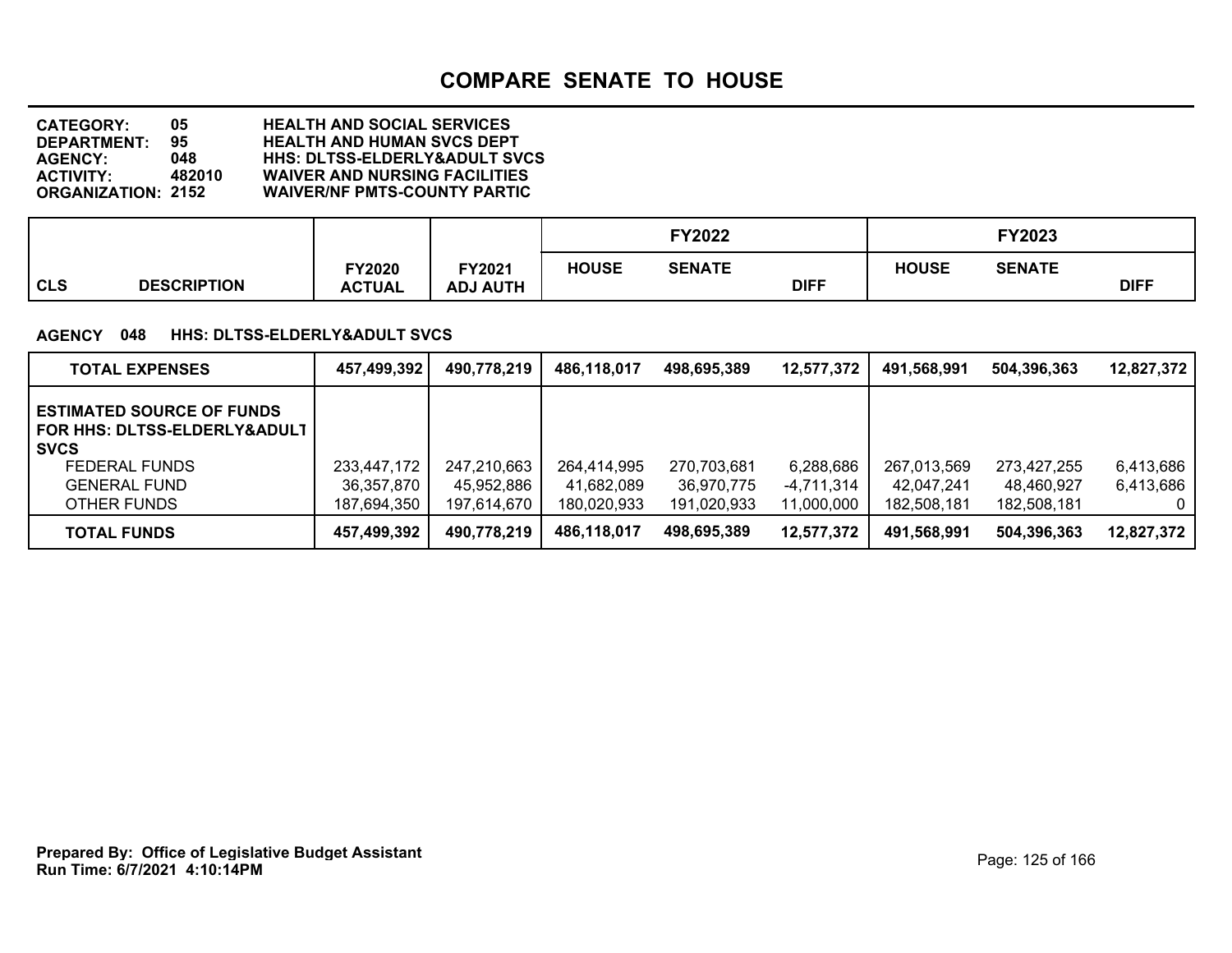| <b>CATEGORY:</b>          | 05     | <b>HEALTH AND SOCIAL SERVICES</b>         |
|---------------------------|--------|-------------------------------------------|
| <b>DEPARTMENT:</b>        | 95     | <b>HEALTH AND HUMAN SVCS DEPT</b>         |
| <b>AGENCY:</b>            | 090    | <b>HHS: PUBLIC HEALTH DIV</b>             |
| <b>ACTIVITY:</b>          | 900510 | <b>BUREAU OF INFORMATICS</b>              |
| <b>ORGANIZATION: 5262</b> |        | <b>INFORMATICS &amp; HEALTH STATISTIC</b> |

|                                                                                                                                  |                                |                                  |                    | <b>FY2022</b>      |                  |                    | <b>FY2023</b>      |                  |
|----------------------------------------------------------------------------------------------------------------------------------|--------------------------------|----------------------------------|--------------------|--------------------|------------------|--------------------|--------------------|------------------|
| <b>CLS</b><br><b>DESCRIPTION</b>                                                                                                 | <b>FY2020</b><br><b>ACTUAL</b> | <b>FY2021</b><br><b>ADJ AUTH</b> | <b>HOUSE</b>       | <b>SENATE</b>      | <b>DIFF</b>      | <b>HOUSE</b>       | <b>SENATE</b>      | <b>DIFF</b>      |
| 010 Personal Services-Perm. Classi<br>060 Benefits                                                                               | 451,924<br>243,495             | 547,098<br>299,963               | 624.676<br>368,961 | 709,371<br>387.773 | 84,695<br>18,812 | 660,188<br>388,914 | 748,071<br>408,434 | 87,883<br>19,520 |
| <b>TOTAL EXPENSES</b>                                                                                                            | 830,886                        | 1,091,593                        | 1,144,170          | 1,247,677          | 103,507          | 1,178,977          | 1,286,380          | 107,403          |
| <b>ESTIMATED SOURCE OF FUNDS</b><br><b>FOR INFORMATICS &amp; HEALTH</b><br><b>STATISTIC</b><br>000 Federal Funds<br>General Fund | 476,033<br>354,853             | 509,867<br>581,726               | 564,657<br>578,415 | 613,005<br>633.574 | 48,348<br>55,159 | 578,606<br>600,103 | 628,774<br>657,338 | 50,168<br>57,235 |
| <b>TOTAL FUNDS</b>                                                                                                               | 830,886                        | 1,091,593                        | 1,144,170          | 1,247,677          | 103,507          | 1,178,977          | 1,286,380          | 107,403          |

### **ACTIVITY 900510 BUREAU OF INFORMATICS**

| <b>TOTAL EXPENSES</b>                                                | 1,333,948 | 1,617,908 | 1.670.615 | 1,774,122 | 103,507 | 1,719,301 | 1.826.704 | 107,403 |
|----------------------------------------------------------------------|-----------|-----------|-----------|-----------|---------|-----------|-----------|---------|
| <b>ESTIMATED SOURCE OF FUNDS</b><br><b>FOR BUREAU OF INFORMATICS</b> |           |           |           |           |         |           |           |         |
| <b>FEDERAL FUNDS</b>                                                 | 917,595   | 1,011,182 | 1,035,199 | 1.083.547 | 48.348  | 1,061,795 | 1,111,963 | 50,168  |
| <b>GENERAL FUND</b>                                                  | 354,853   | 581,726   | 578.415   | 633.574   | 55,159  | 600.103   | 657,338   | 57,235  |
| <b>TOTAL FUNDS</b>                                                   | 1,333,948 | 1,617,908 | 1,670,615 | 1,774,122 | 103,507 | 1,719,301 | 1,826,704 | 107,403 |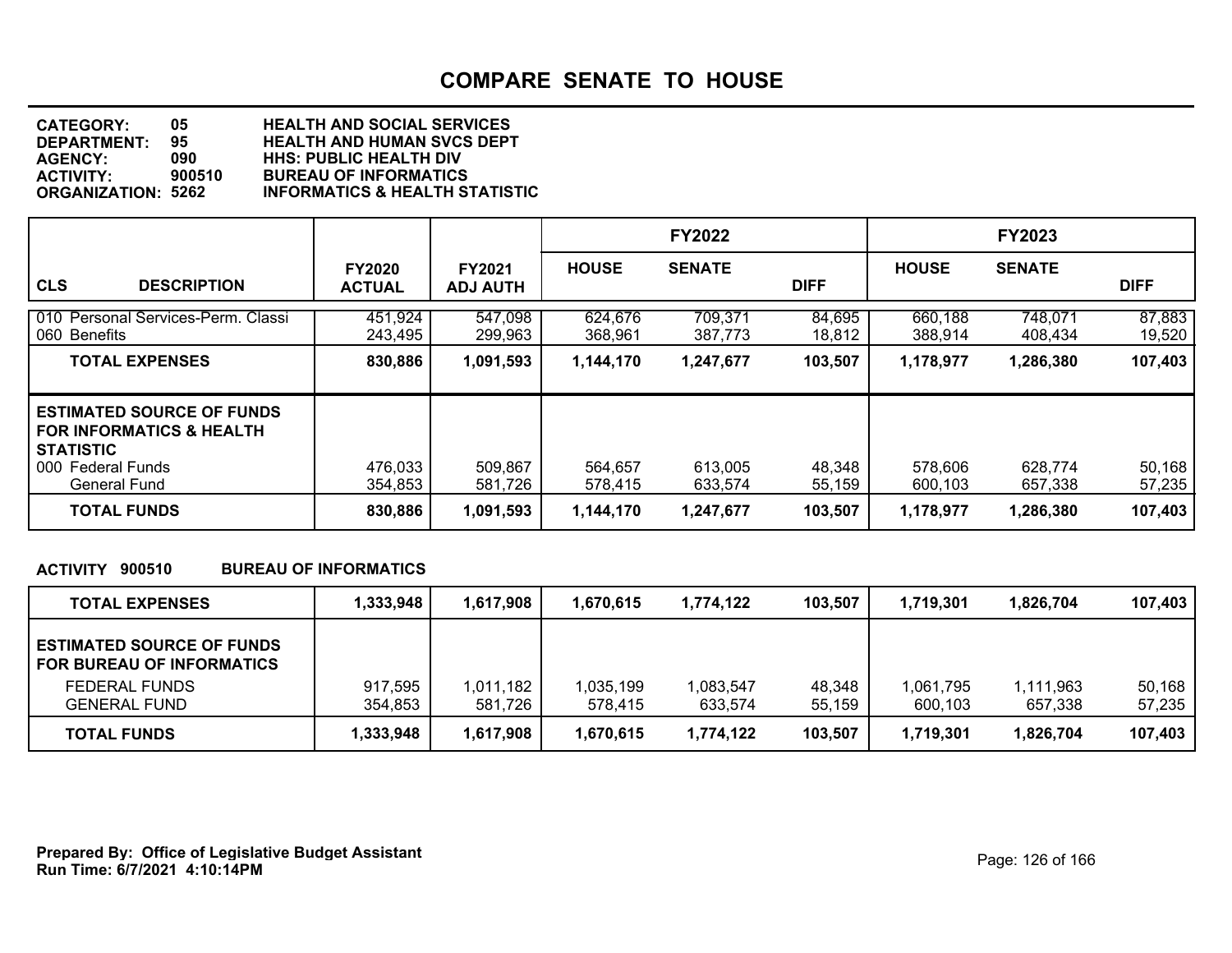| <b>CATEGORY:</b>          | 05     | <b>HEALTH AND SOCIAL SERVICES</b>         |
|---------------------------|--------|-------------------------------------------|
| DEPARTMENT:               | 95     | <b>HEALTH AND HUMAN SVCS DEPT</b>         |
| <b>AGENCY:</b>            | 090    | <b>HHS: PUBLIC HEALTH DIV</b>             |
| <b>ACTIVITY:</b>          | 901010 | <b>BUREAU OF POLICY &amp; PERFORMANCE</b> |
| <b>ORGANIZATION: 2219</b> |        | <b>SMALL HOSPITAL IMPROVEMENT</b>         |

|                                                                                                                   |                         |                           |                  | FY2022                 |                   |                  | FY2023                 |                   |
|-------------------------------------------------------------------------------------------------------------------|-------------------------|---------------------------|------------------|------------------------|-------------------|------------------|------------------------|-------------------|
| <b>CLS</b><br><b>DESCRIPTION</b>                                                                                  | FY2020<br><b>ACTUAL</b> | FY2021<br><b>ADJ AUTH</b> | <b>HOUSE</b>     | <b>SENATE</b>          | <b>DIFF</b>       | <b>HOUSE</b>     | <b>SENATE</b>          | <b>DIFF</b>       |
| <b>ESTIMATED SOURCE OF FUNDS</b><br>FOR SMALL HOSPITAL<br><b>IMPROVEMENT</b><br>000 Federal Funds<br>General Fund | 55,202<br>4,875         | 161,130<br>$\Omega$       | 155,160<br>3,600 | 158,760<br>$\mathbf 0$ | 3,600<br>$-3,600$ | 160,160<br>3,600 | 163,760<br>$\mathbf 0$ | 3,600<br>$-3,600$ |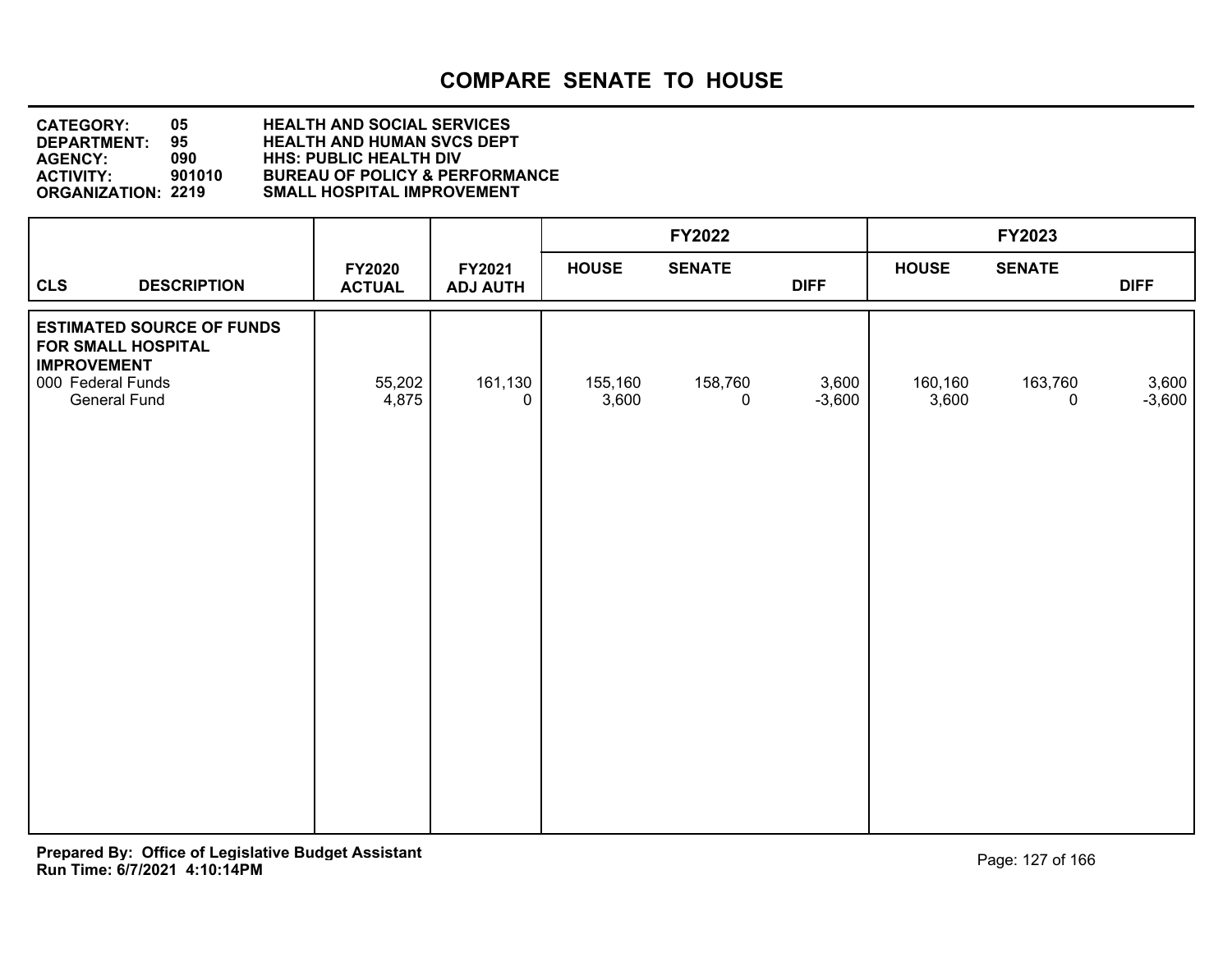| <b>CATEGORY:</b>          | 05     | <b>HEALTH AND SOCIAL SERVICES</b>         |
|---------------------------|--------|-------------------------------------------|
| <b>DEPARTMENT:</b>        | 95     | <b>HEALTH AND HUMAN SVCS DEPT</b>         |
| <b>AGENCY:</b>            | 090    | <b>HHS: PUBLIC HEALTH DIV</b>             |
| <b>ACTIVITY:</b>          | 901010 | <b>BUREAU OF POLICY &amp; PERFORMANCE</b> |
| <b>ORGANIZATION: 5362</b> |        | <b>PH SYSTEMS, POLICY &amp; PERFORM</b>   |

|                                                                                                                                          |                                |                           |                              | <b>FY2022</b>                |                                 |                              | <b>FY2023</b>                |                                      |
|------------------------------------------------------------------------------------------------------------------------------------------|--------------------------------|---------------------------|------------------------------|------------------------------|---------------------------------|------------------------------|------------------------------|--------------------------------------|
| <b>CLS</b><br><b>DESCRIPTION</b>                                                                                                         | <b>FY2020</b><br><b>ACTUAL</b> | FY2021<br><b>ADJ AUTH</b> | <b>HOUSE</b>                 | <b>SENATE</b>                | <b>DIFF</b>                     | <b>HOUSE</b>                 | <b>SENATE</b>                | <b>DIFF</b>                          |
| 010 Personal Services-Perm. Classi<br>060 Benefits                                                                                       | 197,935<br>119,319             | 354,034<br>143,938        | 273,454<br>181,425           | 116,454<br>126,766           | $-157,000$<br>-54,659           | 289,176<br>190,968           | 123,037<br>133,206           | $-166, 139$<br>$-57,762$             |
| <b>TOTAL EXPENSES</b>                                                                                                                    | 520,947                        | 595,635                   | 610,800                      | 399,141                      | $-211,659$                      | 641,981                      | 418,080                      | $-223,901$                           |
| <b>ESTIMATED SOURCE OF FUNDS</b><br>FOR PH SYSTEMS, POLICY &<br><b>PERFORM</b><br>000 Federal Funds<br>006 Agency Income<br>General Fund | 475,501<br>45,446              | 337,090<br>258,545        | 346,852<br>18,198<br>243,945 | 239,075<br>10.113<br>148.148 | -107,777<br>$-8,085$<br>-95.797 | 364,319<br>19,184<br>256,596 | 250,309<br>10,630<br>155,259 | $-114,010$<br>$-8,554$<br>$-101,337$ |
| <b>TOTAL FUNDS</b>                                                                                                                       | 520,947                        | 595,635                   | 610,800                      | 399,141                      | $-211,659$                      | 641,981                      | 418,080                      | $-223,901$                           |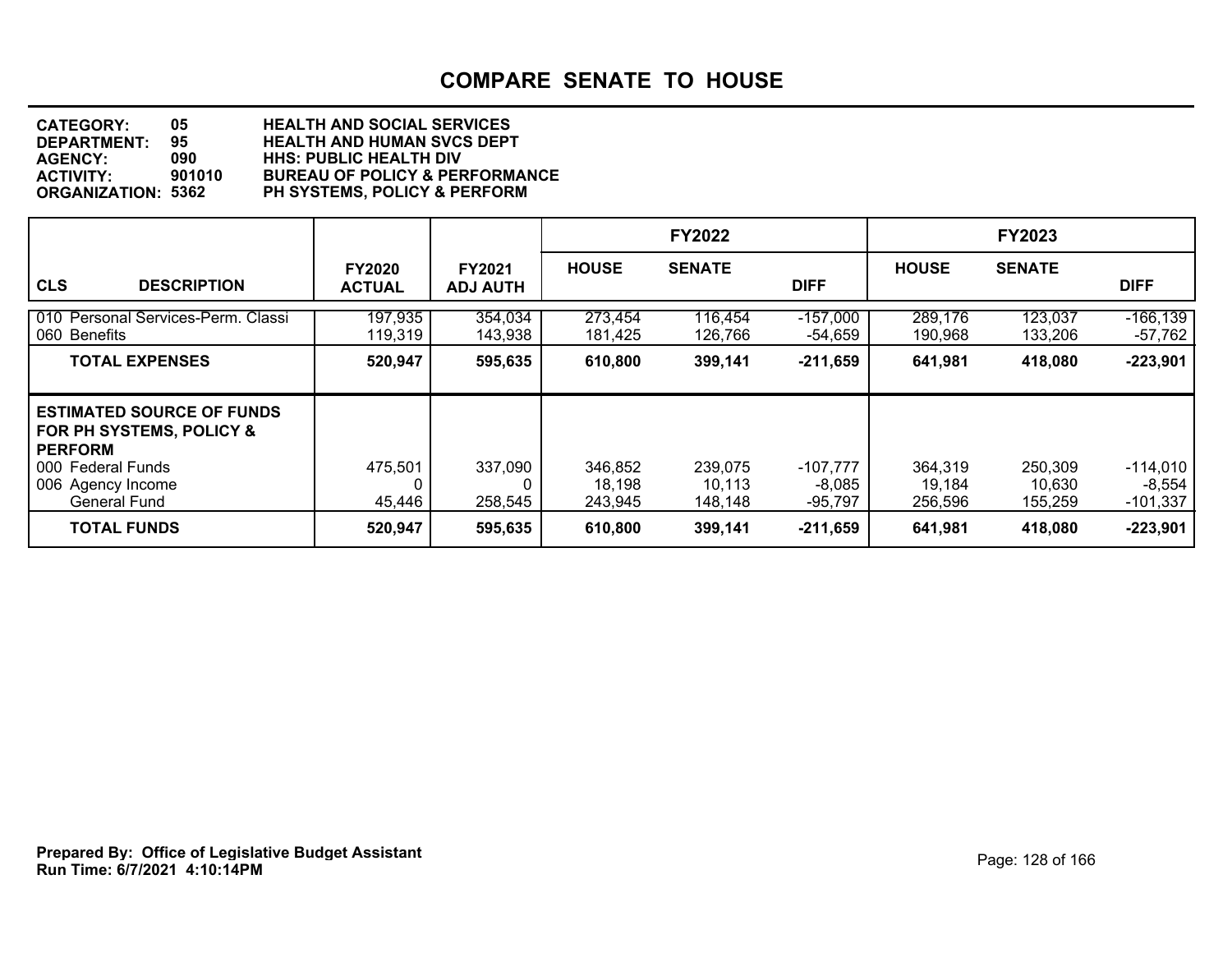| <b>CATEGORY:</b>   | 05     | <b>HEALTH AND SOCIAL SERVICES</b>         |
|--------------------|--------|-------------------------------------------|
| <b>DEPARTMENT:</b> | 95     | <b>HEALTH AND HUMAN SVCS DEPT</b>         |
| <b>AGENCY:</b>     | 090    | <b>HHS: PUBLIC HEALTH DIV</b>             |
| ACTIVITY:          | 901010 | <b>BUREAU OF POLICY &amp; PERFORMANCE</b> |
| ORGANIZATION: 7965 |        | <b>RURAL HLTH &amp; PRIMARY CARE</b>      |

|                                                                   |                                |                                  |                                 | <b>FY2022</b>                   |                                  |                                 | <b>FY2023</b>                   |                                    |
|-------------------------------------------------------------------|--------------------------------|----------------------------------|---------------------------------|---------------------------------|----------------------------------|---------------------------------|---------------------------------|------------------------------------|
| <b>CLS</b><br><b>DESCRIPTION</b>                                  | <b>FY2020</b><br><b>ACTUAL</b> | <b>FY2021</b><br><b>ADJ AUTH</b> | <b>HOUSE</b>                    | <b>SENATE</b>                   | <b>DIFF</b>                      | <b>HOUSE</b>                    | <b>SENATE</b>                   | <b>DIFF</b>                        |
| <b>ESTIMATED SOURCE OF FUNDS</b><br>FOR RURAL HLTH & PRIMARY CARL |                                |                                  |                                 |                                 |                                  |                                 |                                 |                                    |
| 000 Federal Funds<br>009 Agency Income<br>General Fund            | 386,768<br>58,189<br>941,002   | 508,680<br>404,289<br>429,064    | 357,044<br>410,000<br>1,257,840 | 341,486<br>1,176,783<br>506,615 | $-15.558$<br>766,783<br>-751,225 | 369,466<br>410.000<br>1,270,235 | 353,908<br>1,176,783<br>519,010 | $-15,558$<br>766,783<br>$-751,225$ |

**ACTIVITY 901010 BUREAU OF POLICY & PERFORMANCE**

| <b>TOTAL EXPENSES</b>                                                                                                            | 4,366,124                        | 5,697,654                           | 6,133,087                           | 5,921,428                          | $-211,659$                      | 6.286.580                           | 6.062.679                          | $-223.901$                           |
|----------------------------------------------------------------------------------------------------------------------------------|----------------------------------|-------------------------------------|-------------------------------------|------------------------------------|---------------------------------|-------------------------------------|------------------------------------|--------------------------------------|
| <b>ESTIMATED SOURCE OF FUNDS</b><br>FOR BUREAU OF POLICY &<br><b>PERFORMANCE</b><br>FEDERAL FUNDS<br>GENERAL FUND<br>OTHER FUNDS | 2,515,820<br>,322,257<br>528,047 | 3,383,807<br>1,210,081<br>1.103.766 | 3.011.879<br>2,042,329<br>1,078,879 | 2,892,144<br>l.191.707<br>.837.577 | -119.735<br>-850,622<br>758,698 | 3.100.775<br>2.079.925<br>1.105.880 | 2.974.807<br>1,223,763<br>.864.109 | $-125,968$<br>$-856, 162$<br>758,229 |
| <b>TOTAL FUNDS</b>                                                                                                               | 4,366,124                        | 5,697,654                           | 6,133,087                           | 5.921.428                          | -211,659                        | 6,286,580                           | 6,062,679                          | $-223,901$                           |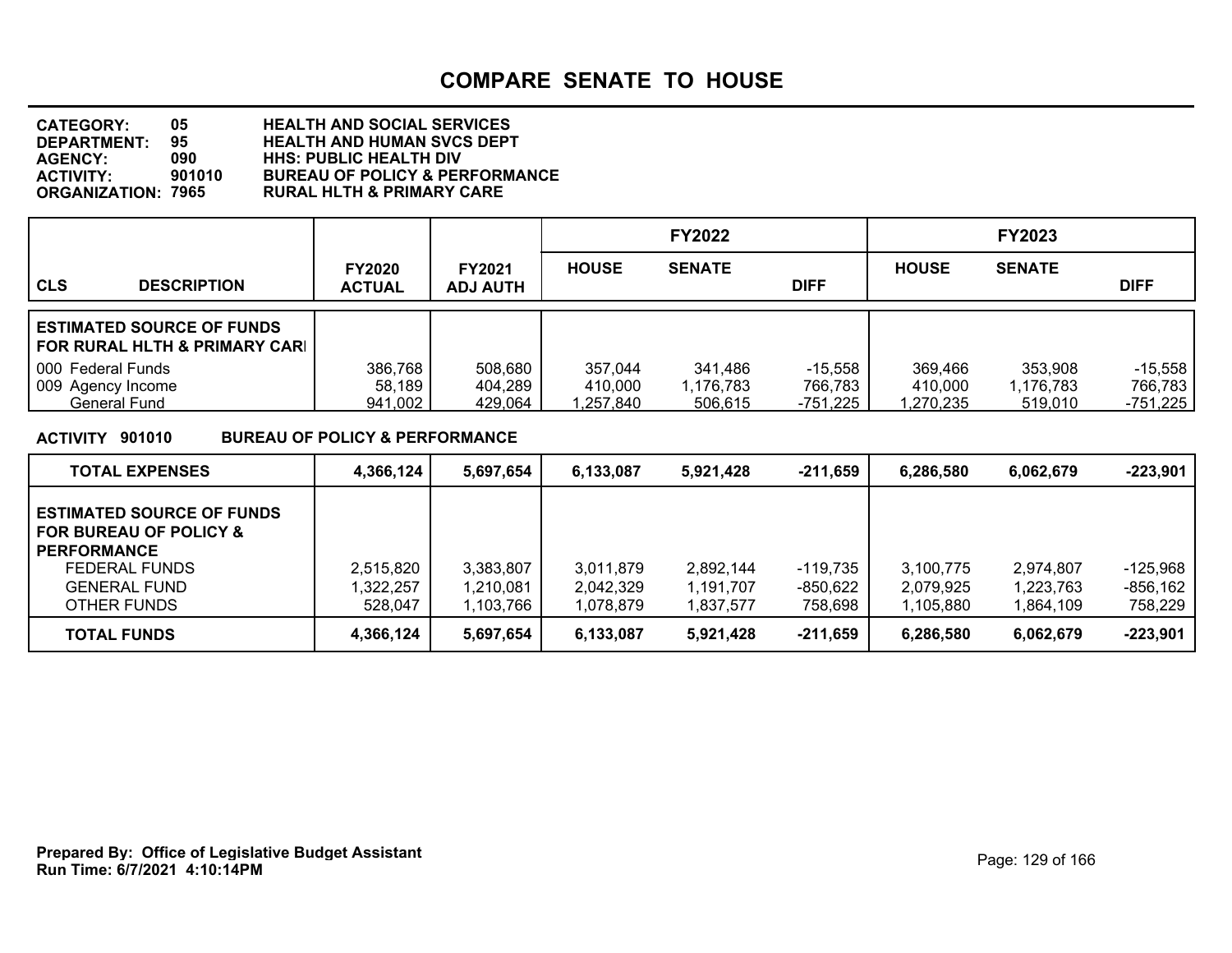| <b>CATEGORY:</b>          | 05     | <b>HEALTH AND SOCIAL SERVICES</b> |
|---------------------------|--------|-----------------------------------|
| DEPARTMENT:               | 95.    | <b>HEALTH AND HUMAN SVCS DEPT</b> |
| <b>AGENCY:</b>            | 090    | <b>HHS: PUBLIC HEALTH DIV</b>     |
| <b>ACTIVITY:</b>          | 901510 | <b>BUR PUBLIC HLTH PROTECTION</b> |
| <b>ORGANIZATION: 5390</b> |        | <b>FOOD PROTECTION</b>            |

|                                                                             |                                           |                                           |                                        | <b>FY2022</b>                             |                                            |                                        | FY2023                                    |                                            |
|-----------------------------------------------------------------------------|-------------------------------------------|-------------------------------------------|----------------------------------------|-------------------------------------------|--------------------------------------------|----------------------------------------|-------------------------------------------|--------------------------------------------|
| <b>CLS</b><br><b>DESCRIPTION</b>                                            | FY2020<br><b>ACTUAL</b>                   | FY2021<br><b>ADJ AUTH</b>                 | <b>HOUSE</b>                           | <b>SENATE</b>                             | <b>DIFF</b>                                | <b>HOUSE</b>                           | <b>SENATE</b>                             | <b>DIFF</b>                                |
| <b>ESTIMATED SOURCE OF FUNDS</b><br>FOR FOOD PROTECTION                     |                                           |                                           |                                        |                                           |                                            |                                        |                                           |                                            |
| 000 Federal Funds<br>007 Agency Income<br>009 Agency Income<br>General Fund | 15,431<br>209,860<br>108,364<br>1,117,761 | 15,433<br>229,595<br>273,727<br>1,069,241 | 140<br>456,242<br>259,859<br>1,089,010 | 15,431<br>452,409<br>255,724<br>1,081,687 | 15,291<br>$-3,833$<br>$-4,135$<br>$-7,323$ | 140<br>481,251<br>272,975<br>1,142,171 | 15,431<br>477,418<br>268,840<br>1,134,848 | 15,291<br>$-3,833$<br>$-4,135$<br>$-7,323$ |
|                                                                             |                                           |                                           |                                        |                                           |                                            |                                        |                                           |                                            |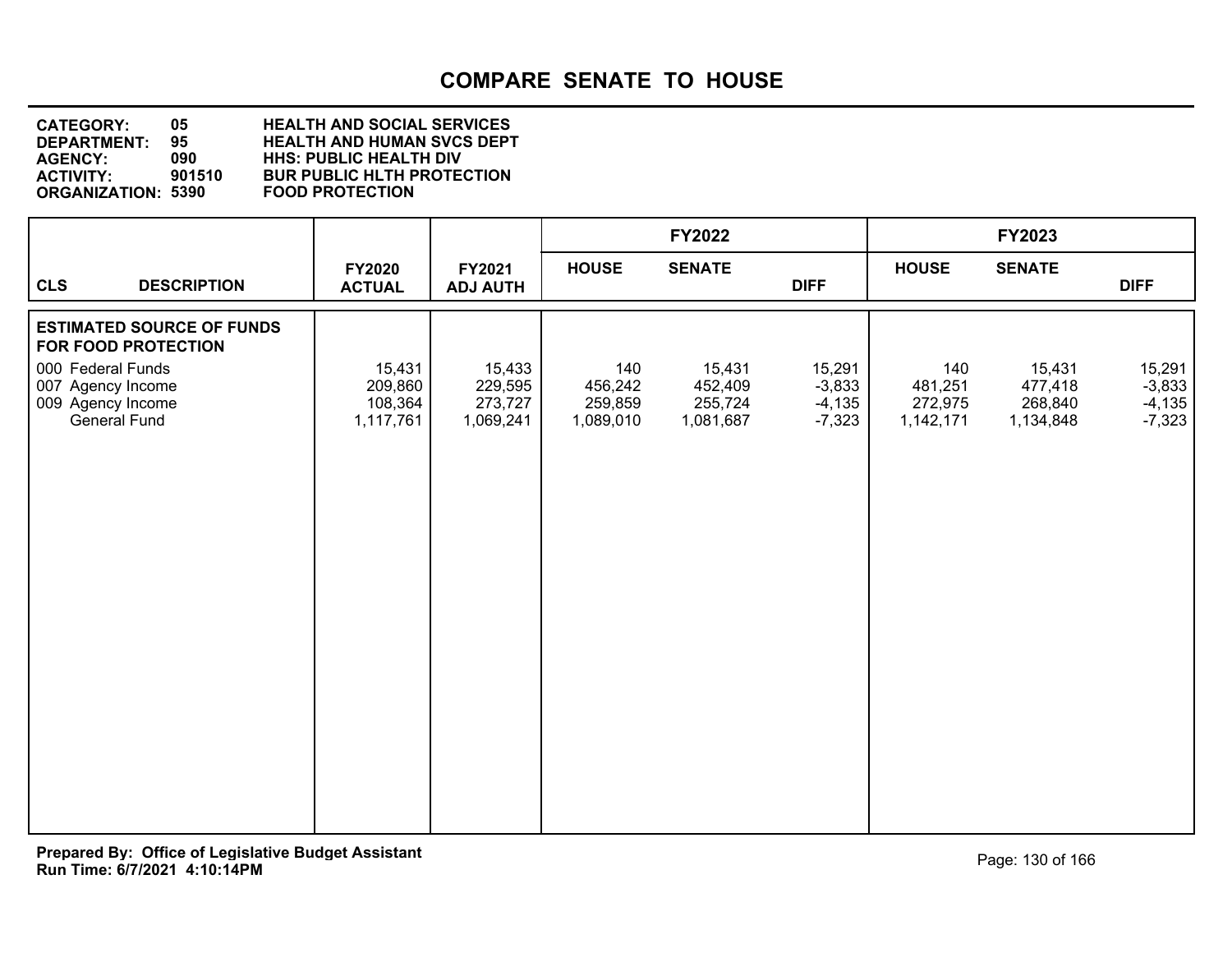**DEPARTMENT: 95 HEALTH AND HUMAN SVCS DEPT CATEGORY: 05 HEALTH AND SOCIAL SERVICES AGENCY: 090 HHS: PUBLIC HEALTH DIV ACTIVITY: 901510 BUR PUBLIC HLTH PROTECTION ORGANIZATION: 5391 RADIOLOGICAL HEALTH FEES**

|                                                                                     |                                |                                  |                        | <b>FY2022</b>          |                    |                        | <b>FY2023</b>          |                    |
|-------------------------------------------------------------------------------------|--------------------------------|----------------------------------|------------------------|------------------------|--------------------|------------------------|------------------------|--------------------|
| <b>CLS</b><br><b>DESCRIPTION</b>                                                    | <b>FY2020</b><br><b>ACTUAL</b> | <b>FY2021</b><br><b>ADJ AUTH</b> | <b>HOUSE</b>           | <b>SENATE</b>          | <b>DIFF</b>        | <b>HOUSE</b>           | <b>SENATE</b>          | <b>DIFF</b>        |
| <b>LESTIMATED SOURCE OF FUNDS</b><br>  FOR RADIOLOGICAL HEALTH FEES_                |                                |                                  |                        |                        |                    |                        |                        |                    |
| 009 Agency Income<br><b>General Fund</b>                                            | 1,167,212                      | 1,366,463                        | 1,373,460<br>161       | 1,373,621<br>0         | 161<br>$-161$      | 1,418,366<br>161       | 1,418,527              | 161<br>$-161$      |
| <b>ESTIMATED SOURCE OF FUNDS</b><br><b>FOR BUR PUBLIC HLTH</b><br><b>PROTECTION</b> |                                |                                  |                        |                        |                    |                        |                        |                    |
| <b>FEDERAL FUNDS</b><br><b>GENERAL FUND</b>                                         | 1,256,461<br>1,645,509         | 2,130,459<br>1,962,857           | 2,424,469<br>1,757,074 | 2,439,760<br>1.749.590 | 15,291<br>$-7,484$ | 2,505,224<br>1,837,307 | 2,520,515<br>1,829,823 | 15,291<br>$-7,484$ |
| OTHER FUNDS                                                                         | 1,927,037                      | 2,486,147                        | 2,952,335              | 2,944,528              | $-7,807$           | 3,070,877              | 3,063,070              | $-7,807$           |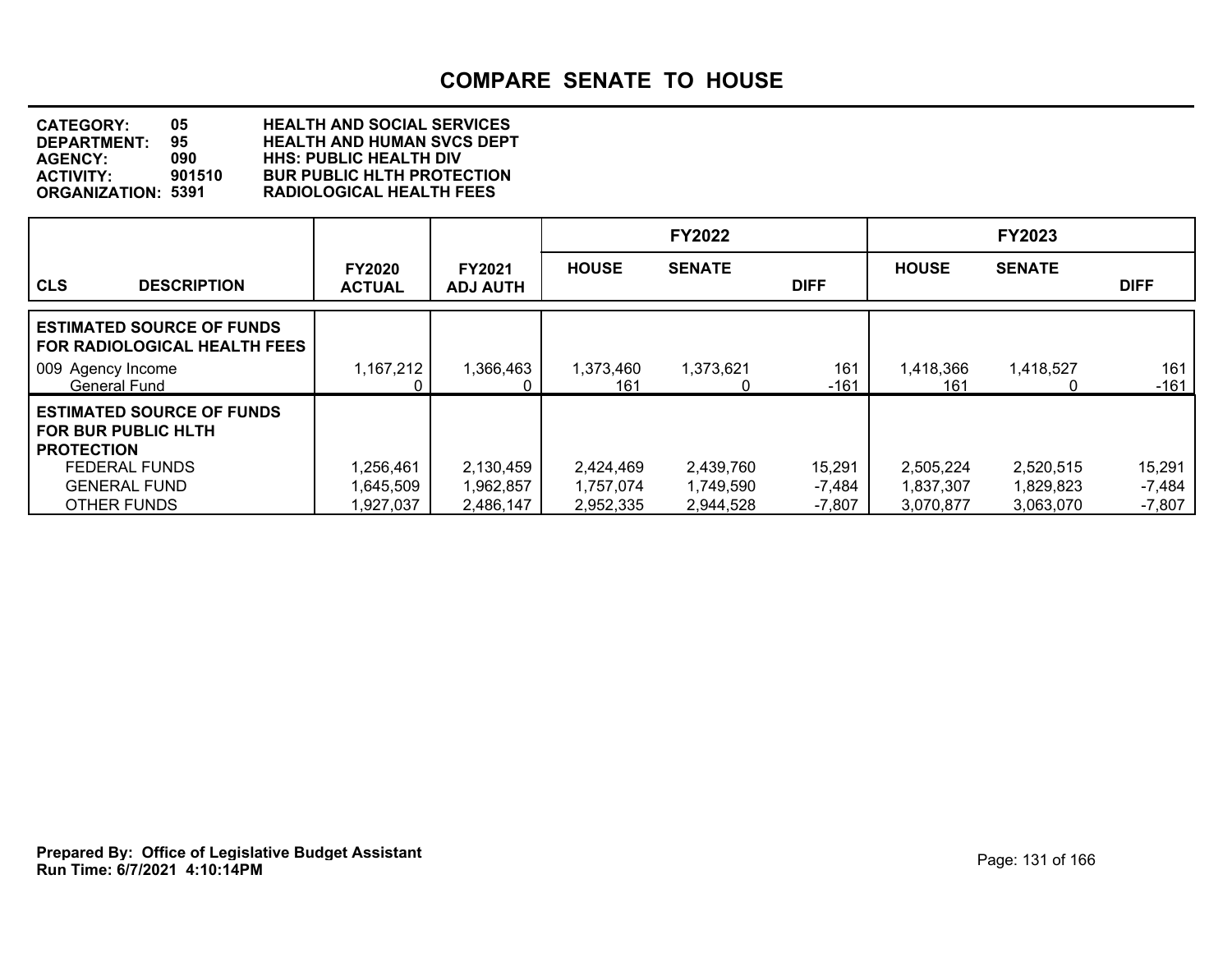| <b>CATEGORY:</b>          | 05.    | <b>HEALTH AND SOCIAL SERVICES</b>       |
|---------------------------|--------|-----------------------------------------|
| DEPARTMENT:               | 95.    | <b>HEALTH AND HUMAN SVCS DEPT</b>       |
| <b>AGENCY:</b>            | 090    | <b>HHS: PUBLIC HEALTH DIV</b>           |
| <b>ACTIVITY:</b>          | 902010 | <b>BUREAU OF COMM &amp; HEALTH SERV</b> |
| <b>ORGANIZATION: 5530</b> |        | <b>FAMILY PLANNING PROGRAM</b>          |

|                                                                                      |                                |                           |              | <b>FY2022</b>                                                                                                                                                                                                                                                                                         |              |              | <b>FY2023</b>                                                                                                                                                                                                                                                                               |              |
|--------------------------------------------------------------------------------------|--------------------------------|---------------------------|--------------|-------------------------------------------------------------------------------------------------------------------------------------------------------------------------------------------------------------------------------------------------------------------------------------------------------|--------------|--------------|---------------------------------------------------------------------------------------------------------------------------------------------------------------------------------------------------------------------------------------------------------------------------------------------|--------------|
| <b>CLS</b><br><b>DESCRIPTION</b>                                                     | <b>FY2020</b><br><b>ACTUAL</b> | FY2021<br><b>ADJ AUTH</b> | <b>HOUSE</b> | <b>SENATE</b>                                                                                                                                                                                                                                                                                         | <b>DIFF</b>  | <b>HOUSE</b> | <b>SENATE</b>                                                                                                                                                                                                                                                                               | <b>DIFF</b>  |
| 103 Contracts for Op Services                                                        | 1,374,025                      | 0                         | 1,650,000    | 50,000                                                                                                                                                                                                                                                                                                | $-1,600,000$ | 1,600,000    | 0.                                                                                                                                                                                                                                                                                          | $-1,600,000$ |
| <b>TOTAL EXPENSES</b>                                                                | 1,827,421                      | 3,498,234                 | 3,027,581    | 1,427,581                                                                                                                                                                                                                                                                                             | $-1,600,000$ | 2,989,355    | 1,389,355                                                                                                                                                                                                                                                                                   | $-1,600,000$ |
| <b>ESTIMATED SOURCE OF FUNDS</b><br>FOR FAMILY PLANNING PROGRAM<br>000 Federal Funds | 374,279                        | 1,243,864                 | 2,165,776    | 565,776                                                                                                                                                                                                                                                                                               | $-1,600,000$ | 2,176,341    | 576,341                                                                                                                                                                                                                                                                                     | $-1,600,000$ |
| <b>TOTAL FUNDS</b>                                                                   | 1,827,421                      | 3,498,234                 | 3,027,581    | 1,427,581                                                                                                                                                                                                                                                                                             | $-1,600,000$ | 2,989,355    | 1,389,355                                                                                                                                                                                                                                                                                   | $-1,600,000$ |
|                                                                                      |                                |                           | awardee.<br> | <p>Of the amount appropriated in class 103 for<br/>FY 2022, \$50,000 shall be used for the purpose<br/>of providing incentive funds to first-time contract<br/>awardees, not to exceed \$10,000 per<br/><p>The funds in account 05-95-90-902010-5530<br/>shall not lapse until June 30, 2023.</p></p> |              |              | Of the amount appropriated in class 103 for FY<br>2022, \$50,000 shall be used for the purpose of<br>providing incentive funds to first-time contract<br>awardees, not to exceed \$10,000 per awardee.<br>The funds in account 05-95-90-902010-5530<br>shall not lapse until June 30, 2023. |              |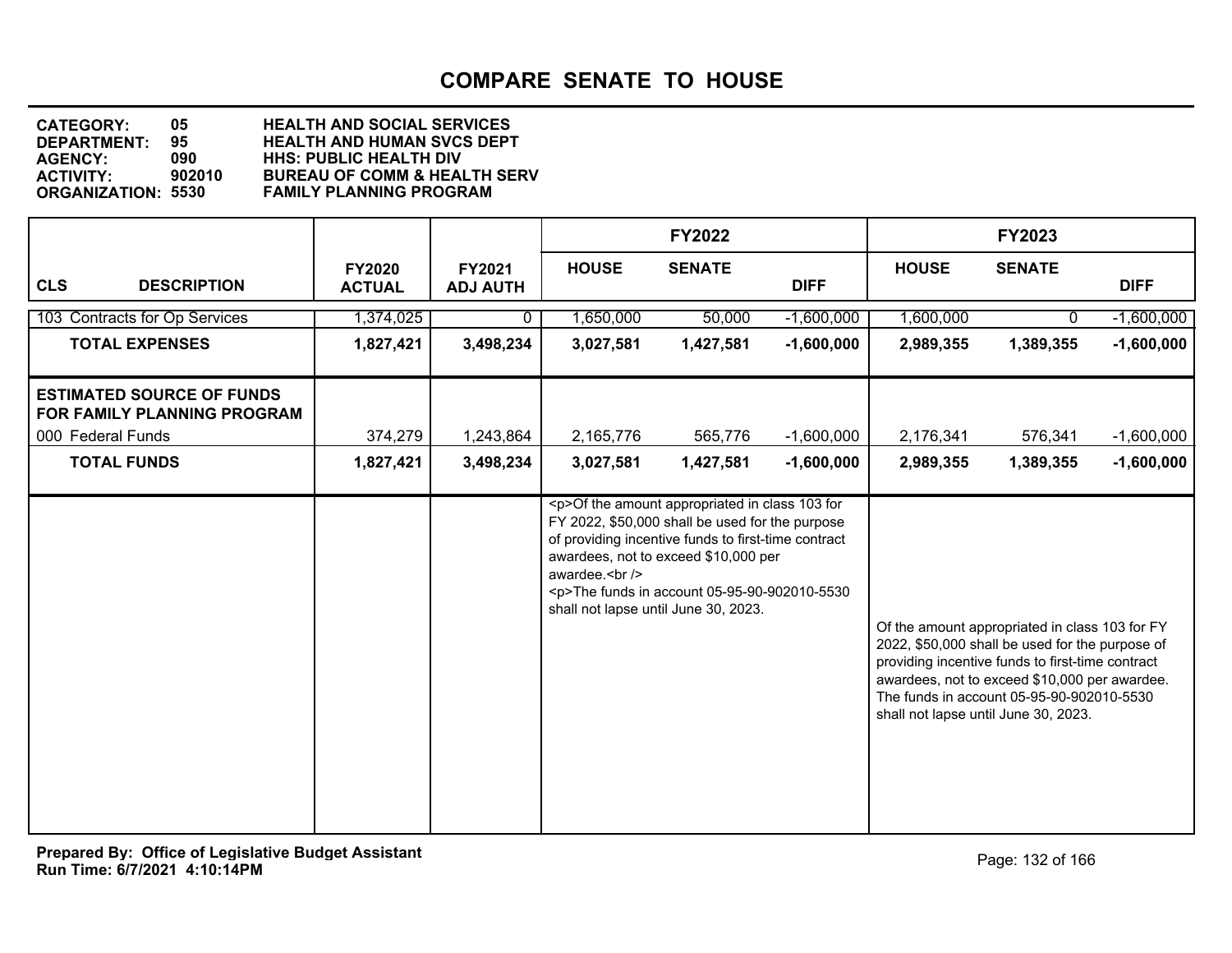| <b>CATEGORY:</b>          | 05     | <b>HEALTH AND SOCIAL SERVICES</b>         |
|---------------------------|--------|-------------------------------------------|
| <b>DEPARTMENT:</b>        | 95     | <b>HEALTH AND HUMAN SVCS DEPT</b>         |
| <b>AGENCY:</b>            | 090    | <b>HHS: PUBLIC HEALTH DIV</b>             |
| <b>ACTIVITY:</b>          | 902010 | <b>BUREAU OF COMM &amp; HEALTH SERV</b>   |
| <b>ORGANIZATION: 5608</b> |        | <b>TOBACCO PREVENTION &amp; CESSATION</b> |

|                                                                                                             |                                |                                  |              | <b>FY2022</b> |             |              | <b>FY2023</b> |             |
|-------------------------------------------------------------------------------------------------------------|--------------------------------|----------------------------------|--------------|---------------|-------------|--------------|---------------|-------------|
| <b>CLS</b><br><b>DESCRIPTION</b>                                                                            | <b>FY2020</b><br><b>ACTUAL</b> | <b>FY2021</b><br><b>ADJ AUTH</b> | <b>HOUSE</b> | <b>SENATE</b> | <b>DIFF</b> | <b>HOUSE</b> | <b>SENATE</b> | <b>DIFF</b> |
| 102 Contracts for program services                                                                          | 416,536                        | 701,000                          | 639,076      | 859,076       | 220,000     | 639,076      | 859,076       | 220,000     |
| <b>TOTAL EXPENSES</b>                                                                                       | 930,167                        | 1,271,656                        | 1,185,952    | 1,405,952     | 220,000     | 1,207,558    | 1,427,558     | 220,000     |
| <b>ESTIMATED SOURCE OF FUNDS</b><br><b>FOR TOBACCO PREVENTION &amp;</b><br><b>CESSATION</b><br>General Fund |                                | 340,299                          | 369,166      | 589,166       | 220,000     | 369,166      | 589,166       | 220,000     |
| <b>TOTAL FUNDS</b>                                                                                          | 930,167                        | 1,271,656                        | 1,185,952    | 1,405,952     | 220,000     | 1,207,558    | 1,427,558     | 220,000     |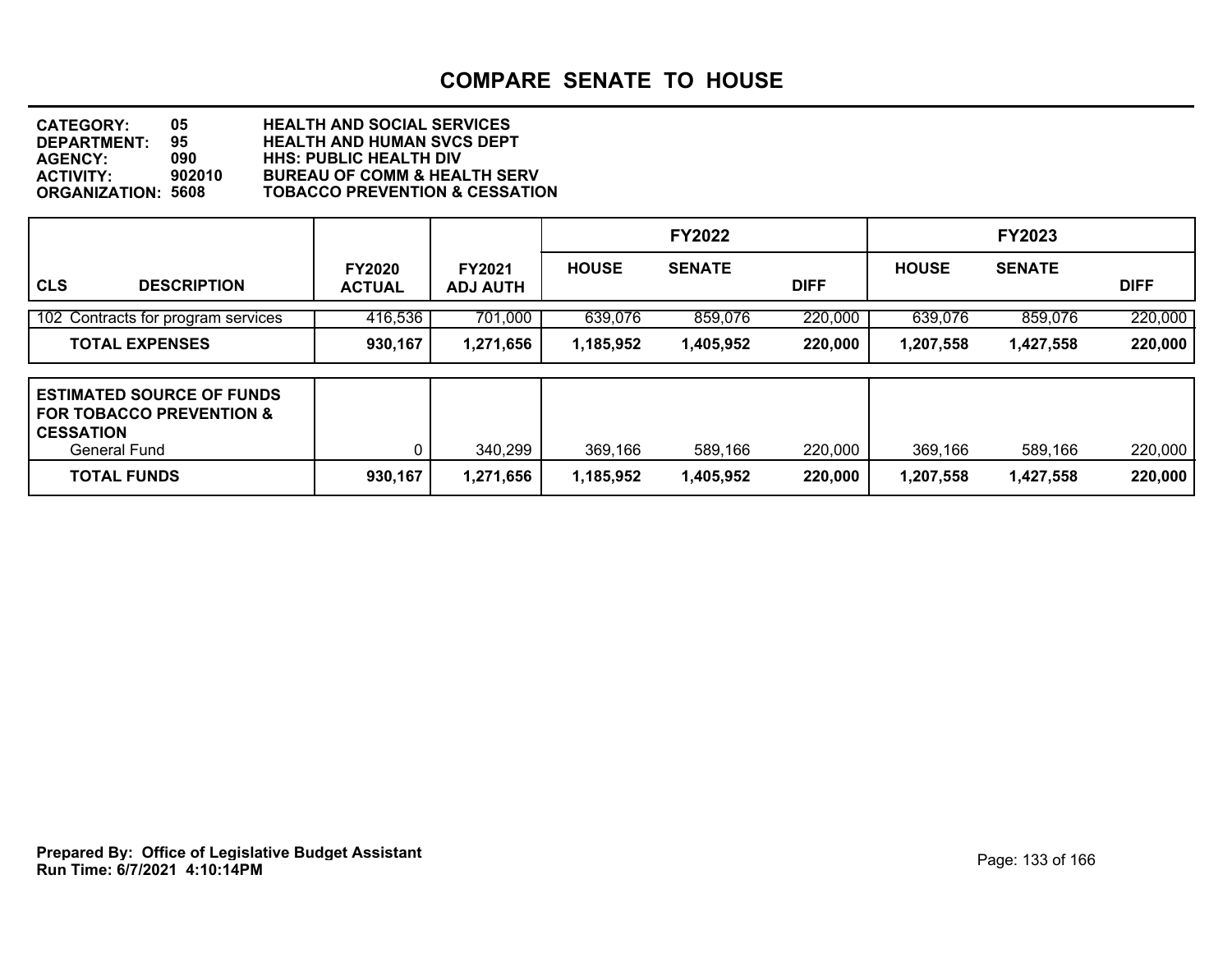| <b>CATEGORY:</b>          | 05.    | <b>HEALTH AND SOCIAL SERVICES</b>       |
|---------------------------|--------|-----------------------------------------|
| <b>DEPARTMENT:</b>        | 95     | <b>HEALTH AND HUMAN SVCS DEPT</b>       |
| <b>AGENCY:</b>            | 090    | <b>HHS: PUBLIC HEALTH DIV</b>           |
| <b>ACTIVITY:</b>          | 902010 | <b>BUREAU OF COMM &amp; HEALTH SERV</b> |
| <b>ORGANIZATION: 5906</b> |        | <b>SUID CASE REGISTRY</b>               |

|                                                                   |                                |                                  |                | <b>FY2022</b>  |             |              | <b>FY2023</b>  |                |
|-------------------------------------------------------------------|--------------------------------|----------------------------------|----------------|----------------|-------------|--------------|----------------|----------------|
| <b>CLS</b><br><b>DESCRIPTION</b>                                  | <b>FY2020</b><br><b>ACTUAL</b> | <b>FY2021</b><br><b>ADJ AUTH</b> | <b>HOUSE</b>   | <b>SENATE</b>  | <b>DIFF</b> | <b>HOUSE</b> | <b>SENATE</b>  | <b>DIFF</b>    |
| 070 In-State Travel Reimbursement<br>080 Out-Of State Travel      | 1,353                          | 505<br>8,200                     | 9,000<br>3,100 | 9,000<br>3,100 |             | 0            | 9,000<br>3,100 | 9,000<br>3,100 |
| <b>TOTAL EXPENSES</b>                                             | 23,274                         | 72,578                           | 38,265         | 38,265         | 0           | 26,165       | 38,265         | 12,100         |
| <b>ESTIMATED SOURCE OF FUNDS</b><br><b>FOR SUID CASE REGISTRY</b> |                                |                                  |                |                |             |              |                |                |
| 000 Federal Funds                                                 | 23,274                         | 72,578                           | 38,265         | 38,265         |             | 26,165       | 38,265         | 12,100         |
| <b>TOTAL FUNDS</b>                                                | 23,274                         | 72,578                           | 38,265         | 38,265         | 0           | 26,165       | 38,265         | 12,100         |

### **ACTIVITY 902010 BUREAU OF COMM & HEALTH SERV**

| <b>TOTAL EXPENSES</b>                                                                                                         | 30,867,025              | 46,353,807              | 43.924.148              | 42.544.148              | $-1,380,000$            | 44,851,570              | 43,483,670              | $-1,367,900$          |
|-------------------------------------------------------------------------------------------------------------------------------|-------------------------|-------------------------|-------------------------|-------------------------|-------------------------|-------------------------|-------------------------|-----------------------|
| <b>ESTIMATED SOURCE OF FUNDS</b><br>FOR BUREAU OF COMM & HEALTH<br><b>SERV</b><br><b>FEDERAL FUNDS</b><br><b>GENERAL FUND</b> | 23,193,687<br>4,020,400 | 32,853,285<br>7,311,657 | 32,399,819<br>5.707.794 | 30,799,819<br>5,927,794 | $-1,600,000$<br>220,000 | 33,149,565<br>5,883,837 | 31,561,665<br>6,103,837 | -1.587.900<br>220,000 |
| <b>TOTAL FUNDS</b>                                                                                                            | 30,867,025              | 46,353,807              | 43.924.148              | 42,544,148              | $-1,380,000$            | 44.851.570              | 43,483,670              | $-1,367,900$          |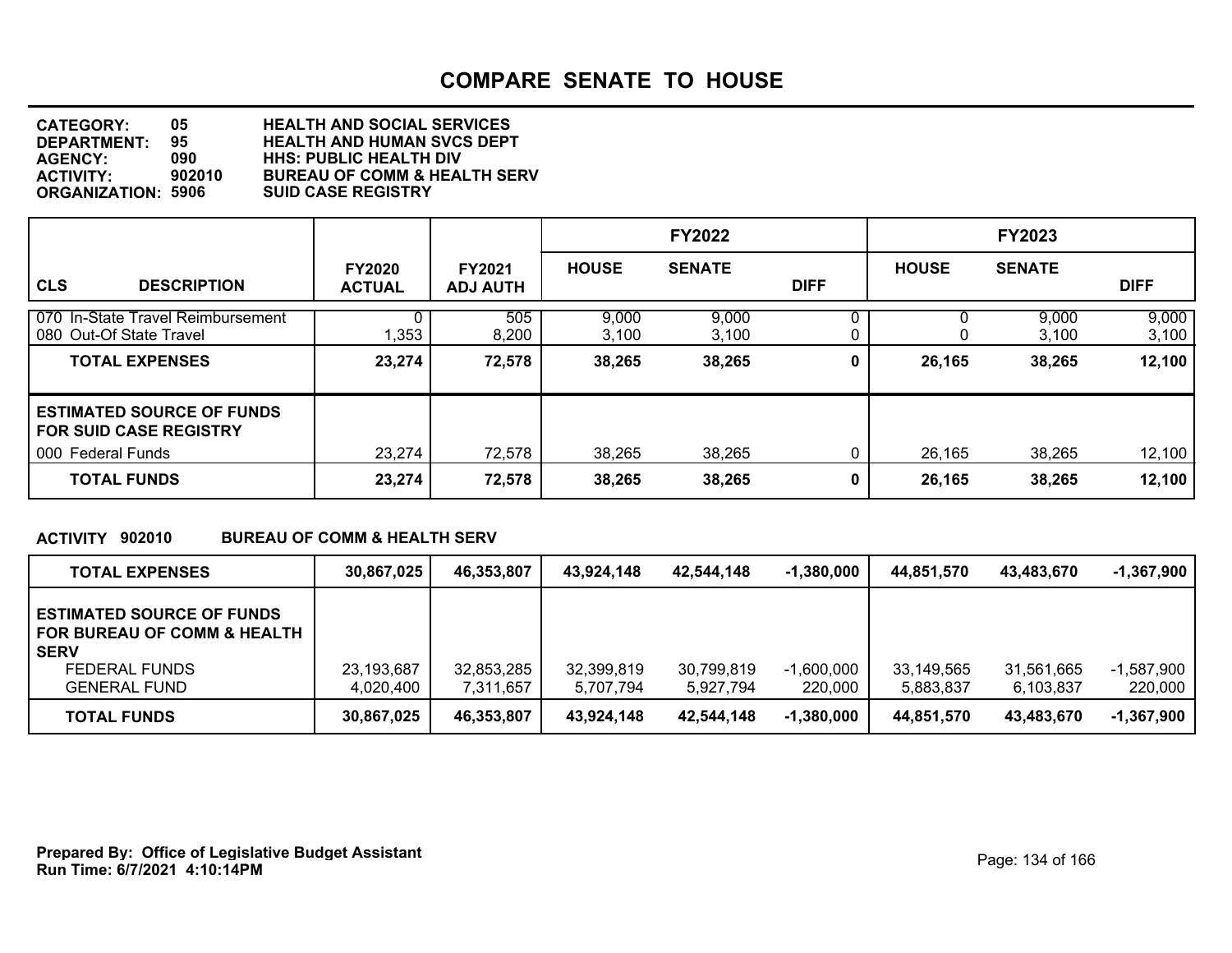| <b>CATEGORY:</b>          | 05     | <b>HEALTH AND SOCIAL SERVICES</b>     |
|---------------------------|--------|---------------------------------------|
| DEPARTMENT:               | 95     | <b>HEALTH AND HUMAN SVCS DEPT</b>     |
| <b>AGENCY:</b>            | 090    | <b>HHS: PUBLIC HEALTH DIV</b>         |
| <b>ACTIVITY:</b>          | 902510 | <b>BUR INFECTIOUS DISEASE CONTROL</b> |
| <b>ORGANIZATION: 5178</b> |        | <b>IMMUNIZATION PROGRAM</b>           |

|                                                                     |                                |                                  |              | <b>FY2022</b> |             |              | <b>FY2023</b> |             |
|---------------------------------------------------------------------|--------------------------------|----------------------------------|--------------|---------------|-------------|--------------|---------------|-------------|
| <b>CLS</b><br><b>DESCRIPTION</b>                                    | <b>FY2020</b><br><b>ACTUAL</b> | <b>FY2021</b><br><b>ADJ AUTH</b> | <b>HOUSE</b> | <b>SENATE</b> | <b>DIFF</b> | <b>HOUSE</b> | <b>SENATE</b> | <b>DIFF</b> |
| 513 Vaccine Purchases                                               | 103,178                        | 274,502                          | 185,631      | 150,000       | $-35,631$   | 185,631      | 42,847        | $-142,784$  |
| <b>TOTAL EXPENSES</b>                                               | 1,914,381                      | 2,496,946                        | 2,747,530    | 2,711,899     | $-35,631$   | 2,841,434    | 2,698,650     | $-142,784$  |
| <b>ESTIMATED SOURCE OF FUNDS</b><br><b>FOR IMMUNIZATION PROGRAM</b> |                                |                                  |              |               |             |              |               |             |
| General Fund                                                        | 90,800                         | 380,202                          | 502,024      | 466,393       | $-35,631$   | 609,177      | 466,393       | $-142,784$  |
| <b>TOTAL FUNDS</b>                                                  | 1,914,381                      | 2,496,946                        | 2,747,530    | 2,711,899     | $-35,631$   | 2,841,434    | 2,698,650     | $-142,784$  |

### **ACTIVITY 902510 BUR INFECTIOUS DISEASE CONTROL**

| <b>TOTAL EXPENSES</b>                                                                                          | 32.958.280 | 33.359.573 | 33.656.059 | 33.620.428 | $-35,631$ | 33.938.854 | 33.796.070 | -142,784   |
|----------------------------------------------------------------------------------------------------------------|------------|------------|------------|------------|-----------|------------|------------|------------|
| <b>ESTIMATED SOURCE OF FUNDS</b><br><b>FOR BUR INFECTIOUS DISEASE</b><br><b>CONTROL</b><br><b>GENERAL FUND</b> |            |            |            |            |           |            |            |            |
|                                                                                                                | 4,341,273  | 1,419,309  | 1,307,201  | 1.271.570  | $-35,631$ | 1.439.321  | 1,296,537  | -142.784   |
| <b>TOTAL FUNDS</b>                                                                                             | 32,958,280 | 33,359,573 | 33,656,059 | 33,620,428 | $-35,631$ | 33,938,854 | 33,796,070 | $-142,784$ |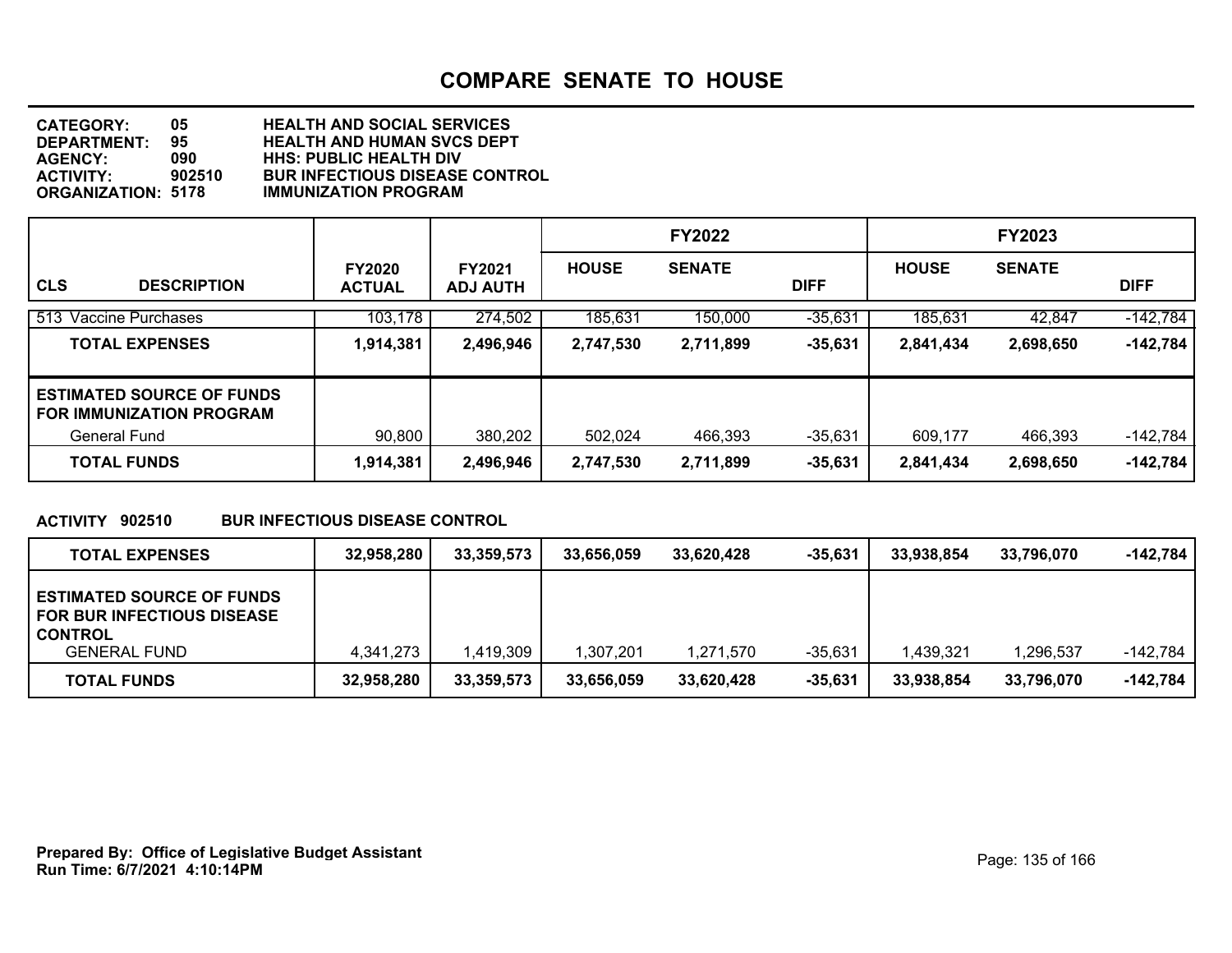| <b>CATEGORY:</b>          | 05     | <b>HEALTH AND SOCIAL SERVICES</b> |
|---------------------------|--------|-----------------------------------|
| DEPARTMENT:               | 95.    | <b>HEALTH AND HUMAN SVCS DEPT</b> |
| <b>AGENCY:</b>            | 090    | <b>HHS: PUBLIC HEALTH DIV</b>     |
| <b>ACTIVITY:</b>          | 903010 | <b>BUR LABORATORY SERVICES</b>    |
| <b>ORGANIZATION: 7966</b> |        | <b>PUBLIC HEALTH LABORATORIES</b> |

|                                                                                                          |                                |                             |                             | <b>FY2022</b>               |                        |                             | FY2023                      |                                        |
|----------------------------------------------------------------------------------------------------------|--------------------------------|-----------------------------|-----------------------------|-----------------------------|------------------------|-----------------------------|-----------------------------|----------------------------------------|
| <b>CLS</b><br><b>DESCRIPTION</b>                                                                         | <b>FY2020</b><br><b>ACTUAL</b> | FY2021<br><b>ADJ AUTH</b>   | <b>HOUSE</b>                | <b>SENATE</b>               | <b>DIFF</b>            | <b>HOUSE</b>                | <b>SENATE</b>               | <b>DIFF</b>                            |
| 020 Current Expenses<br>026<br><b>Organizational Dues</b><br>030 Equipment New/Replacement               | 177,535<br>6,575<br>111,037    | 223,245<br>8,200<br>100,000 | 223,245<br>8,200<br>100,000 | 223,045<br>8,400<br>104,989 | $-200$<br>200<br>4,989 | 222,945<br>8,500<br>100,000 | 222,945<br>8,500<br>112,000 | $\mathbf{0}$<br>$\mathbf{0}$<br>12,000 |
| <b>TOTAL EXPENSES</b>                                                                                    | 3,818,593                      | 4,167,009                   | 4,304,097                   | 4,309,086                   | 4,989                  | 4,489,110                   | 4,501,110                   | 12,000                                 |
| <b>ESTIMATED SOURCE OF FUNDS</b><br><b>FOR PUBLIC HEALTH</b><br><b>LABORATORIES</b><br>000 Federal Funds | 556,473                        | 793,760                     | 205,383                     | 210,372                     | 4,989                  | 213,337                     | 225,337                     | 12,000                                 |
| <b>TOTAL FUNDS</b>                                                                                       | 3,818,593                      | 4,167,009                   | 4,304,097                   | 4,309,086                   | 4,989                  | 4,489,110                   | 4,501,110                   | 12,000                                 |
| ACTIVITY 903010                                                                                          | <b>BUR LABORATORY SERVICES</b> |                             |                             |                             |                        |                             |                             |                                        |
| <b>TOTAL EXPENSES</b>                                                                                    | 7,240,854                      | 13,043,711                  | 10,011,593                  | 10,016,582                  | 4,989                  | 10,358,162                  | 10,370,162                  | 12,000                                 |
| <b>ESTIMATED SOURCE OF FUNDS</b><br><b>FOR BUR LABORATORY SERVICES</b>                                   |                                |                             |                             |                             |                        |                             |                             |                                        |
| <b>FEDERAL FUNDS</b>                                                                                     | 3,847,651                      | 9,010,662                   | 5,254,079                   | 5,259,068                   | 4,989                  | 5,423,889                   | 5,435,889                   | 12,000                                 |
| <b>TOTAL FUNDS</b>                                                                                       | 7,240,854                      | 13,043,711                  | 10,011,593                  | 10,016,582                  | 4,989                  | 10,358,162                  | 10,370,162                  | 12,000                                 |
|                                                                                                          |                                |                             |                             |                             |                        |                             |                             |                                        |
|                                                                                                          |                                |                             |                             |                             |                        |                             |                             |                                        |
|                                                                                                          |                                |                             |                             |                             |                        |                             |                             |                                        |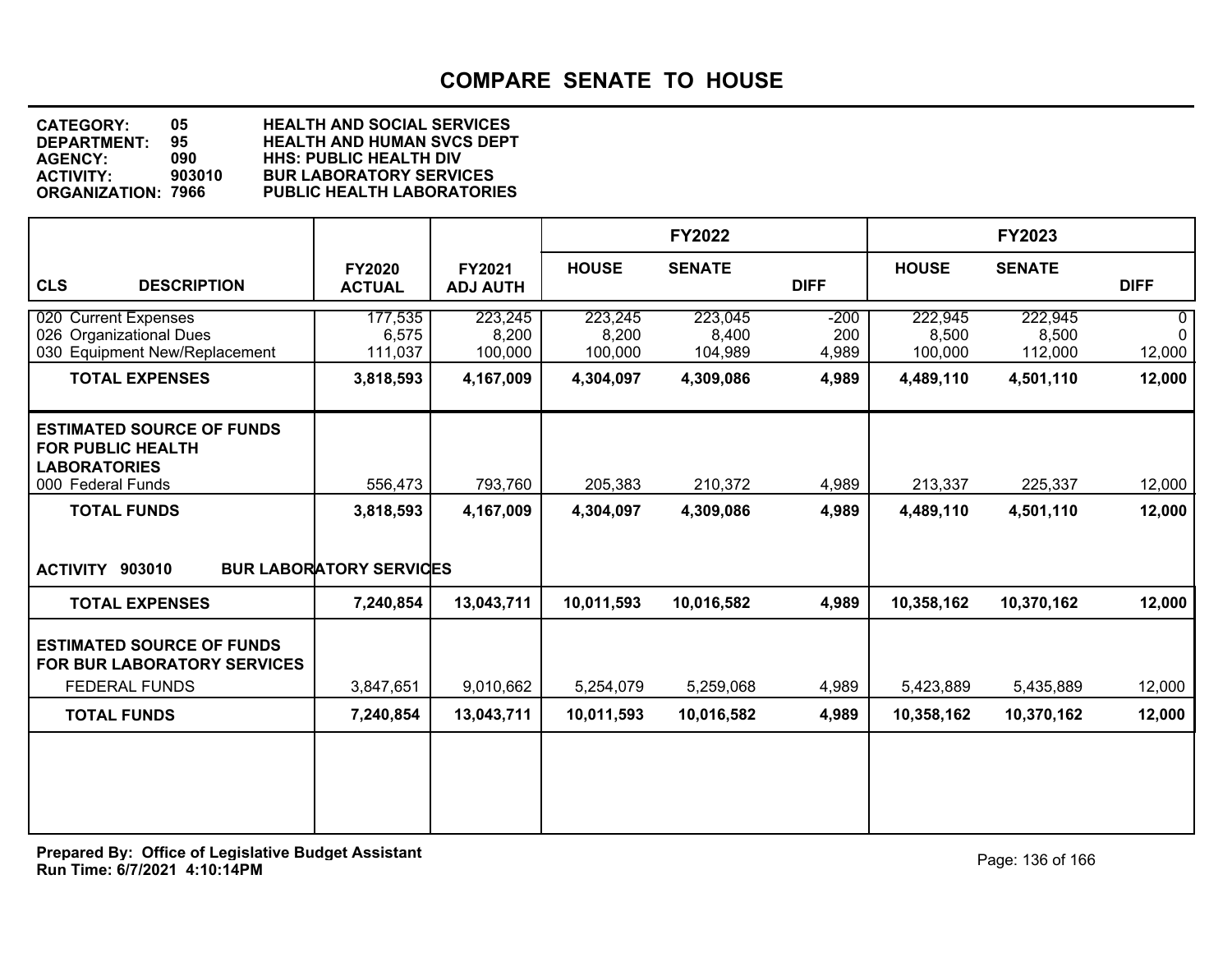| <b>CATEGORY:</b>          | 05     | <b>HEALTH AND SOCIAL SERVICES</b>        |
|---------------------------|--------|------------------------------------------|
| DEPARTMENT:               | 95     | <b>HEALTH AND HUMAN SVCS DEPT</b>        |
| <b>AGENCY:</b>            | 090    | <b>HHS: PUBLIC HEALTH DIV</b>            |
| <b>ACTIVITY:</b>          | 903510 | <b>BUR EMERGENCY PREP &amp; RESPONSE</b> |
| <b>ORGANIZATION: 1112</b> |        | <b>HOMELAND SECURITY - REP</b>           |

|                                                                                                             |                                |                                  |                   | <b>FY2022</b>      |                  |                   | <b>FY2023</b>      |                  |
|-------------------------------------------------------------------------------------------------------------|--------------------------------|----------------------------------|-------------------|--------------------|------------------|-------------------|--------------------|------------------|
| <b>CLS</b><br><b>DESCRIPTION</b>                                                                            | <b>FY2020</b><br><b>ACTUAL</b> | <b>FY2021</b><br><b>ADJ AUTH</b> | <b>HOUSE</b>      | <b>SENATE</b>      | <b>DIFF</b>      | <b>HOUSE</b>      | <b>SENATE</b>      | <b>DIFF</b>      |
| 010 Personal Services-Perm. Classi<br>060 Benefits                                                          | 55,720<br>92,795               | 71,915<br>171,438                | 71,915<br>176,109 | 144,221<br>211,955 | 72,306<br>35,846 | 75,549<br>186,766 | 153,805<br>225,008 | 78,256<br>38,242 |
| <b>TOTAL EXPENSES</b>                                                                                       | 365,775                        | 577,336                          | 607,818           | 715,970            | 108,152          | 631,404           | 747,902            | 116,498          |
| <b>ESTIMATED SOURCE OF FUNDS</b><br><b>FOR HOMELAND SECURITY - REP</b><br>000 Federal Funds<br>General Fund | 97,716<br>179,135              | 113,625<br>251,199               | 97,173<br>315,058 | 147,691<br>372,692 | 50,518<br>57,634 | 99,772<br>326,357 | 154,188<br>388,439 | 54,416<br>62,082 |
| <b>TOTAL FUNDS</b>                                                                                          | 365,775                        | 577,336                          | 607,818           | 715,970            | 108,152          | 631,404           | 747,902            | 116,498          |

### **ACTIVITY 903510 BUR EMERGENCY PREP & RESPONSE**

| <b>TOTAL EXPENSES</b>                                                                                                              | 6,105,133            | 8,002,643            | 8,154,936            | 8,263,088            | 108,152          | 8.345.758            | 8.462.256            | 116,498          |
|------------------------------------------------------------------------------------------------------------------------------------|----------------------|----------------------|----------------------|----------------------|------------------|----------------------|----------------------|------------------|
| <b>ESTIMATED SOURCE OF FUNDS</b><br><b>FOR BUR EMERGENCY PREP &amp;</b><br><b>RESPONSE</b><br>FEDERAL FUNDS<br><b>GENERAL FUND</b> | 5,323,866<br>663.208 | 6,999,071<br>771.060 | 7,070,817<br>853.050 | 7,121,335<br>910.684 | 50.518<br>57.634 | 7,240,652<br>864.349 | 7,295,068<br>926.431 | 54.416<br>62,082 |
| <b>TOTAL FUNDS</b>                                                                                                                 | 6,105,133            | 8.002.643            | 8,154,936            | 8,263,088            | 108,152          | 8.345.758            | 8,462,256            | 116,498          |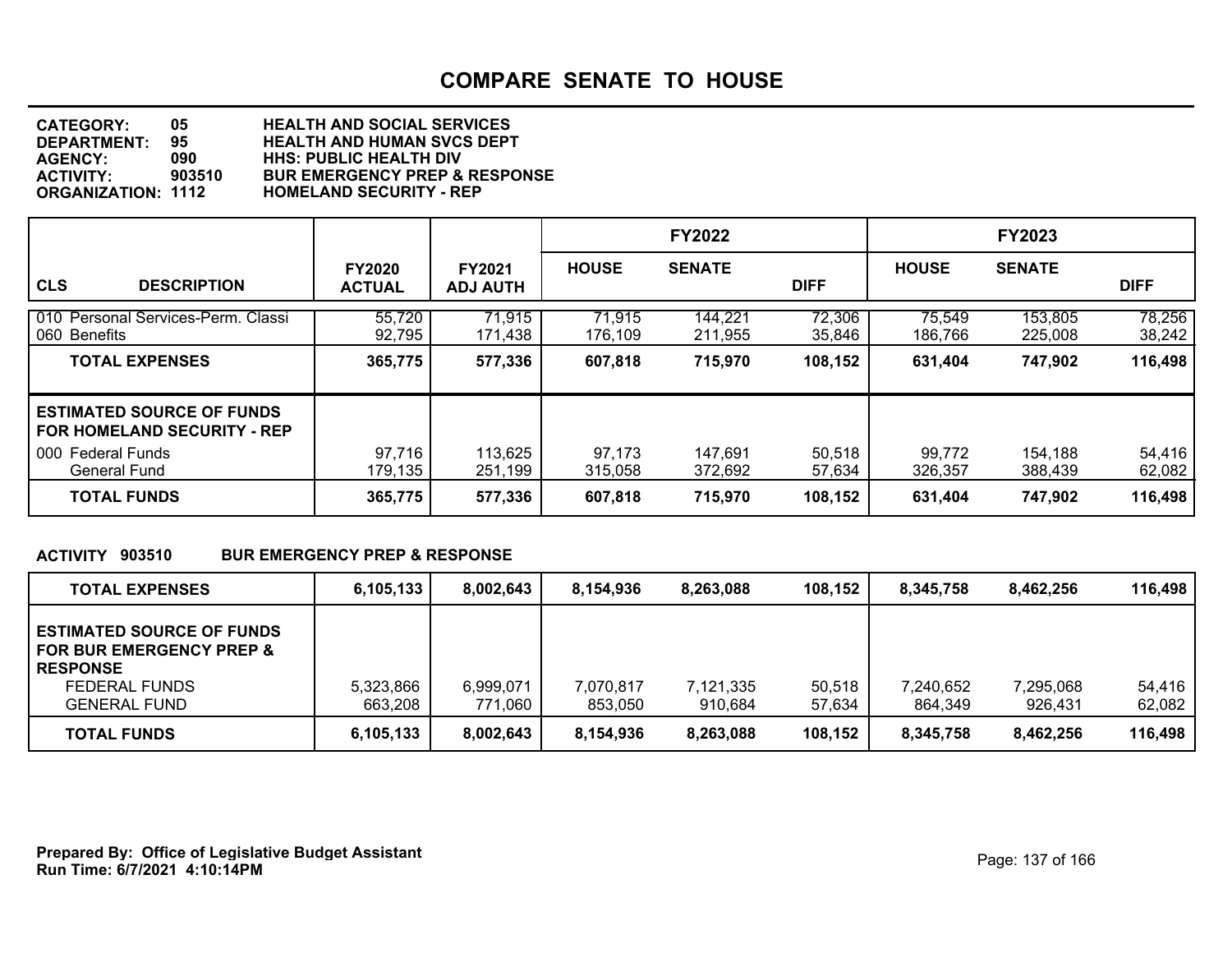**DEPARTMENT: 95 HEALTH AND HUMAN SVCS DEPT CATEGORY: 05 HEALTH AND SOCIAL SERVICES AGENCY: 090 HHS: PUBLIC HEALTH DIV ACTIVITY: 903510 BUR EMERGENCY PREP & RESPONSE HOMELAND SECURITY - REP** 

|                                  |                        |                           |              | <b>FY2022</b> |             |              | FY2023        |             |
|----------------------------------|------------------------|---------------------------|--------------|---------------|-------------|--------------|---------------|-------------|
| <b>CLS</b><br><b>DESCRIPTION</b> | Y2020<br><b>ACTUAL</b> | FY2021<br><b>ADJ AUTH</b> | <b>HOUSE</b> | <b>SENATE</b> | <b>DIFF</b> | <b>HOUSE</b> | <b>SENATE</b> | <b>DIFF</b> |

### **AGENCY 090 HHS: PUBLIC HEALTH DIV**

| <b>TOTAL EXPENSES</b>                                                 | 91,464,276 | 119,378,747 | 116,015,898 | 114.605.256 | -1,410,642   | 117,398,032 | 115,899,348  | $-1,498,684$ |
|-----------------------------------------------------------------------|------------|-------------|-------------|-------------|--------------|-------------|--------------|--------------|
| <b>ESTIMATED SOURCE OF FUNDS</b><br><b>FOR HHS: PUBLIC HEALTH DIV</b> |            |             |             |             |              |             |              |              |
| <b>FEDERAL FUNDS</b>                                                  | 49,323,036 | 67,179,662  | 63,772,180  | 62,171,591  | -1,600,589   | 65,174,889  | 63,592,896   | $-1,581,993$ |
| <b>GENERAL FUND</b>                                                   | 17,388,341 | 18,396,632  | 18,150,954  | 17,590,010  | -560,944     | 18,788,048  | 18,120,935   | $-667,113$   |
| OTHER FUNDS                                                           | 24,752,899 | 33,802,453  | 34,092,764  | 34,843,655  | 750,891      | 33,435,095  | 34, 185, 517 | 750,422      |
| <b>TOTAL FUNDS</b>                                                    | 91,464,276 | 119,378,747 | 116,015,898 | 114,605,256 | $-1,410,642$ | 117,398,032 | 115,899,348  | $-1,498,684$ |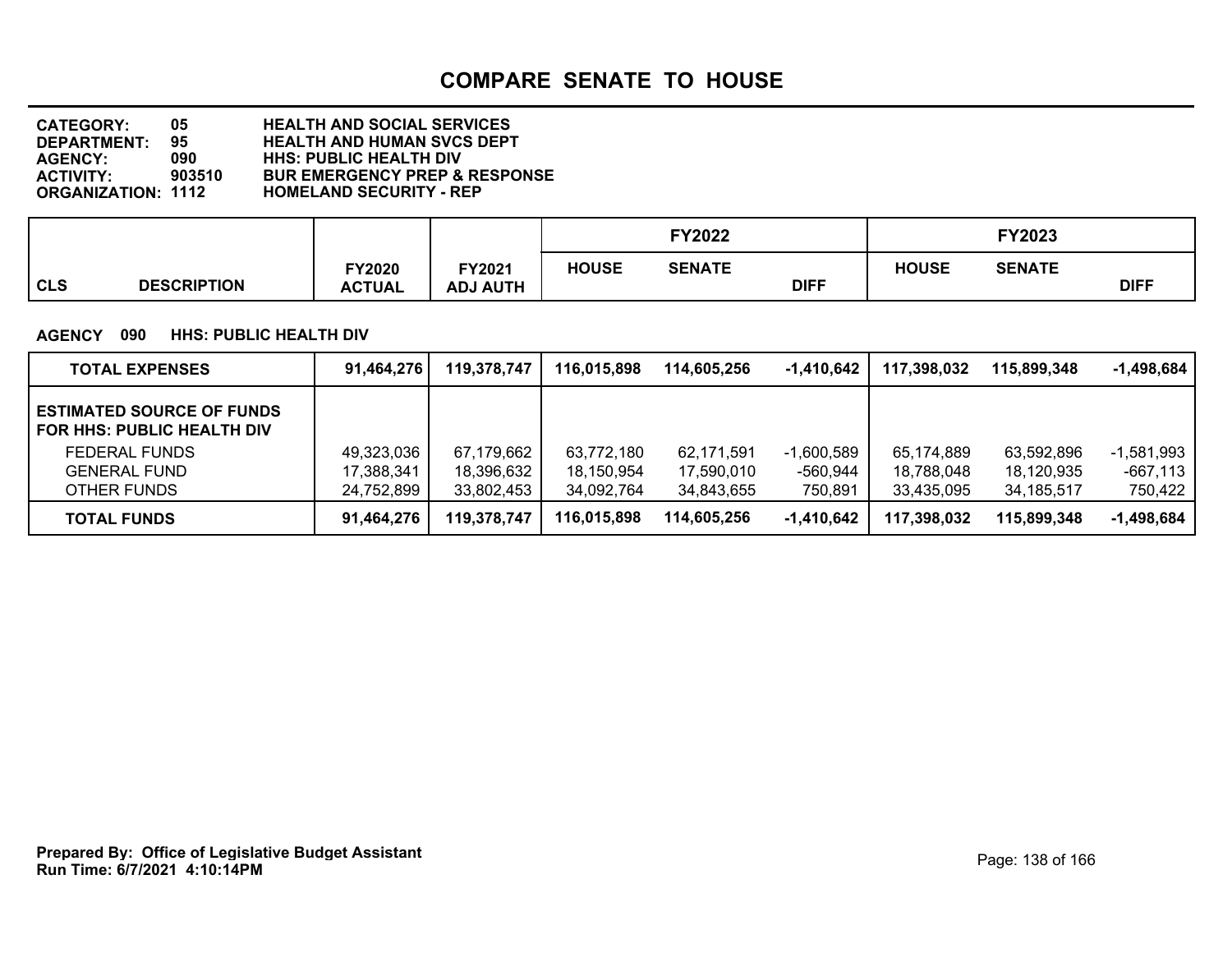| <b>CATEGORY:</b>          | 05     | <b>HEALTH AND SOCIAL SERVICES</b>        |
|---------------------------|--------|------------------------------------------|
| DEPARTMENT:               | 95.    | <b>HEALTH AND HUMAN SVCS DEPT</b>        |
| <b>AGENCY:</b>            | 092    | <b>HHS: BEHAVIORAL HEALTH DIV</b>        |
| <b>ACTIVITY:</b>          | 920510 | <b>BUREAU OF DRUG &amp; ALCOHOL SVCS</b> |
| <b>ORGANIZATION: 3382</b> |        | <b>GOVERNOR COMMISSION FUNDS</b>         |

|                                                                          |                                |                               |                     | <b>FY2022</b>                 |                               |                     | FY2023                        |                               |
|--------------------------------------------------------------------------|--------------------------------|-------------------------------|---------------------|-------------------------------|-------------------------------|---------------------|-------------------------------|-------------------------------|
| <b>CLS</b><br><b>DESCRIPTION</b>                                         | <b>FY2020</b><br><b>ACTUAL</b> | FY2021<br><b>ADJ AUTH</b>     | <b>HOUSE</b>        | <b>SENATE</b>                 | <b>DIFF</b>                   | <b>HOUSE</b>        | <b>SENATE</b>                 | <b>DIFF</b>                   |
| 059 Temp Full Time<br>060 Benefits<br>102 Contracts for program services | 0<br>$\mathbf 0$<br>5,582,800  | 0<br>$\mathbf 0$<br>9,976,630 | 0<br>0<br>4,178,692 | 53,177<br>30,156<br>4,095,359 | 53,177<br>30,156<br>$-83,333$ | 0<br>0<br>4,729,481 | 55,556<br>31,695<br>4,642,230 | 55,556<br>31,695<br>$-87,251$ |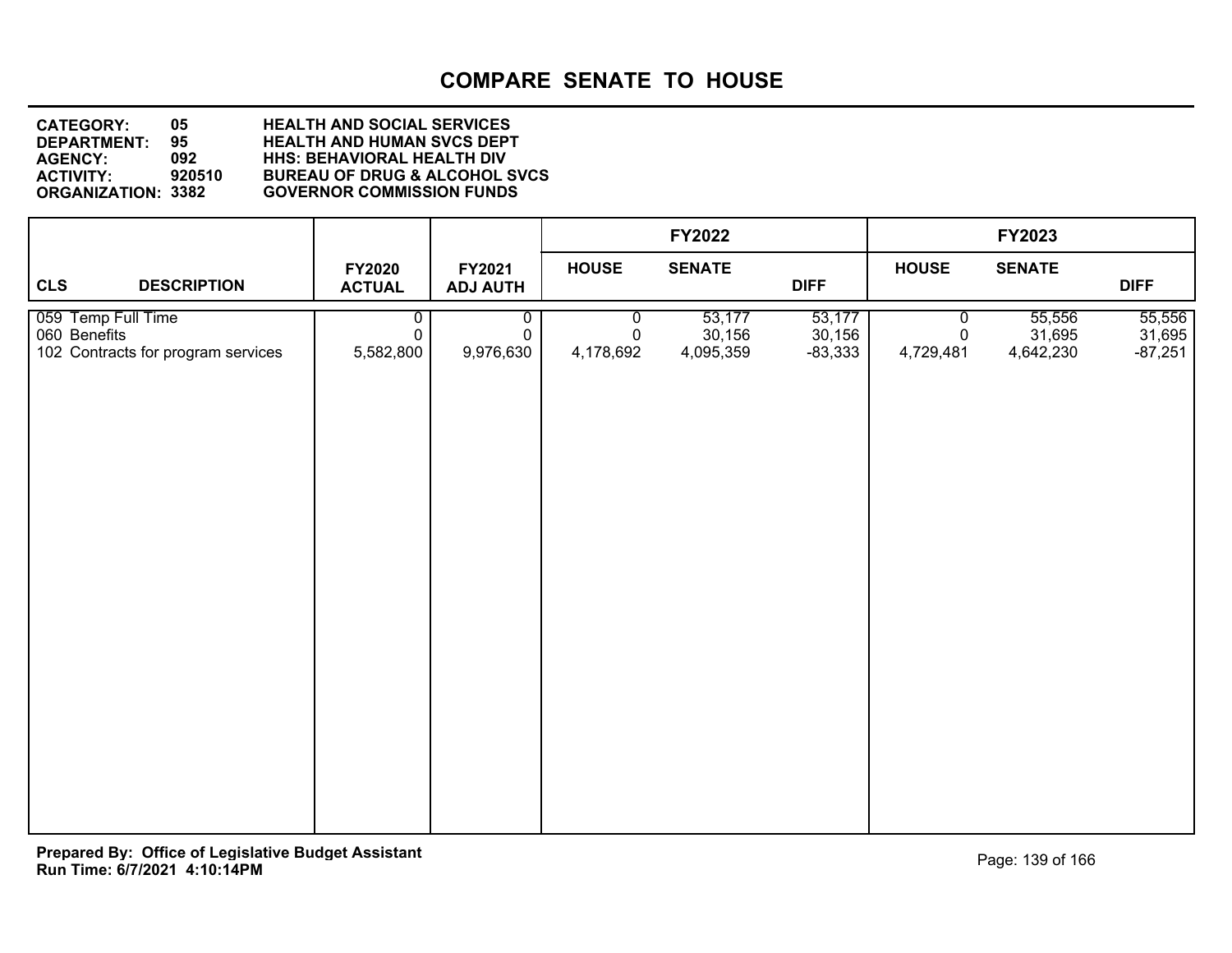**DEPARTMENT: 95 HEALTH AND HUMAN SVCS DEPT CATEGORY: 05 HEALTH AND SOCIAL SERVICES AGENCY: 092 HHS: BEHAVIORAL HEALTH DIV ACTIVITY: 920510 BUREAU OF DRUG & ALCOHOL SVCS DRUG FORFEITURE FUND** 

|            |                    |                                |                                  |              | <b>FY2022</b> |             |              | FY2023                                                                                                                                  |             |
|------------|--------------------|--------------------------------|----------------------------------|--------------|---------------|-------------|--------------|-----------------------------------------------------------------------------------------------------------------------------------------|-------------|
| <b>CLS</b> | <b>DESCRIPTION</b> | <b>FY2020</b><br><b>ACTUAL</b> | <b>FY2021</b><br><b>ADJ AUTH</b> | <b>HOUSE</b> | <b>SENATE</b> | <b>DIFF</b> | <b>HOUSE</b> | <b>SENATE</b>                                                                                                                           | <b>DIFF</b> |
|            |                    |                                |                                  |              |               |             |              | <p>Funds received in BDAS Drug Forfeiture<br/>account 3385 shall be continually appropriated<br/>and not lapse until June 30, 2023.</p> |             |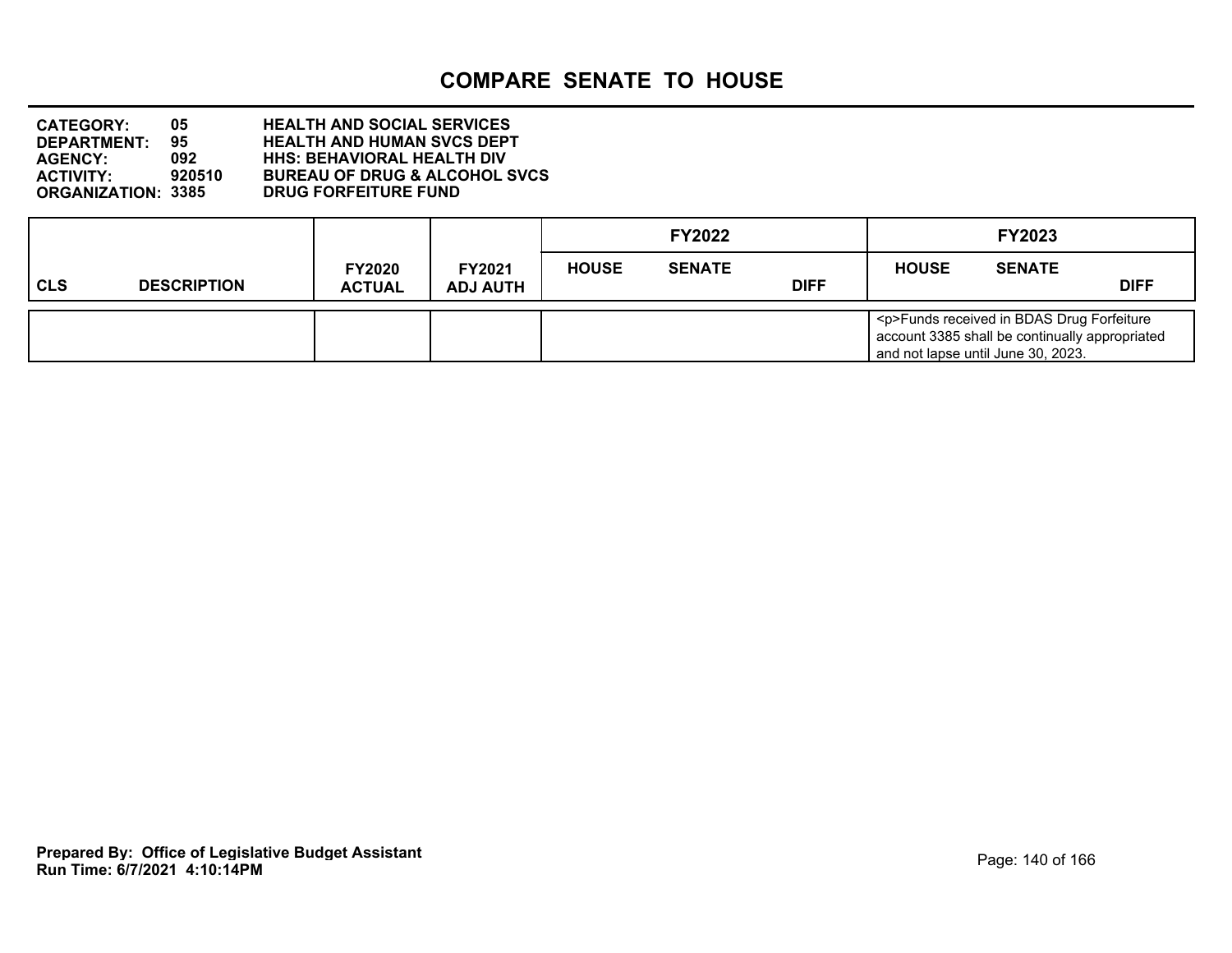**DEPARTMENT: 95 HEALTH AND HUMAN SVCS DEPT CATEGORY: 05 HEALTH AND SOCIAL SERVICES AGENCY: 092 HHS: BEHAVIORAL HEALTH DIV BUR FOR CHILDRENS BEHAVRL HLTH<br>SYSTEM OF CARE ORGANIZATION: 2053** 

|                                                               |                                |                                  |                      | <b>FY2022</b>          |             |                      | <b>FY2023</b>                                                                        |                      |
|---------------------------------------------------------------|--------------------------------|----------------------------------|----------------------|------------------------|-------------|----------------------|--------------------------------------------------------------------------------------|----------------------|
| <b>CLS</b><br><b>DESCRIPTION</b>                              | <b>FY2020</b><br><b>ACTUAL</b> | <b>FY2021</b><br><b>ADJ AUTH</b> | <b>HOUSE</b>         | <b>SENATE</b>          | <b>DIFF</b> | <b>HOUSE</b>         | <b>SENATE</b>                                                                        | <b>DIFF</b>          |
| 102 Contracts for program services                            | 781,981                        | 11,838,163                       | 7,079,110            | 7,371,228              | 292,118     | 7,021,000            | 8,771,560                                                                            | ,750,560             |
| <b>TOTAL EXPENSES</b>                                         | 1,772,739                      | 13,339,013                       | 10,495,241           | 10,787,359             | 292,118     | 11,186,433           | 12,936,993                                                                           | 1,750,560            |
| <b>ESTIMATED SOURCE OF FUNDS</b><br><b>FOR SYSTEM OF CARE</b> |                                |                                  |                      |                        |             |                      |                                                                                      |                      |
| 00D Fed Rev Xfers from Other Agencie<br><b>General Fund</b>   | 1,144,910                      | 12,488,163                       | 800,000<br>8,944,491 | 1,092,118<br>8,944,491 | 292,118     | 800,000<br>9,635,683 | 1,092,118<br>11,094,125                                                              | 292,118<br>1,458,442 |
| <b>TOTAL FUNDS</b>                                            | 1,772,739                      | 13,339,013                       | 10,495,241           | 10,787,359             | 292,118     | 11,186,433           | 12,936,993                                                                           | 1,750,560            |
|                                                               |                                |                                  |                      |                        |             |                      | The appropriation in account 2053, class 102<br>shall not lapse until June 30, 2023. |                      |

#### **ACTIVITY 921010 BUR FOR CHILDRENS BEHAVRL HLTH**

| <b>TOTAL EXPENSES</b>                                                                                                         | 2,923,516 | 14,862,193 | 11,741,294           | 12,033,412             | 292,118 | 12.330.790            | 14,081,350              | 1,750,560            |
|-------------------------------------------------------------------------------------------------------------------------------|-----------|------------|----------------------|------------------------|---------|-----------------------|-------------------------|----------------------|
| <b>ESTIMATED SOURCE OF FUNDS</b><br><b>FOR BUR FOR CHILDRENS</b><br><b>BEHAVRL HLTH</b><br><b>GENERAL FUND</b><br>OTHER FUNDS | 1,508,456 | 13,095,074 | 9,649,746<br>800.000 | 9,649,746<br>1,092,118 | 292,118 | 10,383,035<br>800,000 | 11,841,477<br>1,092,118 | 1,458,442<br>292,118 |
| <b>TOTAL FUNDS</b>                                                                                                            | 2,923,516 | 14,862,193 | 11,741,294           | 12,033,412             | 292,118 | 12,330,790            | 14,081,350              | 1,750,560            |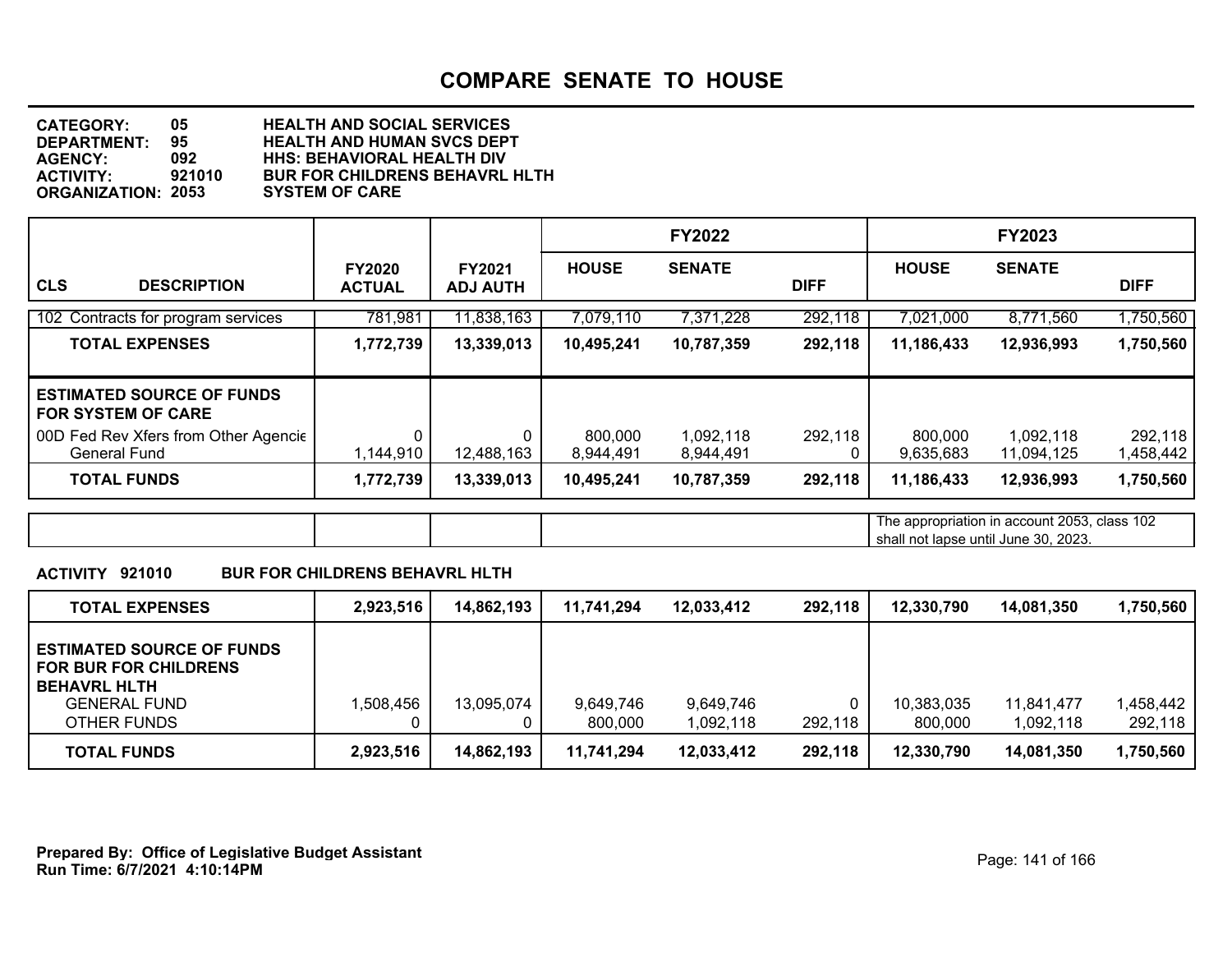| <b>CATEGORY:</b>          | 05.    | <b>HEALTH AND SOCIAL SERVICES</b>       |
|---------------------------|--------|-----------------------------------------|
| <b>DEPARTMENT:</b>        | 95     | <b>HEALTH AND HUMAN SVCS DEPT</b>       |
| <b>AGENCY:</b>            | 092    | <b>HHS: BEHAVIORAL HEALTH DIV</b>       |
| <b>ACTIVITY:</b>          | 922010 | <b>BUREAU OF MENTAL HEALTH SERVICES</b> |
| <b>ORGANIZATION: 4114</b> |        | <b>GUARDIANSHIP SVCS</b>                |

|                                                                  |                                |                                  |              | <b>FY2022</b> |             |              | <b>FY2023</b> |             |
|------------------------------------------------------------------|--------------------------------|----------------------------------|--------------|---------------|-------------|--------------|---------------|-------------|
| <b>CLS</b><br><b>DESCRIPTION</b>                                 | <b>FY2020</b><br><b>ACTUAL</b> | <b>FY2021</b><br><b>ADJ AUTH</b> | <b>HOUSE</b> | <b>SENATE</b> | <b>DIFF</b> | <b>HOUSE</b> | <b>SENATE</b> | <b>DIFF</b> |
| 102 Contracts for program services                               | 2,517,163                      | 2,579,482                        | 3,019,700    | 3,019,700     |             | 3,019,700    | 3,049,813     | 30,113      |
| <b>TOTAL EXPENSES</b>                                            | 2,517,163                      | 2,579,482                        | 3,019,700    | 3,019,700     | 0           | 3,019,700    | 3,049,813     | 30,113      |
| <b>ESTIMATED SOURCE OF FUNDS</b><br><b>FOR GUARDIANSHIP SVCS</b> |                                |                                  |              |               |             |              |               |             |
| General Fund                                                     | 2,517,163                      | 2,579,482                        | 3,019,700    | 3,019,700     |             | 3,019,700    | 3,049,813     | 30,113      |
| <b>TOTAL FUNDS</b>                                               | 2,517,163                      | 2,579,482                        | 3,019,700    | 3,019,700     | 0           | 3,019,700    | 3,049,813     | 30,113      |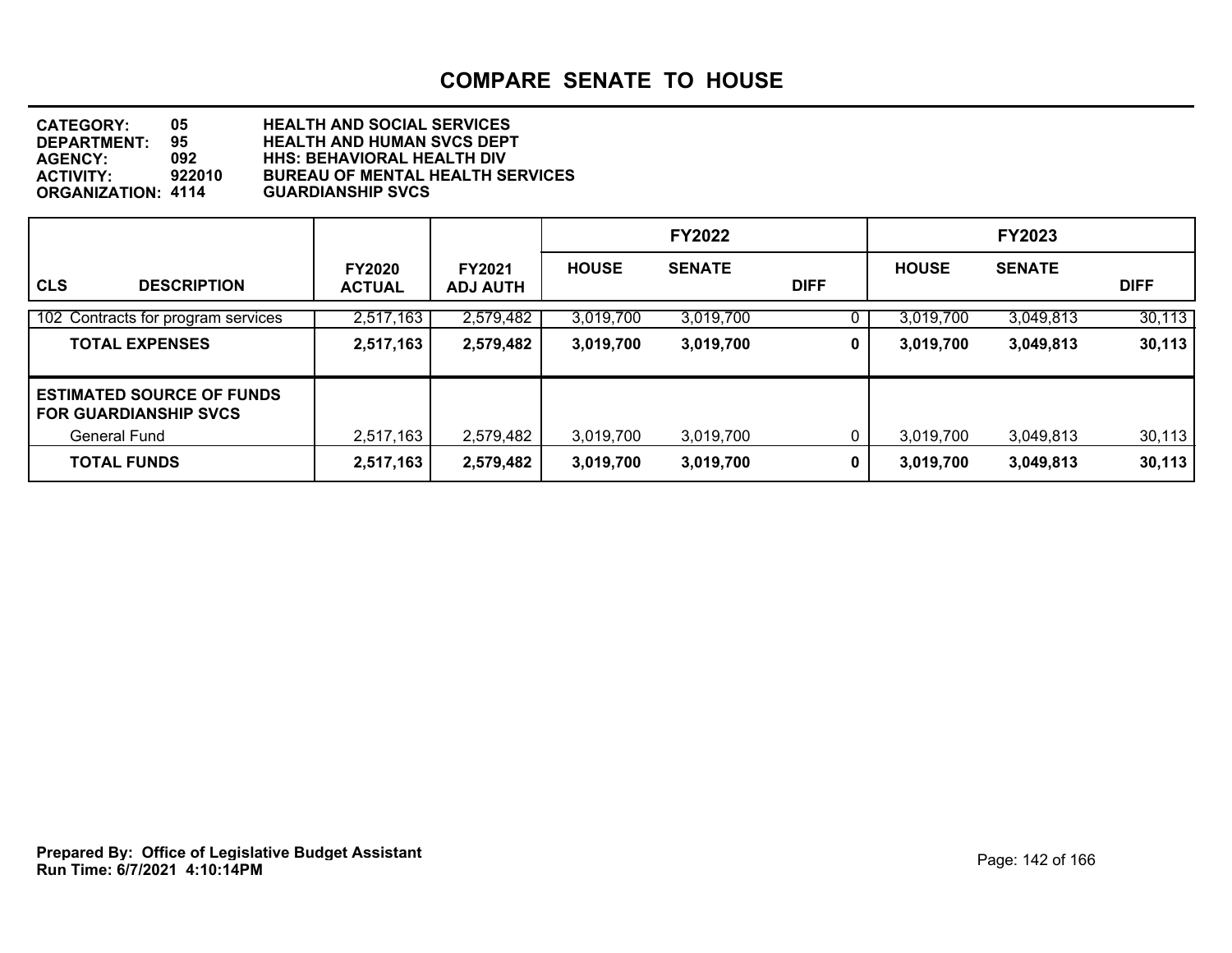| <b>CATEGORY:</b>          | 05.    | <b>HEALTH AND SOCIAL SERVICES</b>       |
|---------------------------|--------|-----------------------------------------|
| <b>DEPARTMENT:</b>        | 95     | <b>HEALTH AND HUMAN SVCS DEPT</b>       |
| <b>AGENCY:</b>            | 092    | <b>HHS: BEHAVIORAL HEALTH DIV</b>       |
| <b>ACTIVITY:</b>          | 922010 | <b>BUREAU OF MENTAL HEALTH SERVICES</b> |
| <b>ORGANIZATION: 4117</b> |        | <b>CMH PROGRAM SUPPORT</b>              |

|                                                                    |                                |                                  |                 | <b>FY2022</b>         |                      |              | <b>FY2023</b>         |                      |
|--------------------------------------------------------------------|--------------------------------|----------------------------------|-----------------|-----------------------|----------------------|--------------|-----------------------|----------------------|
| <b>CLS</b><br><b>DESCRIPTION</b>                                   | <b>FY2020</b><br><b>ACTUAL</b> | <b>FY2021</b><br><b>ADJ AUTH</b> | <b>HOUSE</b>    | <b>SENATE</b>         | <b>DIFF</b>          | <b>HOUSE</b> | <b>SENATE</b>         | <b>DIFF</b>          |
| 102 Contracts for program services                                 | 16,741,597                     | 27,132,065                       | 32,050,189      | 35,209,514            | 3,159,325            | 32,050,189   | 37,267,072            | 5,216,883            |
| <b>TOTAL EXPENSES</b>                                              | 17,787,146                     | 28,261,264                       | 33,329,626      | 36,488,951            | 3,159,325            | 33,403,917   | 38,620,800            | 5,216,883            |
| <b>ESTIMATED SOURCE OF FUNDS</b><br><b>FOR CMH PROGRAM SUPPORT</b> |                                |                                  |                 |                       |                      |              |                       |                      |
| 00D Fed Rev Xfers from Other Agencie<br><b>General Fund</b>        | 0<br>16,003,732                | 0<br>26,876,986                  | 0<br>32,893,973 | 800,000<br>35,253,298 | 800,000<br>2,359,325 | 32,943,197   | 800,000<br>37,360,080 | 800,000<br>4,416,883 |
| <b>TOTAL FUNDS</b>                                                 | 17,787,146                     | 28,261,264                       | 33,329,626      | 36,488,951            | 3,159,325            | 33,403,917   | 38,620,800            | 5,216,883            |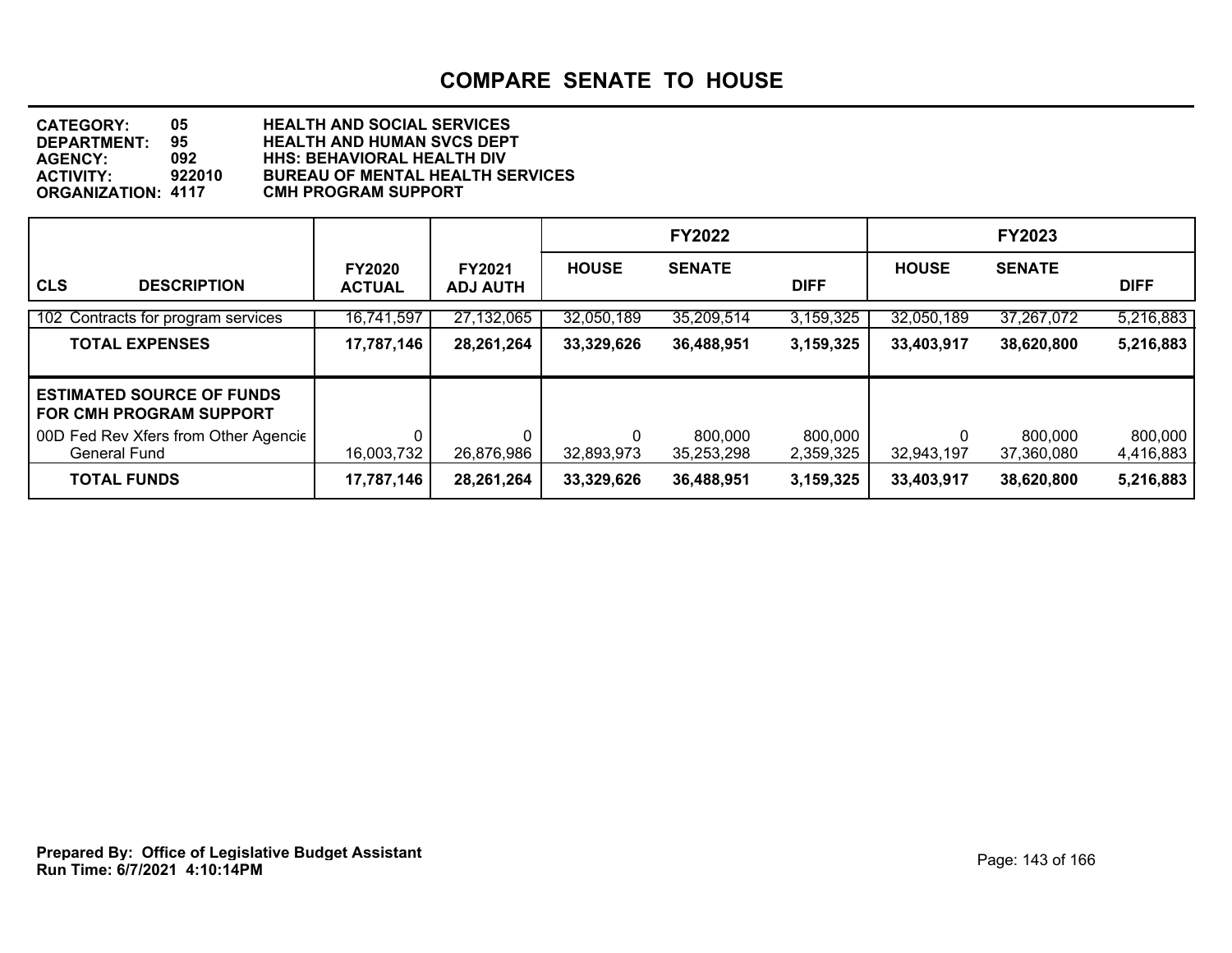| <b>CATEGORY:</b>          | 05     | <b>HEALTH AND SOCIAL SERVICES</b>       |
|---------------------------|--------|-----------------------------------------|
| <b>DEPARTMENT:</b>        | 95.    | <b>HEALTH AND HUMAN SVCS DEPT</b>       |
| <b>AGENCY:</b>            | 092    | <b>HHS: BEHAVIORAL HEALTH DIV</b>       |
| <b>ACTIVITY:</b>          | 922010 | <b>BUREAU OF MENTAL HEALTH SERVICES</b> |
| <b>ORGANIZATION: 4119</b> |        | <b>FAMILY MUTUAL SUPPORT SERVICES</b>   |

|                                                                                                     |                                |                                  |              | <b>FY2022</b> |             |              | <b>FY2023</b> |             |
|-----------------------------------------------------------------------------------------------------|--------------------------------|----------------------------------|--------------|---------------|-------------|--------------|---------------|-------------|
| <b>CLS</b><br><b>DESCRIPTION</b>                                                                    | <b>FY2020</b><br><b>ACTUAL</b> | <b>FY2021</b><br><b>ADJ AUTH</b> | <b>HOUSE</b> | <b>SENATE</b> | <b>DIFF</b> | <b>HOUSE</b> | <b>SENATE</b> | <b>DIFF</b> |
| 102 Contracts for program services                                                                  | 478,316                        | 497,637                          | 497,637      | 522,637       | 25,000      | 497,637      | 522,637       | 25,000      |
| <b>TOTAL EXPENSES</b>                                                                               | 478,316                        | 497,637                          | 497,637      | 522,637       | 25,000      | 497,637      | 522,637       | 25,000      |
| <b>LESTIMATED SOURCE OF FUNDS</b><br>I FOR FAMILY MUTUAL SUPPORT<br><b>SERVICES</b><br>General Fund | 478,316                        | 497,637                          | 497,637      | 522,637       | 25,000      | 497,637      | 522,637       | 25,000      |
| <b>TOTAL FUNDS</b>                                                                                  | 478,316                        | 497,637                          | 497,637      | 522,637       | 25,000      | 497,637      | 522,637       | 25,000      |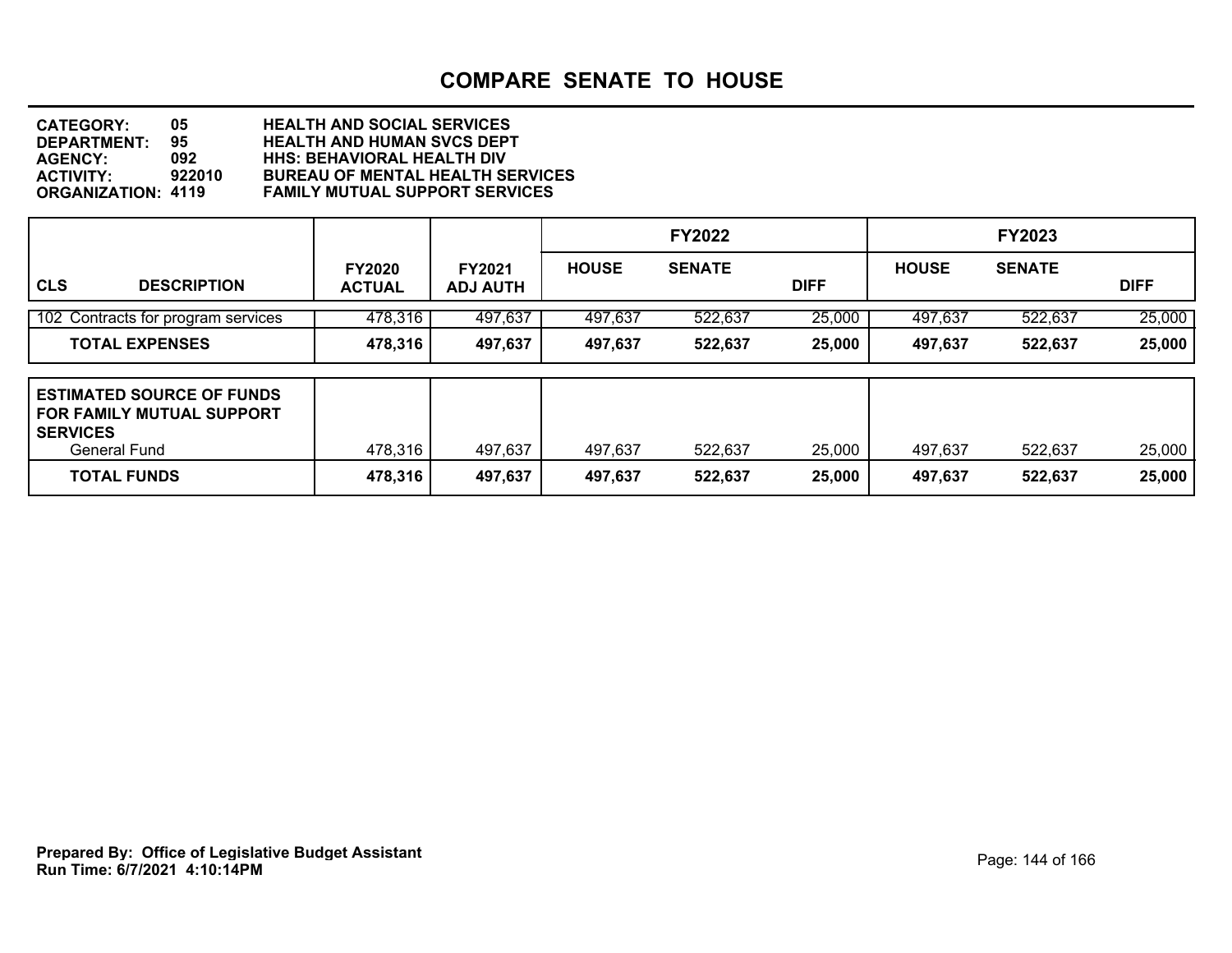**DEPARTMENT: 95 HEALTH AND HUMAN SVCS DEPT CATEGORY: 05 HEALTH AND SOCIAL SERVICES AGENCY: 092 HHS: BEHAVIORAL HEALTH DIV ACTIVITY: 922010 BUREAU OF MENTAL HEALTH SERVICES MENTAL HEALTH BLOCK GRANT** 

|                                                                                                         |                                |                                  |                    | <b>FY2022</b>      |                    |                    | <b>FY2023</b>      |                   |
|---------------------------------------------------------------------------------------------------------|--------------------------------|----------------------------------|--------------------|--------------------|--------------------|--------------------|--------------------|-------------------|
| <b>CLS</b><br><b>DESCRIPTION</b>                                                                        | <b>FY2020</b><br><b>ACTUAL</b> | <b>FY2021</b><br><b>ADJ AUTH</b> | <b>HOUSE</b>       | <b>SENATE</b>      | <b>DIFF</b>        | <b>HOUSE</b>       | <b>SENATE</b>      | <b>DIFF</b>       |
| 041 Audit Fund Set Aside<br>074 Grants for Pub Asst and Relief                                          | 1,992<br>0                     | 2,449<br>0                       | 2,491<br>2,162,828 | 5,404<br>5,072,874 | 2,913<br>2,910,046 | 2,471<br>2,133,773 | 2,471<br>2,133,773 | $\mathbf{0}$<br>0 |
| <b>TOTAL EXPENSES</b>                                                                                   | 1,840,752                      | 2,348,257                        | 2,494,029          | 5,406,988          | 2,912,959          | 2,473,376          | 2,473,376          | 0                 |
| <b>ESTIMATED SOURCE OF FUNDS</b><br><b>FOR MENTAL HEALTH BLOCK</b><br><b>GRANT</b><br>000 Federal Funds | 1,840,752                      | 2,348,257                        | 2,494,029          | 5,406,988          | 2,912,959          | 2,473,376          | 2,473,376          | $\mathbf 0$       |
| <b>TOTAL FUNDS</b>                                                                                      | 1,840,752                      | 2,348,257                        | 2,494,029          | 5,406,988          | 2,912,959          | 2,473,376          | 2,473,376          | $\mathbf 0$       |

#### **ACTIVITY 922010 BUREAU OF MENTAL HEALTH SERVICES**

| <b>TOTAL EXPENSES</b>                                                                                                                     | 26.445.322                         | 38,159,793                         | 44.051.740                         | 50.149.024                         | 6,097,284                         | 44.047.722                         | 49,319,718                         | 5,271,996                 |
|-------------------------------------------------------------------------------------------------------------------------------------------|------------------------------------|------------------------------------|------------------------------------|------------------------------------|-----------------------------------|------------------------------------|------------------------------------|---------------------------|
| <b>ESTIMATED SOURCE OF FUNDS</b><br>FOR BUREAU OF MENTAL HEALTH<br><b>SERVICES</b><br>FEDERAL FUNDS<br><b>GENERAL FUND</b><br>OTHER FUNDS | 5,631,613<br>20,651,795<br>161.914 | 6,011,648<br>31,982,783<br>165,362 | 4,949,761<br>38,952,978<br>149.001 | 7,862,720<br>41,337,303<br>949,001 | 2,912,959<br>2,384,325<br>800,000 | 4,935,160<br>38,963,561<br>149,001 | 4,935,160<br>43,435,557<br>949,001 | 0<br>4,471,996<br>800,000 |
| <b>TOTAL FUNDS</b>                                                                                                                        | 26,445,322                         | 38,159,793                         | 44,051,740                         | 50,149,024                         | 6,097,284                         | 44,047,722                         | 49,319,718                         | 5,271,996                 |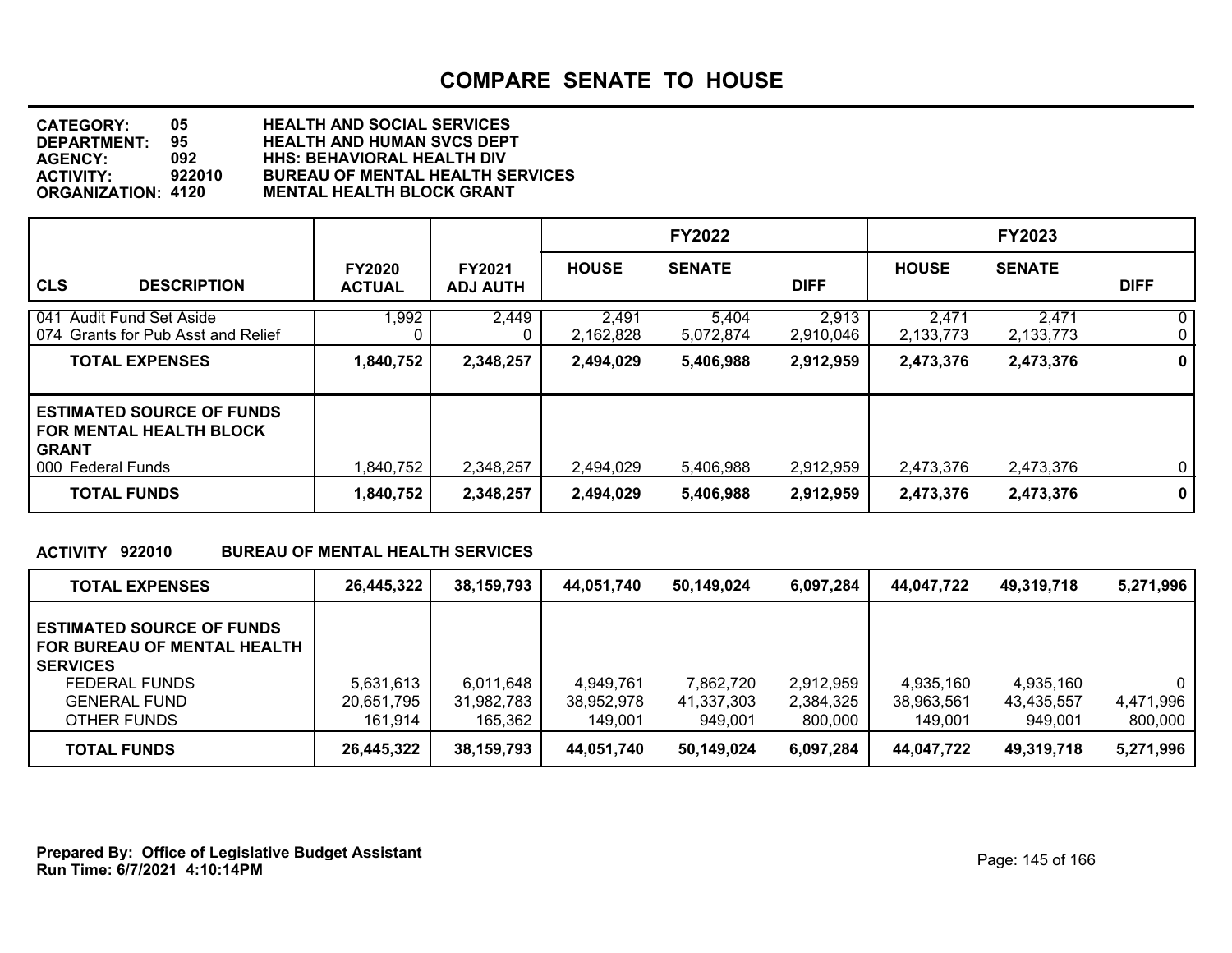| <b>CATEGORY:</b>          | 05     | <b>HEALTH AND SOCIAL SERVICES</b>       |
|---------------------------|--------|-----------------------------------------|
| <b>DEPARTMENT:</b>        | 95     | <b>HEALTH AND HUMAN SVCS DEPT</b>       |
| <b>AGENCY:</b>            | 092    | <b>HHS: BEHAVIORAL HEALTH DIV</b>       |
| <b>ACTIVITY:</b>          | 922010 | <b>BUREAU OF MENTAL HEALTH SERVICES</b> |
| <b>ORGANIZATION: 4120</b> |        | <b>MENTAL HEALTH BLOCK GRANT</b>        |

|                                  |                        |                                  |              | <b>FY2022</b> |             | FY2023       |               |             |
|----------------------------------|------------------------|----------------------------------|--------------|---------------|-------------|--------------|---------------|-------------|
| <b>CLS</b><br><b>DESCRIPTION</b> | Y2020<br><b>ACTUAL</b> | <b>FY2021</b><br><b>ADJ AUTH</b> | <b>HOUSE</b> | <b>SENATE</b> | <b>DIFF</b> | <b>HOUSE</b> | <b>SENATE</b> | <b>DIFF</b> |

#### **AGENCY 092 HHS: BEHAVIORAL HEALTH DIV**

| <b>TOTAL EXPENSES</b>                                                                                                                             | 74,929,314                              | 91,253,047                             | 116,056,154                            | 122.445.556                            | 6,389,402                           | 116,858,145                            | 123,880,701                            | 7,022,556                          |
|---------------------------------------------------------------------------------------------------------------------------------------------------|-----------------------------------------|----------------------------------------|----------------------------------------|----------------------------------------|-------------------------------------|----------------------------------------|----------------------------------------|------------------------------------|
| <b>ESTIMATED SOURCE OF FUNDS</b><br><b>FOR HHS: BEHAVIORAL HEALTH</b><br><b>DIV</b><br><b>FEDERAL FUNDS</b><br><b>GENERAL FUND</b><br>OTHER FUNDS | 44, 197, 521<br>24,800,264<br>5,931,529 | 31,666,005<br>49,345,680<br>10,241,362 | 49,708,636<br>53,448,016<br>12,899,502 | 52,621,595<br>55,832,341<br>13,991,620 | 2,912,959<br>2,384,325<br>1,092,118 | 49.127.795<br>54,186,406<br>13,543,944 | 49,127,795<br>60,116,844<br>14,636,062 | $\Omega$<br>5,930,438<br>1,092,118 |
| <b>TOTAL FUNDS</b>                                                                                                                                | 74,929,314                              | 91,253,047                             | 116,056,154                            | 122.445.556                            | 6,389,402                           | 116,858,145                            | 123,880,701                            | 7,022,556                          |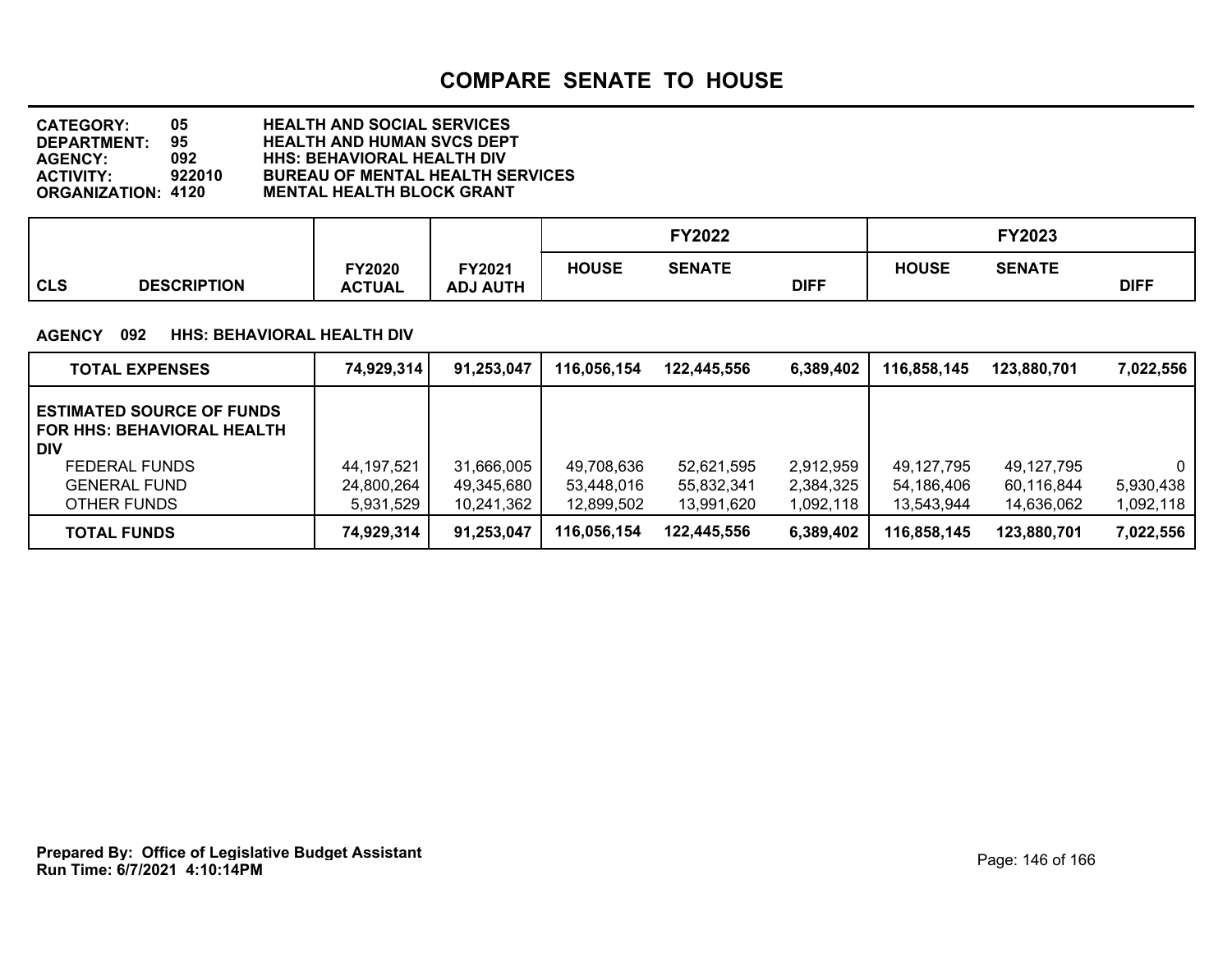| <b>CATEGORY:</b>          | 05     | <b>HEALTH AND SOCIAL SERVICES</b> |
|---------------------------|--------|-----------------------------------|
| DEPARTMENT:               | 95     | <b>HEALTH AND HUMAN SVCS DEPT</b> |
| <b>AGENCY:</b>            | 094    | <b>HHS: NH HOSPITAL</b>           |
| <b>ACTIVITY:</b>          | 940010 | <b>NEW HAMPSHIRE HOSPITAL</b>     |
| <b>ORGANIZATION: 8400</b> |        | <b>ADMINISTRATION</b>             |

|                                                                                                                                    |                                            |                                  |                                              | <b>FY2022</b>                        |                                                |                                              | <b>FY2023</b>                              |                                                  |
|------------------------------------------------------------------------------------------------------------------------------------|--------------------------------------------|----------------------------------|----------------------------------------------|--------------------------------------|------------------------------------------------|----------------------------------------------|--------------------------------------------|--------------------------------------------------|
| <b>CLS</b><br><b>DESCRIPTION</b>                                                                                                   | <b>FY2020</b><br><b>ACTUAL</b>             | <b>FY2021</b><br><b>ADJ AUTH</b> | <b>HOUSE</b>                                 | <b>SENATE</b>                        | <b>DIFF</b>                                    | <b>HOUSE</b>                                 | <b>SENATE</b>                              | <b>DIFF</b>                                      |
| 012 Personal Services-Unclassified<br>060 Benefits<br>102 Contracts for program services<br><b>TOTAL EXPENSES</b>                  | 473,425<br>403,308<br>332,974<br>1,874,429 | 477,733<br>419,388<br>1,602,277  | 499,911<br>551,382<br>1,611,656<br>3,518,893 | 585,107<br>602,241<br>0<br>2,043,292 | 85,196<br>50,859<br>-1,611,656<br>$-1,475,601$ | 519,138<br>579,492<br>1,635,368<br>3,610,091 | 610,925<br>633,543<br>169,000<br>2,289,561 | 91,787<br>54,051<br>$-1,466,368$<br>$-1,320,530$ |
| <b>ESTIMATED SOURCE OF FUNDS</b><br><b>FOR ADMINISTRATION</b><br><b>Transfer from Other Agencies</b><br>001<br><b>General Fund</b> | 231,757<br>1,630,418                       | 273,714<br>1,318,563             | 314,131<br>3,204,762                         | 340,191<br>1,703,101                 | 26,060<br>-1,501,661                           | 324,251<br>3,285,840                         | 325,080<br>1,964,481                       | 829<br>$-1,321,359$                              |
| <b>TOTAL FUNDS</b>                                                                                                                 | 1,874,429                                  | 1,602,277                        | 3,518,893                                    | 2,043,292                            | $-1,475,601$                                   | 3,610,091                                    | 2,289,561                                  | $-1,320,530$                                     |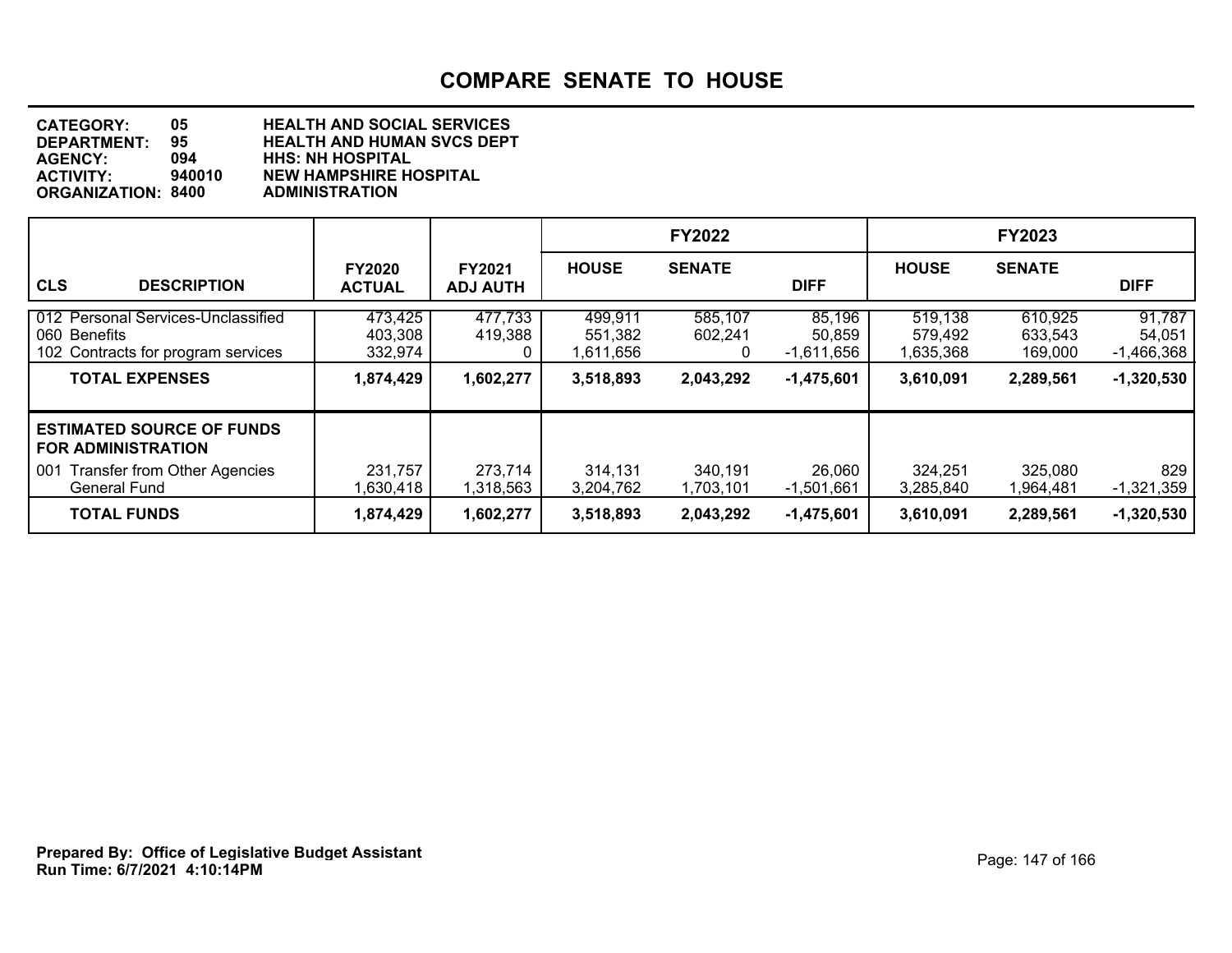| <b>CATEGORY:</b>          | 05.    | <b>HEALTH AND SOCIAL SERVICES</b>     |
|---------------------------|--------|---------------------------------------|
| <b>DEPARTMENT:</b>        | 95.    | <b>HEALTH AND HUMAN SVCS DEPT</b>     |
| <b>AGENCY:</b>            | 094    | <b>HHS: NH HOSPITAL</b>               |
| <b>ACTIVITY:</b>          | 940010 | <b>NEW HAMPSHIRE HOSPITAL</b>         |
| <b>ORGANIZATION: 8410</b> |        | <b>NHH - FACILITY/PATIENT SUPPORT</b> |

|                |                                                                |                         |                           |                         | <b>FY2022</b>           |                       |                         | <b>FY2023</b>           |                       |
|----------------|----------------------------------------------------------------|-------------------------|---------------------------|-------------------------|-------------------------|-----------------------|-------------------------|-------------------------|-----------------------|
| <b>CLS</b>     | <b>DESCRIPTION</b>                                             | FY2020<br><b>ACTUAL</b> | FY2021<br><b>ADJ AUTH</b> | <b>HOUSE</b>            | <b>SENATE</b>           | <b>DIFF</b>           | <b>HOUSE</b>            | <b>SENATE</b>           | <b>DIFF</b>           |
| <b>SUPPORT</b> | <b>ESTIMATED SOURCE OF FUNDS</b><br>FOR NHH - FACILITY/PATIENT |                         |                           |                         |                         |                       |                         |                         |                       |
|                | 001 Transfer from Other Agencies<br>General Fund               | 4,324,078<br>11,101,701 | 4,493,438<br>12,238,980   | 4,933,173<br>12,753,217 | 5,171,481<br>12,514,909 | 238,308<br>$-238,308$ | 5,155,913<br>13,348,186 | 4,983,578<br>13,520,521 | $-172,335$<br>172,335 |
|                |                                                                |                         |                           |                         |                         |                       |                         |                         |                       |
|                |                                                                |                         |                           |                         |                         |                       |                         |                         |                       |
|                |                                                                |                         |                           |                         |                         |                       |                         |                         |                       |
|                |                                                                |                         |                           |                         |                         |                       |                         |                         |                       |
|                |                                                                |                         |                           |                         |                         |                       |                         |                         |                       |
|                |                                                                |                         |                           |                         |                         |                       |                         |                         |                       |
|                |                                                                |                         |                           |                         |                         |                       |                         |                         |                       |
|                |                                                                |                         |                           |                         |                         |                       |                         |                         |                       |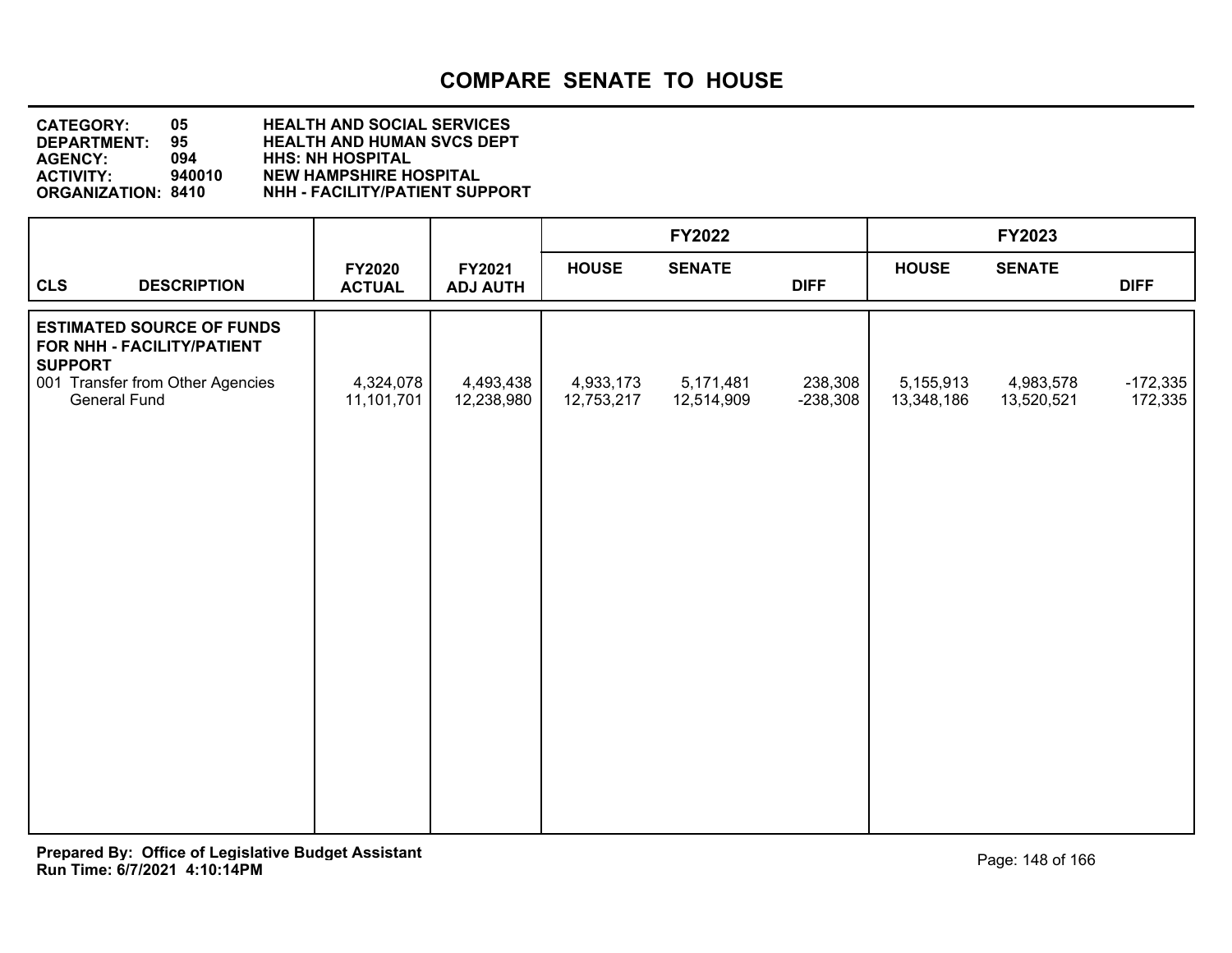| <b>CATEGORY:</b>          | 05.    | <b>HEALTH AND SOCIAL SERVICES</b> |
|---------------------------|--------|-----------------------------------|
| <b>DEPARTMENT:</b>        | 95.    | <b>HEALTH AND HUMAN SVCS DEPT</b> |
| <b>AGENCY:</b>            | 094    | <b>HHS: NH HOSPITAL</b>           |
| <b>ACTIVITY:</b>          | 940010 | <b>NEW HAMPSHIRE HOSPITAL</b>     |
| <b>ORGANIZATION: 8750</b> |        | <b>ACUTE PSYCHIATRIC SERVICES</b> |

|                                                                                     |                                |                                  |                          | <b>FY2022</b>            |                           |                          | <b>FY2023</b>            |                       |
|-------------------------------------------------------------------------------------|--------------------------------|----------------------------------|--------------------------|--------------------------|---------------------------|--------------------------|--------------------------|-----------------------|
| <b>CLS</b><br><b>DESCRIPTION</b>                                                    | <b>FY2020</b><br><b>ACTUAL</b> | <b>FY2021</b><br><b>ADJ AUTH</b> | <b>HOUSE</b>             | <b>SENATE</b>            | <b>DIFF</b>               | <b>HOUSE</b>             | <b>SENATE</b>            | <b>DIFF</b>           |
| <b>ESTIMATED SOURCE OF FUNDS</b><br><b>FOR ACUTE PSYCHIATRIC</b><br><b>SERVICES</b> |                                |                                  |                          |                          |                           |                          |                          |                       |
| <b>Transfer from Other Agencies</b><br>001<br>General Fund                          | 16,023,820<br>18,993,291       | 16,250,256<br>21,500,337         | 22,493,752<br>29,013,413 | 23,580,362<br>27,926,803 | 1,086,610<br>$-1,086,610$ | 24,004,997<br>31,313,572 | 23,202,637<br>32,115,932 | $-802,360$<br>802,360 |

### **ACTIVITY 940010 NEW HAMPSHIRE HOSPITAL**

| <b>TOTAL EXPENSES</b>                                             | 73.623.947 | 86,536,983 | 101,802,565 | 100.326.964 | $-1,475,601$ | 107.921.582 | 106.601.052 | $-1,320,530$ |
|-------------------------------------------------------------------|------------|------------|-------------|-------------|--------------|-------------|-------------|--------------|
| <b>LESTIMATED SOURCE OF FUNDS</b><br>I FOR NEW HAMPSHIRE HOSPITAL |            |            |             |             |              |             |             |              |
| <b>GENERAL FUND</b>                                               | 32,854,790 | 38,795,089 | 49,519,250  | 46,692,671  | $-2,826,579$ | 52,620,035  | 52.273.371  | -346.664     |
| OTHER FUNDS                                                       | 40,769,157 | 47,741,894 | 52,283,315  | 53,634,293  | 1,350,978    | 55.301.547  | 54.327.681  | -973,866     |
| <b>TOTAL FUNDS</b>                                                | 73,623,947 | 86,536,983 | 101,802,565 | 100,326,964 | -1,475,601   | 107.921.582 | 106.601.052 | $-1,320,530$ |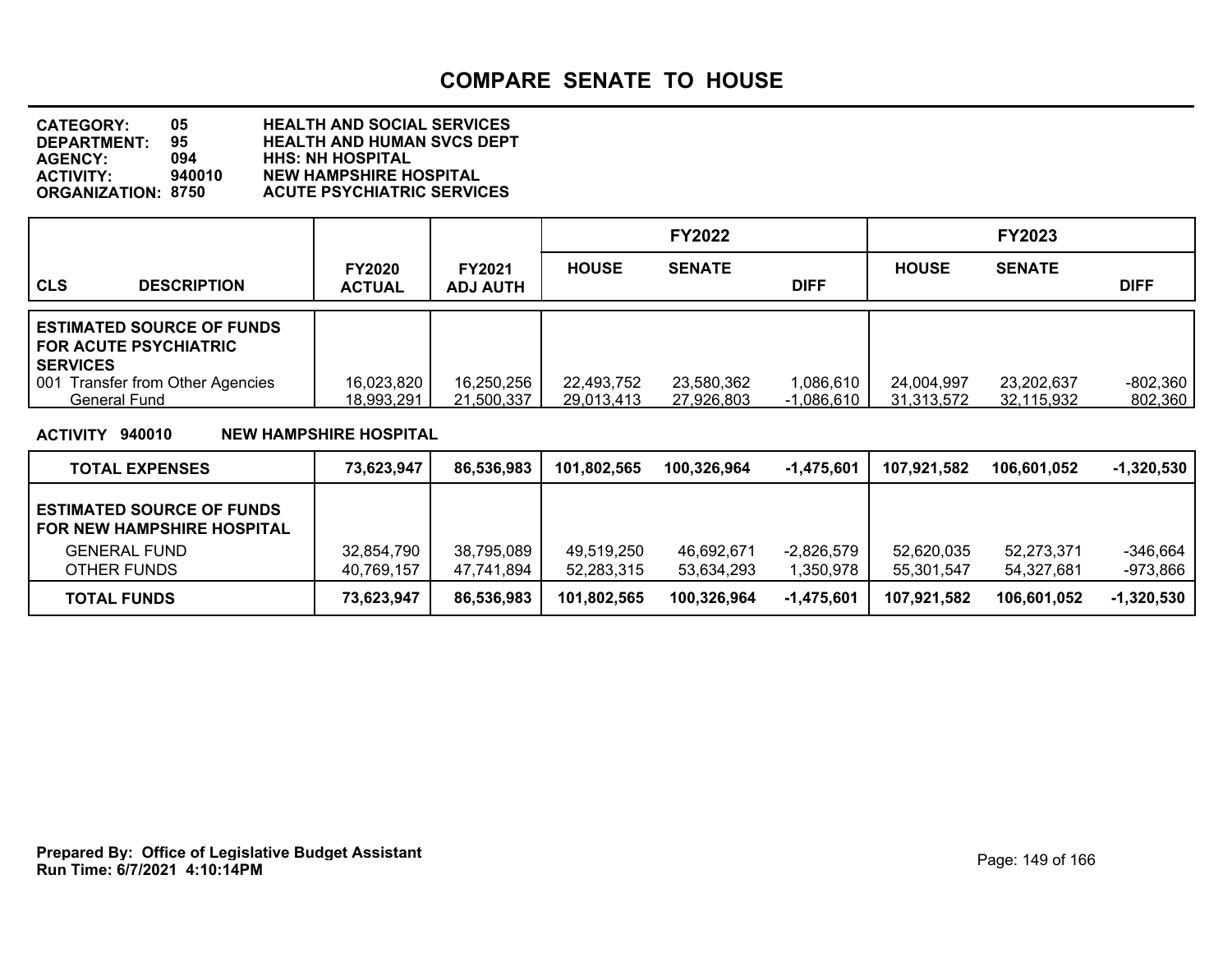**DEPARTMENT: 95 HEALTH AND HUMAN SVCS DEPT CATEGORY: 05 HEALTH AND SOCIAL SERVICES AGENCY: 095 HHS: COMMISSIONER'S OFFICE ACTIVITY: 950010 OFFICE OF THE COMMISSIONER EMPLOYEE ASSISTANCE PROGRAM** 

|                                                                                                                                  |                                |                                  |                   | <b>FY2022</b>      |                   |                   | <b>FY2023</b>      |                   |
|----------------------------------------------------------------------------------------------------------------------------------|--------------------------------|----------------------------------|-------------------|--------------------|-------------------|-------------------|--------------------|-------------------|
| <b>CLS</b><br><b>DESCRIPTION</b>                                                                                                 | <b>FY2020</b><br><b>ACTUAL</b> | <b>FY2021</b><br><b>ADJ AUTH</b> | <b>HOUSE</b>      | <b>SENATE</b>      | <b>DIFF</b>       | <b>HOUSE</b>      | <b>SENATE</b>      | <b>DIFF</b>       |
| 012 Personal Services-Unclassified<br>060 Benefits                                                                               | 202,796                        | 246,233                          | 246,209           | 108,506<br>286,914 | 108,506<br>40,705 | 258,613           | 114,056<br>301,165 | 114,056<br>42,552 |
| <b>TOTAL EXPENSES</b>                                                                                                            | 623,430                        | 729,217                          | 731,645           | 880,856            | 149,211           | 765,930           | 922,538            | 156,608           |
| <b>ESTIMATED SOURCE OF FUNDS</b><br><b>FOR EMPLOYEE ASSISTANCE</b><br><b>PROGRAM</b><br>000 Federal Funds<br><b>General Fund</b> | 3,522<br>325,375               | 4,235<br>405,193                 | 25,081<br>370,971 | 109,628<br>435.635 | 84,547<br>64,664  | 26,721<br>379,529 | 112,733<br>450,125 | 86,012<br>70,596  |
| <b>TOTAL FUNDS</b>                                                                                                               | 623,430                        | 729,217                          | 731,645           | 880,856            | 149,211           | 765,930           | 922,538            | 156,608           |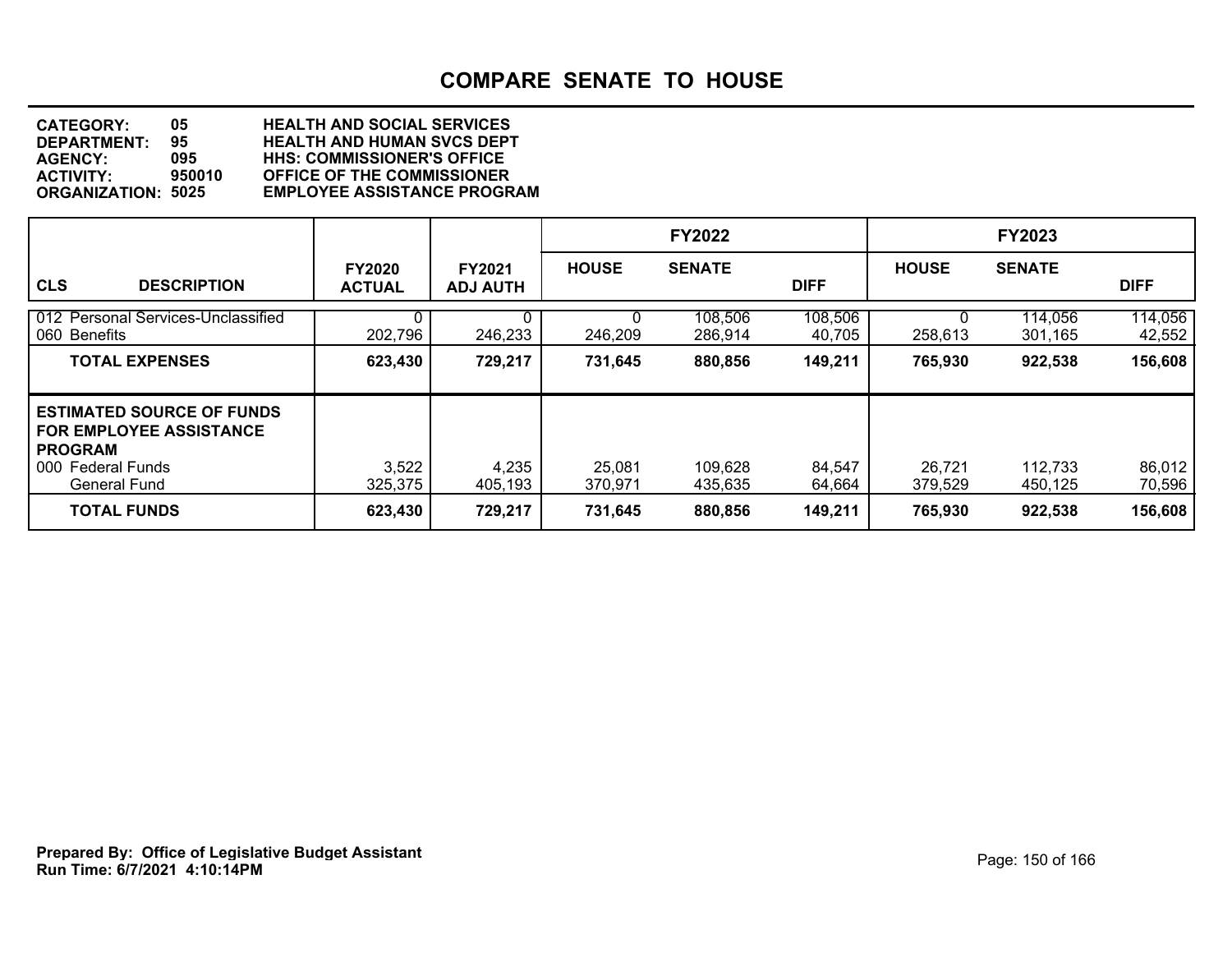**DEPARTMENT: 95 HEALTH AND HUMAN SVCS DEPT CATEGORY: 05 HEALTH AND SOCIAL SERVICES AGENCY: 095 HHS: COMMISSIONER'S OFFICE ACTIVITY: 950010 OFFICE OF THE COMMISSIONER ORGANIZATION: 5676 OFFICE OF BUSINESS OPERATIONS**

|                                                                                                                                                         |                                     |                                  |                                  | <b>FY2022</b>                    |                                |                                  | <b>FY2023</b>                   |                                |
|---------------------------------------------------------------------------------------------------------------------------------------------------------|-------------------------------------|----------------------------------|----------------------------------|----------------------------------|--------------------------------|----------------------------------|---------------------------------|--------------------------------|
| <b>CLS</b><br><b>DESCRIPTION</b>                                                                                                                        | <b>FY2020</b><br><b>ACTUAL</b>      | <b>FY2021</b><br><b>ADJ AUTH</b> | <b>HOUSE</b>                     | <b>SENATE</b>                    | <b>DIFF</b>                    | <b>HOUSE</b>                     | <b>SENATE</b>                   | <b>DIFF</b>                    |
| 012 Personal Services-Unclassified<br>060 Benefits                                                                                                      | 328,577<br>3,543,312                | 308,905<br>4,126,566             | 399,221<br>4,737,016             | 314,025<br>4,689,157             | $-85,196$<br>-47,859           | 417,855<br>5,004,644             | 326,068<br>4,950,593            | $-91,787$<br>$-54,051$         |
| <b>TOTAL EXPENSES</b>                                                                                                                                   | 29,567,921                          | 13,946,326                       | 15,907,479                       | 15,774,424                       | $-133,055$                     | 16,740,013                       | 16,594,175                      | $-145,838$                     |
| <b>ESTIMATED SOURCE OF FUNDS</b><br><b>FOR OFFICE OF BUSINESS</b><br><b>OPERATIONS</b><br>000 Federal Funds<br>009 Agency Income<br><b>General Fund</b> | 4,463,877<br>7,599,400<br>8,096,282 | 4,938,589<br>0<br>9,007,737      | 6,681,106<br>12.100<br>9,214,273 | 6,634,961<br>10,231<br>9,129,232 | -46,145<br>$-1,869$<br>-85,041 | 6,974,442<br>11.735<br>9,753,836 | 6,921,778<br>9,736<br>9,662,661 | -52,664<br>$-1,999$<br>-91,175 |
| <b>TOTAL FUNDS</b>                                                                                                                                      | 29,567,921                          | 13,946,326                       | 15,907,479                       | 15,774,424                       | $-133,055$                     | 16,740,013                       | 16,594,175                      | $-145,838$                     |

#### **ACTIVITY 950010 OFFICE OF THE COMMISSIONER**

| <b>TOTAL EXPENSES</b>                                                                                                               | 35,938,545                            | 21,117,798                         | 24,540,517                          | 24,556,673                          | 16,156                          | 25.684.442                          | 25,695,212                          | 10,770                          |
|-------------------------------------------------------------------------------------------------------------------------------------|---------------------------------------|------------------------------------|-------------------------------------|-------------------------------------|---------------------------------|-------------------------------------|-------------------------------------|---------------------------------|
| <b>ESTIMATED SOURCE OF FUNDS</b><br>FOR OFFICE OF THE<br><b>COMMISSIONER</b><br>FEDERAL FUNDS<br><b>GENERAL FUND</b><br>OTHER FUNDS | 7,741,909<br>10,894,341<br>17,302,295 | 8,546,999<br>12,251,010<br>319,789 | 10,667,491<br>13,397,494<br>475.532 | 10,705,893<br>13,377,117<br>473.663 | 38,402<br>$-20,377$<br>$-1,869$ | 11.077.458<br>14.094.191<br>512.793 | 11,110,806<br>14,073,612<br>510.794 | 33,348<br>$-20,579$<br>$-1,999$ |
| <b>TOTAL FUNDS</b>                                                                                                                  | 35,938,545                            | 21,117,798                         | 24,540,517                          | 24,556,673                          | 16,156                          | 25,684,442                          | 25,695,212                          | 10,770                          |

**Run Time: 6/7/2021 4:10:14PM Prepared By: Office of Legislative Budget Assistant** Prepared By: 0ffice of Legislative Budget Assistant Page: 151 of 166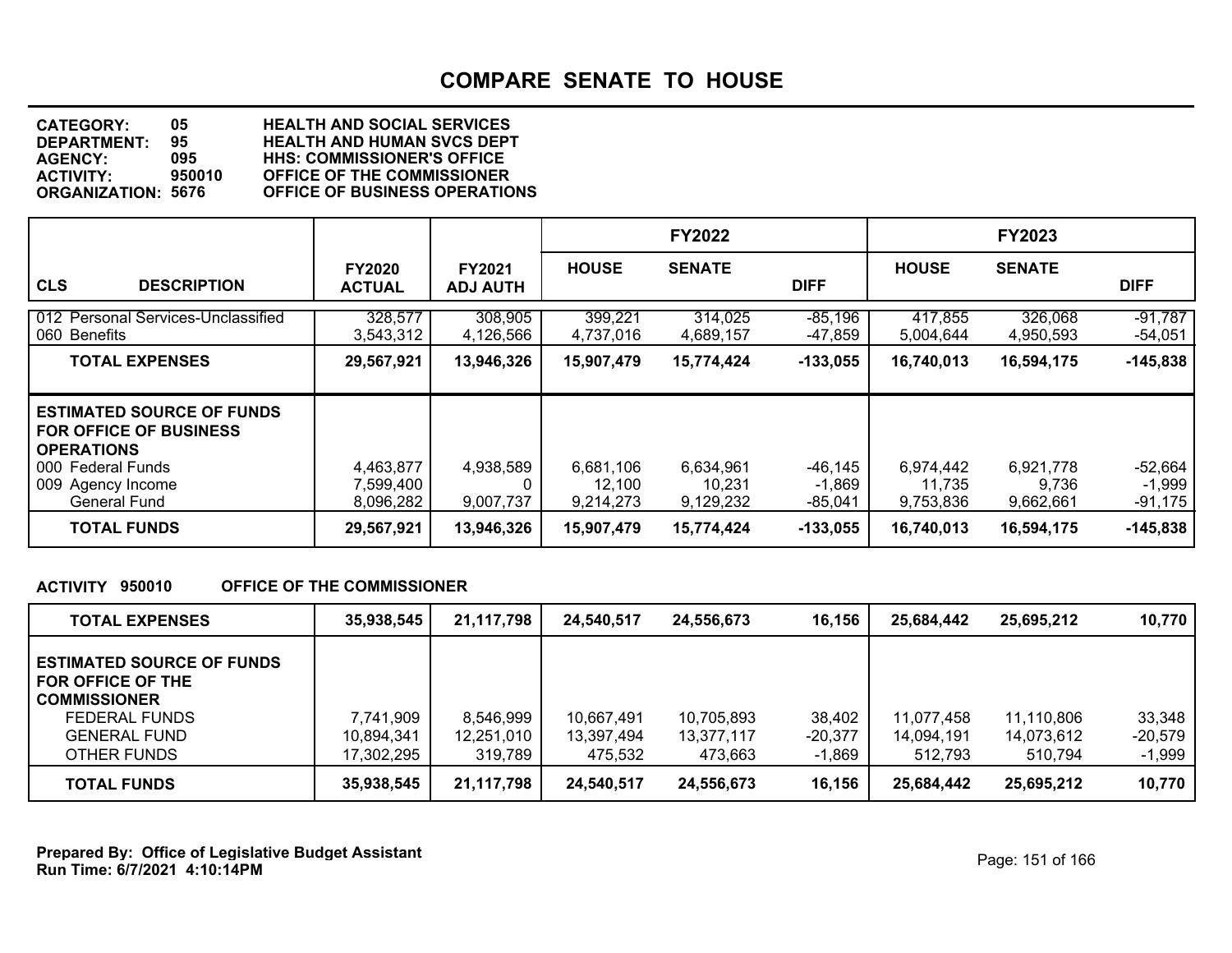| <b>CATEGORY:</b>          | 05.    | <b>HEALTH AND SOCIAL SERVICES</b>     |
|---------------------------|--------|---------------------------------------|
| <b>DEPARTMENT:</b>        | 95.    | <b>HEALTH AND HUMAN SVCS DEPT</b>     |
| <b>AGENCY:</b>            | 095    | <b>HHS: COMMISSIONER'S OFFICE</b>     |
| <b>ACTIVITY:</b>          | 951010 | <b>OFFICE OF IMPROVEMENT, INTEGRI</b> |
| <b>ORGANIZATION: 7935</b> |        | <b>IMPROVEMT/INTEGRITY/INFO/REIMB</b> |
|                           |        |                                       |

|                                                                                                                     |                                |                                  |                        | <b>FY2022</b>          |                        |                        | <b>FY2023</b>          |                        |
|---------------------------------------------------------------------------------------------------------------------|--------------------------------|----------------------------------|------------------------|------------------------|------------------------|------------------------|------------------------|------------------------|
| <b>CLS</b><br><b>DESCRIPTION</b>                                                                                    | <b>FY2020</b><br><b>ACTUAL</b> | <b>FY2021</b><br><b>ADJ AUTH</b> | <b>HOUSE</b>           | <b>SENATE</b>          | <b>DIFF</b>            | <b>HOUSE</b>           | <b>SENATE</b>          | <b>DIFF</b>            |
| 010 Personal Services-Perm. Classi<br>060 Benefits                                                                  | 3,440,673<br>,928,009          | 3,998,197<br>2,322,796           | 3,810,097<br>2,389,173 | 3,766,982<br>2,359,801 | $-43,115$<br>$-29,372$ | 4,035,466<br>2,520,408 | 3,989,043<br>2,489,227 | $-46,423$<br>$-31,181$ |
| <b>TOTAL EXPENSES</b>                                                                                               | 6,242,517                      | 7,469,365                        | 7,264,392              | 7,191,905              | $-72,487$              | 7,663,011              | 7,585,407              | $-77,604$              |
| <b>ESTIMATED SOURCE OF FUNDS</b><br><b>FOR</b><br>IMPROVEMT/INTEGRITY/INFO/REIM<br>в<br>000<br><b>Federal Funds</b> | 2,984,917                      | 3,523,123                        | 3,622,014              | 3,586,746              | $-35,268$              | 3,819,789              | 3,782,028              | $-37,761$              |
| <b>General Fund</b>                                                                                                 | 3,211,220                      | 3,896,758                        | 3,638,660              | 3,601,441              | $-37,219$              | 3,839,313              | 3,799,470              | $-39,843$              |
| <b>TOTAL FUNDS</b>                                                                                                  | 6,242,517                      | 7,469,365                        | 7,264,392              | 7,191,905              | $-72,487$              | 7,663,011              | 7,585,407              | $-77,604$              |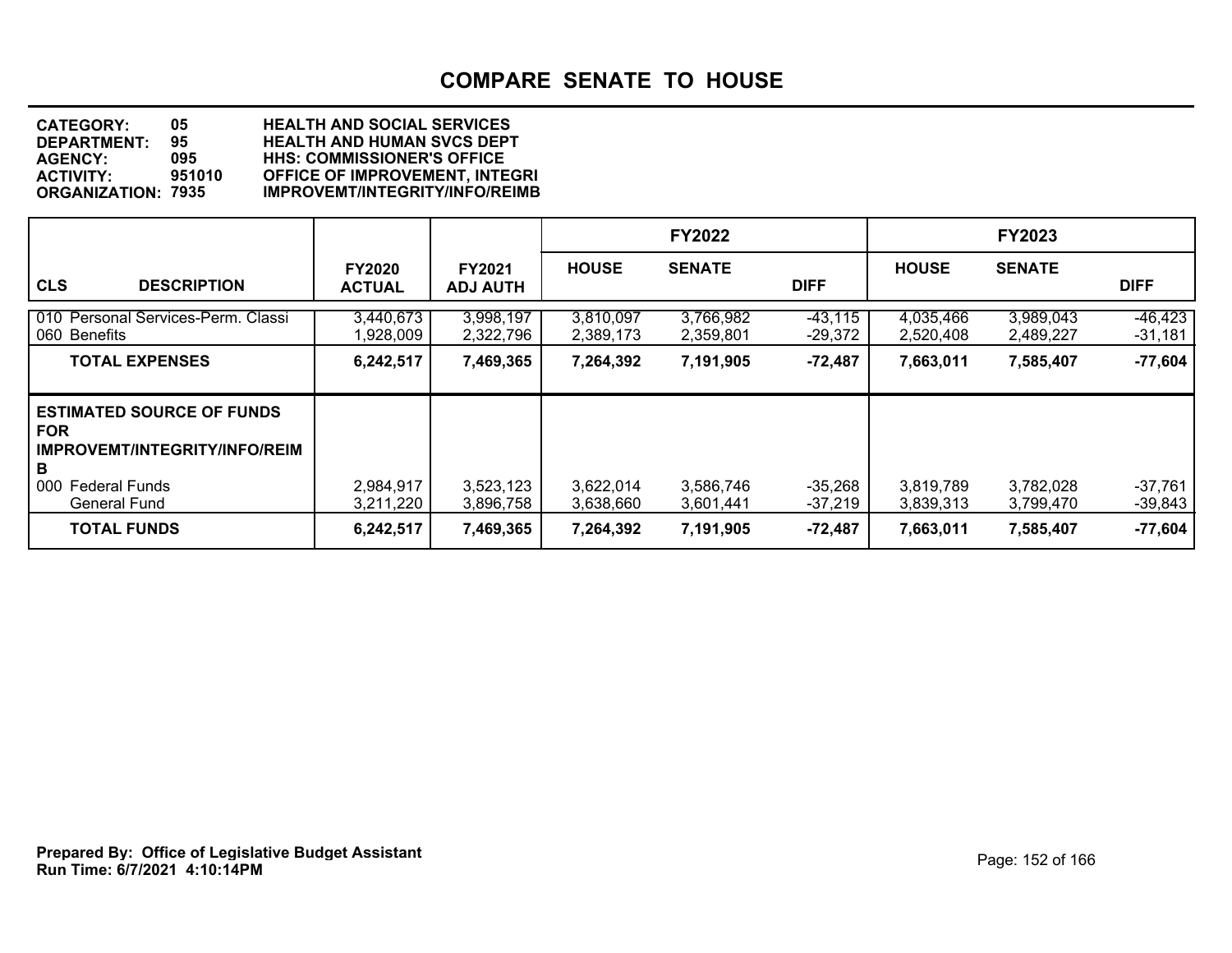**DEPARTMENT: 95 HEALTH AND HUMAN SVCS DEPT CATEGORY: 05 HEALTH AND SOCIAL SERVICES AGENCY: 095 HHS: COMMISSIONER'S OFFICE** LEGAL & REGULATORY SERVICES<br>GENERAL COUNSEL **ORGANIZATION: 5680** 

|                                                                                          |                                |                                  |                             | <b>FY2022</b>                     |                                   |                        | <b>FY2023</b>                     |                                   |
|------------------------------------------------------------------------------------------|--------------------------------|----------------------------------|-----------------------------|-----------------------------------|-----------------------------------|------------------------|-----------------------------------|-----------------------------------|
| <b>CLS</b><br><b>DESCRIPTION</b>                                                         | <b>FY2020</b><br><b>ACTUAL</b> | <b>FY2021</b><br><b>ADJ AUTH</b> | <b>HOUSE</b>                | <b>SENATE</b>                     | <b>DIFF</b>                       | <b>HOUSE</b>           | <b>SENATE</b>                     | <b>DIFF</b>                       |
| 010 Personal Services-Perm. Classi<br>049 Transfer to Other State Agenci<br>060 Benefits | 4,631,596<br>2,521,057         | 5,492,230<br>3,241,419           | 5,337,177<br>0<br>3,367,090 | 5,271,228<br>111,155<br>3,350,662 | $-65,949$<br>111,155<br>$-16,428$ | 5,645,233<br>3,549,997 | 5,573,629<br>115,858<br>3,523,795 | $-71,604$<br>115,858<br>$-26,202$ |
| <b>TOTAL EXPENSES</b>                                                                    | 9,030,115                      | 10,441,061                       | 10,836,915                  | 10,865,693                        | 28,778                            | 11,410,446             | 11,428,498                        | 18,052                            |
| <b>ESTIMATED SOURCE OF FUNDS</b><br><b>FOR GENERAL COUNSEL</b>                           |                                |                                  |                             |                                   |                                   |                        |                                   |                                   |
| 000 Federal Funds<br>General Fund                                                        | 3,868,758<br>4,600,304         | 4,321,624<br>5,687,099           | 4,366,013<br>5,907,428      | 4,374,013<br>5,928,206            | 8,000<br>20,778                   | 4,592,718<br>6,250,631 | 4,599,668<br>6,261,733            | 6,950<br>11,102                   |
| <b>TOTAL FUNDS</b>                                                                       | 9,030,115                      | 10,441,061                       | 10,836,915                  | 10,865,693                        | 28,778                            | 11,410,446             | 11,428,498                        | 18,052                            |

#### **ACTIVITY 952010 LEGAL & REGULATORY SERVICES**

| <b>TOTAL EXPENSES</b>                                                                                                            | 16,659,844             | 18,968,059             | 19,504,996             | 19,533,774             | 28,778          | 20.532.732              | 20,550,784              | 18.052          |
|----------------------------------------------------------------------------------------------------------------------------------|------------------------|------------------------|------------------------|------------------------|-----------------|-------------------------|-------------------------|-----------------|
| <b>ESTIMATED SOURCE OF FUNDS</b><br><b>FOR LEGAL &amp; REGULATORY</b><br><b>SERVICES</b><br>FEDERAL FUNDS<br><b>GENERAL FUND</b> | 8,324,866<br>7,129,680 | 9,386,871<br>8,718,882 | 8.567.541<br>9,852,029 | 8,575,541<br>9,872,807 | 8,000<br>20,778 | 9.013.531<br>10,401,798 | 9,020,481<br>10,412,900 | 6.950<br>11,102 |
| <b>TOTAL FUNDS</b>                                                                                                               | 16,659,844             | 18,968,059             | 19,504,996             | 19,533,774             | 28,778          | 20,532,732              | 20,550,784              | 18,052          |

**Run Time: 6/7/2021 4:10:14PM Prepared By: Office of Legislative Budget Assistant** Page: 153 of 166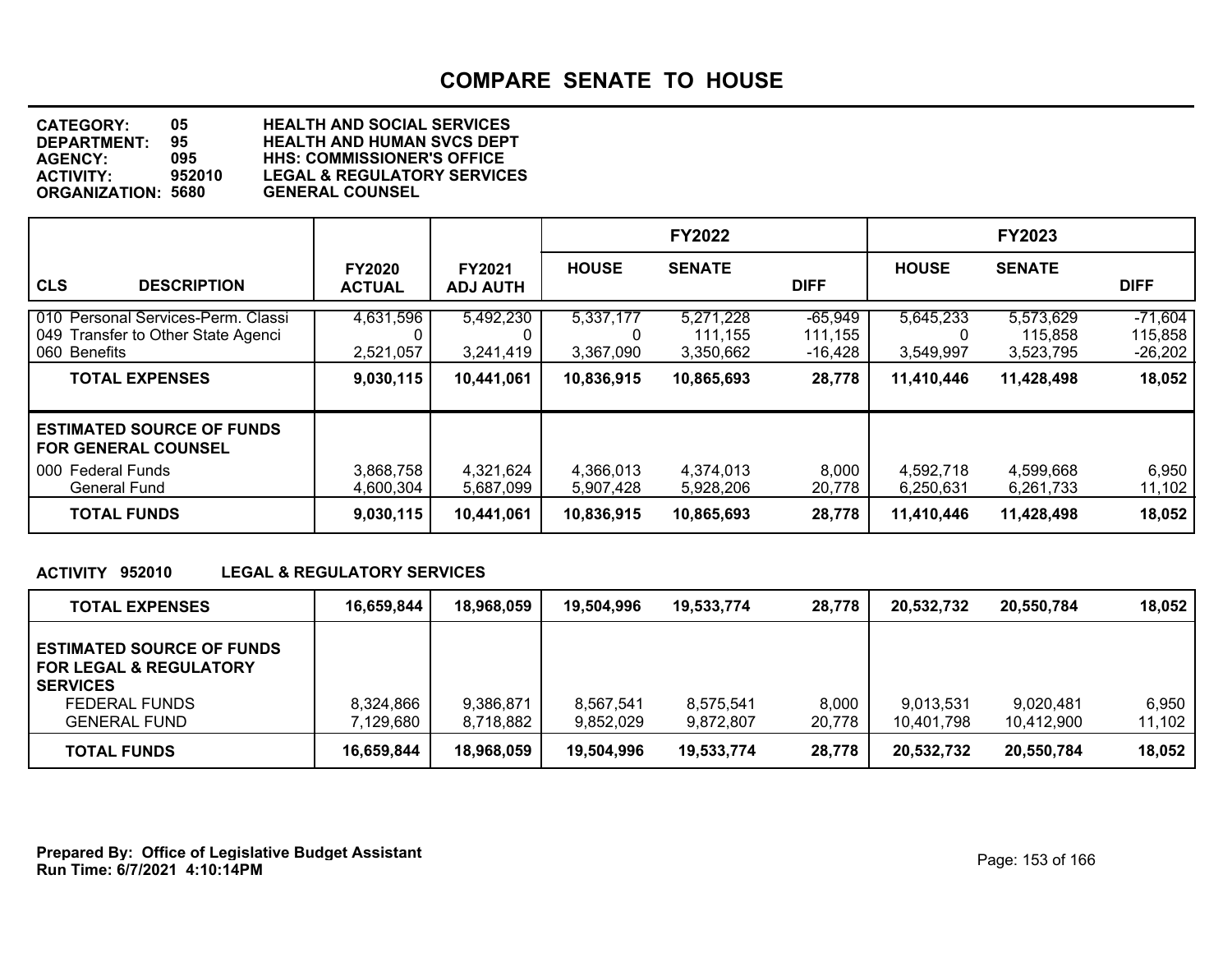**DEPARTMENT: 95 HEALTH AND HUMAN SVCS DEPT CATEGORY: 05 HEALTH AND SOCIAL SERVICES AGENCY: 095 HHS: COMMISSIONER'S OFFICE ACTIVITY: 953010 OFFICE OF ADMINISTRATION ORGANIZATION: 5685 MANAGEMENT SUPPORT**

|                                                                                        |                                    |                                    |                                    | <b>FY2022</b>                       |                                |                                    | <b>FY2023</b>                       |                                |
|----------------------------------------------------------------------------------------|------------------------------------|------------------------------------|------------------------------------|-------------------------------------|--------------------------------|------------------------------------|-------------------------------------|--------------------------------|
| <b>CLS</b><br><b>DESCRIPTION</b>                                                       | <b>FY2020</b><br><b>ACTUAL</b>     | <b>FY2021</b><br><b>ADJ AUTH</b>   | <b>HOUSE</b>                       | <b>SENATE</b>                       | <b>DIFF</b>                    | <b>HOUSE</b>                       | <b>SENATE</b>                       | <b>DIFF</b>                    |
| 020 Current Expenses<br>030 Equipment New/Replacement<br>103 Contracts for Op Services | 754,074<br>586,782<br>1,911,813    | 1,526,491<br>271,650<br>1,355,000  | 1,180,000<br>75,000<br>1,987,000   | 1,230,000<br>1,440,000<br>2.600.750 | 50,000<br>1,365,000<br>613,750 | 1,188,000<br>230,400<br>1,637,000  | 1,230,000<br>1,342,900<br>2,485,000 | 42,000<br>1,112,500<br>848,000 |
| <b>TOTAL EXPENSES</b>                                                                  | 16,468,618                         | 18,263,200                         | 19,439,931                         | 21,468,681                          | 2,028,750                      | 19,554,951                         | 21,557,451                          | 2,002,500                      |
| <b>ESTIMATED SOURCE OF FUNDS</b><br><b>FOR MANAGEMENT SUPPORT</b>                      |                                    |                                    |                                    |                                     |                                |                                    |                                     |                                |
| 000 Federal Funds<br>009 Agency Income<br><b>General Fund</b>                          | 6,010,849<br>432,765<br>10,025,004 | 6,778,808<br>464,999<br>11,019,393 | 5,719,446<br>144,471<br>13,576,014 | 6,307,435<br>192,583<br>14,968,663  | 587,989<br>48,112<br>1,392,649 | 5,802,093<br>142,196<br>13,610,662 | 6,357,791<br>188.667<br>15,010,993  | 555,698<br>46,471<br>,400,331  |
| <b>TOTAL FUNDS</b>                                                                     | 16,468,618                         | 18,263,200                         | 19,439,931                         | 21,468,681                          | 2,028,750                      | 19,554,951                         | 21,557,451                          | 2,002,500                      |

#### **ACTIVITY 953010 OFFICE OF ADMINISTRATION**

| <b>TOTAL EXPENSES</b>                                            | 19,651,435 | 21,882,911 | 23,267,172 | 25.295.922 | 2,028,750 | 23.575.413 | 25,577,913 | 2,002,500 |
|------------------------------------------------------------------|------------|------------|------------|------------|-----------|------------|------------|-----------|
| <b>ESTIMATED SOURCE OF FUNDS</b><br>FOR OFFICE OF ADMINISTRATION |            |            |            |            |           |            |            |           |
| <b>FEDERAL FUNDS</b>                                             | 6,936,689  | 7,818,176  | 6,922,007  | 7,509,996  | 587.989   | 7.064.730  | 7,620,428  | 555,698   |
| <b>GENERAL FUND</b>                                              | 12,281,981 | 13,599,736 | 16,190,615 | 17,583,264 | 1,392,649 | 16,358,408 | 17,758,739 | ,400,331  |
| OTHER FUNDS                                                      | 432.765    | 464,999    | 154.550    | 202.662    | 48,112    | 152.275    | 198.746    | 46.471    |
| <b>TOTAL FUNDS</b>                                               | 19,651,435 | 21,882,911 | 23,267,172 | 25,295,922 | 2,028,750 | 23,575,413 | 25,577,913 | 2,002,500 |

**Run Time: 6/7/2021 4:10:14PM Prepared By: Office of Legislative Budget Assistant** Prepared By: 0ffice of Legislative Budget Assistant Page: 154 of 166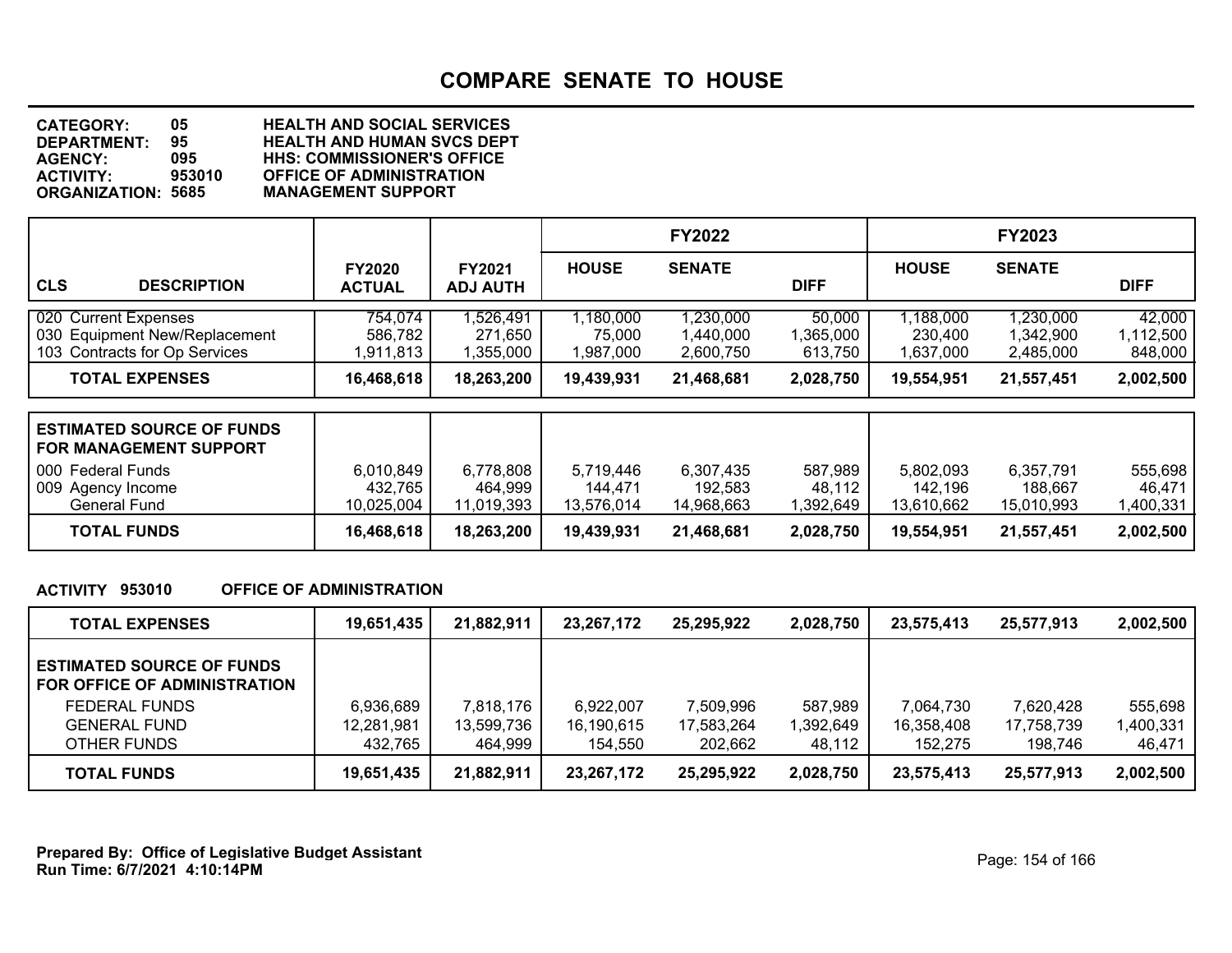**DEPARTMENT: 95 HEALTH AND HUMAN SVCS DEPT CATEGORY: 05 HEALTH AND SOCIAL SERVICES AGENCY: 095 HHS: COMMISSIONER'S OFFICE ACTIVITY: 954010 OFFICE OF INFORMATION SERVICES OFFICE OF INFORMATION SERVICES** 

|                                                                                                                                                   |                                  |                                    |                                    | <b>FY2022</b>                     |                                     |                                    | <b>FY2023</b>                     |                                     |
|---------------------------------------------------------------------------------------------------------------------------------------------------|----------------------------------|------------------------------------|------------------------------------|-----------------------------------|-------------------------------------|------------------------------------|-----------------------------------|-------------------------------------|
| <b>CLS</b><br><b>DESCRIPTION</b>                                                                                                                  | <b>FY2020</b><br><b>ACTUAL</b>   | FY2021<br><b>ADJ AUTH</b>          | <b>HOUSE</b>                       | <b>SENATE</b>                     | <b>DIFF</b>                         | <b>HOUSE</b>                       | <b>SENATE</b>                     | <b>DIFF</b>                         |
| 012 Personal Services-Unclassified<br>027<br>Transfers To Oit<br>Benefits<br>060                                                                  | 868,908<br>34,970,838<br>585,415 | 1,125,177<br>40,308,625<br>726,111 | 1,016,129<br>42,045,479<br>812,901 | 952,635<br>45,094,785<br>779,009  | $-63,494$<br>3,049,306<br>$-33,892$ | 1,064,272<br>43,056,565<br>860,463 | 994,347<br>44,535,464<br>824,069  | $-69,925$<br>1,478,899<br>$-36,394$ |
| <b>TOTAL EXPENSES</b>                                                                                                                             | 40,754,058                       | 43,066,647                         | 45,664,110                         | 48,616,030                        | 2,951,920                           | 46,035,685                         | 47,408,265                        | 1,372,580                           |
| <b>ESTIMATED SOURCE OF FUNDS</b><br>FOR OFFICE OF INFORMATION<br><b>SERVICES</b><br>000 Federal Funds<br>009 Agency Income<br><b>General Fund</b> | 20,447,901<br>20,306,157         | 19,333,651<br>23,732,996           | 19,392,431<br>0<br>26,271,679      | 20,641,332<br>6,709<br>27,967,989 | 1,248,901<br>6,709<br>1,696,310     | 19,281,247<br>0<br>26,754,438      | 19,867,105<br>3,254<br>27,537,906 | 585,858<br>3,254<br>783,468         |
| <b>TOTAL FUNDS</b>                                                                                                                                | 40,754,058                       | 43,066,647                         | 45,664,110                         | 48,616,030                        | 2,951,920                           | 46,035,685                         | 47,408,265                        | 1,372,580                           |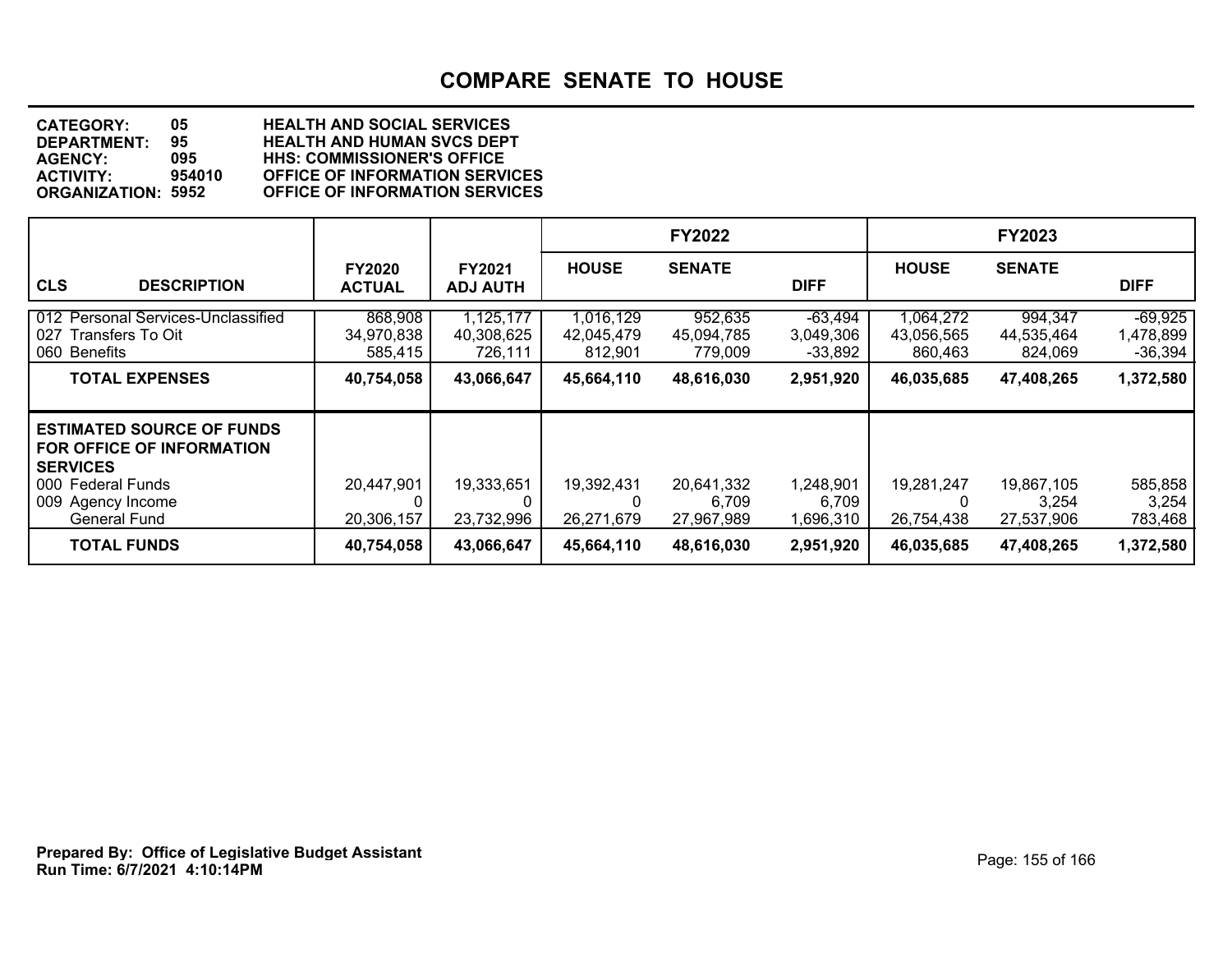**DEPARTMENT: 95 HEALTH AND HUMAN SVCS DEPT CATEGORY: 05 HEALTH AND SOCIAL SERVICES AGENCY: 095 HHS: COMMISSIONER'S OFFICE ACTIVITY: 954010 OFFICE OF INFORMATION SERVICES OFFICE OF INFORMATION SERVICES** 

|                                  |                         |                           |              | FY2022        |             |              | FY2023        |             |
|----------------------------------|-------------------------|---------------------------|--------------|---------------|-------------|--------------|---------------|-------------|
| <b>CLS</b><br><b>DESCRIPTION</b> | FY2020<br><b>ACTUAL</b> | TY2021<br><b>ADJ AUTH</b> | <b>HOUSE</b> | <b>SENATE</b> | <b>DIFF</b> | <b>HOUSE</b> | <b>SENATE</b> | <b>DIFF</b> |

#### **AGENCY 095 HHS: COMMISSIONER'S OFFICE**

| <b>TOTAL EXPENSES</b>                                                                                                                             | 122,522,200                            | 116,071,366                           | 123,818,549                           | 128,771,666                           | 4,953,117                        | 127,254,529                           | 130,580,827                           | 3,326,298                        |
|---------------------------------------------------------------------------------------------------------------------------------------------------|----------------------------------------|---------------------------------------|---------------------------------------|---------------------------------------|----------------------------------|---------------------------------------|---------------------------------------|----------------------------------|
| <b>ESTIMATED SOURCE OF FUNDS</b><br><b>FOR HHS: COMMISSIONER'S</b><br><b>OFFICE</b><br><b>FEDERAL FUNDS</b><br><b>GENERAL FUND</b><br>OTHER FUNDS | 47,873,005<br>55,662,457<br>18,986,738 | 50,165,201<br>64,209,587<br>1,696,578 | 50,819,645<br>71.279.678<br>1,719,226 | 52,667,669<br>74,331,819<br>1,772,178 | 1,848,024<br>3,052,141<br>52,952 | 51.990.991<br>73,477,158<br>1,786,380 | 53,135,084<br>75,611,637<br>1,834,106 | 1,144,093<br>2,134,479<br>47,726 |
| <b>TOTAL FUNDS</b>                                                                                                                                | 122,522,200                            | 116,071,366                           | 123,818,549                           | 128,771,666                           | 4,953,117                        | 127.254.529                           | 130,580,827                           | 3,326,298                        |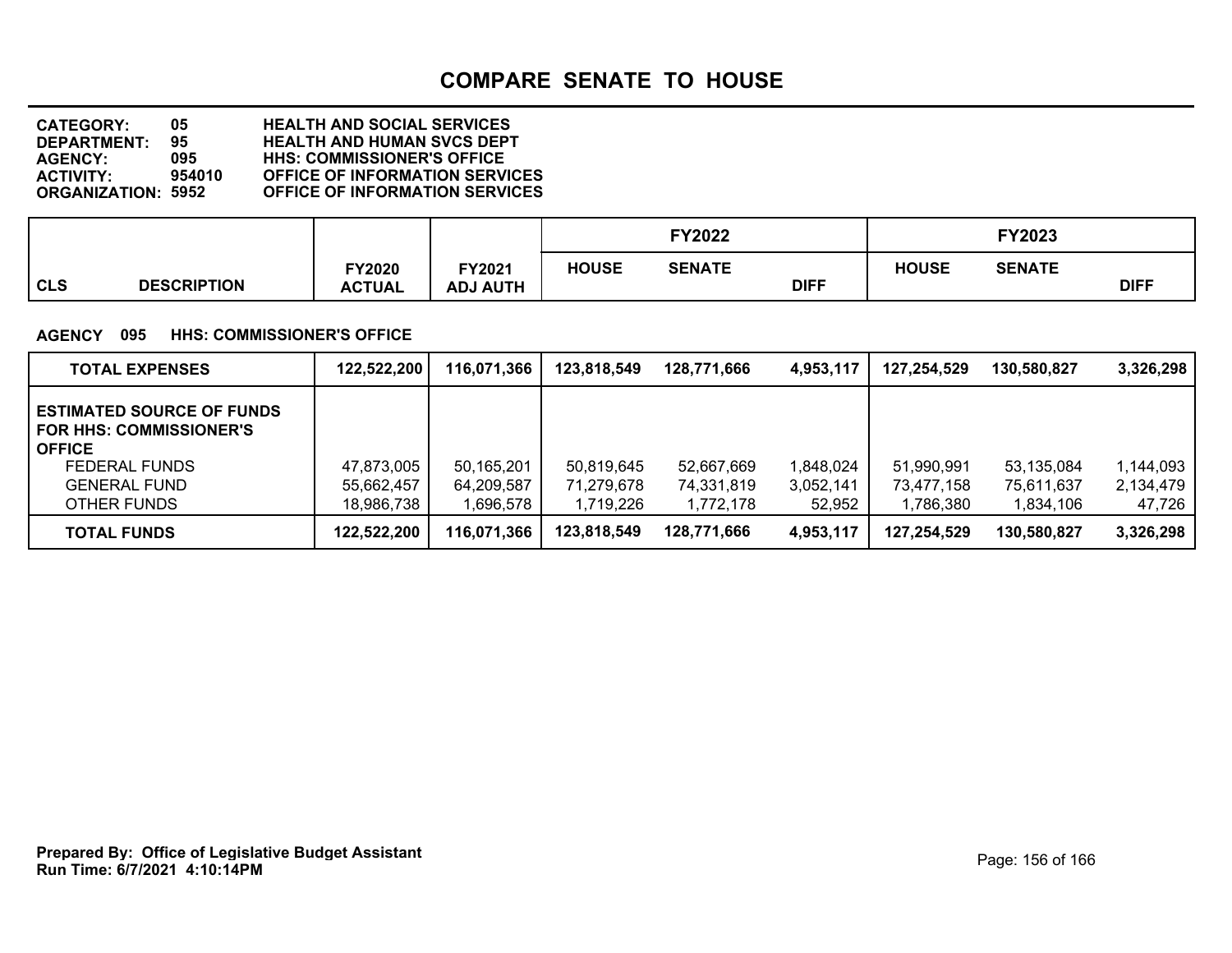**DEPARTMENT: 95 HEALTH AND HUMAN SVCS DEPT CATEGORY: 05 HEALTH AND SOCIAL SERVICES AGENCY: 095 HHS: COMMISSIONER'S OFFICE ACTIVITY: 954010 OFFICE OF INFORMATION SERVICES OFFICE OF INFORMATION SERVICES** 

|                           |                         |                           |              | FY2022        |             |              | FY2023        |             |
|---------------------------|-------------------------|---------------------------|--------------|---------------|-------------|--------------|---------------|-------------|
| CLS<br><b>DESCRIPTION</b> | FY2020<br><b>ACTUAL</b> | FY2021<br><b>ADJ AUTH</b> | <b>HOUSE</b> | <b>SENATE</b> | <b>DIFF</b> | <b>HOUSE</b> | <b>SENATE</b> | <b>DIFF</b> |

#### **DEPARTMENT 00095 HEALTH AND HUMAN SVCS DEPT**

| <b>TOTAL EXPENSES</b>                                                               |                                                         | 2,592,978,717   2,898,982,492   2,875,081,815 2,863,180,063 |               |               |              | -11,901,752 2,945,738,079 2,939,214,433 |                                         | $-6,523,646$  |
|-------------------------------------------------------------------------------------|---------------------------------------------------------|-------------------------------------------------------------|---------------|---------------|--------------|-----------------------------------------|-----------------------------------------|---------------|
| <b>ESTIMATED SOURCE OF FUNDS</b><br><b>FOR HEALTH AND HUMAN SVCS</b><br><b>DEPT</b> |                                                         |                                                             |               |               |              |                                         |                                         |               |
| FEDERAL FUNDS                                                                       | .296,968,554                                            | ,413,514,720                                                | 1,418,172,334 | 1.408.511.153 | $-9,661,181$ | .434.650.921                            | 1,415,525,143                           | $-19,125,778$ |
| <b>GENERAL FUND</b>                                                                 | 694,930,455                                             | 863.668.174                                                 | 866.437.735   | 851.447.817   | -14,989,918  | 915,993,014                             | 927,678,746                             | 11,685,732    |
| OTHER FUNDS                                                                         | 601.079.708                                             | 621,799,598                                                 | 590.471.746   | 603.221.093   | 12,749,347   | 595.094.144                             | 596.010.544                             | 916,400       |
| <b>TOTAL FUNDS</b>                                                                  | 2,592,978,717 2,898,982,492 2,875,081,815 2,863,180,063 |                                                             |               |               |              |                                         | -11,901,752 2,945,738,079 2,939,214,433 | $-6,523,646$  |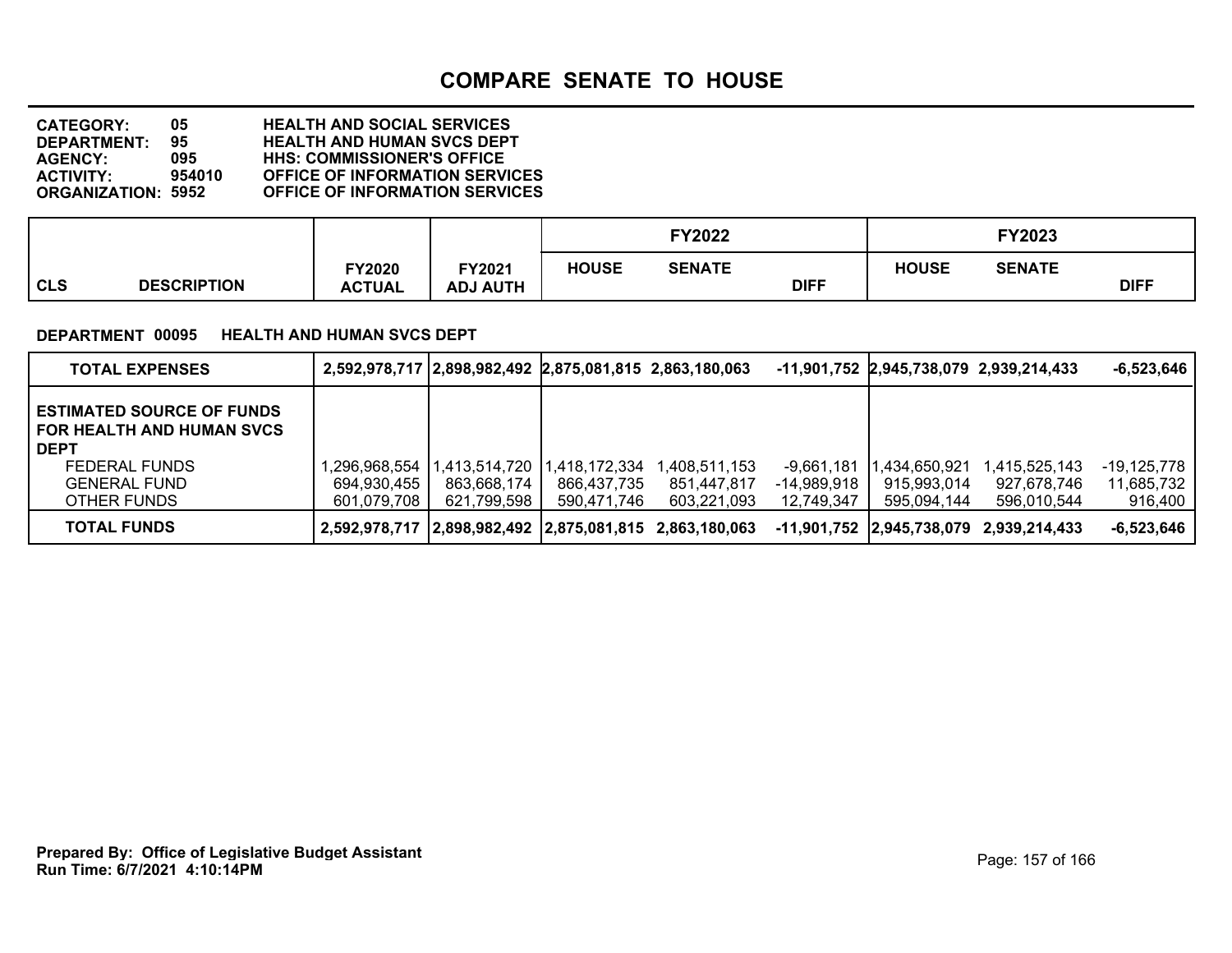**DEPARTMENT: 95 HEALTH AND HUMAN SVCS DEPT CATEGORY: 05 HEALTH AND SOCIAL SERVICES AGENCY: 095 HHS: COMMISSIONER'S OFFICE ACTIVITY: 954010 OFFICE OF INFORMATION SERVICES OFFICE OF INFORMATION SERVICES** 

|                                  |                         |                           |              | FY2022        |             |              | FY2023        |             |
|----------------------------------|-------------------------|---------------------------|--------------|---------------|-------------|--------------|---------------|-------------|
| <b>CLS</b><br><b>DESCRIPTION</b> | FY2020<br><b>ACTUAL</b> | TY2021<br><b>ADJ AUTH</b> | <b>HOUSE</b> | <b>SENATE</b> | <b>DIFF</b> | <b>HOUSE</b> | <b>SENATE</b> | <b>DIFF</b> |

### **CATEGORY 05 HEALTH AND SOCIAL SERVICES**

| <b>TOTAL EXPENSES</b>                                                                                                                      |                                                | 2,624,767,811 2,938,011,375 2,913,615,022 2,901,713,270 |                                            |                                                         |                                         | -11,901,752 2,986,308,092 2,979,784,446    |                                             | $-6,523,646$                         |
|--------------------------------------------------------------------------------------------------------------------------------------------|------------------------------------------------|---------------------------------------------------------|--------------------------------------------|---------------------------------------------------------|-----------------------------------------|--------------------------------------------|---------------------------------------------|--------------------------------------|
| <b>ESTIMATED SOURCE OF FUNDS</b><br><b>FOR HEALTH AND SOCIAL</b><br><b>SERVICES</b><br>FEDERAL FUNDS<br><b>GENERAL FUND</b><br>OTHER FUNDS | .306.324.414 11.<br>711.990.819<br>606.452.578 | ,424,888,600<br>882,073,268<br>631,049,507              | .429,742,375<br>884,143,954<br>599,728,693 | l.420.081.194<br>869,154,036<br>612,478,040             | -9,661,181<br>-14,989,918<br>12,749,347 | ,446,895,099<br>934,508,765<br>604,904,228 | 1,427,769,321<br>946,194,497<br>605,820,628 | -19,125,778<br>11,685,732<br>916,400 |
| TOTAL FUNDS                                                                                                                                |                                                |                                                         |                                            | 2,624,767,811 2,938,011,375 2,913,615,022 2,901,713,270 |                                         |                                            | -11,901,752 2,986,308,092 2,979,784,446     | $-6,523,646$                         |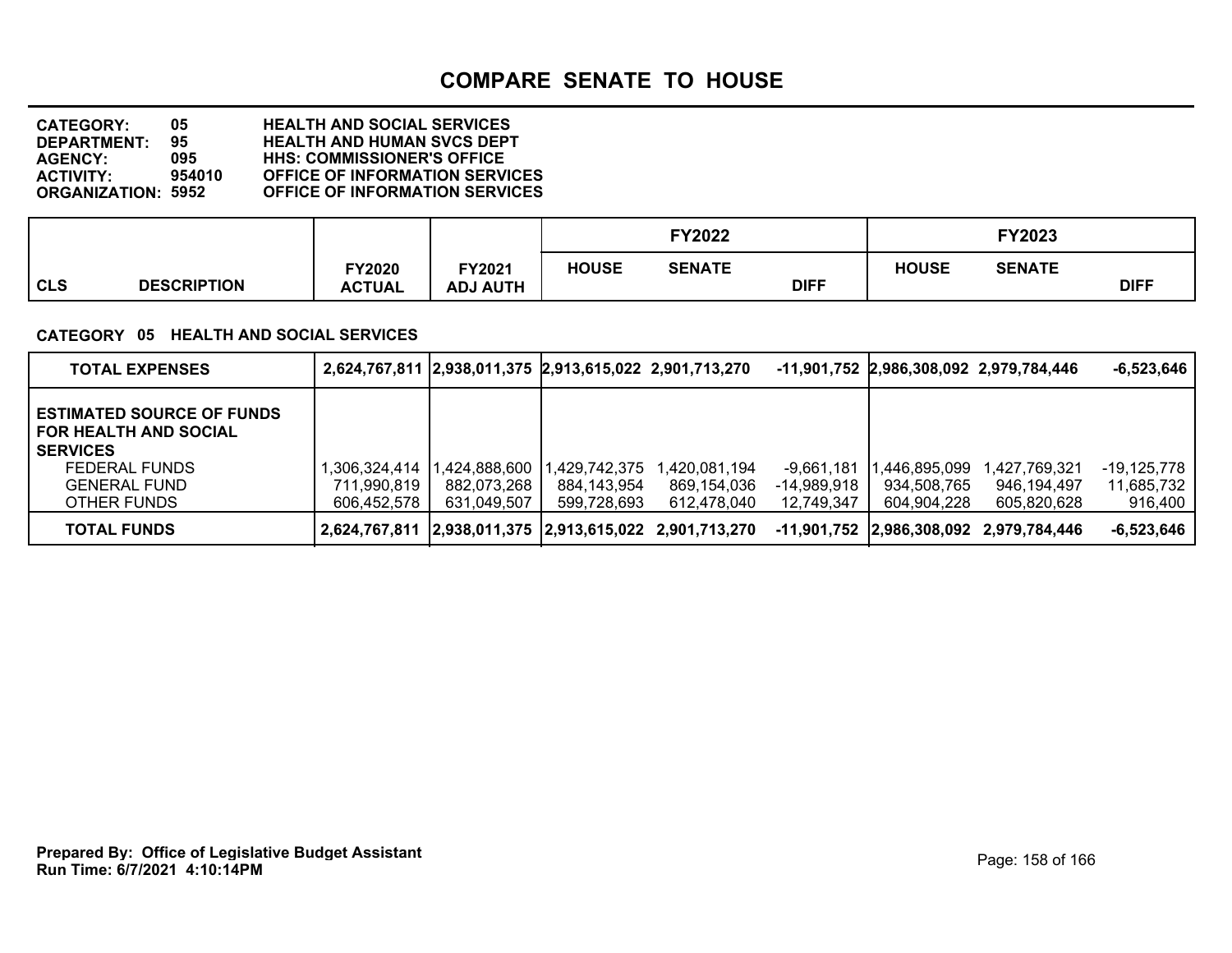| <b>CATEGORY:</b><br><b>DEPARTMENT:</b><br><b>AGENCY:</b><br>ACTIVITY: | 06<br>56<br>056<br>567010 | <b>EDUCATION</b><br><b>EDUCATION DEPT</b><br><b>EDUCATION DEPT</b><br><b>EDUCATION ANALYTICS &amp; RESOURCE</b> |
|-----------------------------------------------------------------------|---------------------------|-----------------------------------------------------------------------------------------------------------------|
|                                                                       |                           |                                                                                                                 |
| <b>ORGANIZATION: 2450</b>                                             |                           | <b>CHARTER SCHOOLS</b>                                                                                          |

|                                                                |                                |                                  |                   | <b>FY2022</b>     |                 |                   | <b>FY2023</b>     |                 |
|----------------------------------------------------------------|--------------------------------|----------------------------------|-------------------|-------------------|-----------------|-------------------|-------------------|-----------------|
| <b>CLS</b><br><b>DESCRIPTION</b>                               | <b>FY2020</b><br><b>ACTUAL</b> | <b>FY2021</b><br><b>ADJ AUTH</b> | <b>HOUSE</b>      | <b>SENATE</b>     | <b>DIFF</b>     | <b>HOUSE</b>      | <b>SENATE</b>     | <b>DIFF</b>     |
| 010 Personal Services-Perm. Classi<br>060 Benefits             |                                |                                  | 102,317<br>71,410 | 124,887<br>76,416 | 22,570<br>5,006 | 110,490<br>75,299 | 127,134<br>78,991 | 16,644<br>3,692 |
| <b>TOTAL EXPENSES</b>                                          | 0                              | 0                                | 30,955,935        | 30,983,511        | 27,576          | 15,419,738        | 15,440,074        | 20,336          |
| <b>ESTIMATED SOURCE OF FUNDS</b><br><b>FOR CHARTER SCHOOLS</b> |                                |                                  |                   |                   |                 |                   |                   |                 |
| 000 Federal Funds                                              |                                | 0                                | 30,955,935        | 30,983,511        | 27,576          | 15,419,738        | 15,440,074        | 20,336          |
| <b>TOTAL FUNDS</b>                                             | 0                              | 0                                | 30,955,935        | 30,983,511        | 27,576          | 15,419,738        | 15,440,074        | 20,336          |

### **ACTIVITY 567010 EDUCATION ANALYTICS & RESOURCE**

| <b>TOTAL EXPENSES</b>                                                                       | 2,532,764 | 8,513,598 | 37,782,636 | 37.810.212 | 27,576 | 22.423.202 | 22,443,538 | 20,336 |
|---------------------------------------------------------------------------------------------|-----------|-----------|------------|------------|--------|------------|------------|--------|
| <b>ESTIMATED SOURCE OF FUNDS</b><br><b>FOR EDUCATION ANALYTICS &amp;</b><br><b>RESOURCE</b> |           |           |            |            |        |            |            |        |
| <b>FEDERAL FUNDS</b>                                                                        | 766,091   | 3,051,596 | 34,046,710 | 34,074,286 | 27,576 | 18,598,455 | 18,618,791 | 20,336 |
| <b>TOTAL FUNDS</b>                                                                          | 2,532,764 | 8,513,598 | 37,782,636 | 37,810,212 | 27,576 | 22,423,202 | 22,443,538 | 20,336 |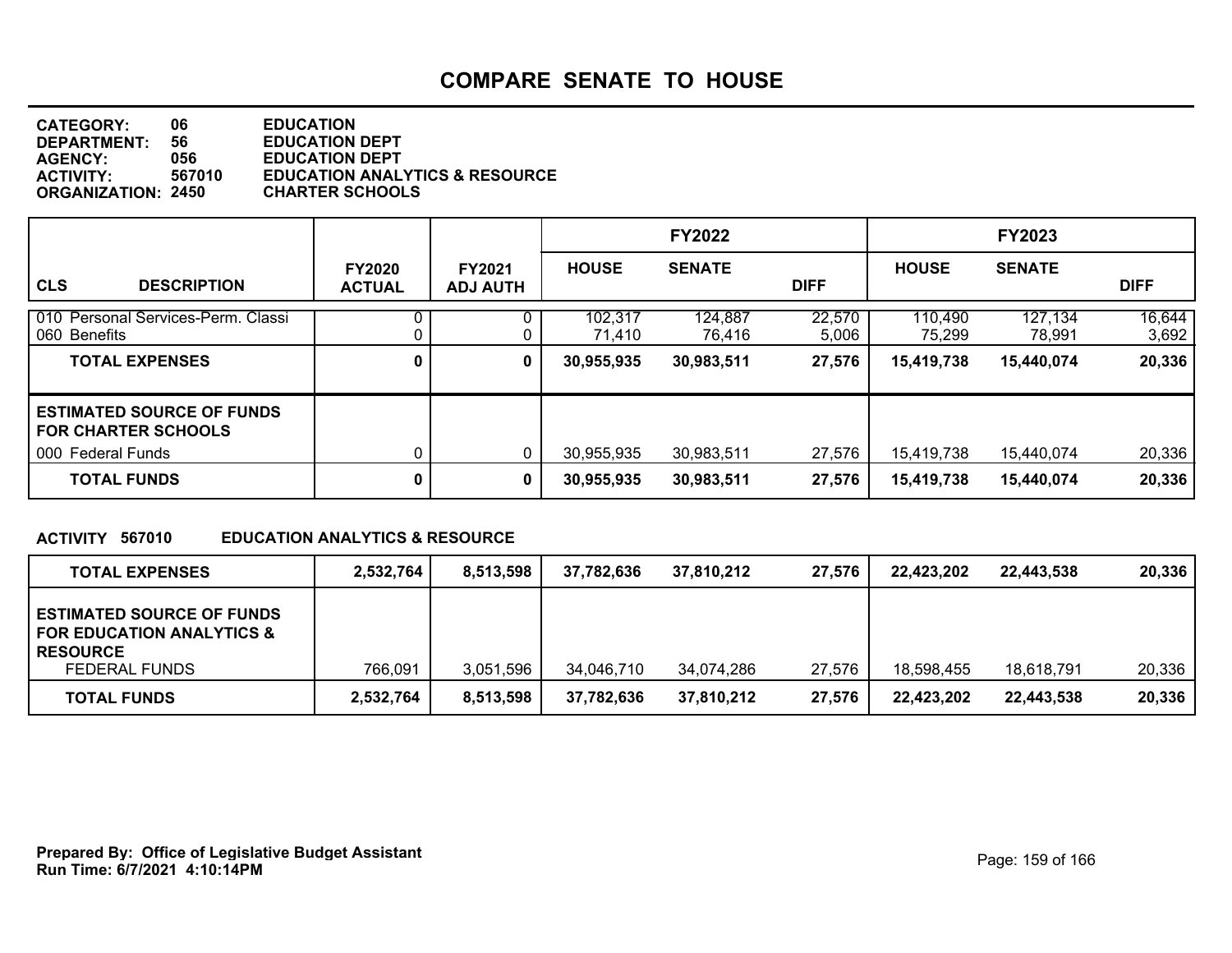**DEPARTMENT: 56 EDUCATION DEPT<br>AGENCY: 056 EDUCATION DEPT CATEGORY: 06 EDUCATION AGENCY: 056 EDUCATION DEPT ACTIVITY: 562010 LEARNER SUPPORT INSTRUCTIONAL SUPPORT** 

|                                                                                  |                                |                                  |                   | <b>FY2022</b>      |                  |                   | <b>FY2023</b>      |                  |
|----------------------------------------------------------------------------------|--------------------------------|----------------------------------|-------------------|--------------------|------------------|-------------------|--------------------|------------------|
| <b>CLS</b><br><b>DESCRIPTION</b>                                                 | <b>FY2020</b><br><b>ACTUAL</b> | <b>FY2021</b><br><b>ADJ AUTH</b> | <b>HOUSE</b>      | <b>SENATE</b>      | <b>DIFF</b>      | <b>HOUSE</b>      | <b>SENATE</b>      | <b>DIFF</b>      |
| 010 Personal Services-Perm. Classi<br>060 Benefits                               | 290,887<br>136,436             | 317,483<br>166,603               | 138,205<br>81,694 | 210,511<br>117,540 | 72,306<br>35,846 | 145,690<br>86,061 | 223,945<br>124,274 | 78,255<br>38,213 |
| <b>TOTAL EXPENSES</b>                                                            | 438,538                        | 721,650                          | 317,645           | 425,797            | 108,152          | 329,881           | 446,349            | 116,468          |
| <b>LESTIMATED SOURCE OF FUNDS</b><br>I FOR INSTRUCTIONAL SUPPORT<br>General Fund | 438,538                        | 721,650                          | 317,645           | 425,797            | 108,152          | 329,881           | 446,349            | 116,468          |
| <b>TOTAL FUNDS</b>                                                               | 438,538                        | 721,650                          | 317,645           | 425,797            | 108,152          | 329,881           | 446,349            | 116,468          |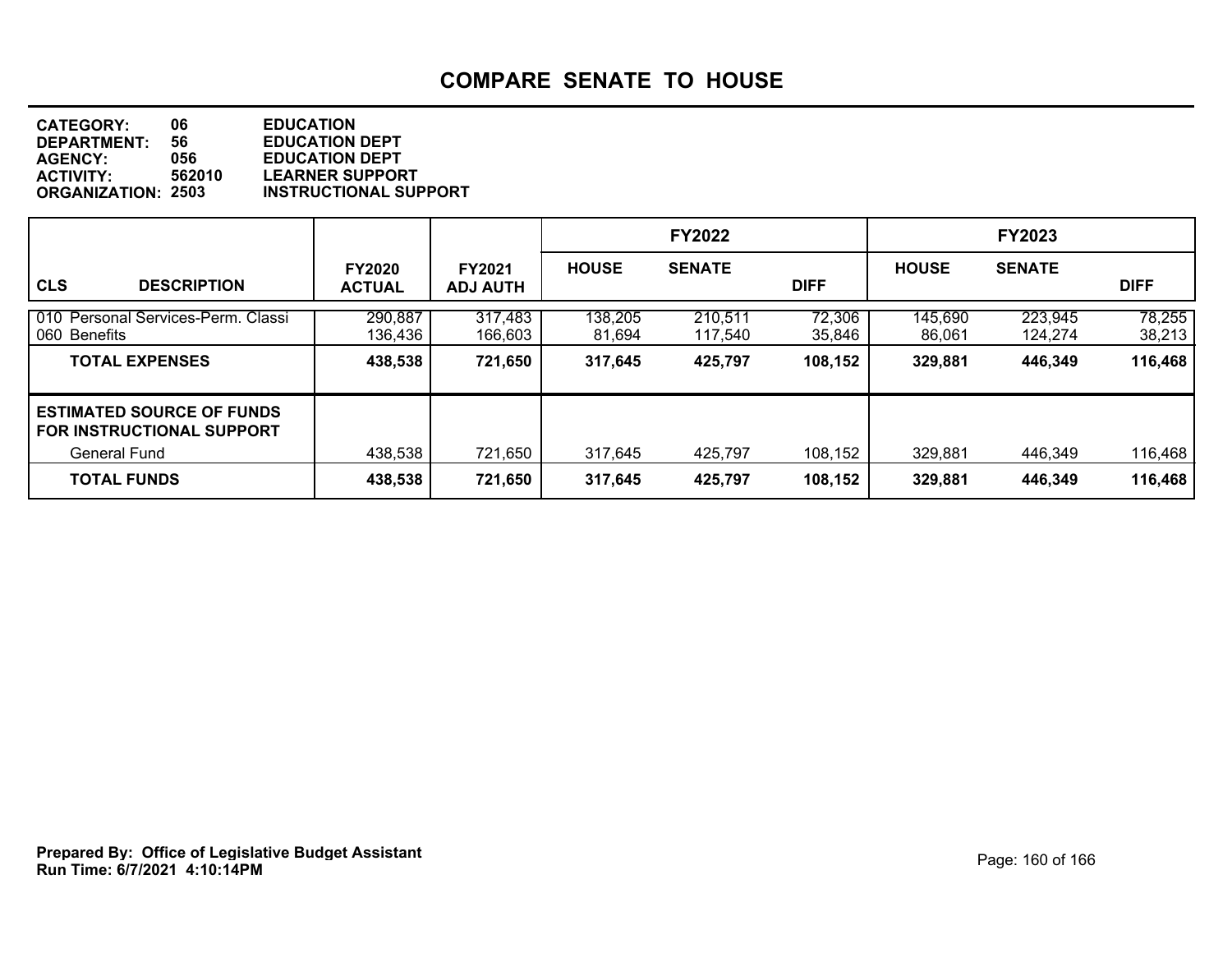**DEPARTMENT: 56 EDUCATION DEPT<br>AGENCY: 056 EDUCATION DEPT CATEGORY: 06 EDUCATION AGENCY: 056 EDUCATION DEPT ACTIVITY: 562010 LEARNER SUPPORT ORGANIZATION: 2519 TITLE IV-B 21st CENT COMMUNITY**

|                                                                                                              |                                |                                  |                    | <b>FY2022</b>     |                       |                    | <b>FY2023</b>     |                       |
|--------------------------------------------------------------------------------------------------------------|--------------------------------|----------------------------------|--------------------|-------------------|-----------------------|--------------------|-------------------|-----------------------|
| <b>CLS</b><br><b>DESCRIPTION</b>                                                                             | <b>FY2020</b><br><b>ACTUAL</b> | <b>FY2021</b><br><b>ADJ AUTH</b> | <b>HOUSE</b>       | <b>SENATE</b>     | <b>DIFF</b>           | <b>HOUSE</b>       | <b>SENATE</b>     | <b>DIFF</b>           |
| 010 Personal Services-Perm. Classi<br>060 Benefits                                                           | 128,835<br>51,719              | 130,689<br>72,891                | 262,899<br>136,475 | 130,123<br>67,697 | $-132,776$<br>-68,778 | 280,922<br>144,625 | 137,265<br>71,348 | $-143,657$<br>-73,277 |
| <b>TOTAL EXPENSES</b>                                                                                        | 5,467,721                      | 8,504,612                        | 7,200,309          | 6,998,755         | $-201,554$            | 7,229,997          | 7,013,063         | $-216,934$            |
| <b>ESTIMATED SOURCE OF FUNDS</b><br><b>FOR TITLE IV-B 21st CENT</b><br><b>COMMUNITY</b><br>000 Federal Funds | 5,467,721                      | 8,504,612                        | 7,200,309          | 6,998,755         | -201,554              | 7,229,997          | 7,013,063         | $-216,934$            |
| <b>TOTAL FUNDS</b>                                                                                           | 5,467,721                      | 8,504,612                        | 7,200,309          | 6,998,755         | $-201,554$            | 7,229,997          | 7,013,063         | $-216,934$            |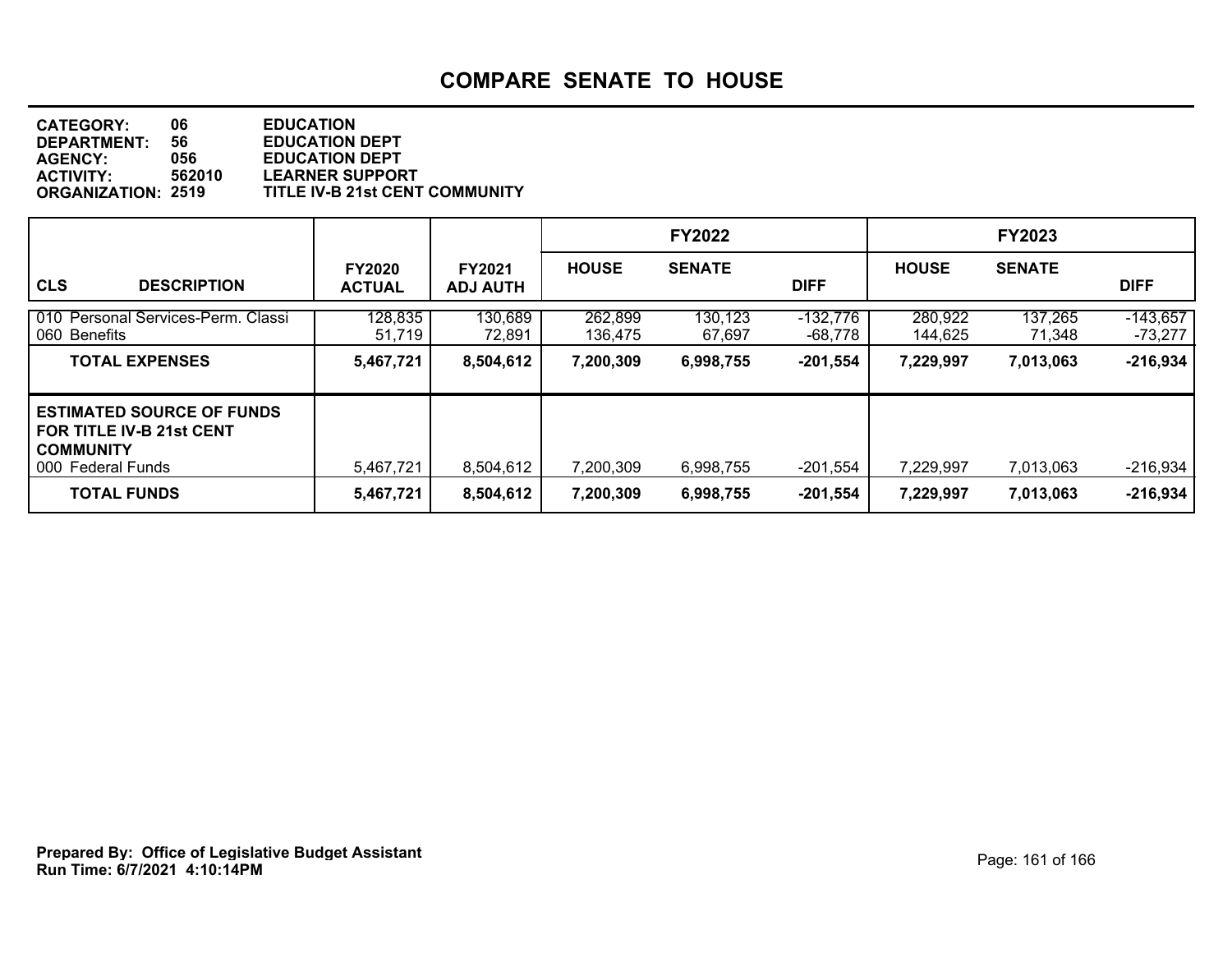**DEPARTMENT: 56 EDUCATION DEPT<br>AGENCY: 056 EDUCATION DEPT CATEGORY: 06 EDUCATION AGENCY: 056 EDUCATION DEPT ACTIVITY: 562010 LEARNER SUPPORT ESEA CONSOLIDATED ADMIN** 

|                                                                                        |                                |                           |              | <b>FY2022</b>    |                  |              | FY2023           |                  |
|----------------------------------------------------------------------------------------|--------------------------------|---------------------------|--------------|------------------|------------------|--------------|------------------|------------------|
| <b>CLS</b><br><b>DESCRIPTION</b>                                                       | <b>FY2020</b><br><b>ACTUAL</b> | FY2021<br><b>ADJ AUTH</b> | <b>HOUSE</b> | <b>SENATE</b>    | <b>DIFF</b>      | <b>HOUSE</b> | <b>SENATE</b>    | <b>DIFF</b>      |
| 010 Personal Services-Perm. Classi<br>060 Benefits                                     |                                | 0                         |              | 60,470<br>32,932 | 60,470<br>32,932 | 0            | 65,402<br>35,064 | 65,402<br>35,064 |
| <b>TOTAL EXPENSES</b>                                                                  | 0                              | 0                         | 0            | 93,402           | 93,402           | 0            | 100,466          | 100,466          |
| <b>ESTIMATED SOURCE OF FUNDS</b><br>FOR ESEA CONSOLIDATED ADMIN<br>000 Federal Funds   |                                | 0                         | 0            | 93,402           | 93,402           | 0            | 100,466          | 100,466          |
| <b>TOTAL FUNDS</b>                                                                     | 0                              | 0                         | 0            | 93,402           | 93,402           | 0            | 100,466          | 100,466          |
| <b>ESTIMATED SOURCE OF FUNDS</b><br><b>FOR LEARNER SUPPORT</b><br><b>FEDERAL FUNDS</b> | 162,356,688                    | 195,979,070               | 192,661,115  | 192,552,963      | $-108,152$       | 194,950,487  | 194,834,019      | $-116,468$       |
| <b>GENERAL FUND</b>                                                                    | 12,572,249                     | 13,762,355                | 12,644,503   | 12,752,655       | 108,152          | 12,745,530   | 12,861,998       | 116,468          |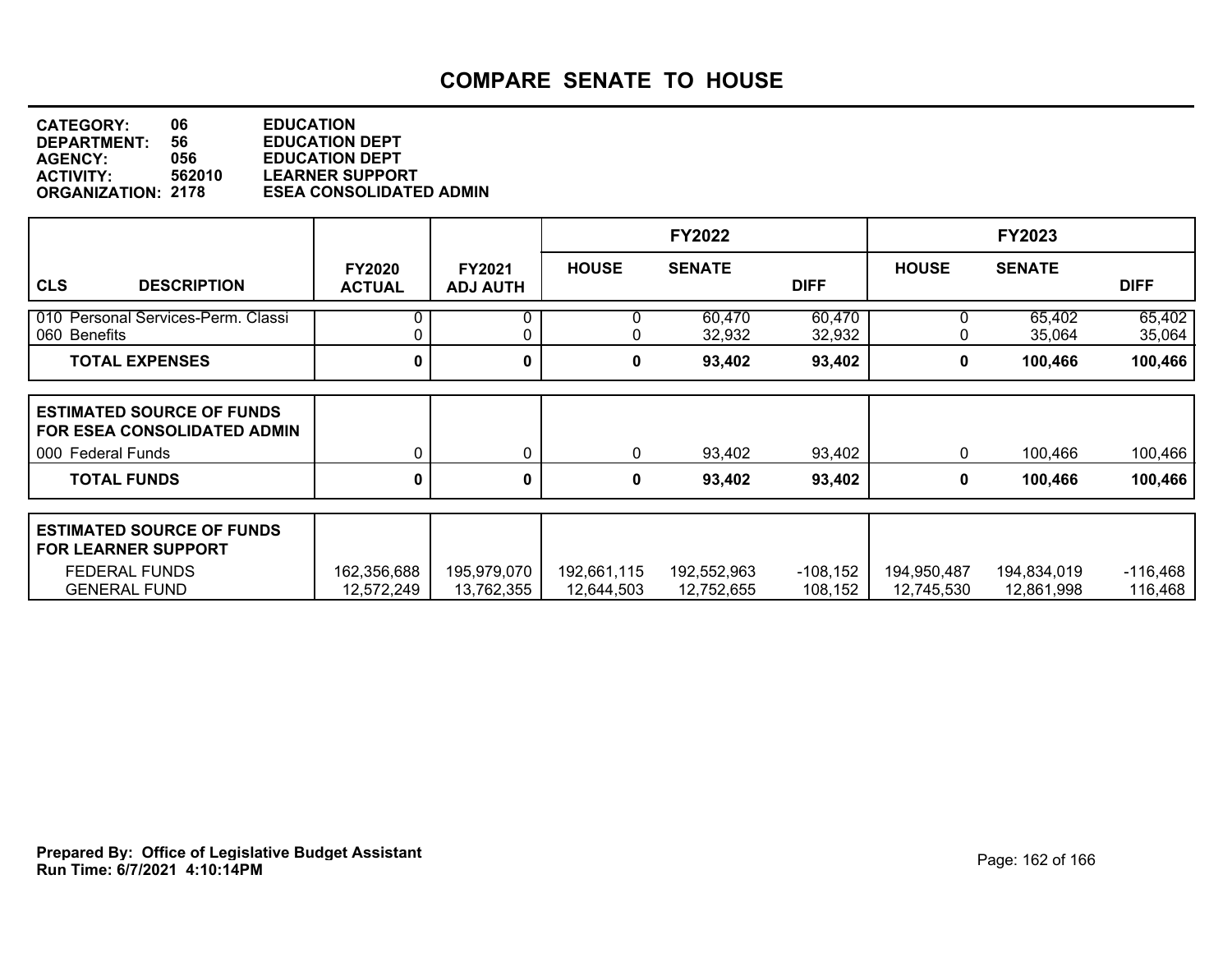**DEPARTMENT: 56 EDUCATION DEPT<br>AGENCY: 056 EDUCATION DEPT CATEGORY: 06 EDUCATION AGENCY: 056 EDUCATION DEPT ACTIVITY: 560040 EDUCATION EDUCATION TRUST FUND** 

|                                                                     |                                |                                  |              | <b>FY2022</b> |             |               | <b>FY2023</b>                            |             |
|---------------------------------------------------------------------|--------------------------------|----------------------------------|--------------|---------------|-------------|---------------|------------------------------------------|-------------|
| <b>CLS</b><br><b>DESCRIPTION</b>                                    | <b>FY2020</b><br><b>ACTUAL</b> | <b>FY2021</b><br><b>ADJ AUTH</b> | <b>HOUSE</b> | <b>SENATE</b> | <b>DIFF</b> | <b>HOUSE</b>  | <b>SENATE</b>                            | <b>DIFF</b> |
| 079 Adequate Education Aid - State                                  |                                | 962,741,540 1,024,052,596        | 939,374,511  | 968, 337, 773 | 28,963,262  | 946,400,169   | 946,400,169                              | 0           |
| <b>TOTAL EXPENSES</b>                                               |                                | 1,078,824,819  1,139,340,199     | ,055,567,629 | ,084,530,891  | 28,963,262  | 1,063,801,620 | 1,063,801,620                            | 0           |
| <b>ESTIMATED SOURCE OF FUNDS</b><br><b>FOR EDUCATION TRUST FUND</b> |                                |                                  |              |               |             |               |                                          |             |
| <b>Education Trust Fund</b>                                         |                                |                                  | ,055,567,629 | .084.530.891  |             |               | 28,963,262   1,063,801,620 1,063,801,620 | 0           |
| <b>TOTAL FUNDS</b>                                                  |                                | 1,078,824,819  1,139,340,199     |              |               |             |               | 28,963,262 1,063,801,620 1,063,801,620   | $\mathbf 0$ |

### **AGENCY 056 EDUCATION DEPT**

| <b>TOTAL EXPENSES</b>                                         |               | 1,287,558,390   1,397,276,002   1,342,929,517 1,371,920,355 |               |                 |            | 28,990,838 1,338,707,375 1,338,727,711 |                                          | 20,336  |
|---------------------------------------------------------------|---------------|-------------------------------------------------------------|---------------|-----------------|------------|----------------------------------------|------------------------------------------|---------|
| <b>ESTIMATED SOURCE OF FUNDS</b><br><b>FOR EDUCATION DEPT</b> |               |                                                             |               |                 |            |                                        |                                          |         |
| FEDERAL FUNDS                                                 | 181,040,843   | 224,816,553                                                 | 255,986,979   | 255,906,403     | -80.576    | 243,705,693                            | 243,609,561                              | -96,132 |
| <b>GENERAL FUND</b>                                           | 23,423,851    | 27,544,467                                                  | 24.202.007    | 24.310.159      | 108,152    | 24,555,361                             | 24.671.829                               | 116,468 |
| <b>EDUCATION TRUST FUND</b>                                   | 1,078,824,819 | 1,076,840,201                                               | 1,055,567,629 | 891,084,530,891 | 28,963,262 | ,063,801,620                           | .063,801,620 ا                           | 0       |
| <b>TOTAL FUNDS</b>                                            |               | 1,287,558,390   1,397,276,002   1,342,929,517 1,371,920,355 |               |                 |            |                                        | 28,990,838   1,338,707,375 1,338,727,711 | 20,336  |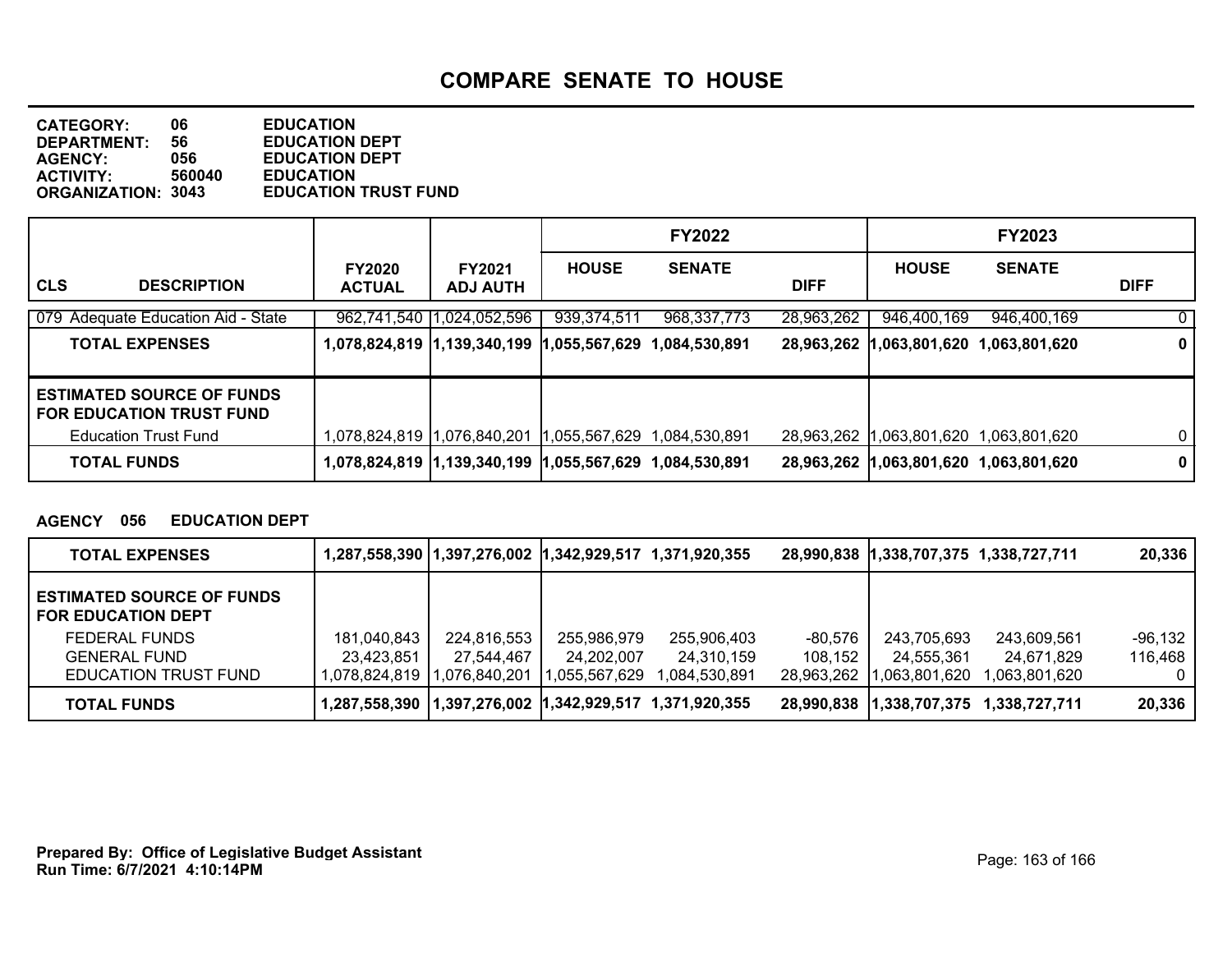**DEPARTMENT: 83 LOTTERY COMMISSION CATEGORY: 06 EDUCATION AGENCY: 083 LOTTERY COMMISSION ACTIVITY: 830013 NH LOTTERY COMMISSION ORGANIZATION: 2028 NH LOTTERY DIVISION**

|                                                                                                                                                                                                 |                                                                             |                                                                               |                                                                             | <b>FY2022</b>                                                          |                                                                       |                                                                             | <b>FY2023</b>                                                         |                                                                                |
|-------------------------------------------------------------------------------------------------------------------------------------------------------------------------------------------------|-----------------------------------------------------------------------------|-------------------------------------------------------------------------------|-----------------------------------------------------------------------------|------------------------------------------------------------------------|-----------------------------------------------------------------------|-----------------------------------------------------------------------------|-----------------------------------------------------------------------|--------------------------------------------------------------------------------|
| <b>CLS</b><br><b>DESCRIPTION</b>                                                                                                                                                                | <b>FY2020</b><br><b>ACTUAL</b>                                              | FY2021<br><b>ADJ AUTH</b>                                                     | <b>HOUSE</b>                                                                | <b>SENATE</b>                                                          | <b>DIFF</b>                                                           | <b>HOUSE</b>                                                                | <b>SENATE</b>                                                         | <b>DIFF</b>                                                                    |
| 010 Personal Services-Perm. Classi<br>020 Current Expenses<br>Transfers To Oit<br>027<br>030 Equipment New/Replacement<br>043 Debt Service<br>060 Benefits<br>070 In-State Travel Reimbursement | 3,166,956<br>293,246<br>435,419<br>72,399<br>205.195<br>1,800,972<br>59,939 | 4,106,037<br>682,382<br>457,246<br>144,160<br>205,195<br>2,395,690<br>111,600 | 4,128,710<br>402,500<br>724,897<br>60,000<br>205.195<br>2,482,556<br>77,500 | 4,217,542<br>464,500<br>754,697<br>105,000<br>0<br>2,541,898<br>84,500 | 88,832<br>62,000<br>29,800<br>45,000<br>$-205,195$<br>59,342<br>7,000 | 4,387,250<br>405,500<br>700,150<br>60,000<br>205.195<br>2,622,625<br>84,500 | 4,568,611<br>529,500<br>710,150<br>60,000<br>0<br>2,746,428<br>91,500 | 181,361<br>124,000<br>10,000<br>$\mathbf{0}$<br>$-205,195$<br>123,803<br>7,000 |
| <b>TOTAL EXPENSES</b>                                                                                                                                                                           | 9,257,137                                                                   | 12,191,004                                                                    | 12,160,326                                                                  | 12,247,105                                                             | 86,779                                                                | 12,606,704                                                                  | 12,847,673                                                            | 240,969                                                                        |
| <b>ESTIMATED SOURCE OF FUNDS</b><br>FOR NH LOTTERY DIVISION<br>Sweepstakes Funds                                                                                                                | 9,244,086                                                                   | 12,191,004                                                                    | 12,160,326                                                                  | 12,247,105                                                             | 86,779                                                                | 12,606,704                                                                  | 12,847,673                                                            | 240,969                                                                        |
| <b>TOTAL FUNDS</b>                                                                                                                                                                              | 9,257,137                                                                   | 12,191,004                                                                    | 12,160,326                                                                  | 12,247,105                                                             | 86,779                                                                | 12,606,704                                                                  | 12,847,673                                                            | 240,969                                                                        |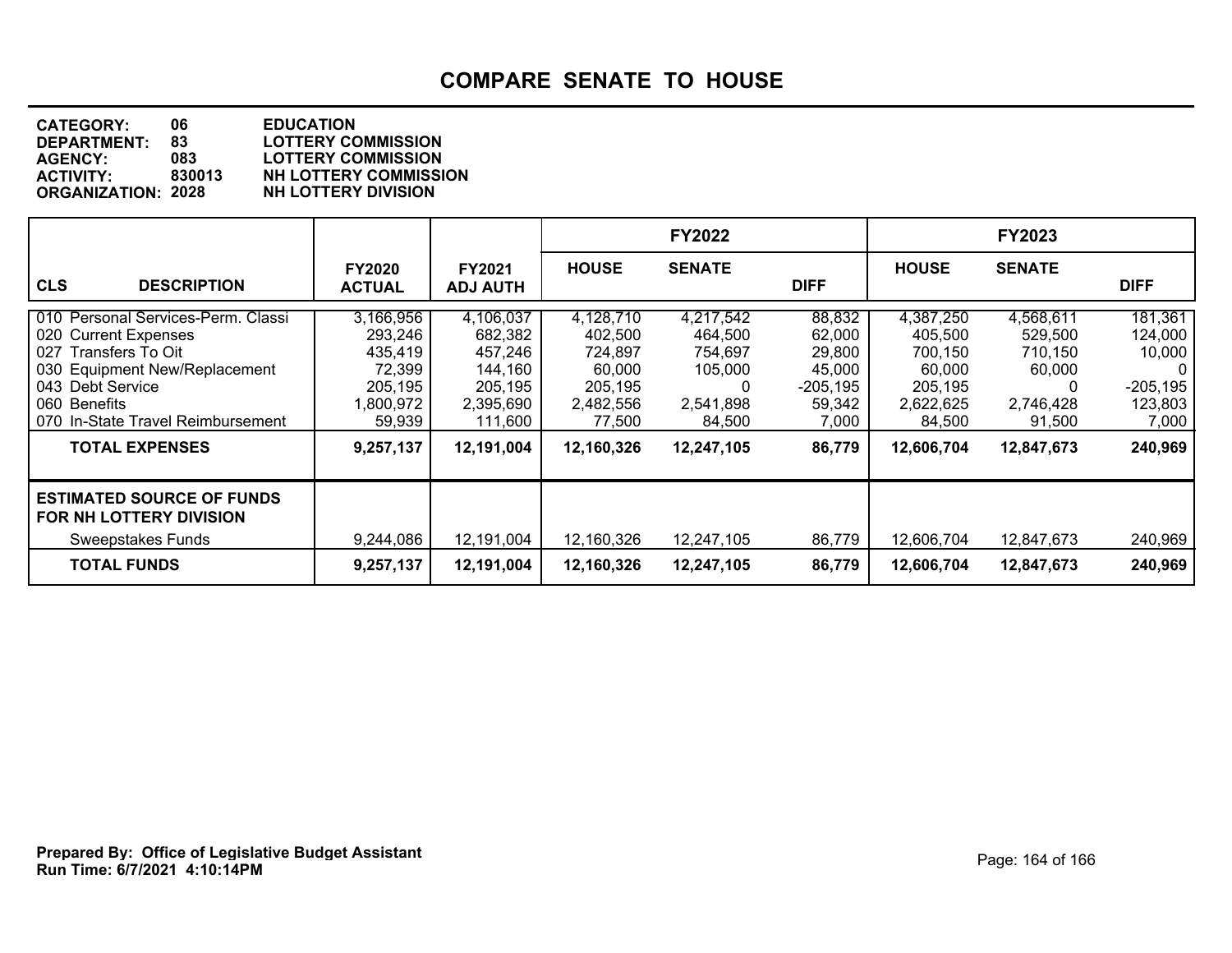**DEPARTMENT: 83 LOTTERY COMMISSION CATEGORY: 06 EDUCATION AGENCY: 083 LOTTERY COMMISSION ACTIVITY: 830013 NH LOTTERY COMMISSION ORGANIZATION: 2028 NH LOTTERY DIVISION**

|            |                    |                         |                                  | <b>FY2022</b> |               |             |              |               |             |
|------------|--------------------|-------------------------|----------------------------------|---------------|---------------|-------------|--------------|---------------|-------------|
| <b>CLS</b> | <b>DESCRIPTION</b> | FY2020<br><b>ACTUAL</b> | <b>FY2021</b><br><b>ADJ AUTH</b> | <b>HOUSE</b>  | <b>SENATE</b> | <b>DIFF</b> | <b>HOUSE</b> | <b>SENATE</b> | <b>DIFF</b> |

### **AGENCY 083 LOTTERY COMMISSION**

| <b>TOTAL EXPENSES</b>                                             | 9.264.525 | 12,446,004 | 12,265,326 | 12.352.105 | 86,779 | 12.711.704 | 12,952,673 | 240.969 |
|-------------------------------------------------------------------|-----------|------------|------------|------------|--------|------------|------------|---------|
| <b>ESTIMATED SOURCE OF FUNDS</b><br><b>FOR LOTTERY COMMISSION</b> |           |            |            |            |        |            |            |         |
| SWEEPSTAKES FUNDS                                                 | 9.251.474 | 12.446.004 | 12,265,326 | 12,352,105 | 86,779 | 12.711.704 | 12,952,673 | 240,969 |
| <b>TOTAL FUNDS</b>                                                | 9,264,525 | 12,446,004 | 12,265,326 | 12,352,105 | 86,779 | 12,711,704 | 12,952,673 | 240,969 |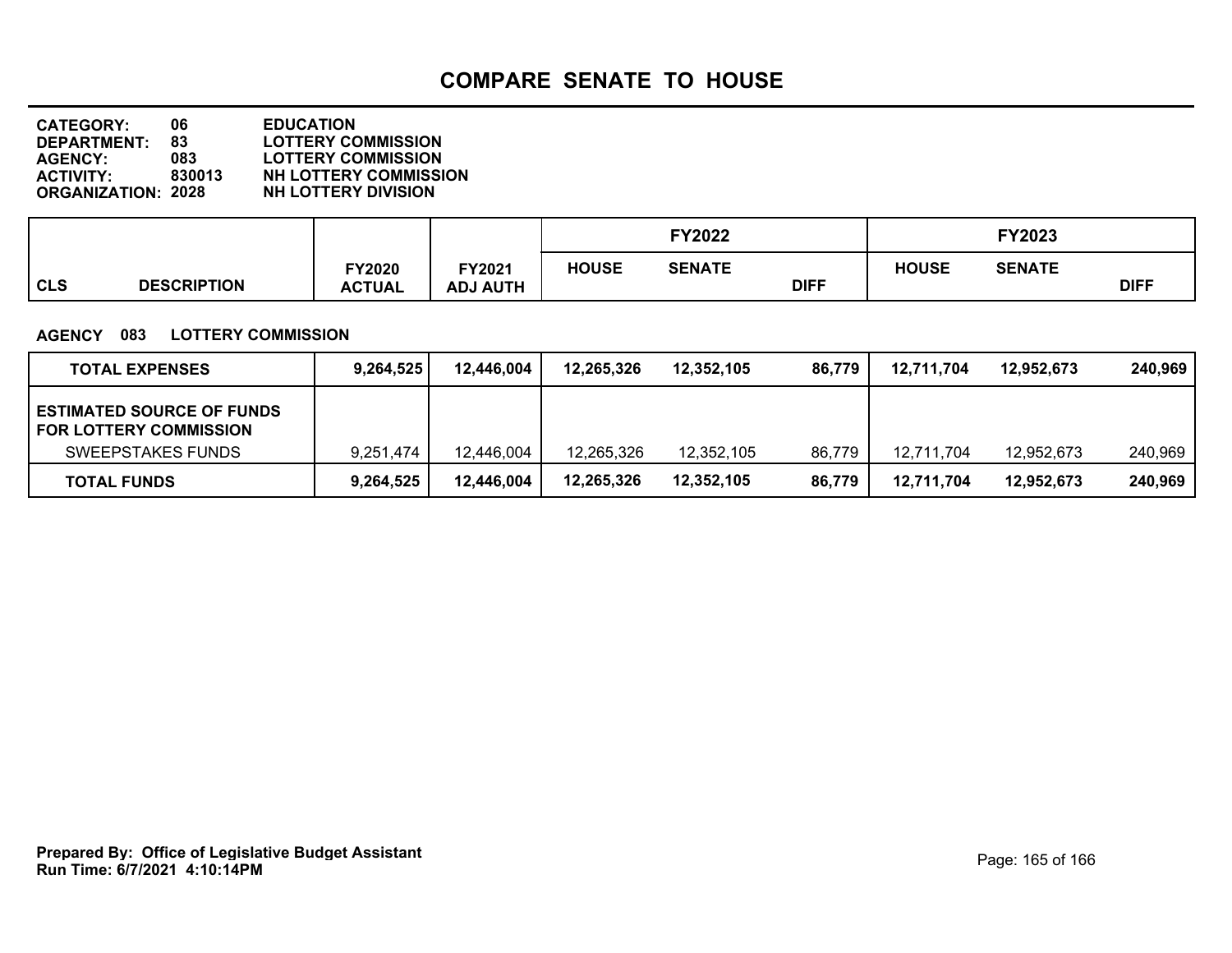| <b>CATEGORY:</b>          | 06.    | <b>EDUCATION</b>                          |
|---------------------------|--------|-------------------------------------------|
| DEPARTMENT:               | 87     | <b>POLICE STDS &amp; TRAINING COUNCIL</b> |
| <b>AGENCY:</b>            | 087    | <b>POLICE STDS &amp; TRAINING COUNCIL</b> |
| <b>ACTIVITY:</b>          | 871010 | <b>TRAINING</b>                           |
| <b>ORGANIZATION: 6639</b> |        | <b>LAW ENFORCEMENT TRAINING</b>           |

|            |                    |                                |                                  | <b>FY2022</b> |                                                                                                                                           |             |              | <b>FY2023</b>                                                                                                                    |             |
|------------|--------------------|--------------------------------|----------------------------------|---------------|-------------------------------------------------------------------------------------------------------------------------------------------|-------------|--------------|----------------------------------------------------------------------------------------------------------------------------------|-------------|
| <b>CLS</b> | <b>DESCRIPTION</b> | <b>FY2020</b><br><b>ACTUAL</b> | <b>FY2021</b><br><b>ADJ AUTH</b> | <b>HOUSE</b>  | <b>SENATE</b>                                                                                                                             | <b>DIFF</b> | <b>HOUSE</b> | <b>SENATE</b>                                                                                                                    | <b>DIFF</b> |
|            |                    |                                |                                  |               | <p>Amounts appropriated in class 102 shall be<br/>expended for the purpose of funding crisis<br/>intervention team training programs.</p> |             |              | Amounts appropriated in class 102 shall be<br>expended for the purpose of funding crisis<br>intervention team training programs. |             |

### **CATEGORY 06 EDUCATION**

| <b>TOTAL EXPENSES</b>                                    |               | 1,451,391,407  1,557,083,755  1,503,769,433 1,532,847,050 |               |               |            | 29,077,617 1,500,205,831 | 1,500,467,136 | 261,305 |
|----------------------------------------------------------|---------------|-----------------------------------------------------------|---------------|---------------|------------|--------------------------|---------------|---------|
| <b>ESTIMATED SOURCE OF FUNDS</b><br><b>FOR EDUCATION</b> |               |                                                           |               |               |            |                          |               |         |
| <b>FEDERAL FUNDS</b>                                     | 181,040,843   | 224,816,553                                               | 255,986,979   | 255,906,403   | -80,576    | 243,705,693              | 243,609,561   | -96,132 |
| <b>GENERAL FUND</b>                                      | 177,992,343   | 174,906,216                                               | 172,776,597   | 172,884,749   | 108,152    | 173,342,113              | 173,458,581   | 116,468 |
| SWEEPSTAKES FUNDS                                        | 9.251.474     | 12.446.004                                                | 12,265,326    | 12,352,105    | 86.779     | 12.711.704               | 12,952,673    | 240,969 |
| EDUCATION TRUST FUND                                     | 1.078.824.819 | .076.840.201                                              | ,055,567,629  | 1.084.530.891 | 28.963.262 | .063.801.620             | .063.801.620  |         |
| <b>TOTAL FUNDS</b>                                       | 1,451,391,407 | ,557,083,755                                              | 1,503,769,433 | 1.532.847.050 | 29,077,617 | ,500,205,831             | 1,500,467,136 | 261,305 |